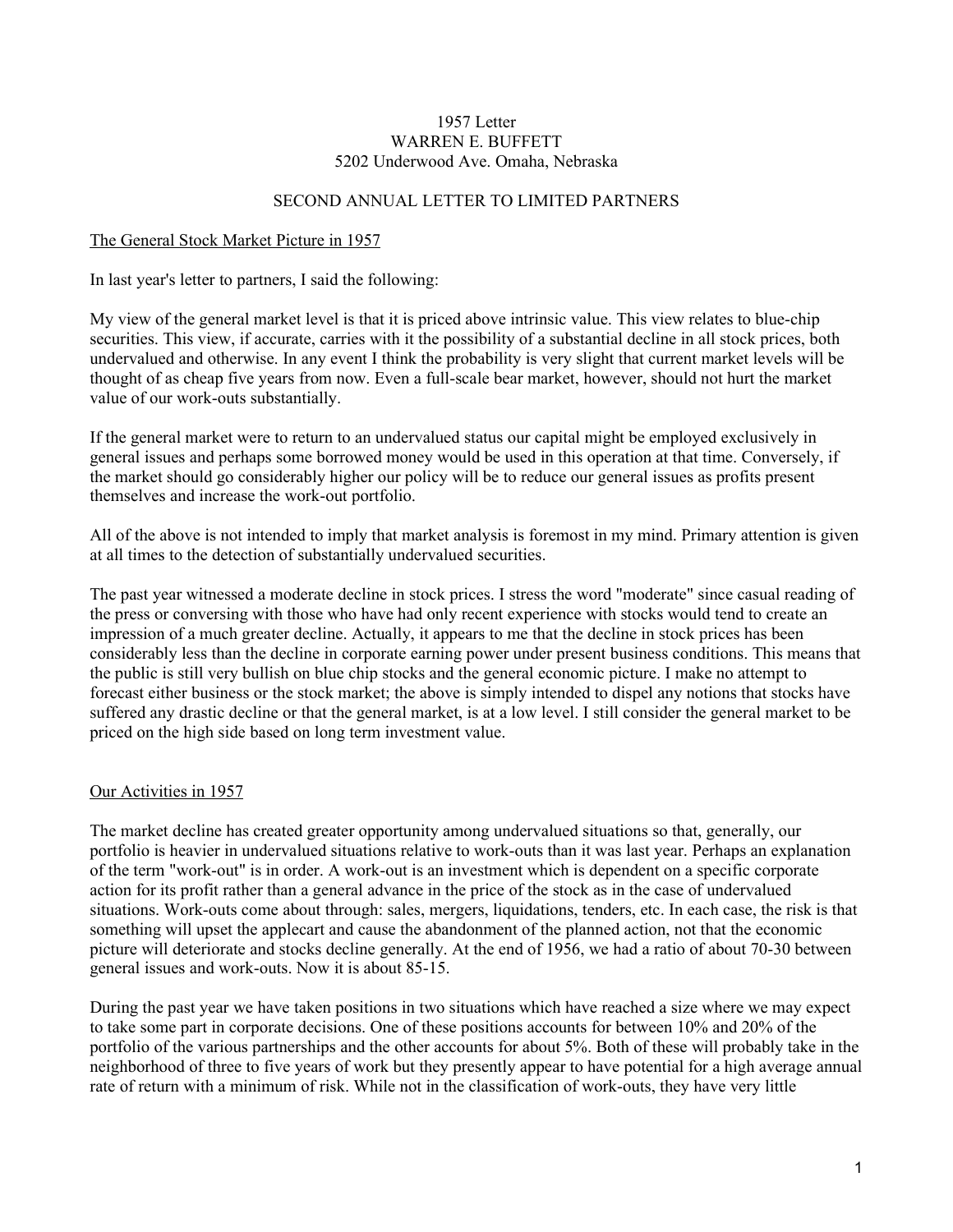dependence on the general action of the stock market. Should the general market have a substantial rise, of course, I would expect this section of our portfolio to lag behind the action of the market.

### Results for 1957

In 1957 the three partnerships which we formed in 1956 did substantially better than the general market. At the beginning of the year, the Dow-Jones Industrials stood at 499 and at the end of the year it was at 435 for a loss of 64 points. If one had owned the Averages, he would have received 22 points in dividends reducing the overall loss to 42 points or 8.470% for the year. This loss is roughly equivalent to what would have been achieved by investing in most investment funds and, to my knowledge, no investment fund invested in stocks showed a gain for the year.

All three of the 1956 partnerships showed a gain during the year amounting to about 6.2%, 7.8% and 2*5%* on yearend 1956 net worth. Naturally a question is created as to the vastly superior performance of the last partnership, particularly in the mind of the partners of the first two. This performance emphasizes the importance of luck in the short run, particularly in regard to when funds are received. The third partnership was started the latest in 1956 when the market was at a lower level and when several securities were particularly attractive. Because of the availability of funds, large positions were taken in these issues. Whereas the two partnerships formed earlier were already substantially invested so that they could only take relatively small positions in these issues.

Basically, all partnerships are invested in the same securities and in approximately the same percentages. However, particularly during the initial stages, money becomes available at varying times and varying levels of the market so there is more variation in results than is likely to be the case in later years. Over the years, I will be quite satisfied with a performance that is 10% per year better than the Averages, so in respect to these three partnerships, 1957 was a successful and probably better than average, year.

Two partnerships were started during the middle of 1957 and their results for the balance of the year were roughly the same as the performance of the Averages which were down about 12% for the period since inception of the 1957 partnerships. Their portfolios are now starting to approximate those of the 1956 partnerships and performance of the entire group should be much more comparable in the future.

### Interpretation of results

To some extent our better than average performance in 1957 was due to the fact that it was a generally poor year for most stocks. Our performance, relatively, is likely to be better in a bear market than in a bull market so that deductions made from the above results should be tempered by the fact that it was the type of year when we should have done relatively well. In a year when the general market had a substantial advance I would be well satisfied to match the advance of the Averages.

I can definitely say that our portfolio represents better value at the end of 1957 than it did at the end of 1956. This is due to both generally lower prices and the fact that we have had more time to acquire the more substantially undervalued securities which can only be acquired with patience. Earlier I mentioned our largest position which comprised 10% to 20% of the assets of the various partnerships. In time I plan to have this represent 20% of the assets of all partnerships but this cannot be hurried. Obviously during any acquisition period, our primary interest is to have the stock do nothing or decline rather than advance. Therefore, at any given time, a fair proportion of our portfolio may be in the sterile stage. This policy, while requiring patience, should maximize long term profits.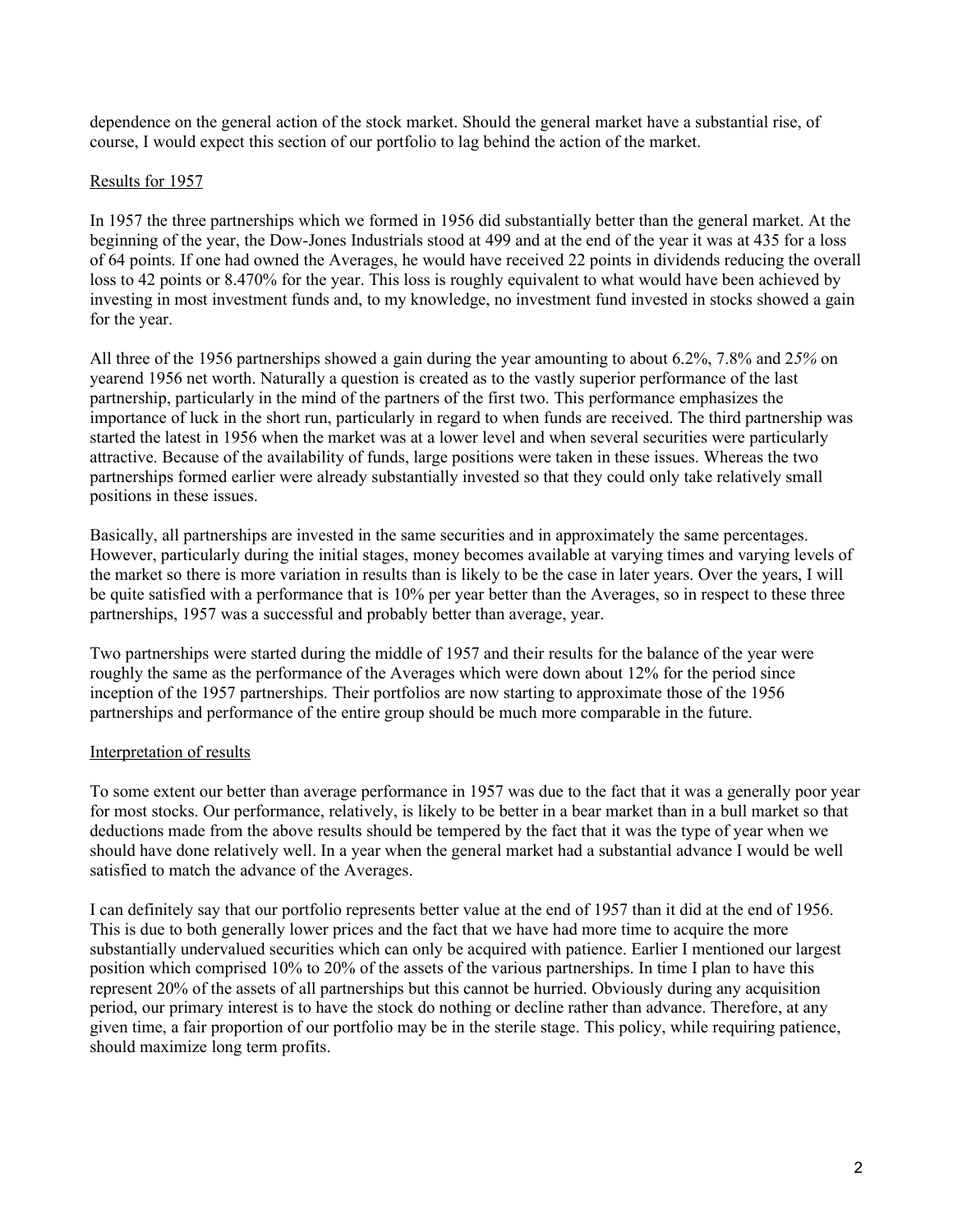I have tried to cover points which I felt might be of interest and disclose as much of our philosophy as may be imparted without talking of individual issues. If there are any questions concerning any phase of the operation, I would welcome hearing from you.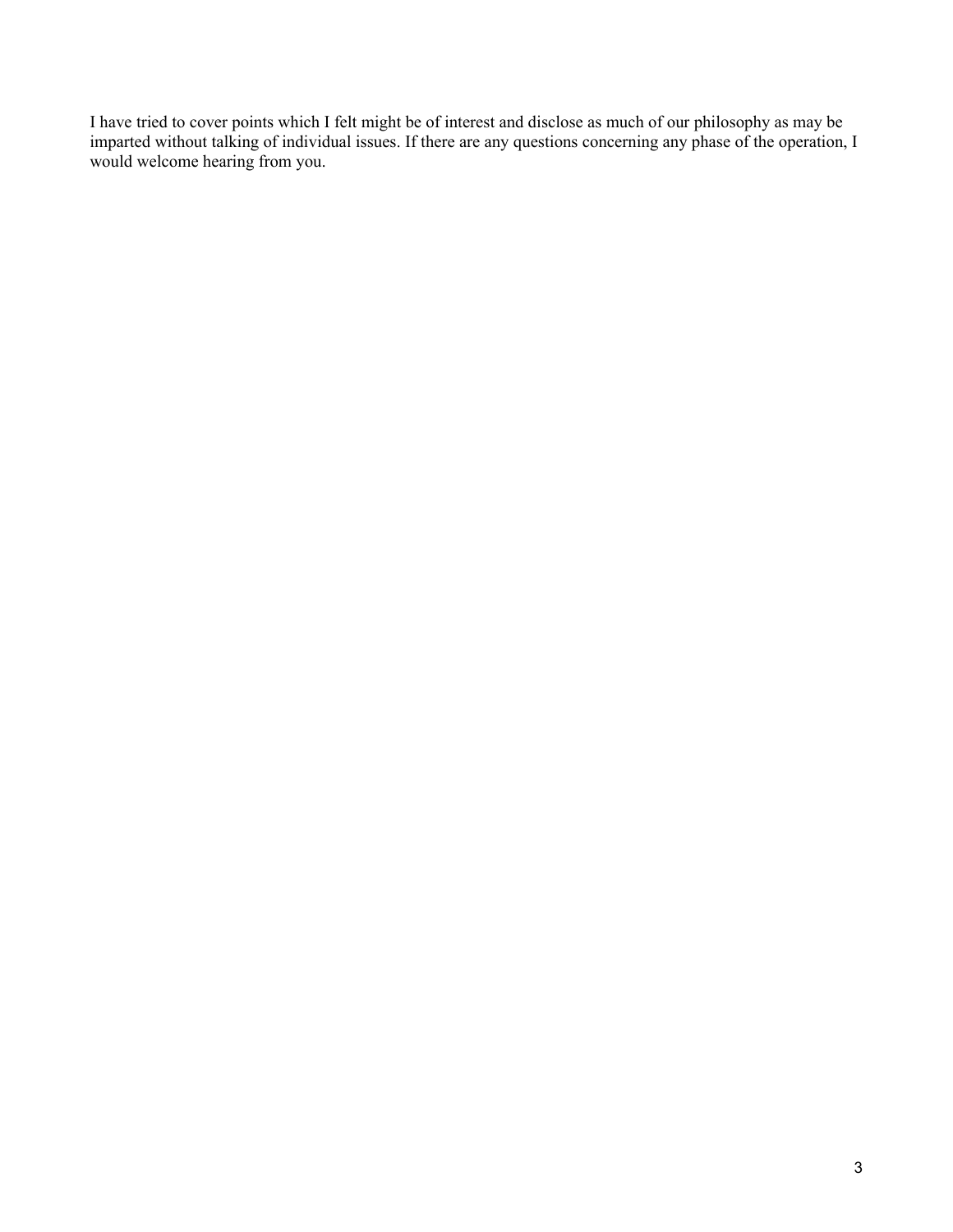#### 1958 Letter Warren E Buffett 5202 Underwood Ave. Omaha, Nebraska

### THE GENERAL STOCK MARKET IN 1958

A friend who runs a medium-sized investment trust recently wrote: "The mercurial temperament, characteristic of the American people, produced a major transformation in 1958 and 'exuberant' would be the proper word for the stock market, at least".

I think this summarizes the change in psychology dominating the stock market in 1958 at both the amateur and professional levels. During the past year almost any reason has been seized upon to justify "Investing" in the market. There are undoubtedly more mercurially-tempered people in the stock market now than for a good many years and the duration of their stay will be limited to how long they think profits can be made quickly and effortlessly. While it is impossible to determine how long they will continue to add numbers to their ranks and thereby stimulate rising prices, I believe it is valid to say that the longer their visit, the greater the reaction from it.

I make no attempt to forecast the general market - my efforts are devoted to finding undervalued securities. However, I do believe that widespread public belief in the inevitability of profits from investment in stocks will lead to eventual trouble. Should this occur, prices, but not intrinsic values in my opinion, of even undervalued securities can be expected to be substantially affected.

### RESULTS IN 1958

In my letter of last year, I wrote:

"Our performance, relatively, is likely to be better in a bear market than in a bull market so that deductions made from the above results should be tempered by the fact that it was the type of year when we should have done relatively will. In a year when the general market had a substantial advance, I would be well satisfied to match the advance of the averages."

The latter sentence describes the type of year we had in 1958 and my forecast worked out. The Dow-Jones Industrial average advanced from 435 to 583 which, after adding back dividends of about 20 points, gave an overall gain of 38.5% from the Dow-Jones unit. The five partnerships that operated throughout the entire year obtained results averaging slightly better than this 38.5%. Based on market values at the end of both years, their gains ranged from 36.7% to 46.2%. Considering the fact that a substantial portion of assets has been and still is invested in securities, which benefit very little from a fast-rising market, I believe these results are reasonably good. I will continue to forecast that our results will be above average in a declining or level market, but it will be all we can do to keep pace with a rising market.

### TYPICAL SITUATION

So that you may better understand our method of operation, I think it would be well to review a specific activity of 1958. Last year I referred to our largest holding which comprised 10% to 20% of the assets of the various partnerships. I pointed out that it was to our interest to have this stock decline or remain relatively steady, so that we could acquire an even larger position and that for this reason such a security would probably hold back our comparative performance in a bull market.

This stock was the Commonwealth Trust Co. of Union City, New Jersey. At the time we started to purchase the stock, it had an intrinsic value \$125 per share computed on a conservative basis. However, for good reasons, it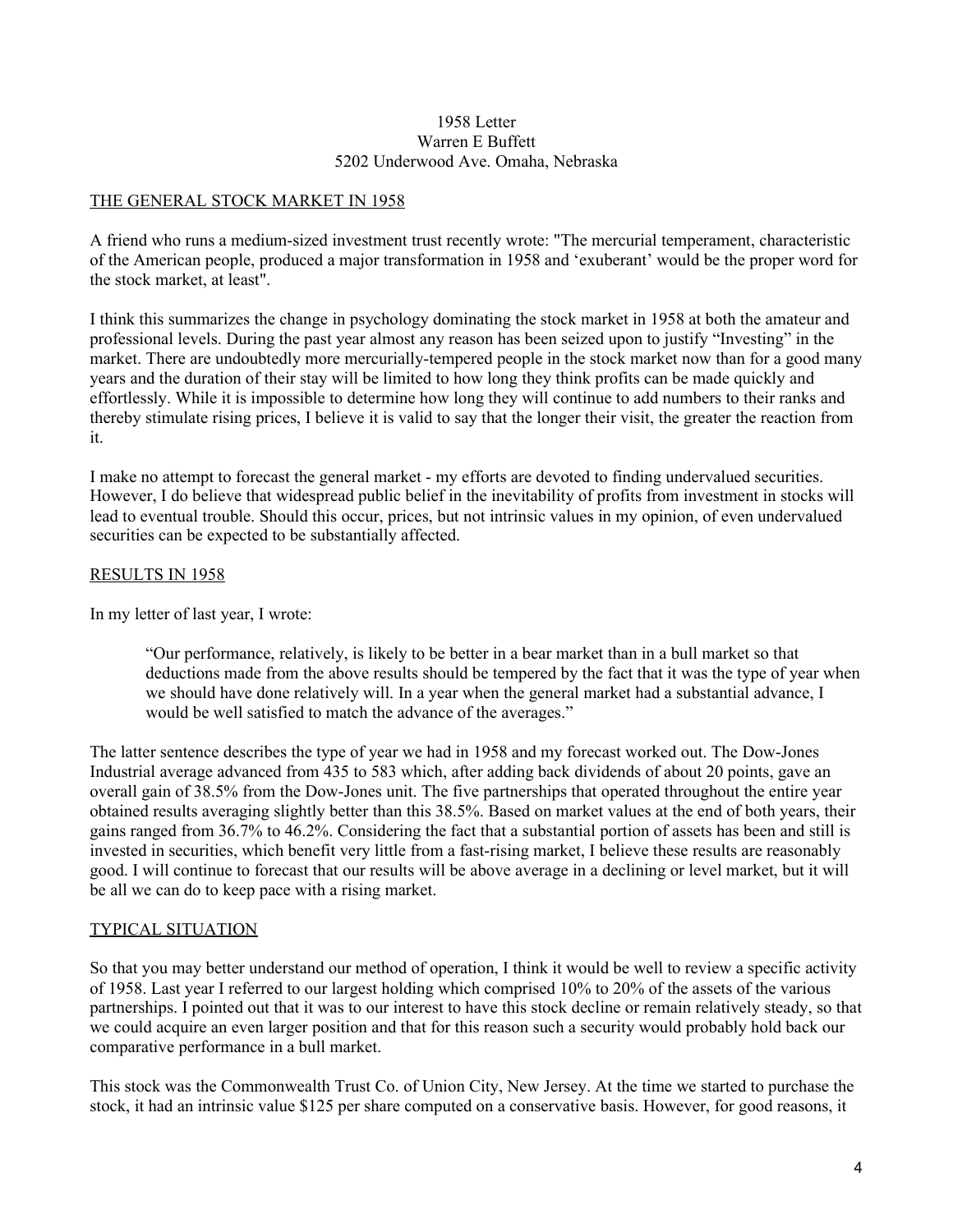paid no cash dividend at all despite earnings of about \$10 per share which was largely responsible for a depressed price of about \$50 per share. So here we had a very well managed bank with substantia1 earnings power selling at a large discount from intrinsic value. Management was friendly to us as new stockholders and risk of any ultimate loss seemed minimal.

Commonwealth was 25.5% owned by a larger bank (Commonwealth had assets of about \$50 Million – about half the size of the First National in Omaha), which had desired a merger for many years. Such a merger was prevented for persona1 reasons, but there was evidence that this situation would not continue indefinitely. Thus we had a combination of:

- 1. Very strong defensive characteristics;
- 2. Good solid value building up at a satisfactory pace and;
- 3. Evidence to the effect that eventually this value would be unlocked although it might be one year or ten years. If the latter were true, the value would presumably have been built up to a considerably larger figure, say, \$250 per share.

Over a period of a year or so, we were successful in obtaining about 12% of the bank at a price averaging about \$51 per share. Obviously it was definitely to our advantage to have the stock remain dormant in price. Our block of stock increased in value as its size grew, particularly after we became the second largest stockholder with sufficient voting power to warrant consultation on any merger proposa1.

Commonwealth only had about 300 stockholders and probably averaged two trades or so per month, so you can understand why I say that the activity of the stock market generally had very little effect on the price movement of some of our holdings.

Unfortunately we did run into some competition on buying, which railed the price to about \$65 where we were neither buyer nor seller. Very small buying orders can create price changes of this magnitude in an inactive stock, which explains the importance of not having any "Leakage" regarding our portfolio holdings.

Late in the year we were successful in finding a special situation where we could become the largest holder at an attractive price, so we sold our block of Commonwealth obtaining \$80 per share although the quoted market was about 20% lower at the time.

It is obvious that we could still be sitting with \$50 stock patiently buying in dribs and drabs, and I would be quite happy with such a program although our performance relative to the market last year would have looked poor. The year when a situation such at Commonwealth results in a realized profit is, to a great extent, fortuitous. Thus, our performance for any single year has serious limitations as a basis for estimating long term results. However, I believe that a program of investing in such undervalued well protected securities offers the surest means of long term profits in securities.

I might mention that the buyer of the stock at \$80 can expect to do quite well over the years. However, the relative undervaluation at \$80 with an intrinsic value \$135 is quite different from a price \$50 with an intrinsic value of \$125, and it seemed to me that our capital could better be employed in the situation which replaced it. This new situation is somewhat larger than Commonwealth and represents about 25% of the assets of the various partnerships. While the degree of undervaluation is no greater than in many other securities we own (or even than some) we are the largest stockholder and this has substantial advantages many times in determining the length of time required to correct the undervaluation. In this particular holding we are virtually assured of a performance better than that of the Dow-Jones for the period we hold it.

### THE CURRENT SITUATION

The higher the level of the market, the fewer the undervalued securities and I am finding some difficulty in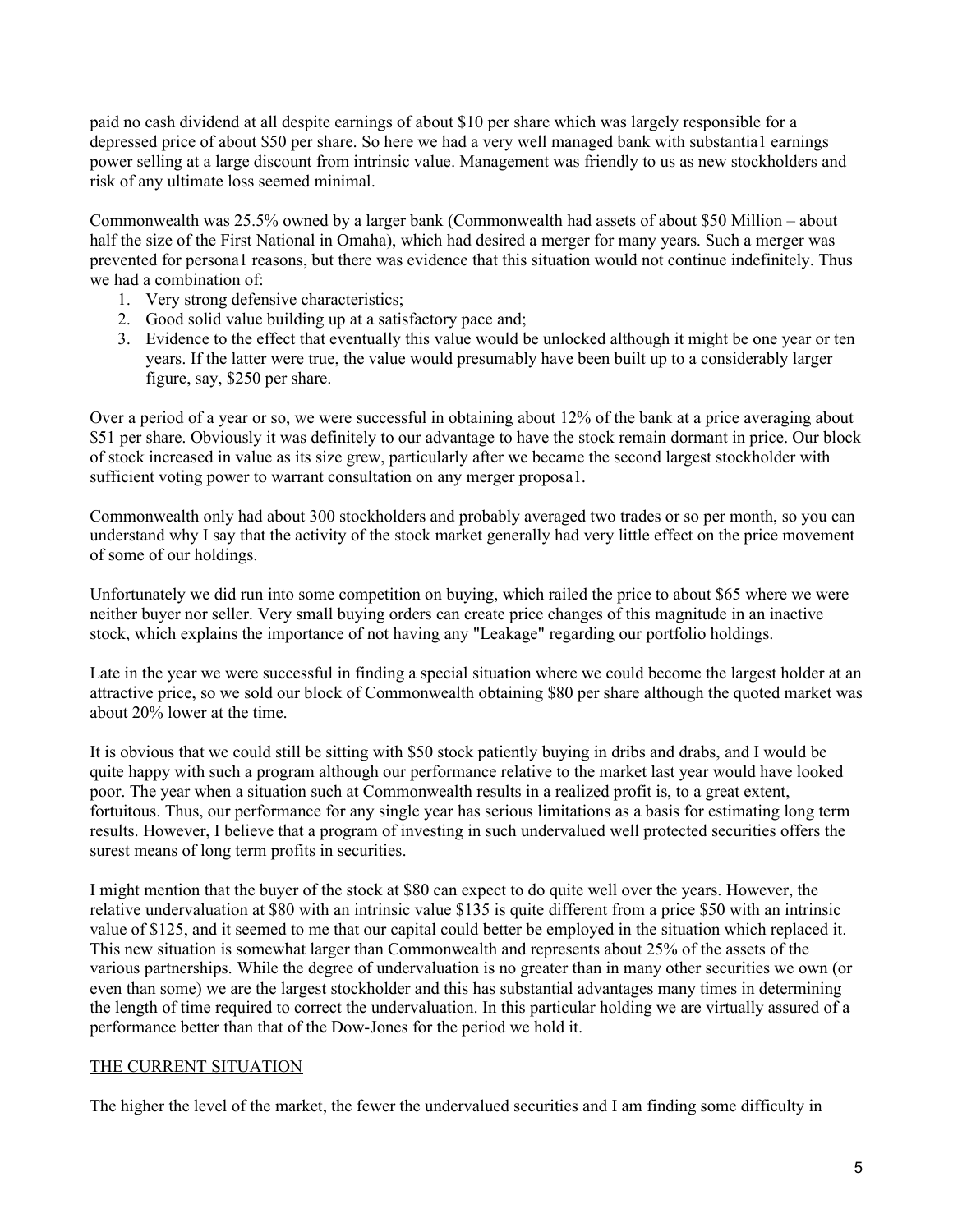securing an adequate number of attractive investments. I would prefer to increase the percentage of our assets in work-outs, but these are very difficult to find on the right terms.

To the extent possible, therefore, I am attempting to create my own work-outs by acquiring large positions in several undervalued securities. Such a policy should lead to the fulfillment of my earlier forecast – an above average performance in a bear market. It is on this basis that I hope to be judged. If you have any questions, feel free to ask them.

WARREN E. BUFFETT 2-11-59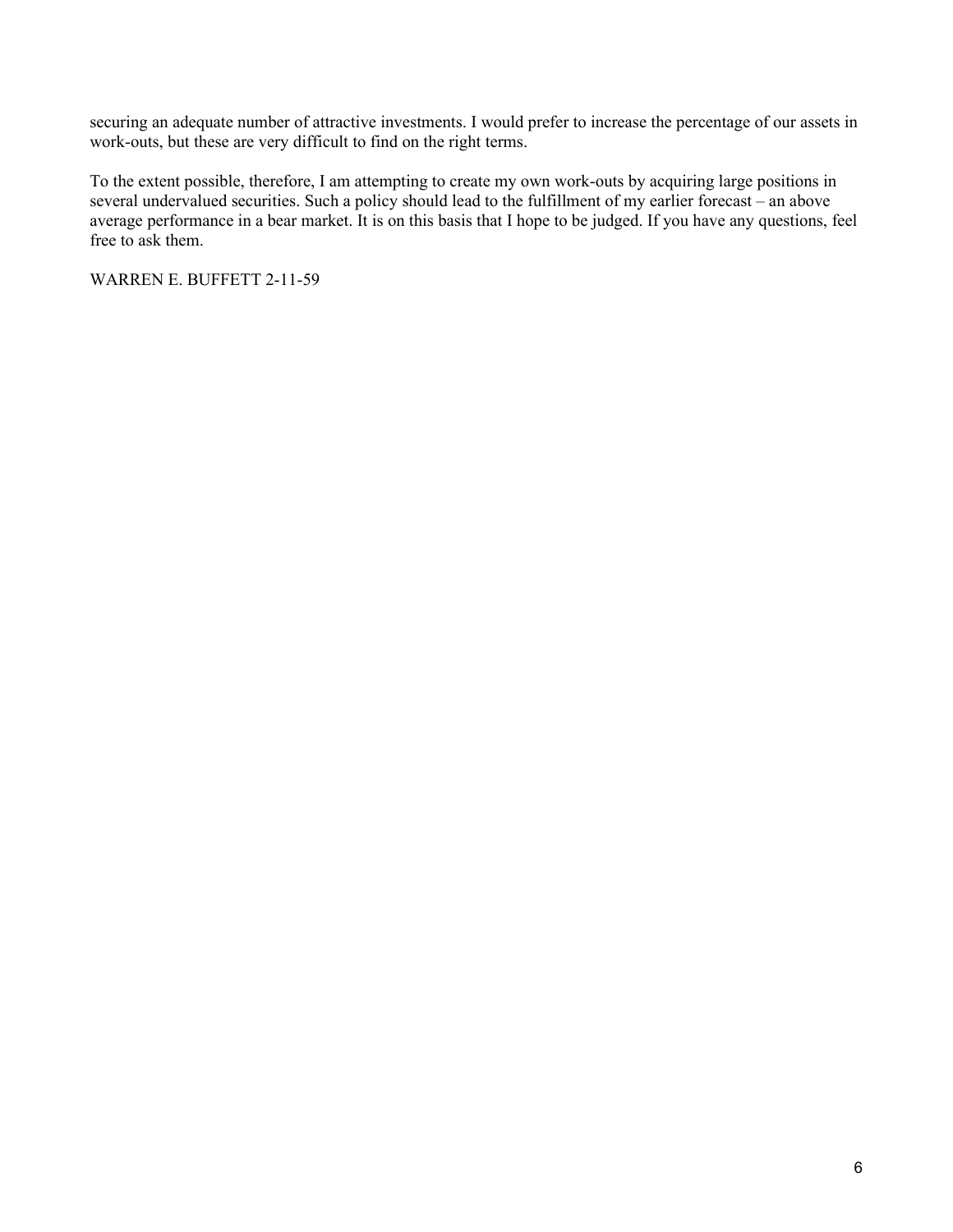#### 1959 Letter WARREN E. BUFFETT 5202 Underwood Ave. Omaha, Nebraska

### The General Stock Market in 1959:

The Dow-Jones Industrial Average, undoubtedly the most widely used index of stock market behavior, presented a somewhat faulty picture in 1959. This index recorded an advance from 583 to 679, or 16.4% for the year. When the dividends which would have been received through ownership of the average are added, an overall gain of 19.9% indicated for 1959.

Despite this indication of a robust market, more stocks declined than advanced on the New York Stock Exchange during the year by a margin of 710 to 628. Both the Dow-Jones Railroad Average and Utility Average registered declines.

Most investment trusts had a difficult time in comparison with the Industrial Average. Tri-Continental Corp. the nation's largest closed-end investment company (total asset \$400 million) had an overall gain of about 5.7% for the year. Fred Brown, its President, had this to say about the 1959 marked in a recent speech to the Analysts Society:

"But, even though we like the portfolio, the market performance of Tri-Continental's holdings in 1959 was disappointing to us. Markets in which investor sentiment and enthusiasm play so large a part as those of 1959, are difficult for investment managers trained in values and tuned to investing for the long-term. Perhaps we haven't had our space boots adjusted properly. However, we believe that there is a limit to risks that an investing institution such as Tri-Continental should take with its stockholders' money, and we believe that the portfolio is in shape for the year ahead."

Massachusetts Investors Trust, the country's largest mutual fund with assets of \$1.5 billion showed an overall gain of about 9% for the year.

Most of you know I have been very apprehensive about general stock market levels for several years. To date, this caution has been unnecessary. By previous standards, the present level of "blue chip" security prices contains a substantial speculative component with a corresponding risk of loss. Perhaps other standards of valuation are evolving which will permanently replace the old standard. I don't think so. I may very well be wrong; however, I would rather sustain the penalties resulting from over-conservatism than face the consequences of error, perhaps with permanent capital loss, resulting from the adoption of a "New Era" philosophy where trees really do grow to the sky.

### Results in 1959:

There has been emphasis in previous letters on a suggested standard of performance involving relatively good results (compared to the general market indices and leading investment trusts) in periods of declining or level prices but relatively unimpressive results in rapidly rising markets.

We were fortunate to achieve reasonably good results in 1959. The six partnerships that operated throughout the year achieved overall net gains ranging from 22.3% to 30.0%, and averaging about 25.9%. Portfolios of these partnerships are now about 80%comparable, but there is some difference due to securities and cash becoming available at varying times, payments made to partners, etc. Over the past few years, there hasn't been any partnership which has consistently been at the top or bottom of performance from year to year, and the variance is narrowing as the portfolios tend to become comparable.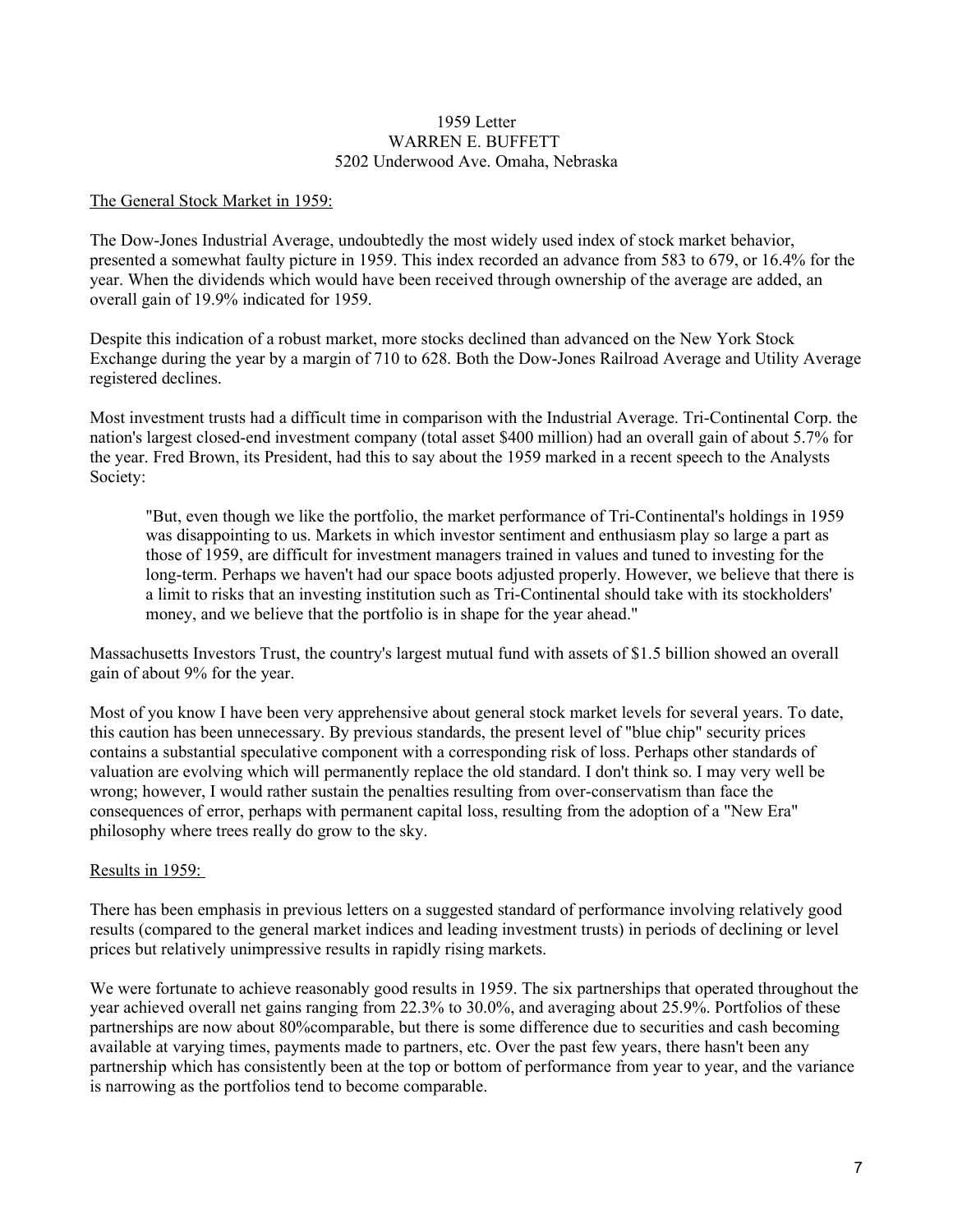The overall net gain is determined on the basis of market values at the beginning and end of the year adjusted for payments made to partners or contributions received from them. It is not based on actual realized profits during the year, but is intended to measure the change in liquidating value for the year. It is before interest allowed to partners (where that is specified in the partnership agreement) and before any division of profit to the general partner, but after operating expenses.

The principal operating expense is the Nebraska Intangibles Tax which amounts to .4% of market value on practically all securities. Last year represented the first time that this tax had been effectively enforced and, of course penalized our results to the extent of .4%.

### The present portfolio:

Last year, I mentioned a new commitment which involved about 25% of assets of the various partnerships. Presently this investment is about 35% of assets. This is an unusually large percentage, but has been made for strong reasons. In effect, this company is partially an investment trust owing some thirty or forty other securities of high quality. Our investment was made and is carried at a substantial discount from asset value based on market value of their securities and a conservative appraisal of the operating business.

We are the company's largest stockholder by a considerable margin, and the two other large holders agree with our ideas. The probability is extremely high that the performance of this investment will be superior to that of the general market until its disposition, and I am hopeful that this will take place this year.

The remaining 65% of the portfolio is in securities which I consider undervalued and work-out operations. To the extent possible, I continue to attempt to invest in situations at least partially insulated from the behavior of the general market.

This policy should lead to superior results in bear markets and average performance in bull markets. The first prediction may be subject to test this year since, at this writing, the Dow-Jones Industrials have retraced over half of their 1959 advance.

Should you have any questions or if I have not been clear in any respect, I would be very happy to hear from you.

Warren E. Buffett 2-20-60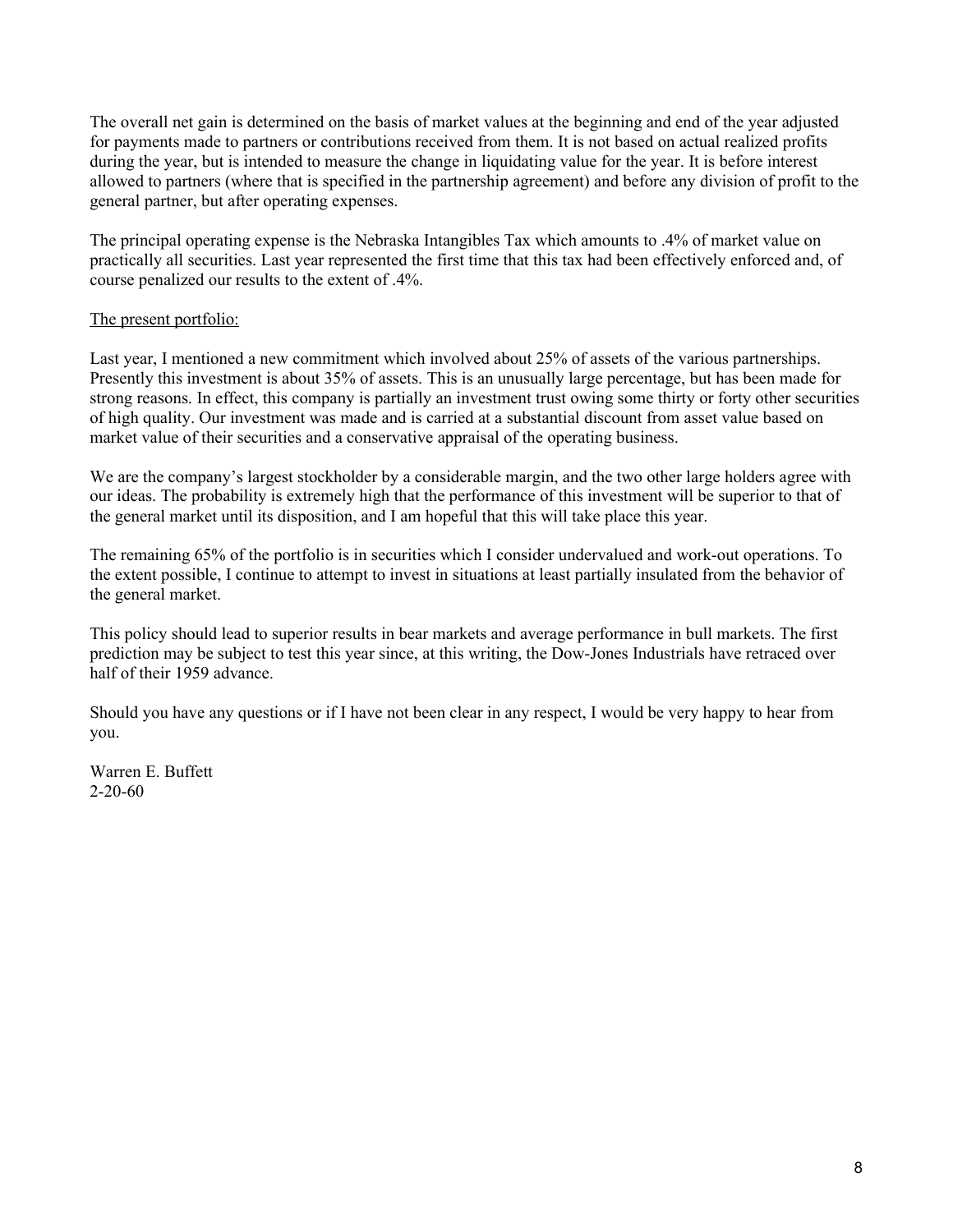#### 1960 Letter WARREN E. BUFFETT 5202 Underwood Ave. Omaha, Nebraska

#### The General Stock Market in 1960:

A year ago, I commented on the somewhat faulty picture presented in 1959 by the Dow-Jones Industrial Average which had advanced from 583 to 679, or 16.4%. Although practically all investment companies showed gains for that year, less than 10% of them were able to match or better the record of the Industrial Average. The Dow-Jones Utility Average had a small decline and the Railroad Average recorded a substantial one.

In 1960, the picture was reversed. The Industrial Average declined from 679 to 616, or 9.3%. Adding back the dividends which would have been received through ownership of the Average still left it with an overall loss of 6.3%. On the other hand, the Utility Average showed a good gain and, while all the results are not now available, my guess is that about 90% of all investment companies outperformed the Industrial Average. The majority of investment companies appear to have ended the year with overall results in the range of plus or minus 5%. On the New York Stock Exchange, 653 common stocks registered losses for the year while 404 showed gains.

### Results in 1960:

My continual objective in managing partnership funds is to achieve a long-term performance record superior to that of the Industrial Average. I believe this Average, over a period of years, will more or less parallel the results of leading investment companies. Unless we do achieve this superior performance there is no reason for existence of the partnerships.

However, I have pointed out that any superior record which we might accomplish should not be expected to be evidenced by a relatively constant advantage in performance compared to the Average. Rather it is likely that if such an advantage is achieved, it will be through better-than-average performance in stable or declining markets and average, or perhaps even poorer- than-average performance in rising markets.

I would consider a year in which we declined 15% and the Average 30% to be much superior to a year when both we and the Average advanced 20%. Over a period of time there are going to be good and bad years; there is nothing to be gained by getting enthused or depressed about the sequence in which they occur. The important thing is to be beating par; a four on a par three hole is not as good as a five on a par five hole and it is unrealistic to assume we are not going to have our share of both par three's and par five's.

The above dose of philosophy is being dispensed since we have a number of new partners this year and I want to make sure they understand my objectives, my measure of attainment of these objectives, and some of my known limitations.

With this background it is not unexpected that 1960 was a better-than-average year for us. As contrasted with an overall loss of 6.3% for the Industrial Average, we had a 22.8% gain for the seven partnerships operating throughout the year. Our results for the four complete years of partnership operation after expenses but before interest to limited partners or allocation to the general partner are:

| Year | <b>Partnerships Operating Entire Year</b> | <b>Partnership Gain</b> | <b>Dow-Jones Gain</b> |
|------|-------------------------------------------|-------------------------|-----------------------|
| 1957 |                                           | $10.4\%$                | $-8.4\%$              |
| 1958 |                                           | 40.9%                   | 38.5%                 |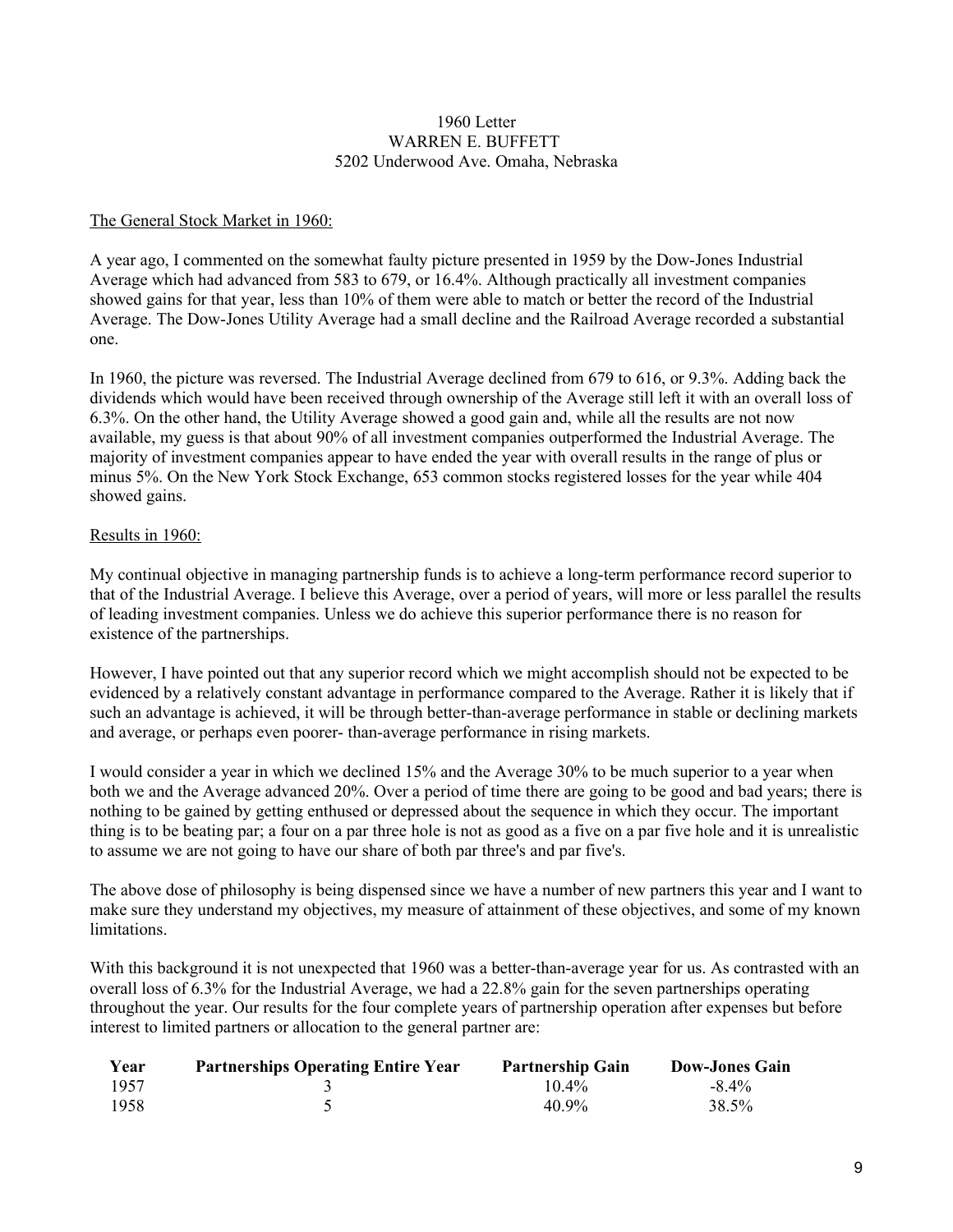| 1959 | 25.9% | 19.9%    |
|------|-------|----------|
| 1960 | 22.8% | $-6.3\%$ |

It should be emphasized again that these are the net results to the partnership; the net results to the limited partners would depend on the partnership agreement that they had selected.

The overall gain or loss is computed on a market to market basis. After allowing for any money added or withdrawn, such a method gives results based upon what would have been realized upon liquidation of the partnership at the beginning, of the year and what would have been realized upon liquidation at year end and is different, of course, from our tax results, which value securities at cost and realize gains or losses only when securities are actually sold.

On a compounded basis, the cumulative results have been:

| Year | <b>Partnership Gain</b> | <b>Dow-Jones Gain</b> |
|------|-------------------------|-----------------------|
| 1957 | $10.4\%$                | $-8.4\%$              |
| 1958 | 55.6%                   | 269%                  |
| 1959 | $95.9\%$                | 52.2%                 |
| 1960 | $140.6\%$               | 42.6%                 |

Although four years is entirely too short a period from which to make deductions, what evidence there is points toward confirming the proposition that our results should be relatively better in moderately declining or static markets. To the extent that this is true, it indicates that our portfolio may be more conservatively, although decidedly less conventionally, invested than if we owned "blue-chip" securities. During a strongly rising market for the latter, we might have real difficulty in matching their performance.

### Multiplicity of Partnerships:

A preceding table shows that the family is growing. There has been no partnership which has had a consistently superior or inferior record compared to our group average, but there has been some variance each year despite my efforts to "keep all partnerships invested in the same securities and in about the same proportions. This variation, of course, could be eliminated by combining the present partnerships into one large partnership. Such a move would also eliminate much detail and a moderate amount of expense.

Frankly, I am hopeful of doing something along this line in the next few years. The problem is that various partners have expressed preferences for varying partnership arrangements. Nothing will be done without unanimous consent of partners.

### Advance Payments:

Several partners have inquired about adding money during the year to their partnership. Although an exception has been made, it is too difficult to amend partnership agreements during mid-year where we have more than one family represented among the limited partners. Therefore, in mixed partnerships an additional interest can only be acquired at the end of the year.

We do accept advance payments during the year toward a partnership interest and pay interest at 6% on this payment from the time received until the end of the year. At that time, subject to amendment of the agreement by the partners, the payment plus interest is added to the partnership capital and thereafter participates in profits and losses.

### Sanborn Map: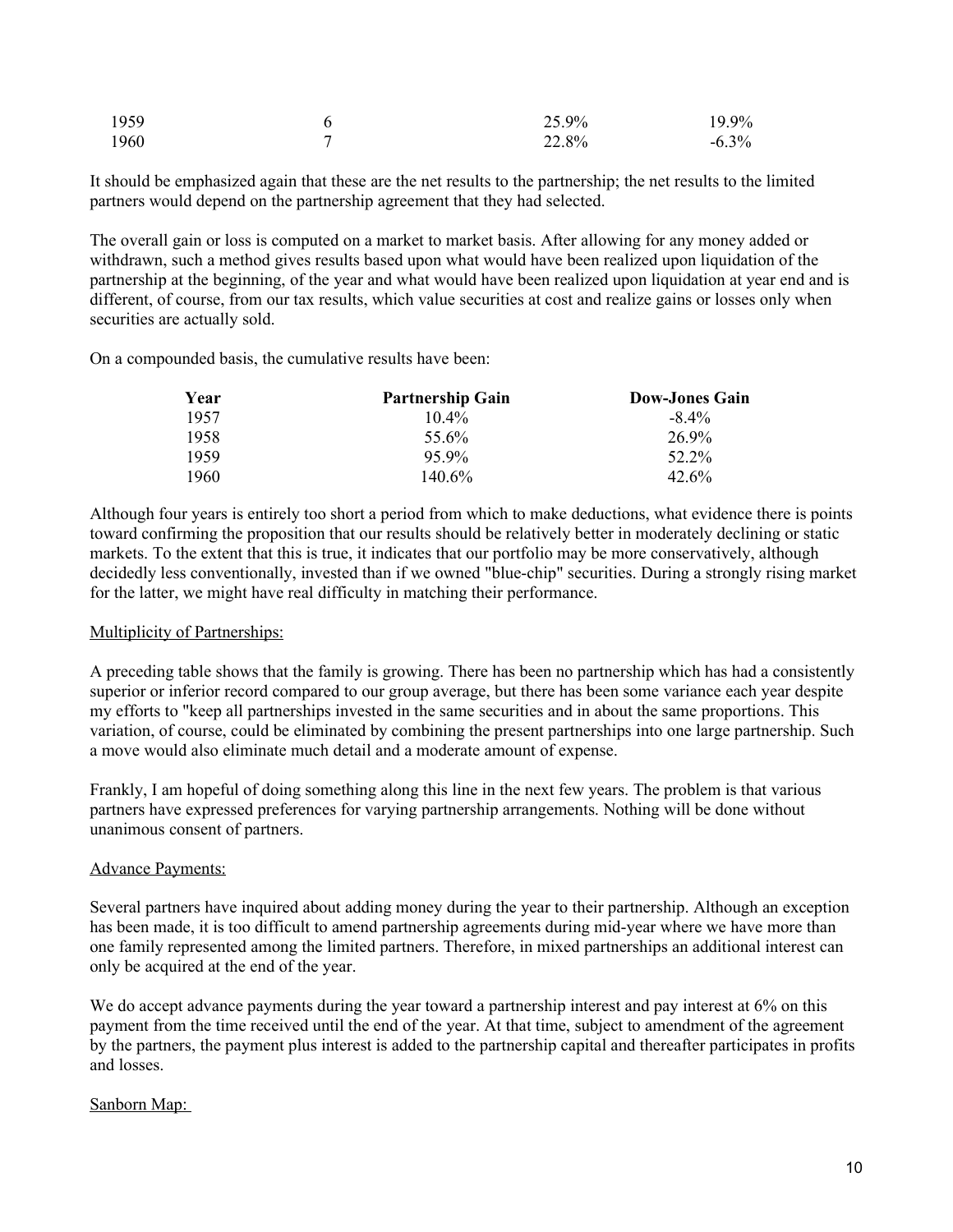Last year mention was made of an investment which accounted for a very high and unusual proportion (35%) of our net assets along with the comment that I had some hope this investment would be concluded in 1960. This hope materialized. The history of an investment of this magnitude may be of interest to you.

Sanborn Map Co. is engaged in the publication and continuous revision of extremely detailed maps of all cities of the United States. For example, the volumes mapping Omaha would weigh perhaps fifty pounds and provide minute details on each structure. The map would be revised by the paste-over method showing new construction, changed occupancy, new fire protection facilities, changed structural materials, etc. These revisions would be done approximately annually and a new map would be published every twenty or thirty years when further pasteovers became impractical. The cost of keeping the map revised to an Omaha customer would run around \$100 per year.

This detailed information showing diameter of water mains underlying streets, location of fire hydrants, composition of roof, etc., was primarily of use to fire insurance companies. Their underwriting departments, located in a central office, could evaluate business by agents nationally. The theory was that a picture was worth a thousand words and such evaluation would decide whether the risk was properly rated, the degree of conflagration exposure in an area, advisable reinsurance procedure, etc. The bulk of Sanborn's business was done with about thirty insurance companies although maps were also sold to customers outside the insurance industry such as public utilities, mortgage companies, and taxing authorities.

For seventy-five years the business operated in a more or less monopolistic manner, with profits realized in every year accompanied by almost complete immunity to recession and lack of need for any sales effort. In the earlier years of the business, the insurance industry became fearful that Sanborn's profits would become too great and placed a number of prominent insurance men on Sanborn's board of directors to act in a watch-dog capacity.

In the early 1950's a competitive method of under-writing known as "carding" made inroads on Sanborn's business and after-tax profits of the map business fell from an average annual level of over \$500,000 in the late 1930's to under \$100,000 in 1958 and 1959. Considering the upward bias in the economy during this period, this amounted to an almost complete elimination of what had been sizable, stable earning power.

However, during the early 1930's Sanborn had begun to accumulate an investment portfolio. There were no capital requirements to the business so that any retained earnings could be devoted to this project. Over a period of time, about \$2.5 million was invested, roughly half in bonds and half in stocks. Thus, in the last decade particularly, the investment portfolio blossomed while the operating map business wilted.

Let me give you some idea of the extreme divergence of these two factors. In 1938 when the Dow-Jones Industrial Average was in the 100-120 range, Sanborn sold at \$110 per share. In 1958 with the Average in the 550 area, Sanborn sold at \$45 per share. Yet during that same period the value of the Sanborn investment portfolio increased from about \$20 per share to \$65 per share. This means, in effect, that the buyer of Sanborn stock in 1938 was placing a positive valuation of \$90 per share on the map business (\$110 less the \$20 value of the investments unrelated to the map business) in a year of depressed business and stock market conditions. In the tremendously more vigorous climate of 1958 the same map business was evaluated at a minus \$20 with the buyer of the stock unwilling to pay more than 70 cents on the dollar for the investment portfolio with the map business thrown in for nothing.

How could this come about? Sanborn in 1958 as well as 1938 possessed a wealth of information of substantial value to the insurance industry. To reproduce the detailed information they had gathered over the years would have cost tens of millions of dollars. Despite "carding" over \$500 million of fire premiums were underwritten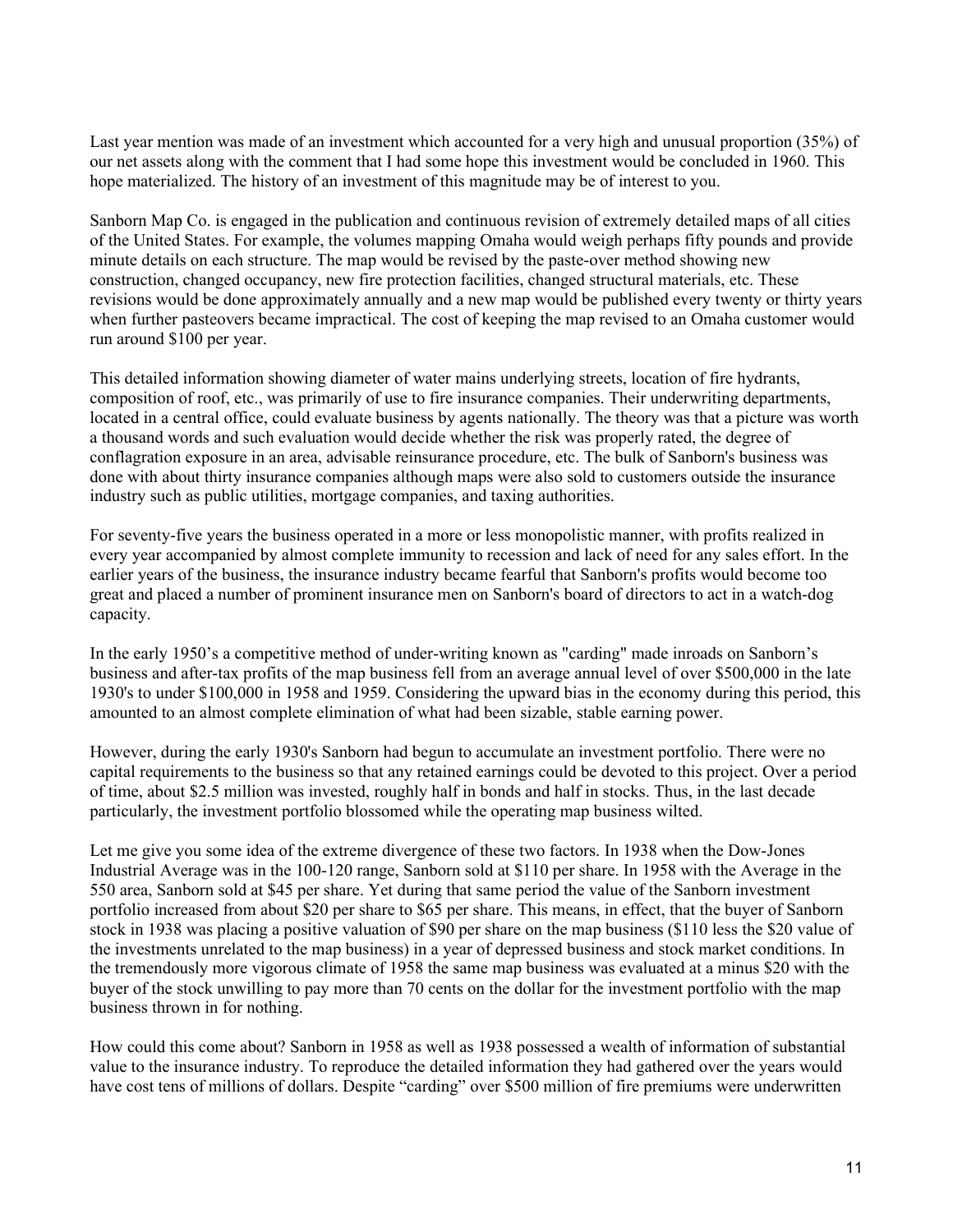by "mapping" companies. However, the means of selling and packaging Sanborn's product, information had remained unchanged throughout the year and finally this inertia was reflected in the earnings.

The very fact that the investment portfolio had done so well served to minimize in the eyes of most directors the need for rejuvenation of the map business. Sanborn had a sales volume of about \$2 million per year and owned about \$7 million worth of marketable securities. The income from the investment portfolio was substantial, the business had no possible financial worries, the insurance companies were satisfied with the price paid for maps, and the stockholders still received dividends. However, these dividends were cut five times in eight years although I could never find any record of suggestions pertaining to cutting salaries or director's and committee fees.

Prior to my entry on the Board, of the fourteen directors, nine were prominent men from the insurance industry who combined held 46 shares of stock out of 105,000 shares outstanding. Despite their top positions with very large companies which would suggest the financial wherewithal to make at least a modest commitment, the largest holding in this group was ten shares. In several cases, the insurance companies these men ran owned small blocks of stock but these were token investments in relation to the portfolios in which they were held. For the past decade the insurance companies had been only sellers in any transactions involving Sanborn stock.

The tenth director was the company attorney, who held ten shares. The eleventh was a banker with ten shares who recognized the problems of the company, actively pointed them out, and later added to his holdings. The next two directors were the top officers of Sanborn who owned about 300 shares combined. The officers were capable, aware of the problems of the business, but kept in a subservient role by the Board of Directors. The final member of our cast was a son of a deceased president of Sanborn. The widow owned about 15,000 shares of stock.

In late 1958, the son, unhappy with the trend of the business, demanded the top position in the company, was turned down, and submitted his resignation, which was accepted. Shortly thereafter we made a bid to his mother for her block of stock, which was accepted. At the time there were two other large holdings, one of about 10,000 shares (dispersed among customers of a brokerage firm) and one of about 8,000. These people were quite unhappy with the situation and desired a separation of the investment portfolio from the map business, as did we.

Subsequently our holdings (including associates) were increased through open market purchases to about 24,000 shares and the total represented by the three groups increased to 46,000 shares. We hoped to separate the two businesses, realize the fair value of the investment portfolio and work to re-establish the earning power of the map business. There appeared to be a real opportunity to multiply map profits through utilization of Sanborn's wealth of raw material in conjunction with electronic means of converting this data to the most usable form for the customer.

There was considerable opposition on the Board to change of any type, particularly when initiated by an outsider, although management was in complete accord with our plan and a similar plan had been recommended by Booz, Allen & Hamilton (Management Experts). To avoid a proxy fight (which very probably would not have been forthcoming and which we would have been certain of winning) and to avoid time delay with a large portion of Sanborn's money tied up in blue-chip stocks which I didn't care for at current prices, a plan was evolved taking out all stockholders at fair value who wanted out. The SEC ruled favorably on the fairness of the plan. About 72% of the Sanborn stock, involving 50% of the 1,600 stockholders, was exchanged for portfolio securities at fair value. The map business was left with over \$1,25 million in government and municipal bonds as a reserve fund, and a potential corporate capital gains tax of over \$1 million was eliminated. The remaining stockholders were left with a slightly improved asset value, substantially higher earnings per share, and an increased dividend rate.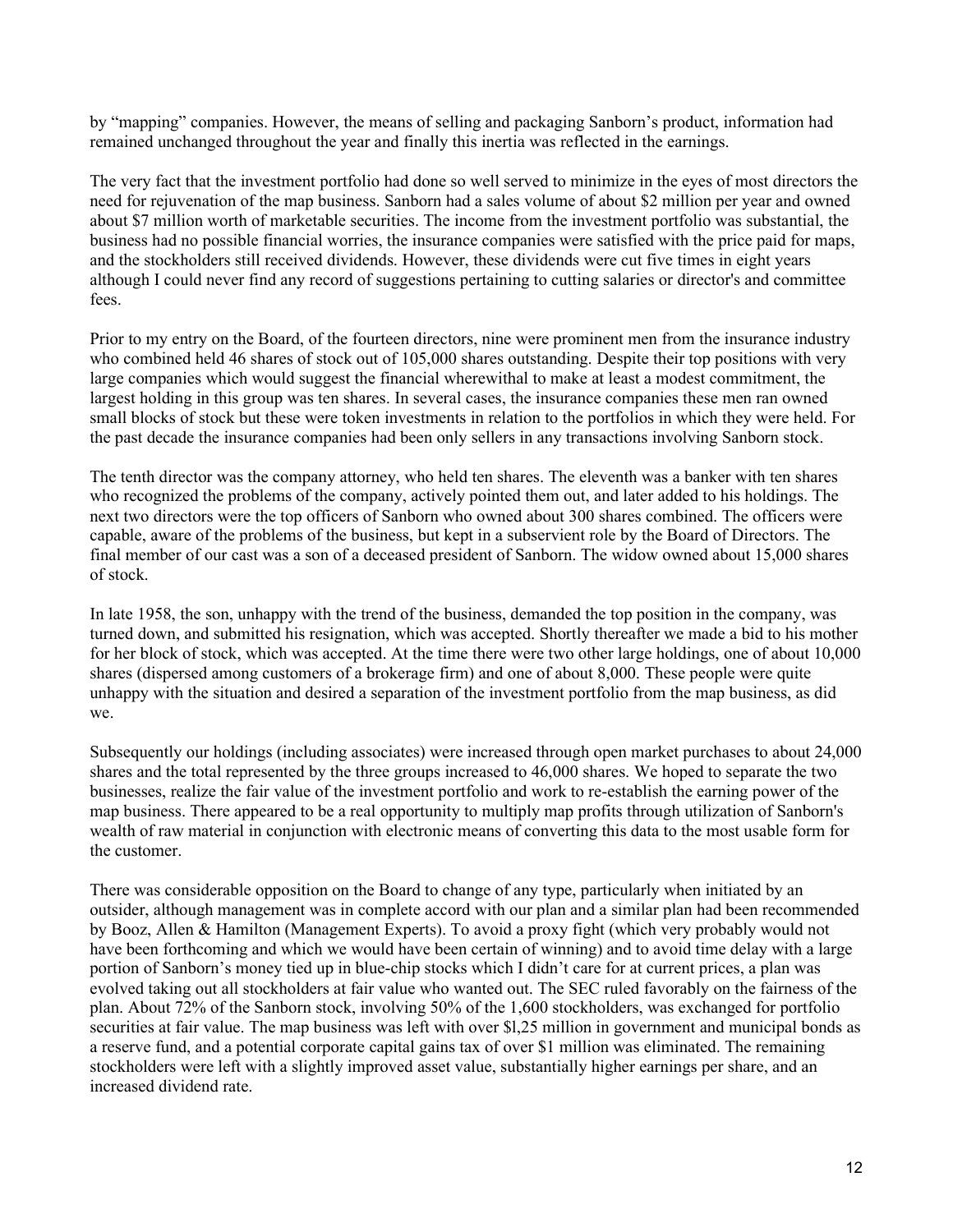Necessarily, the above little melodrama is a very abbreviated description of this investment operation. However, it does point up the necessity for secrecy regarding our portfolio operations as well as the futility of measuring our results over a short span of time such as a year. Such control situations may occur very infrequently. Our bread-and-butter business is buying undervalued securities and selling when the undervaluation is corrected along with investment in special situations where the profit is dependent on corporate rather than market action. To the extent that partnership funds continue to grow, it is possible that more opportunities will be available in "control situations."

The auditors should be mailing your financial statement and tax information within about a week. If you have any questions at all regarding either their report or this letter, be sure to let me know.

Warren E. Buffett 1-30-61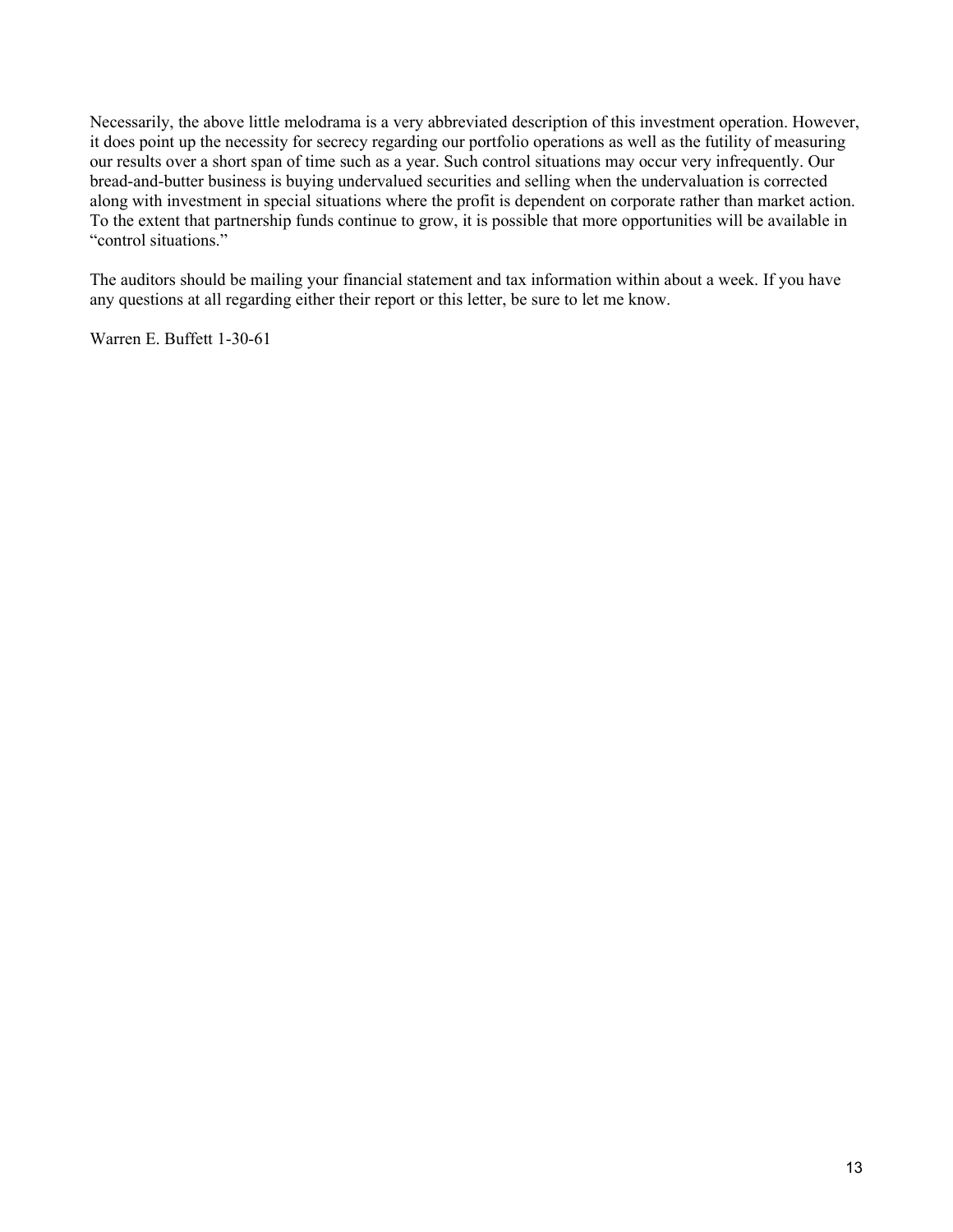### 1960 Letter BUFFETT PARTNERSHIP, LTD. 810 KIEWIT PLAZA OMAHA 31, NEBRASKA

July, 1961

#### TO MY PARTNERS:

In the past, partners have commented that a once-a-year letter was "a long time between drinks," and that a semi-annual letter would be a good idea. It really shouldn't be too difficult to find something to say twice a year; at least it isn't this year. Hence, this letter which will be continued in future years.

During the first half of 1961, the overall gain of the Dow-Jones Industrial Average was about 13%, including dividends. Although this is the type of period when we should have the most difficulty in exceeding this standard, all partnerships that operated throughout the six months did moderately better then the Average. Partnerships formed during 1961 either equaled or exceeded results of the Average from the time of formation, depending primarily on how long they were in operation.

Let me, however, emphasize two points. First, one year is far too short a period to form any kind of an opinion as to investment performance, and measurements based upon six months become even more unreliable. One factor that has caused some reluctance on my part to write semi-annual letters is the fear that partners may begin to think in terms of short-term performance which can be most misleading. My own thinking is much more geared to five year performance, preferably with tests of relative results in both strong and weak markets.

The second point I want everyone to understand is that if we continue in a market which advances at the pace of the first half of 1961, not only do I doubt that we will continue to exceed the results of the DJIA, but it is very likely that our performance will fall behind the Average.

Our holdings, which I always believe to be on the conservative side compared to general portfolios, tend to grow more conservative as the general market level rises. At all times, I attempt to have a portion of our portfolio in securities as least partially insulated from the behavior of the market, and this portion should increase as the market rises. However appetizing results for even the amateur cook (and perhaps particularly the amateur), we find that more of our portfolio is not on the stove.

We have also begun open market acquisition of a potentially major commitment which I, of course, hope does nothing marketwise for at least a year. Such a commitment may be a deterrent to short range performance, but it gives strong promise of superior results over a several year period combined with substantial defensive characteristics.

Progress has been made toward combining all partners at yearend. I have talked with all partners joining during this past year or so about this goal, and have also gone over the plans with representative partners of all earlier partnerships

Some of the provisions will be:

(A) A merger of all partnerships, based on market value at yearend, with provisions for proper allocation among partners of future tax liability due to unrealized gains at yearend. The merger itself will be taxfree, and will result in no acceleration of realization of profits;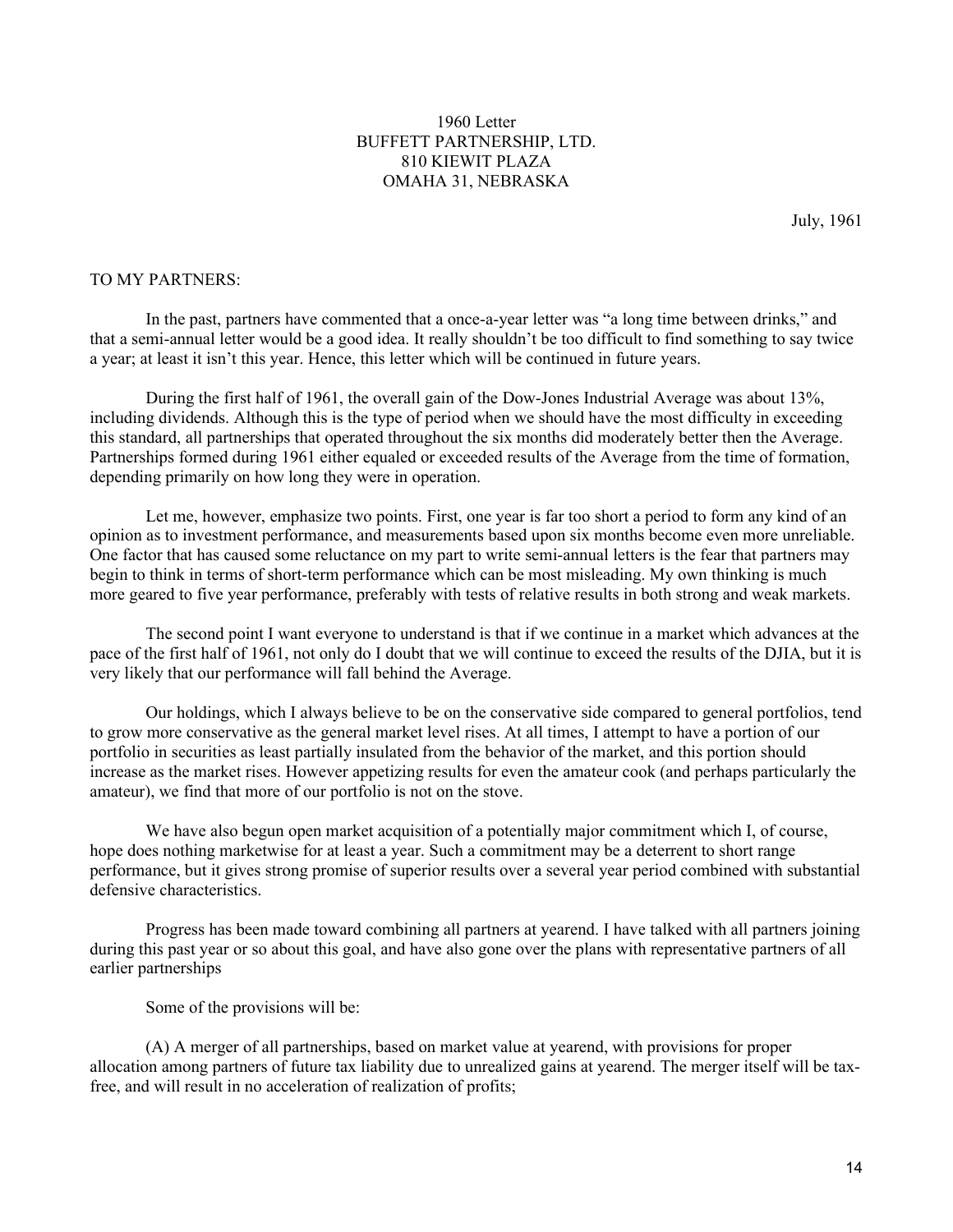(B) A division of profits between the limited partners and general partner, with the first 6% per year to partners based upon beginning capital at market, and any excess divided one-fourth to the general partner and three-fourths to all partners proportional to their capital. Any deficiencies in earnings below the 6% would be carried forward against future earnings, but would not be carried back. Presently, there are three profit arrangements which have been optional to incoming partners:

|     | <b>Interest Provision</b> | <b>Excess to Gen. Partner</b> | <b>Excess to Ltd. Partners</b> |
|-----|---------------------------|-------------------------------|--------------------------------|
| (1) | $6\%$                     |                               | 2/3                            |
| (2) | $4\%$                     | 1 / 4                         | 3/4                            |
| (3) | None                      | 1/6                           | 5/6                            |

In the event of profits, the new division will obviously have to be better for limited partners than the first two arrangements. Regarding the third, the new arrangement will be superior up to 18% per year; but above this rate the limited partners would do better under the present agreement. About 80% of total partnership assets have selected the first two arrangements, and I am hopeful, should we average better than 18% yearly, partners presently under the third arrangement will not feel short-changed under the new agreement;

(C) In the event of losses, there will be no carry back against amounts previously credited to me as general partner. Although there will be a carry-forward against future excess earnings. However, my wife and I will have the largest single investment in the new partnership, probably about one-sixth of total partnership assets, and thereby a greater dollar stake in losses than any other partner of family group, I am inserting a provision in the partnership agreement which will prohibit the purchase by me or my family of any marketable securities. In other words, the new partnership will represent my entire investment operation in marketable securities, so that my results will have to be directly proportional to yours, subject to the advantage I obtain if we do better than 6%;

(D) A provision for monthly payments at the rate of 6% yearly, based on beginning of the year capital valued at market. Partners not wishing to withdraw money currently can have this credited back to them automatically as an advance payment, drawing 6%, to purchase an additional equity interest in the partnership at yearend. This will solve one stumbling block that has heretofore existed in the path of consolidation, since many partners desire regular withdrawals and others wish to plow everything back;

(E) The right to borrow during the year, up to 20% of the value of your partnership interest, at 6%, such loans to be liquidated at yearend or earlier. This will add a degree of liquidity to an investment which can now only be disposed of at yearend. It is not intended that anything but relatively permanent funds be invested in the partnership, and we have no desire to turn it into a bank. Rather, I expect this to be a relatively unused provision, which is available when something unexpected turns up and a wait until yearend to liquidate part of all of a partner's interest would cause hardship;

(F) An arrangement whereby any relatively small tax adjustment, made in later years on the partnership's return will be assessed directly to me. This way, we will not be faced with the problem of asking eighty people, or more, to amend their earlier return over some small matter. As it stands now, a small change, such as a decision that a dividend received by the partnership has 63% a return of capital instead of 68%, could cause a multitude of paper work. To prevent this, any change amounting to less than \$1,000 of tax will be charged directly to me.

We have submitted the proposed agreement to Washington for a ruling that the merger would be taxfree, and that the partnership would be treated as a partnership under the tax laws. While all of this is a lot of work, it will make things enormously easier in the future. You might save this letter as a reference to read in conjunction with the agreement which you will receive later in the year.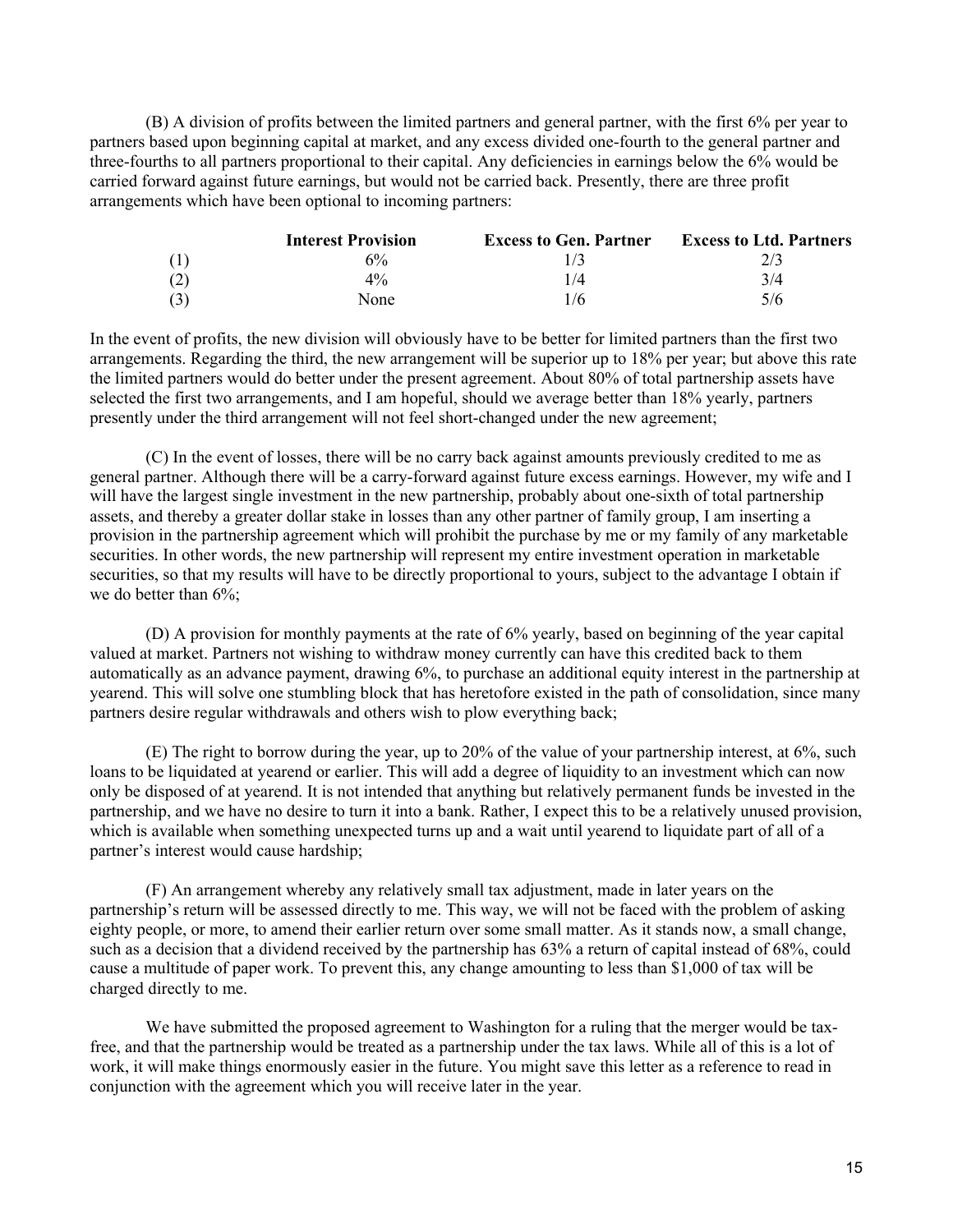The minimum investment for new partners is currently \$25,000, but, of course, this does not apply to present partners. Our method of operation will enable the partners to add or withdraw amounts of any size (in round \$100) at yearend. Estimated total assets of the partnership will be in the neighborhood of \$4 million, which enables us to consider investments such as the one mentioned earlier in this letter, which we would have had to pass several years ago.

This has turned out to be more of a production than my annual letter. If you have any questions, particularly regarding anything that isn't clear in my discussion of the new partnership agreement, be sure to let me know. If there are a large number of questions, I will write a supplemental letter to all partners giving the questions that arise and the answers to them.

Warren E. Buffett

Vlb July 22, 1961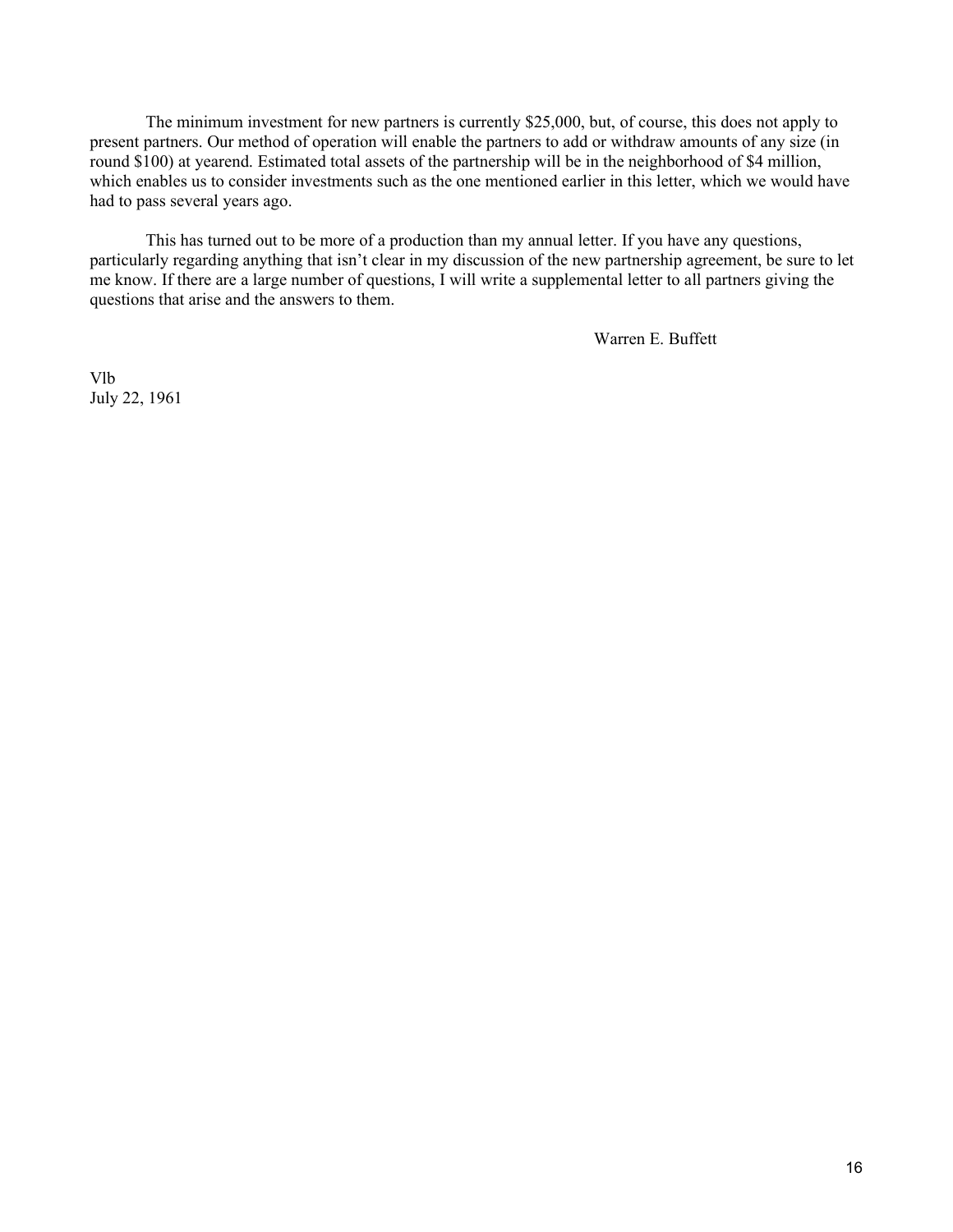### 1961 Letter BUFFETT PARTNERSHIP, LTD. 810 KIEWIT PLAZA OMAHA 31, NEBRASKA

January 24, 1962

### Our Performance in 1961

I have consistently told partners that it is my expectation and hope (it's always hard to tell which is which) that we will do relatively well compared to the general market in down or static markets, but that we may not look so good in advancing markets. In strongly advancing markets I expect to have real difficulty keeping up with the general market.

Although 1961 was certainly a good year for the general market, and in addition, a very good year for us on both an absolute and relative basis, the expectations in the previous paragraph remain unchanged.

During 1961, the general market as measured by the Dow-Jones Industrial Average (hereinafter called the "Dow") showed an over-all gain of 22.2% including dividends received through ownership of the Dow. The gain for all partnerships operating throughout the entire year, after all expenses of operation, but before payments to limited partners or accrual to the general partner, averaged 45.9%. The details of this gain by partnership are shown in the appendix along with results for the partnerships started during the year.

We have now completed five full years of partnership operation, and the results of these five years are shown below on a year-by-year basis and also on a cumulative or compounded basis. These results are stated on the basis described in the preceding paragraph; after expenses, but before division of gains among partners or payments to partners.

| Year | <b>Partnerships Operating Entire</b> |          | <b>Partnership Gain</b> Dow-Jones Industrials |
|------|--------------------------------------|----------|-----------------------------------------------|
|      | Year                                 |          | Gain*                                         |
| 1957 |                                      | $10.4\%$ | $-8.4\%$                                      |
| 1958 |                                      | 40.9%    | 38.5%                                         |
| 1959 | O                                    | 25.9%    | 19.9%                                         |
| 1960 | ⇁                                    | 22.8%    | $-6.3\%$                                      |
| 1961 | ┑                                    | 45.9%    | 22.2%                                         |

\* Including dividends received through ownership of the Dow.

On a compounded basis, the cumulative results have been:

| Year    | <b>Partnership Gain</b> | <b>Dow-Jones Industrials Gain</b> |
|---------|-------------------------|-----------------------------------|
| 1957    | $10.4\%$                | $-8.4\%$                          |
| 1957-58 | 55.6%                   | 26.9%                             |
| 1057-59 | 95.9%                   | $52.2\%$                          |
| 1957-60 | $140.6\%$               | 42.6%                             |
| 1957-61 | 251.0%                  | 74 3%                             |

These results do not measure the gain to the limited partner, which of course, is the figure in which you are most interested. Because of the varying partnership arrangements that have existed in the past, I have used the overall net gain (based on market values at the beginning and end of the year) to the partnership as being the fairest measure of over-all performance.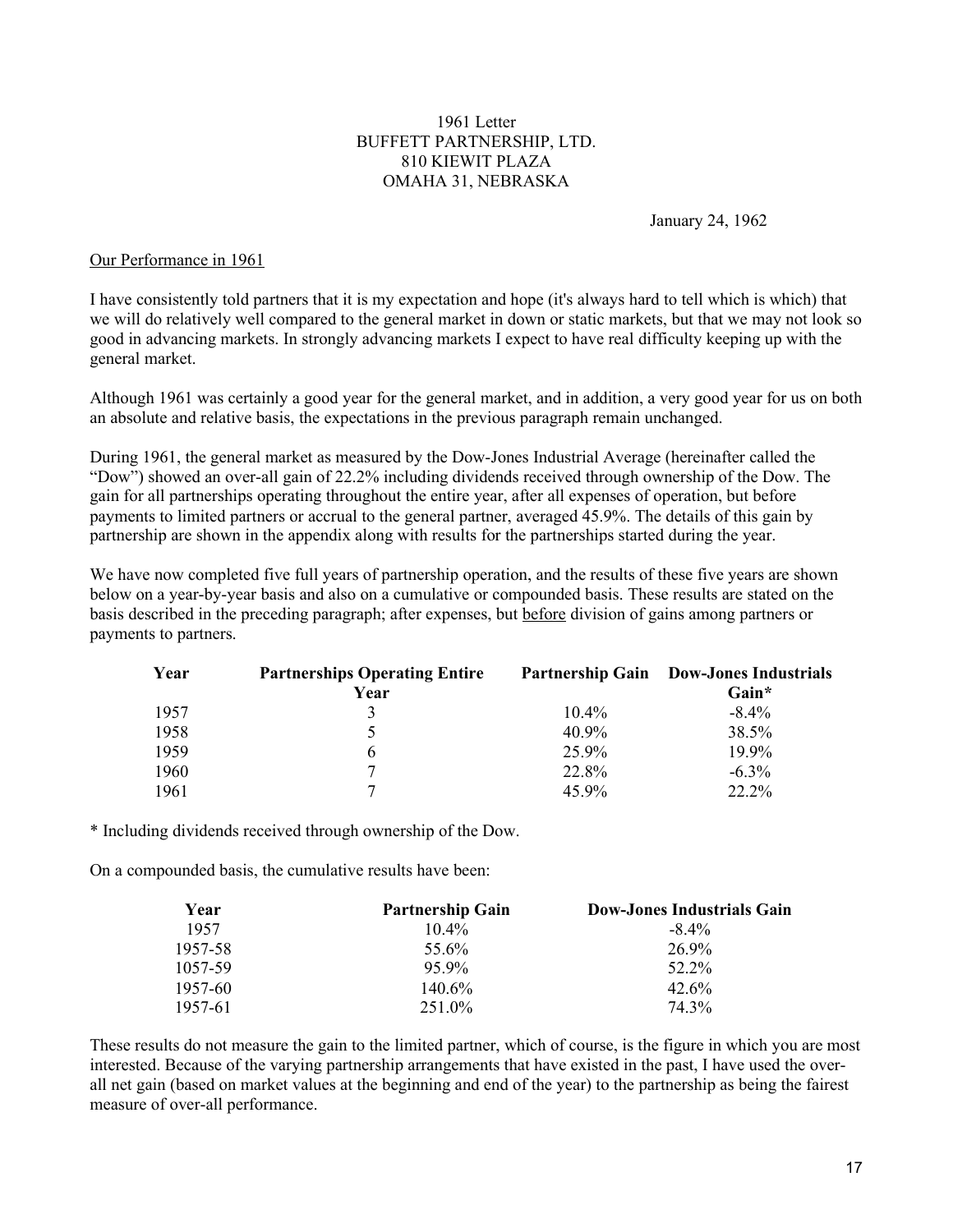On a pro-forma basis adjusted to the division of gains entailed in our present Buffett Partnership, Ltd. agreement, the results would have been:

| Year    | <b>Limited Partners' Gain</b> | Dow Gain |  |
|---------|-------------------------------|----------|--|
| 1957    | $9.3\%$                       | $-8.4\%$ |  |
| 1958    | 32.2%                         | 38.5%    |  |
| 1959    | 20.9%                         | 19.9%    |  |
| 1960    | 18.6%                         | $-6.3\%$ |  |
| 1961    | 35.9%                         | 22.2%    |  |
|         | <b>COMPOUNDED</b>             |          |  |
| 1957    | $9.3\%$                       | $-8.4\%$ |  |
| 1957-58 | 44.5%                         | 26.9%    |  |
| 1957-59 | 74.7%                         | 52.2%    |  |
| 1957-60 | 107.2%                        | 42.6%    |  |
| 1957-61 | 181.6%                        | 74.3%    |  |

#### A Word About Par

The outstanding item of importance in my selection of partners, as well as in my subsequent relations with them, has been the determination that we use the same yardstick. If my performance is poor, I expect partners to withdraw, and indeed, I should look for a new source of investment for my own funds. If performance is good, I am assured of doing splendidly, a state of affairs to which I am sure I can adjust.

The rub, then, is in being sure that we all have the same ideas of what is good and what is poor. I believe in establishing yardsticks prior to the act; retrospectively, almost anything can be made to look good in relation to something or other.

I have continuously used the Dow-Jones Industrial Average as our measure of par. It is my feeling that three years is a very minimal test of performance, and the best test consists of a period at least that long where the terminal level of the Dow is reasonably close to the initial level.

While the Dow is not perfect (nor is anything else) as a measure of performance, it has the advantage of being widely known, has a long period of continuity, and reflects with reasonable accuracy the experience of investors generally with the market. I have no objection to any other method of measurement of general market performance being used, such as other stock market averages, leading diversified mutual stock funds, bank common trust funds, etc.

You may feel I have established an unduly short yardstick in that it perhaps appears quite simple to do better than an unmanaged index of 30 leading common stocks. Actually, this index has generally proven to be a reasonably tough competitor. Arthur Wiesenberger's classic book on investment companies lists performance for the 15 years 1946-60, for all leading mutual funds. There is presently over \$20 billion invested in mutual funds, so the experience of these funds represents, collectively, the experience of many million investors. My own belief, though the figures are not obtainable, is that portfolios of most leading investment counsel organizations and bank trust departments have achieved results similar to these mutual funds.

Wiesenberger lists 70 funds in his "Charts & Statistics" with continuous records since 1946. I have excluded 32 of these funds for various reasons since they were balanced funds (therefore not participating fully in the general market rise), specialized industry funds, etc. Of the 32 excluded because I felt a comparison would not be fair,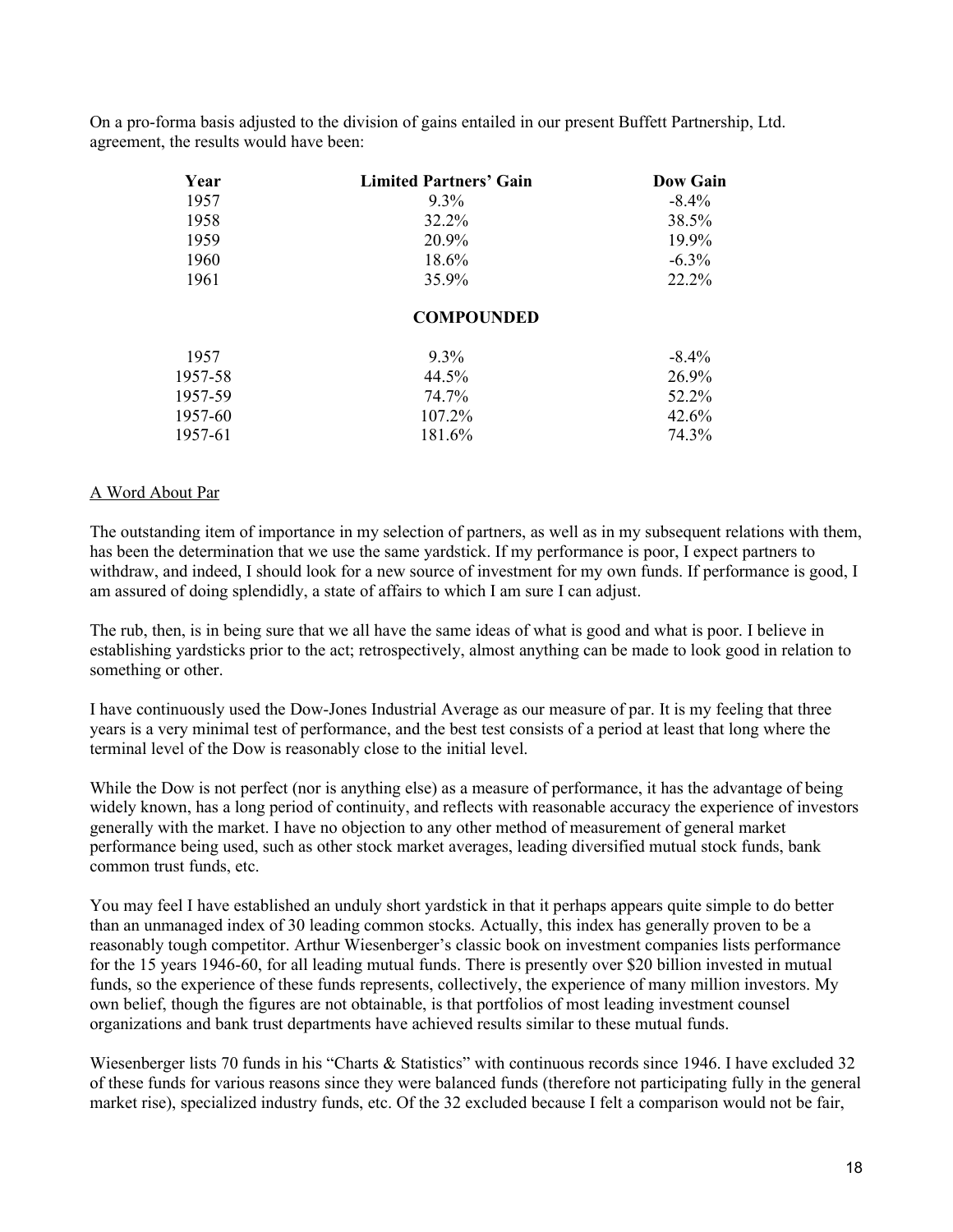31 did poorer than the Dow, so they were certainly not excluded to slant the conclusions below.

Of the remaining 38 mutual funds whose method of operation I felt was such as to make a comparison with the Dow reasonable, 32 did poorer than the Dow, and 6 did better. The 6 doing better at the end of 1960 had assets of about \$1 billion, and the 32 doing poorer had assets of about \$6-1/2 billion. None of the six that were superior beat the Dow by more than a few percentage points a year.

Below I present the year-by-year results for our period of operation (excluding 1961 for which I don't have exact data, although rough figures indicate no variance from the 1957-60 figures) for the two largest common stock open-end investment companies (mutual funds) and the two largest closed-end investment companies:

| Year | Mass. Inv. | Investors | Lehman    | Tri-Cont. | Dow      | Limited         |
|------|------------|-----------|-----------|-----------|----------|-----------------|
|      | Trust      | Stock     |           |           |          | <b>Partners</b> |
| 1957 | $-12.0\%$  | $-12.4\%$ | $-11.4\%$ | $-2.4\%$  | $-8.4\%$ | $9.3\%$         |
| 1958 | 44 1%      | $47.6\%$  | 40.8%     | 33.2%     | 38.5%    | 32.2%           |
| 1959 | $8.2\%$    | $10.3\%$  | $8.1\%$   | $8.4\%$   | $19.9\%$ | 20.9%           |
| 1960 | $-0.9\%$   | $-0.1\%$  | $2.6\%$   | 2.8%      | $-6.3\%$ | $18.6\%$        |

(From Moody's Banks & Finance Manual, 1961)

### **COMPOUNDED**

| Year    | Mass. Inv.<br>Trust | Investors<br><b>Stock</b> | Lehman    | Tri-Cont. | Dow      | Limited<br><b>Partners</b> |
|---------|---------------------|---------------------------|-----------|-----------|----------|----------------------------|
| 1957    | $-12.0\%$           | $-12.4\%$                 | $-11.4\%$ | $-2.4\%$  | $-8.4\%$ | $9.3\%$                    |
| 1957-58 | 26.8%               | 29.3%                     | $24.7\%$  | $30.0\%$  | 269%     | 44.5%                      |
| 1957-59 | $37.2\%$            | $42.6\%$                  | 34.8%     | $40.9\%$  | 52.2%    | 74 7%                      |
| 1957-60 | $36.0\%$            | $42.5\%$                  | 38.3%     | 44 8%     | $42.6\%$ | $107.2\%$                  |

Massachusetts Investors Trust has net assets of about \$1.8 billion; Investors Stock Fund about \$1 billion; Tri -Continental Corporation about \$ .5 billion; and Lehman Corporation about \$350 million; or a total of over \$3.5 billion.

I do not present the above tabulations and information with the idea of indicting investment companies. My own record of investing such huge sums of money, with restrictions on the degree of activity I might take in companies where we had investments, would be no better, if as good. I present this data to indicate the Dow as an investment competitor is no pushover, and the great bulk of investment funds in the country are going to have difficulty in bettering, or perhaps even matching, its performance.

Our portfolio is very different from that of the Dow. Our method of operation is substantially different from that of mutual funds.

However, most partners, as all alternative to their investment in the partnership, would probably have their funds invested in a media producing results comparable to the Dow, therefore, I feel it is a fair test of performance.

### Our Method of Operation

Our avenues of investment break down into three categories. These categories have different behavior characteristics, and the way our money is divided among them will have an important effect on our results, relative to the Dow in any given year. The actual percentage division among categories is to some degree planned, but to a great extent, accidental, based upon availability factors.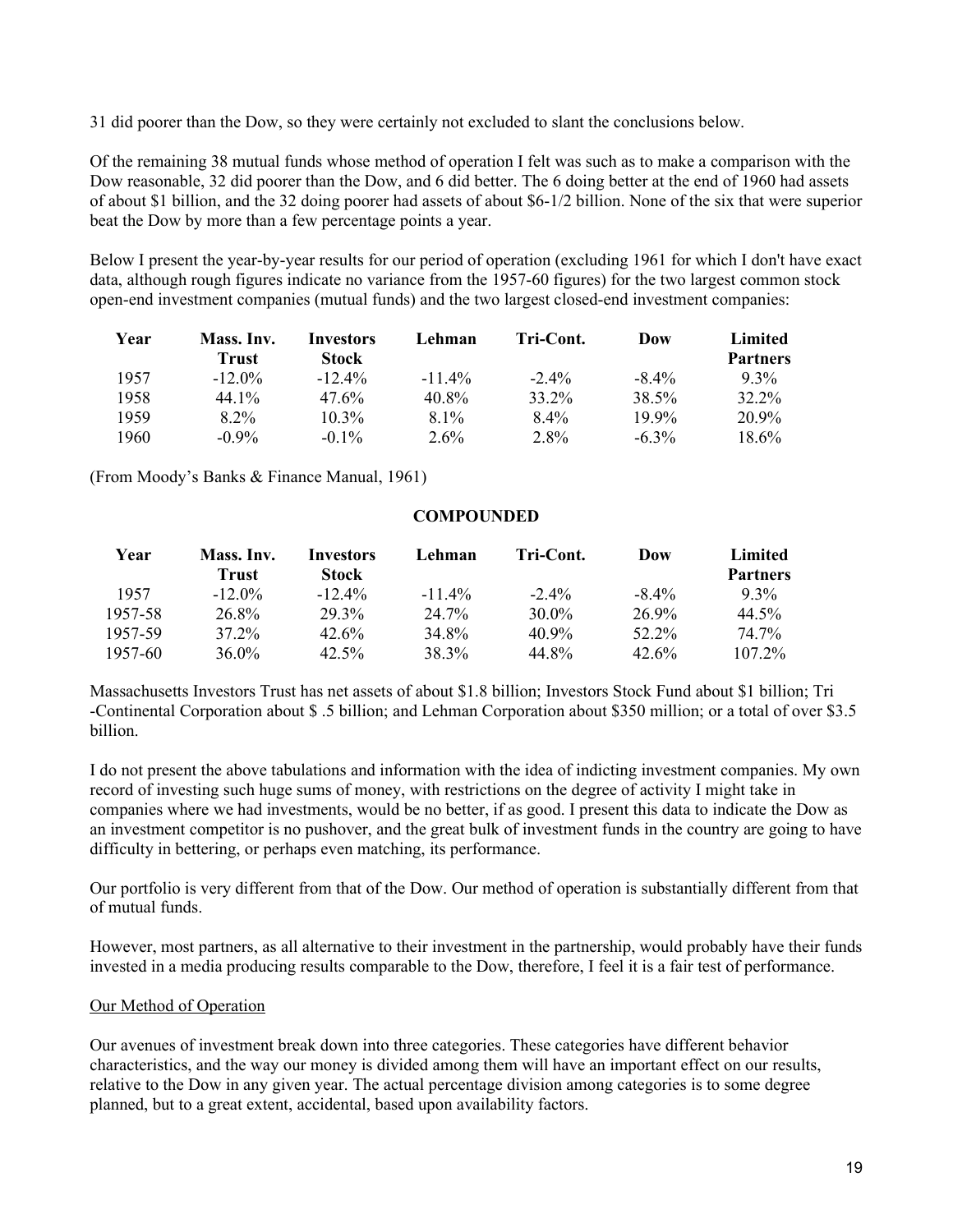The first section consists of generally undervalued securities (hereinafter called "generals") where we have nothing to say about corporate policies and no timetable as to when the undervaluation may correct itself. Over the years, this has been our largest category of investment, and more money has been made here than in either of the other categories. We usually have fairly large positions (5% to 10% of our total assets) in each of five or six generals, with smaller positions in another ten or fifteen.

Sometimes these work out very fast; many times they take years. It is difficult at the time of purchase to know any specific reason why they should appreciate in price. However, because of this lack of glamour or anything pending which might create immediate favorable market action, they are available at very cheap prices. A lot of value can be obtained for the price paid. This substantial excess of value creates a comfortable margin of safety in each transaction. This individual margin of safety, coupled with a diversity of commitments creates a most attractive package of safety and appreciation potential. Over the years our timing of purchases has been considerably better than our timing of sales. We do not go into these generals with the idea of getting the last nickel, but are usually quite content selling out at some intermediate level between our purchase price and what we regard as fair value to a private owner.

The generals tend to behave market-wise very much in sympathy with the Dow. Just because something is cheap does not mean it is not going to go down. During abrupt downward movements in the market, this segment may very well go down percentage-wise just as much as the Dow. Over a period of years, I believe the generals will outperform the Dow, and during sharply advancing years like 1961, this is the section of our portfolio that turns in the best results. It is, of course, also the most vulnerable in a declining market.

Our second category consists of "work-outs." These are securities whose financial results depend on corporate action rather than supply and demand factors created by buyers and sellers of securities. In other words, they are securities with a timetable where we can predict, within reasonable error limits, when we will get how much and what might upset the applecart. Corporate events such as mergers, liquidations, reorganizations, spin-offs, etc., lead to work-outs. An important source in recent years has been sell-outs by oil producers to major integrated oil companies.

This category will produce reasonably stable earnings from year to year, to a large extent irrespective of the course of the Dow. Obviously, if we operate throughout a year with a large portion of our portfolio in workouts, we will look extremely good if it turns out to be a declining year for the Dow or quite bad if it is a strongly advancing year. Over the years, work-outs have provided our second largest category. At any given time, we may be in ten to fifteen of these; some just beginning and others in the late stage of their development. I believe in using borrowed money to offset a portion of our work-out portfolio since there is a high degree of safety in this category in terms of both eventual results and intermediate market behavior. Results, excluding the benefits derived from the use of borrowed money, usually fall in the 10% to 20% range. My self-imposed limit regarding borrowing is 25% of partnership net worth. Oftentimes we owe no money and when we do borrow, it is only as an offset against work-outs.

The final category is "control" situations where we either control the company or take a very large position and attempt to influence policies of the company. Such operations should definitely be measured on the basis of several years. In a given year, they may produce nothing as it is usually to our advantage to have the stock be stagnant market-wise for a long period while we are acquiring it. These situations, too, have relatively little in common with the behavior of the Dow. Sometimes, of course, we buy into a general with the thought in mind that it might develop into a control situation. If the price remains low enough for a long period, this might very well happen. If it moves up before we have a substantial percentage of the company's stock, we sell at higher levels and complete a successful general operation. We are presently acquiring stock in what may turn out to be control situations several years hence.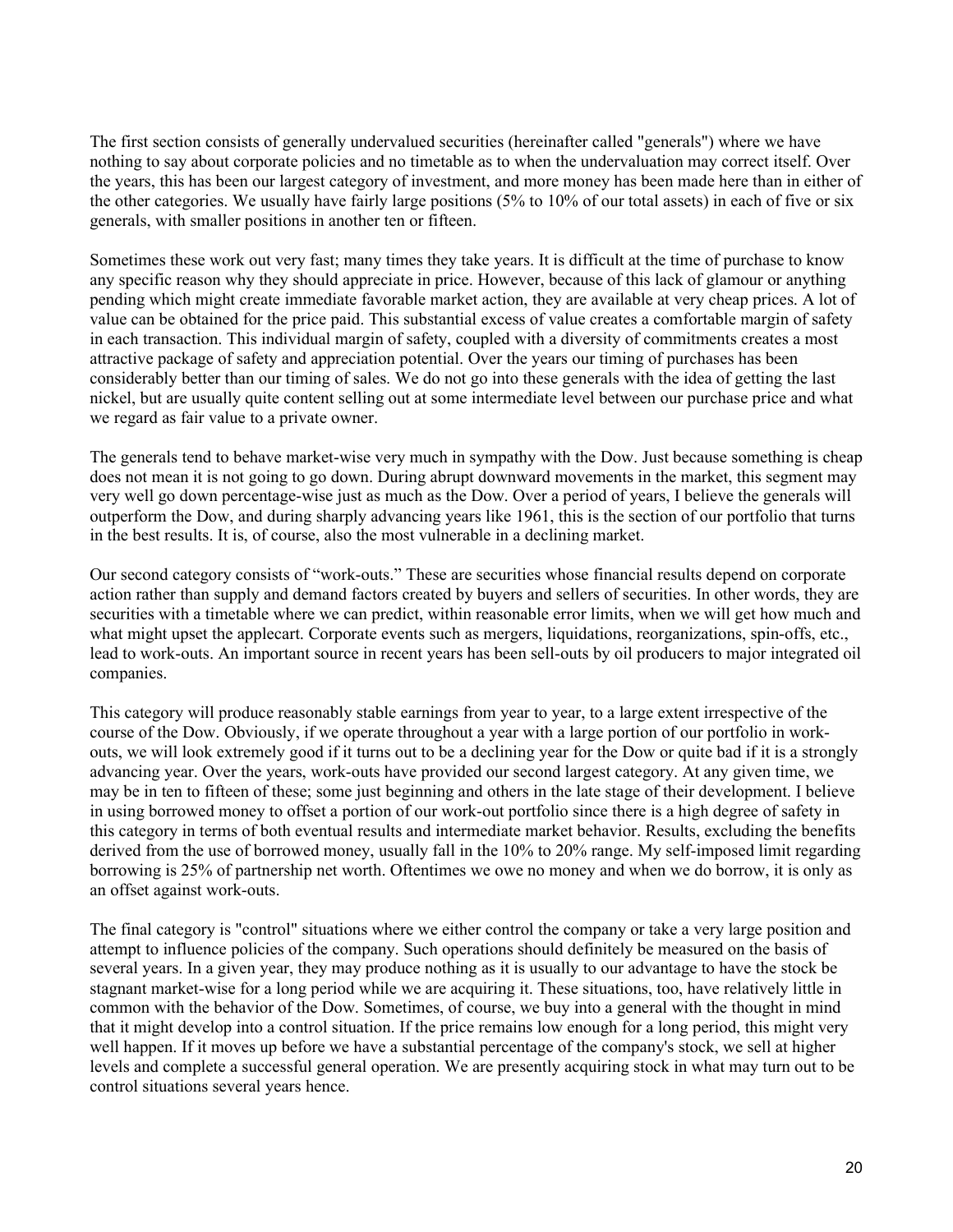### Dempster Mill Manufacturing Company

We are presently involved in the control of Dempster Mill Manufacturing Company of Beatrice, Nebraska. Our first stock was purchased as a generally undervalued security five years ago. A block later became available, and I went on the Board about four years ago. In August 1961, we obtained majority control, which is indicative of the fact that many of our operations are not exactly of the "overnight" variety.

Presently we own 70% of the stock of Dempster with another 10% held by a few associates. With only 150 or so other stockholders, a market on the stock is virtually non-existent, and in any case, would have no meaning for a controlling block. Our own actions in such a market could drastically affect the quoted price.

Therefore, it is necessary for me to estimate the value at yearend of our controlling interest. This is of particular importance since, in effect, new partners are buying in based upon this price, and old partners are selling a portion of their interest based upon the same price. The estimated value should not be what we hope it would be worth, or what it might be worth to an eager buyer, etc., but what I would estimate our interest would bring if sold under current conditions in a reasonably short period of time. Our efforts will be devoted toward increasing this value, and we feel there are decent prospects of doing this.

Dempster is a manufacturer of farm implements and water systems with sales in 1961 of about \$9 million. Operations have produced only nominal profits in relation to invested capital during recent years. This reflected a poor management situation, along with a fairly tough industry situation. Presently, consolidated net worth (book value) is about \$4.5 million, or \$75 per share, consolidated working capital about \$50 per share, and at yearend we valued our interest at \$35 per share. While I claim no oracular vision in a matter such as this, I feel this is a fair valuation to both new and old partners. Certainly, if even moderate earning power can be restored, a higher valuation will be justified, and even if it cannot, Dempster should work out at a higher figure. Our controlling interest was acquired at an average price of about \$28, and this holding currently represents 21% of partnership net assets based on the \$35 value.

Of course, this section of our portfolio is not going to be worth more money merely because General Motors, U.S. Steel, etc., sell higher. In a raging bull market, operations in control situations will seem like a very difficult way to make money, compared to just buying the general market. However, I am more conscious of the dangers presented at current market levels than the opportunities. Control situations, along with work-outs, provide a means of insulating a portion of our portfolio from these dangers.

# The Question of Conservatism

The above description of our various areas of operation may provide some clues as to how conservatively our portfolio is invested. Many people some years back thought they were behaving in the most conservative manner by purchasing medium or long-term municipal or government bonds. This policy has produced substantial market depreciation in many cases, and most certainly has failed to maintain or increase real buying power.

Conscious, perhaps overly conscious, of inflation, many people now feel that they are behaving in a conservative manner by buying blue chip securities almost regardless of price-earnings ratios, dividend yields, etc. Without the benefit of hindsight as ill the bond example, I feel this course of action is fraught with danger. There is nothing at all conservative, in my opinion, about speculating as to just how high a multiplier a greedy and capricious public will put on earnings.

You will not be right simply because a large number of people momentarily agree with you. You will not be right simply because important people agree with you. In many quarters the simultaneous occurrence of the two above factors is enough to make a course of action meet the test of conservatism.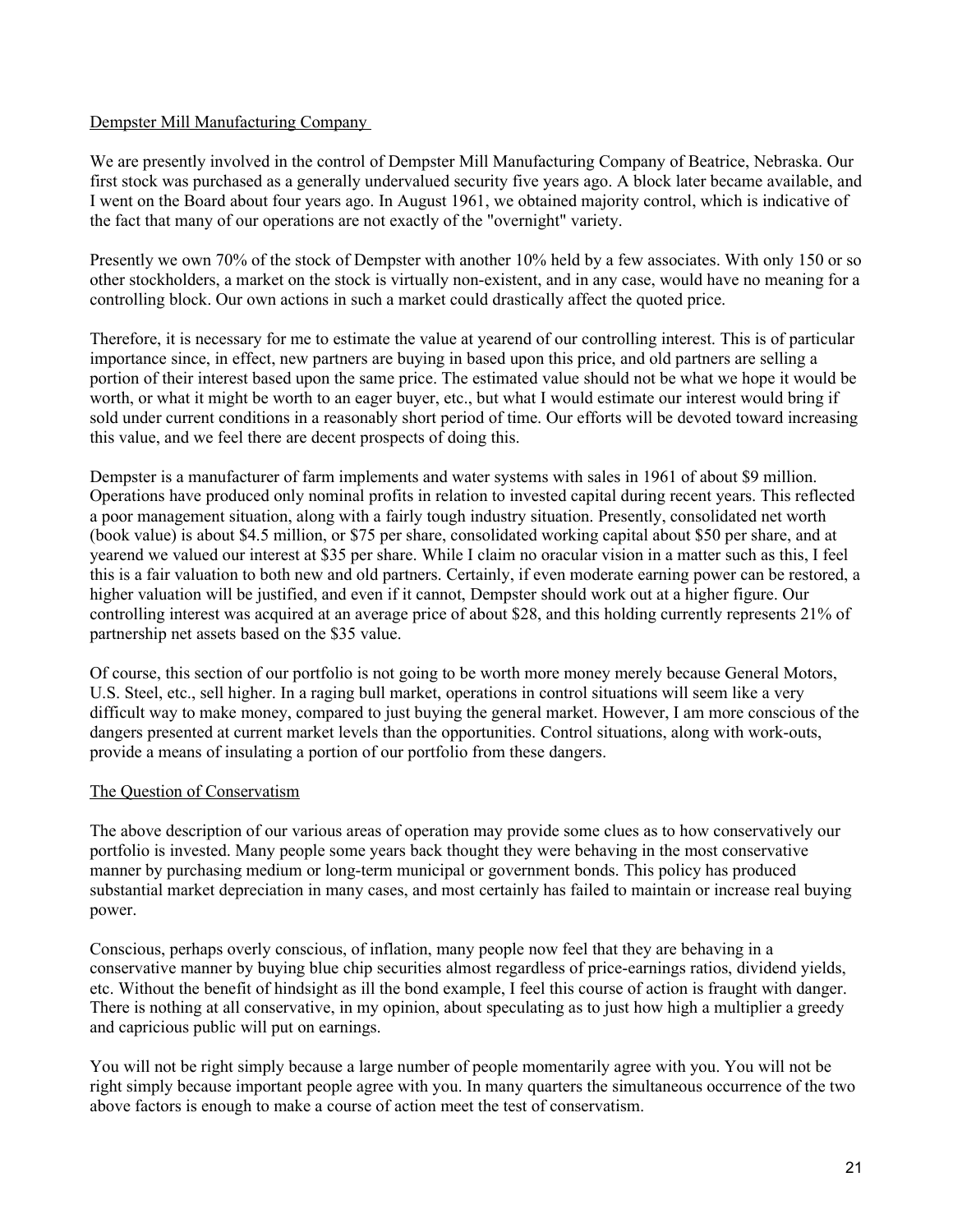You will be right, over the course of many transactions, if your hypotheses are correct, your facts are correct, and your reasoning is correct. True conservatism is only possible through knowledge and reason.

I might add that in no way does the fact that our portfolio is not conventional prove that we are more conservative or less conservative than standard methods of investing. This can only be determined by examining the methods or examining the results.

I feel the most objective test as to just how conservative our manner of investing is arises through evaluation of performance in down markets. Preferably these should involve a substantial decline in the Dow. Our performance in the rather mild declines of 1957 and 1960 would confirm my hypothesis that we invest in an extremely conservative manner. I would welcome any partner's suggesting objective tests as to conservatism to see how we stack up. We have never suffered a realized loss of more than 0.5% of 1% of total net assets, and our ratio of total dollars of realized gains to total realized losses is something like 100 to 1. Of course; this reflects the fact that on balance we have been operating in an up market. However, there have been many opportunities for loss transactions even in markets such as these (you may have found out about a few of these yourselves) so I think the above facts have some significance.

### The Question of Size

Aside from the question as to what happens upon my death (which with a metaphysical twist, is a subject of keen interest to me), I am probably asked most often: "What affect is the rapid growth of partnership funds going to have upon performance?"

Larger funds tug in two directions. From the standpoint of "passive" investments, where we do not attempt by the size of our investment to influence corporate policies, larger sums hurt results. For the mutual fund or trust department investing in securities with very broad markets, the effect of large sums should be to penalize results only very slightly. Buying 10,000 shares of General Motors is only slightly more costly (on the basis of mathematical expectancy) than buying 1,000 or 100 shares.

In some of the securities in which we deal (but not all by any means) buying 10,000 shares is much more difficult than buying 100 and is sometimes impossible. Therefore, for a portion of our portfolio, larger sums are definitely disadvantageous. For a larger portion of the portfolio, I would say increased sums are only slightly disadvantageous. This category includes most of our work-outs and some generals.

However, in the case of control situations increased funds are a definite advantage. A "Sanborn Map" cannot be accomplished without the wherewithal. My definite belief is that the opportunities increase in this field as the funds increase. This is due to the sharp fall-off in competition as the ante mounts plus the important positive correlation that exists between increased size of company and lack of concentrated ownership of that company's stock.

Which is more important -- the decreasing prospects of profitability in passive investments or the increasing prospects in control investments? I can't give a definite answer to this since to a great extent it depends on the type of market in which we are operating. My present opinion is that there is no reason to think these should not be offsetting factors; if my opinion should change, you will be told. I can say, most assuredly, that our results in 1960 and 1961 would not have been better if we had been operating with the much smaller sums of 1956 and 1957.

### And a Prediction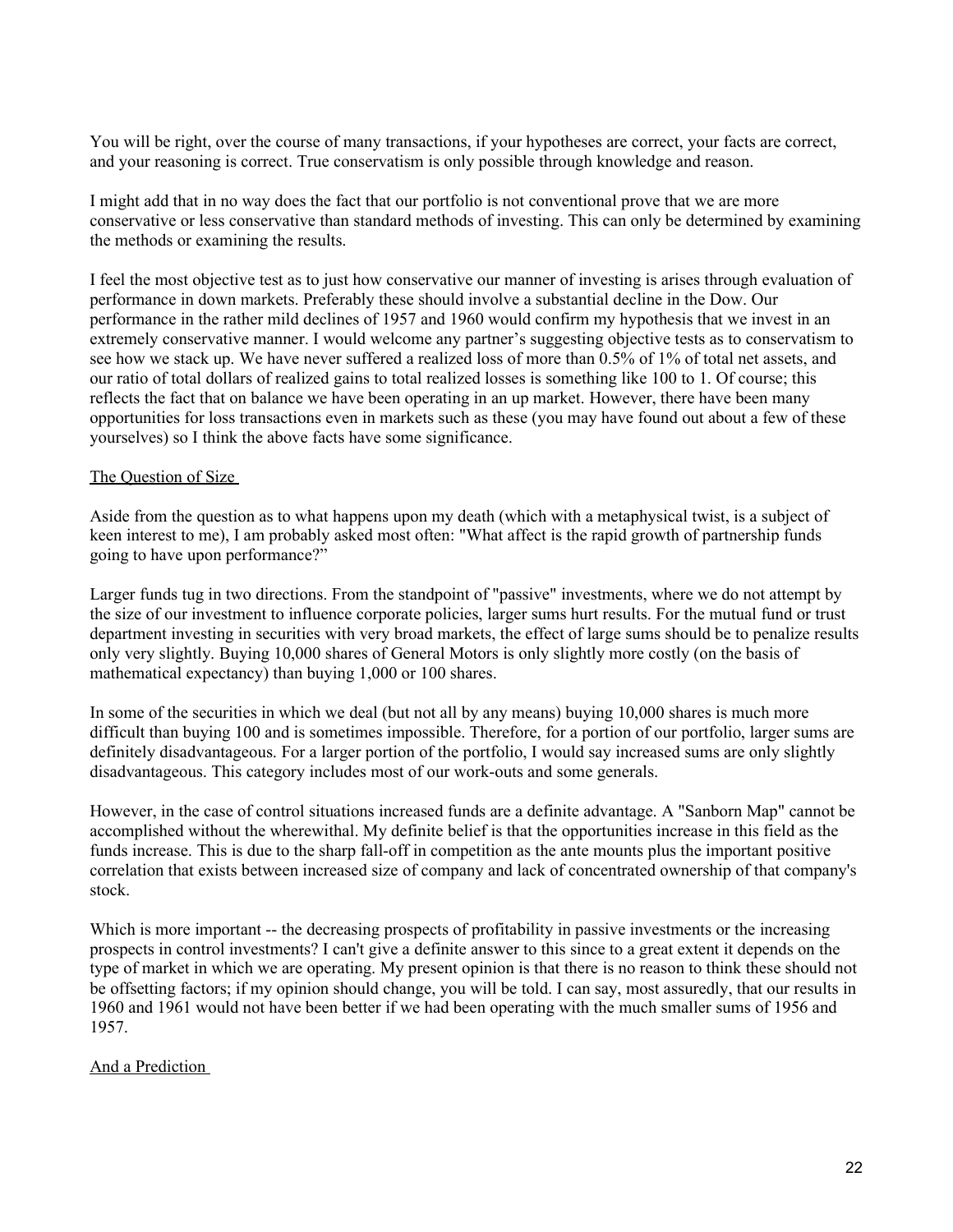Regular readers (I may be flattering myself) will feel I have left the tracks when I start talking about predictions. This is one thing from which I have always shied away and I still do in the normal sense.

I am certainly not going to predict what general business or the stock market are going to do in the next year or two since I don't have the faintest idea.

I think you can be quite sure that over the next ten years there are going to be a few years when the general market is plus 20% or 25%, a few when it is minus on the same order, and a majority when it is in between. I haven't any notion as to the sequence in which these will occur, nor do I think it is of any great importance for the long-term investor.

Over any long period of years, I think it likely that the Dow will probably produce something like 5% to 7% per year compounded from a combination of dividends and market value gain. Despite the experience of recent years, anyone expecting substantially better than that from the general market probably faces disappointment.

Our job is to pile up yearly advantages over the performance of the Dow without worrying too much about whether the absolute results in a given year are a plus or a minus. I would consider a year in which we were down 15% and the Dow declined 25% to be much superior to a year when both the partnership and the Dow advanced 20%. I have stressed this point in talking with partners and have watched them nod their heads with varying degrees of enthusiasm. It is most important to me that you fully understand my reasoning in this regard and agree with me not only in your cerebral regions, but also down in the pit of your stomach.

For the reasons outlined in my method of operation, our best years relative to the Dow are likely to be in declining or static markets. Therefore, the advantage we seek will probably come in sharply varying amounts. There are bound to be years when we are surpassed by the Dow, but if over a long period we can average ten percentage points per year better than it, I will feel the results have been satisfactory.

Specifically, if the market should be down 35% or 40% in a year (and I feel this has a high probability of occurring one year in the next ten--no one knows which one), we should be down only 15% or 20%. If it is more or less unchanged during the year, we would hope to be up about ten percentage points. If it is up 20% or more, we would struggle to be up as much. The consequence of performance such as this over a period of years would mean that if the Dow produces a 5% to 7% per year overall gain compounded, I would hope our results might be 15% to 17% per year.

The above expectations may sound somewhat rash, and there is no question but that they may appear very much so when viewed from the vantage point of 1965 or 1970. It may turn out that I am completely wrong. However, I feel the partners are certainly entitled to know what I am thinking in this regard even though the nature of the business is such as to introduce a high probability of error in such expectations. In anyone year, the variations may be quite substantial. This happened in 1961, but fortunately the variation was on the pleasant side. They won't all be!

### Miscellaneous

We are now installed in an office at 810 Kiewit Plaza with a first-class secretary, Beth Henley, and an associate with considerable experience in my type of securities, Bill Scott. My father is sharing office space with us (he also shares the expenses) and doing a brokerage business in securities. None of our brokerage is done through him so we have no "vicuna coat" situation.

Overall, I expect our overhead, excluding interest on borrowings and Nebraska Intangibles Tax, to run less than 0.5 of 1% of net assets. We should get our money's worth from this expenditure, and you are most cordially invited to drop in and see how the money is being spent.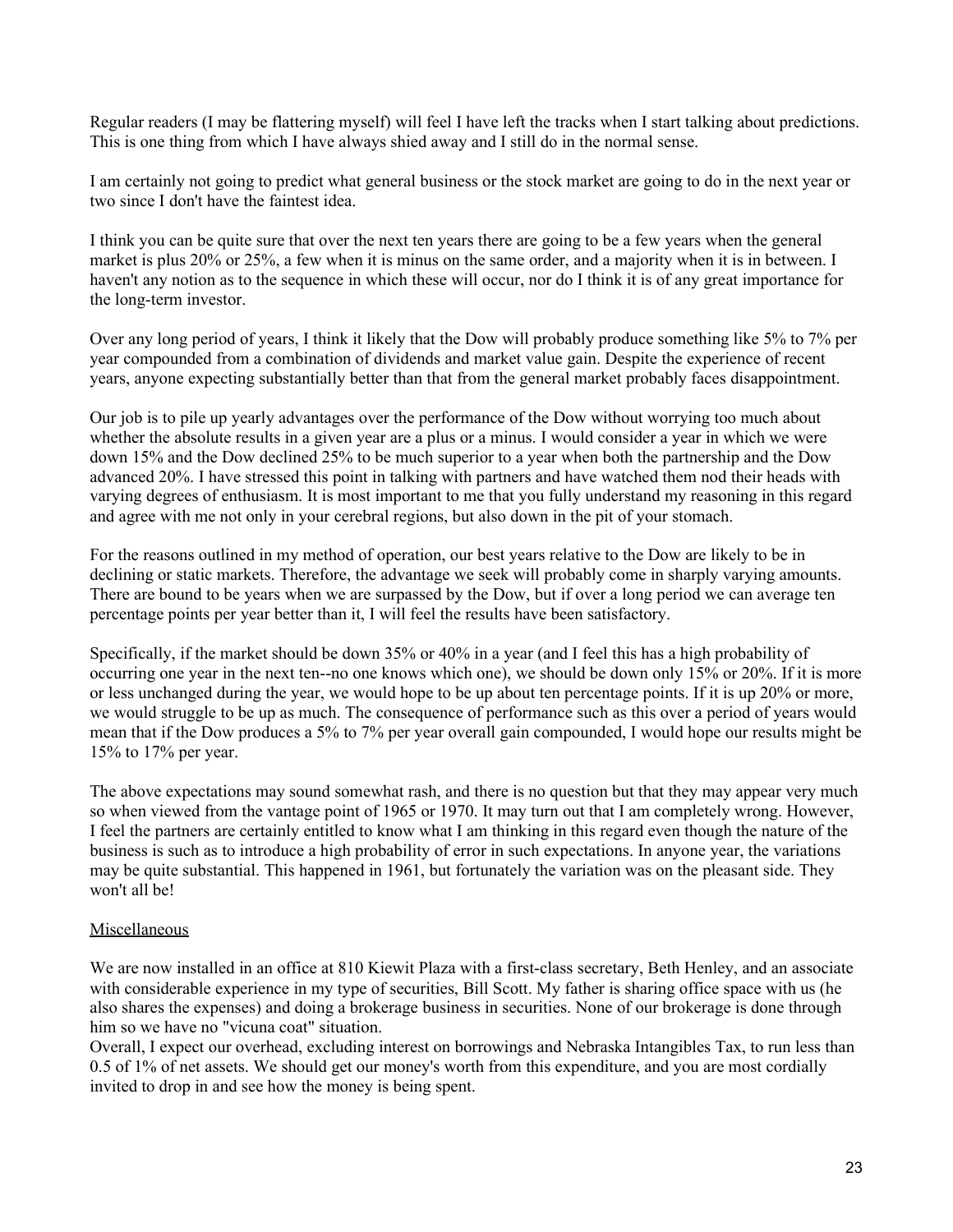With over 90 partners and probably 40 or so securities, you can understand that it is quite a welcome relief to me to shake loose from some of the details.

We presently have partners residing in locations from California to Vermont, and net assets at the beginning of 1962 amounted to \$ 7,178,500.00. Susie and I have an interest in the partnership amounting to \$1,025,000.00, and other relatives of mine have a combined interest totaling \$782,600.00. The minimum for new partners last year was \$25,000, but I am giving some thought to increasing it this year.

Peat, Marwick, Mitchell & Company did an excellent job of expediting the audit, providing tax figures much earlier than in the past. They assure me this performance can be continued.

Let me hear from you regarding questions you may have on any aspects of this letter, your audit, status of your partnership interest, etc. that may puzzle you.

Cordially Warren E. Buffett.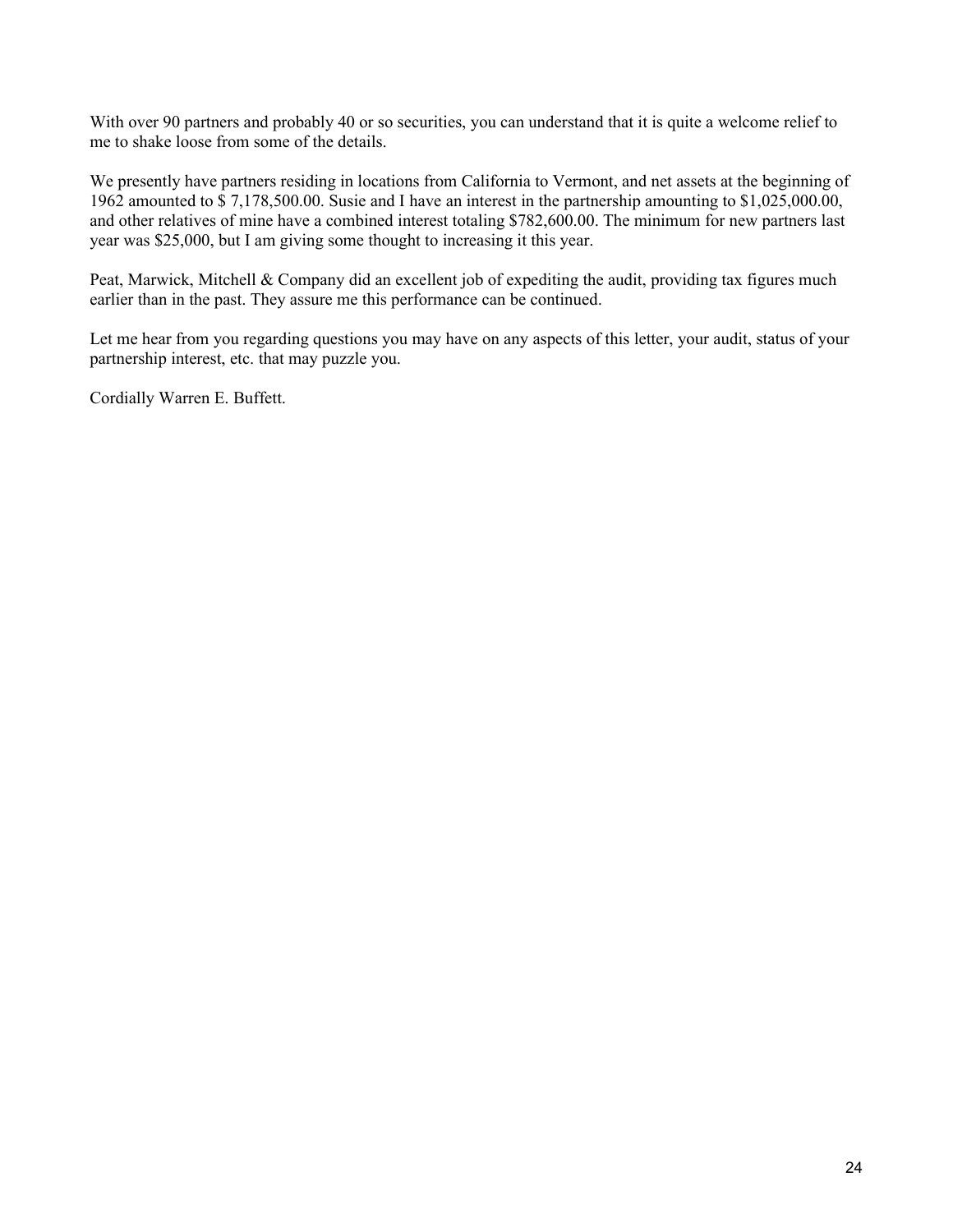# APPENDIX

# Partnerships Operating Throughout 1961

| Partnership               | $1/1/61$ Capital at<br><b>Market</b> | Overall Gain in 1961*        | <b>Percentage Gain</b> |
|---------------------------|--------------------------------------|------------------------------|------------------------|
| <b>Buffett Associates</b> | 486,874.27                           | 225,387.80                   | 46.3%                  |
| <b>Buffett Fund</b>       | 351,839.29                           | 159,696.93                   | 45.4%                  |
| Dacee                     | 235,480.31                           | 116,504.47                   | 49.5%                  |
| Emdee                     | 140,005.24                           | 67,387.28                    | 48.1%                  |
| Glenoff                   | 78,482.70                            | 39,693.80                    | 50.5%                  |
| Mo-Buff                   | 325,844.71                           | 149, 163. 71                 | 45.8%                  |
| Underwood                 | 582,256.82                           | 251,951.26                   | 43.3%                  |
|                           | 2,200,783.34                         | 1,009,785.25                 | 45.9%                  |
|                           |                                      | Partnerships Started in 1961 |                        |
| Partnership               | Paid-in                              | <b>Overall Gain in 1961</b>  | <b>Percentage Gain</b> |
| Ann Investments           | $100, 100$ $(1-30-61)$               | 35,367.93                    | 35.3%                  |
| Buffett-TD                | 250,100 (\$200,100 on 3-8-           | 70,294.08                    | 28.1%                  |
|                           | 61, \$50,000 on $5-31-61$ )          |                              |                        |
| Buffett-Holland           | $125,100(5-17-61)$                   | 16,703.76                    | 13.3%                  |

\* Gain in net assets at market values plus payments to limited partners during year.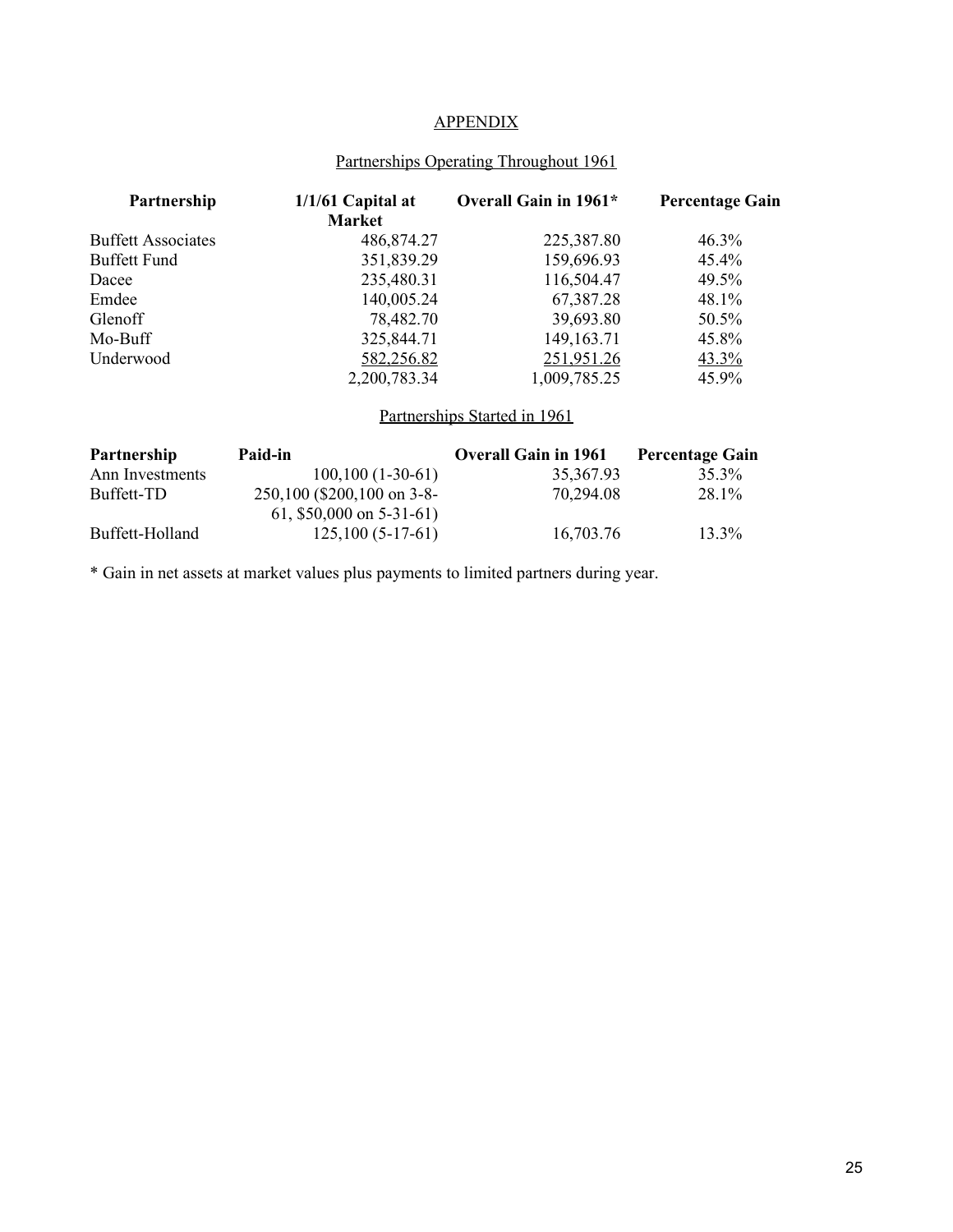#### BUFFETT PARTNERSHIP, LTD. 810 KIEWIT PLAZA OMAHA 31, NEBRASKA

July 6, 1962

### A Reminder:

In my letter of January 24, 1962 reporting on 1961, I inserted a section entitled. "And a Prediction." While I have no desire to inflict cruel and unusual punishment upon my readers, nevertheless, a reprinting of that section, in its entirety, may be worthwhile:

### And a Prediction

Regular readers (I may be flattering myself) will feel I have left the tracks when I start talking about predictions. This is one thing from which I have always shied away and I still do in the normal sense.

I am certainly not going to predict what general business or the stock market are going to do in the next year or two since I don't have the faintest idea.

I think you can be quite sure that over the next ten years there are going to be a few years when the general market is plus 20% or 25%, a few when it is minus on the same order, and a majority when it is in between. I haven't any notion as to the sequence in which these will occur, nor do I think it is of any great importance for the long-term investor.

Over any long period of years, I think it likely that the Dow will probably produce something like 5% to 7% per year compounded from a combination of dividends and market value gain. Despite the experience of recent years, anyone expecting substantially better than that from the general market probably faces disappointment.

Our job is to pile up yearly advantages over the performance of the Dow without worrying too much about whether the absolute results in a given year are a plus or a minus. I would consider a year in which we were down 15% and the Dow declined 25% to be much superior to a year when both the partnership and the Dow advanced 20%. I have stressed this point in talking with partners and have watched them nod their heads with varying degrees of enthusiasm.

It is most important to me that you fully understand my reasoning in this regard and agree with me not only in your cerebral regions, but also down in the pit of your stomach.

For the reasons outlined in my method of operation, our best years relative to the Dow are likely to be in declining or static markets. Therefore, the advantage we seek will probably come in sharply varying amounts. There are bound to be years when we are surpassed by the Dow, but if over a long period we can average ten percentage points per year better than it, I will feel the results have been satisfactory.

Specifically, if the market should be down 35% or 40% in a year (and I feel this has a high probability of occurring one year in the next ten--no one knows which one), we should be down only 15% or 20%. If it is more or less unchanged during the year, we would hope to be up about ten percentage points. If it is up 20% or more, we would struggle to be up as much. The consequence of performance such as this over a period of years would mean that if the Dow produces a 5% to 7% per year over-all gain compounded, I would hope our results might be 15% to 17% per year.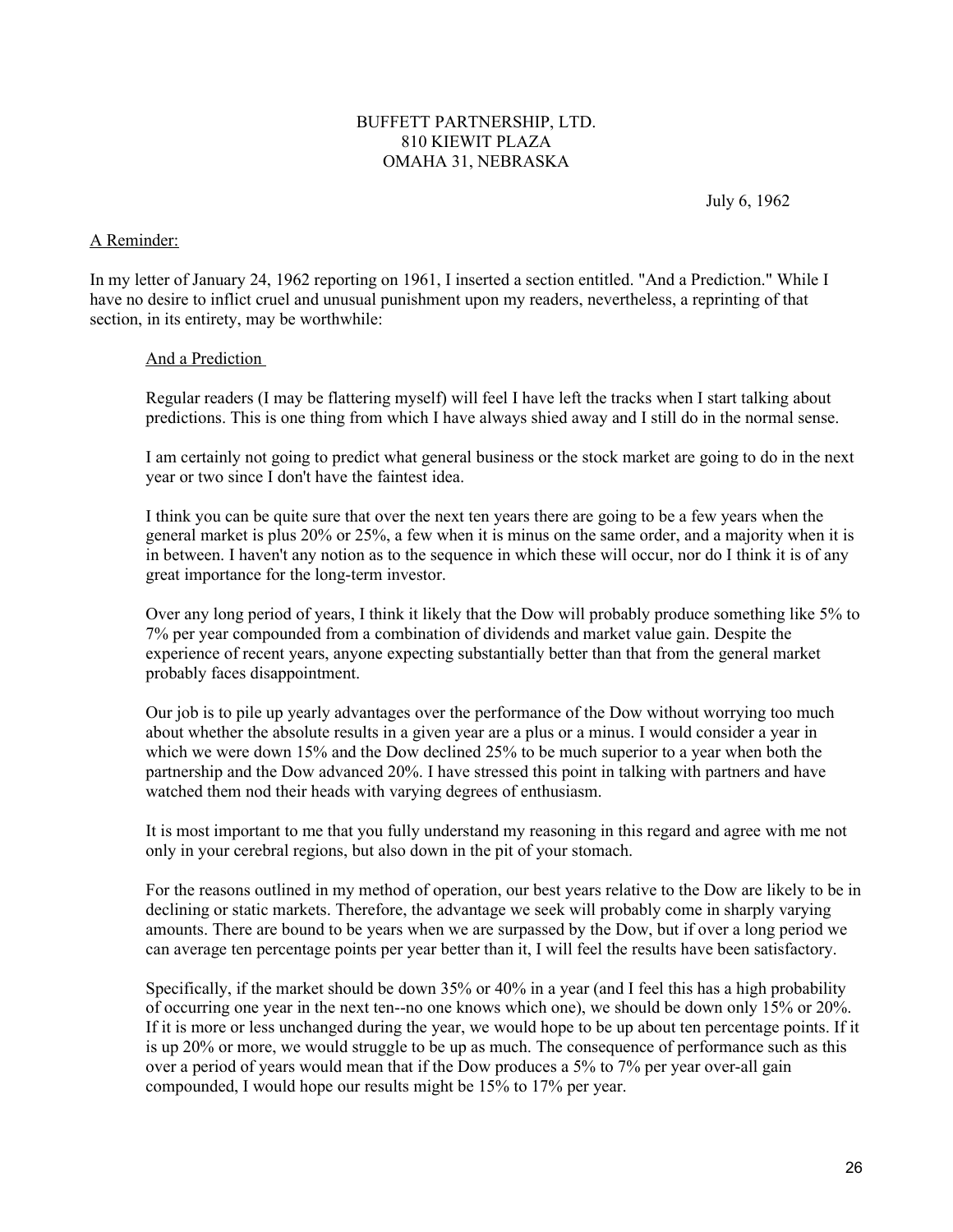The above expectations may sound somewhat rash, and there is no question but that they may appear very much so when viewed from the vantage point of 1965 or 1970. It may turn out that I am completely wrong. However, I feel the partners are certainly entitled to know what I am thinking in this regard even though the nature of the business is such as to introduce a high probability of error in such expectations. In anyone year, the variations may be quite substantial. This happened in 1961, but fortunately the variation was on the pleasant side. They won't all be!

## The First Half of 1962:

Between yearend 1961 and June 30, 1962 the Dow declined from 731.14 to 561.28. If one had owned the Dow during this period, dividends of approximately \$11.00 would have been received so that overall a loss of 21.7% would have been the result of investing in the Dow. For the statistical minded, Appendix A gives the results of the Dow by years since formation of the predecessor partnerships.

As stated above, a declining Dow gives us our chance to shine and pile up the percentage advantages which, coupled with only an average performance during advancing markets, will give us quite satisfactory long-term results. Our target is an approximately 1/2% decline for each 1% decline in the Dow and if achieved, means we have a considerably more conservative vehicle for investment in stocks than practically any alternative.

As outlined in Appendix B, showing combined predecessor partnership results, during the first half of 1962 we had one of the best periods in our history, achieving a minus 7.5% result before payments to partners, compared to the minus 21.7% overall result on the Dow. This 14.2 percentage points advantage can be expected to widen during the second half if the decline in the general market continues, but will probably narrow should the market turn upward. Please keep in mind my continuing admonition that six-months' or even one-year's results are not to be taken too seriously. Short periods of measurement exaggerate chance fluctuations in performance. While circumstances contributed to an unusually good first half, there are bound to be periods when we do relatively poorly. The figures for our performance involve no change in the valuation of our controlling interest in Dempster Mill Manufacturing Company, although developments in recent months point toward a probable higher realization.

### Investment Companies during the First Half:

Past letters have stressed our belief that the Dow is no pushover as a yardstick for investment performance. To the extent that funds are invested in common stocks, whether the manner of investment be through investment companies, investment counselors, bank trust departments, or do-it-yourself, our belief is that the overwhelming majority will achieve results roughly comparable to the Dow. Our opinion is that the deviations from the Dow are much more likely to be toward a poorer performance than a superior one.

To illustrate this point, we have continually measured the Dow and limited partners' results against the two largest open-end investment companies (mutual funds) following a program of common stock investment and the two largest closed-end investment companies. The tabulation in Appendix C shows the five -years' results, and you will note the figures are extraordinarily close to those of the Dow. These companies have total assets of about \$3.5 billion.

In the interest of getting this letter out promptly, we are mailing it before results are available for the closed-end companies. However, the two mutual funds both did poorer than the Dow, with Massachusetts Investors Trust having a minus 23% overall performance, and Investors Stock Fund realizing a minus 25.4%. This is not unusual as witness the lead article in the WALL STREET JOURNAL of June 13, 1962 headed "Funds vs. Market." Of the 17 large common stock funds studied, everyone had a record poorer than the Dow from the peak on the Dow of 734, to the date of the article, although in some cases the margin of inferiority was minor.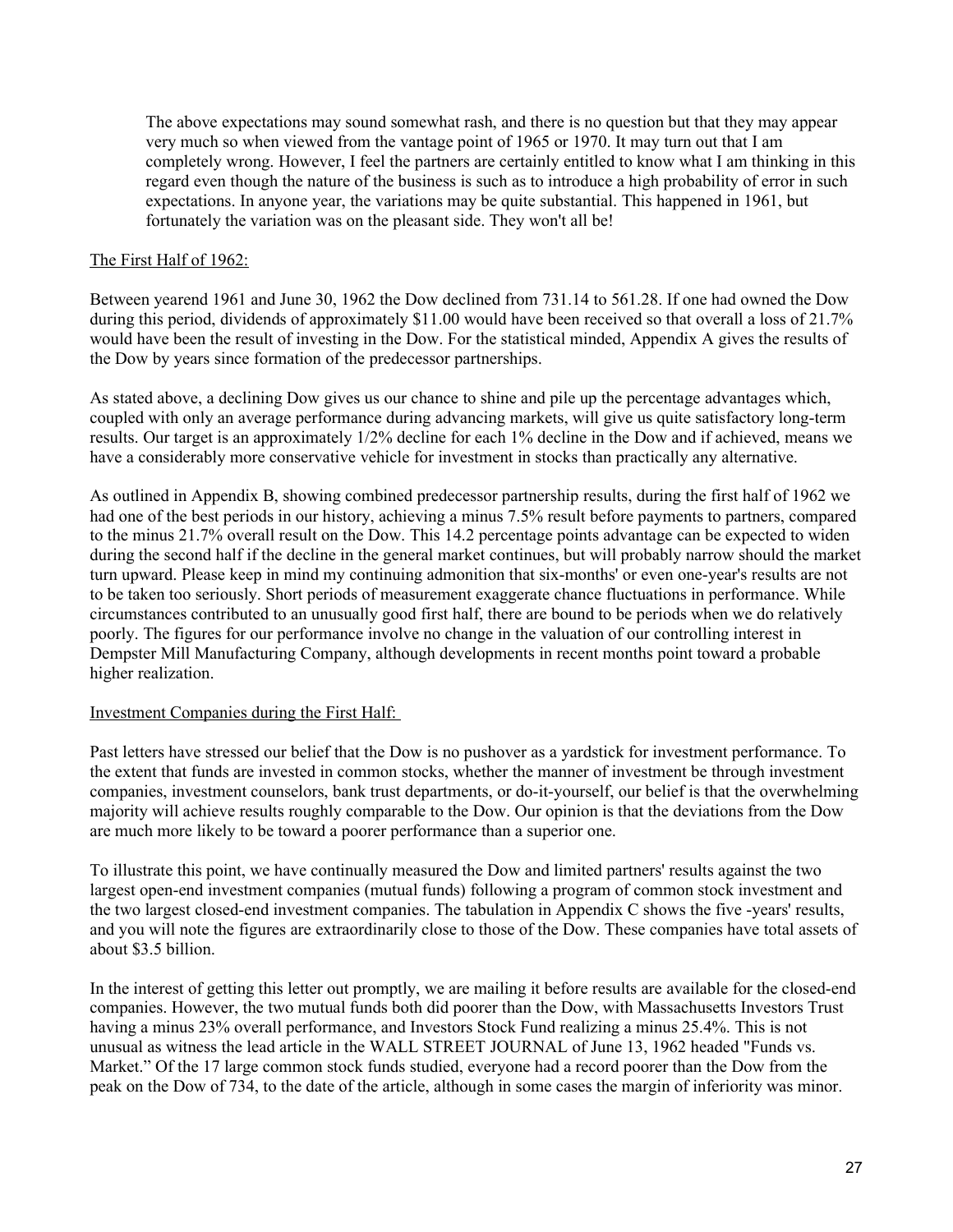Particularly hard hit in the first half were the so-called "growth" funds which, almost without exception, were down considerably more than the Dow. The three large "growth" (the quotation marks are more applicable now) funds with the best record in the preceding few years, Fidelity Capital Fund, Putnam Growth Fund, and Wellington Equity Fund averaged an overall minus 32.3% for the first half. It is only fair to point out that because of their excellent records in 1959-61, their overall performance to date is still better than average, as it may well be in the future. Ironically, however, this earlier superior performance had caused such a rush of new investors to come to them that the poor performance this year was experienced by very many more holders than enjoyed the excellent performance of earlier years. This experience tends to confirm my hypothesis that investment performance must be judged over a period of time with such a period including both advancing and declining markets. There will continue to be both; a point perhaps better understood now than six months ago.

In outlining the results of investment companies, I do so not because we operate in a manner comparable to them or because our investments are similar to theirs. It is done because such funds represent a public batting average of professional, highly-paid investment management handling a very significant \$20 billion of securities. Such management, I believe, is typical of management handling even larger sums. As an alternative to an interest in the partnership, I believe it reasonable to assume that many partners would have investments managed similarly.

### Asset Values:

The above calculations of results are before allocation to the General Partner and monthly payments to partners. Of course, whenever the overall results for the year are not plus 6% on a market value basis (with deficiencies carried forward) there is no allocation to the General Partner. Therefore, non-withdrawing partners have had a decrease in their market value equity during the first six months of 7.5% and partners who have withdrawn at the rate of 6% per annum have had a decrease in their market value equity during the first half of 10.5%. Should our results for the year be less than plus 6% (and unless there should be a material advance in the Dow, this is very probable) partners receiving monthly payments will have a decrease in their market value equity at December 31, 1962. This means that monthly payments at 6% on this new market equity next year will be on a proportionately reduced basis. For example, if our results were an overall minus 7% for the year, a partner receiving monthly payments who had a market value interest of \$100,000 on January 1, 1962 would have an equity at December 31, 1962 of \$87,000. This reduction would arise from the minus 7% result, or \$7, 000 plus monthly payments of \$500 for an additional \$6,000. Thus, with \$87,000 of market equity on January 1, 1963, monthly payments next year would be \$435.00.

None of the above, of course, has any applicability to advance payments received during 1962 which do not participate in profits or losses, but earn a straight 6%.

### APPENDIX A

### DOW-JONES INDUSTRIAL AVERAGE

| Year    | <b>Closing Dow</b> | <b>Change for</b><br>Year | <b>Dow Dividend</b> | <b>Overall</b><br><b>Result from</b><br>Dow | Percentage<br><b>Result</b> |
|---------|--------------------|---------------------------|---------------------|---------------------------------------------|-----------------------------|
| 1956    | 499.47             | $- -$                     | --                  |                                             |                             |
| 1957    | 435.69             | $-63.78$                  | 21.61               | $-42.17$                                    | $-8.4\%$                    |
| 1958    | 583.65             | 147.96                    | 20.00               | 167.96                                      | 38.5%                       |
| 1959    | 679.36             | 95.71                     | 20.74               | 116.45                                      | 20.0%                       |
| 1960    | 615.89             | 63.47                     | 21.36               | 42.11                                       | $-6.2%$                     |
| 1961    | 731.14             | 115.25                    | 22.61               | 137.86                                      | 22.4%                       |
| 6/30/62 | 561.28             | 169.86                    | 11.00 Est.          | $-158.86$                                   | $-21.7%$                    |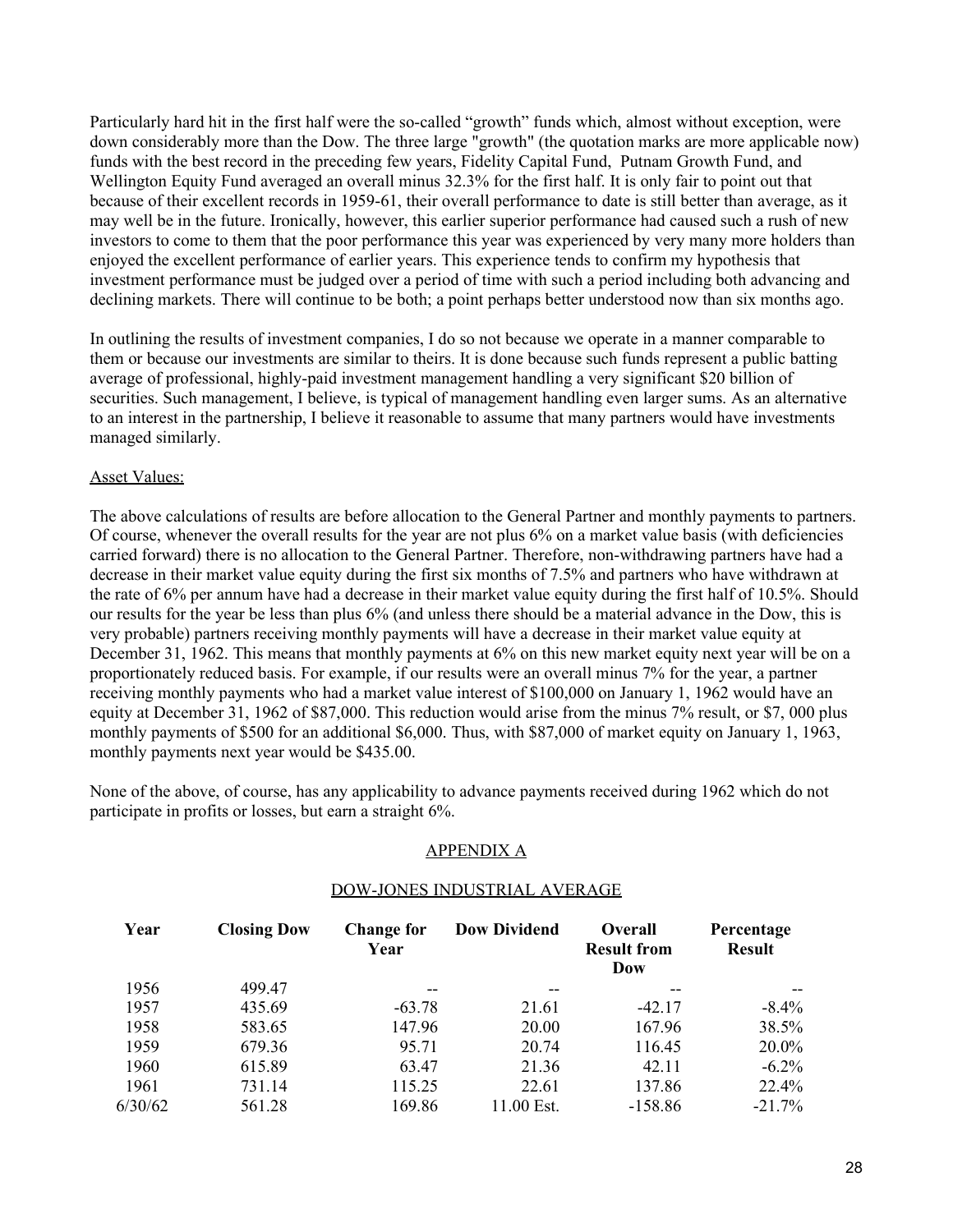### APPENDIX B

### PARTNERSHIP PERFORMANCE

| Year    | <b>Partnership Result (1)</b> | <b>Limited Partners' Results (2)</b> |
|---------|-------------------------------|--------------------------------------|
| 1957    | $10.4\%$                      | $9.3\%$                              |
| 1958    | 40.9%                         | 32.2%                                |
| 1959    | 25.9%                         | 20.9%                                |
| 1960    | 22.8%                         | 18.6%                                |
| 1961    | $45.9\%$                      | 35.9%                                |
| 6/30/62 | $-7.5\%$                      | $-7.5%$                              |

(1) For 1957-61 consists of combined results of all predecessor limited partnerships operating throughout entire year after all expenses but before distributions to partners or allocations to the general partners.

(2) For 1957-61 computed on basis of preceding column of partnership results allowing for allocation to general partner based upon present partnership agreement.

### APPENDIX C

## YEARLY RESULTS

| Year    | <b>Mass. Inv. Trust Investors Stock</b> |           | Lehman $(2)$ | $Tri-Cont. (2)$ |
|---------|-----------------------------------------|-----------|--------------|-----------------|
|         | (1)                                     | (1)       |              |                 |
| 1957    | $-11.4\%$                               | $-12.4\%$ | $-11.4\%$    | $-2.4\%$        |
| 1958    | 42.7%                                   | 47.5%     | 40.8%        | 33.2%           |
| 1959    | $9.0\%$                                 | 10.3%     | $8.1\%$      | 8.4%            |
| 1960    | $-1.0\%$                                | $-0.6\%$  | 2.5%         | 2.8%            |
| 1961    | 25.6%                                   | 24.9%     | 23.6%        | 22.5%           |
| 6/30/92 | 23.0%                                   | $-25.4\%$ | N.A.         | N.A.            |

(1) Computed from changes in asset value plus any distributions to holders of record during year.

(2) From Moody's Bank & Finance Manual - 1962.

#### CUMULATIVE RESULTS

| <b>Years</b> | Mass.<br>Inv.<br><b>Trust</b> | Investors<br><b>Stock</b> | Lehman    | Tri-Cont. | Dow      | Limited<br><b>Partners</b> |
|--------------|-------------------------------|---------------------------|-----------|-----------|----------|----------------------------|
| 1957         | $-11.4\%$                     | $-12.4\%$                 | $-11.4\%$ | $-2.4\%$  | $-8.4\%$ | $9.3\%$                    |
| 1957-58      | $26.4\%$                      | 29 2%                     | 24.7%     | 30.0%     | 26.9%    | 44.5%                      |
| 1957-59      | 37.8%                         | 42.5%                     | 34.8%     | 40.9%     | 52.3%    | 74.7%                      |
| 1957-60      | $36.4\%$                      | 41.6%                     | 38.2%     | 44.8%     | 42.9%    | 107.2                      |
| 1957-61      | 71.4%                         | 76.9%                     | 70.8%     | 77.4%     | 74.9%    | 181.6                      |
| 1957-6/30/62 | 31.9%                         | 32.0%                     | NA.       | NA.       | 37.0%    | 160.5%                     |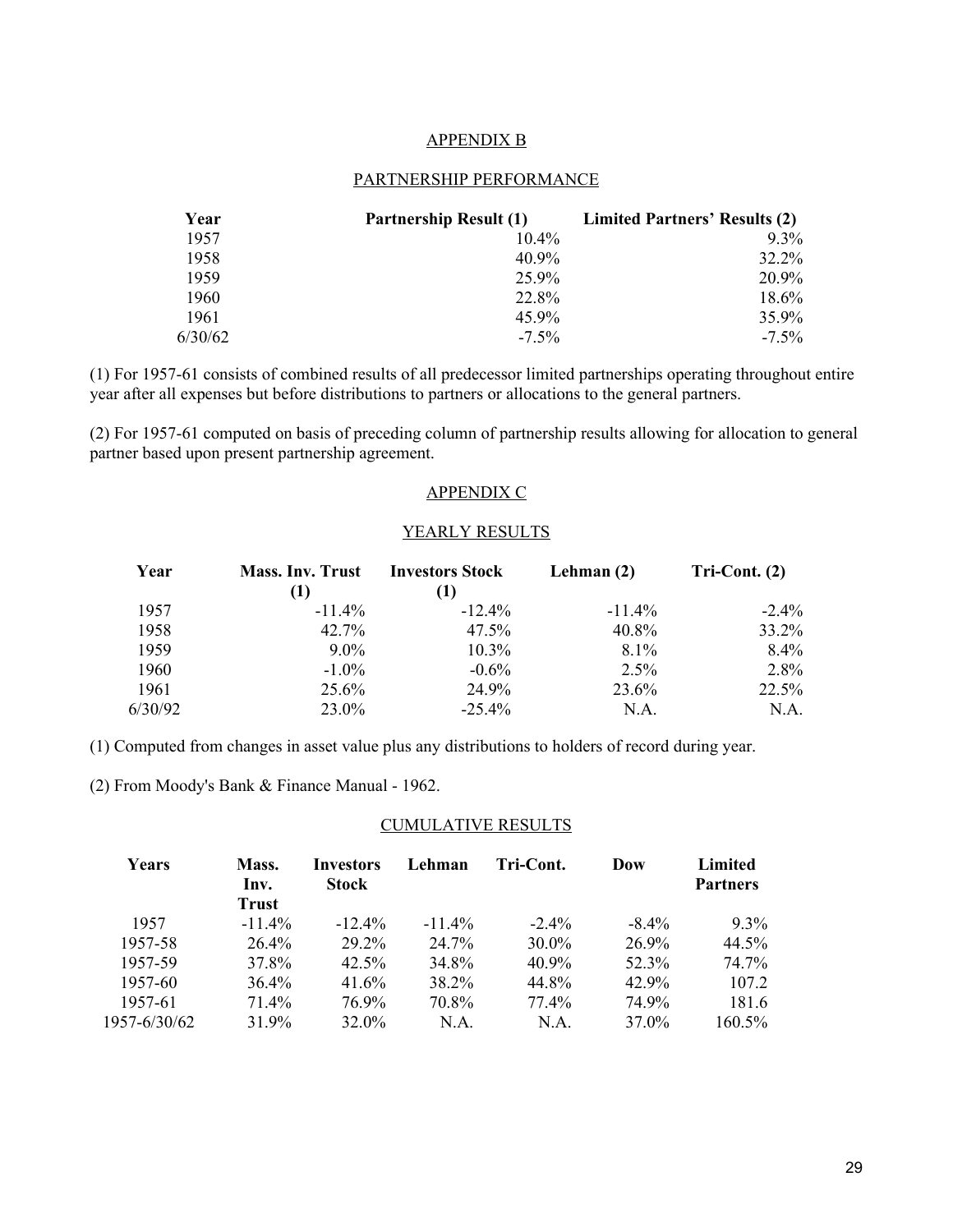#### BUFFETT PARTNERSHIP, LTD. 810 KIEWIT PLAZA OMAHA 31, NEBRASKA

November 1, 1962

#### TO MY PARTNERS FOR 1963:

Here we go on the annual paper flurry. Two copies of an amended partnership agreement for 1963 are enclosed. The one with the General Provisions attached is to be kept by you and the other single-page agreement should be returned. There are no substantive changes of any sort from last year's agreement. This amendment is merely to allow for a few new partners and in several places to reword in clearer (we hope) language provisions of the present agreement. Practically all of the rewording is in General Provision 5 (paragraph 7 in last year's agreement). Rather than have a separate amending document, we have incorporated the changes into one complete document embodying the entire agreement.

We are also enclosing two commitment letters (one for you--one to be returned) on which you are to indicate your wishes regarding additions or withdrawals at January 1st. We would like to have the agreement and the commitment letter back by December 1st. However, the commitment letter can be amended right up until the end of the year (not after) so if you should have a change of plans and you have already mailed us your commitment letter, all you have to do is get in touch with me, and I will make whatever changes you desire.

Any withdrawals will be paid immediately after January 1st. Any additions must reach us by January  $10<sup>th</sup>$ , and should they be paid in during November, they will take on the status of advance payments and draw interest at the rate of 6% until yearend.

Please be sure the signature on your partnership agreement is notarized. Partners in Omaha may obtain the notarization at our office if they wish. Also, be sure to let us know by an appropriate circle on the commitment letter whether you wish to receive monthly payments in 1963. In order to be sure everyone understands this, let me again state that these monthly payments are in no sense guaranteed earnings or anything of the sort. They represent a convenient form of regular withdrawal, which to the extent we earn better than 6% are payments from earnings, and to the extent we don't, are payments from capital.

Complete tax information for your 1962 return will be in your hands by January 20th. If you should need an estimate of your tax position before that time, let me know and I will give you a rough idea. We will also send out a short letter on taxes in late December.

Having read this far, you are entitled to a report on how we have done to date in 1962. For the period ending October 31st, the Dow-Jones Industrials showed an overall loss, including dividends received, of approximately 16.8%. We intend to use the same method or valuing our controlling interest in Dempster Mill Manufacturing at this yearend that we did at the end of last year. This involved applying various discounts to the balance sheet items to reflect my opinion as to what could be realized on a very prompt sale. Last year this involved a 40% discount on inventories, a 15% discount on receivables, estimated auction value of fixed assets, etc., which led to an approximate value or \$35.00 per share.

The successful conversion of substantial portions of the assets of Dempster to cash, at virtually 100 cents on the dollar, has been the high point of 1962. For example, inventory of \$4.2 million at last yearend will probably be about \$1.9 million this yearend, reducing the discount on this item by about \$920,000 (40% of \$2.3 million reduction). I will give this story my full journalistic treatment in my annual letter. Suffice to say at this point that applying the same discounts described above will probably result in a yearend value of at least \$50.00 per share. The extent of the asset conversion job can perhaps best be illustrated in a sentence by pointing out that whereas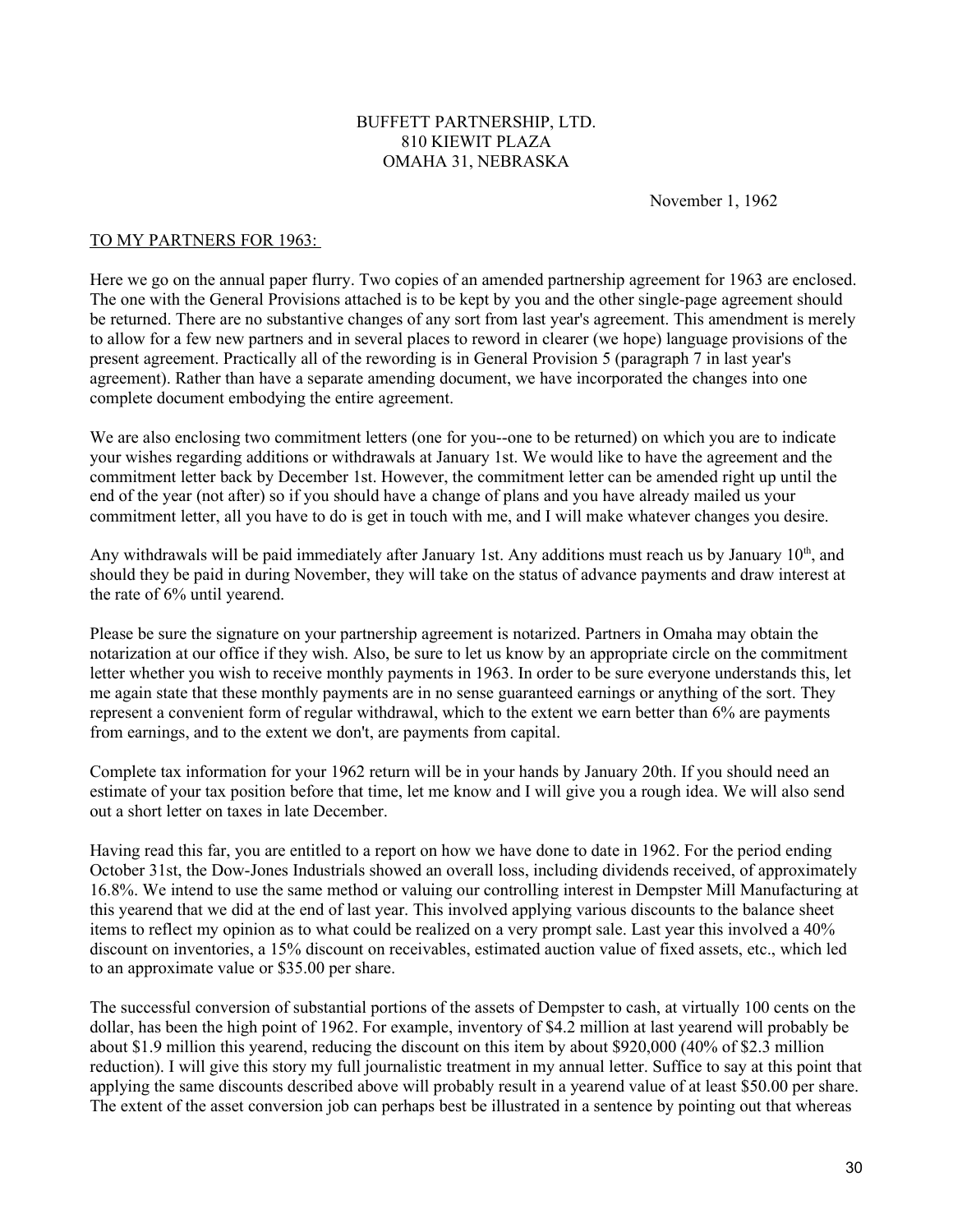we had \$166,000 of cash and \$2,315,000 of liabilities at November 30, 1961 (Dempster fiscal yearend), we expect this year to have about \$1 million in cash and investments (of the type the Partnership buys) against total liabilities of \$250,000. Prospects for further improvement in this situation in 1963 appear good, and we expect a substantially expanded investment portfolio in Dempster next year.

Valuing Dempster at \$50 per share, our overall gain (before any payments to partners) to October 31st for the Partnership has been 5.5%. This 22.3 percentage-points advantage over the Dow, if maintained until the end of the year, will be among the largest we have ever had. About 60% of this advantage was accomplished by the portfolio other than Dempster, and 40% was the result of increased value at Dempster.

I want all partners and prospective partners to realize the results described above are distinctly abnormal and will recur infrequently, if at all. This performance is mainly the result of having a large portion of our money in controlled assets and workout situations rather than general market situations at a time when the Dow declined substantially. If the Dow had advanced materially in 1962, we could have looked very bad on a relative basis, and our success to date in 1962 certainly does not reflect any ability on my part to guess the market (I never try), but merely reflects the fact that the high prices of generals partially forced me into other categories or investment. If the Dow had continued to soar, we would have been low man on the totem pole. We fully expect to have years when our method of operation will not even match the results of the Dow, although obviously I don't expect this on any long-term basis or I would throw in the towel and buy the Dow.

I'll cut this sermon short with the conclusion that I certainly do not want anyone to think that the pattern of the last few years is likely to be repeated; I expect future performance to reflect much smaller advantages on average over the Dow.

Each letter ends with the request that you let me know about anything that isn't clear. Please be sure that you do this. We are all geared up with secretarial help, a new typewriter, etc., and we want to be sure that this letter and agreement are understood by all.

# **Cordially, Warren E. Buffett**

### WEB:bf

P/S: There are no prizes for being the last ones to get in the agreement and commitment letter, so please get to it as soon as possible. Remember the commitment letter can be amended by a postcard or a phone call--we are just trying to get the bulk of the work out of the way well before December 31st so we can concentrate on getting the audit, tax information, etc., out pronto at yearend.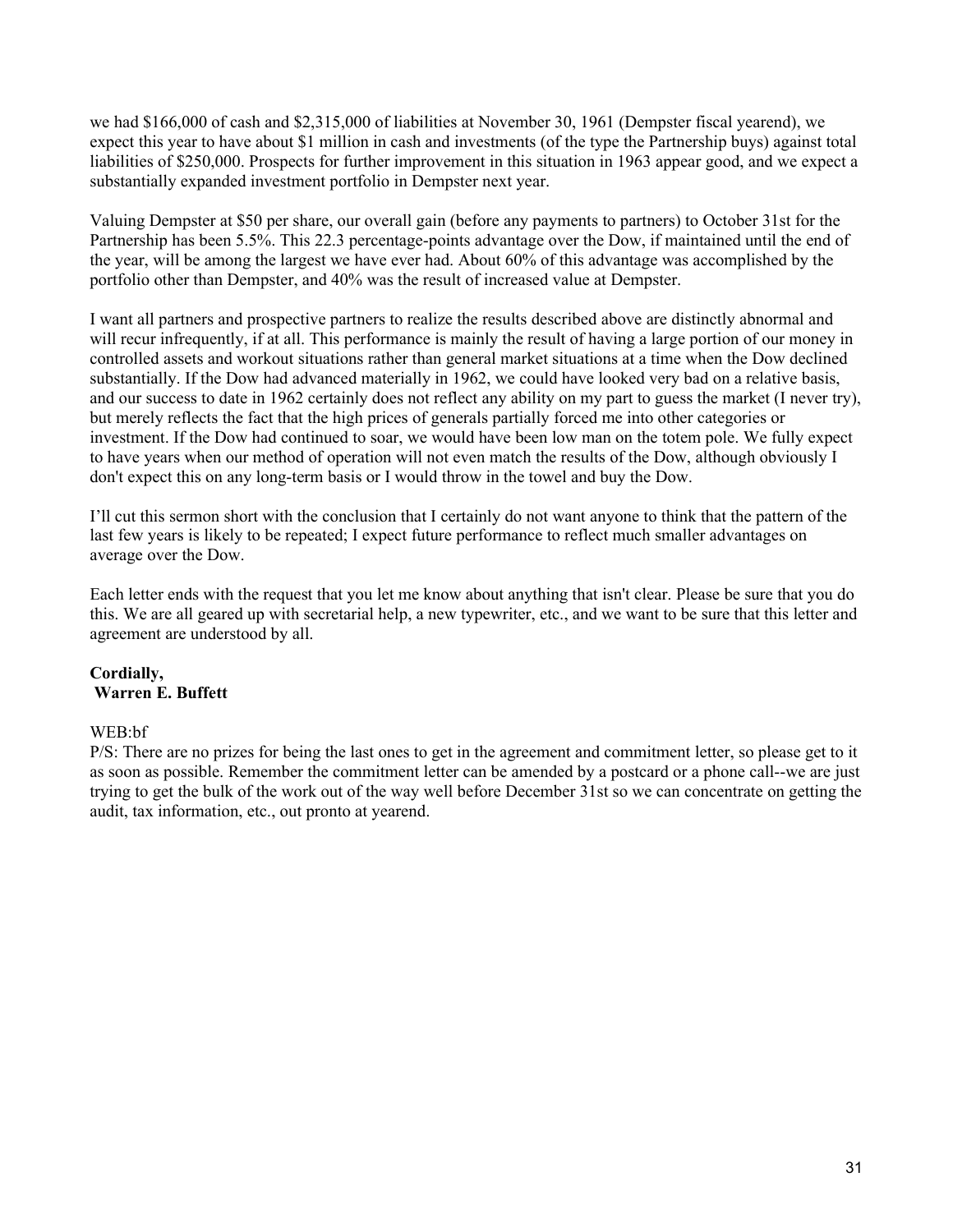### BUFFETT PARTNERSHIP, LTD. 810 KIEWIT PLAZA OMAHA 31, NEBRASKA

January 18, 1963

### The Ground Rules

Some partners have confessed (that's the proper word) that they sometimes find it difficult to wade through my entire annual letter. Since I seem to be getting more long-winded each year, I have decided to emphasize certain axioms on the first pages. Everyone should be entirely clear on these points. To most of you this material will seem unduly repetitious, but I would rather have nine partners out of ten mildly bored than have one out of ten with any basic misconceptions.

- 1. In no sense is any rate of return guaranteed to partners. Partners who withdraw one-half of 1% monthly are doing just that--withdrawing. If we earn more than 6% per annum over a period of years, the withdrawals will be covered by earnings and the principal will increase. If we don't earn 6%, the monthly payments are partially or wholly a return of capital.
- 2. Any year in which we fail to achieve at least a plus 6% performance will be followed by a year when partners receiving monthly payments will find those payments lowered.
- 3. Whenever we talk of yearly gains or losses, we are talking about market values; that is, how we stand with assets valued at market at yearend against how we stood on the same basis at the beginning of the year. This may bear very little relationship to the realized results for tax purposes in a given year.
- 4. Whether we do a good job or a poor job is not to be measured by whether we are plus or minus for the year. It is instead to be measured against the general experience in securities as measured by the Dow-Jones Industrial Average, leading investment companies, etc. If our record is better than that of these yardsticks, we consider it a good year whether we are plus or minus. If we do poorer, we deserve the tomatoes.
- 5. While I much prefer a five-year test, I feel three years is an absolute minimum for judging performance. It is a certainty that we will have years when the partnership performance is poorer, perhaps substantially so, than the Dow. If any three-year or longer period produces poor results, we all should start looking around for other places to have our money. An exception to the latter statement would be three years covering a speculative explosion in a bull market.
- 6. I am not in the business of predicting general stock market or business fluctuations. If you think I can do this, or think it is essential to an investment program, you should not be in the partnership.
- 7. I cannot promise results to partners. What I can and do promise is that:
	- a. Our investments will be chosen on the basis of value, not popularity;

b. That we will attempt to bring risk of permanent capital loss (not short-term quotational loss) to an absolute minimum by obtaining a wide margin of safety in each commitment and a diversity of commitments; and

c. My wife, children and I will have virtually our entire net worth invested in the partnership.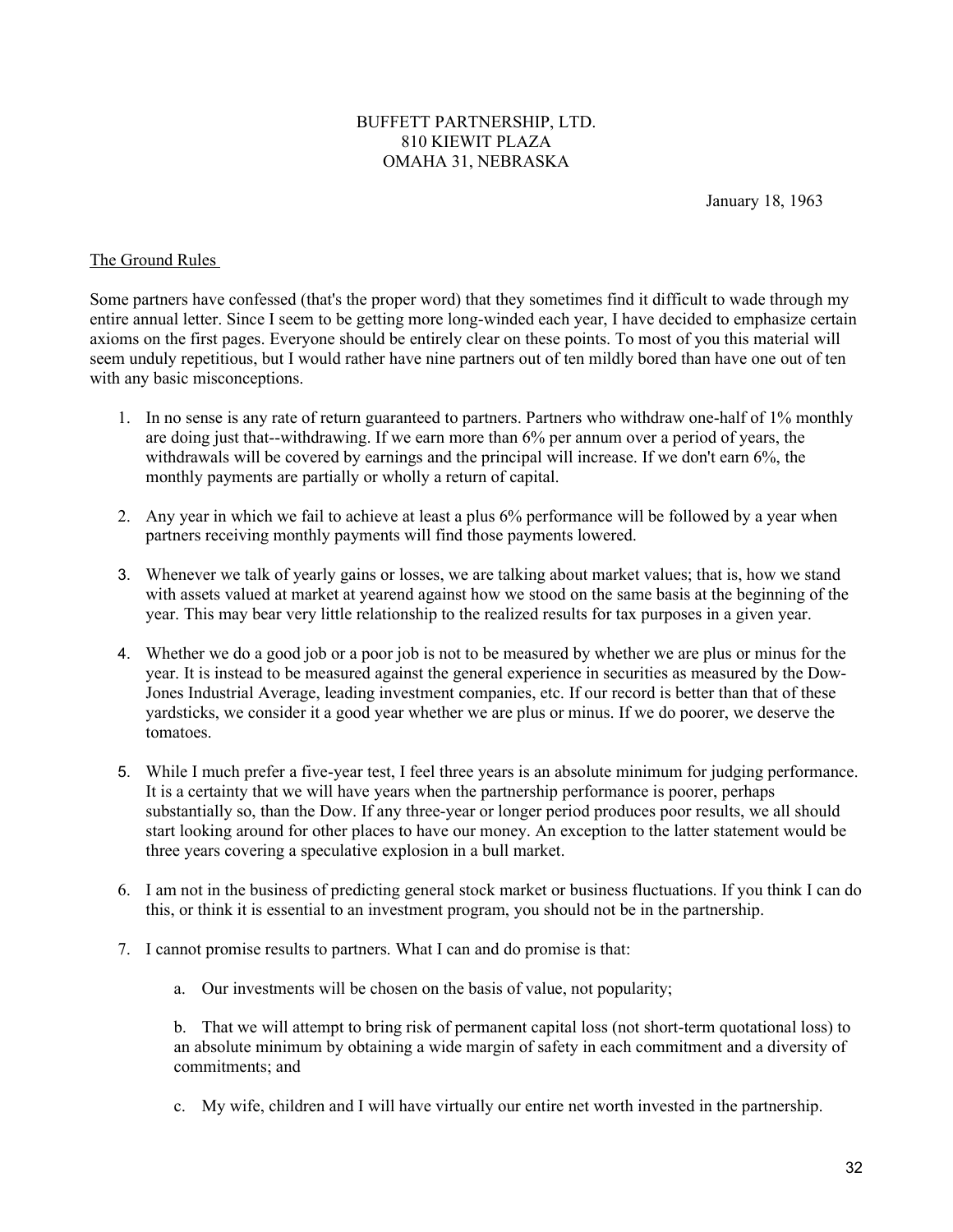### Our Performance in 1962

I have consistently told partners that we expect to shine on a relative basis during minus years for the Dow, whereas plus years of any magnitude may find us blushing. This held true in 1962.

Because of a strong rally in the last few months, the general market as measured by the Dow really did not have such a frightening decline as many might think. From 731 at the beginning of the year, it dipped to 535 in June, but closed at 652. At the end of 1960, the Dow stood at 616, so you can see that while there has been a good deal of action the past few years, the investing public as a whole is not too far from where it was in 1959 or 1960. If one had owned the Dow last year (and I imagine there are a few people playing the high flyers of 1961 who wish they had), they would have had a shrinkage in market value of 79.04 or 10.8%. However, dividends of approximately 23.30 would have been received to bring the overall results from the Dow for the year to minus 7.6%. Our own overall record was plus 13.9%. Below we show the year-by-year performance of the Dow, the partnership before allocation to the general partner, and the limited partners' results for all full years of Buffett Partnership, Ltd.'s and predecessor partnerships' activities:

| Year | <b>Overall Results from</b> | <b>Partnership Results</b> | <b>Limited Partners</b> |
|------|-----------------------------|----------------------------|-------------------------|
|      | Dow                         | (1)                        | <b>Results (2)</b>      |
| 1957 | $-8.4\%$                    | $10.4\%$                   | $9.3\%$                 |
| 1958 | 38.5%                       | 40.9%                      | 32.2%                   |
| 1959 | 20.0%                       | 25.9%                      | 20.9%                   |
| 1960 | $-6.2\%$                    | 22.8%                      | 18.6%                   |
| 1961 | 22.4%                       | 45.9%                      | 35.9%                   |
| 1962 | $-7.6\%$                    | 13.9%                      | 11.9%                   |

(1) For 1957-61 consists of combined results of all predecessor limited partnerships operating throughout entire year after all expenses but before distributions to partners or allocations to the general partner. (2) For 1957-61 computed on basis of preceding column of partnership results allowing for allocation to general partner based upon present partnership agreement.

The following table shows the cumulative or compounded results in the same three categories, as well as the average annual compounded rate:

| Year                          | <b>Overall Results</b><br>from Dow | <b>Partnership Results</b> | <b>Limited Partners</b><br><b>Results</b> |
|-------------------------------|------------------------------------|----------------------------|-------------------------------------------|
| 1957                          | $-8.4\%$                           | $10.4\%$                   | $9.3\%$                                   |
| 1957-58                       | 26.9%                              | 55.6%                      | 44.5%                                     |
| 1957-59                       | 52.3%                              | 95.9%                      | 74.7%                                     |
| 1957-60                       | 42.9%                              | 140.6%                     | 107.2%                                    |
| 1957-61                       | 74.9%                              | 251.0%                     | 181.6%                                    |
| 1957-62                       | 61.6%                              | 299.8%                     | 215.1%                                    |
| <b>Annual Compounded Rate</b> | $8.3\%$                            | $26.0\%$                   | 21.1%                                     |

My (unscientific) opinion is that a margin of ten percentage points per annum over the Dow is the very maximum that can be achieved with invested funds over any long period of years, so it may be well to mentally modify some of the above figures.

Partners have sometimes expressed concern as to the effect of size upon performance. This subject was reflected upon in last year's annual letter. The conclusion reached was that there were some situations where larger sums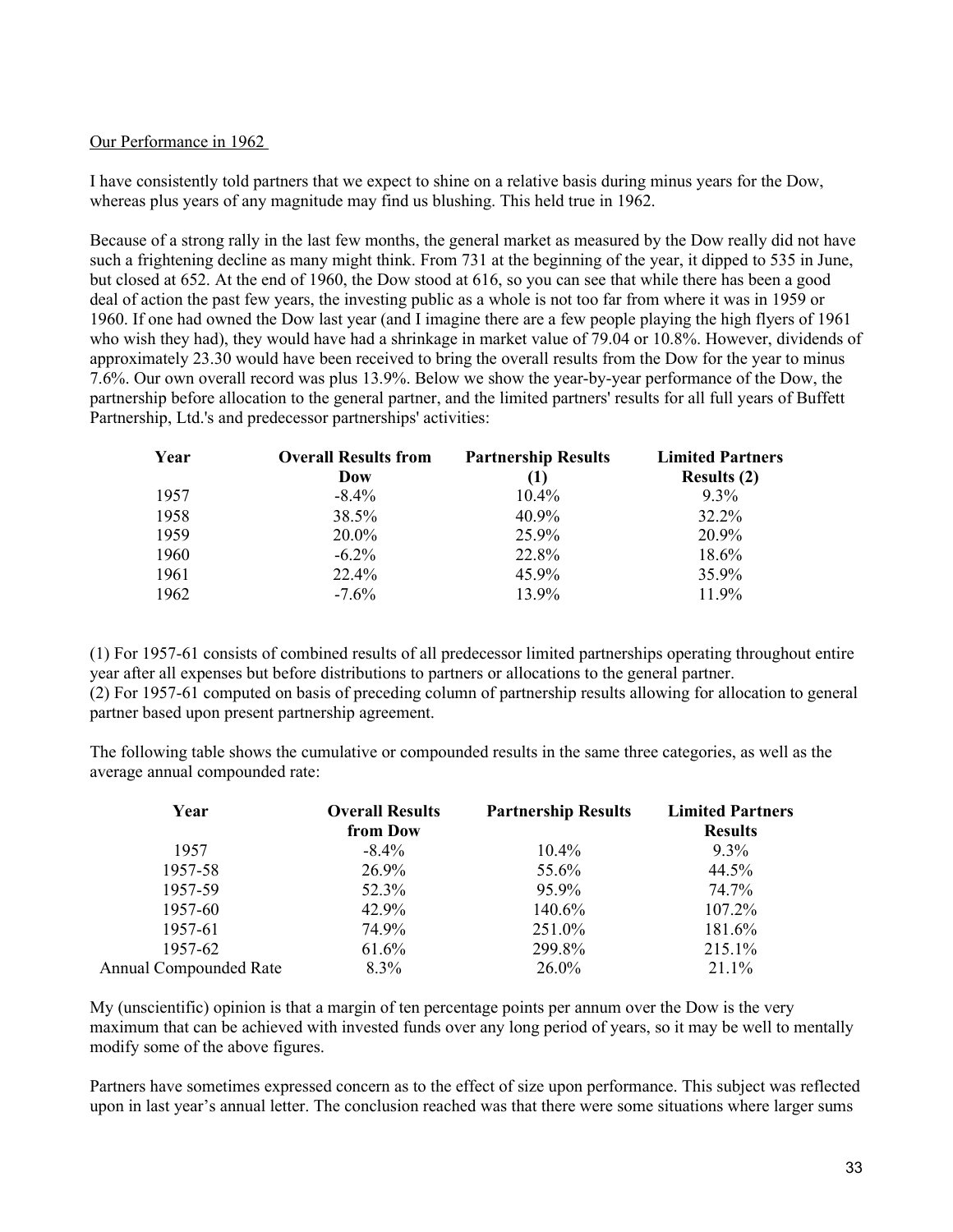helped and some where they hindered, but on balance, I did not feel they would penalize performance. I promised to inform partners if my conclusions on this should change. At the beginning of 1957, combined limited partnership assets totaled \$303,726 and grew to \$7,178,500 at the beginning or 1962. To date, anyway, our margin over the Dow has indicated no tendency to narrow as funds increase.

### Investment Companies

Along with the results of the Dow, we have regularly included the tabulations on the two largest open-end investment companies (mutual funds) following a common stock policy, and the two largest diversified closedend investment companies. These four companies, Massachusetts Investors Trust, Investors Stock Fund, Tri-Continental Corp. and Lehman Corp. manage over \$3 billion and are probably typical of most of the \$20 billion investment company industry. My opinion is that their results parallel those of most bank trust departments and investment counseling organizations which handle, in aggregate, vastly greater sums.

The purpose of this tabulation, which is shown below, is to illustrate that the Dow is no pushover as an index of investment achievement. The advisory talent managing just the four companies shown commands annual fees of approximately \$7 million and this represents a very small fraction of the industry. Nevertheless, the public batting average of this highly-paid talent indicates results slightly less favorable than the Dow. In no sense is this statement intended as criticism. Within their institutional framework and handling the many billions of dollars involved, I consider such average results virtually the only possible ones. Their merits lie in other than superior results.

Both our portfolio and method of operation differ substantially from the companies mentioned above. However, most partners, as an alternative to their interest in the partnership would probably have their funds invested in media producing results comparable with investment companies, and I, therefore feel they offer a meaningful test of performance.

| Year | Mass. Inv.  | <b>Investors</b> | Lehman (2) | Tri-Cont. | Dow      | Limited<br><b>Partners</b> |
|------|-------------|------------------|------------|-----------|----------|----------------------------|
|      | Trust $(1)$ | Stock $(1)$      |            | (2)       |          |                            |
| 1957 | $-11.4\%$   | $-12.4\%$        | $-11.4\%$  | $-2.4\%$  | $-8.4\%$ | $9.3\%$                    |
| 1958 | $42.7\%$    | $47.5\%$         | 40.8%      | 33.2%     | 38.5%    | 32.2%                      |
| 1959 | $9.0\%$     | $10.3\%$         | $8.1\%$    | $8.4\%$   | $20.0\%$ | 20.9%                      |
| 1960 | $-1.0\%$    | $-0.6\%$         | 2.5%       | 2.8%      | $-6.2\%$ | 18.6%                      |
| 1961 | 25.6%       | 24.9%            | 23.6%      | 22.5%     | $22.4\%$ | 35.9%                      |
| 1962 | $-9.8\%$    | $-13.4\%$        | $-13.0\%$  | $-10.0\%$ | $-7.6\%$ | $11.9\%$                   |

(1) Computed from changes in asset value plus any distributions to holders of record during year.

(2) From 1962 Moody's Bank & Finance Manual for 1957-61. Estimated for 1962.

| Year    | Mass. Inv.   | Investor     | Lehman    | Tri-Cont. | Dow      | Limited         |
|---------|--------------|--------------|-----------|-----------|----------|-----------------|
|         | <b>Trust</b> | <b>Stock</b> |           |           |          | <b>Partners</b> |
| 1957    | $-11.4\%$    | $-12.4%$     | $-11.4\%$ | $-2.4\%$  | $-8.4\%$ | $9.3\%$         |
| 1957-58 | 26.4%        | 29.2%        | 24.7%     | 30.0%     | 26.9%    | 44.5%           |
| 1957-59 | 37.8%        | 42.5%        | 34.8%     | 40.9%     | 52.3%    | 74.7%           |
| 1957-60 | 36.4%        | 41.6%        | 38.2%     | 44.8%     | 42.9%    | 107.2%          |
| 1957-61 | 71.3%        | 76.9%        | 70.8%     | 77.4%     | 74.9%    | 181.6%          |
| 1957-62 | 54.5%        | 53.2%        | 48.6%     | 59.7%     | 61.6%    | 215.1%          |

# **COMPOUNDED**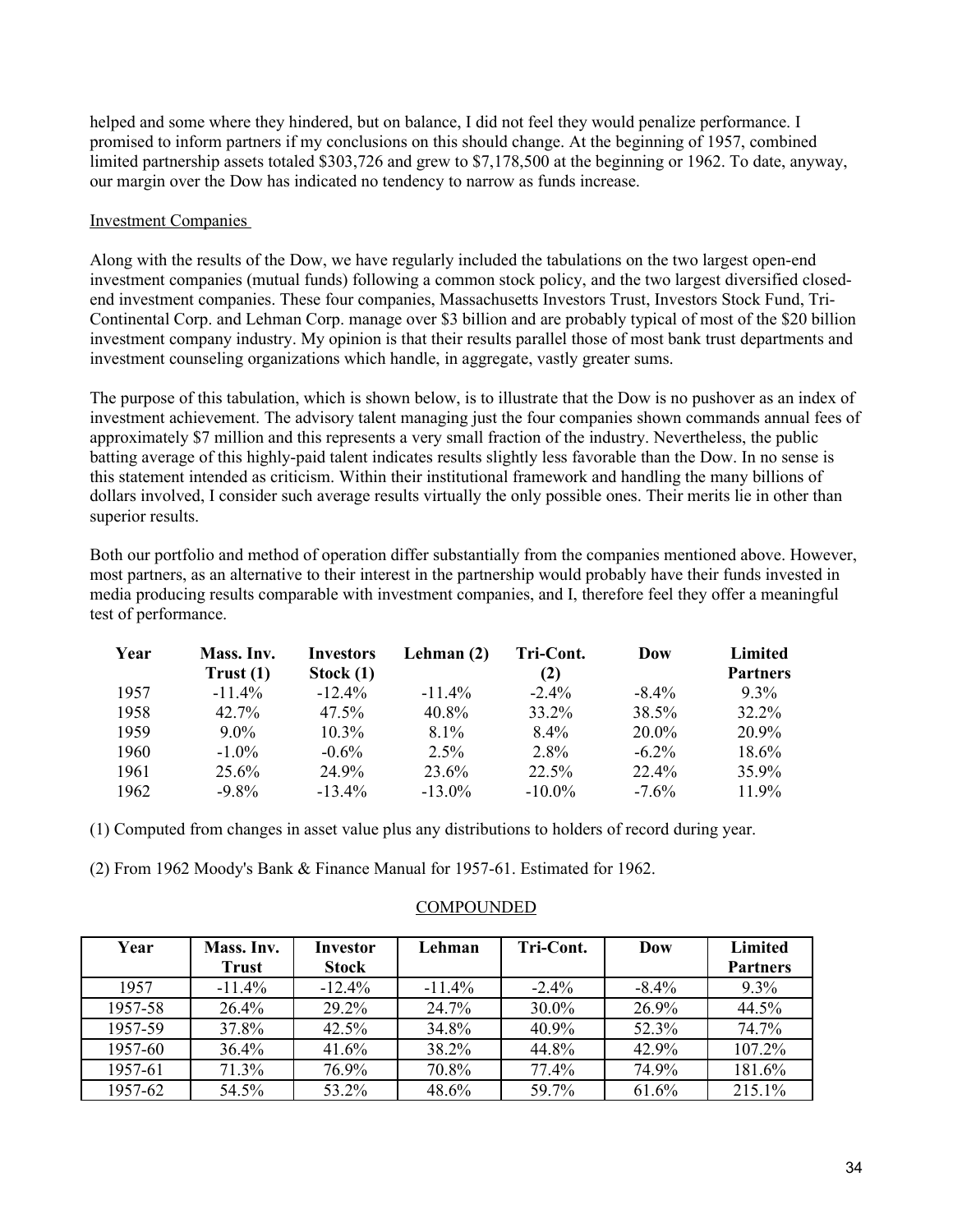| Annual     | 7.5% | $.4\%$<br>− | 6.8% | 8.1% | 8.3% | 21.1% |
|------------|------|-------------|------|------|------|-------|
| Compounded |      |             |      |      |      |       |
| Rate       |      |             |      |      |      |       |

# The Joys of Compounding

I have it from unreliable sources that the cost of the voyage Isabella originally underwrote for Columbus was approximately \$30,000. This has been considered at least a moderately successful utilization of venture capital. Without attempting to evaluate the psychic income derived from finding a new hemisphere, it must be pointed out that even had squatter's rights prevailed, the whole deal was not exactly another IBM. Figured very roughly, the \$30,000 invested at 4% compounded annually would have amounted to something like \$2,000,000,000,000 (that's \$2 trillion for those of you who are not government statisticians) by 1962. Historical apologists for the Indians of Manhattan may find refuge in similar calculations. Such fanciful geometric progressions illustrate the value of either living a long time, or compounding your money at a decent rate. I have nothing particularly helpful to say on the former point.

The following table indicates the compounded value of \$100,000 at 5%, 10% and 15% for 10, 20 and 30 years. It is always startling to see how relatively small differences in rates add up to very significant sums over a period of years. That is why, even though we are shooting for more, we feel that a few percentage points advantage over the Dow is a very worthwhile achievement. It can mean a lot of dollars over a decade or two.

|          | 5%             | $10\%$    | 15%            |
|----------|----------------|-----------|----------------|
| 10 Years | \$162,889      | \$259,374 | \$404,553      |
| 20 Years | \$265,328      | \$672,748 | \$1,636,640    |
| 30 Years | \$432.<br>.191 | .744,930  | 140<br>\$6,621 |

# Our Method of Operation

Our avenues of investment break down into three categories. These categories have different behavior characteristics, and the way our money is divided among them will have an important effect on our results, relative to the Dow, in any given year. The actual percentage division among categories is to some degree planned, but to a great extent, accidental, based upon availability factors.

The first section consists of generally undervalued securities (hereinafter called "generals") where we have nothing to say about corporate policies and no timetable as to when the undervaluation may correct itself .Over the years, this has been our largest category of investment, and more money has been made here than in either of the other categories. We usually have fairly large positions (5% to 10% of our total assets) in each of five or six generals, with smaller positions in another ten or fifteen.

Sometimes these work out very fast; many times they take years. It is difficult at the time of purchase to know any compelling reason why they should appreciate in price. However, because of this lack of glamour or anything pending which might create immediate favorable market action, they are available at very cheap prices. A lot of value can be obtained for the price paid. This substantial excess of value creates a comfortable margin of safety in each transaction. Combining this individual margin of safety with a diversity of commitments creates a most attractive package of safety and appreciation potential. We do not go into these generals with the idea of getting the last nickel, but are usually quite content selling out at some intermediate level between our purchase price and what we regard as fair value to a private owner.

Many times generals represent a form of "coattail riding" where we feel the dominating stockholder group has plans for the conversion of unprofitable or under-utilized assets to a better use. We have done that ourselves in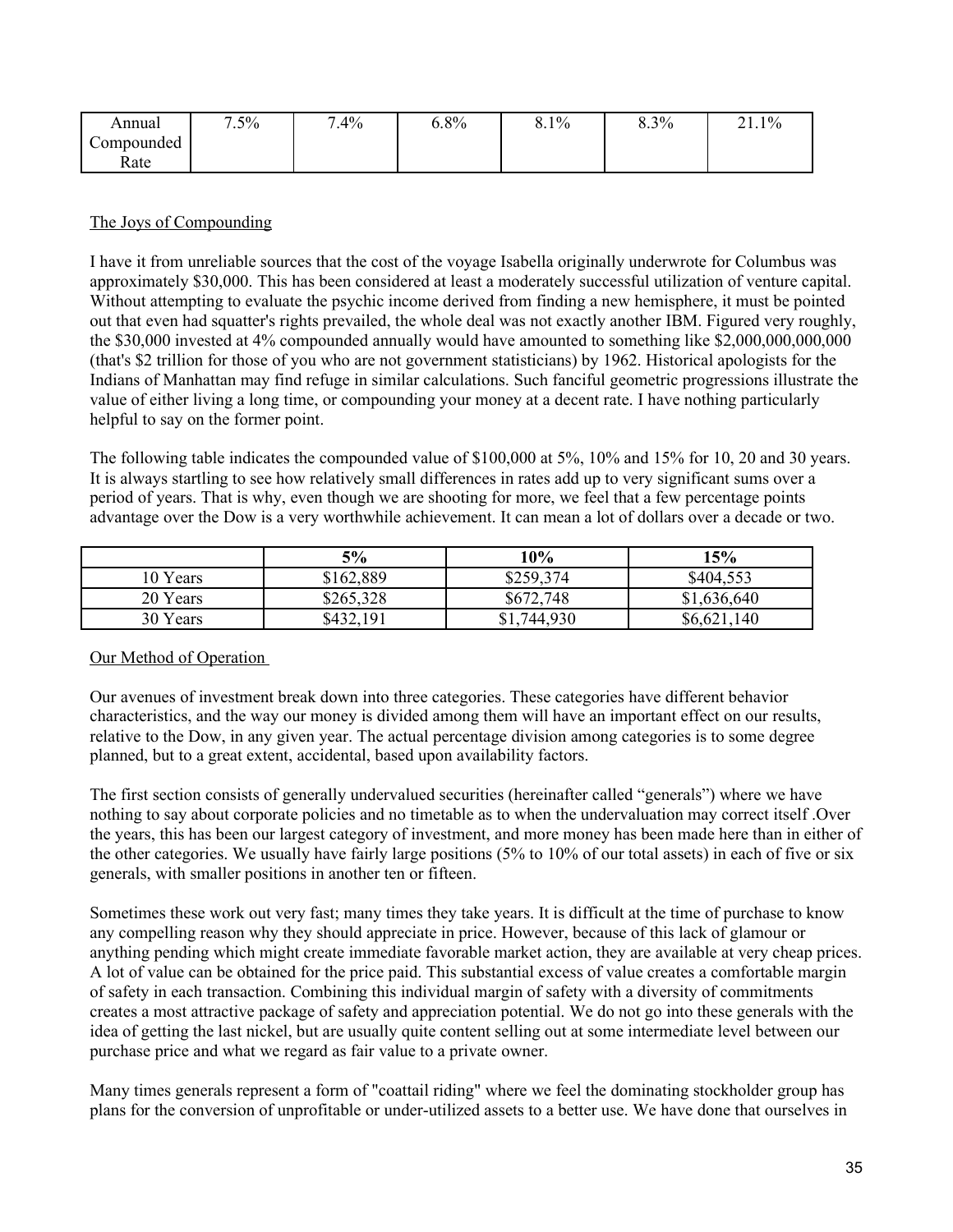Sanborn and Dempster, but everything else equal we would rather let others do the work. Obviously, not only do the values have to be ample in a case like this, but we also have to be careful whose coat we are holding.

The generals tend to behave market-wise very much in sympathy with the Dow. Just because something is cheap does not mean it is not going to go down. During abrupt downward movements in the market, this segment may very well go down percentage-wise just as much as the Dow. Over a period of years, I believe the generals will outperform the Dow, and during sharply advancing years like 1961. This is the section of our portfolio that turns in the best results. It is, of course, also the most vulnerable in a declining market, and in 1962, not only did we not make any money out of our general category, but I am even doubtful if it did better than the Dow.

Our second category consists of "work-outs. These are securities whose financial results depend on corporate action rather than supply and demand factors created by buyers and sellers of securities. In other words, they are securities with a timetable where we can predict, within reasonable error limits, when we will get how much and what might upset the applecart. Corporate events such as mergers, liquidations, reorganizations, spin-offs, etc., I lead to work-outs. An important source in recent years has been sell-outs by oil producers to major integrated oil companies.

This category will produce reasonably stable earnings from year to year, to a large extent irrespective of the course of the Dow. Obviously, if we operate throughout a year with a large portion of our portfolio in workouts, we will look extremely good if it turns out to be a declining year for the Dow, or quite bad if it is a strongly advancing year.

We were fortunate in that we had a good portion of our portfolio in work outs in 1962. As I have said before, this was not due to any notion on my part as to what the market would do, but rather because I could get more of what I wanted in this category than in the generals. This same concentration in work-outs hurt our performance during the market advance in the second half of the year.

Over the years, work-outs have provided our second largest category. At any given time, we may be in five to ten of these; some just beginning and others in the late stage of their development. I believe in using borrowed money to offset a portion of our work-out portfolio, since there is a high degree of safety in this category in terms of both eventual results and intermediate market behavior. For instance, you will note when you receive our audit report, that we paid \$75,000 of interest to banks and brokers during the year. Since our borrowing was at approximately 5%, this means we had an average of \$1,500,000 borrowed from such sources. Since 1962 was a down year in the market, you might think that such borrowing would hurt results. However, all of our loans were to offset work-outs, and this category turned in a good profit for the year. Results, excluding the benefits derived from the use of borrowed money, usually fall in the 10% to 20% per annum range. My self-imposed standard limit regarding borrowing is 25% of partnership net worth, although something extraordinary could result in modifying this for a limited period of time.

You will note on our yearend balance sheet (part of the audit you will receive) securities sold short totaling some \$340,000. Most of this occurred in conjunction with a work-out entered into late in the year. In this case, we had very little competition for a period of time and were able to create a 10% or better profit (gross, not annualized) for a few months tie-up of money. The short sales eliminated the general market risk.

The final category is I "control" situations, where we either control the company or take a very large position and attempt to influence policies of the company. Such operations should definitely be measured on the basis of several years. In a given year, they may produce nothing as it is usually to our advantage to have the stock be stagnant market-wise for a long period while we are acquiring it. These situations, too, have relatively little in common with the behavior of the Dow. Sometimes, of course, we buy into a general with the thought in mind that it might develop into a control situation. If the price remains low enough for a long period, this might very well happen. Usually, it moves up before we have a substantial percentage of the company's stock, and we sell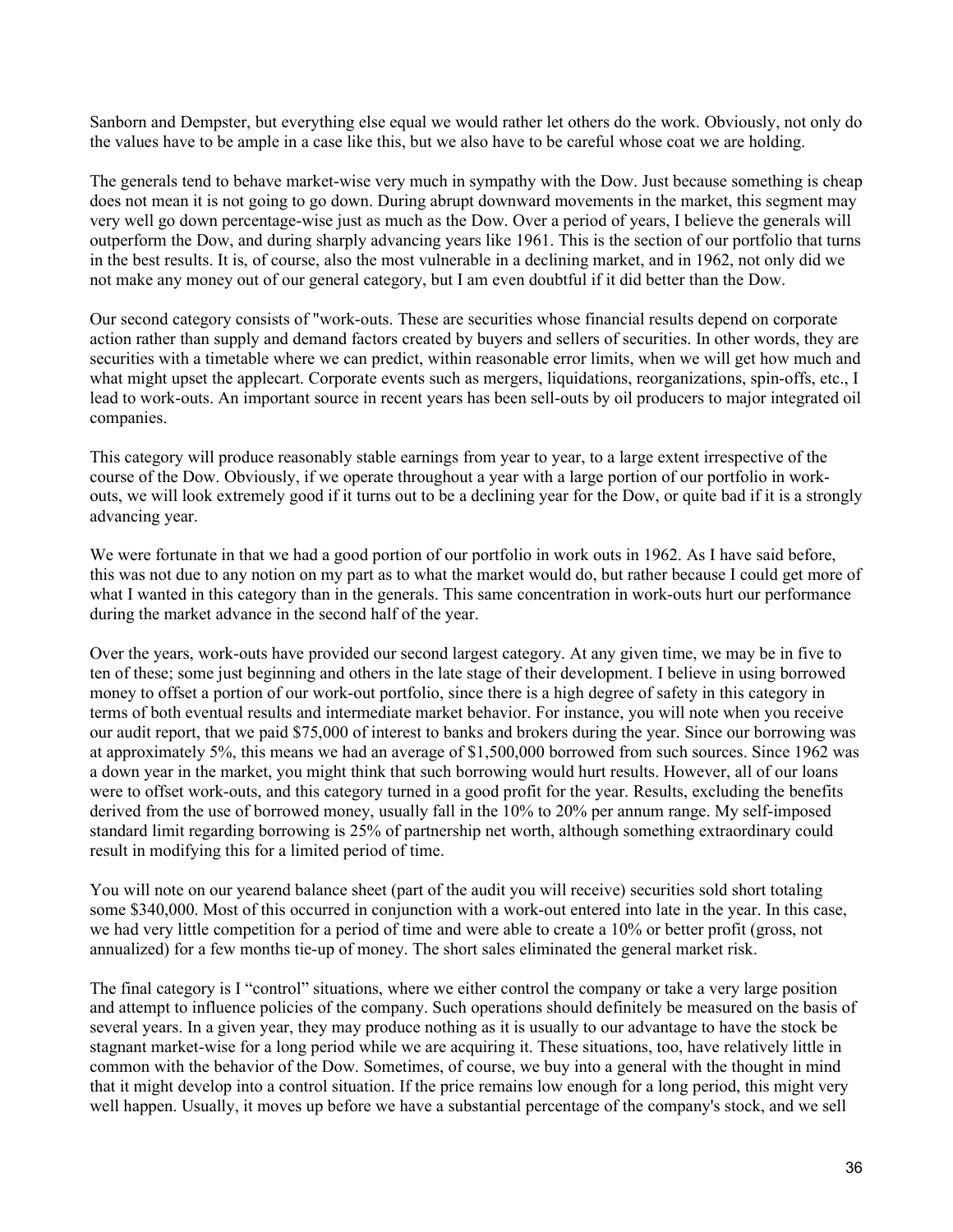at higher levels and complete a successful general operation.

## Dempster Mill Manufacturing Company

The high point of 1962 from a performance standpoint was our present control situation --73% owned Dempster Mill. Dempster has been primarily in farm implements (mostly items retailing for \$1,000 or under), water systems, water well supplies and jobbed plumbing lines.

The operations for the past decade have been characterized by static sales, low inventory turnover and virtually no profits in relation to invested capital.

We obtained control in August, 1961 at an average price of about \$28 per share, having bought some stock as low as \$16 in earlier years, but the vast majority in an offer of \$30.25 in August. When control of a company is obtained, obviously what then becomes all-important is the value of assets, not the market quotation for a piece of paper (stock certificate).

Last year, our Dempster holding was valued by applying what I felt were appropriate discounts to the various assets. These valuations were based on their status as non-earning assets and were not assessed on the basis of potential, but on the basis of what I thought a prompt sale would produce at that date. Our job was to compound these values at a decent rate. The consolidated balance sheet last year and the calculation of fair value are shown below.

|                               |               |                                  | (000's omitted)  |                                                                |         |
|-------------------------------|---------------|----------------------------------|------------------|----------------------------------------------------------------|---------|
| <b>Assets</b>                 | <b>Book</b>   | Valued $\omega$                  | <b>Adjusted</b>  | <b>Liabilities</b>                                             |         |
|                               | <b>Figure</b> |                                  | <b>Valuation</b> |                                                                |         |
| Cash                          | \$166         | 100%                             | \$166            | Notes Payable                                                  | \$1,230 |
| Accts. Rec. (net)             | \$1,040       | 85%                              | \$884            | Other Liabilities                                              | \$1,088 |
| Inventory                     | \$4,203       | 60%                              | \$2,522          |                                                                |         |
| Ppd. Exp. Etc.                | \$82          | 25%                              | \$21             |                                                                |         |
| <b>Current Assets</b>         | \$5,491       |                                  | \$3,593          | <b>Total Liabilities</b>                                       | \$2,318 |
| Cash Value Life ins.,<br>etc. | \$45          | 100<br>Est. net auction<br>value | \$45             | Net Work per Books:                                            | \$4,601 |
| Net Plant Equipment           | \$1383        |                                  | \$800            | Net Work as<br>Adjusted to Quickly<br><b>Realizable Values</b> | \$2,120 |
| <b>Total Assets</b>           | \$6,919       |                                  | \$4,438          | Shares outstanding<br>60,146 Adj. Value<br>per Share           | \$35.25 |

Dempster's fiscal year ends November 30th, and because the audit was unavailable in complete form, I approximated some of the figures and rounded to \$35 per share last year.

Initially, we worked with the old management toward more effective utilization of capital, better operating margins, reduction of overhead, etc. These efforts were completely fruitless. After spinning our wheels for about six months, it became obvious that while lip service was being given to our objective, either through inability or unwillingness, nothing was being accomplished. A change was necessary.

A good friend, whose inclination is not toward enthusiastic descriptions, highly recommended Harry Bottle for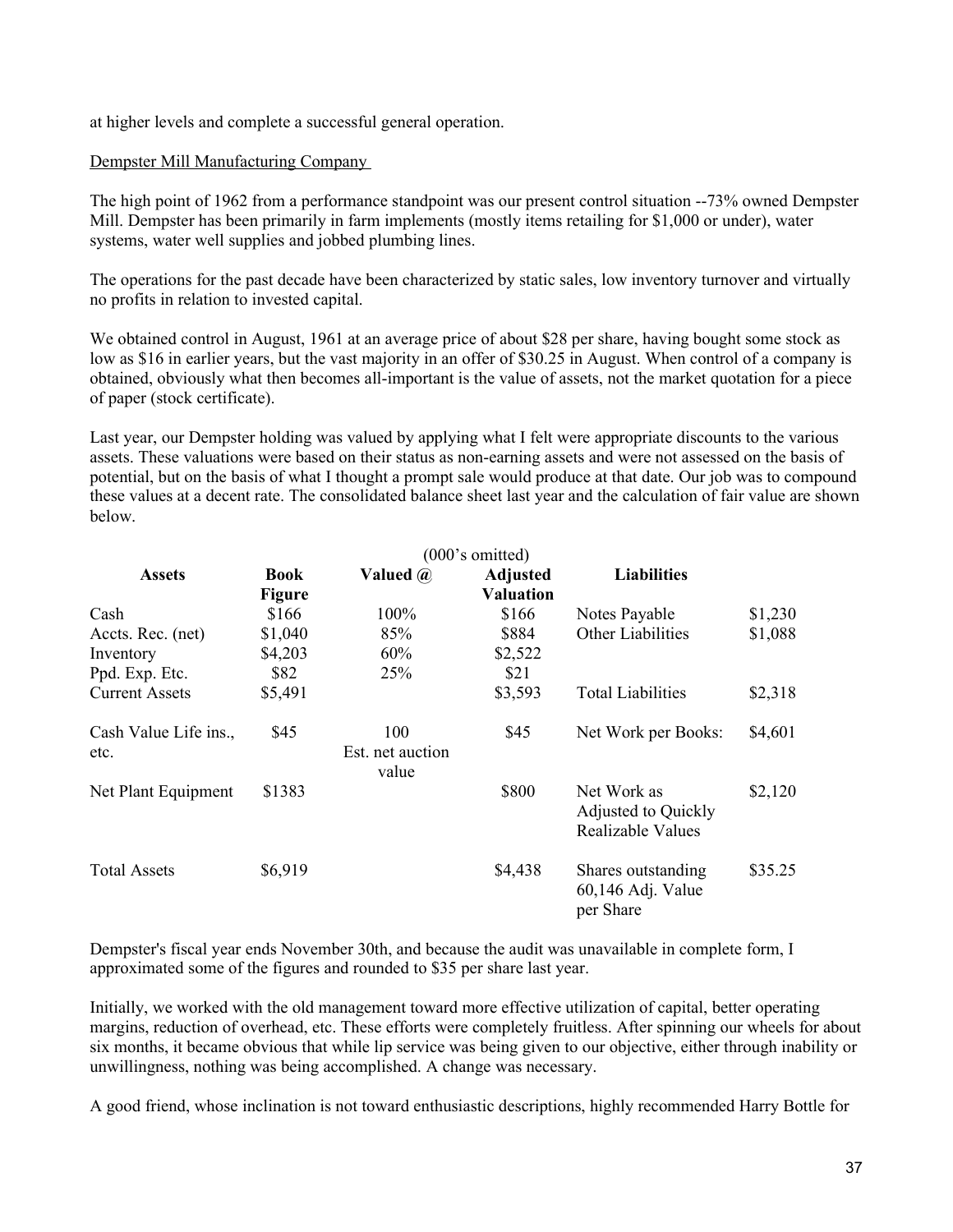our type of problem. On April 17, 1962 I met Harry in Los Angeles, presented a deal which provided for rewards to him based upon our objectives being met, and on April 23rd he was sitting in the president's chair in Beatrice.

Harry is unquestionably the man of the year. Every goal we have set for Harry has been met, and all the surprises have been on the pleasant side. He has accomplished one thing after another that has been labeled as impossible, and has always taken the tough things first. Our breakeven point has been cut virtually in half, slowmoving or dead merchandise has been sold or written off, marketing procedures have been revamped, and unprofitable facilities have been sold.

The results of this program are partially shown in the balance sheet below, which, since it still represents nonearning assets, is valued on the same basis as last year.

|                           |                              |                           | $(000)$ 's omitted)                 |                                                                                                                      |                     |
|---------------------------|------------------------------|---------------------------|-------------------------------------|----------------------------------------------------------------------------------------------------------------------|---------------------|
| <b>Assets</b>             | <b>Book</b><br><b>Figure</b> | Valued @                  | <b>Adjusted</b><br><b>Valuation</b> | <b>Liabilities</b>                                                                                                   |                     |
| Cash                      | \$60                         | 100%                      | \$60                                | Notes payable                                                                                                        | \$0                 |
| Marketable<br>securities  | \$758                        | Mrkt. 12/31/62            | \$834                               | Other liabilities                                                                                                    | \$346               |
| Accts. Rec. (net)         | \$796                        | 85%                       | \$676                               | Total liabilities                                                                                                    | \$346               |
| Inventory                 | \$1,634                      | 60%                       | \$981                               |                                                                                                                      |                     |
| Cash value life ins.      | \$41                         | 100%                      | \$41                                | Net Worth:                                                                                                           |                     |
| Recoverable Income<br>Tax | \$170                        | 100%                      | \$170                               | Per Books                                                                                                            | \$4,07<br>7         |
| Ppd. Exp. Etc.            | <u>\$14</u>                  | 25%                       | $\frac{$4}{}$                       | As Adjusted to quickly<br>realizable values<br>Add: proceeds from<br>potential exercise of<br>option to Harry Bottle | \$3,12<br>5<br>\$60 |
| <b>Current Assets</b>     | \$3,473                      |                           | \$2,766                             | Shares outstanding<br>60,146                                                                                         |                     |
| Misc. Invest.             | \$5                          | 100%                      | \$5                                 | Add: shs. Potentially<br>outstanding under<br>option 2000<br>Total shs. 62,146                                       |                     |
| Net Plant Equipment       | \$945                        | Est. net auction<br>value | \$700                               |                                                                                                                      |                     |
|                           |                              |                           |                                     | Adjusted value per<br>share                                                                                          | \$51.2<br>6         |
| Total Assets              | \$4,423                      |                           | \$3,471                             |                                                                                                                      |                     |

Three facts stand out: (1) Although net worth has been reduced somewhat by the housecleaning and writedowns (\$550,000 was written out of inventory; fixed assets overall brought more than book value), we have converted assets to cash at a rate far superior to that implied in our year-earlier valuation. (2) To some extent, we have converted the assets from the manufacturing business (which has been a poor business) to a business which we think is a good business --securities. (3) By buying assets at a bargain price, we don't need to pull any rabbits out of a hat to get extremely good percentage gains. This is the cornerstone of our investment philosophy: "Never count on making a good sale. Have the purchase price be so attractive that even a mediocre sale gives good results. The better sales will be the frosting on the cake."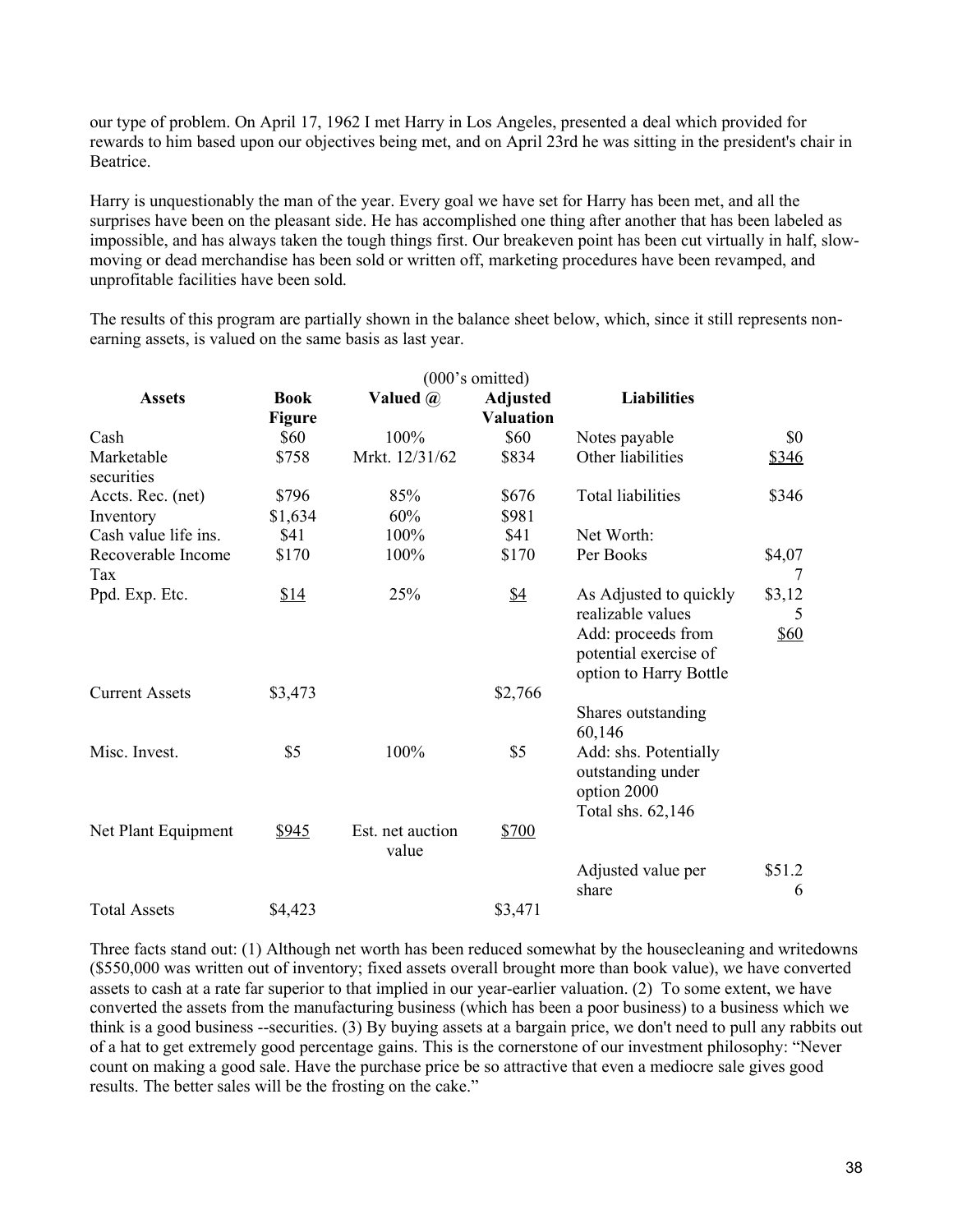On January 2, 1963, Dempster received an unsecured term loan of \$1,250,000. These funds, together with the funds all ready "freed-up" will enable us to have a security portfolio of about \$35 per share at Dempster, or considerably more than we paid for the whole company. Thus our present valuation will involve a net of about \$16 per share in the manufacturing operation and \$35 in a security operation comparable to that of Buffett Partnership, Ltd.

We, of course, are devoted to compounding the \$16 in manufacturing at an attractive rate and believe we have some good ideas as to how to accomplish this. While this will be easy if the business as presently conducted earns money, we have some promising ideas even if it shouldn't.

It should be pointed out that Dempster last year was 100% an asset conversion problem and therefore, completely unaffected by the stock market and tremendously affected by our success with the assets. In 1963, the manufacturing assets will still be important, but from a valuation standpoint it will behave considerably more like a general since we will have a large portion of its money invested in generals pretty much identical with those in Buffett Partnership, Ltd. For tax reasons, we will probably not put workouts in Dempster. Therefore, if the Dow should drop substantially, it would have a significant effect on the Dempster valuation. Likewise, Dempster would benefit this year from an advancing Dow which would not have been the case most of last year.

There is one final point of real significance for Buffett Partnership, Ltd. We now have a relationship with an operating man which could be of great benefit in future control situations. Harry had never thought of running an implement company six days before he took over. He is mobile, hardworking and carries out policies once they are set. He likes to get paid well for doing well, and I like dealing with someone who is not trying to figure how to get the fixtures in the executive washroom gold-plated.

Harry and I like each other, and his relationship with Buffett Partnership, Ltd. should be profitable for all of us.

### The Question of Conservatism

Because I believe it may be even more meaningful after the events of 1962 I would like to repeat this section from last year's letter:

"The above description of our various areas of operation may provide some clues as to how conservatively our portfolio is invested. Many people some years back thought they were behaving in the most conservative manner by purchasing medium or long-term municipal or government bonds. This policy has produced substantial market depreciation in many cases, and most certainly has failed to maintain or increase real buying power.

"Conscious, perhaps overly conscious, of inflation, many people now feel that they are behaving in a conservative manner by buying blue chip securities almost regardless of price-earnings ratios, dividend yields, etc. Without the benefit of hindsight as in the bond example, I feel this course of action is fraught with danger. There is nothing at all conservative, in my opinion, about speculating as to just how high a multiplier a greedy and capricious public will put on earnings.

You will not be right simply because a large number of people momentarily agree with you. You will not be right simply because important people agree with you. In many quarters the simultaneous occurrence of the two above factors is enough to make a course of action meet the test of conservatism.

"You will be right, over the course of many transactions, if your hypotheses are correct, your facts are correct, and your reasoning is correct. True conservatism is only possible through knowledge and reason.

I might add that in no way does the fact that our portfolio is not conventional prove that we are more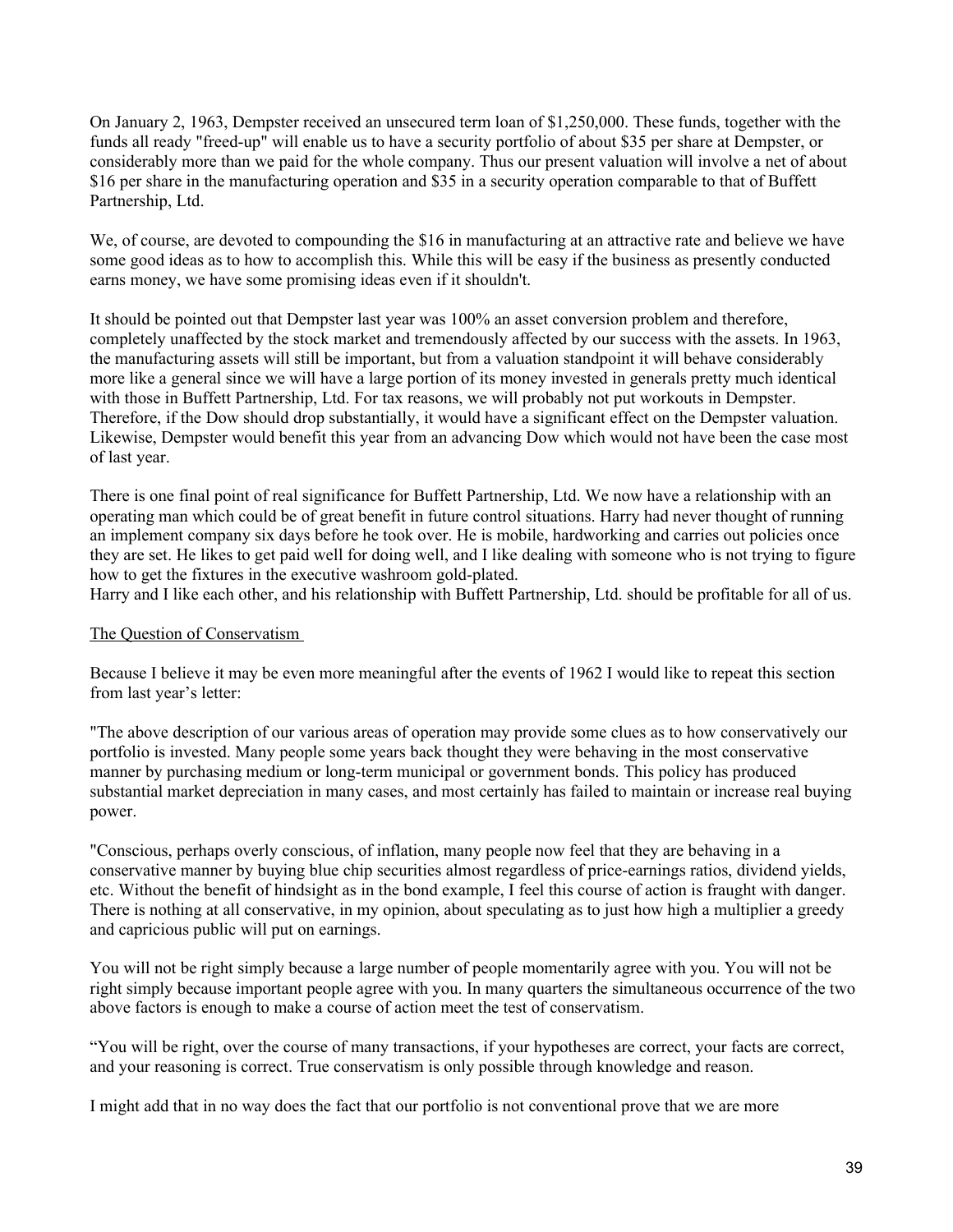conservative or less conservative than standard methods of investing. This can only be determined by examining the methods or examining the results.

I feel the most objective test as to just how conservative our manner of investing is arises through evaluation of performance in down markets. Preferably these should involve a substantial decline in the Dow. Our performance in the rather mild declines of 1957 and 1960 would confirm my hypothesis that we invest in an extremely conservative manner. I would welcome any partner's suggesting objective tests as to conservatism to see how we stack up. We have never suffered a realized loss of more than ½ of 1% of total net assets and our ratio of total dollars of realized gains to total realized losses is something like 100 to 1. Of course, this reflects the fact that on balance we have been operating in an up market. However there have been many opportunities for loss transactions even in markets such as these (you may have found out about a few of these yourselves) so I think the above facts have some significance.

In 1962, we did realize a loss on one commitment or 1.0% and our ratio or realized gains to losses was only slightly over 3 to 1. However, compared to more conventional (often termed conservative which is not synonymous) methods of common stock investing, it would appear that our method involved considerably less risk. Our advantage over the Dow was all achieved when the market was going down; we lost a bit of this edge on the way up.

# The Usual Prediction

I am certainly not going to predict what general business or the stock market are going to do in the next year or two, since I don't have the faintest idea.

I think you can be quite sure that over the next ten years, there are going to be a few years when the general market is plus 20% or 25% a few when it is minus on the same order, and a majority when it is in between. I haven't any notion as to the sequence in which these will occur, nor do I think it is of any great importance for the long-term investor. If you will take the first table on page 3 and shuffle the years around, the compounded result will stay the same. If the next four years are going to involve, say,  $a +40\%$ ,  $-30\%$ ,  $+10\%$  and  $-6\%$ , the order in which they fall is completely unimportant for our purposes as long as we all are around at the end of the four years. Over a long period of years, I think it likely that the Dow will probably produce something like 5% per year compounded from a combination of dividends and market value gain. Despite the experience of the last decade, anyone expecting substantially better than that from the general market probably faces disappointment.

Our job is to pile up yearly advantages over the performance of the Dow without worrying too much about whether the absolute results in a given year are a plus or a minus. I would consider a year in which we were down 15% and the Dow declined 25% to be much superior to a year when both the partnership and the Dow advanced 20%.

For the reasons outlined in our method of operation, our best years relative to the Dow are likely to be in declining or static markets. Therefore, the advantage we seek will probably come in sharply varying amounts. There are bound to be years when we are surpassed by the Dow, but if over a long period we can average ten percentage points per year better than it, I will feel the results have been satisfactory.

Specifically, if the market should be down 35% or 40% in a year (and I feel this has a high probability of occurring one year in the next ten --no one knows which one), we should be down only 15% or 20%. If it is more or less unchanged during the year, we would hope to be up about ten percentage points. If it is up 20% or more, we would struggle to be up as much. It is certainly doubtful we could match a 20% or 25% advance from the December 31, 1962 level. The consequence of performance such as this over a period of years would mean that if the Dow produces a 5% per year overall gain compounded, I would hope our results might be 15% per year.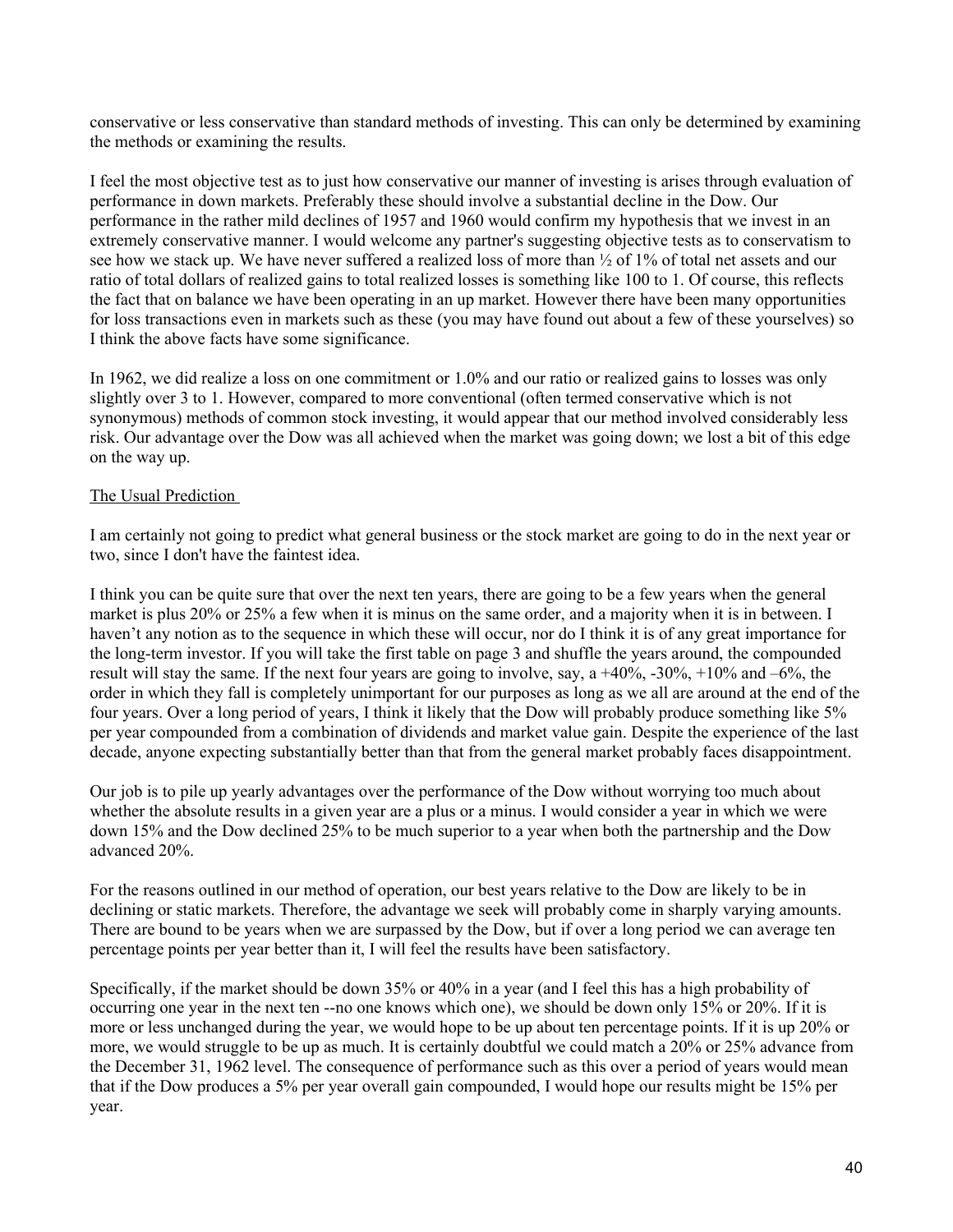The above expectations may sound somewhat rash, and there is no question but that they may appear very much so when viewed from the vantage point of 1965 or 1970. Variations in any given year from the behavior described above would be wide, even if the long-term expectation was correct. Certainly, you have to recognize the possibility of substantial personal bias in such hopes.

## Miscellaneous

This year marked the transition from the office off the bedroom to one a bit (quite a bit) more conventional. Surprising as it may seem, the return to a time clock life has not been unpleasant. As a matter of fact, I enjoy not keeping track of everything on the backs of envelopes.

We are starting off this year with net assets of \$9,405,400.00. At the start of 1962, Susie and I had three "nonmarketable security" investments of other than nominal size, and two of these have been sold. The third will be continued indefinitely. From the proceeds of the two sales, we have added to our partnership interest so that we now have an interest of \$1,377,400.00. Also, my three children, mother, father, two sisters, two brothers-in-law, father-in-law, three aunts, four cousins, five nieces and nephews have interests directly or indirectly totaling \$893,600.00.

Bill Scott who has fit into our operation splendidly has an interest (with his wife) of \$167,400.00; A very large portion of his net worth. So we are all eating our own cooking.

You will note from the auditor's certificate that they made a surprise check during the year and this will be a continuing part of their procedure. Peat, Marwick, Mitchell & Co. again did an excellent job on the audit, meeting our rather demanding time schedules.

Susie was in charge of equipping the office which means we did not follow my "orange crate" approach to interior decorating. We have an ample supply of Pepsi on hand and look forward to partners dropping in.

Beth Feehan continues to demonstrate why she is the high priestess of the CPS (certified professional secretary, that is) group.

Partners did a wonderful job of cooperating in the return of agreements and commitment letters, and I am most appreciative of this. It makes life a lot easier. Enclosed you will find Schedule "A" to your partnership agreement. You will be receiving your audit and tax figures very soon, and if you have questions on any of this be sure to let me hear from you.

**Cordially, Warren E. Buffett**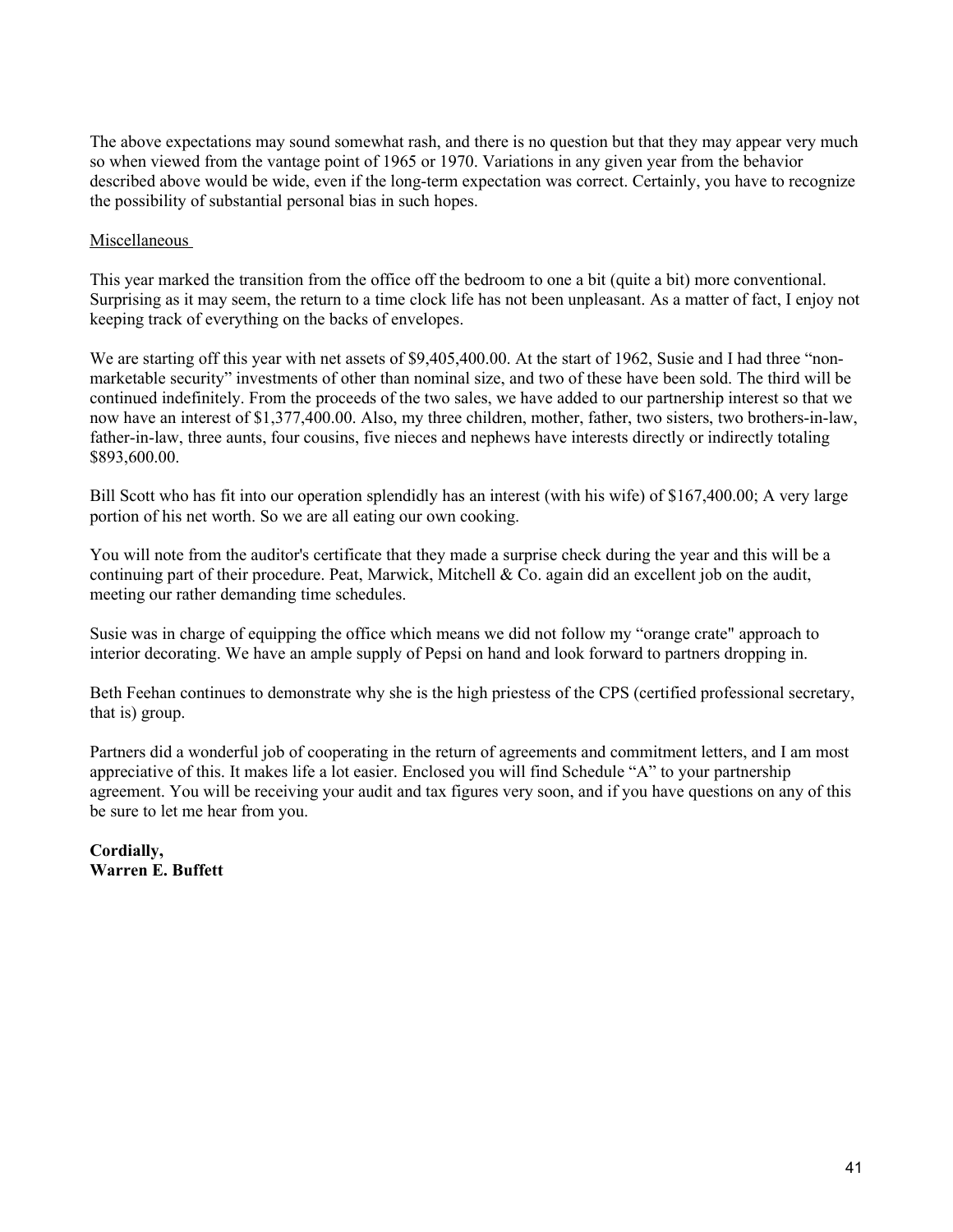#### BUFFETT PARTNERSHIP, LTD. 810 KIEWIT PLAZA OMAHA 31, NEBRASKA

July 10, 1963

### First Half Performance

During the first half of 1963, the Dow Jones Industrial Average (hereinafter called the "Dow") advanced from 652.10 to 706.88. If one had owned the Dow during this period, dividends of \$10.66 would have been received, bringing the overall return from the Dow during the first half to plus 10.0%.

Our incantation has been: (1) that short-term results (less than three years) have little meaning, particularly in reference to an investment operation such as ours that devotes a portion of resources to control situations, and; (2) That our results relative to the Dow and other common-stock-form media, will be better in declining markets and may well have a difficult time just matching such media in bubbling markets.

Nevertheless, our first-half performance, excluding any change in Dempster valuation (and its valuation did change --I'm saving this for dessert later in the letter) was plus 14%. This 14% is computed on total net assets (not non-Dempster assets) and is after expenses, but before monthly payments (to those who take them) to partners and allocation to the General Partner. Such allocations are academic on an interim basis, but if we were also plus 14% at yearend, the first 6% would be allocated to partners according to their capital, plus threequarters of the balance of 8% (14% -6%), or an additional 6%, giving the limited partners a plus 12% performance.

Despite the relatively pleasant results of the first half the admonitions stated two paragraphs earlier hold in full force. At plus 14% versus plus 10% for the Dow, this six months has been a less satisfactory period than the first half of 1962 when we were minus 7.5% versus minus 21.7% for the Dow. You should completely understand our thinking in this regard which has been emphasized in previous letters.

During the first half we had an average net investment in "generals" (long positions in generals minus short positions in generals) of approximately \$5,275,000. Our overall gain from this net investment in generals (for a description of our investment categories see the last annual letter) was about \$1,100,000 for a percentage gain from this category of roughly 21%. This again illustrates the extent to which the allocation of our resources among various categories affects short-term results. In 1962 the generals were down for the year and only an outstanding performance by both of the other two categories, "work-outs" and "controls," gave us our unusually favorable results for that year.

Now this year, our work-outs have done poorer than the Dow and have been a drag on performance, as they are expected to be in rising markets. While it would be very nice to be 100% in generals in advancing markets and 100% in work-outs in declining markets, I make no attempt to guess the course of the stock market in such a manner. We consider all three of our categories to be good businesses on a long-term basis, although their shortterm price behavior characteristics differ substantially in various types of markets. We consider attempting to gauge stock market fluctuations to be a very poor business on a long-term basis and are not going to be in it, either directly or indirectly through the process of trying to guess which of our categories is likely to do best in the near future.

#### Investment Companies

Shown below are the usual statistics on a cumulative basis for the Dow and Buffett Partnership. Ltd. (including predecessor partnerships) as well as for the two largest open-end (mutual funds) and two largest closed-end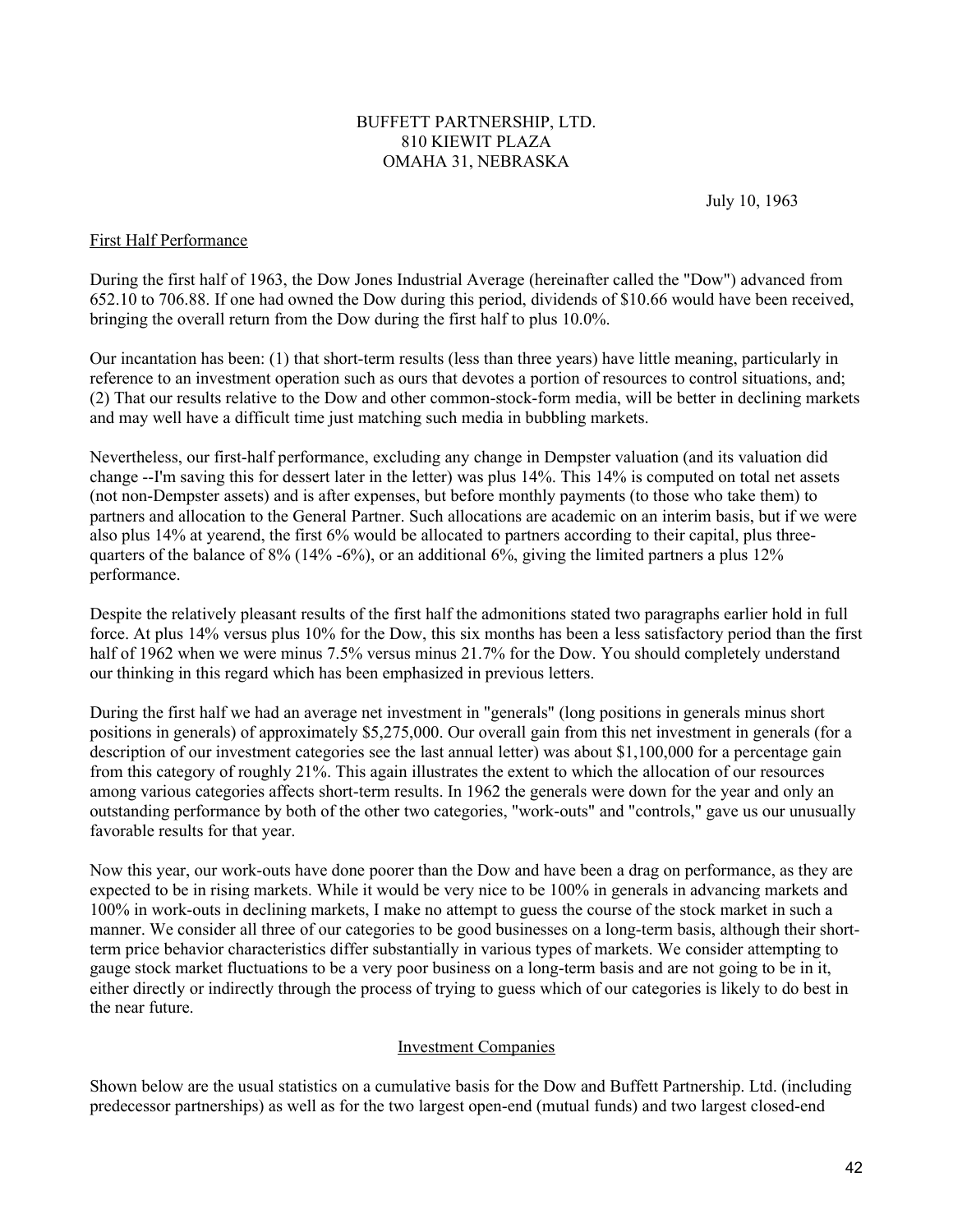| Year             | Dow      | <b>Mass.Inv. Trust</b> | <b>Investors Stock</b> | $Tri-Cont. (2)$ |
|------------------|----------|------------------------|------------------------|-----------------|
|                  |          |                        | (1)                    |                 |
| 1957             | $-8.4\%$ | $-11.4%$               | $-12.4%$               | $-2.4\%$        |
| $1957 - 58$      | 26.9%    | 26.4%                  | 29.2%                  | 30.0%           |
| $1957 - 59$      | 52.3%    | 37.8%                  | 42.5%                  | 40.9%           |
| $1957 - 60$      | 42.9%    | 36.4%                  | 41.6%                  | 44.8%           |
| $1957 - 61$      | 74.9%    | 71.3%                  | 76.9%                  | 77.4%           |
| $1957 - 62$      | 61.6%    | 54.5%                  | 53.2%                  | 59.7%           |
| $1957 - 6/30/63$ | 77.8%    | 72.4%                  | 69.3%                  | 75.7%           |
| Annual           | $9.3\%$  | $8.7\%$                | 8.4%                   | $9.1\%$         |
| Compounded Rate  |          |                        |                        |                 |

investment companies following a diversified common-stock investment policy:

| Year             | Lehman $(2)$ | Partnership (3) | <b>Limited Partners</b> |
|------------------|--------------|-----------------|-------------------------|
|                  |              |                 | $\left( 4\right)$       |
| 1957             | $-11.4\%$    | 10.4%           | $9.3\%$                 |
| $1957 - 58$      | 24.7%        | 55.6%           | 44.5%                   |
| $1957 - 59$      | 34.8%        | 95.9%           | 74.7%                   |
| $1957 - 60$      | 38.2%        | 140.6%          | 107.2%                  |
| $1957 - 61$      | 70.8%        | 251.0%          | 181.6%                  |
| $1957 - 62$      | 46.2%        | 299.8%          | 215.1%                  |
| $1957 - 6/30/63$ | 60.8%        | 355.8%          | 252.9%                  |
| Annual           | 7.6%         | 26.3%           | 21.4%                   |
| Compounded Rate  |              |                 |                         |

## **Footnotes** :

- (1) Computed from changes in asset value plus any distributions to holders of record during year.
- (2) From 1963 Moody's Bank & Finance Manual for 1957-62. Estimated for first half 1963.
- (3) For 1957-61 consists of combined results of all predecessor limited partnerships operating throughout entire year after all expenses but before distributions to partners or allocations to the general partner.
- (4) For 1957-61 computed on basis of preceding column of partnership results allowing for allocation to general partner based upon present partnership agreement.

The results continue to show that the most highly paid and respected investment advice has difficulty matching the performance of an unmanaged index of blue-chip stocks. This in no sense condemns these institutions or the investment advisers and trust departments whose methods, reasoning, and results largely parallel such investment companies. These media perform a substantial service to millions of investors in achieving adequate diversification, providing convenience and peace of mind, avoiding issues of inferior quality, etc. However, their services do not include (and in the great majority of cases, are not represented to include) the compounding of money at a rate greater than that achieved by the general market.

Our partnership's fundamental reason for existence is to compound funds at a better-than-average rate with less exposure to long-term loss of capital than the above investment media. We certainly cannot represent that we will achieve this goal. We can and do say that if we don't achieve this goal over any reasonable period excluding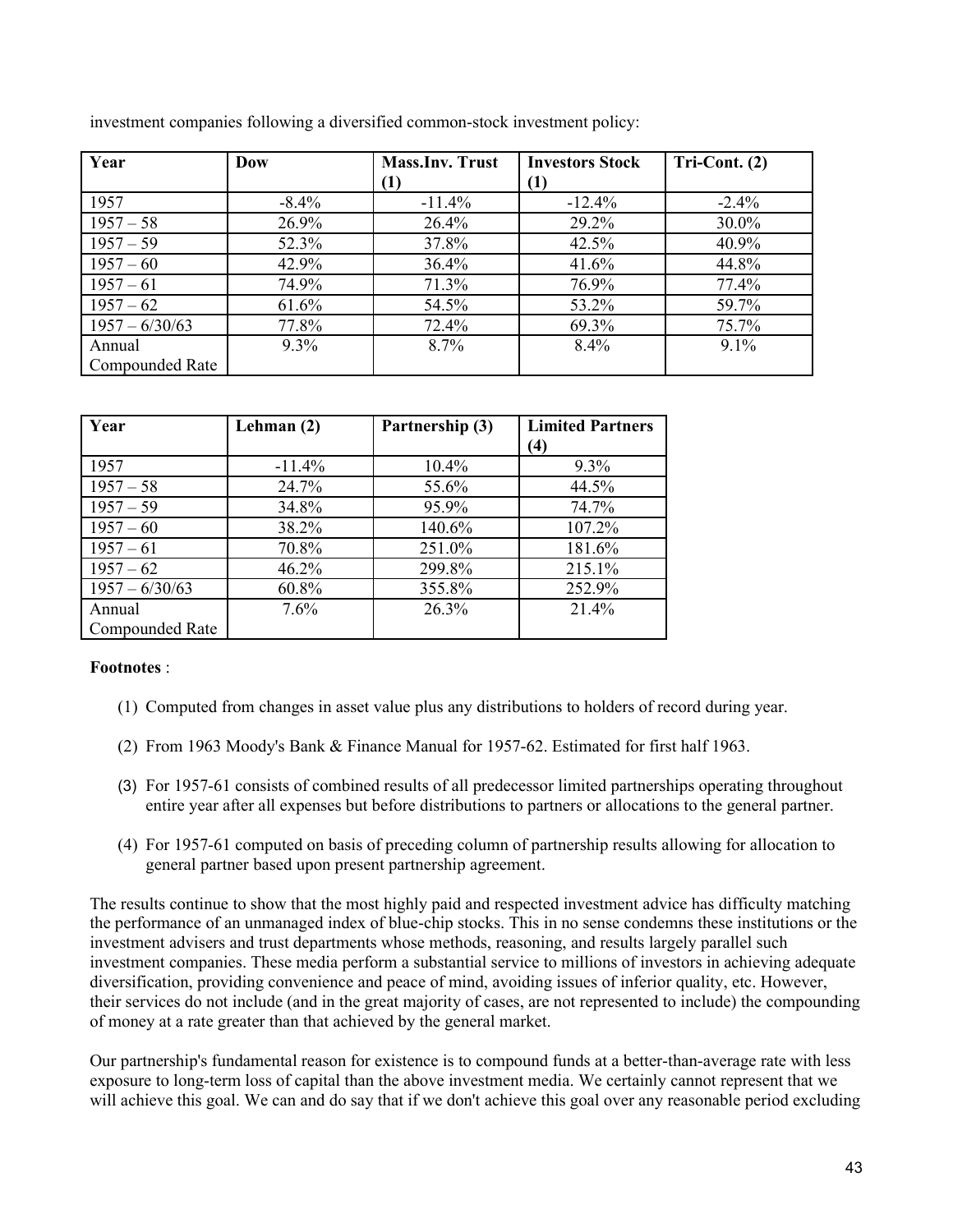an extensive speculative boom, we will cease operation.

#### Dempster Mill Manufacturing Company

In our most recent annual letter, I described Harry Bottle as the "man of the year". If this was an understatement.

Last year Harry did an extraordinary job of converting unproductive assets into cash which we then, of course, began to invest in undervalued securities. Harry has continued this year to turn under-utilized assets into cash, but in addition, he has made the remaining needed assets productive. Thus we have had the following transformation in balance sheets during the last nineteen months:

| <b>Assets</b>                 | <b>Book Figure</b> | Valued @                         | <b>Adjusted</b><br><b>Valuation</b> | <b>Liabilities</b>                                         |         |
|-------------------------------|--------------------|----------------------------------|-------------------------------------|------------------------------------------------------------|---------|
| Cash                          | \$166              | 100%                             | \$166                               | Notes Payable                                              | \$1,230 |
| Accts. Rec.<br>(net)          | \$1,040            | 85%                              | \$884                               | Other<br>Liabilities                                       | \$1,088 |
| Inventory                     | \$4,203            | 60%                              | \$2,522                             |                                                            |         |
| Ppd. Exp. Etc.                | \$82               | 25%                              | \$21                                | Total<br>Liabilities                                       | \$2,318 |
|                               |                    |                                  |                                     |                                                            |         |
| <b>Current Assets</b>         | \$5,491            |                                  | \$3,593                             | Net Worth:                                                 |         |
|                               |                    |                                  |                                     | Per Books                                                  | \$4,601 |
| Cash Value<br>Life ins., etc. | \$45               | 100%                             | \$45                                | As adjusted to<br>quickly<br>realizable<br>values          | \$2,120 |
| Net Plant &<br>equipment      | \$1,383            | Est. Net<br><b>Auction Value</b> | \$800                               |                                                            |         |
|                               |                    |                                  |                                     |                                                            |         |
| <b>Total Assets</b>           | \$6,919            |                                  | \$4,438                             | Share<br>outstanding<br>60,146. Adj.<br>Value per<br>Share | \$35.25 |

## November 30, 1961 (000's omitted)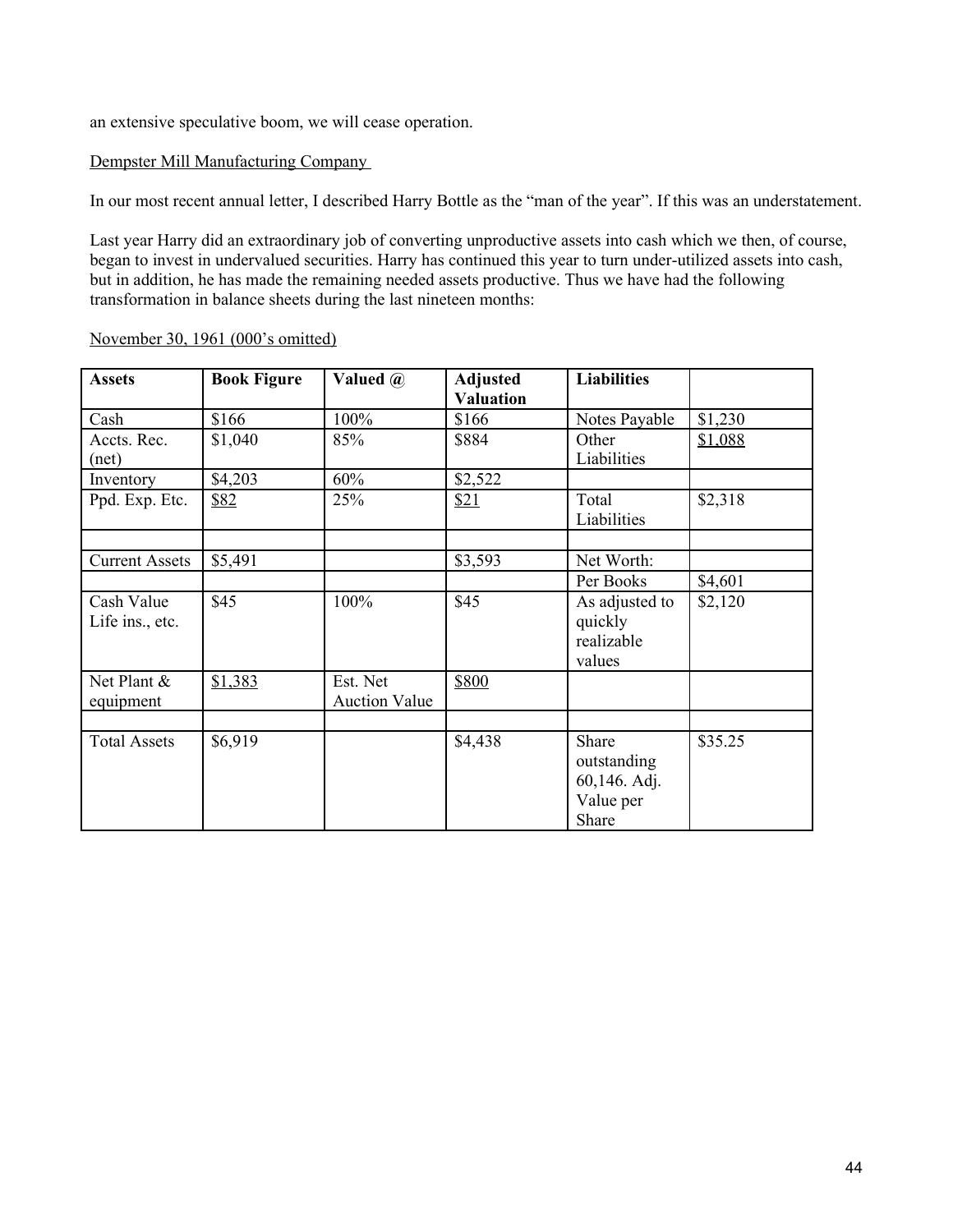| <b>Assets</b>               | <b>Book Figure</b> | Valued @                  | <b>Adjusted</b><br><b>Valuation</b> | <b>Liabilities</b>                                                          |         |
|-----------------------------|--------------------|---------------------------|-------------------------------------|-----------------------------------------------------------------------------|---------|
| Cash                        | \$60               | 100%                      | \$60                                | Notes payable                                                               | \$0     |
| Marketable<br>Securities    | $\sqrt{$758}$      | Mkt. 12/31/62             | \$834                               | Other<br>liabilities                                                        | \$346   |
| Accts. Rec.<br>(net)        | \$796              | 85%                       | 8676                                | <b>Total liabilities</b>                                                    | \$346   |
| Inventory                   | \$1,634            | 60%                       | \$981                               |                                                                             |         |
| Cash value life<br>ins.     | \$41               | 100%                      | \$41                                | Net Worth:                                                                  |         |
| Recoverable<br>income tax   | \$170              | 100%                      | \$170                               | Per books                                                                   | \$4,077 |
| Ppd. Exp. Etc               | \$14               | 25%                       | $\underline{\$4}$                   | As adjusted to<br>quickly<br>realizable<br>values                           | \$3,125 |
|                             |                    |                           |                                     | Add: proceeds<br>from potential<br>exercise of<br>option to<br>Harry Bottle | \$60    |
| <b>Current Assets</b>       | \$3,473            |                           | \$2,766                             |                                                                             | \$3,185 |
|                             |                    |                           |                                     | <b>Shares</b><br>Outstanding<br>60,146                                      |         |
| Misc. Invest.               | \$5                | 100%                      | $\overline{\$5}$                    | Add: shs.<br>Potentially<br>outstanding<br>under option:<br>2,000           |         |
|                             |                    |                           |                                     | Total shs.<br>62,146                                                        |         |
| Net plant $\&$<br>equipment | \$945              | Est. net<br>auction value | \$700                               | Adj. Value per<br>Share                                                     | \$51.26 |
|                             |                    |                           |                                     |                                                                             |         |
| <b>Total Assets</b>         | \$4,423            |                           | \$3,471                             |                                                                             |         |

November 30, 1962 (000's omitted)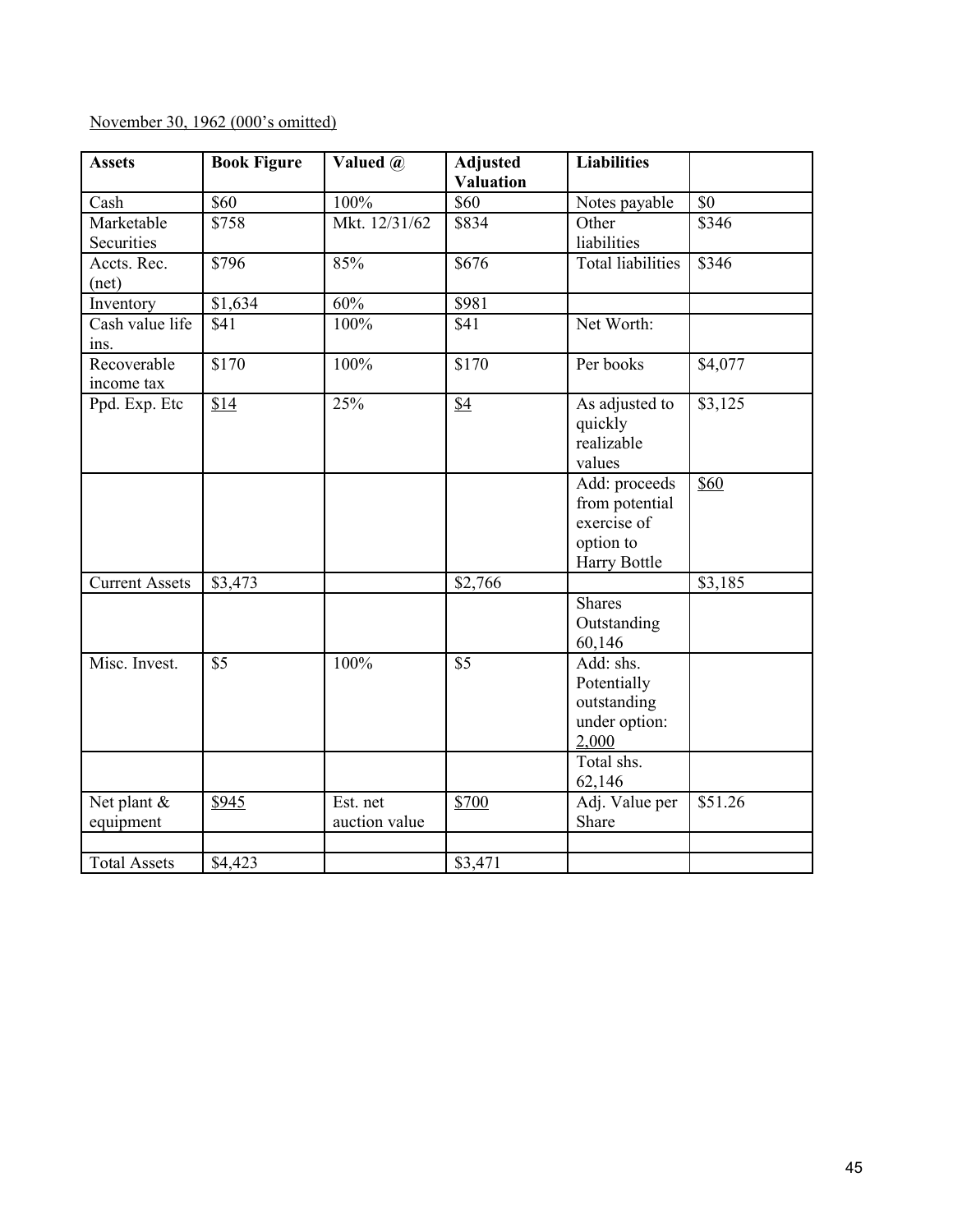| <b>Assets</b>         | <b>Book Figure</b> | Valued @      | <b>Adjusted</b>  | <b>Liabilities</b> |         |
|-----------------------|--------------------|---------------|------------------|--------------------|---------|
|                       |                    |               | <b>Valuation</b> |                    |         |
| Cash                  | \$144              | 100%          | \$144            | Notes payable      | \$125   |
|                       |                    |               |                  | (paid 7/3/63)      |         |
| Marketable            | \$1,772            | Mkt. 6/30/63  | \$2,029          | Other              | \$394   |
| Securities            |                    |               |                  | liabilities        |         |
| Accts. Rec.           | \$1,262            | 85%           | \$1,073          | Total              | \$519   |
| (net)                 |                    |               |                  | Liabilities        |         |
| Inventory             | \$977              | 60%           | \$586            |                    |         |
| Ppd. Exp. Etc         | \$12               | 25%           | \$3              | Net Worth:         |         |
|                       |                    |               |                  | Per books          | \$4,582 |
| <b>Current Assets</b> | \$4,167            |               | \$3,835          | As adjusted to     | \$4,028 |
|                       |                    |               |                  | quickly            |         |
|                       |                    |               |                  | realizable         |         |
|                       |                    |               |                  | values             |         |
|                       |                    |               |                  |                    |         |
| Misc. Invest          | \$62               | 100%          | \$62             | <b>Shares</b>      |         |
|                       |                    |               |                  | outstanding        |         |
|                       |                    |               |                  | 62,146             |         |
|                       |                    |               |                  |                    |         |
| Net plant $\&$        | \$872              | Est. net      | \$650            | Adj. Value per     | \$64.81 |
| equip.                |                    | auction value |                  | share              |         |
|                       |                    |               |                  |                    |         |
| Total assets          | \$5,101            |               | \$4,547          |                    |         |

November 30, 1963 (000's omitted)

I have included above the conversion factors we have previously used in valuing Dempster for B.P.L. purposes to reflect estimated immediate sale values of non-earning assets.

As can be seen, Harry has converted the assets at a much more favorable basis than was implied by my valuations. This largely reflects Harry's expertise and, perhaps, to a minor degree my own conservatism in valuation.

As can also be seen, Dempster earned a very satisfactory operating profit in the first half (as well as a substantial unrealized gain in securities) and there is little question that the operating business, as now conducted, has at least moderate earning power on the vastly reduced assets needed to conduct it. Because of a very importantseasonal factor and also the presence of a tax carry forward, however, the earning power is not nearly what might be inferred simply by a comparison of the 11/30/62 and 6/30/63 balance sheets. Partly because of this seasonality, but more importantly, because of possible developments in Dempster before 1963 yearend, we have left our Dempster holdings at the same \$51.26 valuation used at yearend 1962 in our figures for B.P.L's first half. However, I would be very surprised if it does not work out higher than this figure at yearend.

One sidelight for the fundamentalists in our group: B.P.L. owns 71.7% of Dempster acquired at a cost of \$1,262,577.27. On June 30, 1963 Dempster had a small safe deposit box at the Omaha National Bank containing securities worth \$2,028,415.25. Our 71.7% share of \$2,028,415.25 amounts to \$1,454,373.70. Thus, everything above ground (and part of it underground) is profit. My security analyst friends may find this a rather primitive method of accounting, but I must confess that I find a bit more substance in this fingers and toes method than in any prayerful reliance that someone will pay me 35 times next year's earnings.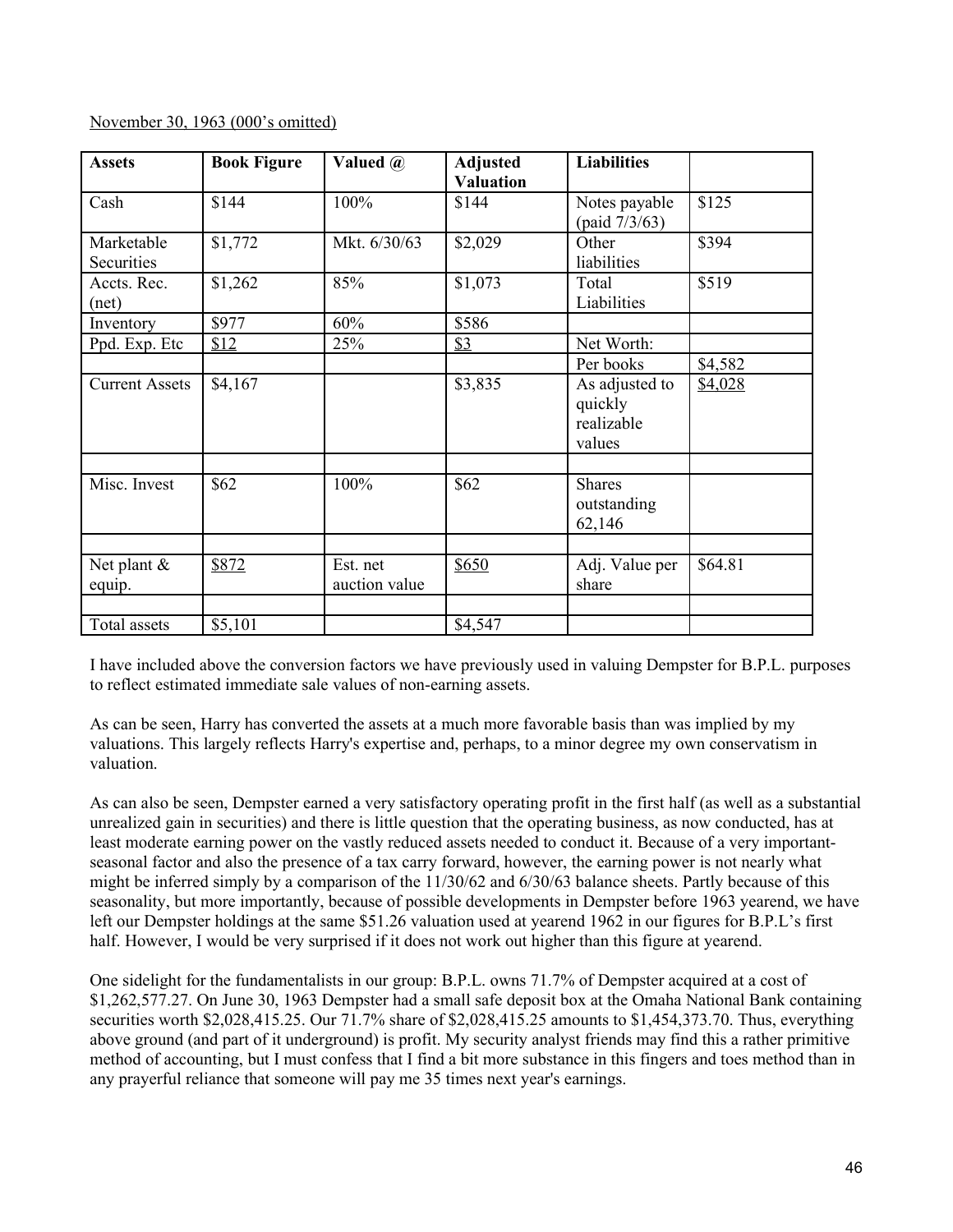## Advance Payments and Advance Withdrawals

We accept advance payments from partners and prospective partners at 6% interest from date of receipt until the end of the year. While there is no obligation to convert the payment to a partnership interest at the end of the year, this should be the intent at the time of payment.

Similarly, we allow partners to withdraw up to 20% of their partnership account prior to yearend and charge them 6% from date of withdrawal until yearend when it is charged against their capital account. Again, it is not intended that partners use US like a bank, but that they use the withdrawal right for unanticipated need for funds.

The willingness to both borrow and lend at 6% may seem "un-Buffett-like." We look at the withdrawal right as a means of giving some liquidity for unexpected needs and, as a practical matter, are reasonably sure it will be far more than covered by advance payments.

Why then the willingness to pay 6% for advance payment money when we can borrow from commercial banks at substantially lower rates? For example, in the first half we obtained a substantial six-month bank loan at 4%. The answer is that we expect on a long-term basis to earn better than 6% (the general partner's allocation is zero unless we do although it is largely a matter of chance whether we achieve the 6% figure in any short period. Moreover, I can adopt a different attitude in the investment of money that can be expected to soon be a part of our equity capital than I can on short-term borrowed money. The advance payments have the added advantage to us of spreading the investment of new money over the year, rather than having it hit us all at once in January. On the other hand, 6% is more than can be obtained in short-term dollar secure investments by our partners, so I consider it mutually profitable. On June 30, 1963 we had advance withdrawals of \$21,832.00 and advance payments of \$562,437.11.

### Taxes

There is some possibility that we may have fairly substantial realized gains this year. Of course, this may not materialize at all and actually does not have anything to do with our investment performance this year. I am an outspoken advocate of paying large amounts of income taxes -- at low rates. A tremendous number of fuzzy, confused investment decisions are rationalized through so-called "tax considerations."

My net worth is the market value of holdings less the tax payable upon sale. The liability is just as real as the asset unless the value of the asset declines (ouch), the asset is given away (no comment), or I die with it. The latter course of action would appear to at least border on a Pyrrhic victory.

Investment decisions should be made on the basis of the most probable compounding of after-tax net worth with minimum risk. Any isolation of low-basis securities merely freezes a portion of net worth at a compounding factor identical with the assets isolated. While this may work out either well or badly in individual cases, it is a nullification of investment management. The group experience holding various low basis securities will undoubtedly approximate group experience on securities as a whole, namely compounding at the compounding rate of the Dow. We do not consider this the optimum in after-tax compounding rates.

I have said before that if earnings from the partnership can potentially amount to a sizable portion of your total taxable income, the safe thing to do is to estimate this year the same tax you incurred last year. If you do this, you cannot run into penalties. In any event, tax liabilities for those who entered the partnership on 1/1/63 will be minimal because of the terms of our partnership agreement first allocating capital gains to those having an interest in unrealized appreciation.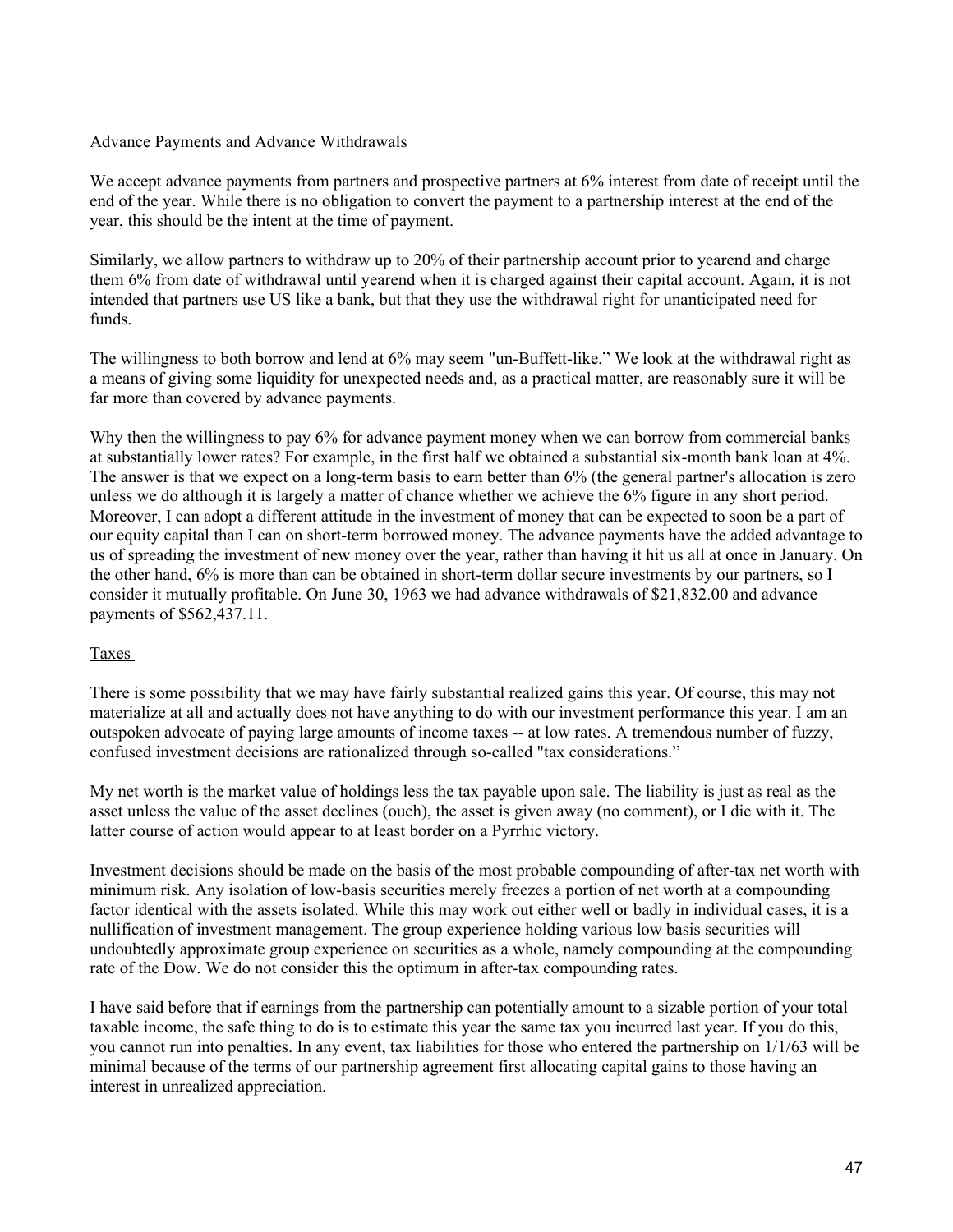As in past years, we will have a letter out about November 1st (to partners and those who have indicated an interest to me by that time in becoming partners) with the amendment to the partnership agreement, commitment letter for 1964, estimate of the 1963 tax situation, etc.

My closing plea for questions regarding anything not clear always draws a blank. Maybe no one reads this far. Anyway, the offer is still open.

Cordially,

Warren E. Buffett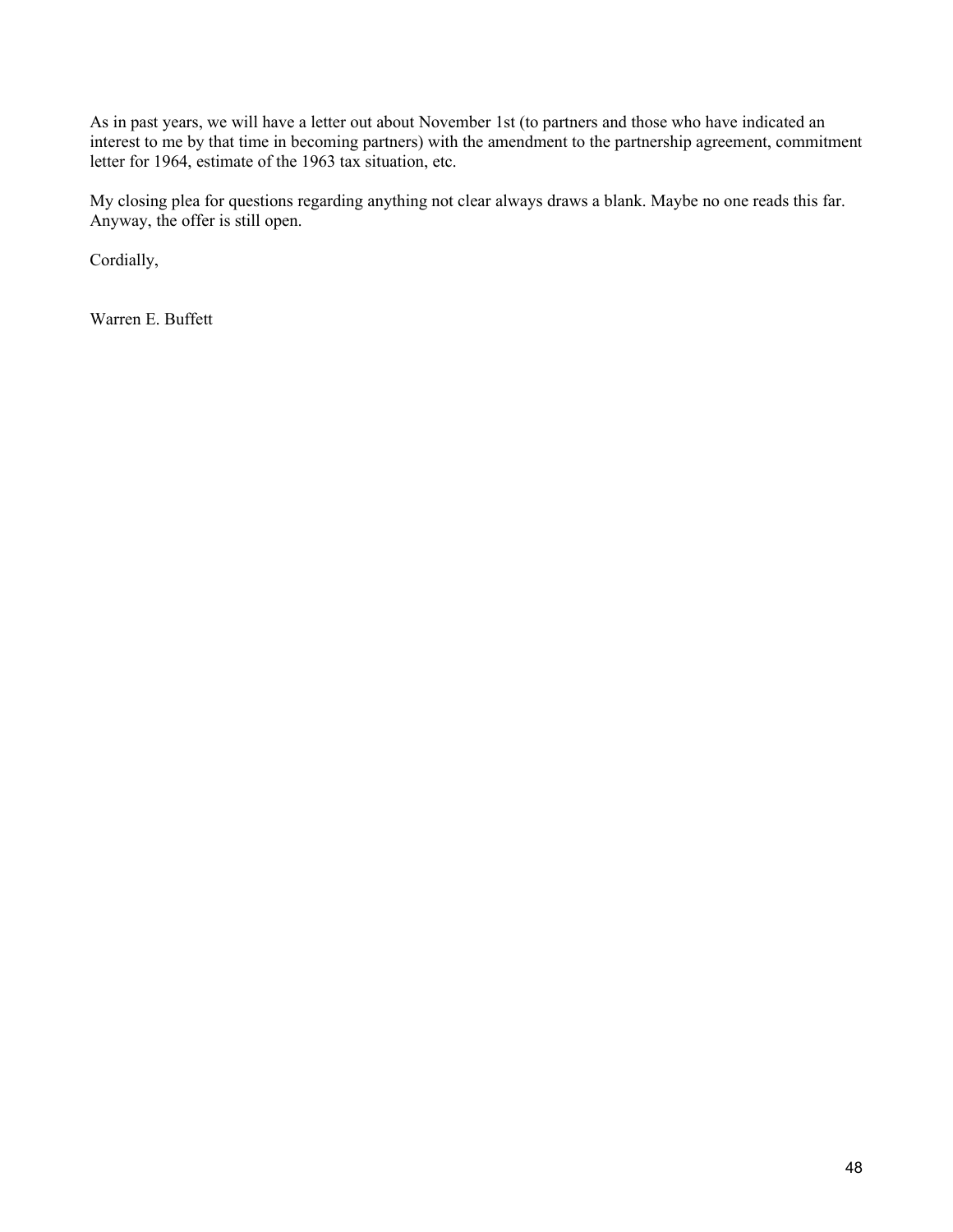#### BUFFETT PARTNERSHIP, LTD. 810 KIEWIT PLAZA OMAHA 31, NEBRASKA

November 6, 1963

To My Partners for 1964:

Enclosed is the usual assortment of Thanksgiving reading material:

- (1) Two copies of an amended partnership agreement for 1964. The one with the General Provisions attached is to be kept by you (exactly the same as last year) and the other single page agreement is to be signed, notarized and returned to us. Partners in Omaha may come in and obtain the notarization at our office.
- (2) A copy of that priceless treatise, "The Ground Rules," I would like every partner to read this at least once a year, and it is going to be a regular item in my November package. Don't sign the partnership agreement unless you fully understand the concepts set forth and are in accord with them -- mentally and viscerally.
- (3) Two copies of the commitment letter for 1964, one to be kept by you and one returned to us. You may amend this commitment letter right up to midnight, December 31st, so get it back to us early, and if it needs to be changed, just let us know by letter or phone.

Any withdrawals will be paid immediately after January 1st. You may withdraw any amount you desire from \$100 up to your entire equity. Similarly, additions can be for any amount and should reach us by January 10th. In the event you are disposing of anything, this will give you a chance to have the transaction in 1964 if that appears to be advantageous for tax reasons. If additions reach us in November, they take on the status of advance payments and draw interest at the rate of 6% until yearend. This is not true of additions reaching us in December.

Complete tax information for your 1963 return will be in your hands by January 25th. If you should need an estimate of your tax position before that time, let me know and I will give you a rough idea. We will also send out a short letter on taxes in late December.

At the end of October, the overall result from the Dow for 1963 was plus 18.8%. We have had a good year in all three categories, generals, work-outs and controls. A satisfactory sale on a going concern basis of Dempster Mill Manufacturing operating assets was made about a month ago. I will give the full treatment to the Dempster story in the annual letter, perhaps climaxed by some lyrical burst such as "Ode to Harry Bottle." While we always had a built-in profit in Dempster because of our bargain purchase price, Harry accounted for several extra servings of dessert by his extraordinary job. Harry, incidentally, has made an advance payment toward becoming a limited partner in 1964-- we consider this the beginning, not the end.

However, 1963 has not been all Dempster. While a great deal can happen the last two months and therefore interim results should not be taken too seriously, at the end of October the overall gain for the partnership was about 32%. Based on the allocation embodied in our agreement, this works out to plus 25 1/2% for the limited partners before monthly payments to those who take them. Of our approximate \$3 million gain, something over \$2 million came from marketable securities and a little less than \$1 million from Dempster operating assets. The combined gain from our single best general and best work-out situation approximated the gain on the Dempster operating assets.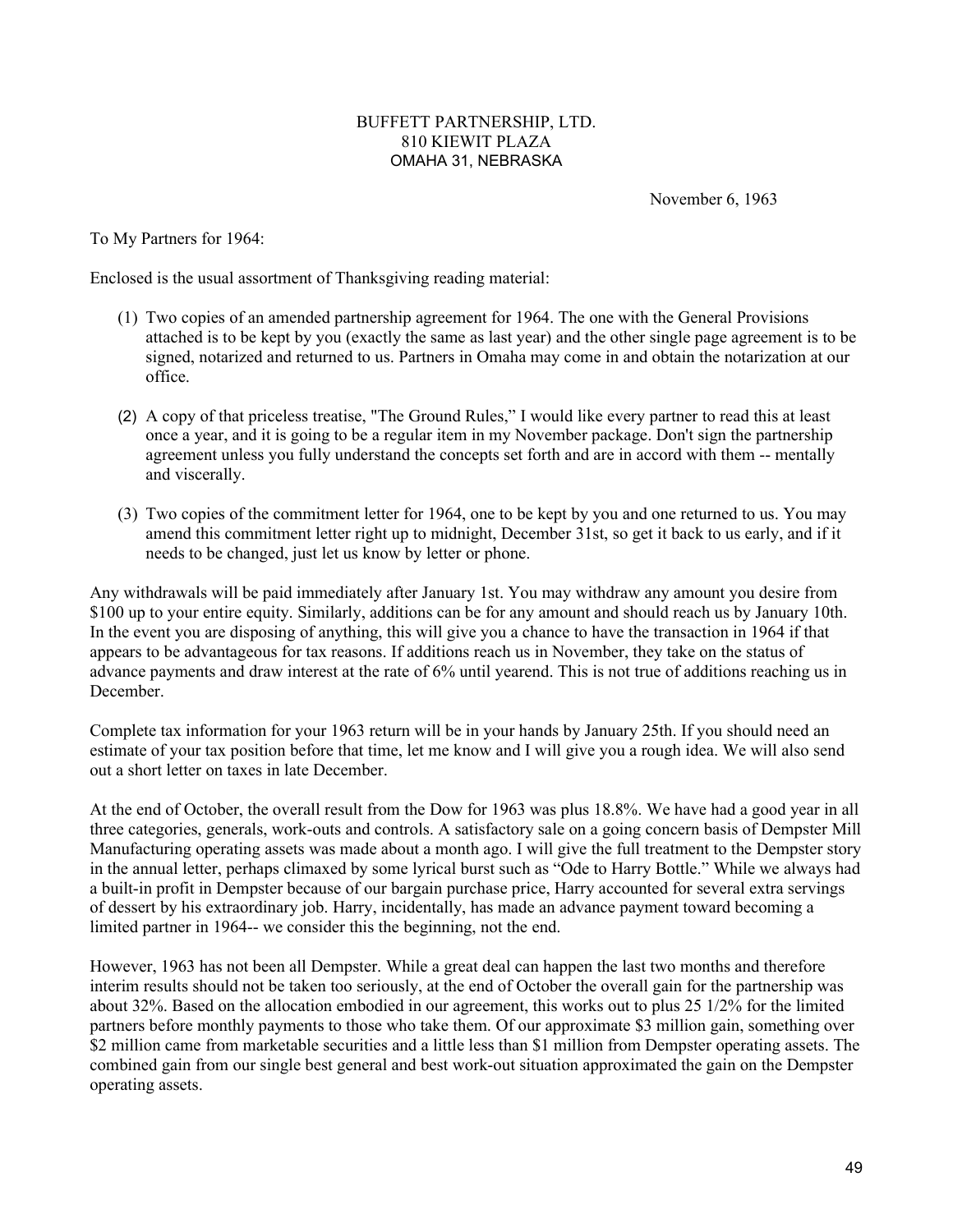You should be aware that if our final results relative to the Dow for 1963 are as favorable as on October 31<sup>st</sup>, I will regard it as an abnormal year. I do not consider a 13.2 percentage point margin to be in the cards on a long term basis. A considerably more moderate annual edge over the Dow will be quite satisfactory.

Cordially

Warren E. Buffett

P/S. Last year we announced there would be no prizes for the last ones to get the material back to us. This continues to be our policy. Save us some last minute scurrying by getting your agreement and commitment letter back pronto. Give Bill or me a call if we can be of any help. Thanks!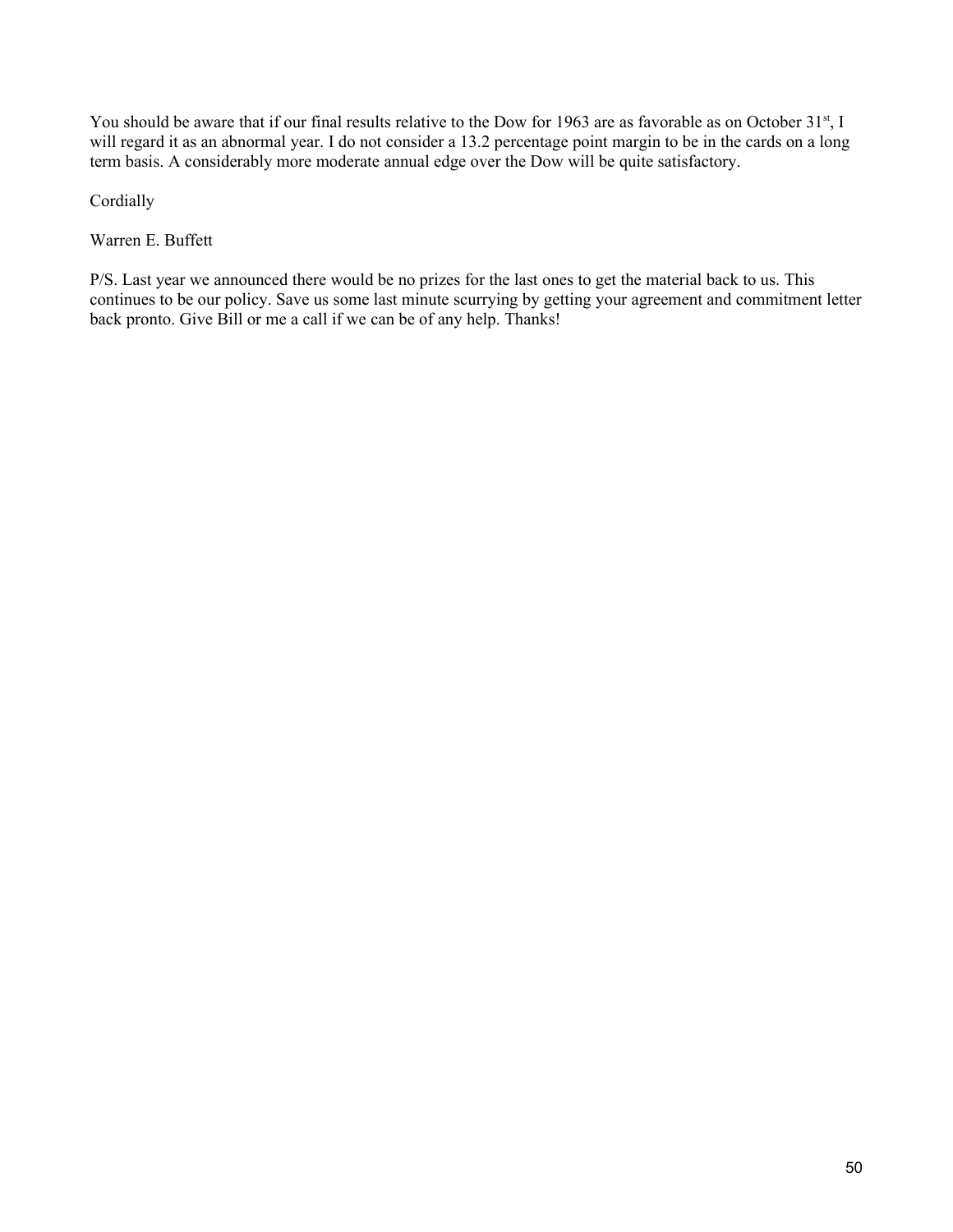#### BUFFETT PARTNERSHIP, LTD. 810 KIEWIT PLAZA OMAHA 31, NEBRASKA

January 18, 1964

#### Our Performance in 1963

1963 was a good year. It was not a good year because we had an overall gain of \$3,637,167 or 38.7% on our beginning net assets, pleasant as that experience may be to the pragmatists in our group. Rather it was a good year because our performance was substantially better than that of our fundamental yardstick --the Dow-Jones Industrial Average (hereinafter called the "Dow"). If we had been down 20% and the Dow had been down 30%, this letter would still have begun "1963 was a good year." Regardless of whether we are plus or minus in a particular year, if we can maintain a satisfactory edge on the Dow over an extended period of time, our long term results will be satisfactory -- financially as well as philosophically.

To bring the record up to date, the following summarizes the year-by-year performance of the Dow, the performance of the Partnership before allocation to the general partner, and the limited partners' results for all full years of BPL's and predecessor partnerships' activities:

| Year | <b>Overall Results From</b> | <b>Partnership Results</b> | <b>Limited Partners'</b> |
|------|-----------------------------|----------------------------|--------------------------|
|      | Down(1)                     |                            | <b>Results (3)</b>       |
| 1957 | $-8.4%$                     | 10.4%                      | 9.3%                     |
| 1958 | 38.5%                       | 40.9%                      | 32.2%                    |
| 1959 | 20.0%                       | 25.9%                      | 20.9%                    |
| 1960 | $-6.2\%$                    | 22.8%                      | 18.6%                    |
| 1961 | 22.4%                       | 45.9%                      | 35.9%                    |
| 1962 | $-7.6%$                     | 13.9%                      | 11.9%                    |
| 1963 | 20.7%                       | 38.7%                      | 30.5%                    |

(1) Based on yearly changes in the value of the Dow plus dividends that would have been received through ownership of the Dow during that year.

(2) For 1957-61 consists of combined results of all predecessor limited partnerships operating throughout the entire year after all expenses but before distributions to partners or allocations to the general partner.

(3) For 1957-61 computed on the basis of the preceding column of partnership results allowing for allocation to the general partner based upon the present partnership agreement.

One wag among the limited partners has suggested I add a fourth column showing the results of the general partner --let's just say he, too, has an edge on the Dow.

The following table shows the cumulative or compounded results based on the preceding table:

| Year        | <b>Overall Results From</b> | <b>Partnership Results</b> | <b>Limited Partners'</b> |
|-------------|-----------------------------|----------------------------|--------------------------|
|             | Dow                         |                            | <b>Results</b>           |
| 1957        | $-8.4\%$                    | $10.4\%$                   | $9.3\%$                  |
| $1957 - 58$ | 26.9%                       | 55.6%                      | 44.5%                    |
| $1957 - 59$ | 52.3%                       | 95.9%                      | 74.7%                    |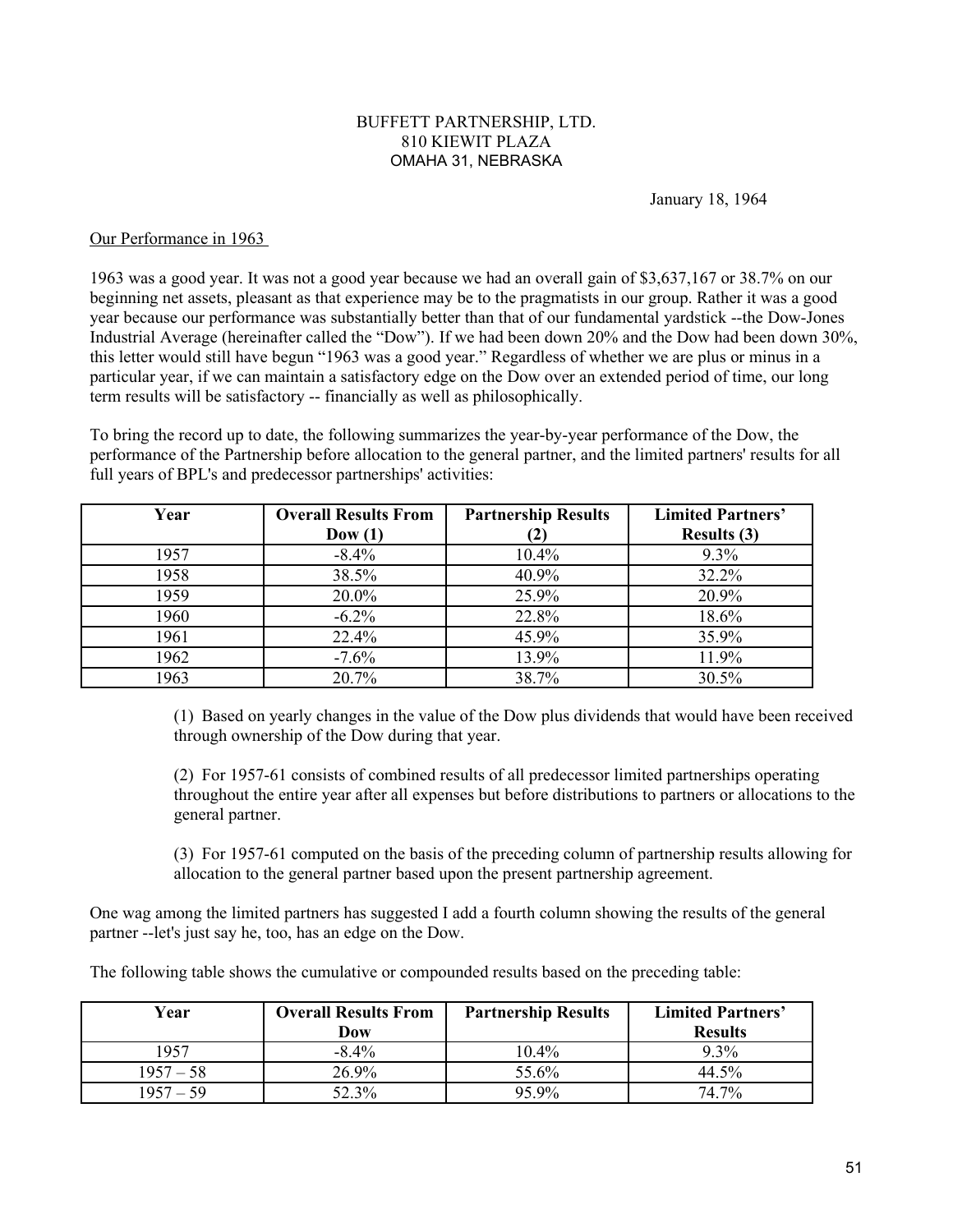| $1957 - 60$       | 42.9%    | 140.6% | 107.2% |
|-------------------|----------|--------|--------|
| $1957 - 61$       | 74.9%    | 251.0% | 181.6% |
| $1957 - 62$       | 61.6%    | 299.8% | 215.1% |
| $1957 - 63$       | 95.1%    | 454.5% | 311.2% |
| Annual Compounded | $10.0\%$ | 27.7%  | 22.3%  |
| Rate              |          |        |        |

It appears that we have completed seven fat years. With apologies to Joseph we shall attempt to ignore the biblical script. (I've never gone overboard for Noah's ideas on diversification either.)

In a more serious vein, I would like to emphasize that, in my judgment; our 17.7 margin over the Dow shown above is unattainable over any long period of time. A ten percentage point advantage would be a very satisfactory accomplishment and even a much more modest edge would produce impressive gains as will be touched upon later. This view (and it has to be guesswork -- informed or otherwise) carries with it the corollary that we must expect prolonged periods of much narrower margins over the Dow as well as at least occasional years when our record will be inferior (perhaps substantially so) to the Dow.

Much of the above sermon is reflected in "The Ground Rules" sent to everyone in November, but it can stand repetition.

### Investment Companies

We regularly compare our results with the two largest open-end investment companies (mutual funds) that follow a policy of being, typically, 95 -100% invested in common stocks, and the two largest diversified closedend investment companies. These four companies, Massachusetts Investors Trust, Investors Stock Fund, Tri-Continental Corp. and Lehman Corp. manage about \$4 billion and are probably typical of most of the \$25 billion investment company industry. My opinion is that their results roughly parallel those of the vast majority or other investment advisory organizations which handle, in aggregate, vastly greater sums.

The purpose or this tabulation, which is shown below, is to illustrate that the Dow is no pushover as an index or investment achievement. The advisory talent managing just the four companies shown commands' annual fees of over \$7 million, and this represents a very small fraction of the industry. The public batting average of this highly-paid talent indicates they achieved results slightly less favorable than the Dow.

Both our portfolio and method of operation differ substantially from the investment companies in the table. However, most partners, as an alternative to their interest in the Partnership would probably have their funds invested in media producing results comparable with investment companies, and I, therefore, feel they offer a meaningful standard of performance.

| Year | Mass. Inv. | <b>Investors</b> | Lehman $(2)$ | Tri-Cont. | Dow      | <b>Limited</b>  |
|------|------------|------------------|--------------|-----------|----------|-----------------|
|      | Trust(1)   | Stock $(1)$      |              | (2)       |          | <b>Partners</b> |
| 1957 | $-11.4%$   | $-12.4%$         | $-11.4%$     | $-2.4\%$  | $-8.4\%$ | 9.3%            |
| 1958 | 42.7%      | 47.5%            | 40.8%        | 33.2%     | 38.5%    | 32.2%           |
| 1959 | $9.0\%$    | 10.3%            | 8.1%         | 8.4%      | 20.0%    | 20.9%           |
| 1960 | $-1.0\%$   | $-0.6%$          | 2.5%         | 2.8%      | $-6.2\%$ | 18.6%           |
| 1961 | 25.6%      | 24.9%            | 23.6%        | 22.5%     | 22.4%    | 35.9%           |
| 1962 | $-9.8%$    | $-13.4%$         | $-14.4%$     | $-10.0\%$ | $-7.6%$  | 11.9%           |
| 1963 | 20.0%      | 16.5%            | 23.8%        | 19.5%     | 20.7%    | 30.5%           |

# **YEARLY RESULTS**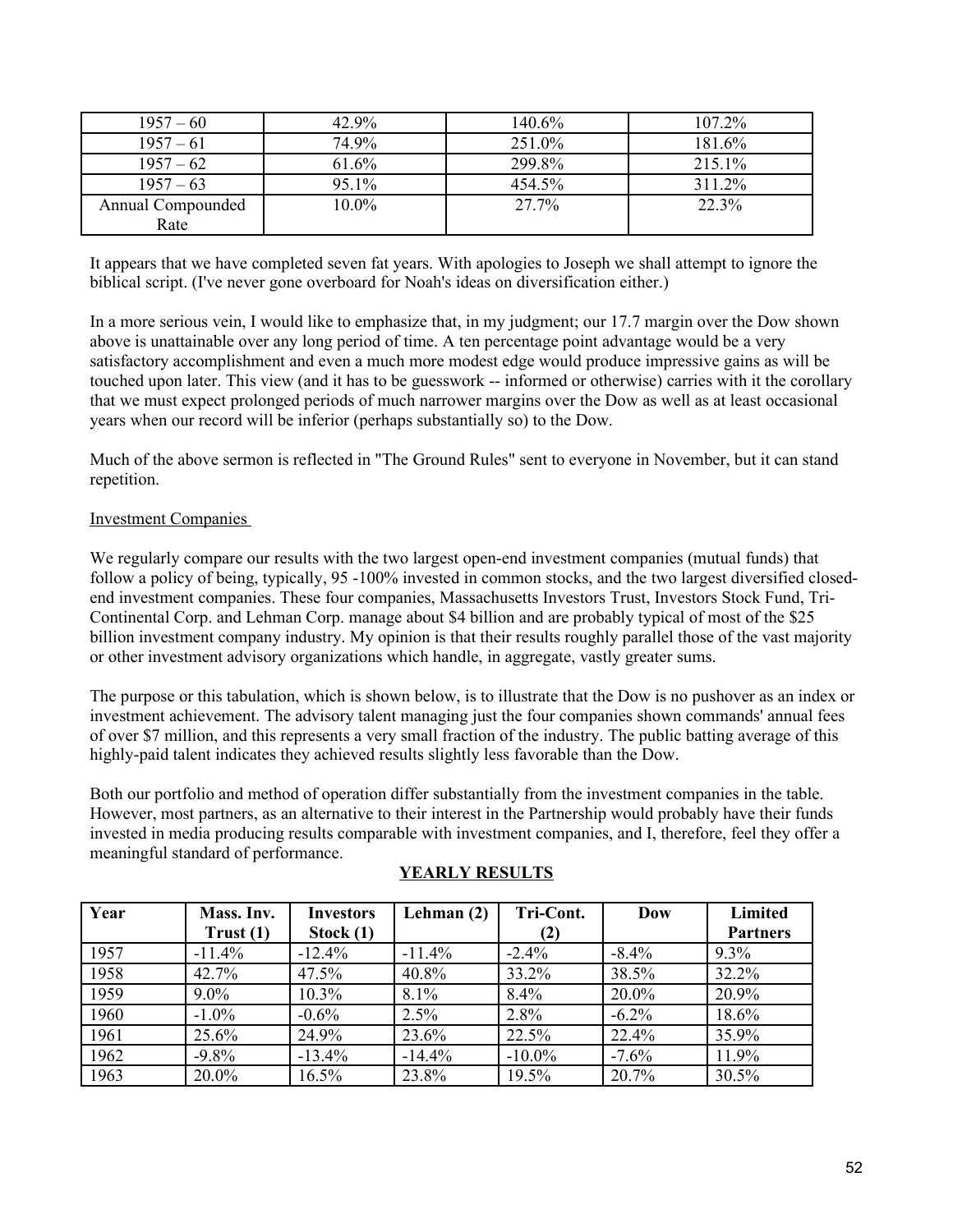(1) Computed from changes in asset value plus any distributions to holders of record during year.

(2) From 1963 Moody's Bank & Finance Manual for 1957-62; Estimated for 1963.

| Year        | Mass. Inv. | <b>Investors</b> | Lehman   | Tri-Cont. | Dow      | <b>Limited</b>  |
|-------------|------------|------------------|----------|-----------|----------|-----------------|
|             | Trust      | <b>Stock</b>     |          |           |          | <b>Partners</b> |
| 1957        | $-11.4%$   | $-12.4%$         | $-11.4%$ | $-2.4\%$  | $-8.4\%$ | $9.3\%$         |
| $1957 - 58$ | 26.4%      | 29.2%            | 24.7%    | $30.0\%$  | 26.9%    | 44.5%           |
| $1957 - 59$ | 37.8%      | 42.5%            | 34.8%    | 40.9%     | 52.3%    | 74.7%           |
| $1957 - 60$ | 36.4%      | 41.6%            | 38.2%    | 44.8%     | 42.9%    | 107.2%          |
| $1957 - 61$ | 71.3%      | 76.9%            | 70.8%    | 77.4%     | 74.9%    | 181.6%          |
| $1957 - 62$ | 54.5%      | 53.2%            | 46.2%    | 59.7%     | 61.6%    | 215.1%          |
| $1957 - 63$ | 85.4%      | 78.5%            | 81.0%    | 90.8%     | 95.1%    | 311.2%          |
| Annual      | $9.2\%$    | $8.6\%$          | 8.8%     | $9.7\%$   | $10.0\%$ | 22.3%           |
| Compounded  |            |                  |          |           |          |                 |
| Rate        |            |                  |          |           |          |                 |

# **COMPOUNDED**

The Dow, of course, is an unmanaged index, and it may seem strange to the reader to contemplate the high priests of Wall Street striving vainly to surpass or even equal it. However, this is demonstrably the case. Moreover, such a failure cannot be rationalized by the assumption that the investment companies *et al* are handling themselves in a more conservative manner than the Dow. As the table above indicates, and as more extensive studies bear out, the behavior of common stock portfolio managed by this group, on average, have declined in concert with the Dow. By such a test of behavior in declining markets, our own methods of operation have proven to be considerably more conservative than the common stock component of the investment company or investment advisor group. While this has been true in the past, there obviously can be no guarantees about the future.

The above may seem like rather strong medicine, but it is offered as a factual presentation and in no way as criticism. Within their institutional framework and handling the many billions of dollars involved, the results achieved are the only ones attainable. To behave unconventionally within this framework is extremely difficult. Therefore, the collective record of such investment media is necessarily tied to the record of corporate America. Their merits, except in the unusual case, do not lie in superior results or greater resistance to decline in value. Rather, I feel they earn their keep by the ease of handling, the freedom from decision making and the automatic diversification they provide, plus, perhaps most important, the insulation afforded from temptation to practice patently inferior techniques which seem to entice so many world-be investors.

# The Joys of Compounding

Now to the pulse-quickening portion of our essay. Last year, in order to drive home the point on compounding, I took a pot shot at Queen Isabella and her financial advisors. You will remember they were euchred into such an obviously low-compound situation as the discovery of a new hemisphere.

Since the whole subject of compounding has such a crass ring to it, I will attempt to introduce a little class into this discussion by turning to the art world. Francis I of France paid 4,000 ecus in 1540 for Leonardo da Vinci's Mona Lisa. On the off chance that a few of you have not kept track of the fluctuations of the ecu 4,000 converted out to about \$20,000.

If Francis had kept his feet on the ground and he (and his trustees) had been able to find a 6% after-tax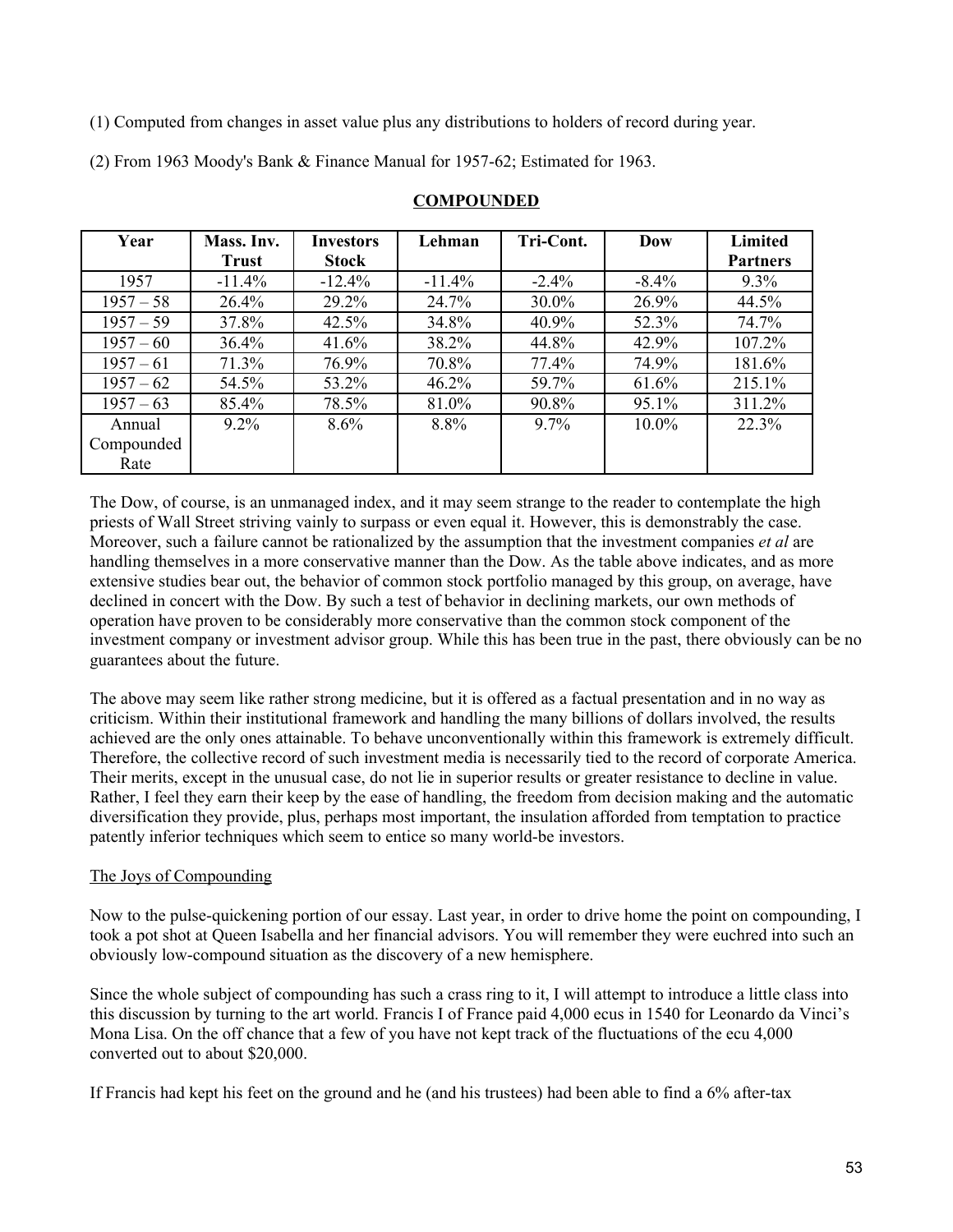investment, the estate now would be worth something over \$1,000,000,000,000,000.00. That's \$1 quadrillion or over 3,000 times the present national debt, all from 6%. I trust this will end all discussion in our household about any purchase or paintings qualifying as an investment.

However, as I pointed out last year, there are other morals to be drawn here. One is the wisdom of living a long time. The other impressive factor is the swing produced by relatively small changes in the rate of compound.

Below are shown the gains from \$100,000 compounded at various rates:

|          | $4\%$     | 8%        | $12\%$      | 16%         |
|----------|-----------|-----------|-------------|-------------|
| 10 Years | \$48,024  | \$115,892 | \$210,584   | \$341,143   |
| 20 Years | \$119,111 | \$366,094 | \$864,627   | \$1,846,060 |
| 30 Years | \$224,337 | \$906,260 | \$2,895,970 | \$8,484,940 |

It is obvious that a variation of merely a few percentage points has an enormous effect on the success of a compounding (investment) program. It is also obvious that this effect mushrooms as the period lengthens. If, over a meaningful period of time, Buffett Partnership can achieve an edge of even a modest number of percentage points over the major investment media, its function will be fulfilled.

Some of you may be downcast because I have not included in the above table the rate of 22.3% mentioned on page 3. This rate, of course, is before income taxes which are paid directly by you --not the Partnership. Even excluding this factor, such a calculation would only prove the absurdity of the idea of compounding at very high rates -- even with initially modest sums. My opinion is that the Dow is quite unlikely to compound for any important length of time at the rate it has during the past seven years and, as mentioned earlier, I believe our margin over the Dow cannot be maintained at its level to date. The product of these assumptions would be a materially lower average rate of compound for BPL in the future than the rate achieved to date. Injecting a minus 30% year (which is going to happen from time to time) into our tabulation of actual results to date, with, say, a corresponding minus 40% for the Dow brings both the figures on the Dow and BPL more in line with longer range possibilities. As the compounding table above suggests, such a lowered rate can still provide highly satisfactory long term investment results.

# Our Method of Operation

At this point I always develop literary schizophrenia. On the one hand, I know that we have in the audience a number of partners to whom details of our business are interesting. We also have a number to whom this whole thing is Greek and who undoubtedly wish I would quit writing and get back to work.

To placate both camps, I am just going to sketch briefly our three categories at this point and those who are interested in getting their doctorate can refer to the appendix for extended treatment of examples.

Our three investment categories are not differentiated by their expected profitability over an extended period of time. We are hopeful that they will each, over a ten or fifteen year period, produce something like the ten percentage point margin over the Dow that is our goal. However, in a given year they will have violently different behavior characteristics, depending primarily on the type of year it turns out to be for the stock market generally. Briefly this is how they shape up:

"Generals" - A category of generally undervalued stocks, determined primarily by quantitative standards, but with considerable attention also paid to the qualitative factor. There is often little or nothing to indicate immediate market improvement. The issues lack glamour or market sponsorship. Their main qualification is a bargain price; that is, an overall valuation on the enterprise substantially below what careful analysis indicates its value to a private owner to be. Again let me emphasize that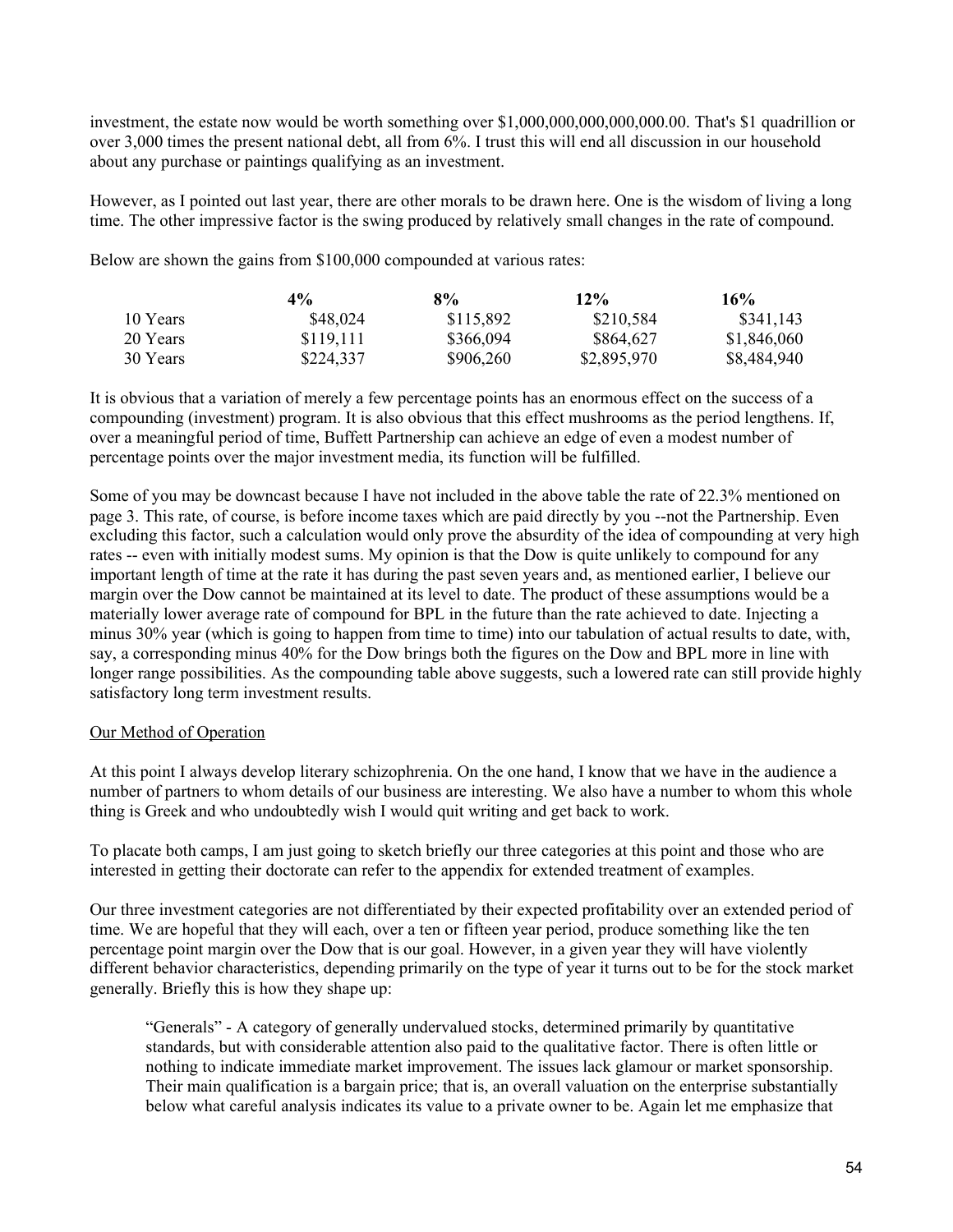while the quantitative comes first and is essential, the qualitative is important. We like good management - we like a decent industry - we like a certain amount of "ferment" in a previously dormant management or stockholder group. But we demand value. The general group behaves very much in sympathy with the Dow and will turn in a big minus result during a year of substantial decline by the Dow. Contrarywise, it should be the star performer in a strongly advancing market. Over the years we expect it, of course, to achieve a satisfactory margin over the Dow.

"Workouts" - These are the securities with a timetable. They arise from corporate activity - sell-outs, mergers, reorganizations, spin-offs, etc. In this category we are not talking about rumors or "inside information" pertaining to such developments, but to publicly announced activities of this sort. We wait until we can read it in the paper. The risk pertains not primarily to general market behavior (although that is sometimes tied in to a degree), but instead to something upsetting the applecart so that the expected development does not materialize. Such killjoys could include anti-trust or other negative government action, stockholder disapproval, withholding of tax rulings, etc. The gross profits in many workouts appear quite small. A friend refers to this as getting the last nickel after the other fellow has made the first ninety-five cents. However, the predictability coupled with a short holding period produces quite decent annual rates of return. This category produces more steady absolute profits from year to year than generals do. In years of market decline, it piles up a big edge for us; during bull markets, it is a drag on performance. On a long term basis, I expect it to achieve the same sort of margin over the Dow attained by generals.

"Controls" - These are rarities, but when they occur they are likely to be of significant size. Unless we start off with the purchase of a sizable block or stock, controls develop from the general category. They result from situations where a cheap security does nothing price-wise for such an extended period of time that we are able to buy a significant percentage of the company's stock. At that point we are probably in a position to assume some degree of, or perhaps complete, control of the company's activities; whether we become active or remain relatively passive at this point depends upon our assessment of the company's future and the management's capabilities. The general we have been buying the most aggressively in recent months possesses excellent management following policies that appear to make very good sense to us. If our continued buying puts us in a controlling position at some point in the future, we will probably remain very passive regarding the operation or this business.

We do not want to get active merely for the sake of being active. Everything else being equal I would much rather let others do the work. However, when an active role is necessary to optimize the employment of capital you can be sure we will not be standing in the wings.

Active or passive, in a control situation there should be a built-in profit. The sine qua non of this operation is an attractive purchase price. Once control is achieved, the value of our investment is determined by the value of the enterprise, not the oftentimes irrationalities of the marketplace.

Our willingness and financial ability to assume a controlling position gives us two-way stretch on many purchases in our group of generals. If the market changes its opinion for the better, the security will advance in price. If it doesn't, we will continue to acquire stock until we can look to the business itself rather than the market for vindication of our judgment.

Investment results in the control category have to be measured on the basis of at least several years. Proper buying takes time. If needed, strengthening management, re-directing the utilization of capital, perhaps effecting a satisfactory sale or merger, etc., are also all factors that make this a business to be measured in years rather than months. For this reason, in controls, we are looking for wide margins of profit-if it looks at all close, we pass.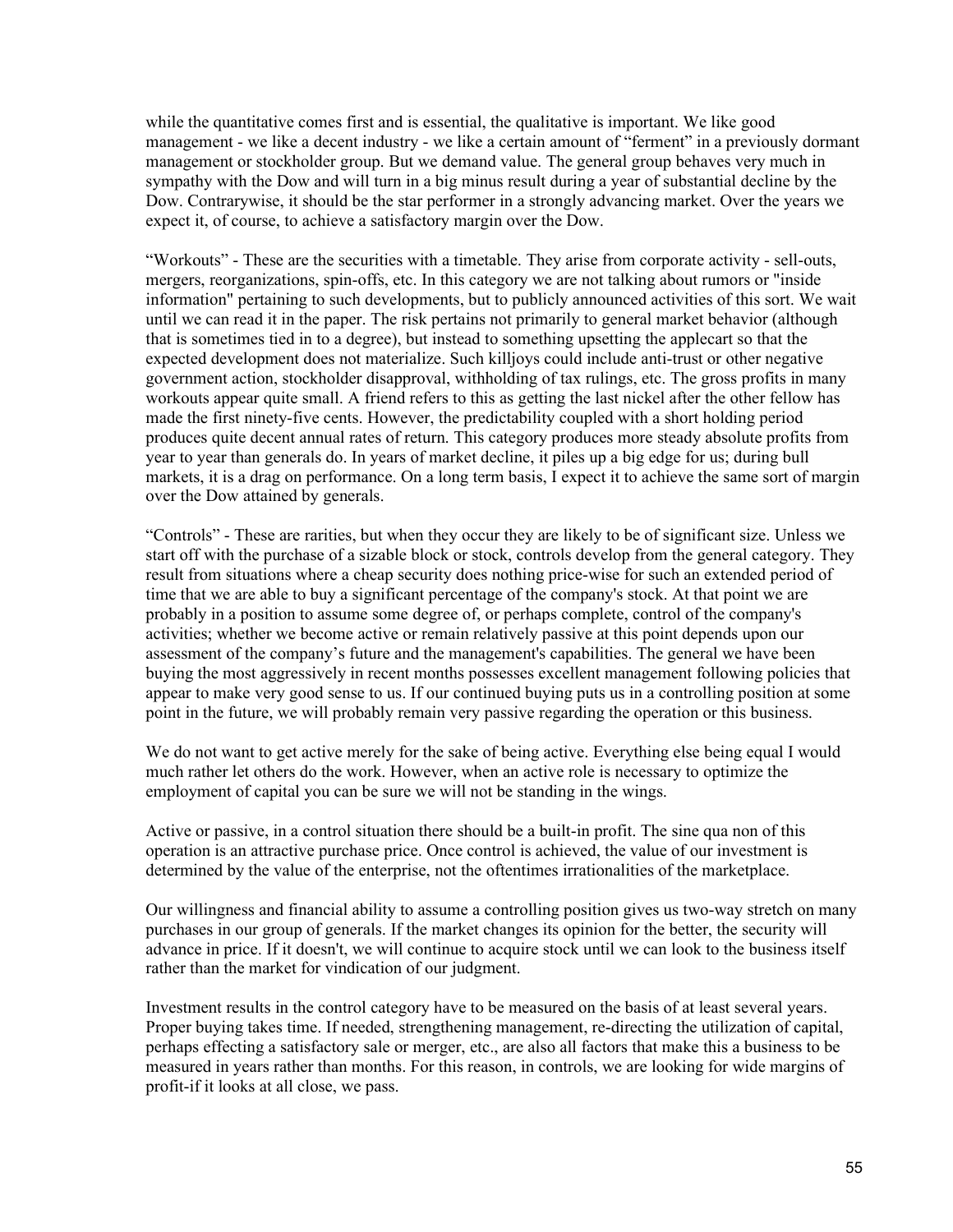Controls in the buying stage move largely in sympathy with the Dow. In the later stages their behavior is geared more to that of workouts.

As I have mentioned in the past, the division of our portfolio among the three categories is largely determined by the accident or availability. Therefore, in a minus year for the Dow, whether we are primarily in generals or workouts is largely a matter of luck, but it will have a great deal to do with our performance relative to the Dow. This is one or many reasons why a single year's performance is of minor importance and, good or bad, should never be taken too seriously.

If there is any trend as our assets grow, I would expect it to be toward controls which heretofore have been our smallest category. I may be wrong in this expectation - a great deal depends, of course, on the future behavior of the market on which your guess is as good as mine (I have none). At this writing, we have a majority of our capital in generals, workouts rank second, and controls are third.

### Miscellaneous

We are starting off the year with net assets of \$17,454,900. Our rapid increase in assets always raises the question of whether this will result in a dilution of future performance. To date, there is more of a positive than inverse correlation between size of the Partnership and its margin over the Dow. This should not be taken seriously however. Larger sums may be an advantage at some times and a disadvantage at others. My opinion is that our present portfolio could not be improved if our assets were \$1 million or \$5 million. Our idea inventory has always seemed to be 10% ahead of our bank account. If that should change, you can count on hearing from me.

Susie and I have an investment of \$2,392,900 in the Partnership. For the first time I had to withdraw funds in addition to my monthly payments, but it was a choice of this or disappointing the Internal Revenue Service. Susie and I have a few non-marketable (less than 300 holders) securities of nominal size left over from earlier years which in aggregate are worth perhaps 1% of our partnership interest. In addition we have one nonmarketable holding of more material size of a local company purchased in 1960 which we expect to hold indefinitely. Aside from this all our eggs are in the BPL basket and they will continue to be. I can't promise results but I can promise a common destiny. In addition, that endless stream of relatives of mine consisting of my three children, mother, father, two sisters, two brothers-in-law, father-in-law, four aunts four cousins and five nieces and nephews, have interests in BPL directly or indirectly totaling \$1,247,190.

Bill Scott is also in with both feet, having an interest along with his wife or \$237,400, the large majority or their net worth. Bill has done an excellent job and on several or our more interesting situations going into 1964, he has done the majority or the contact work. I have also shoved off on him as much as possible of the administrative work so if you need anything done or have any questions, don't hesitate to ask for Bill if I'm not around.

Beth and Donna have kept an increasing work load flowing in an excellent manner. During December and January, I am sure they wish they had found employment elsewhere, but they always manage to keep a mountain of work ship-shape.

Peat, Marwick, Mitchell has done their usual excellent job of meeting a tough timetable. We have instructed them to conduct two surprise checks a year (rather than one as in past years) on our securities, cash, etc., in the future. These are relatively inexpensive, and I think make a good deal of sense in any financial organization.

Within the next week you will receive:

(1) A tax letter giving you all BPL information needed for your 1963 federal income tax return. This letter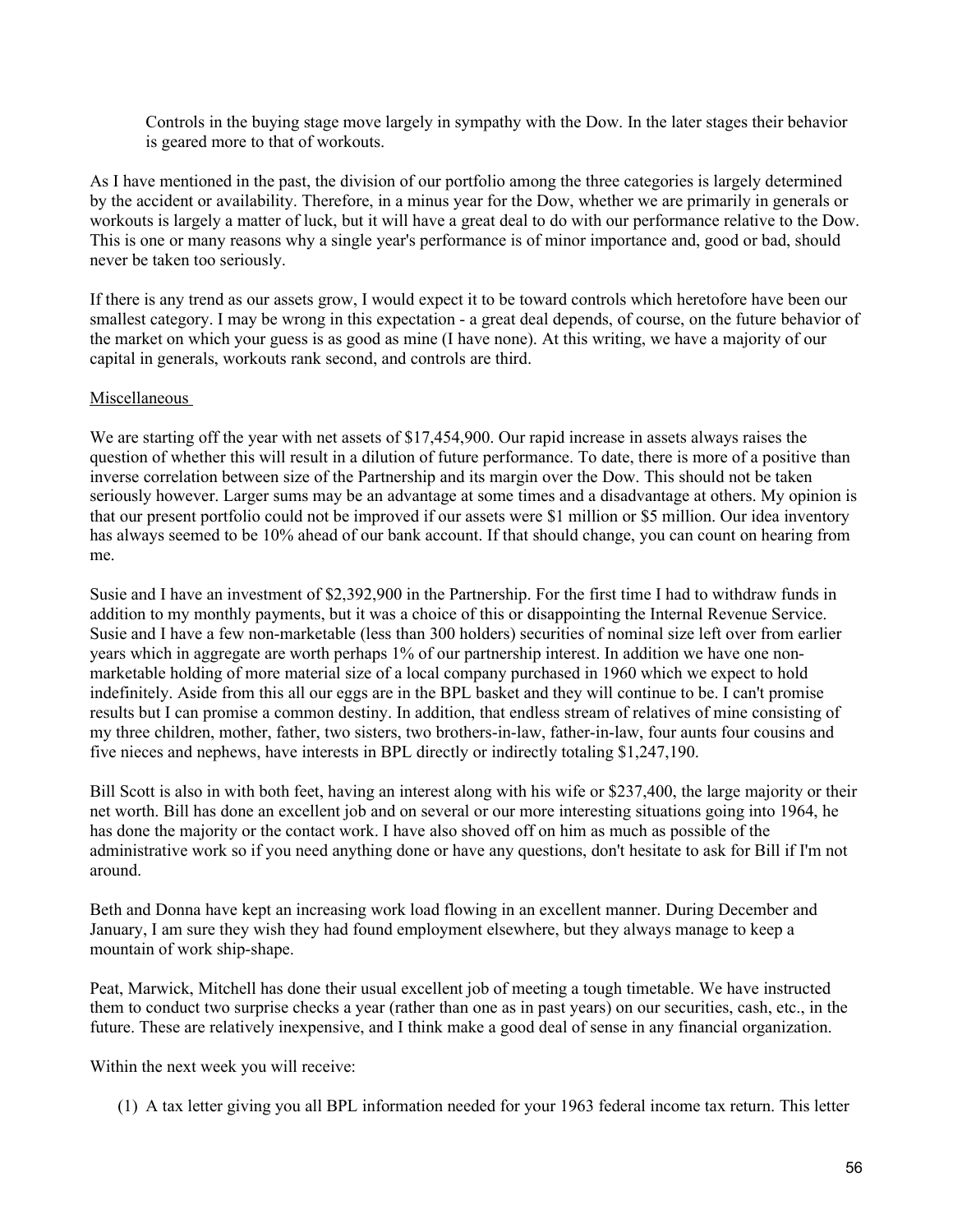is the only item that counts for tax purposes.

- (2) An audit from Peat, Marwick, Mitchell & Co. for 1963, setting forth the operations and financial position of BPL as well as your own capital account.
- (3) A letter signed by me setting forth the status of your BPL interest on 1/1/64. This is identical with the figure developed in the audit.
- (4) Schedule "A" to the partnership agreement listing all partners.

Let me know if anything needs clarifying. As we grow, there is more chance of missing letters, a name skipped over, a figure transposition, etc., so speak up if it appears we might have erred. Our next letter will be about July 15th summarizing the first half.

Cordially,

Warren E. Buffett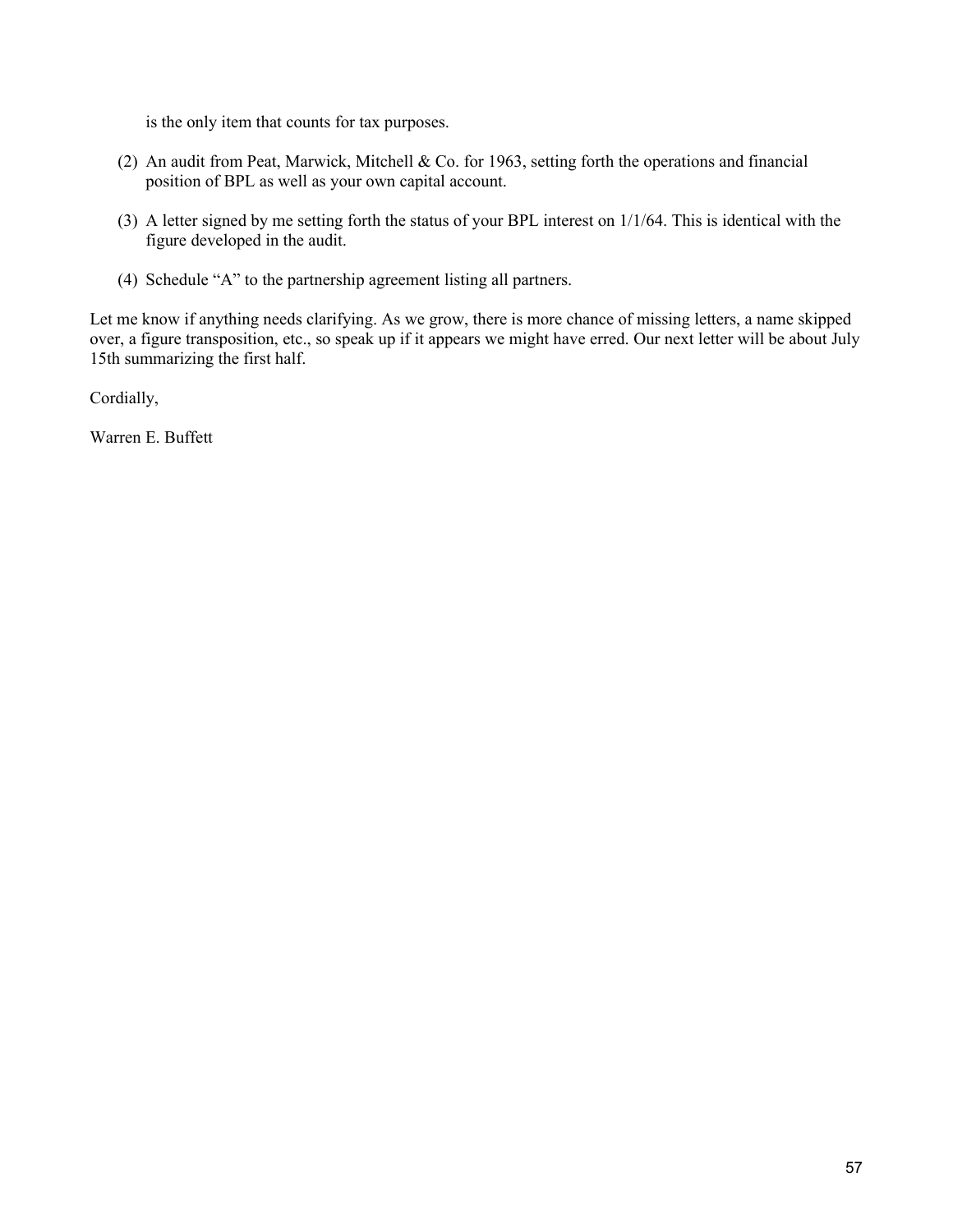## APPENDIX

## TEXAS NATIONAL PETROLEUM

This situation was a run-of-the-mill workout arising from the number one source of workouts in recent years - the sellouts of oil and gas producing companies.

TNP was a relatively small producer with which I had been vaguely familiar for years.

Early in 1962 I heard rumors regarding a sellout to Union Oil of California. I never act on such information, but in this case it was correct and substantially more money would have been made if we had gone in at the rumor stage rather than the announced stage. However, that's somebody else's business, not mine.

In early April, 1962, the general terms of the deal were announced. TNP had three classes of securities outstanding:

- (1) 6 1/2% debentures callable at 104 1/4 which would bear interest until the sale transpired and at that time would be called. There were \$6.5 million outstanding of which we purchased \$264,000 principal amount before the sale closed.
- (2) About 3.7 million shares of common stock of which the officers and directors owned about 40%. The proxy statement estimated the proceeds from the liquidation would produce \$7.42 per share. We purchased 64,035 shares during the six months or so between announcement and closing.
- (3) 650,000 warrants to purchase common stock at \$3.50 per share. Using the proxy statement estimate of \$7.42 for the workout on the common resulted in \$3.92 as a workout on the warrants. We were able to buy 83,200 warrants or about 13% of the entire issue in six months.

The risk of stockholder disapproval was nil. The deal was negotiated by the controlling stockholders, and the price was a good one. Any transaction such as this is subject to title searches, legal opinions, etc., but this risk could also be appraised at virtually nil. There were no anti-trust problems. This absence of legal or anti-trust problems is not always the case, by any means.

The only fly in the ointment was the obtaining of the necessary tax ruling. Union Oil was using a standard ABC production payment method of financing. The University of Southern California was the production payment holder and there was some delay because of their eleemosynary status.

This posed a new problem for the Internal Revenue Service, but we understood USC was willing to waive this status which still left them with a satisfactory profit after they borrowed all the money from a bank. While getting this ironed out created delay, it did not threaten the deal.

When we talked with the company on April 23rd and 24th, their estimate was that the closing would take place in August or September. The proxy material was mailed May 9th and stated the sale "will be consummated during the summer of 1962 and that within a few months thereafter the greater part of the proceeds will be distributed to stockholders in liquidation." As mentioned earlier, the estimate was \$7.42 per share. Bill Scott attended the stockholders meeting in Houston on May 29th where it was stated they still expected to close on September 1st.

The following are excerpts from some of the telephone conversations we had with company officials in ensuing months: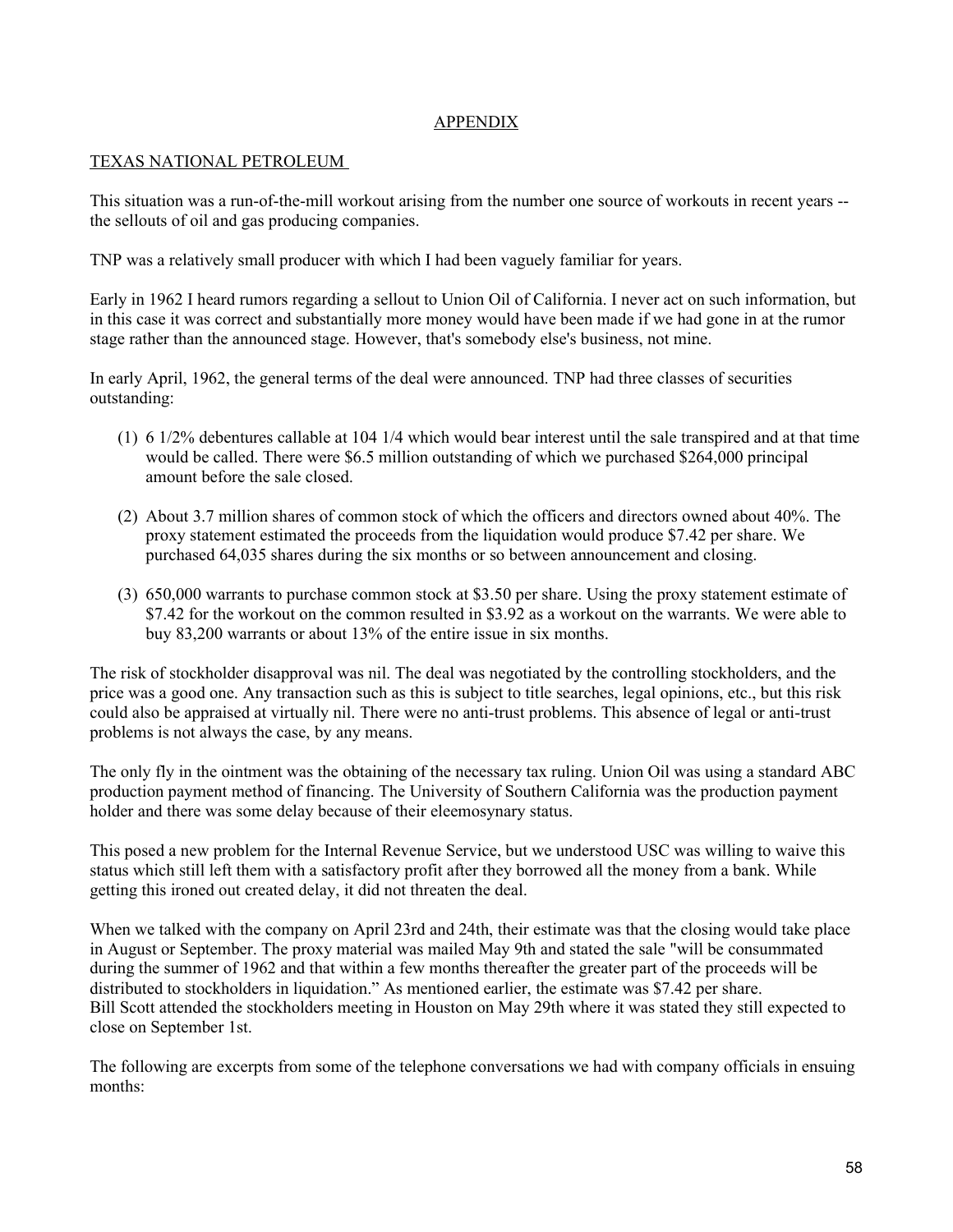On June 18th the secretary stated "Union has been told a favorable IRS ruling has been formulated but must be passed on by additional IRS people. Still hoping for ruling in July."

On July 24th the president said that he expected the IRS ruling "early next week."

On August 13th the treasurer informed us that the TNP, Union Oil, and USC people were all in Washington attempting to thrash out a ruling.

On September 18th the treasurer informed us "No news, although the IRS says the ruling could be ready by next week."

The estimate on payout was still \$7.42.

The ruling was received in late September, and the sale closed October 31st. Our bonds were called November 13th. We converted our warrants to common stock shortly thereafter and received payments on the common of \$3.50 December 14, 1962, \$3.90 February 4, 1963, and 15 cent on April 24, 1963. We will probably get another 4 cent in a year or two. On 147,235 shares (after exercise of warrants) even 4 cent per share is meaningful.

This illustrates the usual pattern: (1) the deals take longer than originally projected; and (2) the payouts tend to average a little better than estimates. With TNP it took a couple of extra months, and we received a couple of extra percent.

The financial results of TNP were as follows:

- (1) On the bonds we invested \$260,773 and had an average holding period of slightly under five months. We received 6  $\frac{1}{2}\%$  interest on our money and realized a capital gain of \$14,446. This works out to an overall rate of return of approximately 20% per annum.
- (2) On the stock and warrants we have realized capital gain of \$89,304, and we have stubs presently valued at \$2,946. From an investment or \$146,000 in April, our holdings ran to \$731,000 in October. Based on the time the money was employed, the rate or return was about 22% per annum.

In both cases, the return is computed on an all equity investment. I definitely feel some borrowed money is warranted against a portfolio of workouts, but feel it is a very dangerous practice against generals.

We are not presenting TNP as any earth-shaking triumph. We have had workouts which were much better and some which were poorer. It is typical of our bread-and-butter type of operation. We attempt to obtain all facts possible, continue to keep abreast of developments and evaluate all of this in terms of our experience. We certainly don't go into all the deals that come along -- there is considerable variation in their attractiveness. When a workout falls through, the resulting market value shrink is substantial. Therefore, you cannot afford many errors, although we fully realize we are going to have them occasionally.

### DEMPSTER MILL MFG.

This situation started as a general in 1956. At that time the stock was selling at \$18 with about \$72 in book value of which \$50 per share was in current assets (Cash, receivables and inventory) less all liabilities. Dempster had earned good money in the past but was only breaking even currently.

The qualitative situation was on the negative side (a fairly tough industry and unimpressive management), but the figures were extremely attractive. Experience shows you can buy 100 situations like this and have perhaps 70 or 80 work out to reasonable profits in one to three years. Just why any particular one should do so is hard to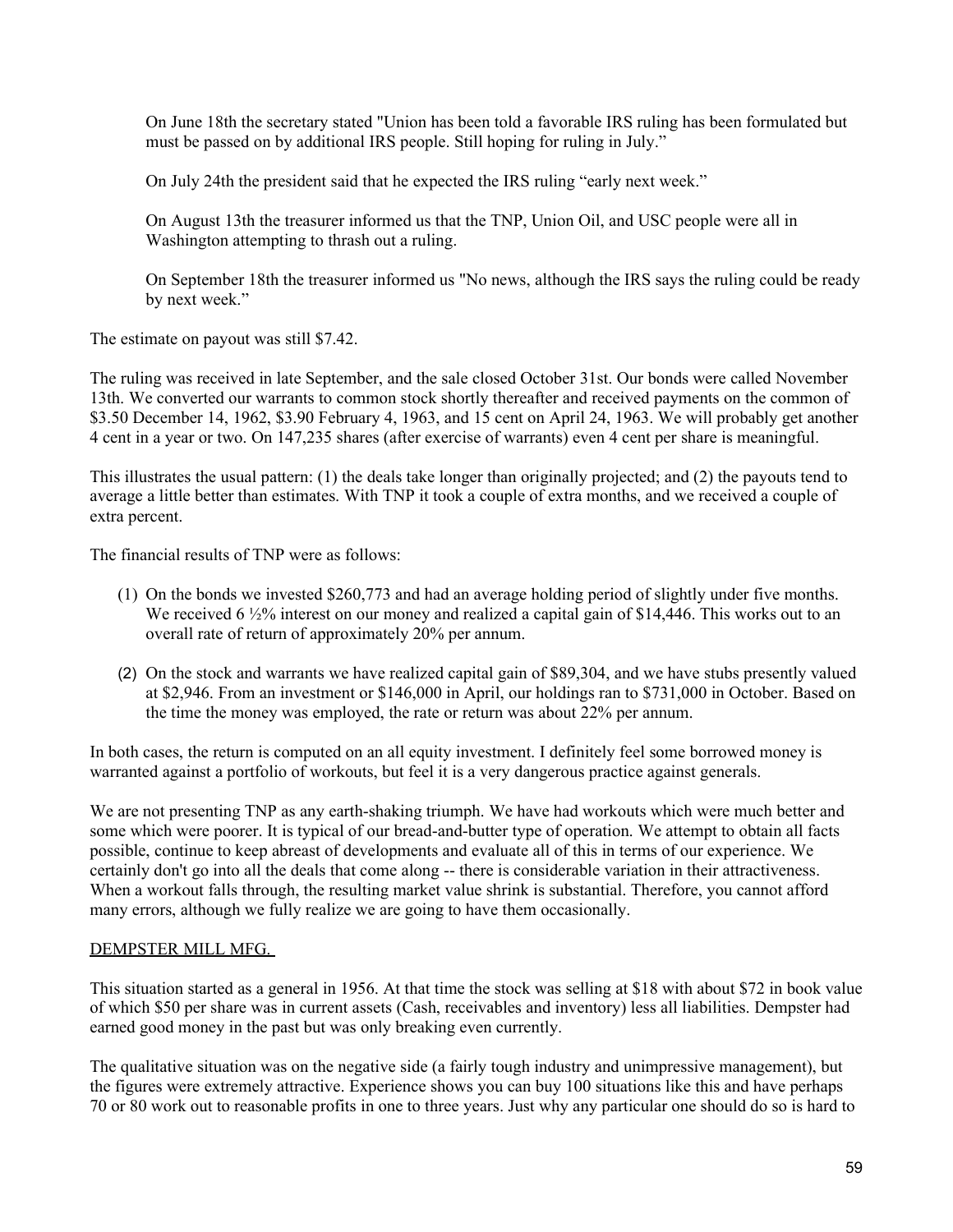say at the time of purchase, but the group expectancy is favorable, whether the impetus is from an improved industry situation, a takeover offer, a change in investor psychology, etc.

We continued to buy the stock in small quantities for five years. During most or this period I was a director and was becoming consistently less impressed with the earnings prospects under existing management. However, I also became more familiar with the assets and operations and my evaluation of the quantitative factors remained very favorable.

By mid-1961 we owned about 30% or Dempster (we had made several tender offers with poor results), but in August and September 1961 made, several large purchases at \$30.25 per share, which coupled with a subsequent tender offer at the same price, brought our holding to over 70%. Our purchases over the previous five years had been in the \$16-\$25 range.

On assuming control, we elevated the executive vice president to president to see what he would do unfettered by the previous policies. The results were unsatisfactory and on April 23, 1962 we hired Harry Bottle as president.

Harry was the perfect man for the job. I have recited his triumphs before and the accompanying comparative balance sheets speak louder than any words in demonstrating the re-employment of capital.

|                                                                 | 11/30/61    | $7/31/63$ (unaudited) |
|-----------------------------------------------------------------|-------------|-----------------------|
| Cash                                                            | \$166,000   | \$89,000              |
| US Gov't Securities $-$ at cost                                 |             | \$289,000             |
| Other marketable securities – at<br>market (which exceeds cost) |             | \$2,049,000           |
| <b>Total Cash and Securities</b>                                | \$166,000   | \$2,436,000           |
| Accounts receivable (net)                                       | \$1,040,000 | \$864,000             |
| Inventory                                                       | \$4,203,000 | \$890,000             |
| Prepaid expenses, etc.                                          | \$82,000    | \$12,000              |
| <b>Current Assets</b>                                           | \$5,491,000 | \$4,202,000           |
| <b>Other Assets</b>                                             | \$45,000    | \$62,000              |
| Net Plant and Equipment                                         | \$1,383,000 | \$862,000             |
| <b>Total Assets</b>                                             | \$6,919,000 | \$5,126,000           |
| Notes Payable                                                   | \$1,230,000 |                       |
| Other Liability                                                 | \$1,088,000 | \$274,000             |
| <b>Total Liabilities</b>                                        | \$2,318,000 | \$274,000             |
| Net worth                                                       |             |                       |
| 60,146 shs. 11/30/61                                            |             |                       |
| 62,146 shs. 7/31/63                                             | \$4,601,000 | \$4,852,000           |
| <b>Total liabilities and net worth</b>                          | \$6,919,000 | \$5,126,000           |

#### Harry:

- (1) took the inventory from over \$4 million (much of it slow moving) to under \$1 million reducing carrying costs and obsolescence risks tremendously;
- (2) correspondingly freed up capital for marketable security purchases from which we gained over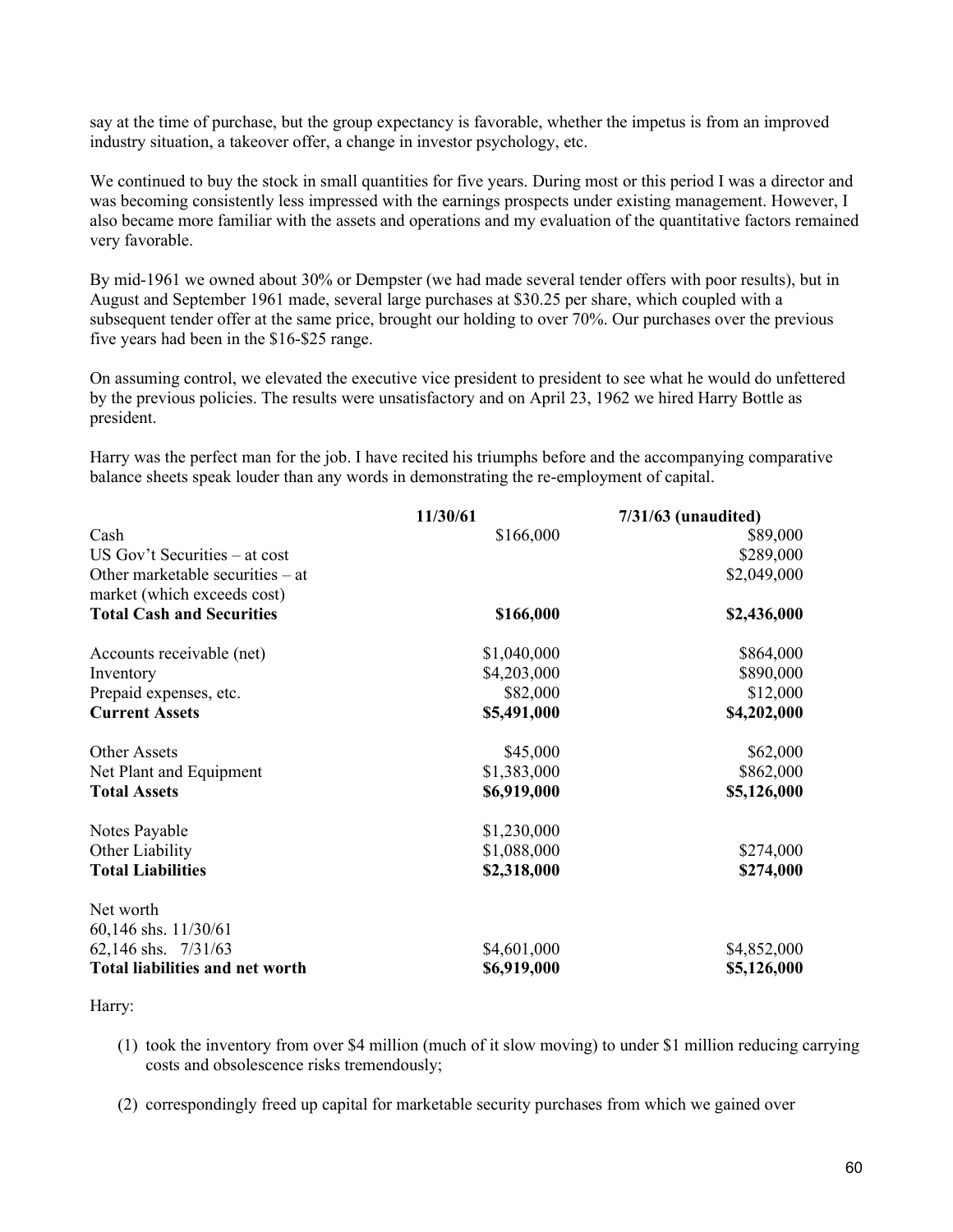#### \$400,000

- (3) cut administration and selling expense from \$150,000 to \$75,000 per month;
- (4) cut factory overhead burden from \$6 to \$4.50 per direct labor hour;
- (5) closed the five branches operating unprofitably (leaving us with three good ones) and replaced them with more productive distributors;
- (6) cleaned up a headache at an auxiliary factory operation at Columbus, Nebraska;
- (7) eliminated jobbed lines tying up considerable money (which could be used profitably in securities) while producing no profits;
- (8) adjusted prices of repair parts, thereby producing an estimated \$200,000 additional profit with virtually no loss of volume; and most important;
- (9) through these and many other steps, restored the earning capacity to a level commensurate with the capital employed.

In 1963, the heavy corporate taxes we were facing (Harry surprised me by the speed with which he had earned up our tax loss carry-forward) coupled with excess liquid funds within the corporation compelled us to either in some way de-incorporate or to sell the business.

We set out to do either one or the other before the end of 1963. De-incorporating had many problems but would have, in effect, doubled earnings for our partners and also eliminated the problem of corporate capital gain tax on Dempster securities.

At virtually the last minute, after several earlier deals had fallen through at reasonably advanced stages, a sale of assets was made. Although there were a good many wrinkles to the sale, the net effect was to bring approximately book value. This, coupled with the gain we have in our portfolio of marketable securities, gives us a realization of about \$80 per share. Dempster (now named First Beatrice Corp. - we sold the name to the new Co.) is down to almost entirely cash and marketable securities now. On BPL's yearend audit, our First Beatrice holdings were valued at asset value (with securities at market) less a \$200,000 reserve for various contingencies.

I might mention that we think the buyers will do very well with Dempster. They impress us as people of ability and they have sound plans to expand the business and its profitability. We would have been quite happy to operate Dempster on an unincorporated basis, but we are also quite happy to sell it for a reasonable price. Our business is making excellent purchases -- not making extraordinary sales.

Harry works the same way I do -- he likes big carrots. He is presently a limited partner of BPL, and the next belt-tightening operation we have, he's our man.

The Dempster saga points up several morals:

(1) Our business is one requiring patience. It has little in common with a portfolio of high-flying glamour stocks and during periods of popularity for the latter, we may appear quite stodgy.

It is to our advantage to have securities do nothing price wise for months, or perhaps years, why we are buying them. This points up the need to measure our results over an adequate period of time. We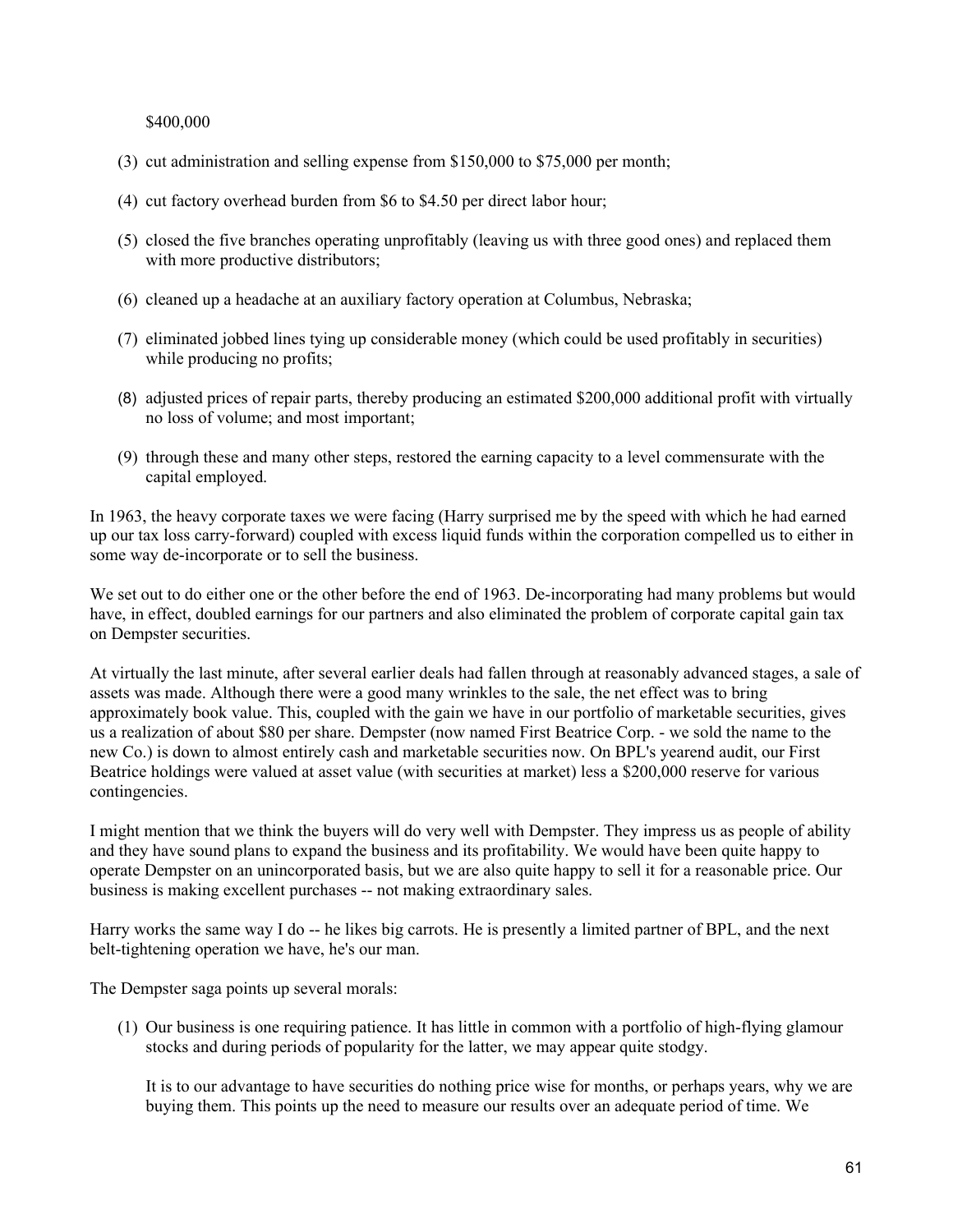suggest three years as a minimum.

(2) We cannot talk about our current investment operations. Such an open-mouth policy could never improve our results and in some situations could seriously hurt us. For this reason, should anyone, including partners, ask us whether we are interested in any security, we must plead the "5th Amendment."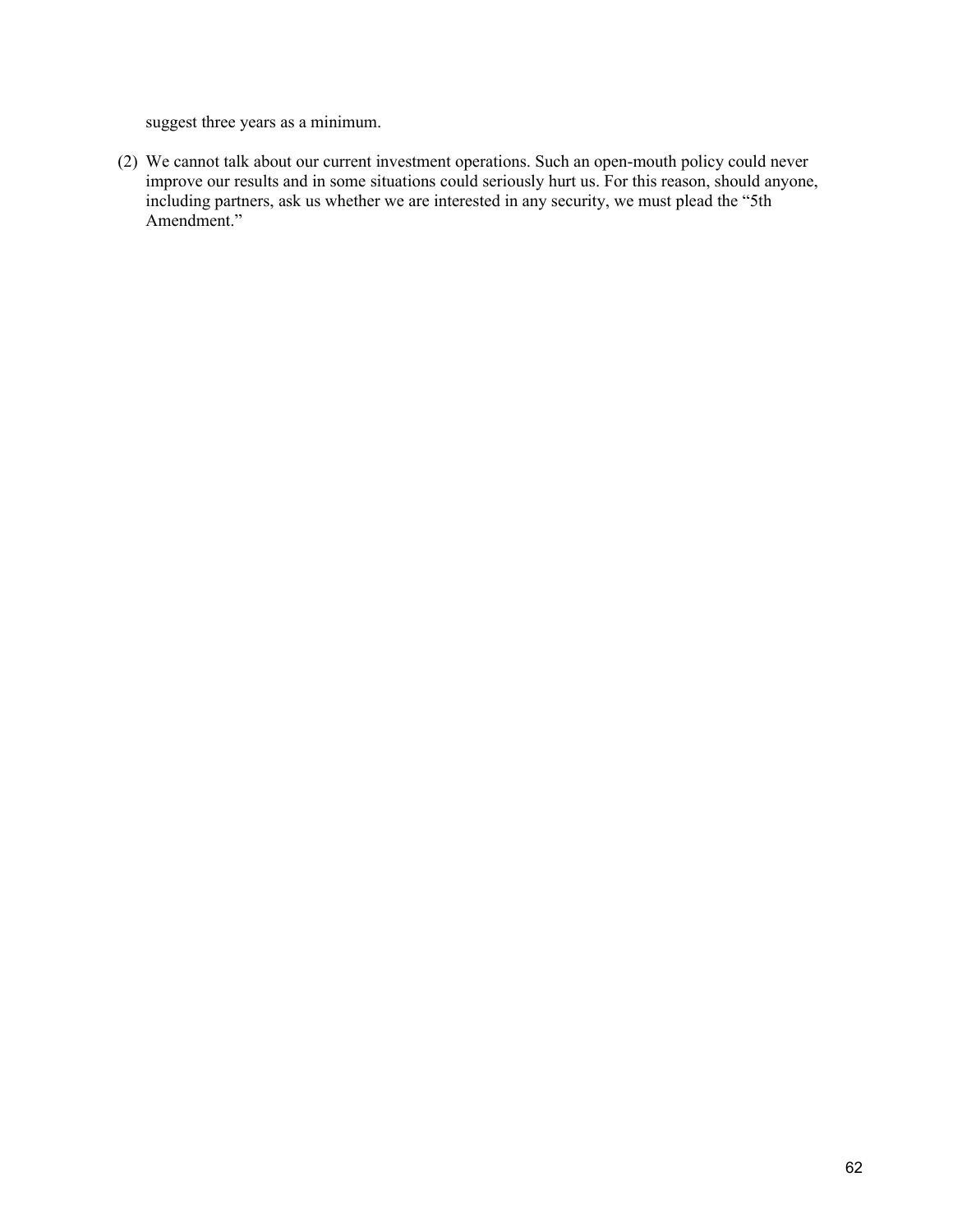#### BUFFETT PARTNERSHIP, LTD. 810 KIEWIT PLAZA OMAHA 31, NEBRASKA

July 8, 1964

#### First Half Performance

The whole family is leaving for California on June 23rd so I am fudging a bit on this report and writing it June 18th. However, for those of you who set your watches by the receipt of our letters. I will maintain our usual chronological symmetry in reporting, leaving a few blanks which Bill will fill in after the final June 30th figures are available.

During the first half of 1964 the Dow-Jones Industrial Average (hereinafter called the "DOW") advanced from 762.95 to 831.50. If one had owned the Dow during this period, dividends of approximately 14.40 would have been received, bringing the overall return from the Dow during the first half to plus 10.0%. As I write this on June 18th, it appears that our results will differ only insignificantly from those of the Dow. I would feel much better reporting to you that the Dow had broken even, and we had been plus 5%, or better still, that the Dow had been minus 10%, and we had broken even. I have always pointed out, however, that gaining an edge on the Dow is more difficult for us in advancing markets than in static or declining ones.

| Year                             | <b>Overall Results From</b><br>Down(1) | <b>Partnership Results (2)</b> | <b>Limited Partners'</b><br><b>Results (3)</b> |
|----------------------------------|----------------------------------------|--------------------------------|------------------------------------------------|
| 1957                             | $-8.4\%$                               | 10.4%                          | $9.3\%$                                        |
| 1958                             | 38.5%                                  | 40.9%                          | 32.2%                                          |
| 1959                             | 20.0%                                  | 25.9%                          | 20.9%                                          |
| 1960                             | $-6.2\%$                               | 22.8%                          | 18.6%                                          |
| 1961                             | 22.4%                                  | 45.9%                          | 35.9%                                          |
| 1962                             | $-7.6\%$                               | 13.9%                          | 11.9%                                          |
| 1963                             | 20.6%                                  | 38.7%                          | 30.5%                                          |
| $1st$ half 1964                  | 10.9%                                  | 12.0%                          | $10.5\%$                                       |
| <b>Cumulative results</b>        | 116.1%                                 | 521.0%                         | 354.4%                                         |
| <b>Annual compounded</b><br>rate | 10.8%                                  | <b>27.6%</b>                   | 22.2%                                          |

To bring the record up to date, the following summarizes the performance of the Dow, the performance of the Partnership before allocation to the general partner and the limited partners' results:

(See next page for footnotes to table.)

#### **Footnotes to preceding table**:

- (1) Based on yearly changes in the value of the Dow plus dividends that would have been received through ownership of the Dow during that year. The table includes all complete years of partnership activity.
- (2) For 1957-61 consists of combined results of all predecessor limited partnerships operating throughout the entire year after all expenses but before distributions to partners or allocations to the general partner.
- (3) For 1957-61 computed on the basis of the preceding column of partnership results allowing for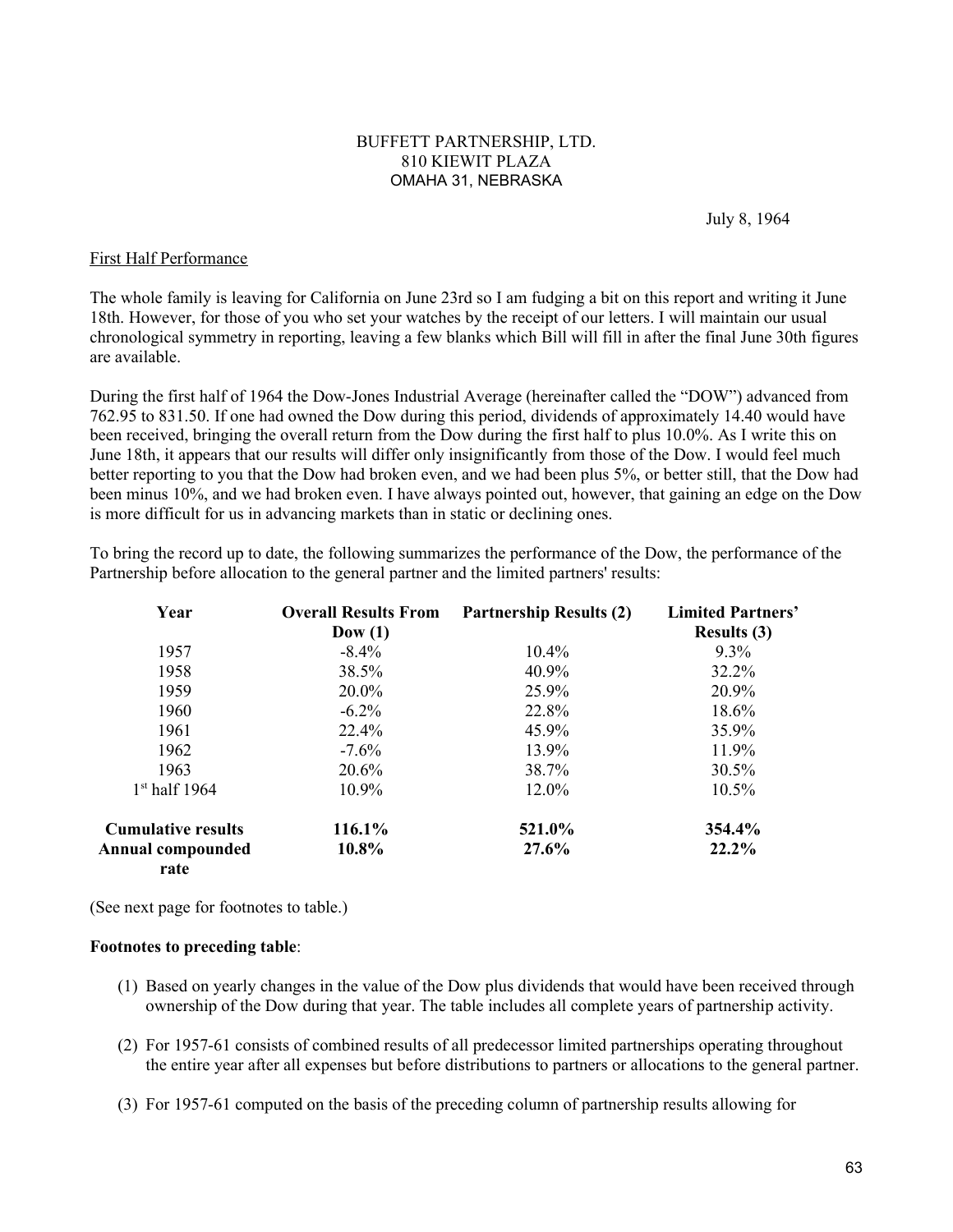allocation to the general partner based up on the present partnership agreement, but before monthly withdrawals by limited partners.

Buying activities during the first half were quite satisfactory. This is of particular satisfaction to me since I consider the buying end to be about 90% of this business. Our General category now includes three companies where B.P.L. is the largest single stockholder. These stocks have been bought and are continuing to be bought at prices considerably below their value to a private owner. We have been buying one of these situations for approximately eighteen months and both of the others for about a year. It would not surprise me if we continue to do nothing but patiently buy these securities week after week for at least another year, and perhaps even two years or more.

What we really like to see in situations like the three mentioned above is a condition where the company is making substantial progress in terms of improving earnings, increasing asset values, etc., but where the market price of the stock is doing very little while we continue to acquire it. This doesn't do much for our short-term performance, particularly relative to a rising market, but it is a comfortable and logical producer of longer-term profits. Such activity should usually result in either appreciation of market prices from external factors or the acquisition by us of a controlling position in a business at a bargain price. Either alternative suits me.

It is important to realize, however, that most of our holdings in the General category continue to be securities which we believe to be considerably undervalued, but where there is not the slightest possibility that we could have a controlling position. We expect the market to justify our analyses of such situations in a reasonable period of time, but we do not have the two strings to our bow mentioned in the above paragraph working for us in these securities.

### Investment Companies

We regularly compare our results with the two largest open-end investment companies (mutual funds) that follow a policy of being typically 95%-100% invested in common stocks, and the two largest diversified closedend investment companies. These four companies, Massachusetts Investors Trust, Investors Stock Fund, Tri-Continental Corp., and Lehman Corp., manage over \$4 billion and are probably typical of most of the \$28 billion investment company industry. Their results are shown below. My opinion is that this performance roughly parallels that of the overwhelming majority of other investment advisory organizations which handle, in aggregate, vastly greater sums.

| Year                  | Mass. Inv.  | <b>Investors</b> | Lehman $(2)$ | Tri-Cont. | Dow      | <b>Limited</b>  |
|-----------------------|-------------|------------------|--------------|-----------|----------|-----------------|
|                       | Trust $(1)$ | Stock $(1)$      |              | (2)       |          | <b>Partners</b> |
| 1957                  | $-11.4%$    | $-12.4%$         | $-11.4%$     | $-2.4\%$  | $-8.4\%$ | $9.3\%$         |
| 1958                  | 42.7%       | 47.5%            | 40.8%        | 33.2%     | 38.5%    | 32.2%           |
| 1959                  | $9.0\%$     | $10.3\%$         | 8.1%         | $8.4\%$   | $20.0\%$ | 20.9%           |
| 1960                  | $-1.0\%$    | $-0.6\%$         | $2.5\%$      | 2.8%      | $-6.2\%$ | 18.6%           |
| 1961                  | 25.6%       | 24.9%            | 23.6%        | 22.5%     | 22.4%    | 35.9%           |
| 1962                  | $-9.8\%$    | $-13.4\%$        | $-14.4%$     | $-10.0\%$ | $-7.6\%$ | 11.9%           |
| 1963                  | 20.0%       | 16.5%            | 23.7%        | 18.3%     | 20.6%    | 30.5%           |
| $1st$ half 1964       | $11.0\%$    | $9.5\%$          | $9.6\%$      | $8.6\%$   | $10.9\%$ | $10.5\%$        |
| Cumulative<br>Results | 105.8%      | 95.5%            | 98.2%        | 105.1%    | 116.1%   | 354.4%          |
| Annual<br>Compounded  | $10.1\%$    | $9.4\%$          | 9.6%         | $10.1\%$  | 10.8%    | 22.2%           |
| Rate                  |             |                  |              |           |          |                 |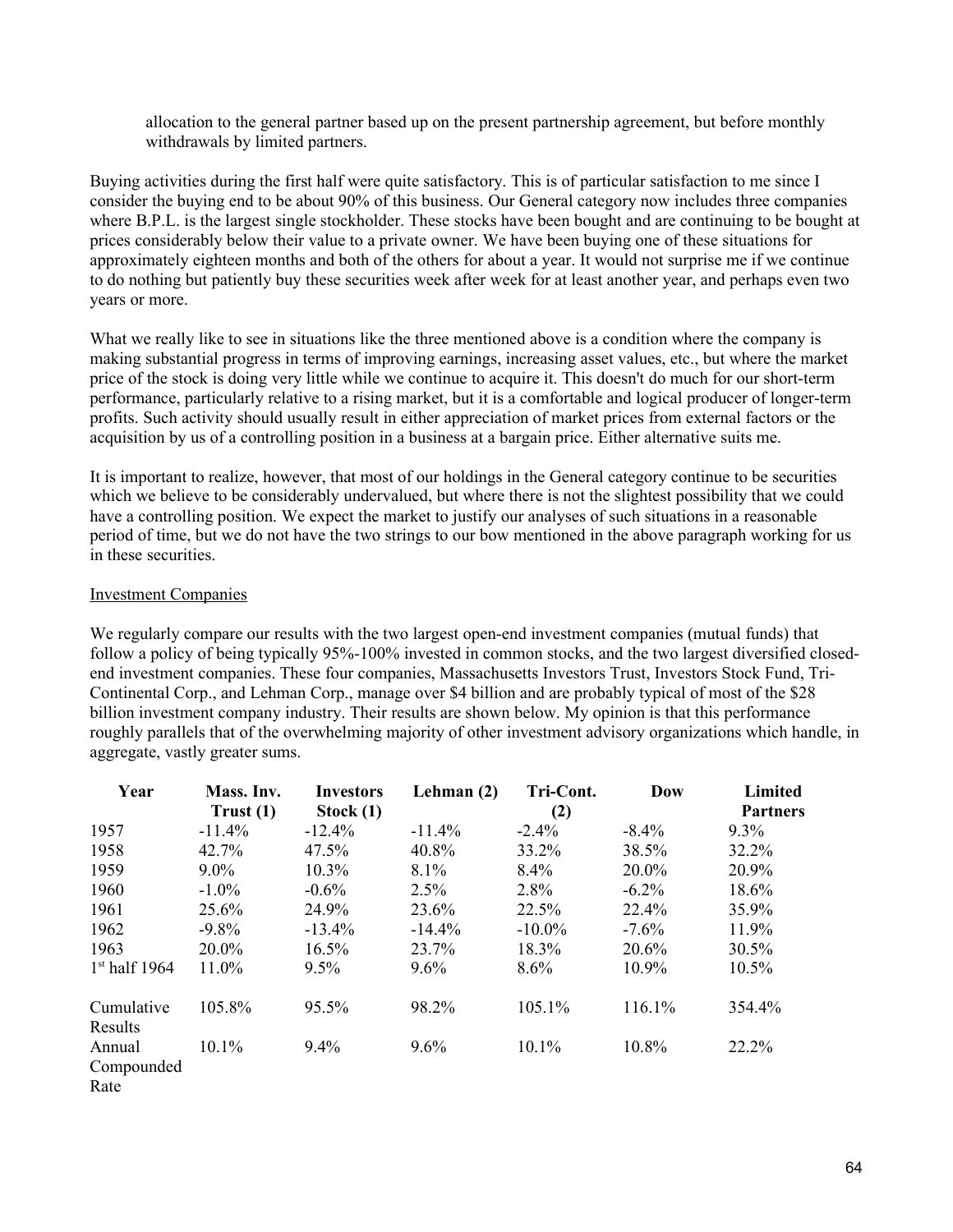- (1) Computed from changes in asset value plus any distributions to holders of record during year.
- (2) From 1964 Moody's Bank & Finance Manual for 1957-63. Estimated for first half 1964.

These figures continue to show that the most highly paid and respected investment management has difficulty matching the performance of an unmanaged index of blue chip stocks. The results of these companies in some ways resemble the activity of a duck sitting on a pond. When the water (the market) rises, the duck rises; when it falls, back goes the duck. SPCA or no SPCA, I think the duck can only take the credit (or blame) for his own activities. The rise and fall of the lake is hardly something for him to quack about. The water level has been of great importance to B.P.L's performance as the table on page one indicates. However, we have also occasionally flapped our wings.

I would like to emphasize that I am not saying that the Dow is the only way of measuring investment performance in common stocks. However, I do say that all investment managements (including selfmanagement) should be subjected to objective tests, and that the standards should be selected a priori rather than conveniently chosen retrospectively.

The management of money is big business. Investment managers place great stress on evaluating company managements in the auto industry, steel industry, chemical industry, etc. These evaluations take enormous amounts of work, are usually delivered with great solemnity, and are devoted to finding out which companies are well managed and which companies have management weaknesses. After devoting strenuous efforts to objectively measuring the managements of portfolio companies, it seems strange indeed that similar examination is not applied to the portfolio managers themselves. We feel it is essential that investors and investment managements establish standards of performance and, regularly and objectively, study their own results just as carefully as they study their investments.

We will regularly follow this policy wherever it may lead. It is perhaps too obvious to say that our policy of measuring performance in no way guarantees good results--it merely guarantees objective evaluation. I want to stress the points mentioned in the "Ground Rules" regarding application of the standard--namely that it should be applied on at least a three-year basis because of the nature of our operation and also that during a speculative boom we may lag the field. However, one thing I can promise you. We started out with a 36-inch yardstick and we'll keep it that way. If we don't measure up, we won't change yardsticks. In my opinion, the entire field of investment management, involving hundreds of billions of dollars, would be more satisfactorily conducted if everyone had a good yardstick for measurement of ability and sensibly applied it. This is regularly done by most people in the conduct of their own business when evaluating markets, people, machines, methods, etc., and money management is the largest business in the world.

# Taxes

We entered 1964 with net unrealized gains of \$2,991,090 which is all attributable to partners belonging during 1963. Through June 30th we have realized capital gains of \$2,826,248.76 (of which 96% are long term) so it appears very likely that at least all the unrealized appreciation attributable to your interest and reported to you in our letter of January 25, 1964, (item 3) will be realized this year. I again want to emphasize that this has nothing to do with how we are doing. It is possible that I could have made the above statement, and the market value of your B.P.L. interest could have shrunk substantially since January 1<sup>st</sup>, so the fact that we have large realized gains is no cause for exultation. Similarly when our realized gains are very small there is not necessarily any reason to be discouraged. We do not play any games to either accelerate or defer taxes. We make investment decisions based on our evaluation of the most profitable combination of probabilities. If this means paying taxes I'm glad the rates on long-term capital gains are as low as they are.

As previously stated in our most recent tax letter of April 1, 1964 the safe course to follow on interim estimates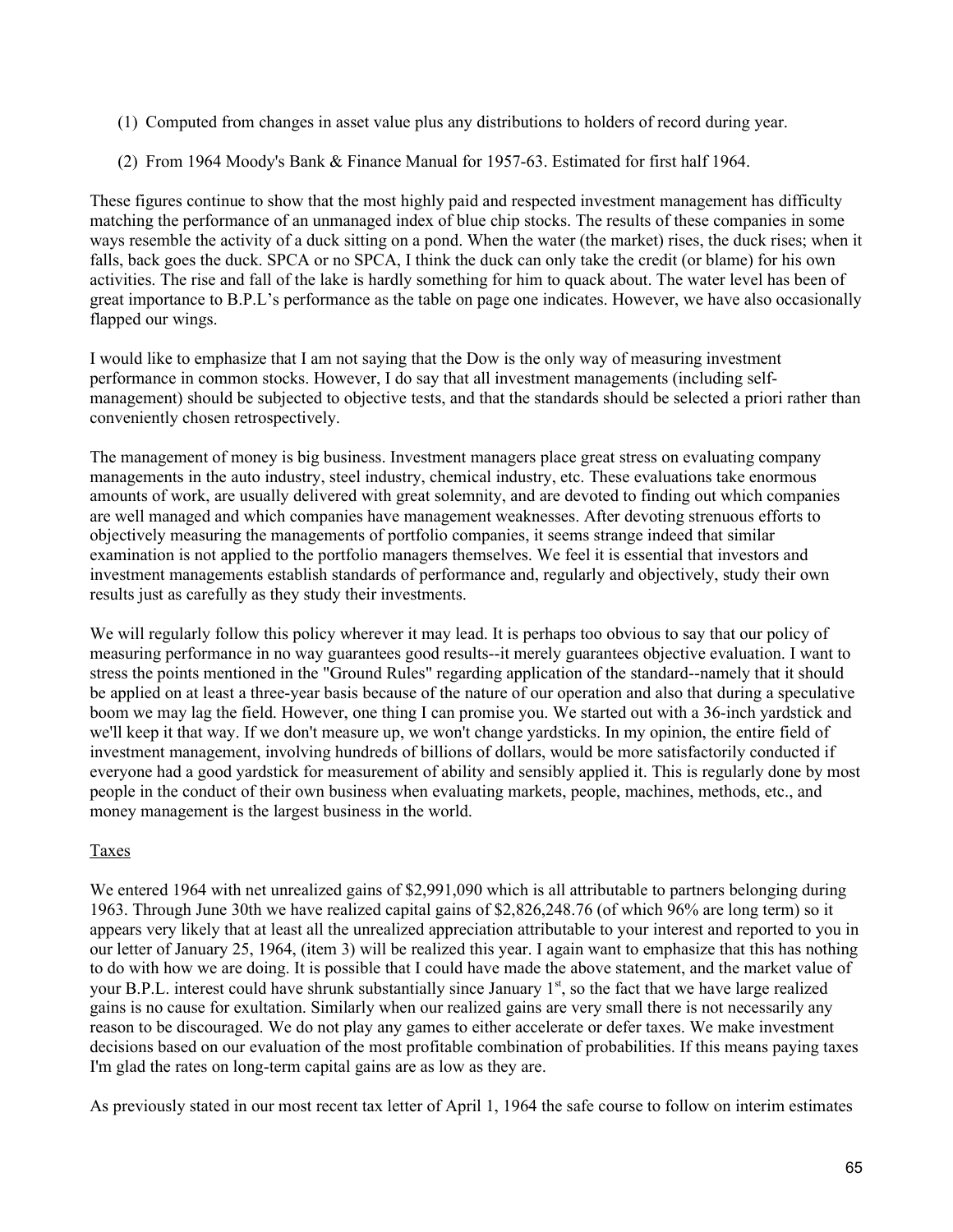is to pay the same estimated tax for 1964 as your actual tax was for 1963. There can be no penalties if you follow this procedure.

The tax liability for partners who entered January  $1<sup>st</sup>$  will, of course, be quite moderate, as it always is in the first year for any partner. This occurs because realized capital gains are first attributed to old partners having an interest in unrealized appreciation. This, again, of course, has nothing to do with economic performance. All limited partners, new and old, (except for Bill Scott, Ruth Scott and Susan Buffett per paragraph five of the Partnership Agreement) end up with exactly the same results. As usual, net ordinary income for all partners is nominal to date.

As in past years, we will have a letter out about November 1<sup>st</sup> (to partners and those who have indicated an interest, to us by that time in becoming partners) with the amendment to the Partnership Agreement, Commitment Letter for 1965, estimate or the 1964 tax situation, etc. In the meantime, keep Bill busy this summer clearing up anything in this letter that comes out fuzzy.

Cordially,

Warren E. Buffett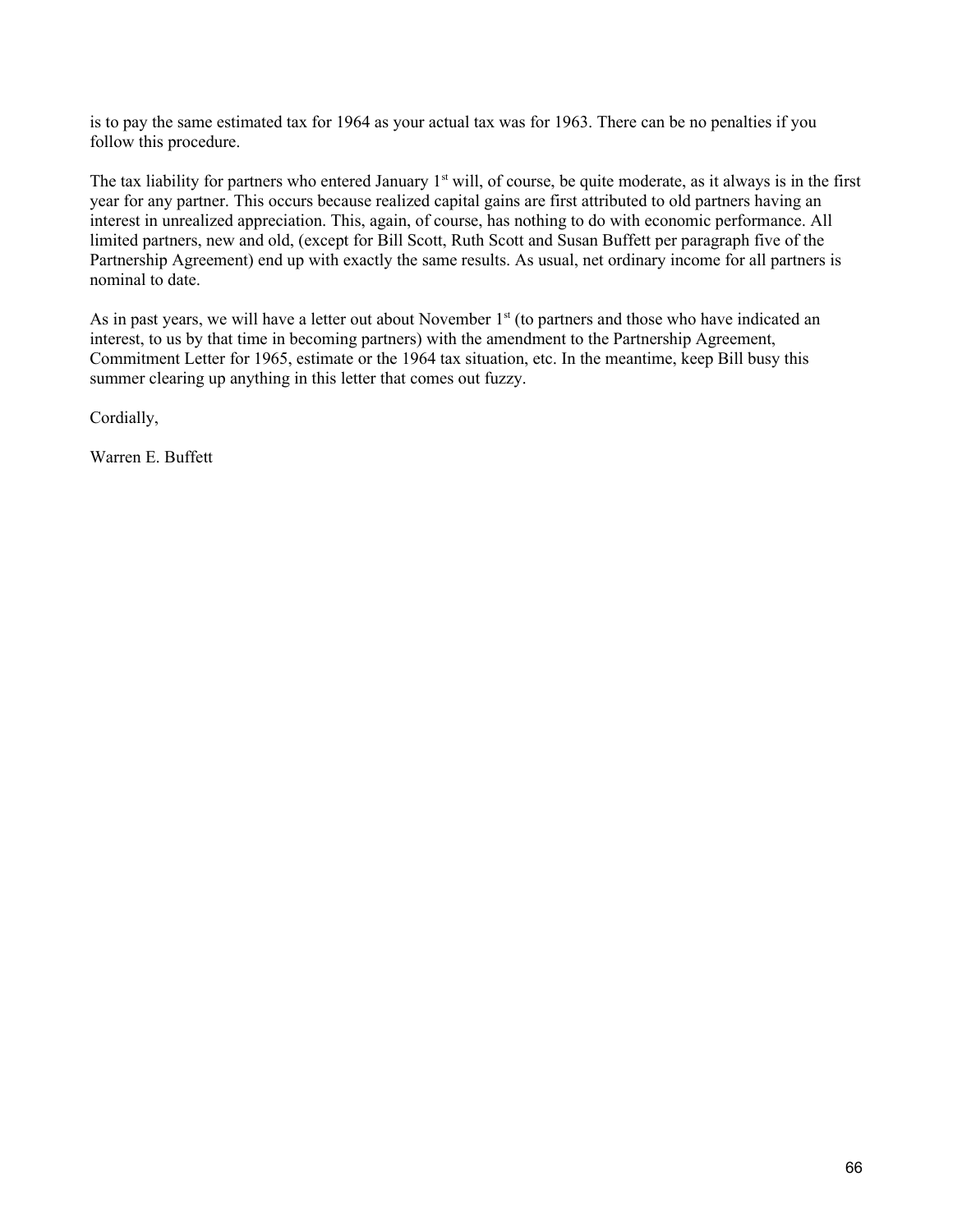#### BUFFETT PARTNERSHIP, LTD. 810 KIEWIT PLAZA OMAHA 31, NEBRASKA

#### Our Performance in 1964

Although we had an overall gain of \$4,846,312.37 in 1964, it was not one of our better years as judged by our fundamental yardstick, the Dow-Jones Industrial Average (hereinafter called the "Dow"). The overall result for BPL was plus 27.8% compared to an overall plus 18.7% for the Dow. The overall result for limited partners was plus 22.3%. Both the advantage of 9.1 percentage points on a partnership basis and 3.6 points by the limited partners were the poorest since 1959, which was a year of roughly comparable gains for the Dow.

Nevertheless, I am not depressed. It was a strong year for the general market, and it is always tougher for us to outshine the Dow in such a year. We are certain to have years when the Dow gives us a drubbing and, in some respects, I feel rather fortunate that 1964 wasn't the year. Because of the problems that galloping markets pose for us, a Dow repeat in 1965 of 1964 results would make it most difficult for us to match its performance, let alone surpass it by a decent margin.

| Year | <b>Overall Results From</b><br>Down(1) | <b>Partnership Results (2)</b> | <b>Limited Partners'</b><br><b>Results (3)</b> |
|------|----------------------------------------|--------------------------------|------------------------------------------------|
| 1957 | $-8.4\%$                               | $10.4\%$                       | $9.3\%$                                        |
| 1958 | 38.5%                                  | 40.9%                          | $32.2\%$                                       |
| 1959 | 20.0%                                  | 25.9%                          | 20.9%                                          |
| 1960 | $-6.2\%$                               | 22.8%                          | 18.6%                                          |
| 1961 | 22.4%                                  | 45.9%                          | 35.9%                                          |
| 1962 | $-7.6\%$                               | 13.9%                          | 11.9%                                          |
| 1963 | 20.6%                                  | 38.7%                          | 30.5%                                          |
| 1964 | 18.7%                                  | 27.8%                          | 22.3%                                          |

To bring the record up to date, the following summarizes the year-by-year performance of the Dow, the performance of the Partnership before allocation to the general partner, and the limited partner's results:

- (1) Based on yearly changes in the value of the Dow plus dividends that would have been received through ownership of the Dow during that year. The table includes all complete years of partnership activity.
- (2) For 1957-61 consists of combined results of all predecessor limited partnerships operating throughout the entire year after all expenses, but before distributions to partners or allocations to the general partner.
- (3) For 1957-61 computed on the basis of the preceding column of partnership results allowing for allocation to the general partner based upon the present partnership agreement, but before monthly withdrawals by limited partners.

On a cumulative or compounded basis, the results are:

| Year        | <b>Overall Results From</b> | <b>Partnership Results</b> | <b>Limited Partners'</b> |
|-------------|-----------------------------|----------------------------|--------------------------|
|             | Dow                         |                            | <b>Results</b>           |
| 1957        | $-8.4\%$                    | $10.4\%$                   | $9.3\%$                  |
| $1957 - 58$ | $26.9\%$                    | 55.6%                      | 44.5%                    |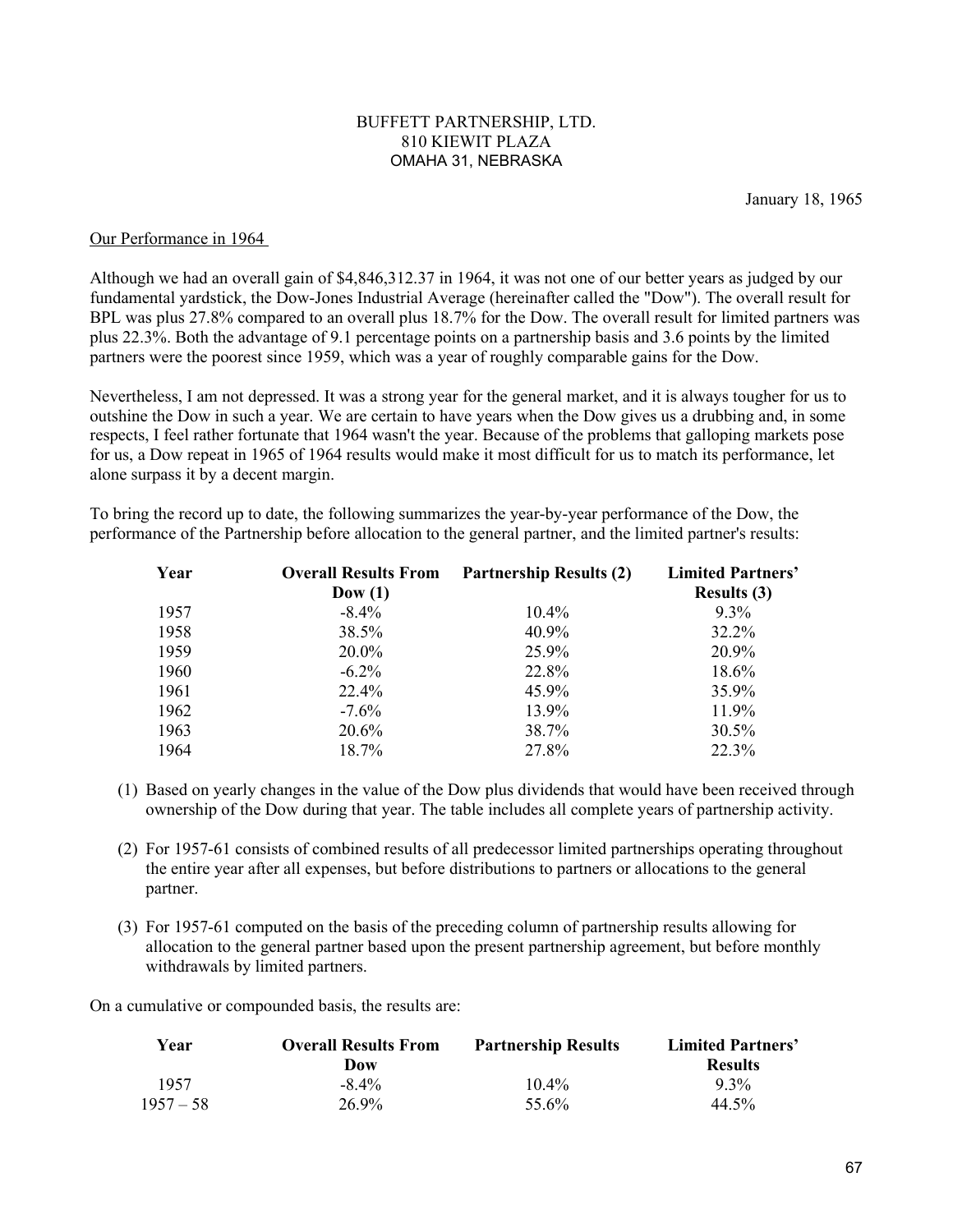| Rate                     |          |        |           |
|--------------------------|----------|--------|-----------|
| <b>Annual Compounded</b> | 11.1%    | 27.7%  | 22.3%     |
| $1957 - 64$              | 131.3%   | 608.7% | 402.9%    |
| $1957 - 63$              | $94.9\%$ | 454.5% | 311.2%    |
| $1957 - 62$              | 61.6%    | 299.8% | $215.1\%$ |
| $1957 - 61$              | 74 9%    | 251.0% | 181.6%    |
| $1957 - 60$              | 42.9%    | 140.9% | 107.2%    |
| $1957 - 59$              | 52.3%    | 95.9%  | 74.7%     |
|                          |          |        |           |

#### Investment Companies

We regularly compare our results with the two largest open-end investment companies (mutual funds) that follow a policy of being typically 95-100% invested in common stock, and the two largest diversified closedend investment companies. These four companies, Massachusetts Investors Trust, Investors Stock Fund, Tri-Continental Corporation, and Lehman Corporation, manage about \$4.5 billion, are owned by about 550,000 shareholders, and are probably typical of most of the \$30 billion investment company industry. My opinion is that their results roughly parallel those of the overwhelming majority of other investment advisory organizations which handle, in aggregate, vastly greater sums.

The purpose of this tabulation, which is shown below, is to illustrate that the Dow is no pushover as an index of investment achievement. The advisory talent managing just the four companies shown commands annual fees of over \$8 million and this represents a very small fraction of the professional investment management industry. The public batting average of this highly-paid and widely respected talent indicates performance a shade below that of the Dow, an unmanaged index.

#### YEARLY RESULTS

| Year | Mass. Inv.<br>Trust $(1)$ | <b>Investors</b><br>Stock $(1)$ | Lehman $(2)$ | <b>Tri-Cont</b><br>(2) | Dow      | Limited<br><b>Partners</b> |
|------|---------------------------|---------------------------------|--------------|------------------------|----------|----------------------------|
| 1957 | $-11.4\%$                 | $-12.4\%$                       | $-11.4\%$    | $-2.4\%$               | $-8.4\%$ | $9.3\%$                    |
| 1958 | 42.7%                     | 47.5%                           | 40.8%        | 33.2%                  | 38.5%    | 32.2%                      |
| 1959 | $9.0\%$                   | $10.3\%$                        | $8.1\%$      | $8.4\%$                | 20.0%    | 20.9%                      |
| 1960 | $-1.0\%$                  | $-0.6\%$                        | 2.5%         | 2.8%                   | $-6.2\%$ | 18.6%                      |
| 1961 | $25.6\%$                  | 24.9%                           | 23.6%        | 22.5%                  | 22.4%    | 35.9%                      |
| 1962 | $-9.8\%$                  | $-13.4\%$                       | $-14.4\%$    | $-10.0\%$              | $-7.6\%$ | 11.9%                      |
| 1963 | 20.0%                     | $16.5\%$                        | 23.7%        | 18.3%                  | 20.6%    | 30.5%                      |
| 1964 | $15.9\%$                  | $14.3\%$                        | 13.6%        | 12.6%                  | $18.7\%$ | 22.3%                      |

(1) Computed from changes in asset value plus any distributions to holders of record during year.

(2) From 1964 Moody's Bank & Finance Manual for 1957-63. Estimated for 1964.

#### **COMPOUNDED**

| Year        | Mass. Inv.  | Investors   | Lehman $(2)$ | <b>Tri-Cont</b> | Dow      | Limited         |
|-------------|-------------|-------------|--------------|-----------------|----------|-----------------|
|             | Trust $(1)$ | Stock $(1)$ |              | (2)             |          | <b>Partners</b> |
| 1957        | $-11.4\%$   | $-12.4\%$   | $-11.4\%$    | $-2.4\%$        | $-8.4\%$ | $9.3\%$         |
| $1957 - 58$ | $26.4\%$    | 29.2%       | 24.7%        | $30.0\%$        | 26.9%    | 44.5%           |
| $1957 - 59$ | 37.8%       | $42.5\%$    | 34.8%        | 40.9%           | 52.3%    | 74.7%           |
| $1957 - 60$ | $36.4\%$    | 41.6%       | 38.2%        | 44 8%           | 42.9%    | $107.2\%$       |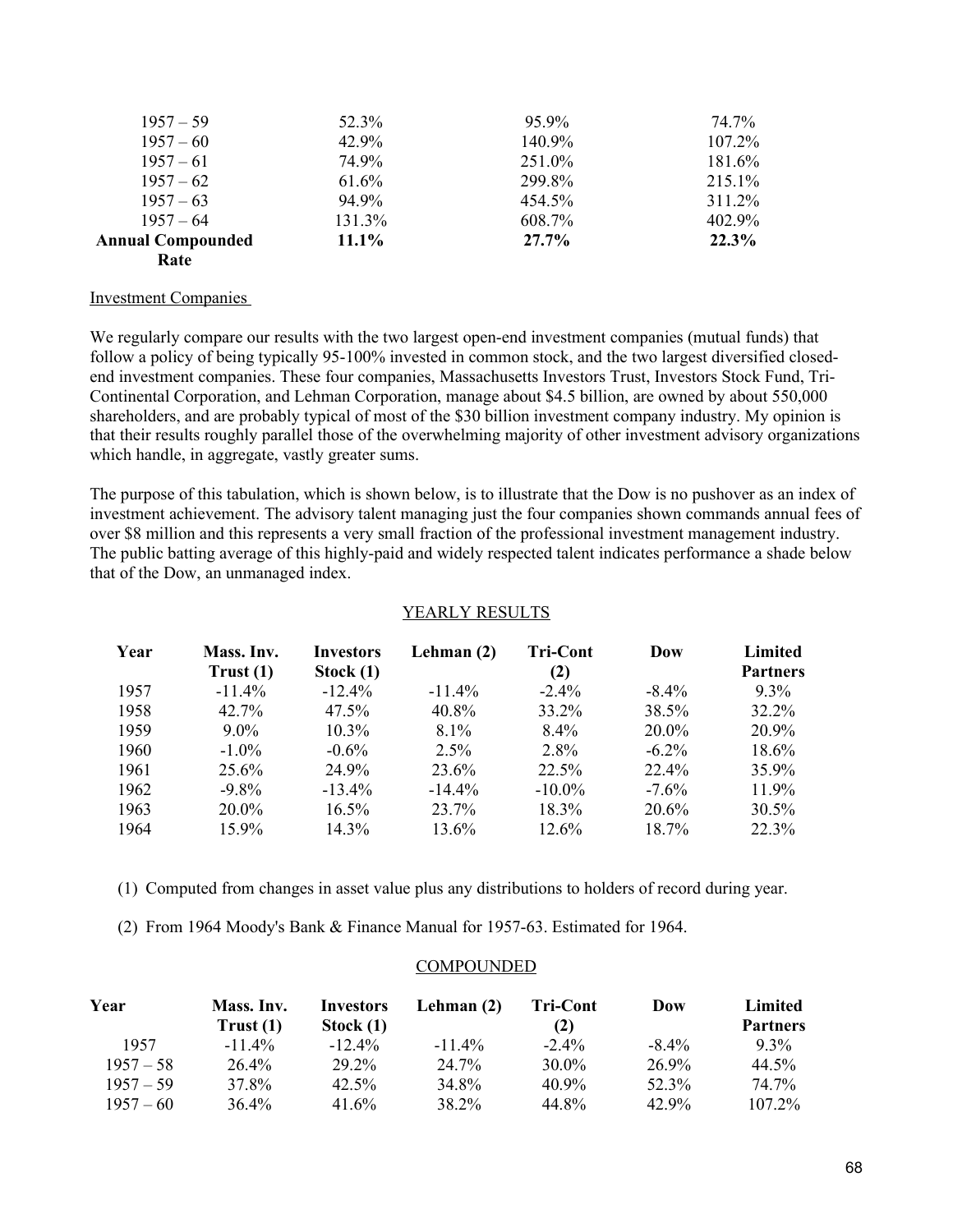| Compounded<br>Rate |          |         |           |         |          |        |
|--------------------|----------|---------|-----------|---------|----------|--------|
| Annual             | $10.0\%$ | $9.3\%$ | $9.4\%$   | $9.9\%$ | $11.1\%$ | 22.3%  |
| $1957 - 64$        | 114.9%   | 104.0%  | $105.4\%$ | 112.7%  | 131.3%   | 402.9% |
| $1957 - 63$        | 85.4%    | 78.5%   | 80.8%     | 88.9%   | 94.9%    | 311.2% |
| $1957 - 62$        | 54.5%    | 53.2%   | $46.2\%$  | 59.7%   | 61.6%    | 215.1% |
| $1957 - 61$        | 71.3%    | 76.9%   | 70.8%     | 774%    | 74.9%    | 181.6% |

The repetition of these tables has caused partners to ask: "Why in the world does this happen to very intelligent managements working with (1) bright, energetic staff people, (2) virtually unlimited resources, (3) the most extensive business contacts, and (4) literally centuries of aggregate investment experience?" (The latter qualification brings to mind the fellow who applied for a job and stated he had twenty years of experience which was corrected by the former employer to read "one year's experience -twenty times.")

This question is of enormous importance, and you would expect it to be the subject of considerable study by investment managers and substantial investors. After all, each percentage point on \$30 billion is \$300 million per year. Curiously enough, there is practically nothing in the literature of Wall Street attracting this problem, and discussion of it is virtually absent at security analyst society meetings, conventions, seminars, etc. My opinion is that the first job of any investment management organization is to analyze its own techniques and results before pronouncing judgment on the managerial abilities and performance of the major corporate entities of the United States.

In the great majority of cases the lack of performance exceeding or even matching an unmanaged index in no way reflects lack of either intellectual capacity or integrity. I think it is much more the product of: (1) group decisions - my perhaps jaundiced view is that it is close to impossible for outstanding investment management to come from a group of any size with all parties really participating in decisions; (2) a desire to conform to the policies and (to an extent) the portfolios of other large well-regarded organizations; (3) an institutional framework whereby average is "safe" and the personal rewards for independent action are in no way commensurate with the general risk attached to such action; (4) an adherence to certain diversification practices which are irrational; and finally and importantly, (5) inertia.

Perhaps the above comments are unjust. Perhaps even our statistical comparisons are unjust. Both our portfolio and method of operation differ substantially from the investment companies in the table. However, I believe both our partners and their stockholders feel their managements are seeking the same goal - the maximum longterm average return on capital obtainable with the minimum risk of permanent loss consistent with a program of continuous investment in equities. Since we should have common goals, and most partners, as an alternative to their interest in BPL, would probably have their funds invested in media producing results comparable with these investment companies, I feel their performance record is meaningful in judging our own results.

There is no question that an important service is provided to investors by investment companies, investment advisors, trust departments, etc. This service revolves around the attainment of adequate diversification, the preservation of a long-term outlook, the ease of handling investment decisions and mechanics, and most importantly, the avoidance of the patently inferior investment techniques which seem to entice some individuals. All but a few of the organizations do not specifically promise to deliver superior investment performance although it is perhaps not unreasonable for the public to draw such an inference from their advertised emphasis on professional management.

One thing I pledge to you as partners - just as I consider the previously stated performance comparison to be meaningful now, so will I in future years, no, matter what tale unfolds. Correspondingly, I ask that you, if you do not feel such a standard to be relevant, register such disagreement now and suggest other standards which can be applied prospectively rather than retrospectively.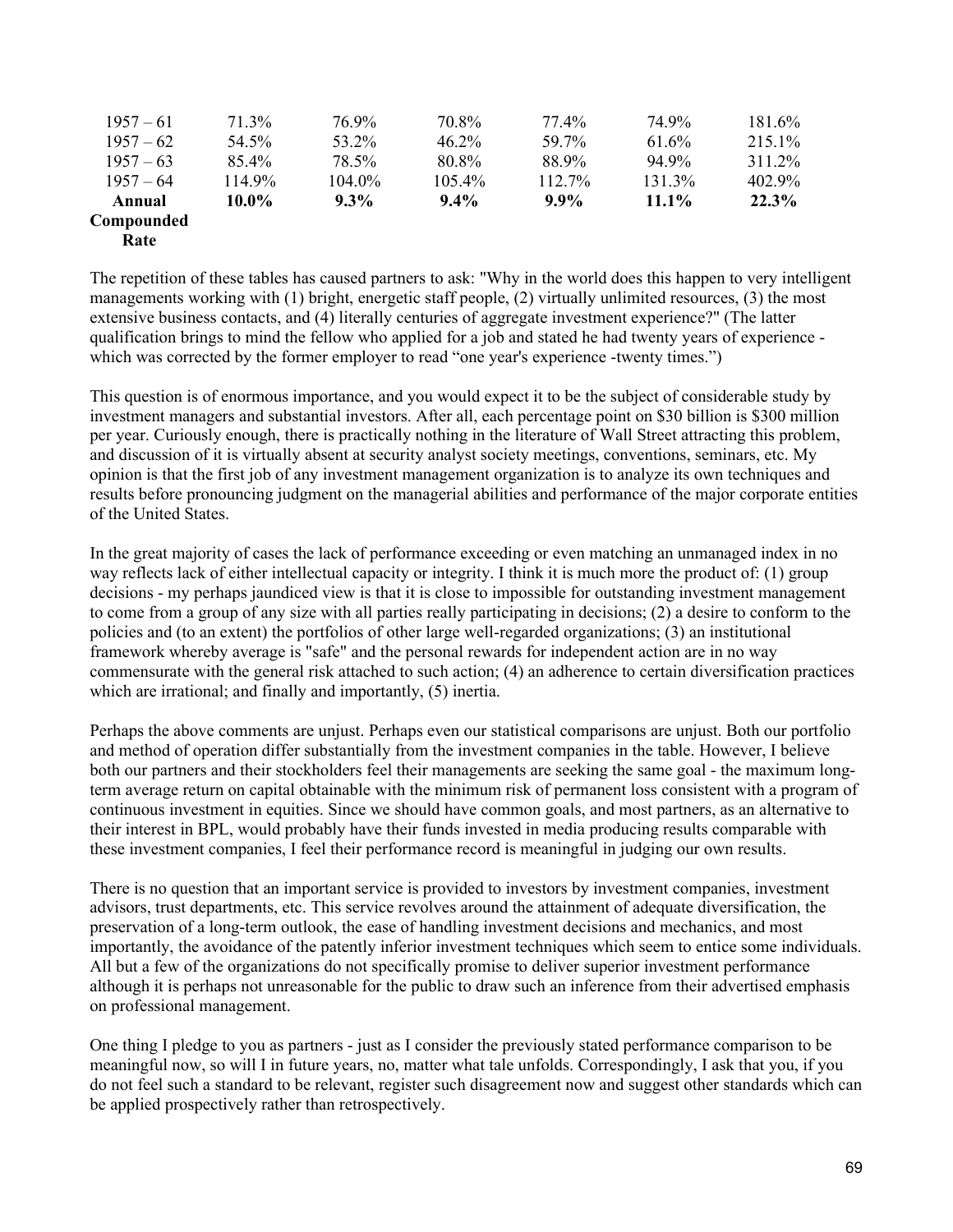One additional thought - I have not included a column in my table for the most widely-used investment advisor in the world - Bell management. People who watch their weight, golf scores, and fuel bills seem to shun quantitative evaluation of their investment management skills although it involves the most important client in the world - themselves. While it may be of academic interest to evaluate the management accomplishments of Massachusetts Investors Trust or Lehman Corporation, it is of enormous dollars-and-cents importance to evaluate objectively the accomplishments of the fellow who is actually handling your money - even if it's you.

## The Question of Conservatism

In looking at the table of investment company performance, the question might be asked: "Yes, but aren't those companies run more conservatively than the Partnership?" If you asked that question of the investment company managements, they, in absolute honesty, would say they were more conservative. If you asked the first hundred security analysts you met, I am sure that a very large majority of them also would answer for the investment companies. I would disagree. I have over 90% of my net worth in BPL, and most of my family have percentages in that area, but of course, that only demonstrates the sincerity of my view - not the validity of it.

It is unquestionably true that the investment companies have their money more conventionally invested than we do. To many people conventionality is indistinguishable from conservatism. In my view, this represents erroneous thinking. Neither a conventional nor an unconventional approach, per se, is conservative.

Truly conservative actions arise from intelligent hypotheses, correct facts and sound reasoning. These qualities may lead to conventional acts, but there have been many times when they have led to unorthodoxy. In some corner of the world they are probably still holding regular meetings of the Flat Earth Society.

We derive no comfort because important people, vocal people, or great numbers of people agree with us. Nor do we derive comfort if they don't. A public opinion poll is no substitute for thought. When we really sit back with a smile on our face is when we run into a situation we can understand, where the facts are ascertainable and clear, and the course of action obvious. In that case - whether other conventional or unconventional - whether others agree or disagree - we feel - we are progressing in a conservative manner.

The above may seem highly subjective. It is. You should prefer an objective approach to the question. I do. My suggestion as to one rational way to evaluate the conservativeness of past policies is to study performance in declining markets. We have only three years of declining markets in our table and unfortunately (for purposes of this test only) they were all moderate declines. In all three of these years we achieved appreciably better investment results than any of the more conventional portfolios.

Specifically, if those three years had occurred in sequence, the cumulative results would have been:

| Tri-Continental Corp.       | $-9.7\%$  |
|-----------------------------|-----------|
| Dow                         | $-20.6\%$ |
| Mass. Investors Trust       | $-20.9\%$ |
| Lehman Corp.                | $-22.3\%$ |
| <b>Investors Stock Fund</b> | $-24.6\%$ |
| <b>Limited Partners</b>     | $+45.0\%$ |

We don't think this comparison is all important, but we do think it has some relevance. We certainly think it makes more sense than saying "We own (regardless of price) A.T. &T., General Electric, IBM and General Motors and are therefore conservative." In any event, evaluation of the conservatism of any investment program or management (including self-management) should be based upon rational objective standards, and I suggest performance in declining markets to be at least one meaningful test.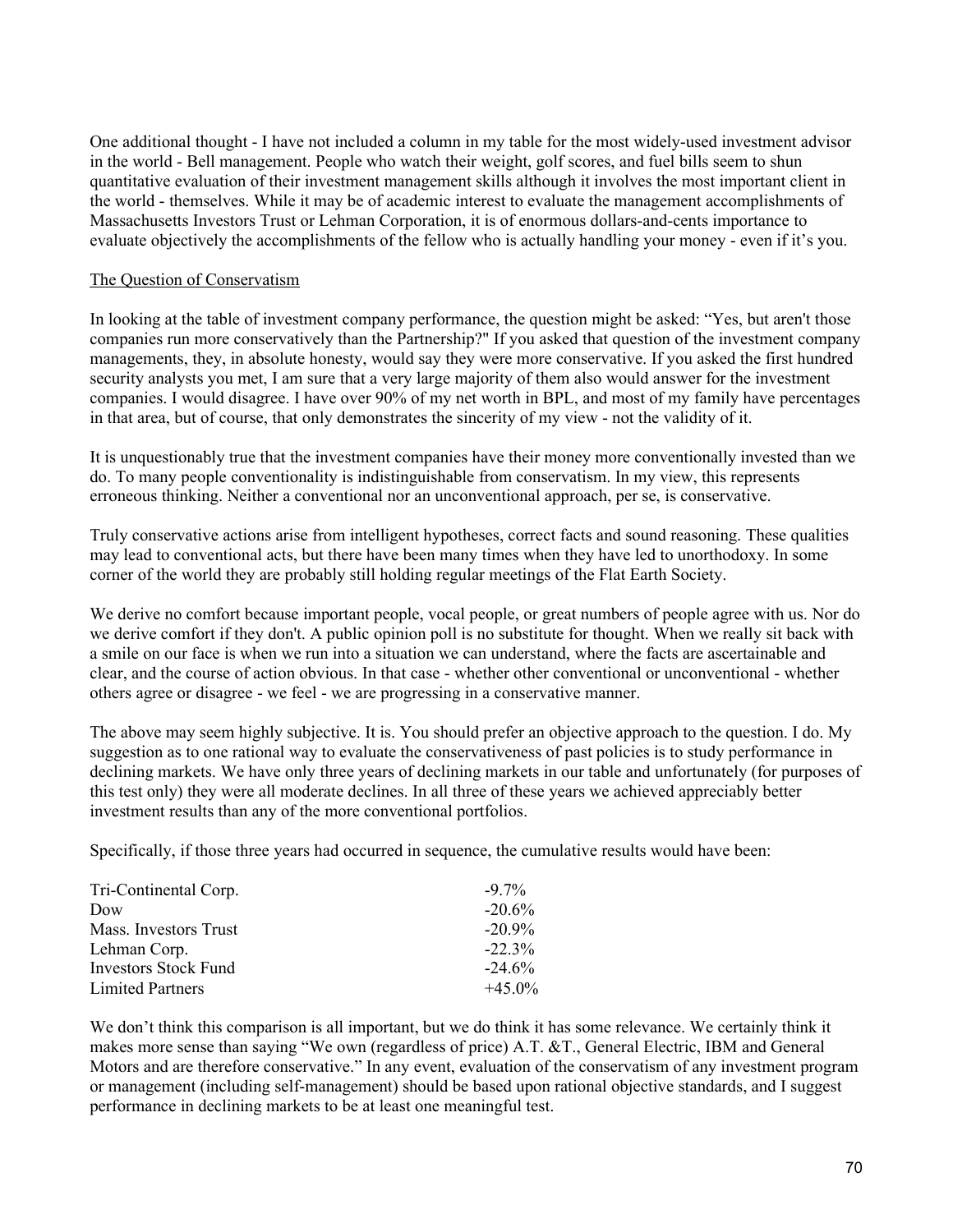## The Joys of Compounding

Readers of our early annual letters registered discontent at a mere recital of contemporary investment experience, but instead hungered for the intellectual stimulation that only could be provided by a depth study of investment strategy spanning the centuries. Hence, this section.

Our last two excursions into the mythology of financial expertise have revealed that purportedly shrewd investments by Isabella (backing the voyage of Columbus) and Francis I (original purchase of Mona Lisa) bordered on fiscal lunacy. Apologists for these parties have presented an array of sentimental trivia. Through it all, our compounding tables have not been dented by attack.

Nevertheless, one criticism has stung a bit. The charge has been made that this column has acquired a negative tone with only the financial incompetents of history receiving comment. We have been challenged to record on these pages a story of financial perspicacity which will be a bench mark of brilliance down through the ages.

One story stands out. This, of course, is the saga of trading acumen etched into history by the Manhattan Indians when they unloaded their island to that notorious spendthrift, Peter Minuit in 1626. My understanding is that they received \$24 net. For this, Minuit received 22.3 square miles which works out to about 621,688,320 square feet. While on the basis of comparable sales, it is difficult to arrive at a precise appraisal, a \$20 per square foot estimate seems reasonable giving a current land value for the island of \$12,433,766,400 (\$12 1/2 billion). To the novice, perhaps this sounds like a decent deal. However, the Indians have only had to achieve a 6 1/2% return (The tribal mutual fund representative would have promised them this.) to obtain the last laugh on Minuit. At 6 1/2%, \$24 becomes \$42,105,772,800 (\$42 billion) in 338 years, and if they just managed to squeeze out an extra half point to get to 7%, the present value becomes \$205 billion.

### So much for that.

Some of you may view your investment policies on a shorter term basis. For your convenience, we include our usual table indicating the gains from compounding \$100,000 at various rates:

|          | $4\%$     | 8%        | $12\%$      | 16%         |
|----------|-----------|-----------|-------------|-------------|
| 10 Years | \$48,024  | \$115,892 | \$210,584   | \$341,143   |
| 20 Years | \$119,111 | \$366,094 | \$864,627   | \$1,846,060 |
| 30 Years | \$224,337 | \$906,260 | \$2,895,970 | \$8,484,940 |

This table indicates the financial advantages of:

- (1) A long life (in the erudite vocabulary of the financial sophisticate this is referred to as the Methusalah Technique)
- (2) A high compound rate
- (3) A combination of both (especially recommended by this author)

To be observed are the enormous benefits produced by relatively small gains in the annual earnings rate. This explains our attitude which while hopeful of achieving a striking margin of superiority over average investment results, nevertheless, regards every percentage point of investment return above average as having real meaning.

Our Goal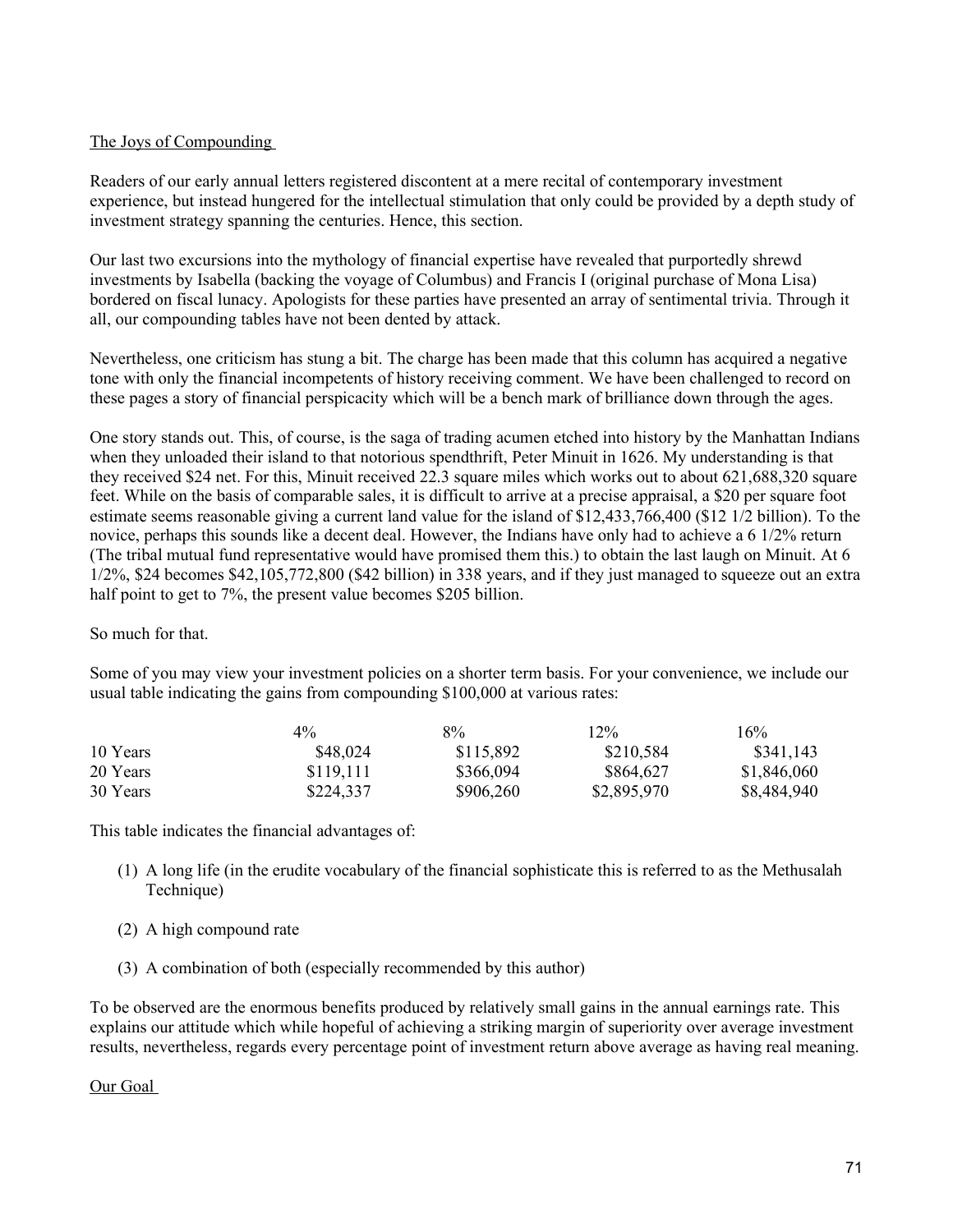You will note that there are no columns in the preceding table for the 27.7% average of the Partnership during its eight-year lifespan or the 22.3% average of the limited partners. Such figures are nonsensical for the long term for several reasons: (Don't worry about me "holding back" to substantiate this prophecy.)

- (1) Any significant sums compounded at such rates take on national debt proportions at alarming speed.
- (2) During our eight-year history a general revaluation of securities has produced average annual rates of overall gain from the whole common stock field which I believe unattainable in future decades. Over a span of 20 or 30 years, I would expect something more like 6% - 7% overall annual gain from the Dow instead of the 11.1% during our brief history. This factor alone would tend to knock 4 points or so off of our annual compounding rate. It would only take a minus 20.5% year in 1965 for the Dow to bring it down to a 7% average figure for the nine years. Such years (or worse) should definitely be expected from time to time by those holding equity investments. If a 20% or 30% drop in the market value of your equity holdings (such as BPL) is going to produce emotional or financial distress, you should simply avoid common stock type investments. In the words of the poet - Harry Truman – "If you can't stand the heat, stay out of the kitchen. It is preferable, of course, to consider the problem before you enter the "kitchen."
- (3) We do not consider it possible on an extended basis to maintain the 16.6 percentage point advantage over the Dow of the Partnership or the 11.2 percentage point edge enjoyed by the limited partners. We have had eight consecutive years in which our pool of money has out-performed the Dow, although the profit allocation arrangement left the limited partners short of Dow results in one of those years. We are certain to have years (note the plural) when the Partnership results fall short of the Dow despite considerable gnashing of teeth by the general partner (I hope not too much by the limited partners). When that happens our average margin of superiority will drop sharply. I might say that I also think we will continue to have some years of very decent margins in our favor. However, to date we have benefited by the fact that we have not had a really mediocre (or worse) year included in our average, and this obviously cannot be expected to be a permanent experience.

So what can we expect to achieve? Of course, anything I might say is largely guesswork, and my own investment philosophy has developed around the theory that prophecy reveals far more of the frailties of the prophet than it reveals of the future.

Nevertheless, you, as partners, are entitled to know my expectations, tenuous as they may be. I am hopeful that our longer term experience will unfold along the following basis:

- (1) An overall gain from the Dow (including dividends, of course) averaging in the area of 7% per annum, exhibiting customarily wide amplitudes in achieving this average -- say, on the order or minus 40% to plus 50% at the extremes with the majority of years in the minus 10% to plus 20% range;
- (2) An average advantage of ten percentage points per annum for BPL before allocation to the general partner - again with large amplitudes in the margin from perhaps 10 percentage points worse than the Dow in a bad year to 25 percentage points better when everything clicks; and
- (3) The product of these two assumptions gives an average of 17% to BPL or about 14% to limited partners. This figure would vary enormously from year to year; the final amplitudes, of course, depending, on the interplay of the extremes hypothesized in (1) and (2).

I would like to emphasize that the above is conjecture, perhaps heavily influenced by self-interest, ego, etc. Anyone with a sense of financial history knows this sort of guesswork is subject to enormous error. It might better be left out of this letter, but it is a question frequently and legitimately asked by partners. Long-range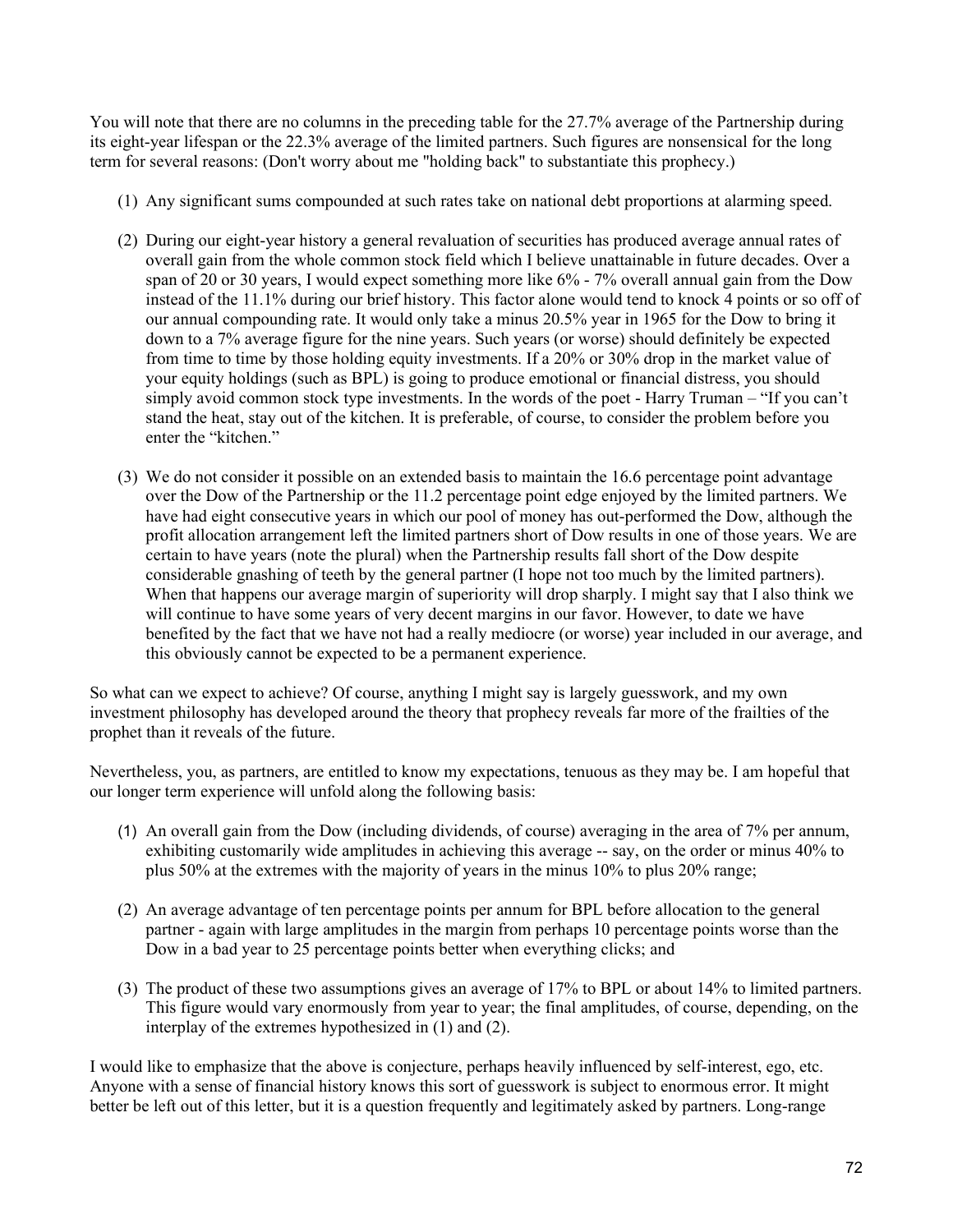expectable return is the primary consideration of all of us belonging to BPL, and it is reasonable that I should be put on record, foolish as that may later make me appear. My rather puritanical view is that any investment manager, whether operating as broker, investment counselor, trust department, Investment Company, etc., should be willing to state unequivocally what he is going to attempt to accomplish and how he proposes to measure the extent to which he gets the job done.

## Our Method of Operation

In past annual letters I have always utilized three categories to describe investment operations we conduct. I now feel that a four-category division is more appropriate. Partially, the addition of a new section - "Generals Relatively Undervalued" - reflects my further consideration of essential differences that have always existed to a small extent with our "Generals" group. Partially, it reflects the growing importance of what once was a very small sub-category but is now a much more significant part of our total portfolio. This increasing importance has been accompanied by excellent results to date justifying significant time and effort devoted to finding additional opportunities in this area. Finally, it partially reflects the development and implementation of a new and somewhat unique investment technique designed to improve the expectancy and consistency of operations in this category. Therefore, our four present categories are:

1. "Generals -Private Owner Basis" - a category of generally undervalued stocks, determined by quantitative standards, but with considerable attention also paid to the qualitative factor. There is often little or nothing to indicate immediate market improvement. The issues lack glamour or market sponsorship. Their main qualification is a bargain price; that is, an overall valuation of the enterprise substantially below what careful analysis indicates its value to a private owner to be. Again, let me emphasize that while the quantitative comes first and is essential, the qualitative is important. We like good management - we like a decent industry - we like a certain amount of "ferment" in a previously dormant management or stockholder group. But, we demand value.

Many times in this category we have the desirable "two strings to our bow" situation where we should either achieve appreciation of market prices from external factors or from the acquisition of a controlling position in a business at a bargain price. While the former happens in the overwhelming majority of cases, the latter represents an insurance policy most investment operations don't have. We have continued to enlarge the positions in the three companies described in our 1964 midyear report where we are the largest stockholder. All three companies are increasing their fundamental value at a very satisfactory rate, and we are completely passive in two situations and active only on a very minor scale in the third. It is unlikely that we will ever take a really active part in policy-making in any of these three companies, but we stand ready if needed.

2. "Generals -Relatively Undervalued" - this category consists of securities selling at prices relatively cheap compared to securities of the same general quality. We demand substantial discrepancies from current valuation standards, but (usually because of large size) do not feel value to a private owner to be a meaningful concept. It is important in this category, of course, that apples be compared to apples - and not to oranges, and we work hard at achieving that end. In the great majority of cases we simply do not know enough about the industry or company to come to sensible judgments -in that situation we pass.

As mentioned earlier, this new category has been growing and has produced very satisfactory results. We have recently begun to implement a technique, which gives promise of very substantially reducing the risk from an overall change in valuation standards; e.g. I we buy something at 12 times earnings when comparable or poorer quality companies sell at 20 times earnings, but then a major revaluation takes place so the latter only sell at 10 times.

This risk has always bothered us enormously because of the helpless position in which we could be left compared to the "Generals -Private Owner" or "Workouts" types. With this risk diminished, we think this category has a promising future.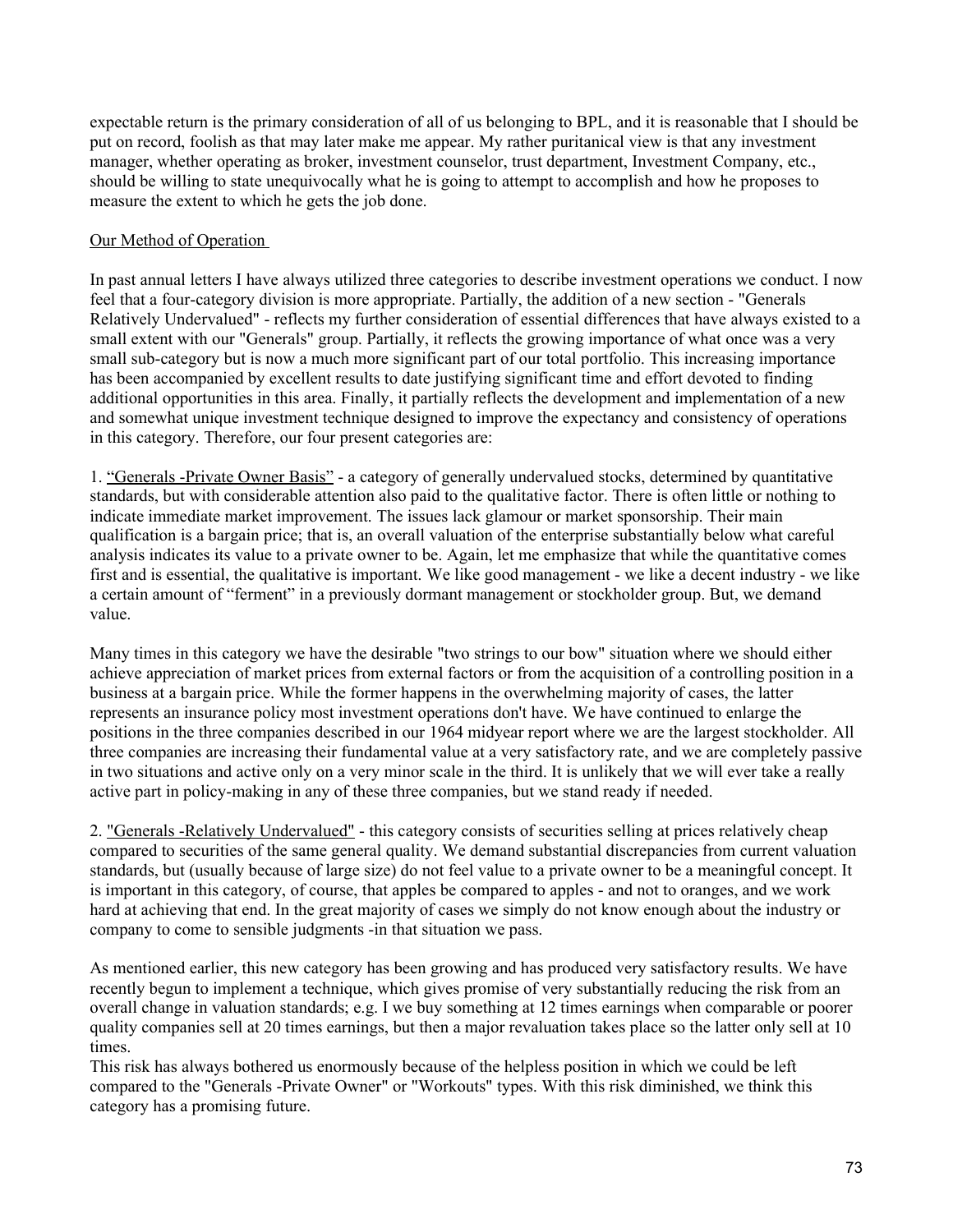3. "Workouts" - these are the securities with a timetable. They arise from corporate activity - sell-outs, mergers, reorganizations, spin-offs, etc. In this category we are not talking about rumors or "inside information" pertaining to such developments, but to publicly announced activities of this sort. We wait until we can read it in the paper. The risk pertains not primarily to general market behavior (although that is sometimes tied in to a degree), but instead to something upsetting the applecart so that the expected development does not materialize. Such killjoys could include anti-trust or other negative government action, stockholder disapproval, withholding of tax rulings, etc. The gross profits in many workouts appear quite small. It's a little like looking for parking meters with some time left on them. However, the predictability coupled with a short holding period produces quite decent average annual rates of return after allowance for the occasional substantial loss. This category produces more steady absolute profits from year to year than generals do. In years of market decline it should usually pile up a big edge for us; during bull markets it will probably be a drag on performance. On a long-term basis, I expect the workouts to achieve the same sort of margin over the Dow attained by generals.

4. "Controls" - these are rarities, but when they occur they are likely to be of significant size. Unless we start off with the purchase of a sizable block of stock, controls develop from the general - private owner category. They result from situations where a cheap security does nothing pricewise for such an extended period of time that we are able to buy a significant percentage of the company's stock. At that point we are probably in a position to assume a degree of or perhaps complete control of the company's activities. Whether we become active or remain relatively passive at this point depends upon our assessment of the company's future and the managements capabilities.

We do not want to get active merely for the sake of being active. Everything else being equal, I would much rather let others do the work. However, when an active role is necessary to optimize the employment of capital, you can be sure we will not be standing in the wings.

Active or passive, in a control situation there should be a built-in profit. The sine qua non of this operation is an attractive purchase price. Once control is achieved, the value of our investment is determined by the value of the enterprise, not the oftentimes irrationalities of the market place.

Any of the three situations where we are now the largest stockholders mentioned under Generals - Private Owner could, by virtue of the two-way stretch they possess, turn into controls. That would suit us fine, but it also suits us if they advance in the market to a price more in line with intrinsic value enabling us to sell them, thereby completing a successful generals - private owner operation.

Investment results in the control category have to be measured on the basis of at least several years. Proper buying takes time. If needed, strengthening management, redirecting the utilization of capital, perhaps effecting a satisfactory sale or merger, etc., are also all factors that make this a business to be measured in years rather than months. For this reason, in controls, we are looking for wide margins of profit -if it appears at all close, we quitclaim.

Controls in the buying stage move largely in sympathy with the Dow. In the later stages their behavior is geared more to that of workouts.

You might be interested to know that the buyers of our former control situation, Dempster Mill Manufacturing, seem to be doing very well with it. This fulfills our expectation and is a source of satisfaction. An investment operation that depends on the ultimate buyer making a bum deal (in Wall Street they call this the "Bigger Fool Theory") is tenuous indeed. How much more satisfactory it is to buy at really bargain prices so that only an average disposition brings pleasant results.

As I have mentioned in the past, the division of our portfolio among categories is largely determined by the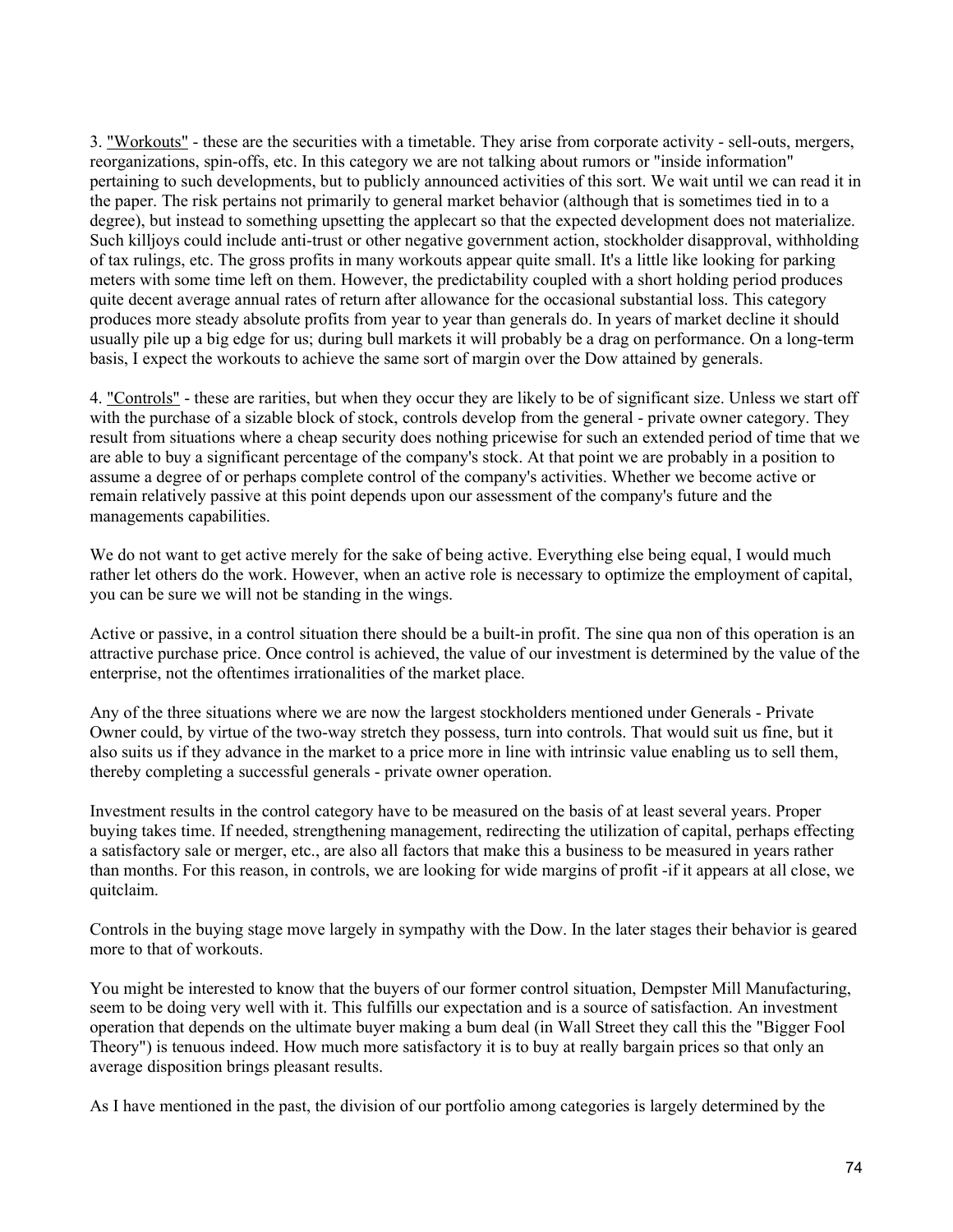accident of availability. Therefore, in any given year the mix between generals, workouts, or controls is largely a matter of chance, and this fickle factor will have a great deal to do with our performance relative to the Dow. This is one of many reasons why single year's performance is of minor importance and good or bad, should never be taken too seriously.

To give an example of just how important the accident of division between these categories is, let me cite the example of the past three years. Using an entirely different method of calculation than that used to measure the performance of BPL in entirety, whereby the average monthly investment at market value by category is utilized, borrowed money and office operating expenses excluded, etc., (this gives the most accurate basis for intergroup comparisons but does not reflect overall BPL results) the generals (both present categories combined), workouts, and the Dow, shape up as follows:

| Year | <b>Generals</b> | <b>Workouts</b> | Dow      |
|------|-----------------|-----------------|----------|
| 1962 | $-1.0\%$        | $14.6\%$        | $-8.6\%$ |
| 1963 | 20.5%           | 30.6%           | $18.4\%$ |
| 1964 | 27.8%           | $10.3\%$        | $16.7\%$ |

Obviously the workouts (along with controls) saved the day in 1962, and if we had been light in this category that year, our final result would have been much poorer, although still quite respectable considering market conditions during the year. We could just as well have had a much smaller percentage of our portfolio in workouts that year; availability decided it, not any notion on my part as to what the market was going to do. Therefore, it is important to realize that in 1962 we were just plain lucky regarding mix of categories.

In 1963 we had one sensational workout which greatly influenced results, and generals gave a good account of themselves, resulting in a banner year. If workouts had been normal, (say, more like 1962) we would have looked much poorer compared to the Dow. Here it wasn't our mix that did much for us, but rather excellent situations.

Finally, in 1964 workouts were a big drag on performance. This would be normal in any event during a big plus year for the Dow such as 1964, but they were even a greater drag than expected because of mediocre experience. In retrospect it would have been pleasant to have been entirely in generals, but we don't play the game in retrospect.

I hope the preceding table drives home the point that results in a given year are subject to many variables - some regarding which we have little control or insight. We consider all categories to be good businesses and we are very happy we have several to rely on rather than just one. It makes for more discrimination within each category and reduces the chance we will be put completely out of operation by the elimination of opportunities in a single category.

## Taxes

We have had a chorus of groans this year regarding partners' tax liabilities. Of course, we also might have had a few if the tax sheet had gone out blank.

More investment sins are probably committed by otherwise quite intelligent people because of "tax considerations" than from any other cause. One of my friends - a noted West Coast philosopher maintains that a majority of life's errors are caused by forgetting what one is really trying to do. This is certainly the case when an emotionally supercharged element like taxes enters the picture (I have another friend -a noted East Coast philosopher who says it isn't the lack of representation he minds -it's the taxation).

Let's get back to the West Coast. What is one really trying to do in the investment world? Not pay the least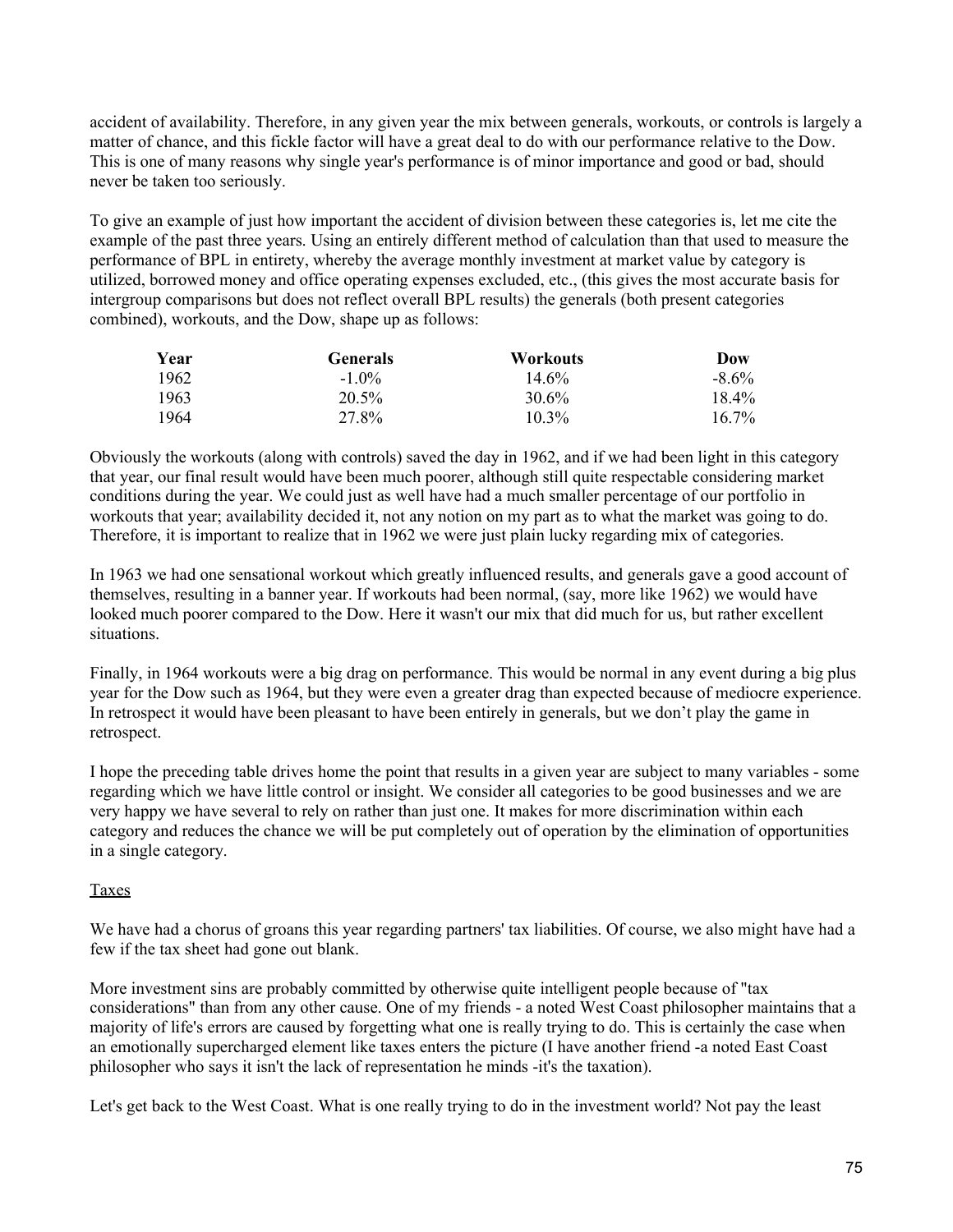taxes, although that may be a factor to be considered in achieving the end. Means and end should not be confused, however, and the end is to come away with the largest after-tax rate of compound. Quite obviously if two courses of action promise equal rates of pre-tax compound and one involves incurring taxes and the other doesn't the latter course is superior. However, we find this is rarely the case.

It is extremely improbable that 20 stocks selected from, say, 3000 choices are going to prove to be the optimum portfolio both now and a year from now at the entirely different prices (both for the selections and the alternatives) prevailing at that later date. If our objective is to produce the maximum after-tax compound rate, we simply have to own the most attractive securities obtainable at current prices, And, with 3,000 rather rapidly shifting variables, this must mean change (hopefully "tax-generating" change).

It is obvious that the performance of a stock last year or last month is no reason, per se, to either own it or to not own it now. It is obvious that an inability to "get even" in a security that has declined is of no importance. It is obvious that the inner warm glow that results from having held a winner last year is of no importance in making a decision as to whether it belongs in an optimum portfolio this year.

If gains are involved, changing portfolios involves paying taxes. Except in very unusual cases (I will readily admit there are some cases), the amount of the tax is of minor importance if the difference in expectable performance is significant. I have never been able to understand why the tax comes as such a body blow to many people since the rate on long-term capital gain is lower than on most lines of endeavor (tax policy indicates digging ditches is regarded as socially less desirable than shuffling stock certificates).

I have a large percentage of pragmatists in the audience so I had better get off that idealistic kick. There are only three ways to avoid ultimately paying the tax: (1) die with the asset - and that's a little too ultimate for me even the zealots would have to view this "cure" with mixed emotions; (2) give the asset away - you certainly don't pay any taxes this way, but of course you don't pay for any groceries, rent, etc., either; and (3) lose back the gain if your mouth waters at this tax-saver, I have to admire you -you certainly have the courage of your convictions.

So it is going to continue to be the policy of BPL to try to maximize investment gains, not minimize taxes. We will do our level best to create the maximum revenue for the Treasury -at the lowest rates the rules will allow.

An interesting sidelight on this whole business of taxes, vis-à-vis investment management, has appeared in the last few years. This has arisen through the creation of so-called "swap funds" which are investment companies created by the exchange of the investment company's shares for general market securities held by potential investors. The dominant sales argument has been the deferment (deferment, when pronounced by an enthusiastic salesman, sometimes comes very close phonetically to elimination) of capital gains taxes while trading a single security for a diversified portfolio. The tax will only finally be paid when the swap fund's shares are redeemed. For the lucky ones, it will be avoided entirely when any of those delightful alternatives mentioned two paragraphs earlier eventuates.

The reasoning implicit in the swapee's action is rather interesting. He obviously doesn't really want to hold what he is holding or he wouldn't jump at the chance to swap it (and pay a fairly healthy commission - usually up to \$100,000) for a grab-bag of similar hot potatoes held by other tax-numbed investors. In all fairness, I should point out that after all offerees have submitted their securities for exchange and had a chance to review the proposed portfolio they have a chance to back out but I understand a relatively small proportion do so.

There have been twelve such funds (that I know of) established since origination of the idea in 1960, and several more are currently in the works. The idea is not without appeal since sales totaled well over \$600 million. All of the funds retain an investment manager to whom they usually pay 1/2 of 1% of asset value. This investment manager faces an interesting problem; he is paid to manage the fund intelligently (in each of the five largest funds this fee currently ranges from \$250,000 to \$700,000 per year), but because of the low tax basis inherited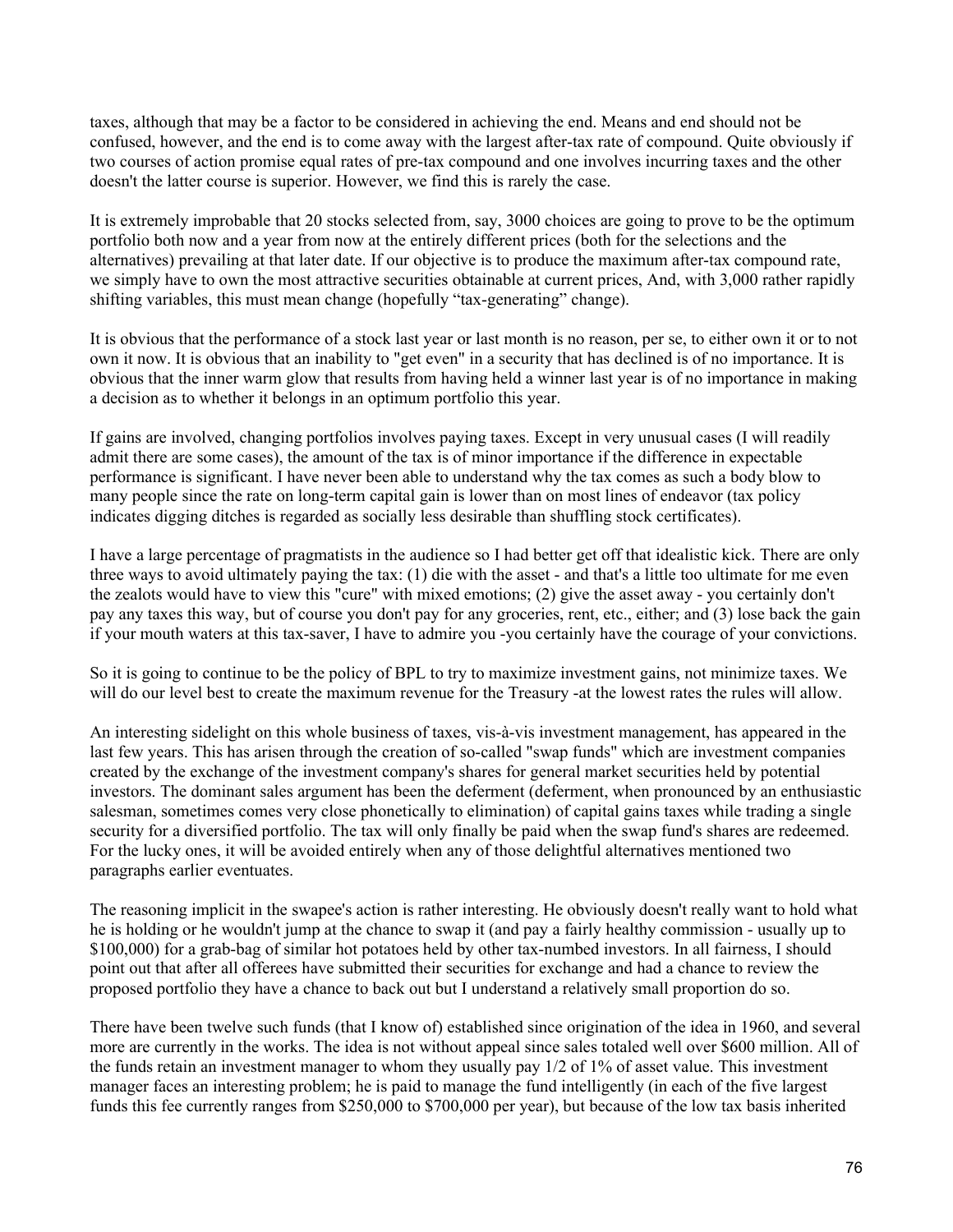from the contributors of securities, virtually his every move creates capital gains tax liabilities. And, of course, he knows that if he incurs such liabilities, he is doing so for people who are probably quite sensitive to taxes or they wouldn't own shares in the swap fund in the first place.

I am putting all of this a bit strongly, and I am sure there are some cases where a swap fund may be the best answer to an individual's combined tax and investment problems. Nevertheless, I feel they offer a very interesting test-tube to measure the ability of some of the most respected investment advisors when they are trying to manage money without paying (significant) taxes.

The three largest swap funds were all organized in 1961, and combined have assets now of about \$300 million. One of these, Diversification Fund, reports on a fiscal year basis which makes extraction of relevant data quite difficult for calendar year comparisons. The other two, Federal Street Fund and Westminster Fund (respectively first and third largest in the group) are managed by investment advisors who oversee at least \$2 billion of institutional money.

Here's how they shape up for all full years of existence:

| Year              | <b>Federal Street</b> | Westminster | Dow      |
|-------------------|-----------------------|-------------|----------|
| 1962              | $-19.0\%$             | $-22.5\%$   | $-7.6%$  |
| 1963              | $17.0\%$              | $18.7\%$    | 20.6%    |
| 1964              | 13.8%                 | $12.3\%$    | $18.7\%$ |
| Annual Compounded | $2.6\%$               | $11\%$      | 9.8%     |
| Rate              |                       |             |          |

This is strictly the management record. No allowance has been made for the commission in entering and any taxes paid by the fund on behalf of the shareholders have been added back to performance.

## Anyone for taxes?

### **Miscellaneous**

In the December 21st issue of AUTOMOTIVE NEWS it was reported that Ford Motor Co. plans to spend \$700 million in 1965 to add 6,742,000 square feet to its facilities throughout the world. Buffett Partnership, Ltd., never far behind, plans to add 227 1/4 square feet to its facilities in the spring of 1965.

Our growth in net assets from \$105,100 (there's no prize for guessing who put in the \$100) on May 5, 1956 when the first predecessor limited partnership.(Buffett Associates, Ltd. ) was organized, to \$26,074,000 on 1/1/65 creates the need for an occasional reorganization in internal routine. Therefore, roughly contemporaneously with the bold move from 682 to 909 ¼ square feet, a highly capable is going to join our organization with responsibility for the administrative (and certain other) functions. This move will particularly serve to free up more of Bill Scott's time for security analysis which is his forte. I'll have more to report on this in the midyear letter.

Bill (who continues to do a terrific job) and his wife have an investment in the Partnership of \$298,749, a very large majority of their net worth. Our new associate (his name is being withheld until his present employer has replaced him), along with his wife and children, has made an important investment in the Partnership. Susie and I presently have an interest of \$3,406,700 in BPL which represents virtually our entire net worth, with the exception of our continued holding of Mid-Continent Tab Card Co., a local company into which I bought in 1960 when it had less than 10 stockholders. Additionally, my relatives, consisting of three children, mother , two sisters, two brothers-in-law, father-in-Law, four aunts, four cousins and six nieces and nephews, have interests in BPL, directly or indirectly, totaling \$1,942,592. So we all continue to eat home cooking.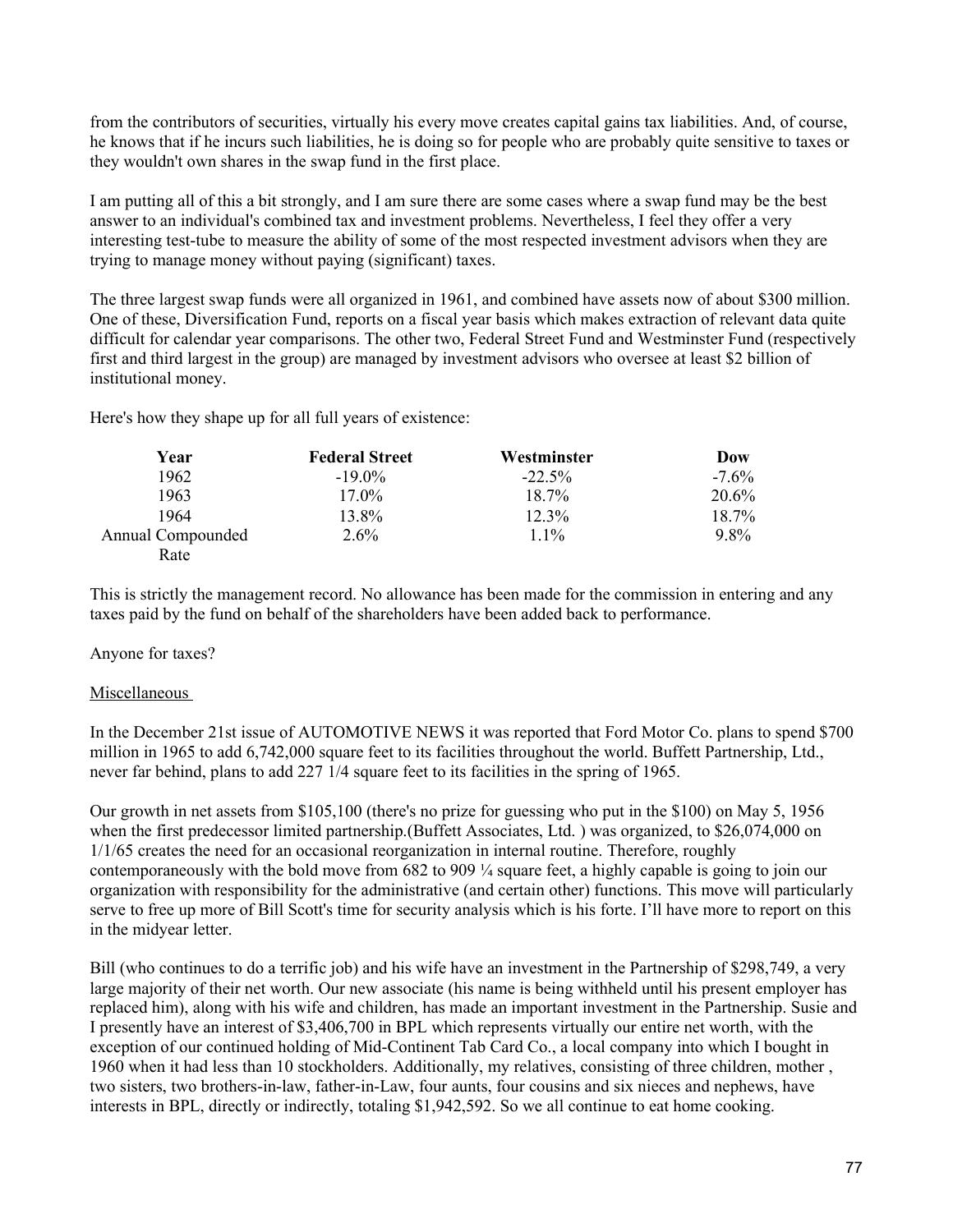We continue to represent the ultimate in seasonal businesses --open one day a year. This creates real problems in keeping the paper flowing smoothly, but Beth and Donna continue to do an outstanding job of coping with this and other problems.

Peat, Marwick, Mitchell has distinguished itself in its usual vital role of finding out what belongs to whom. We continue to throw impossible deadlines at them --and they continue to perform magnificently. You will note in their certificate this year that they have implemented the new procedure whereby they now pounce on us unannounced twice a year in addition to the regular yearend effort.

Finally -and most sincerely -let me thank you partners who cooperate magnificently in getting things to us promptly and properly and thereby maximize the time we can spend working where we should be -by the cash register. I am extremely fortunate in being able to spend the great majority of my time thinking about where our money should be invested, rather than getting bogged down in the minutiae that seems to overwhelm so many business entities. We have an organizational structure which makes this efficiency a possibility, and more importantly, we have a group of partners that make it a reality. For this, I am most appreciative and we are all wealthier.

Our past policy has been to admit close relatives of present partners without a minimum capital limitation. This year a flood of children, grandchildren, etc., appeared which called this policy into question; therefore, I have decided to institute a \$25,000 minimum on interests of immediate relatives of present partners.

Within the coming two weeks you will receive:

- (1) A tax letter giving you all BPL information needed for your 1964 federal income tax return. This letter is the only item that counts for tax purposes.
- (2) An audit from Peat, Marwick, Mitchell & Co. for 1964, setting forth the operations and financial position of BPL as well as your own capital account.
- (3) A letter signed by me setting forth the status of your BPL interest on 111165. This is identical with the figure developed in the audit.
- (4) Schedule "A" to the partnership agreement listing all partners.

Let Bill or me know if anything needs clarifying. Even with our splendid staff our growth means there is more chance of missing letters, overlooked instructions, a name skipped over, a figure transposition, etc., so speak up if you have any question at all that we might have erred. My next letter will be about July 15th" summarizing the first half of this year.

Cordially,

Warren E. Buffett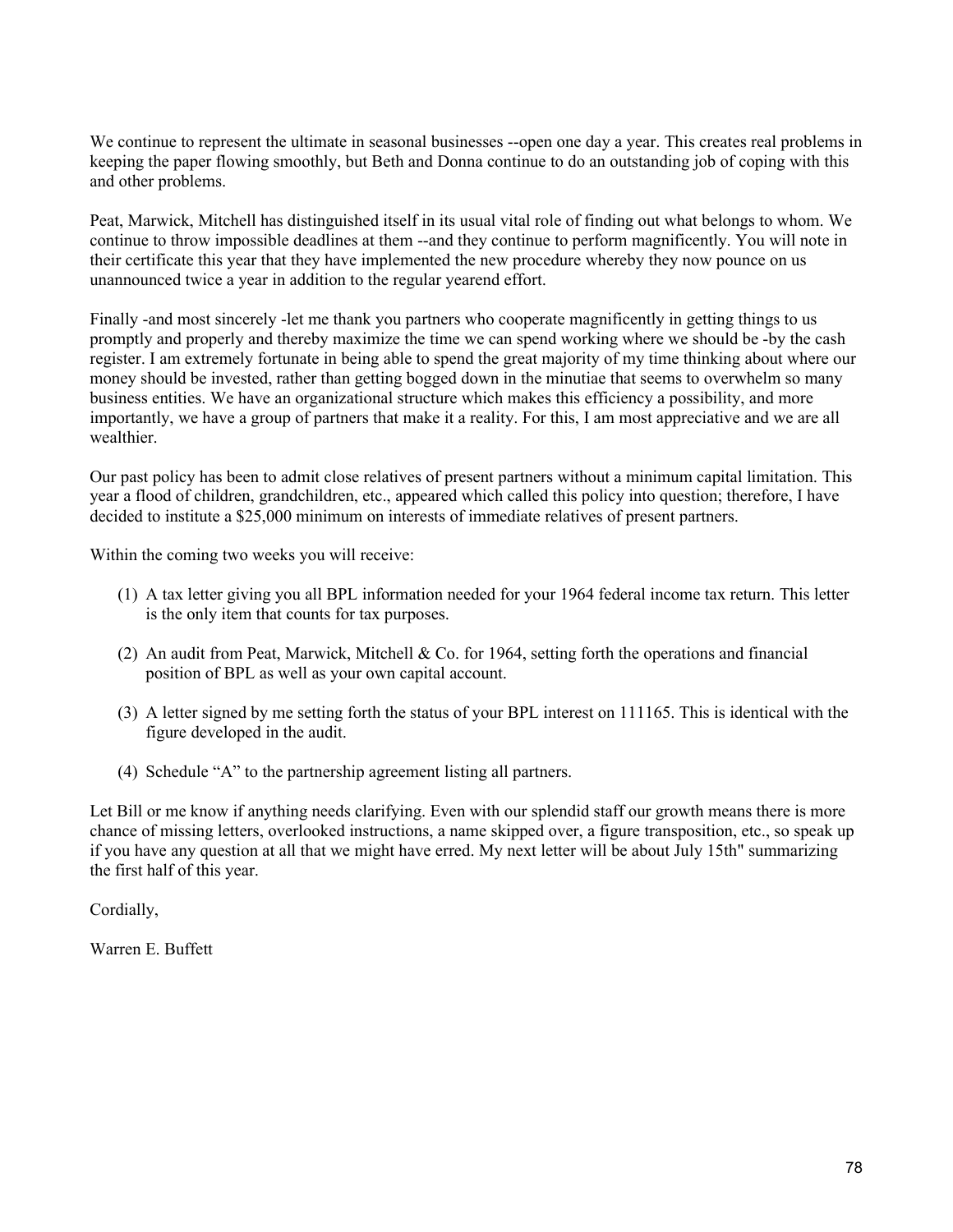#### BUFFETT PARTNERSHIP, LTD. 810 KIEWIT PLAZA OMAHA 31, NEBRASKA

July 9, 1965

Warren E. Buffett, General Partner William Scott John M. Harding

### First Half Performance:

During the first half of 1965, the Dow Jones Industrial Average (hereinafter call the "Dow") declined from 874.13 to 868.03. This minor change was accomplished in a decidedly non-Euclidian manner. The Dow instead took the scenic route, reaching a high of 939.62 on May 14<sup>th</sup>. Adding back dividends on the Dow of 13.49 gives an overall gain through ownership of the Dow for the first half of 7.39 or 0.8%.

We had one of our better periods with an overall gain, before allocation to the general partner, of 10.4% or a 9.6 percentage point advantage over the Dow. To bring the record up to date, the following summarizes the year-byyear performance of the Dow, the performance of the Partnership before allocation to the general partner, and the limited partners' results:

| Year                             | <b>Overall Results From</b> | <b>Partnership Results (2)</b> | <b>Limited Partners'</b> |
|----------------------------------|-----------------------------|--------------------------------|--------------------------|
|                                  | Down(1)                     |                                | <b>Results (3)</b>       |
| 1957                             | $-8.4\%$                    | $10.4\%$                       | $9.3\%$                  |
| 1958                             | 38.5%                       | 40.9%                          | 32.2%                    |
| 1959                             | 20.0%                       | 25.9%                          | 20.9%                    |
| 1960                             | $-6.2\%$                    | 22.8%                          | 18.6%                    |
| 1961                             | 22.4%                       | 45.9%                          | 35.9%                    |
| 1962                             | $-7.6\%$                    | 13.9%                          | 11.9%                    |
| 1963                             | 20.6%                       | 38.7%                          | 30.5%                    |
| 1964                             | 18.7%                       | 27.8%                          | 22.3%                    |
| $1st$ half 1965                  | $0.8\%$                     | 10.4%                          | $9.3\%$                  |
| <b>Cumulative results</b>        | 133.2%                      | 682.4%                         | 449.7%                   |
| <b>Annual compounded</b><br>rate | 10.5%                       | 27.4%                          | $22.2\%$                 |

- (1) Based on yearly changes in the value of the Dow plus dividends that would have been received through ownership of the Dow during that year. The table includes all complete years of partnership activity.
- (2) For 1957-61 consists of combined results of all predecessor limited partnerships operating throughout the entire year after all expenses but before distributions to partners or allocations to the general partner.
- (3) For 1957-61 computed on the basis of the preceding column of partnership results allowing for allocation to the general partner based upon the present partnership agreement, but before monthly withdrawals by limited partners.

Our constant admonitions have been: (1) that short-term results (less than three years) have little meaning, particularly in reference to an investment operation such as ours that may devote a portion of resources to control situations; and, (2) that our results, relative to the Dow and other common-stock-form media usually will be better in declining markets and may well have a difficult time just matching such media in very strong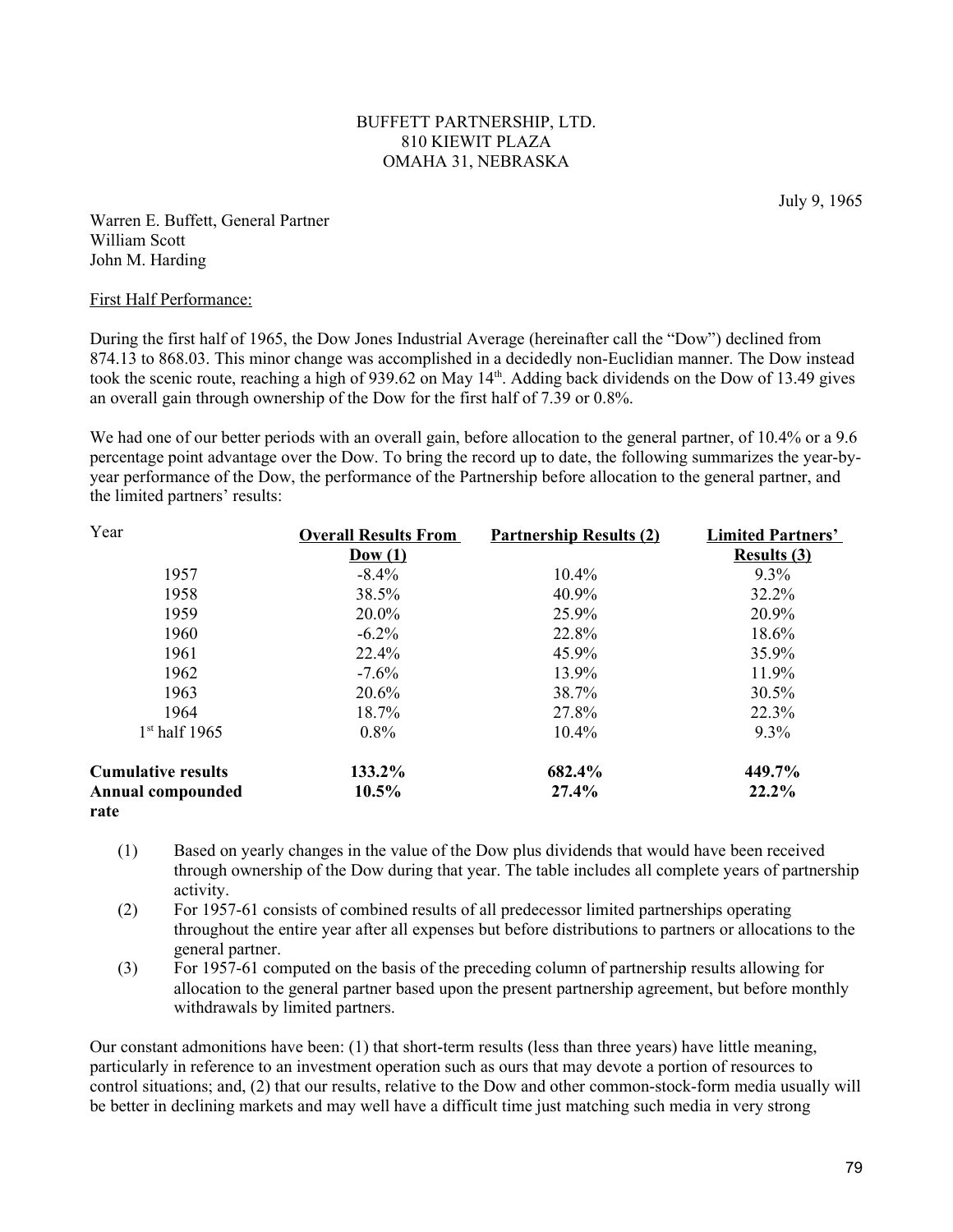markets.

With the latter point in mind, it might be imagined that we struggled during the first four months of the half to stay even with the Dow and then opened up our margin as it declined in May and June. Just the opposite occurred. We actually achieved a wide margin during the upswing and then fell at a rate fully equal to the Dow during the market decline.

I don't mention this because I am proud of such performance – on the contrary, I would prefer it if we had achieved our gain in the hypothesized manner. Rather, I mention it for two reasons: (1) you are always entitled to know when I am wrong as well as right; and, (2) it demonstrates that although we deal with probabilities and expectations, the actual results can deviate substantially from such expectations, particularly on a short-term basis. As mentioned in the most recent annual letter, our long-term goal is to achieve a ten percentage point per annum advantage over the Dow. Our advantage of 9.6 points achieved during the first six months must be regarded as substantially above average. The fortitude demonstrated by our partners in tolerating such favorable variations is commendable. We shall most certainly encounter periods when the variations are in the other direction.

During the first half, a series of purchases resulted in the acquisition of a controlling interest in one of the situations described in the "General Private Owner" section of the last annual letter. When such a controlling interest is acquired, the assets and earning power of the business become the immediate predominant factors in value. When a small minority interest in a company is held, earning power and assets are, of course, very important, but they represent an indirect influence on value which, in the short run, may or may not dominate the factors bearing on supply and demand which result in price.

When a controlling interest is held, we own a business rather then a stock, and a business valuation is appropriate. We have carried our controlling position at a conservative valuation at midyear and will reevaluate it in terms of assets and earning power at yearend. The annual letter, issued in January, 1966, will carry a full story on this current control situation. At this time it is enough to say that we are delighted with both the acquisition cost and the business operation, and even happier about the people we have managing the business.

### Investment Companies:

We regularly compare our results with the two largest open-end investment companies (mutual funds) that follow a policy of being, typically, 95-100% invested in common stocks, and the two largest diversified closedend investment companies. These four companies, Massachusetts Investors Trust, Investors Stock Fund, Tri-Continental Corp., and Lehman Corp., manage over \$4 billion and are probably typical of most of the \$30 billion investment company industry. Their results are shown in the following table. My opinion is that this performance roughly parallels that of the overwhelming majority of other investment advisory organizations which handle, in aggregate, vastly greater sums.

| Year            | <b>Mass. Inv.</b> | Investors   | <b>Lehman</b> (2) | $Tri-Cont(2)$ | <b>Dow</b> | Limited         |
|-----------------|-------------------|-------------|-------------------|---------------|------------|-----------------|
|                 | Trust(1)          | Stock $(1)$ |                   |               |            | <b>Partners</b> |
| 1957            | $-11.4%$          | $-12.4%$    | $-11.4%$          | $-2.4\%$      | $-8.4\%$   | 9.3%            |
| 1958            | 42.7              | 47.5        | 40.8              | 33.2          | 38.5       | 32.2            |
| 1959            | 9.0               | 10.3        | 8.1               | 8.4           | 20.0       | 20.9            |
| 1960            | $-1.0$            | $-0.6$      | 2.5               | 2.8           | $-6.2$     | 18.6            |
| 1961            | 25.6              | 24.9        | 23.6              | 22.5          | 22.4       | 35.9            |
| 1962            | $-9.8$            | $-13.4$     | $-14.4$           | $-10.0$       | $-7.6$     | 11.9            |
| 1963            | 20.0              | 16.5        | 23.7              | 18.7          | 20.6       | 30.5            |
| 1964            | 15.9              | 14.3        | 14.0              | 13.6          | 18.7       | 22.3            |
| $1st$ half 1965 | 0.0               | $-0.6$      | 2.7               | 0.0           | 0.8        | 9.3             |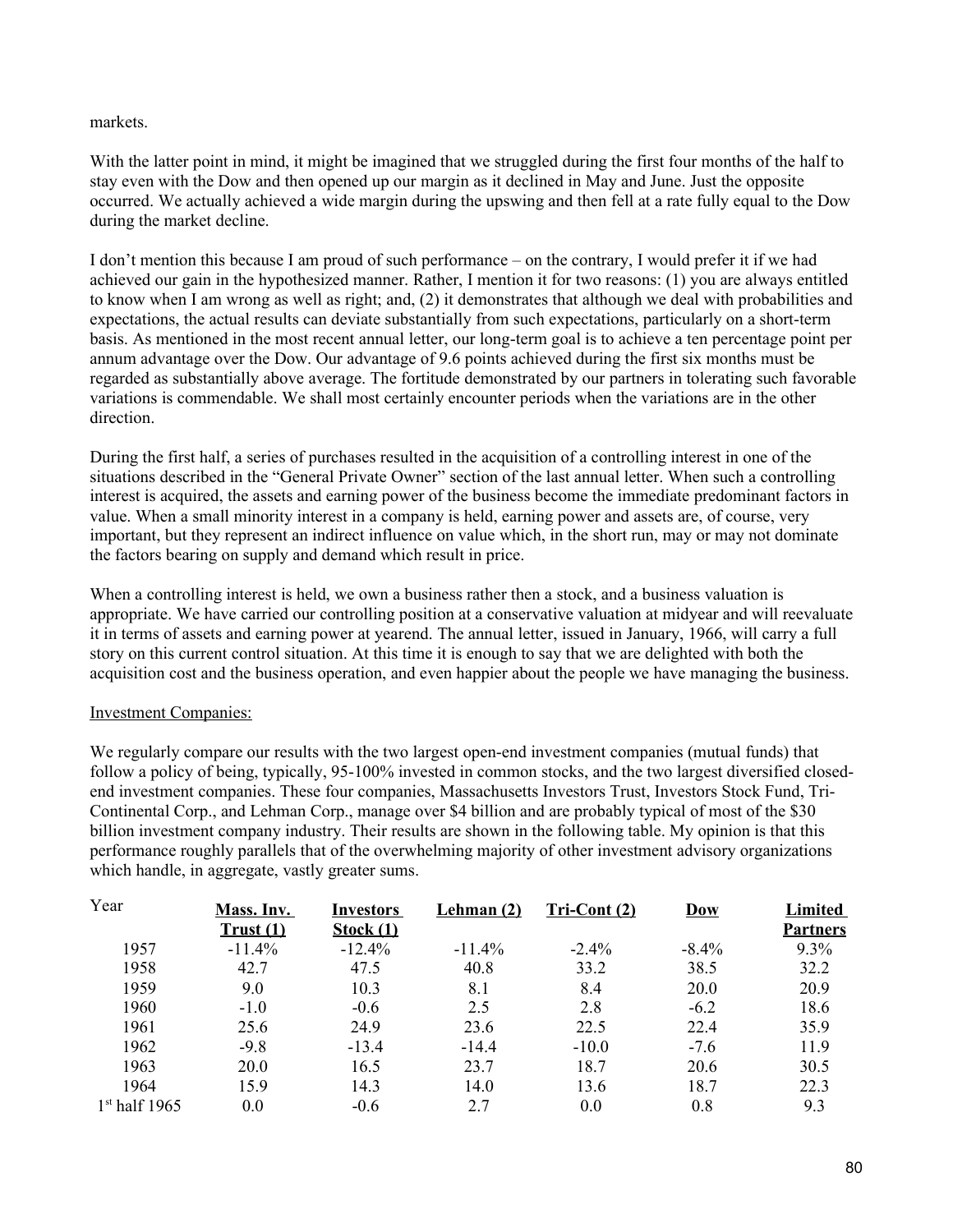| Cumulative | 114.9 | 102.8 | 1117 | 115.4 | 133.2 | 449.7 |
|------------|-------|-------|------|-------|-------|-------|
| Results    |       |       |      |       |       |       |
| Annual     | 9.4   | 8.7   | 9.2  | 9.5   | 10.5  | 22.2  |
| Compounded |       |       |      |       |       |       |
| Rate       |       |       |      |       |       |       |

(1) Computed from changes in asset value plus any distributions to holders of record during year.

(2) From 1965 Moody's Bank & Finance Manual for 1957-64. Estimated for first half 1965.

Last year I mentioned that the performance of these companies in some ways resembles the activity of a duck sitting on a pond. When the water (the market) rises, the duck rises; when if falls, back goes the duck. The water level was virtually unchanged during the first half of 1965. The ducks, as you can see from the table, are still sitting on the pond.

As I mentioned earlier in the letter, the ebb of the tide in May and June also substantially affected us. Nevertheless, the fact we had flapped our wings a few times in the preceding four months enabled us to gain a little altitude on the rest of the flock. Utilizing a somewhat more restrained lexicon, James H. Lorie, director of the University of Chicago's Center for Research in Security Prices was quoted in the May 25, 1965, WALL STREET JOURNAL as saying: "There is no evidence that mutual funds select stocks better than by the random method<sup>"</sup>

Of course, the beauty of the American economic scene has been that random results have been pretty darned good results. The water level has been rising. In our opinion, the probabilities are that over a long period of time, it will continue to rise, though, certainly not without important interruptions. It will be our policy, however, to endeavor to swim strongly, with or against the tide. If our performance declines to a level you can achieve by floating on your back, we will turn in our suits.

### Advance Payments and Advance Withdrawals:

We accept advance payments from partners and prospective partners at 6% interest from date of receipt until the end of the year. While there is no obligation to convert such advance payments to a partnership interest at the end of the year, this should be the intent at the time it is paid to us.

Similarly, we allow partners to withdraw up to 20% of their partnership account prior to yearend and charge them 6% from date of withdrawal until yearend when it is charged against their capital account. Again, it is not intended that partners use us like a bank, but that they use the withdrawal right for a truly unexpected need for funds. Predictable needs for funds such as quarterly federal tax payments should be handled by a beginning-ofthe-year reduction in capital rather than through advance withdrawals from B.P.L. during the year. The withdrawal privilege is to provide for the unanticipated.

The willingness to borrow (through advance payments) and lend (through advance withdrawals) at the same 6% rate may sound downright "un-Buffettlike". (You can be sure it doesn't start my adrenaline flowing.) Certainly such a no-spread arbitrage is devoid of the commercial overtones an observer might impute to the preponderance of our transactions. Nevertheless, we think it makes sense and is in the best interest of all partners.

The partner who has a large investment in indirect ownership of a group of liquid assets should have some liquidity present in his partnership interest other than at yearend. As a practical matter, we are reasonably certain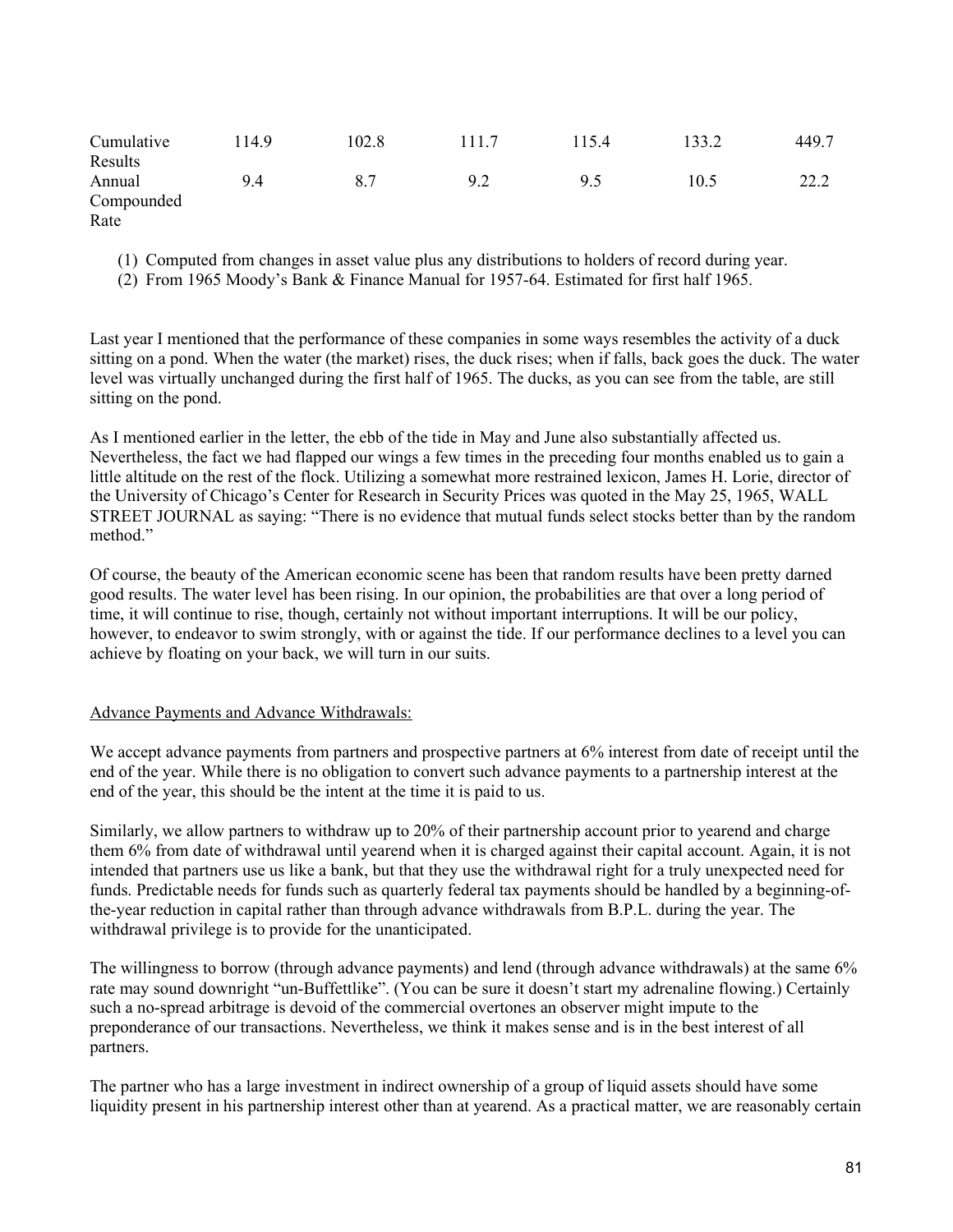that advance withdrawals will be far more than covered by advance payments. For example, on June 30, 1965, we had \$98,851 of advance withdrawals and \$652,931 of advance payments.

Why then the willingness to pay 6% for the net of advance payments over advance withdrawals when we can borrow from commercial banks at substantially lower rates? The answer is that we expect on a long-term basis to earn better than 6% (the general partner's allocation is zero unless we do) although it is largely a matter of chance whether we achieve the 6% figure in any short period. Moreover, I can adopt a different attitude regarding the investment of money that can be expected to soon be a part of our equity capital than I can on short-term borrowed money. The advance payments have the added advantage to us of spreading the investment of new money over the year, rather than having it hit us all at once in January. On the other hand, 6% is more than can be obtained in short-term dollar secure investments by our partners, so I consider it mutually profitable.

## **Miscellaneous:**

The bold expansion program to 909 ¼ square feet described in the annual letter was carried off without a hitch (the Pepsi's never even got warm).

John Harding joined us in April and is continuing the record whereby all the actions in the personnel field have been winning ones.

As in past years, we will have a letter out about November 1<sup>st</sup> (to partners and those who have indicated an interest to me by that time in becoming partners) with the commitment letter for 1966, estimate of the 1965 tax situation, etc.

Cordially, Warren E. Buffett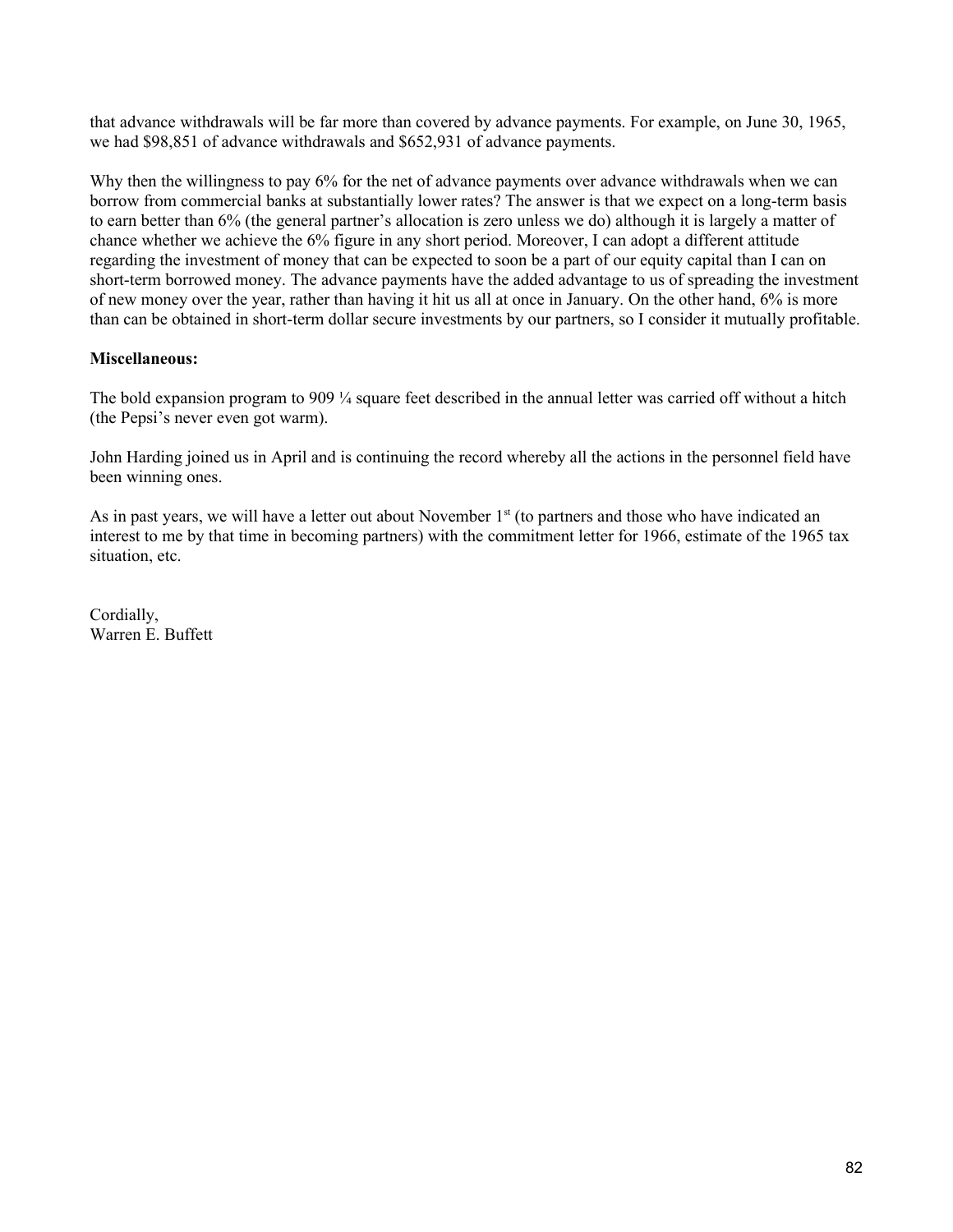### BUFFETT PARTNERSHIP, LTD. 810 KIEWIT PLAZA OMAHA 31, NEBRASKA

November 1, 1965

To My Partners for 1966:

Enclosed are:

- (1) Two copies or the commitment letter for 1966, one to be kept by you and one returned to us. You may amend the commitment letter right up to midnight, December 31st. So get it back to us early, and if it needs to be changed, just let us know by letter or phone. Commitment letters become final on December 31st. Every year I get a number or calls in the first week in January expressing a desire to add to the January 1<sup>st</sup> capital. THIS CAN'T BE DONE.
- (2) A copy of our ever-popular "The Ground Rules." It is essential that we see eye-to-eye on the matters covered therein. If you have different views - fine, yours may be better - but you shouldn't be in the partnership. Please particularly note Ground Rule 7. This has been added this year reflecting a moderate shift in my attitude over a period of time. It represents a decidedly unconventional (but logical in my opinion when applied to our operation) approach and is therefore specifically called to your attention.

Any withdrawals will be paid January 5th. You may withdraw any amount you desire from \$100 up to your entire equity. Similarly, additions can be for any amount and should reach us by January 10<sup>th</sup>. In the event you are disposing of anything, this will give you a chance to have the transaction in 1966 if that appears to be advantageous for tax reasons. If additions reach us in November, they take on the status of advance payments and draw 6% interest until yearend. This is not true of additions reaching us in December.

The partnership owns a controlling interest in Berkshire Hathaway Inc., a publicly-traded security. As mentioned in my midyear letter, asset values and earning power are the dominant factors affecting the valuation of a controlling interest in a business. Market price, which governs valuation of minority interest positions, is of little or no importance in valuing a controlling interest. We will value our position in Berkshire Hathaway at yearend at a price halfway between net current asset value and book value. Because of the nature of our receivables and inventory this, in effect, amounts to valuation of our current assets at 100 cents on the dollar and our fixed assets at 50 cents on the dollar. Such a value in my opinion is fair to both adding and withdrawing partners. It may be either of lower than market value at the time.

As I write this, we are orbiting in quite satisfactory fashion. Our margin over the Dow is well above average, and even those Neanderthal partners who utilize such crude yardsticks as net profit would find performance satisfactory. This is all, of course, subject to substantial change by yearend.

If anything needs clarification, call or write John Harding who is in charge of "de-confusing" partners. The tax situation is about as reported in the August letter, but if you would like John to make the calculation for you, he will be glad to do it.

Cordially,

Warren E. Buffett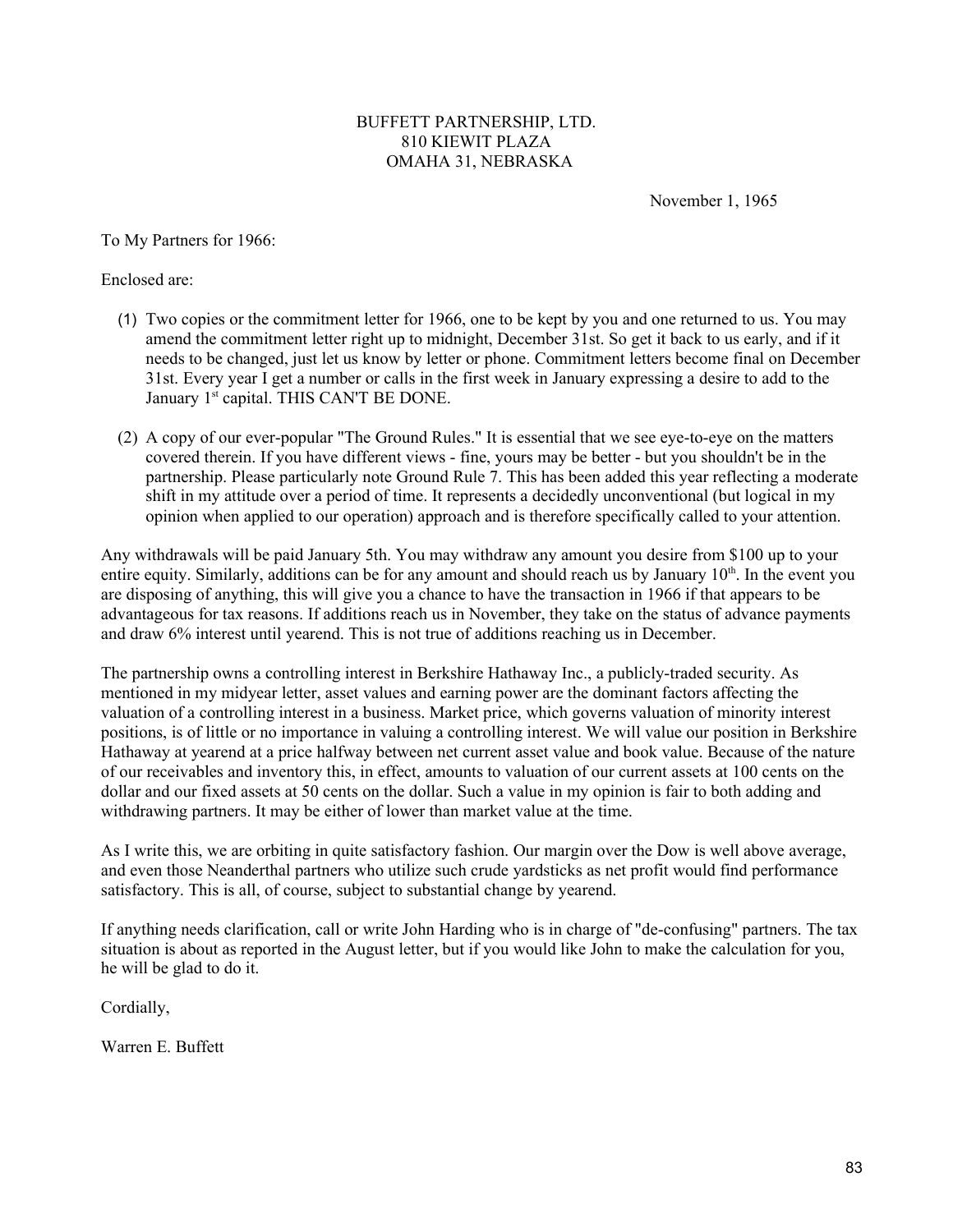P/S: We are continuing our "no prize" policy for the last ones to get their commitment letters back to us. It will make things easier for us if you get it back pronto. If you want to make changes later (before January lst), just give us a call, and we'll amend it for you.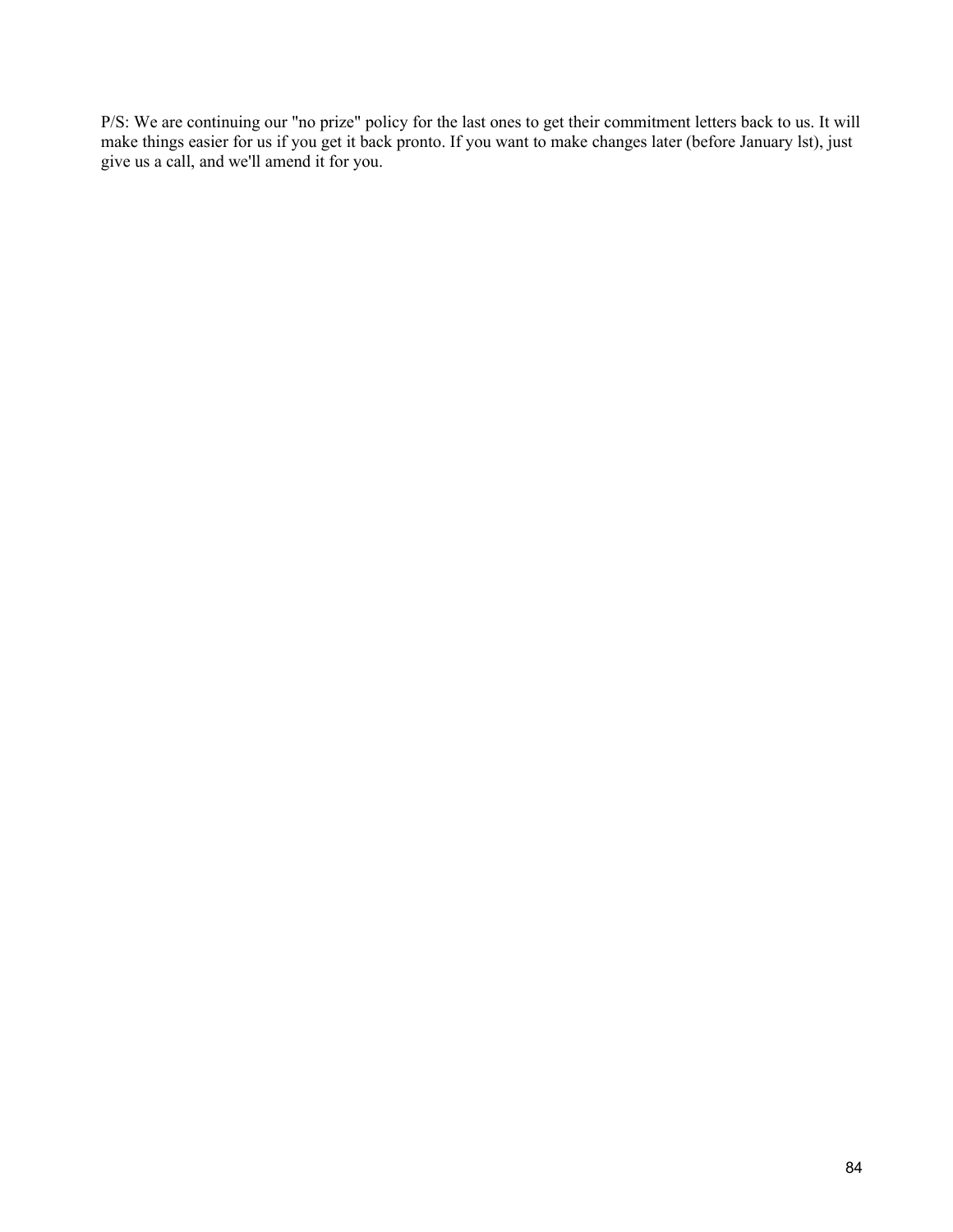#### BUFFETT PARTNERSHIP, LTD. 810 KIEWIT PLAZA OMAHA 31, NEBRASKA

#### Our Performance in 1965

Our War on Poverty was successful in 1965.

Specially, we were \$12,304,060 less poor at the end of the year.

Last year under a section in the annual letter entitled "Our Goal" (please particularly note it was not headed "Our Promise"), I stated we were trying to achieve "… An average advantage (relative to the Dow) of ten percentage points per annum for BPL before allocation to the general partner again with large amplitudes in the margin from perhaps 10 percentage points worse than the Dow in a bad year to 25 percentage points better when everything clicks."

My fallibility as a forecaster was quickly demonstrated when the first year fell outside my parameters. We achieved our widest margin over the Dow in the history of BPL with an overall gain of 47.2% compared to an overall gain (including dividends which would have been received through ownership of the Dow) of 14.2% for the Dow. Naturally, no writer likes to be publicly humiliated by such a mistake. It is unlikely to be repeated.

The following summarizes the year-by-year performance of the Dow, the performance of the Partnership before allocation (one quarter of the excess over 6%) to the general partner, and the results for limited partners:

| Year | <b>Overall Results From</b> | <b>Partnership Results (2)</b> | <b>Limited Partners'</b> |
|------|-----------------------------|--------------------------------|--------------------------|
|      | Down(1)                     |                                | <b>Results (3)</b>       |
| 1957 | $-8.4\%$                    | $10.4\%$                       | $9.3\%$                  |
| 1958 | 38.5%                       | 40.9%                          | 32.2%                    |
| 1959 | $20.0\%$                    | 25.9%                          | 20.9%                    |
| 1960 | $-6.2\%$                    | 22.8%                          | 18.6%                    |
| 1961 | 22.4%                       | 45.9%                          | 35.9%                    |
| 1962 | $-7.6\%$                    | 13.9%                          | 11.9%                    |
| 1963 | 20.6%                       | 38.7%                          | 30.5%                    |
| 1964 | 18.7%                       | 27.8%                          | 22.3%                    |
| 1965 | 14.2%                       | 47.2%                          | 36.9%                    |

- (1) Based on yearly changes in the value of the Dow plus dividends that would have been received through ownership of the Dow during that year. The table includes all complete years of partnership activity.
- (2) For 1957-61 consists of combined results of all predecessor limited partnerships operating throughout the entire year after all expenses, but before distributions to partners or allocations to the general partner.
- (3) For 1957-61 computed on the basis of the preceding column of partnership results allowing for allocation to the general partner based upon the present partnership agreement, but before monthly withdrawals by limited partners.

On a cumulative or compounded basis, the results are: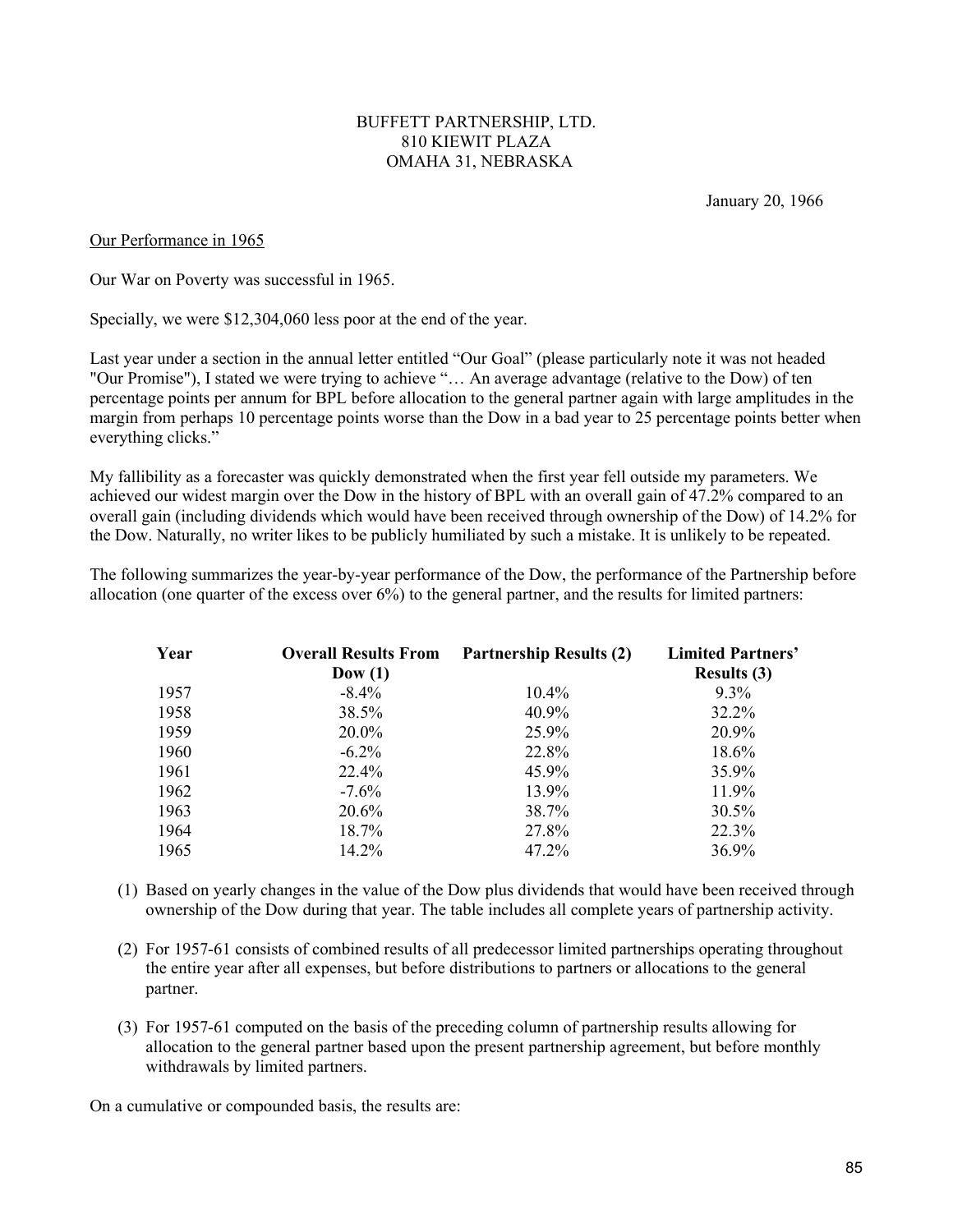| Year                     | <b>Overall Results From</b><br>Dow | <b>Partnership Results</b> | <b>Limited Partners'</b><br><b>Results</b> |
|--------------------------|------------------------------------|----------------------------|--------------------------------------------|
| 1957                     | $-8.4\%$                           | $10.4\%$                   | $9.3\%$                                    |
| $1957 - 58$              | 26.9%                              | 55.6%                      | 44.5%                                      |
| $1957 - 59$              | 52.3%                              | 95.9%                      | 74.7%                                      |
| $1957 - 60$              | 42.9%                              | 140.6%                     | 107.2%                                     |
| $1957 - 61$              | 74.9%                              | 251.0%                     | 181.6%                                     |
| $1957 - 62$              | 61.6%                              | 299.8%                     | 215.1%                                     |
| $1957 - 63$              | 95.1%                              | 454.5%                     | 311.2%                                     |
| $1957 - 64$              | 131.3%                             | 608.7%                     | 402.9%                                     |
| $1957 - 65$              | 164.1%                             | 943.2%                     | 588.5%                                     |
| <b>Annual Compounded</b> | 11.4%                              | 29.8%                      | 23.9%                                      |
| Rate                     |                                    |                            |                                            |

After last year the question naturally arises, "What do we do for an encore?" A disadvantage of this business is that it does not possess momentum to any significant degree. If General Motors accounts for 54% of domestic new car registrations in 1965, it is a pretty safe bet that they are going to come fairly close to that figure in 1966 due to owner loyalties, dealer capabilities, productive capacity, consumer image, etc. Not so for BPL. We start from scratch each year with everything valued at market when the gun goes off. Partners in 1966, new or old, benefit to only a very limited extent from the efforts of 1964 and 1965. The success of past methods and ideas does not transfer forward to future ones.

I continue to hope, on a longer-range basis, for the sort of achievement outlined in the "Our Goal" section of last year's letter (copies still available). However, those who believe 1965 results can be achieved with any frequency are probably attending weekly meetings of the Halley's Comet Observers Club. We are going to have loss years and are going to have years inferior to the Dow - no doubt about it. But I continue to believe we can achieve average performance superior to the Dow in the future. If my expectation regarding this should change, you will hear immediately.

### Investment Companies

We regularly compare our results with the two largest open-end investment companies (mutual funds) that follow a policy of being typically 95% - 100% invested in common stocks, and the two largest diversified closed-end investment companies. These four companies, Massachusetts Investors Trust, Investors Stock Fund, Tri-Continental Corp., and Lehman Corp. manage over \$5 billion, are owned by about 600,000 shareholders, and are probably typical of most of the \$35 billion investment company industry. My opinion is that their results roughly parallel those of the overwhelming majority of other investment advisory organizations which handle, in aggregate, vastly greater sums.

The purpose of this tabulation is to illustrate that the Dow is no pushover as an index of investment achievement. The advisory talent managing just the four companies shown commands annual fees of about \$10 million and this represents a very small fraction of the professional investment management industry. The public batting average of this highly paid and widely respected talent indicates performance a shade below that of the Dow, an unmanaged index.

## YEARLY RESULTS

| Year | Mass. Inv. | Investors Lehman (2) | Tri-Cont | Dow | Limited |
|------|------------|----------------------|----------|-----|---------|
|      |            |                      |          |     |         |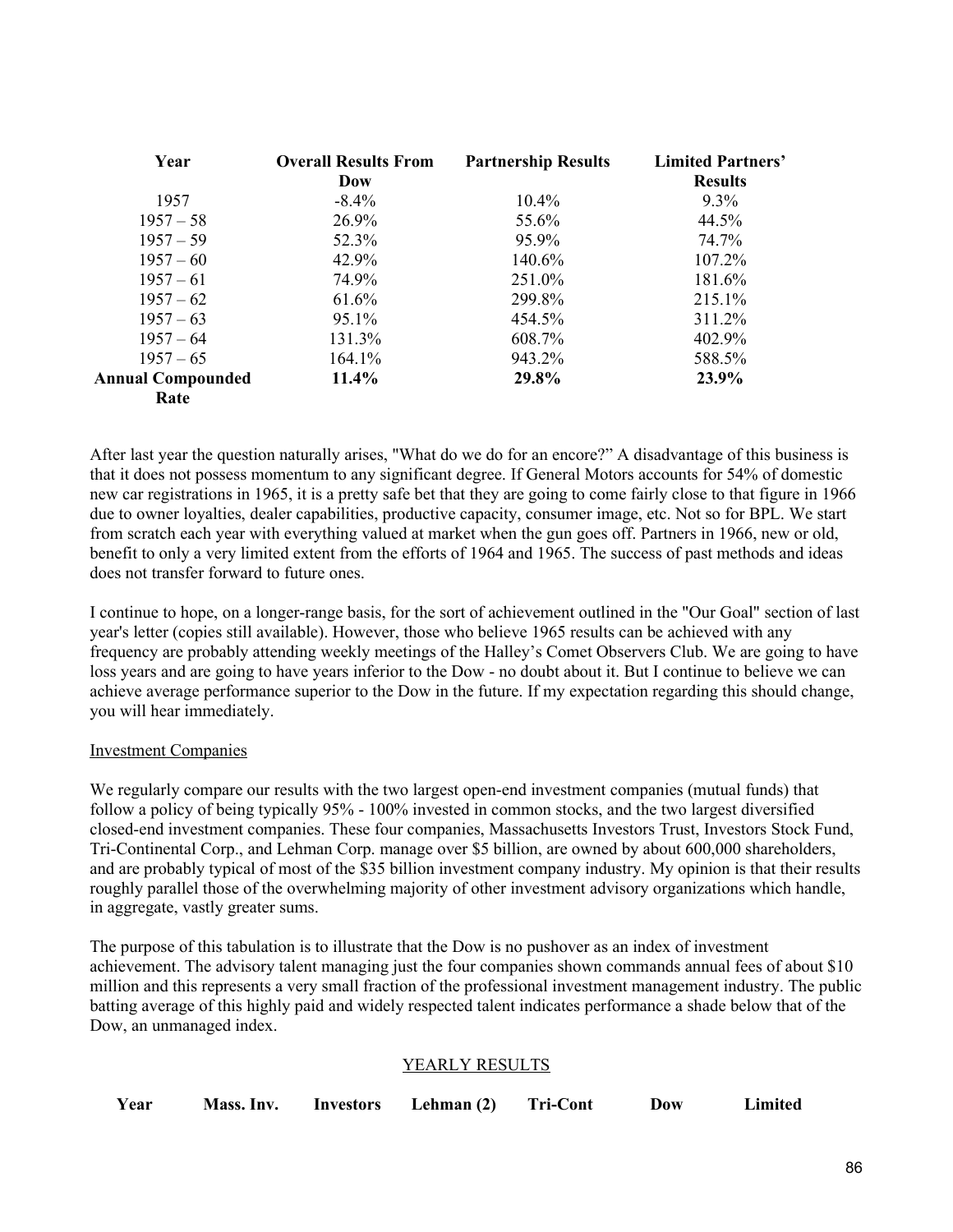| Trust(1)  | Stock $(1)$ |           | (2)       |          | <b>Partners</b> |
|-----------|-------------|-----------|-----------|----------|-----------------|
| $-11.4\%$ | $-12.4\%$   | $-11.4\%$ | $-2.4\%$  | $-8.4\%$ | $9.3\%$         |
| 42.7%     | 47.5%       | 40.8%     | 33.2%     | 38.5%    | $32.2\%$        |
| $9.0\%$   | $10.3\%$    | $8.1\%$   | $8.4\%$   | $20.0\%$ | 20.9%           |
| $-1.0\%$  | $-0.6\%$    | 2.5%      | 2.8%      | $-6.2\%$ | 18.6%           |
| 25.6%     | 24.9%       | 23.6%     | 22.5%     | 22.4%    | 35.9%           |
| $-9.8\%$  | $-13.4\%$   | $-14.4\%$ | $-10.0\%$ | $-7.6\%$ | 11.9%           |
| $20.0\%$  | 16.5%       | 23.7%     | 18.3%     | 20.6%    | 30.5%           |
| $15.9\%$  | $14.3\%$    | 13.6%     | 12.6%     | 18.7%    | 22.3%           |
| $10.2\%$  | $9.8\%$     | $19.0\%$  | $10.7\%$  | $14.2\%$ | 36.9%           |
|           |             |           |           |          |                 |

(1) Computed from changes in asset value plus any distributions to holders of record during year.

(2) From 1965 Moody's Bank & Finance Manual for 1957-64. Estimated for 1965.

# **COMPOUNDED**

| Year        | Mass. Inv.  | Investors   | Lehman $(2)$ | <b>Tri-Cont</b> | Dow      | <b>Limited</b>  |
|-------------|-------------|-------------|--------------|-----------------|----------|-----------------|
|             | Trust $(1)$ | Stock $(1)$ |              | (2)             |          | <b>Partners</b> |
| 1957        | $-11.4%$    | $-12.4\%$   | $-11.4%$     | $-2.4\%$        | $-8.4\%$ | $9.3\%$         |
| $1957 - 58$ | 26.4%       | 29.2%       | 24.7%        | $30.0\%$        | 26.9%    | $44.5\%$        |
| $1957 - 59$ | 37.8%       | 42.5%       | 34.8%        | 40.9%           | 52.3%    | 74.7%           |
| $1957 - 60$ | 36.4%       | $41.6\%$    | 38.2%        | 44.8%           | 42.9%    | 107.2%          |
| $1957 - 61$ | 71.3%       | 76.9%       | 70.8%        | 77.4%           | 74.9%    | 181.6%          |
| $1957 - 62$ | 54.5%       | 53.2%       | $46.2\%$     | 59.7%           | 61.6%    | $215.1\%$       |
| $1957 - 63$ | 85.4%       | 78.5%       | 80.8%        | 88.9%           | 94.9%    | 311.2%          |
| $1957 - 64$ | 114.9%      | $104.0\%$   | $105.4\%$    | $112.7\%$       | 131.3%   | 402.9%          |
| $1957 - 65$ | 136.8%      | 124.0%      | 145.3%       | 138.4%          | 164.1%   | 588.5%          |
| Annual      | $10.1\%$    | $9.4\%$     | 10.5%        | $10.1\%$        | 11.4%    | 23.9%           |
| Compounded  |             |             |              |                 |          |                 |
| Rate        |             |             |              |                 |          |                 |

A number of the largest investment advisory operations (managing, in some cases, well into the billions of dollars) also manage investment companies partly as a convenience for smaller clients and partly as a public showcase. The results of these funds roughly parallel those of the four funds on which we report.

I strongly believe in measurement. The investment managers mentioned above utilize measurement constantly in their activities. They constantly study changes in market shares, profit margins, return on capital, etc. Their entire decision-making process is geared to measurement - of managements, industries, comparative yields, etc. I am sure they keep score on their new business efforts as well as the profitability of their advisory operation. What then can be more fundamental than the measurement, in turn, of investment ideas and decisions? I certainly do not believe the standards I utilize (and wish my partners to utilize) in measuring my performance are the applicable ones for all money managers. But I certainly do believe anyone engaged in the management of money should have a standard of measurement, and that both he and the party whose money is managed should have a clear understanding why it is the appropriate standard, what time period should be utilized, etc.

Frank Block put it very well in the November-December 1965 issue of the Financial Analysts Journal. Speaking of measurement of investment performance he said," ...However, the fact is that literature suffers a yawning hiatus in this subject. If investment management organizations sought always the best performance, there would be nothing unique in careful measurement of investment results. It does not matter that the customer has failed to ask for a formal presentation of the results. Pride alone should be sufficient to demand that each or us determine objectively the quality of his recommendations. This can hardly be done without precise knowledge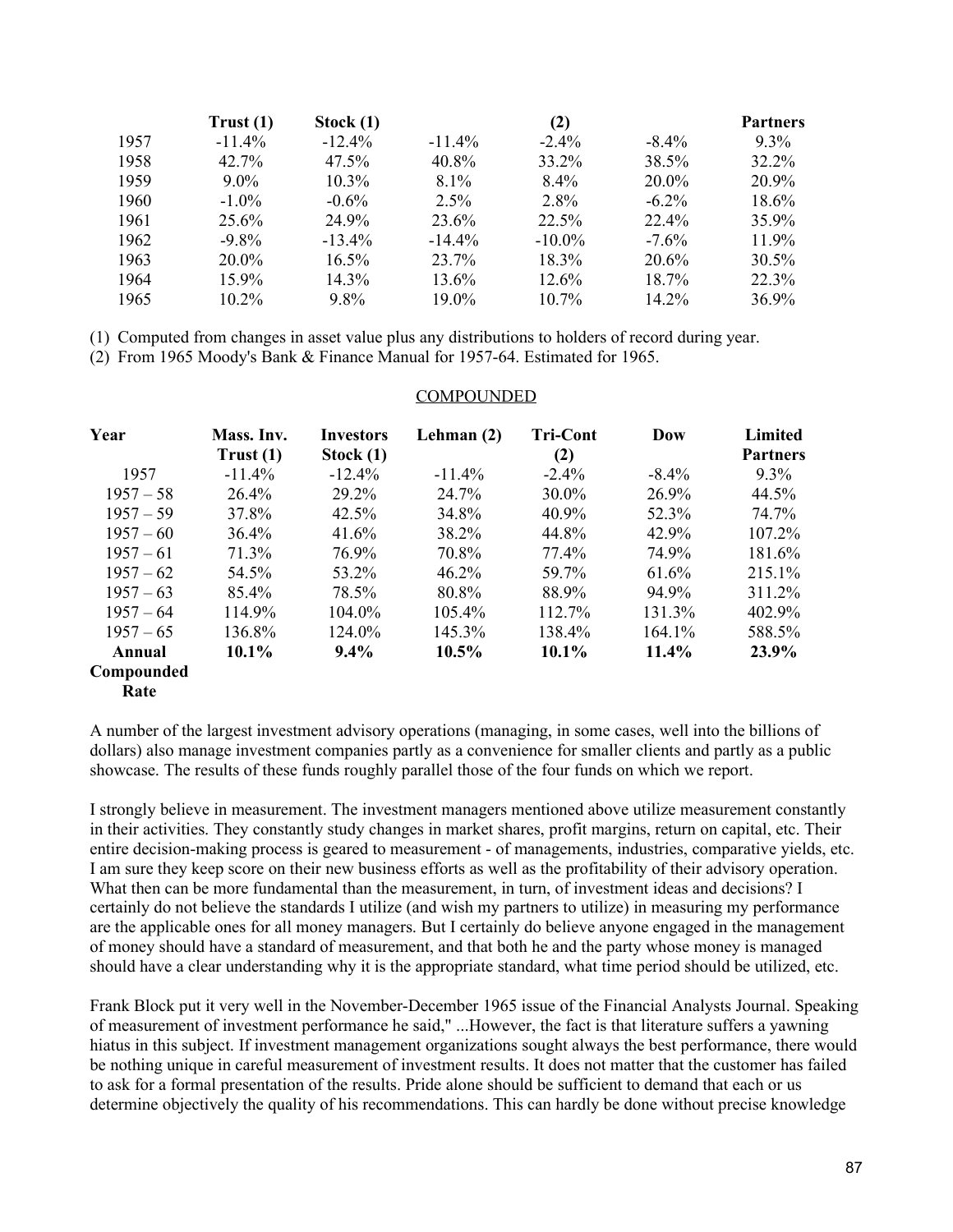of the outcome. Once this knowledge is in hand, it should be possible to extend the analysis to some point at which patterns of weakness and strength begin to assert themselves. We criticize a corporate management for failure to use the best of tools to keep it aware of the progress of a complicated industrial organization. We can hardly be excused for failure to provide ourselves with equal tools to show the efficiency of our own efforts to handle other people's money. ...Thus, it is our dreary duty to report that systems of performance measurement are not automatically included in the data processing programs of most investment management organizations. The sad fact is that some seem to prefer not to know how well or poorly they are doing.

Frankly, I have several selfish reasons for insisting that we apply a yardstick and that we both utilize the same yardstick. Naturally, I get a kick out of beating par - in the lyrical words of Casey Stengel, "Show me a good loser, and I'll show you a loser." More importantly, I insure that I will not get blamed for the wrong reason (having losing years) but only for the right reason (doing poorer than the Dow). Knowing partners will grade me on the right basis helps me do a better job. Finally, setting up the relevant yardsticks ahead of time insures that we will all get out of this business if the results become mediocre (or worse). It means that past successes cannot cloud judgment of current results. It should reduce the chance of ingenious rationalizations of inept performance. (Bad lighting has been bothering me at the bridge table lately.) While this masochistic approach to measurement may not sound like much of an advantage, I can assure you from my observations of business entities that such evaluation would have accomplished a great deal in many investment and industrial organizations.

So if you are evaluating others (or yourself!) in the investment field, think out some standards - apply them interpret them. If you do not feel our standard (a minimum of a three-year test versus the Dow) is an applicable one, you should not be in the Partnership. If you do feel it is applicable, you should be able to take the minus years with equanimity in the visceral regions as well as the cerebral regions -as long as we are surpassing the results of the Dow.

## The Sorrows of Compounding

Usually, at this point in my letter, I have paused to modestly attempt to set straight the historical errors of the last four or five hundred years. While it might seem difficult to accomplish this in only a few paragraphs a year, I feel I have done my share to reshape world opinion on Columbus, Isabella, Francis I, Peter Minuit and the Manhattan Indians. A by-product of this endeavor has been to demonstrate the overwhelming power of compound interest. To insure reader attention I have entitled these essays "The Joys of Compounding. " The sharp-eyed may notice a slight change this year.

A decent rate (better we have an indecent rate) of compound -plus the addition of substantial new money has brought our beginning capital this year to \$43,645,000. Several times in the past I have raised the question whether increasing amounts of capital would harm our investment performance. Each time I have answered negatively and promised you that if my opinion changed, I would promptly report it.

I do not feel that increased capital has hurt our operation to date. As a matter of fact, I believe that we have done somewhat better during the past few years with the capital we have had in the Partnership than we would have done if we had been working with a substantially smaller amount. This was due to the partly fortuitous development of several investments that were just the right size for us -big enough to be significant and small enough to handle.

I now feel that we are much closer to the point where increased size may prove disadvantageous. I don't want to ascribe too much precision to that statement since there are many variables involved. What may be the optimum size under some market and business circumstances can be substantially more or less than optimum under other circumstances. There have been a few times in the past when on a very short-term basis I have felt it would have been advantageous to be smaller but substantially more times when the converse was true.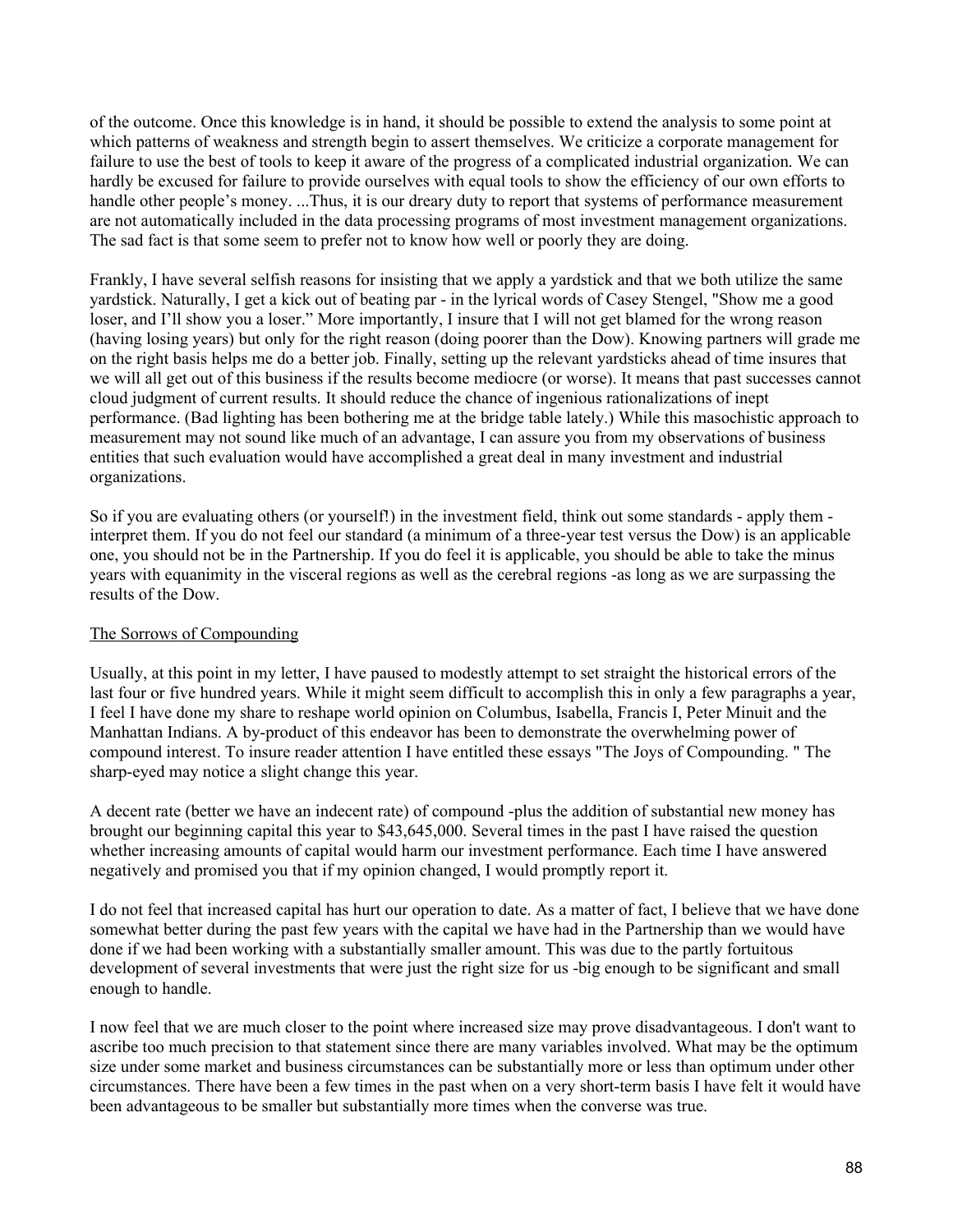Nevertheless, as circumstances presently appear, I feel substantially greater size is more likely to harm future results than to help them. This might not be true for my own personal results, but it is likely to be true for your results.

Therefore, unless it appears that circumstances have changed (under some conditions added capital would improve results) or unless new partners can bring some asset to the Partnership other than simply capital, I intend to admit no additional partners to BPL.

The only way to make this effective is to apply it across-the-board and I have notified Susie that if we have any more children, it is up to her to find some other partnership for them.

Because I anticipate that withdrawals (for taxes, among other reasons) may well approach additions by present partners and also because I visualize the curve of expectable performance sloping only very mildly as capital increases, I presently see no reason why we should restrict capital additions by existing partners.

The medically oriented probably will interpret this entire section as conclusive evidence that an effective antithyroid pill has been developed.

### Trends in Our Business

Last year I discussed our various categories of investments. Knowing the penalties for cruel and unusual punishments, I will skip a rehash of the characteristics of each category, but merely refer you to last year's letter. However, a few words should be said to bring you up to date on the various segments of the business, and perhaps to give you a better insight into their strengths and weaknesses.

The "Workout" business has become very spasmodic. We were able to employ an average of only about \$6 million during the year in the Workout section, and this involved only a very limited number of situations. Although we earned about \$1,410,000 or about 23 ½% on average capital employed (this is calculated on an all equity basis - borrowed money is appropriate in most Workout situations, and we utilize it, which improves our rate of return above this percentage), over half of this was earned from one situation. I think it unlikely that a really interesting rate of return can be earned consistently on large sums of money in this business under present conditions. Nevertheless, we will continue to try to remain alert for the occasional important opportunity and probably continue to utilize a few of the smaller opportunities where we like the probabilities.

The "Generals-Private Owner Basis" category was very good to us in 1965. Opportunities in this area have become more scarce with a rising Dow, but when they come along, they are often quite significant. I mentioned at the start of last year that we were the largest stockholder of three companies in this category. Our largest yearend 1964 investment in this category was disposed of in 1965 pursuant to a tender offer resulting in a realized gain for BPL of \$3,188,000. At yearend 1964 we had unrealized appreciation in this investment of \$451,000. Therefore, the economic gain attributable to 1965 for this transaction was only \$2,737,000 even though the entire tax effect fell in that year. I mention these figures to illustrate how our realized gain for tax purposes in any year bears no necessary relationship to our economic gain.

The fundamental concept underlying the Generals-Private Owner category is demonstrated by the above case. A private owner was quite willing (and in our opinion quite wise) to pay a price for control of the business which isolated stock buyers were not willing to pay for very small fractions of the business. This has been a quite common condition in the securities markets over many years, and although purchases in this category work out satisfactorily in terms of just general stock market behavior, there is the occasional dramatic profit due to corporate action such as the one above.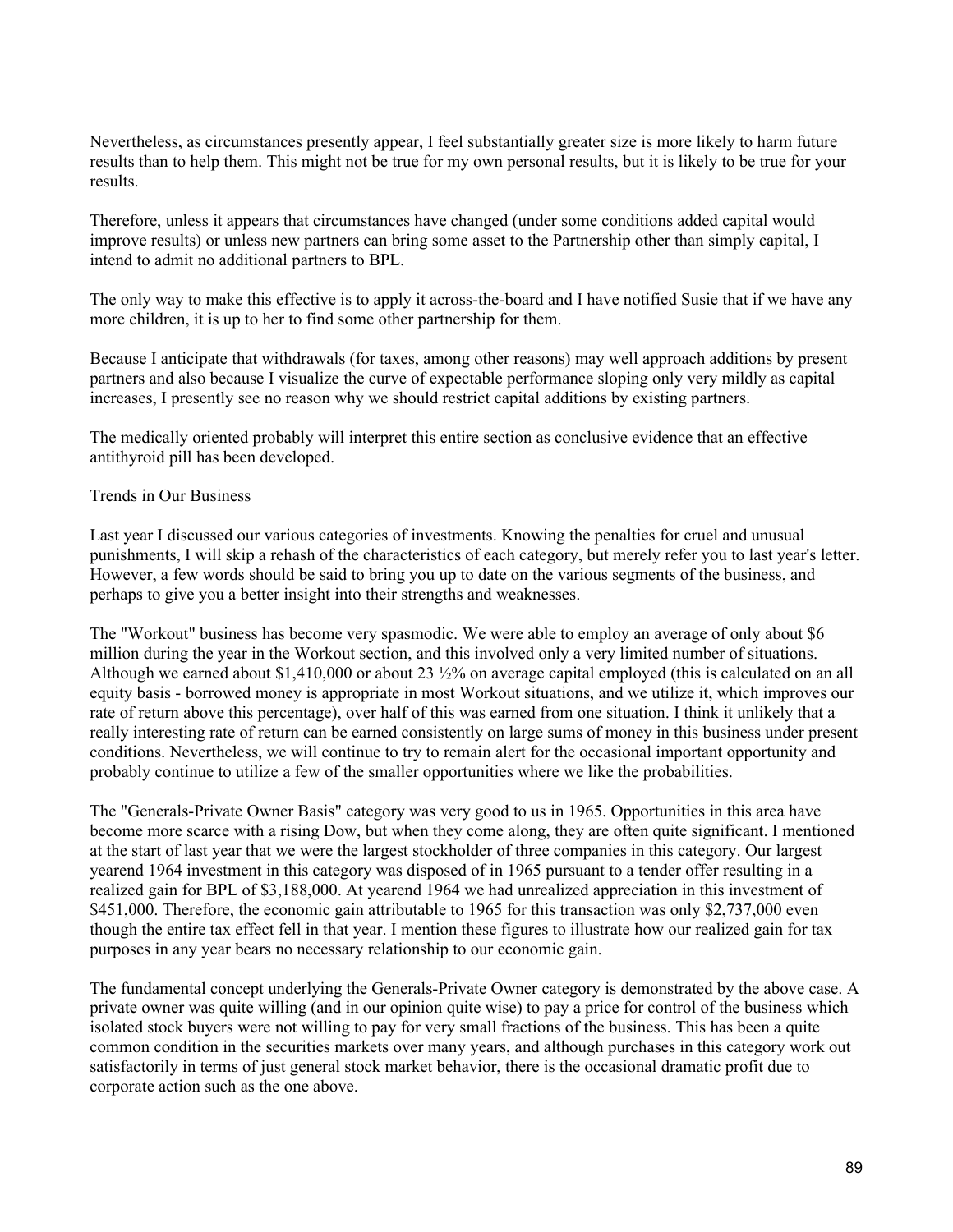The "Control" section of our business received a transfer member from our "Private Owner" category. Shares in Berkshire Hathaway had been acquired since November 1962 on much the same line of reasoning as prevailed in the security mentioned above. In the case of Berkshire, however, we ended up purchasing enough stock to assume a controlling position ourselves rather than the more usual case of either selling our stock in the market or to another single buyer.

Our purchases of Berkshire started at a price of \$7.60 per share in 1962. This price partially reflected large losses incurred by the prior management in closing some of the mills made obsolete by changing conditions within the textile business (which the old management had been quite slow to recognize). In the postwar period the company had slid downhill a considerable distance, having hit a peak in 1948 when about \$29 1/2 million was earned before tax and about 11,000 workers were employed. This reflected output from 11 mills.

At the time we acquired control in spring of 1965, Berkshire was down to two mills and about 2,300 employees. It was a very pleasant surprise to find that the remaining units had excellent management personnel, and we have not had to bring a single man from the outside into the operation. In relation to our beginning acquisition cost of \$7.60 per share (the average cost, however, was \$14.86 per share, reflecting very heavy purchases in early 1965), the company on December 31, 1965, had net working capital alone (before placing any value on the plants and equipment) of about \$19 per share.

Berkshire is a delight to own. There is no question that the state of the textile industry is the dominant factor in determining the earning power of the business, but we are most fortunate to have Ken Chace running the business in a first-class manner, and we also have several of the best sales people in the business heading up this end of their respective divisions.

While a Berkshire is hardly going to be as profitable as a Xerox, Fairchild Camera or National Video in a hypertensed market, it is a very comfort able sort of thing to own. As my West Coast philosopher says, "It is well to have a diet consisting of oatmeal as well as cream puffs."

Because of our controlling interest, our investment in Berkshire is valued for our audit as a business, not as a marketable security. If Berkshire advances \$5 per share in the market, it does BPL no good - our holdings are not going to be sold. Similarly, if it goes down \$5 per share, it is not meaningful to us. The value of our holding is determined directly by the value of the business. I received no divine inspiration in that valuation of our holdings. (Maybe the owners of the three wonder stocks mentioned above do receive such a message in respect to their holdings -I feel I would need something at least that reliable to sleep well at present prices.) I attempt to apply a conservative valuation based upon my knowledge of assets, earning power, industry conditions, competitive position, etc. We would not be a seller of our holdings at such a figure, but neither would we be a seller of the other items in our portfolio at yearend valuations –otherwise, we would already have sold them.

Our final category is "Generals-Relatively Undervalued." This category has been growing in relative importance as opportunities in the other categories become less frequent.

Frankly, operating in this field is somewhat more ethereal than operating in the other three categories, and I'm just not an ethereal sort. Therefore, I feel accomplishments here are less solid and perhaps less meaningful for future projections than in the other categories. Nevertheless, our results in 1965 were quite good in the "Relatively Undervalued" group, partly due to implementation of the technique referred to in last year's letter which serves to reduce risk and potentially augment gains. It should reduce risk in any year, and it definitely augmented the gains in 1965. It is necessary to point out that results in this category were greatly affected for the better by only two investments.

Candor also demands I point out that during 1965 we had our worst single investment experience in the history of BPL on one idea in this group.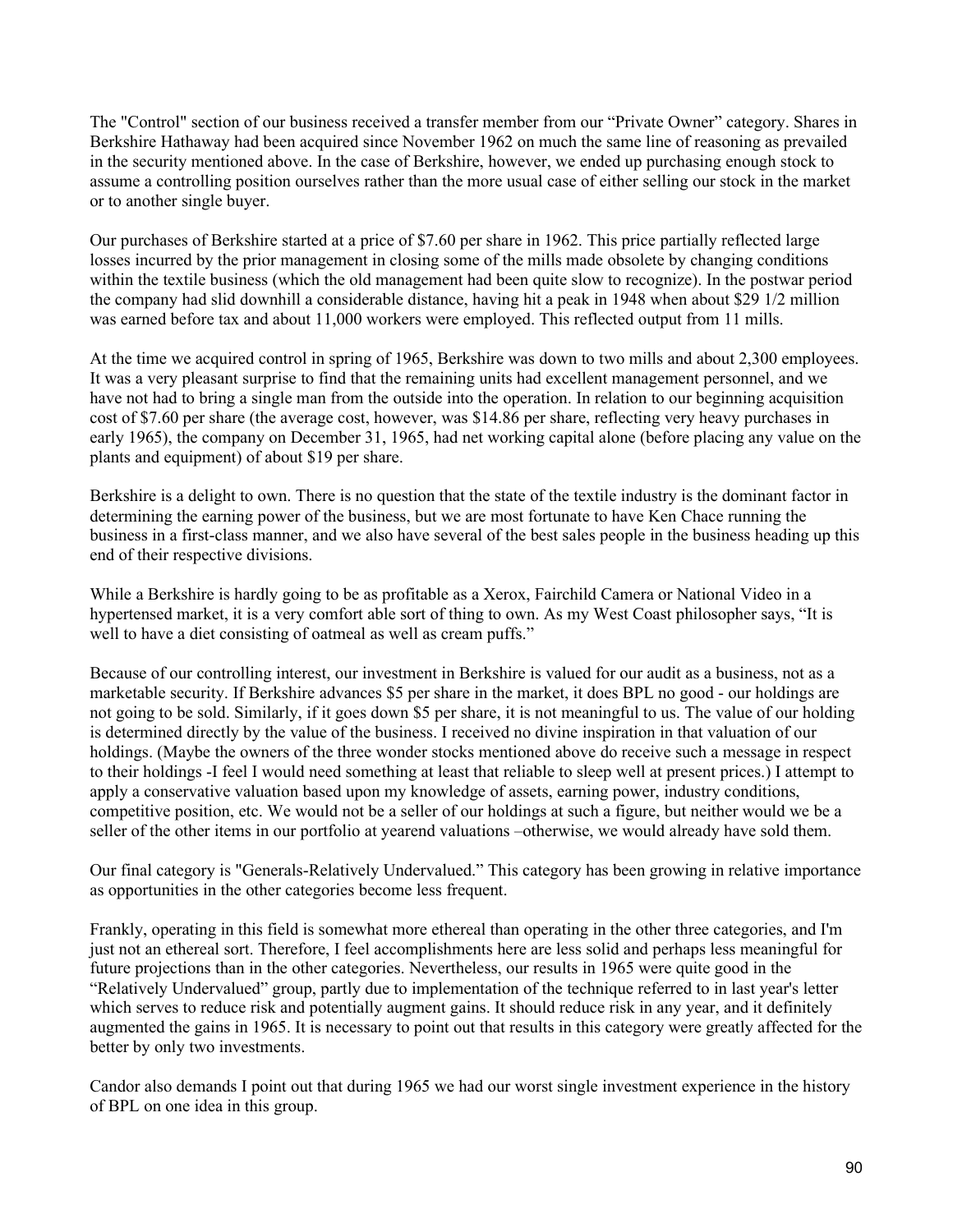Overall, we had more than our share of good breaks in 1965. We did not have a great quantity of ideas, but the quality, with the one important exception mentioned above, was very good and circumstances developed which accelerated the timetable in several. I do not have a great flood of good ideas as I go into 1966, although again I believe I have at least several potentially good ideas of substantial size. Much depends on whether market conditions are favorable for obtaining a larger position.

All in all, however, you should recognize that more came out of the pipeline in 1965 than went in.

## Diversification

Last year in commenting on the inability of the overwhelming majority of investment managers to achieve performance superior to that of pure chance, I ascribed it primarily to the product of: "(1) group decisions - my perhaps jaundiced view is that it is close to impossible for outstanding investment management to come from a group of any size with all parties really participating in decisions; (2) a desire to conform to the policies and (to an extent) the portfolios of other large well-regarded organizations; (3) an institutional framework whereby average is "safe" and the personal rewards for independent action are in no way commensurate with the general risk attached to such action; (4) an adherence to certain diversification practices which are irrational; and finally and importantly, (5) inertia."

This year in the material which went out in November, I specifically called your attention to a new Ground Rule reading, "7. We diversify substantially less than most investment operations. We might invest up to 40% of our net worth in a single security under conditions coupling an extremely high probability that our facts and reasoning are correct with a very low probability that anything could drastically change the underlying value of the investment."

We are obviously following a policy regarding diversification which differs markedly from that of practically all public investment operations. Frankly, there is nothing I would like better than to have 50 different investment opportunities, all of which have a mathematical expectation (this term reflects the range of all possible relative performances, including negative ones, adjusted for the probability of each - no yawning, please) of achieving performance surpassing the Dow by, say, fifteen percentage points per annum. If the fifty individual expectations were not intercorelated (what happens to one is associated with what happens to the other) I could put 2% of our capital into each one and sit back with a very high degree of certainty that our overall results would be very close to such a fifteen percentage point advantage.

It doesn't work that way.

We have to work extremely hard to find just a very few attractive investment situations. Such a situation by definition is one where my expectation (defined as above) of performance is at least ten percentage points per annum superior to the Dow. Among the few we do find, the expectations vary substantially. The question always is, "How much do I put in number one (ranked by expectation of relative performance) and how much do I put in number eight?" This depends to a great degree on the wideness of the spread between the mathematical expectation of number one versus number eight." It also depends upon the probability that number one could turn in a really poor relative performance. Two securities could have equal mathematical expectations, but one might have .05 chance of performing fifteen percentage points or more worse than the Dow, and the second might have only .01 chance of such performance. The wider range of expectation in the first case reduces the desirability of heavy concentration in it.

The above may make the whole operation sound very precise. It isn't. Nevertheless, our business is that of ascertaining facts and then applying experience and reason to such facts to reach expectations. Imprecise and emotionally influenced as our attempts may be, that is what the business is all about. The results of many years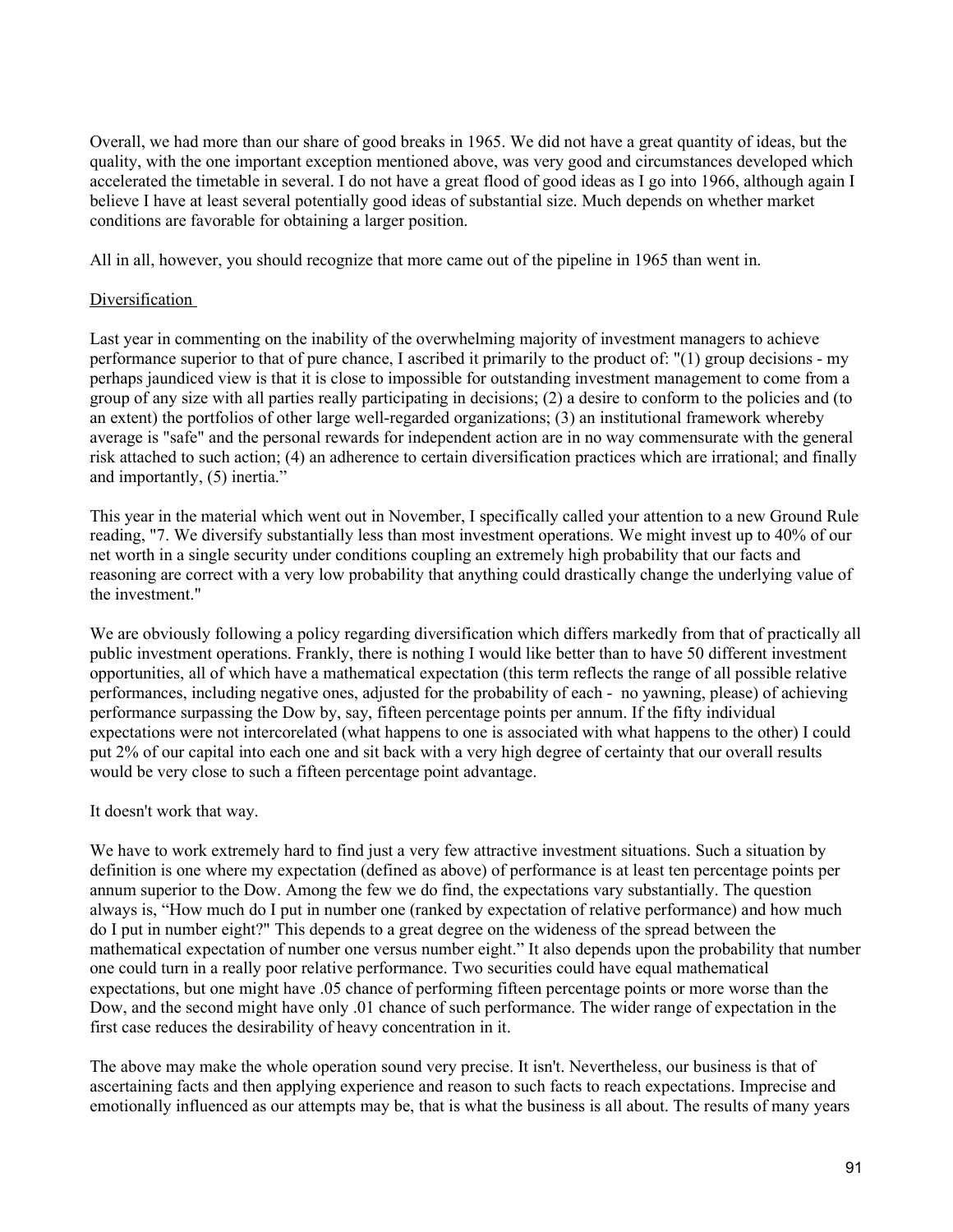of decision-making in securities will demonstrate how well you are doing on making such calculations - whether you consciously realize you are making the calculations or not. I believe the investor operates at a distinct advantage when he is aware of what path his thought process is following.

There is one thing of which I can assure you. If good performance of the fund is even a minor objective, any portfolio encompassing one hundred stocks (whether the manager is handling one thousand dollars or one billion dollars) is not being operated logically. The addition of the one hundredth stock simply can't reduce the potential variance in portfolio performance sufficiently to compensate for the negative effect its inclusion has on the overall portfolio expectation.

Anyone owning such numbers of securities after presumably studying their investment merit (and I don't care how prestigious their labels) is following what I call the Noah School of Investing - two of everything. Such investors should be piloting arks. While Noah may have been acting in accord with certain time-tested biological principles, the investors have left the track regarding mathematical principles. (I only made it through plane geometry, but with one exception, I have carefully screened out the mathematicians from our Partnership.)

Of course, the fact that someone else is behaving illogically in owning one hundred securities doesn't prove our case. While they may be wrong in overdiversifying, we have to affirmatively reason through a proper diversification policy in terms of our objectives.

The optimum portfolio depends on the various expectations of choices available and the degree of variance in performance which is tolerable. The greater the number of selections, the less will be the average year-to-year variation in actual versus expected results. Also, the lower will be the expected results, assuming different choices have different expectations of performance.

I am willing to give up quite a bit in terms of leveling of year-to-year results (remember when I talk of "results," I am talking of performance relative to the Dow) in order to achieve better overall long-term performance. Simply stated, this means I am willing to concentrate quite heavily in what I believe to be the best investment opportunities recognizing very well that this may cause an occasional very sour year - one somewhat more sour, probably, than if I had diversified more. While this means our results will bounce around more, I think it also means that our long-term margin of superiority should be greater.

You have already seen some examples of this. Our margin versus the Dow has ranged from 2.4 percentage points in 1958 to 33.0 points in 1965. If you check this against the deviations of the funds listed on page three, you will find our variations have a much wider amplitude. I could have operated in such a manner as to reduce our amplitude, but I would also have reduced our overall performance somewhat although it still would have substantially exceeded that of the investment companies. Looking back, and continuing to think this problem through, I feel that if anything, I should have concentrated slightly more than I have in the past. Hence, the new Ground Rule and this long-winded explanation.

Again let me state that this is somewhat unconventional reasoning (this doesn't make it right or wrong - it does mean you have to do your own thinking on it), and you may well have a different opinion - if you do, the Partnership is not the place for you. We are obviously only going to go to 40% in very rare situations - this rarity, of course, is what makes it necessary that we concentrate so heavily, when we see such an opportunity. We probably have had only five or six situations in the nine-year history of the Partnership where we have exceeded 25%. Any such situations are going to have to promise very significantly superior performance relative to the Dow compared to other opportunities available at the time. They are also going to have to possess such superior qualitative and/or quantitative factors that the chance of serious permanent loss is minimal (anything can happen on a short-term quotational basis which partially explains the greater risk of widened yearto-year variation in results). In selecting the limit to which I will go in anyone investment, I attempt to reduce to a tiny figure the probability that the single investment (or group, if there is intercorrelation) can produce a result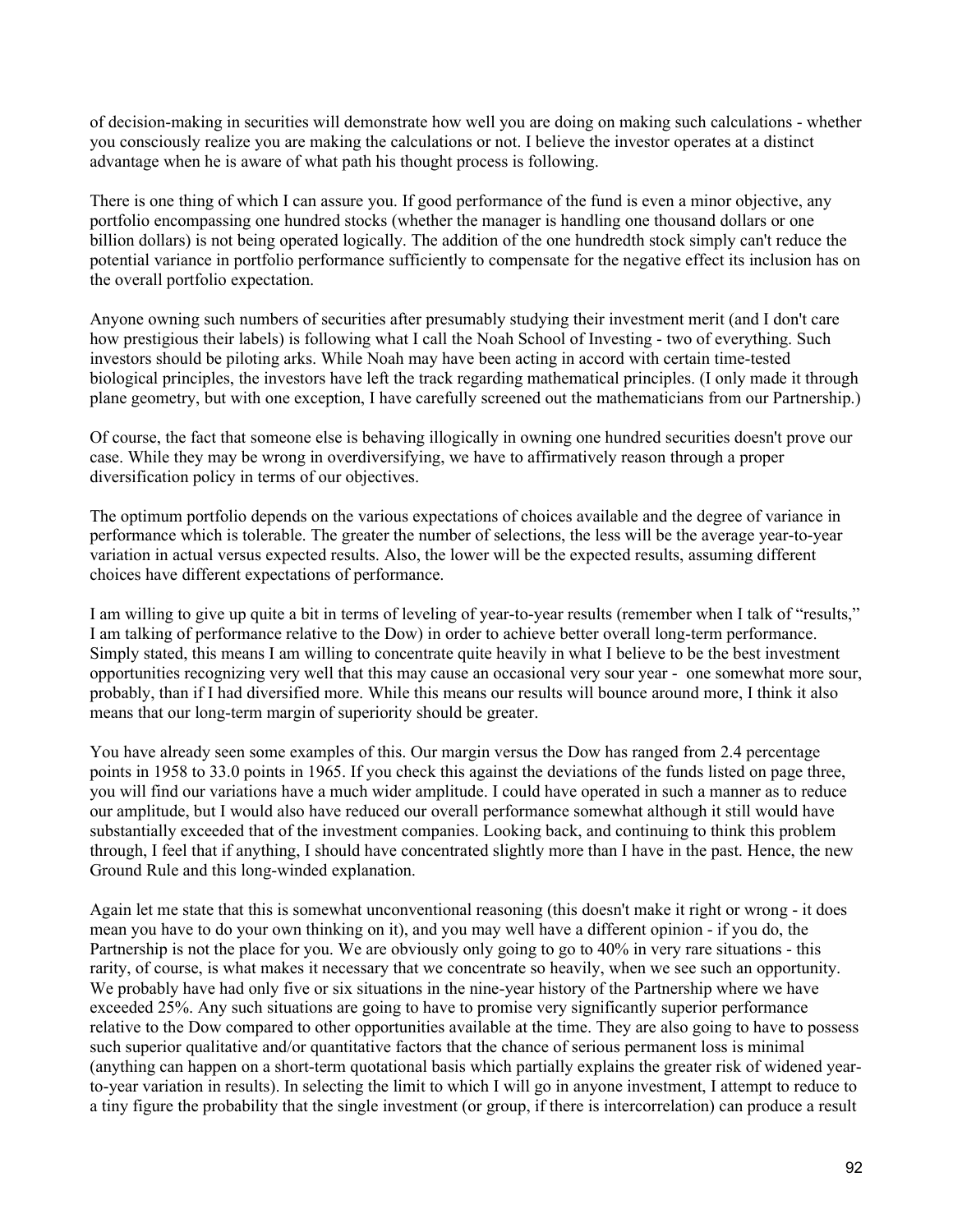for our total portfolio that would be more than ten percentage points poorer than the Dow.

We presently have two situations in the over 25% category - one a controlled company, and the other a large company where we will never take an active part. It is worth pointing out that our performance in 1965 was overwhelmingly the product of five investment situations. The 1965 gains (in some cases there were also gains applicable to the same holding in prior years) from these situations ranged from about \$800,000 to about \$3 1/2 million. If you should take the overall performance of our five smallest general investments in 1965, the results are lackluster (I chose a very charitable adjective).

Interestingly enough, the literature of investment management is virtually devoid of material relative to deductive calculation of optimal diversification.

All texts counsel "adequate" diversification, but the ones who quantify "adequate" virtually never explain how they arrive at their conclusion. Hence, for our summation on overdiversification, we turn to that eminent academician Billy Rose, who says, "You've got a harem of seventy girls; you don't get to know any of them very well."

## **Miscellaneous**

Last year we boldly announced an expansion move, encompassing an additional 227 1/4 square feet. Older partners shook their heads. I feel that our gain from operations in 1965 of \$12,304,060 indicates that we did not overextend ourselves. Fortunately, we didn't sign a percentage lease. Operationally, things have never been running more smoothly, and I think our present setup unquestionably lets me devote a higher percentage of my time to thinking about the investment process than virtually anyone else in the money management business. This, of course, is the result of really outstanding personnel and cooperative partners.

John Harding has taken complete charge of all administrative operations with splendid results. Bill Scott continues to develop detailed information on investments which substantially enhances our net profit figure. Beth Feehan, Donna Walter and Elizabeth Hanon (who joined us in November) have all handled large work loads (secretary's note -Amen!) accurately and efficiently.

The above people, their spouses (one apiece) and children have a combined investment in the Partnership of over \$600,000. Susie and I have an investment of \$6,849,936, which should keep me from slipping away to the movies in the afternoon. This represents virtually our entire net worth, with the exception of our continued holding of Mid-Continent Tab Card, a local company into which I bought in 1960 when it had less than 10 stockholders.

Additionally, my relatives, consisting of three children, mother, two sisters, two brothers-in-law, father-in-law, three aunts, two uncles, five cousins, and six nieces and nephews have interests in BPL, directly or indirectly, totaling \$2,708,233. So don't get any ideas about voting a change in the Partnership name.

Peat, Marwick, Mitchell & Co. has done the customary excellent job of expediting the audit and tax information. This requires great effort and ability, and they supply both. This year a computer was brought to bear on our problems, and naturally, I was a little worried someone else would come out as the general partner. However, it all worked quite smoothly.

Within the coming two weeks you will receive:

- 1. A tax letter giving you all BPL information needed for your 1965 federal income tax return. This letter is the only item that counts for tax purposes.
- 2. An audit from Peat, Marwick, Mitchell & Co. for 1965, setting forth the operations and financial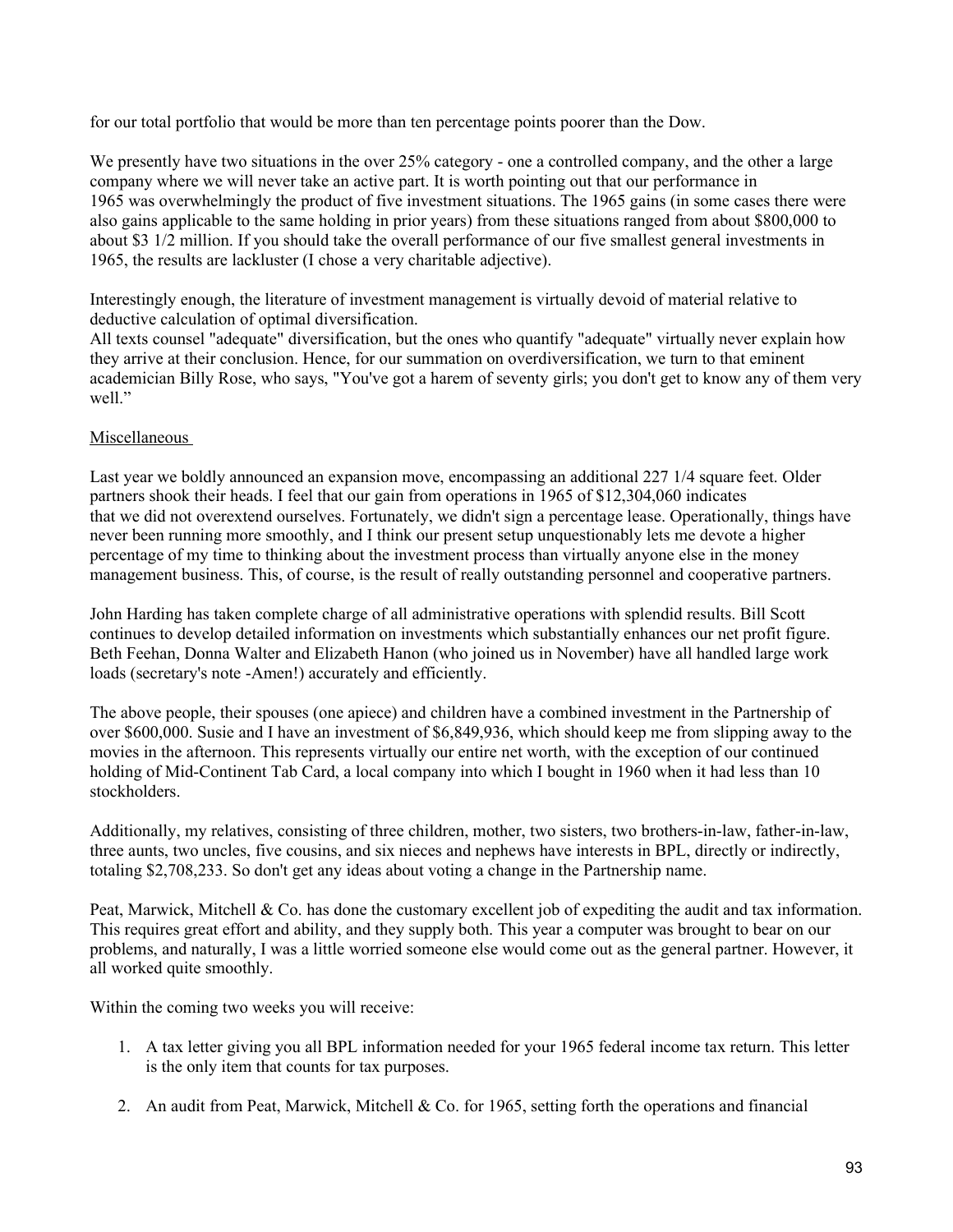position of BPL, as well as your own capital account.

3. A letter signed by me setting forth the status of your BPL interest on 1/1/66. This is identical with the figures developed in the audit.

Let me know if anything in this letter or that occurs during the year needs clarifying. It is difficult to anticipate all of the questions you may have and if there is anything that is confusing, I want to hear about it. For instance, we received an excellent suggestion last year from a partner regarding the presentation of the reconciliation of personal capital accounts.

My next letter will be about July 15th, summarizing the first ha1f of this year.

Cordially,

Warren E. Buffett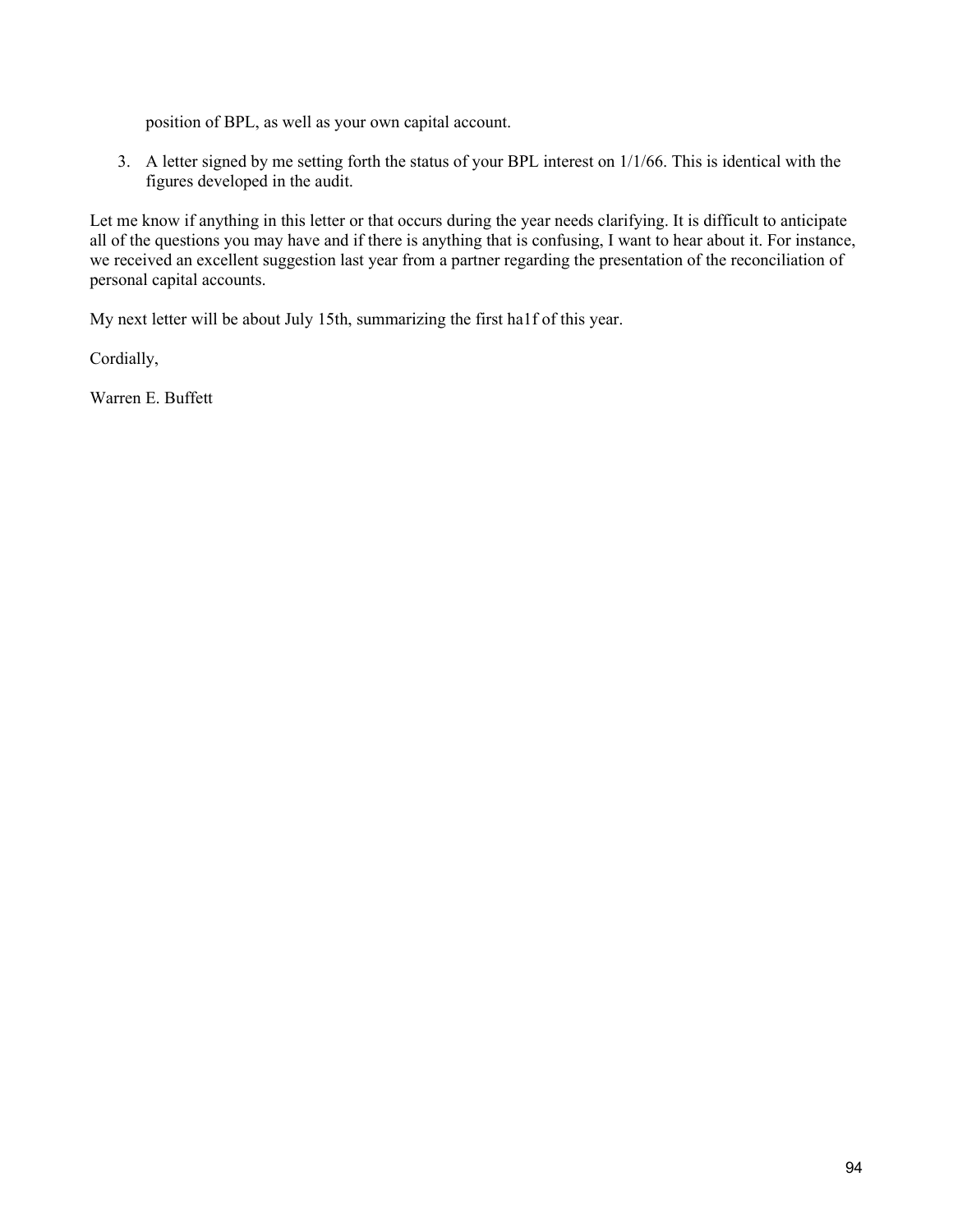#### BUFFETT PARTNERSHIP. LTD. 610 KIEWIT PLAZA OMAHA, NEBRASKA 68131 TELEPHONE 042-4110

#### July 12, 1966

#### First Half Performance

During the first half of 1966, the Dow-Jones Industrial Average (hereinafter called the "Dow") declined from 969.26 to 870.10. If one had owned the Dow during this period, dividends of approximately 14.70 would have been received, reducing the overall loss of the Dow to about 8.7%.

It is my objective and my hope (but not my prediction!) that we achieve over a long period of time, an average yearly advantage of ten percentage points relative to the Dow. During the first half we did considerably better than expected with an overall gain of approximately 8.2%. Such results should be regarded as decidedly abnormal. I have previously complimented partners on the good-natured tolerance they display in shrugging off such unexpected positive variances. The nature of our business is such that over the years, we will not disappoint the many of you who must also desire a test of your capacity for tolerance of negative variances.

| Year                      | <b>Overall Results From</b><br>Down(1) | <b>Partnership Results (2)</b> | <b>Limited Partners'</b><br><b>Results (3)</b> |
|---------------------------|----------------------------------------|--------------------------------|------------------------------------------------|
| 1957                      | $-8.4\%$                               | $10.4\%$                       | $9.3\%$                                        |
| 1958                      | 38.5%                                  | 40.9%                          | 32.2%                                          |
| 1959                      | 20.0%                                  | 25.9%                          | 20.9%                                          |
| 1960                      | $-6.2\%$                               | 22.8%                          | 18.6%                                          |
| 1961                      | 22.4%                                  | 45.9%                          | 35.9%                                          |
| 1962                      | $-7.6%$                                | 13.9%                          | 11.9%                                          |
| 1963                      | 20.6%                                  | 38.7%                          | 30.5%                                          |
| 1964                      | 18.7%                                  | 27.8%                          | 22.3%                                          |
| 1965                      | 14.2%                                  | $47.2\%$                       | 36.9%                                          |
| First half of 1966        | $-8.7\%$                               | $8.2\%$                        | $7.7\%$                                        |
| <b>Cumulative Results</b> | 141.1%                                 | 1028.7%                        | 641.5%                                         |
| <b>Annual Compounded</b>  | $9.7\%$                                | 29.0%                          | 23.5%                                          |
| Rate                      |                                        |                                |                                                |

The following summarizes the year-by-year performance of the Dow, the performance of the Partnership before allocation to the general partner, and the results for limited partners:

- 1. Based on yearly changes in the value of the Dow plus dividends that would have been received through ownership of the Dow during that year. The table includes all complete years of partnership activity.
- 2. For 1957-61 consists of combined results of all predecessor limited partnerships operating throughout the entire year after all expenses but before distributions to partners or allocations to the general partner.
- 3. For 1957-61 computed on the basis of the preceding column of partnership results allowing for allocation to the general partner based upon the present partnership agreement, but before monthly withdrawals by limited partners.

Even Samson gets clipped occasionally. If you had invested \$100.000 on January 1 equally among -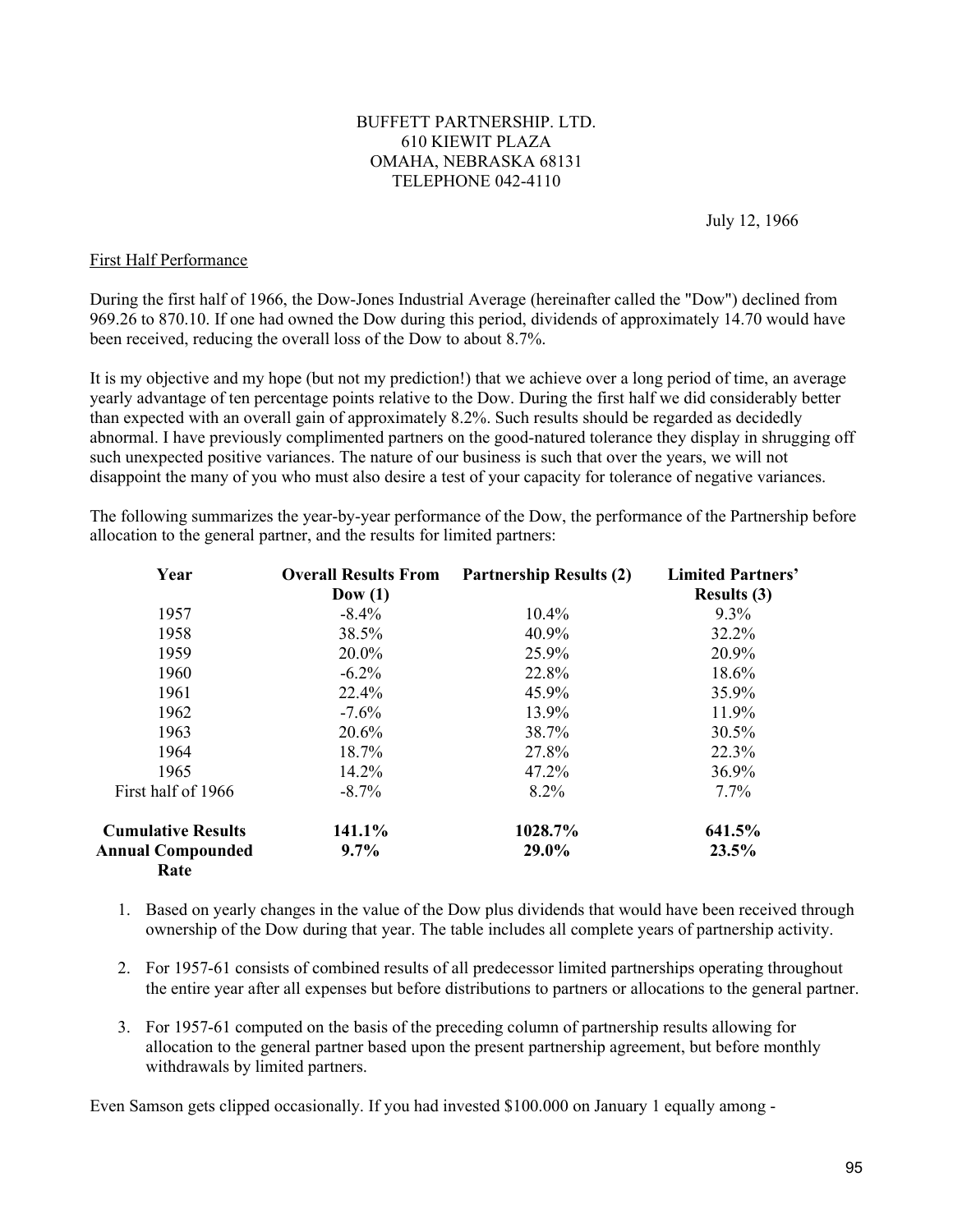- a. the world's largest auto company (General Motors);
- b. the world's largest oil company (Standard of New Jersey);
- c. the world's largest retailing company (Sears Roebuck);
- d. the world's largest chemical company (Dupont);
- e. the world's largest steel company (U.S. Steel);
- f. the world's largest stockholder-owned insurance company (Aetna);
- g. the world's largest public utility (American Telephone & Telegraph);
- h. the world's largest bank (Bank of America);

your total portfolio (including dividends received) would have been worth \$83,370 on June 30 for a loss of 16.6%. The total market value on January 1 of these eight giants was well over \$100 billion. Everyone of them was selling lower on June 30.

#### Investment Companies

On the next page we bring up to date our regular comparison with the results of the two largest open-end investment companies (mutual funds) that follow a policy of being, typically, 95-100% invested in common stocks, and the two largest diversified closed-end investment companies.

### YEARLY RESULTS

| Year                         | Mass. Inv.<br>Trust $(1)$ | <b>Investors</b><br>Stock $(1)$ | Lehman $(2)$ | <b>Tri-Cont</b><br>(2) | <b>Dow</b> | Limited<br><b>Partners</b> |
|------------------------------|---------------------------|---------------------------------|--------------|------------------------|------------|----------------------------|
| 1957                         | $-11.4%$                  | $-12.4\%$                       | $-11.4%$     | $-2.4%$                | $-8.4\%$   | $9.3\%$                    |
| 1958                         | 42.7%                     | $47.5\%$                        | 40.8%        | 33.2%                  | 38.5%      | $32.2\%$                   |
| 1959                         | $9.0\%$                   | $10.3\%$                        | 8.1%         | $8.4\%$                | 20.0%      | 20.9%                      |
| 1960                         | $-1.0\%$                  | $-0.6\%$                        | 2.5%         | 2.8%                   | $-6.2\%$   | 18.6%                      |
| 1961                         | 25.6%                     | 24.9%                           | 23.6%        | 22.5%                  | 22.4%      | 35.9%                      |
| 1962                         | $-9.8%$                   | $-13.4%$                        | $-14.4%$     | $-10.0\%$              | $-7.6\%$   | 11.9%                      |
| 1963                         | 20.0%                     | 16.5%                           | 23.7%        | 18.3%                  | 20.6%      | 30.5%                      |
| 1964                         | 15.9%                     | $14.3\%$                        | $13.6\%$     | 12.6%                  | $18.7\%$   | 22.3%                      |
| 1965                         | $10.2\%$                  | 9.8%                            | 19.0%        | $10.7\%$               | $14.2\%$   | 36.9%                      |
| First half<br>1966           | $-7.9\%$                  | $-7.9\%$                        | $-1.0\%$     | $-5.2\%$               | $-8.7\%$   | $7.7\%$                    |
| Cumulative<br><b>Results</b> | 118.1%                    | 106.3%                          | 142.8%       | 126.9%                 | 141.1%     | 641.5%                     |
| Annual<br>Compounded<br>Rate | $8.6\%$                   | 7.9%                            | 9.8%         | $9.0\%$                | $9.7\%$    | 23.5%                      |

(1) Computed from changes in asset value plus any distributions to holders of record during year.

(2) From 1966 Moody's Bank & Finance Manual for 1957-1965. Estimated for first half of 1966.

Proponents of institutional investing frequently cite its conservative nature. If "conservative" is interpreted to mean "productive of results varying only slightly from average experience" I believe the characterization is proper. Such results are almost bound to flow from wide diversification among high grade securities. Since, over a long period, "average experience" is likely to be good experience, there is nothing wrong with the typical investor utilizing this form of investment medium.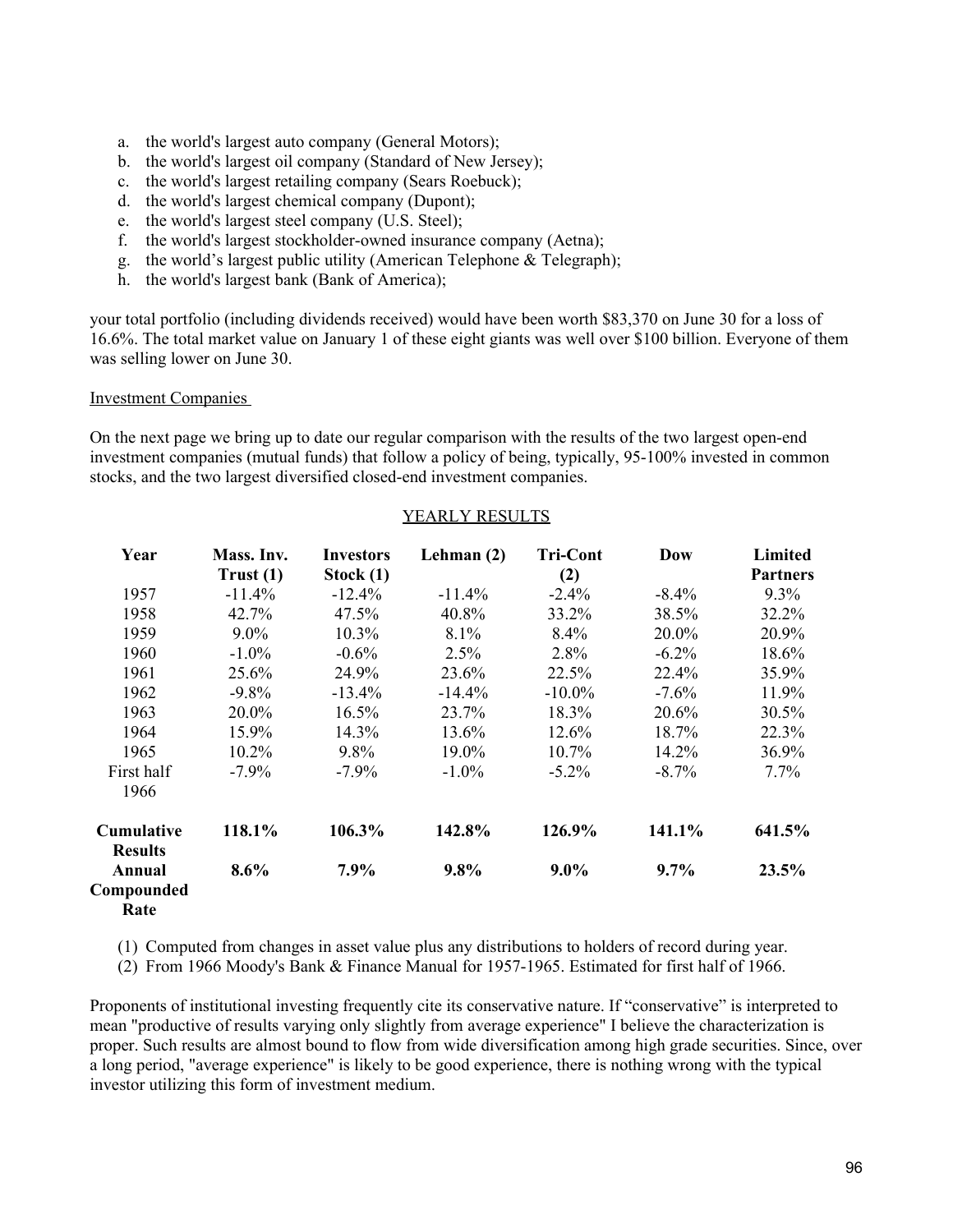However, I believe that conservatism is more properly interpreted to mean "subject to substantially less temporary or permanent shrinkage in value than total experience". This simply has not been achieved, as the record of the four largest funds (presently managing over \$5 billion) illustrates. Specifically, the Dow declined in 1957, 1960, 1962 and the first half of 1966. Cumulating the shrinkage in the Dow during the three full year periods produces a decline of 20.6%. Following a similar technique for the four largest funds produces declines of 9.7%, 20.9%, 22.3% and 24.6%. Including the interim performance for the first half of 1966 results in a decline in the Dow of 27.5% and for the funds declines of 14.4%, 23.1%, 27.1% and 30.6%. Such funds (and I believe their results are quite typical of institutional experience in common stocks) seem to meet the first definition of conservatism but not the second one.

Most investors would climb a rung intellectually if they clearly delineated between the above two interpretations of conservatism. The first might be better labeled "conventionalism" - what it really says is that "when others are making money in the general run of securities, so will we and to about the same degree; when they are losing money, we'll do it at about the same rate." This is not to be equated with "when others are making it, we'll make as much and when they are losing it, we will lose less." Very few investment programs accomplish the latter we certainly don't promise it but we do intend to keep trying. (I have always felt our objectives should be somewhat loftier than those Herman Hickman articulated during the desperate years when Yale was losing eight games a season. Said Herman, "I see my job as one of keeping the alumni sullen but not mutinous.")

## Hochschild, Kohn & Co.

During the first half we, and two 10% partners, purchased all of the stock of Hochschild, Kohn & Co., a privately owned Baltimore department store. This is the first time in the history of the Partnership that an entire business has been purchased by negotiation, although we have, from time to time, negotiated purchase of specific important blocks of marketable securities. However, no new principles are involved. The quantitative and qualitative aspects of the business are evaluated and weighed against price, both on an absolute basis and relative to other investment opportunities. HK (learn to call it that - I didn't find out how to pronounce it until the deal was concluded) stacks up fine in all respects.

We have topnotch people (both from a personal and business standpoint) handling the operation. Despite the edge that my extensive 75 cents an hour experience at the Penney's store in Omaha some years back gives us (I became an authority on the Minimum Wage Act), they will continue to run the business as in the past. Even if the price had been cheaper but the management had been run-of-the-mill, we would not have bought the business.

It is impossible to avoid some public notice when a business with several thousand employees is acquired. However, it is important that you do not infer the degree of financial importance to BPL from its news value to the public. We have something over \$50 million invested, primarily in marketable securities, of which only about 10% is represented by our net investment in HK. We have an investment of over three times this much in a marketable security where our ownership will never come to public attention. This is not to say an HK is not important - a 10% holding definitely is. However, it is not as significant relative to our total operation as it would be easy to think. I still prefer the iceberg approach toward investment disclosure.

It is my intention to value HK at yearend at cost plus our share of retained earnings since purchase. This policy will be followed in future years unless there is a demonstrable change in our position relative to other department stores or in other objective standards of value. Naturally we wouldn't have purchased HK unless we felt the price was quite attractive. Therefore, a valuation policy based upon cost may somewhat undervalue our holdings. Nevertheless, it seems the most objective figure to apply. All of our investments usually appear undervalued to me - otherwise we wouldn't own them.

### Market Forecasting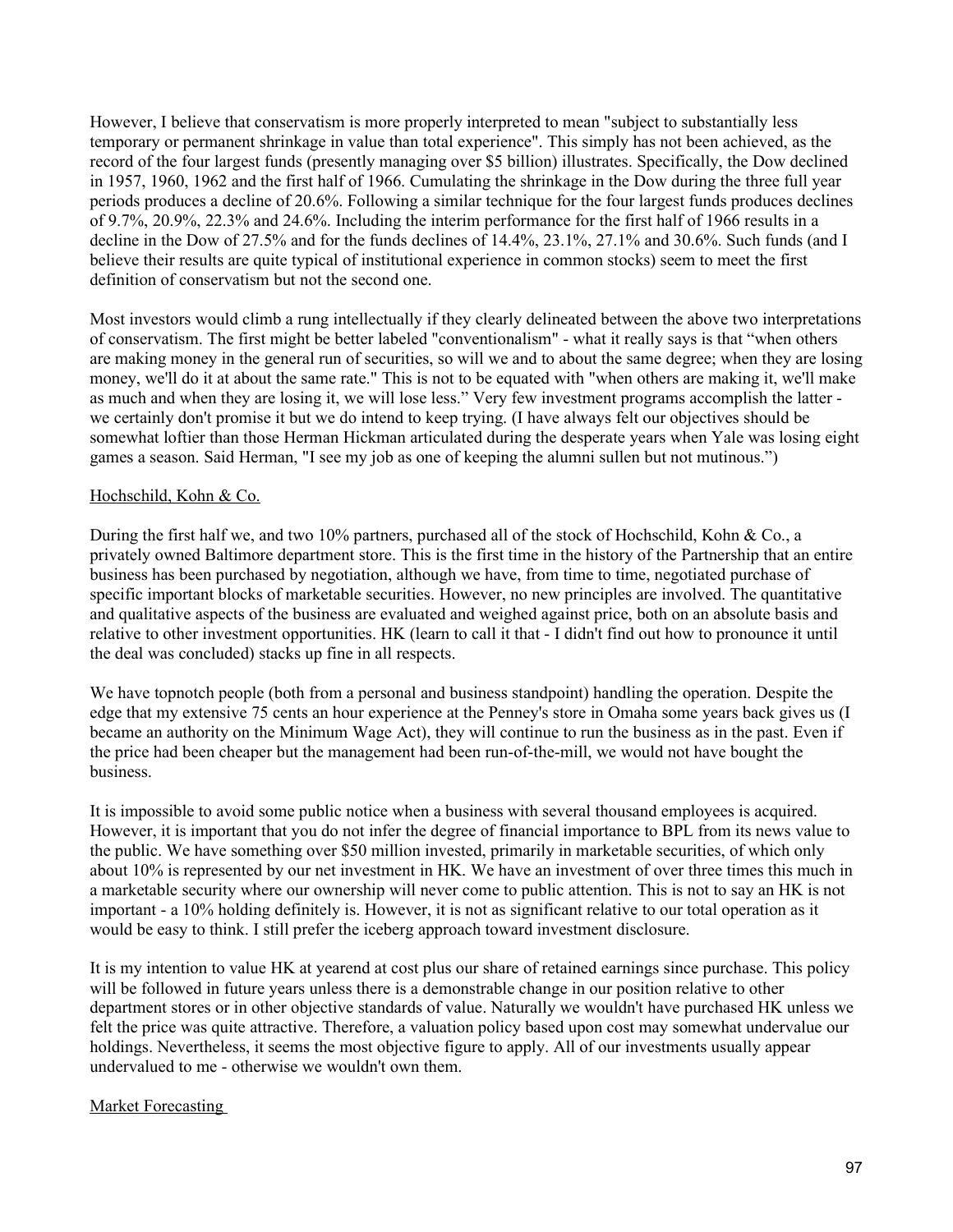Ground Rule No.6 (from our November packet) says: "I am not in the business of predicting general stock market or business fluctuations. If you think I can do this, or think it is essential to an investment program, you should not be in the partnership."

Of course, this rule can be attacked as fuzzy, complex, ambiguous, vague, etc. Nevertheless, I think the point is well understood by the great majority of our partners. We don't buy and sell stocks based upon what other people think the stock market is going to do (I never have an opinion) but rather upon what we think the company is going to do. The course of the stock market will determine, to a great degree, when we will be right, but the accuracy of our analysis of the company will largely determine whether we will be right. In other words, we tend to concentrate on what should happen, not when it should happen.

In our department store business I can say with considerable assurance that December will be better than July. (Notice how sophisticated I have already become about retailing.) What really counts is whether December is better than last December by a margin greater than our competitors' and what we are doing to set the stage for future Decembers. However, in our partnership business I not only can't say whether December will be better than July, but I can't even say that December won't produce a very large loss. It sometimes does. Our investments are simply not aware that it takes 365-1/4 days for the earth to make it around the sun. Even worse, they are not aware that your celestial orientation (and that of the IRS) requires that I report to you upon the conclusion of each orbit (the earth's - not ours). Therefore, we have to use a standard other than the calendar to measure our progress. This yardstick is obviously the general experience in securities as measured by the Dow. We have a strong feeling that this competitor will do quite decently over a period of years (Christmas will come even if it's in July) and if we keep beating our competitor we will have to do something better than "quite decently". It's something like a retailer measuring his sales gains and profit margins against Sears' - beat them every year and somehow you'll see daylight.

I resurrect this "market-guessing" section only because after the Dow declined from 995 at the peak in February to about 865 in May, I received a few calls from partners suggesting that they thought stocks were going a lot lower. This always raises two questions in my mind: (1) if they knew in February that the Dow was going to 865 in May, why didn't they let me in on it then; and, (2) if they didn't know what was going to happen during the ensuing three months back in February, how do they know in May? There is also a voice or two after any hundred point or so decline suggesting we sell and wait until the future is clearer. Let me again suggest two points: (1) the future has never been clear to me (give us a call when the next few months are obvious to you – or, for that matter the next few hours); and, (2) no one ever seems to call after the market has gone up one hundred points to focus my attention on how unclear everything is, even though the view back in February doesn't look so clear in retrospect.

If we start deciding, based on guesses or emotions, whether we will or won't participate in a business where we should have some long run edge, we're in trouble. We will not sell our interests in businesses (stocks) when they are attractively priced just because some astrologer thinks the quotations may go lower even though such forecasts are obviously going to be right some of the time. Similarly, we will not buy fully priced securities because "experts" think prices are going higher. Who would think of buying or selling a private business because of someone's guess on the stock market? The availability of a question for your business interest (stock) should always be an asset to be utilized if desired. If it gets silly enough in either direction, you take advantage of it. Its availability should never be turned into a liability whereby its periodic aberrations in turn formulate your judgments. A marvelous articulation of this idea is contained in chapter two (The Investor and Stock Market Fluctuations) of Benjamin Graham's "The Intelligent Investor". In my opinion, this chapter has more investment importance than anything else that has been written.

We will have a letter out about November 1 with the Commitment Letter for 1967 and an estimate of the 1966 tax situation.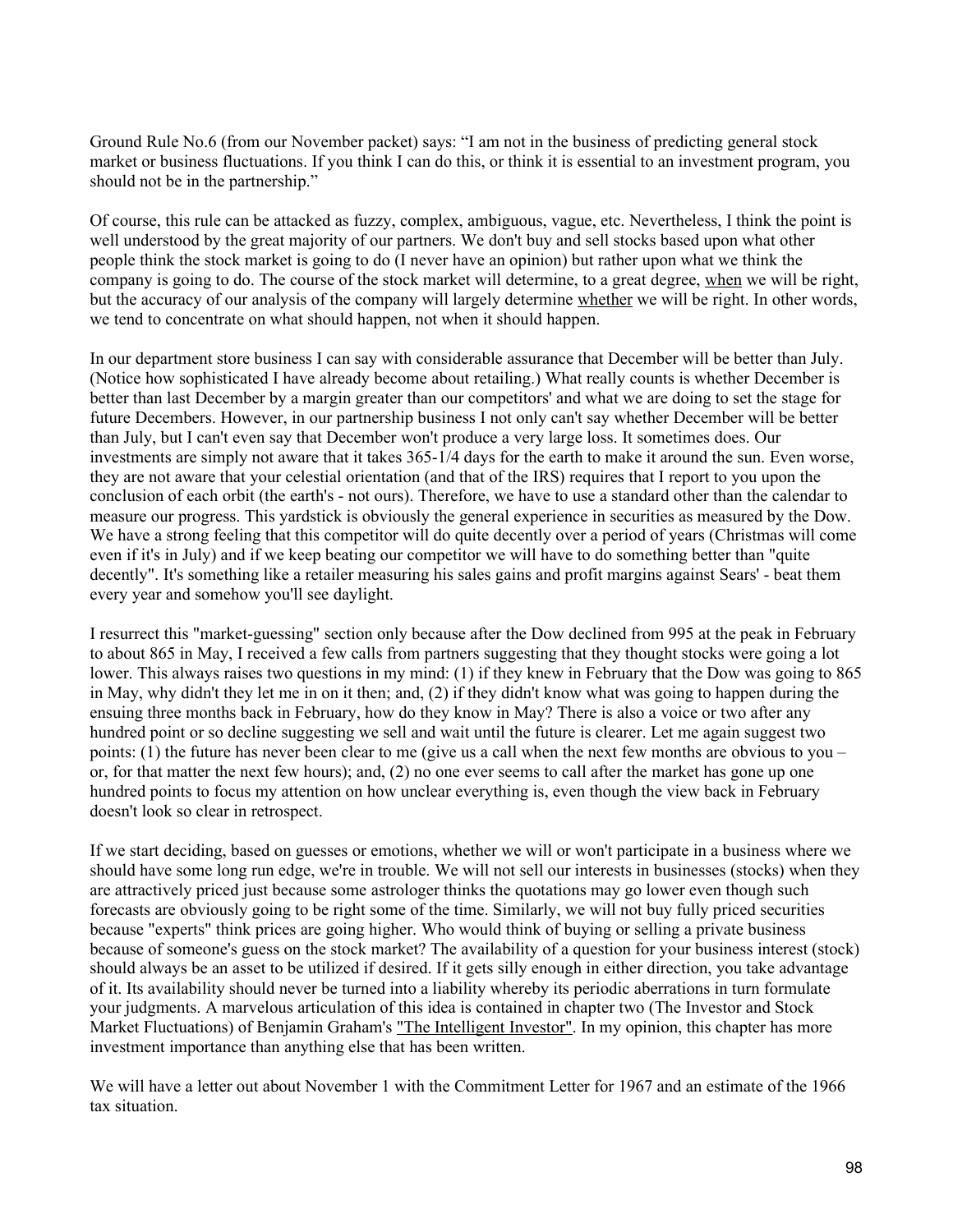Cordially,

Warren Buffett

WEB eh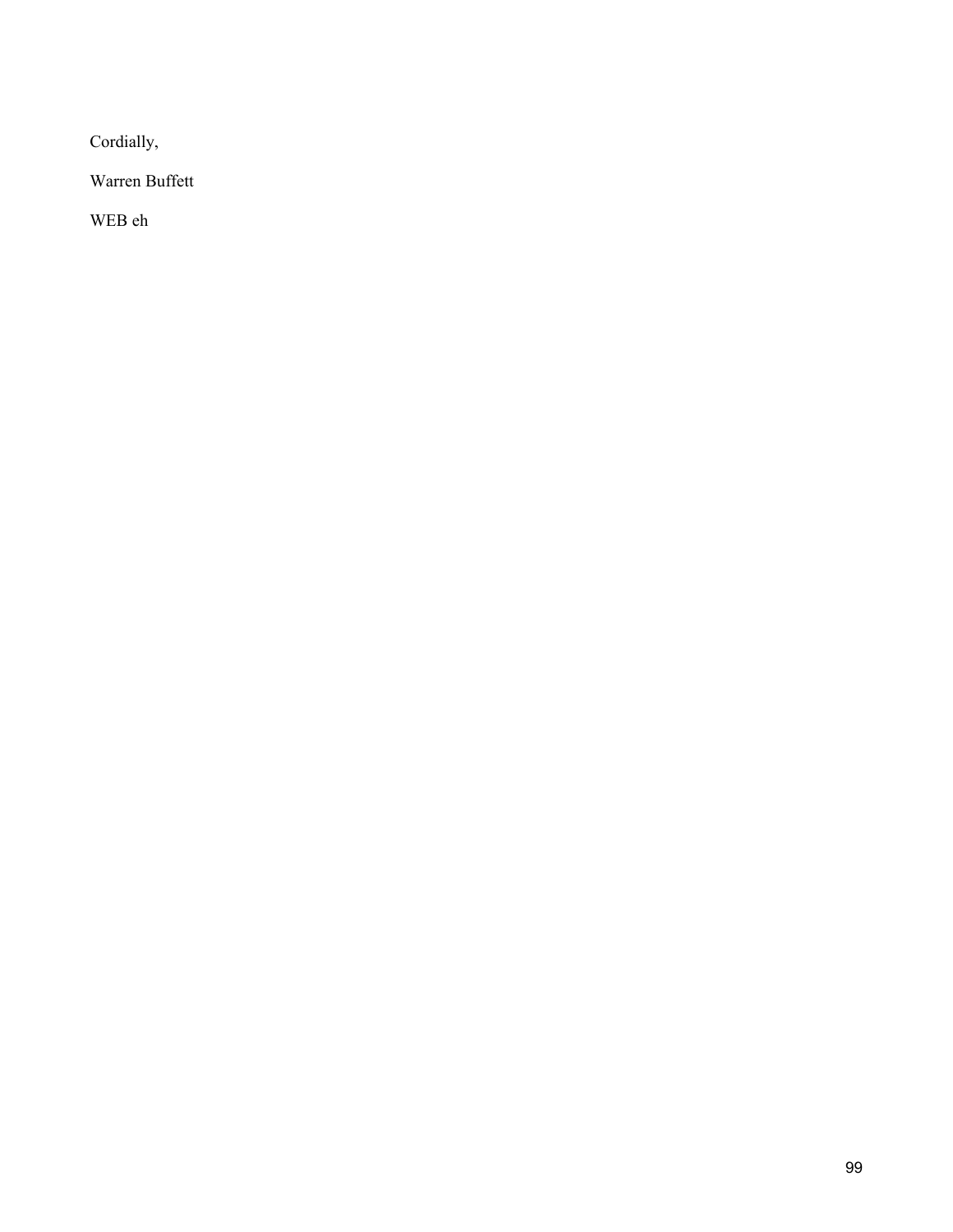#### BUFFETT PARTNERSHIP. LTD. 610 KIEWIT PLAZA OMAHA, NEBRASKA 68131 TELEPHONE 042-4110

January 25, 1967

### The First Decade

The Partnership had its tenth anniversary during 1966. The celebration was appropriate -an all-time record (both past and future) was established for our performance margin relative to the Dow. Our advantage was 36 points which resulted from a plus 20.4% for the Partnership and a minus 15.6% for the Dow.

This pleasant but non-repeatable experience was partially due to a lackluster performance by the Dow. Virtually all investment managers outperformed it during the year. The Dow is weighted by the dollar price of the thirty stocks involved. Several of the highest priced components, which thereby carry disproportionate weight (Dupont, General Motors), were particularly poor performers in 1966. This, coupled with the general aversion to conventional blue chips, caused the Dow to suffer relative to general investment experience, particularly during the last quarter.

| Year                      | <b>Overall Results From</b><br>Down(1) | <b>Partnership Results (2)</b> | <b>Limited Partners'</b><br><b>Results (3)</b> |
|---------------------------|----------------------------------------|--------------------------------|------------------------------------------------|
| 1957                      | $-8.4\%$                               | 10.4%                          | $9.3\%$                                        |
| 1958                      | 38.5%                                  | 40.9%                          | 32.2%                                          |
| 1959                      | 20.0%                                  | 25.9%                          | 20.9%                                          |
| 1960                      | $-6.2%$                                | 22.8%                          | 18.6%                                          |
| 1961                      | 22.4%                                  | 45.9%                          | 35.9%                                          |
| 1962                      | $-7.6%$                                | 13.9%                          | 11.9%                                          |
| 1963                      | 20.6%                                  | 38.7%                          | 30.5%                                          |
| 1964                      | 18.7%                                  | 27.8%                          | 22.3%                                          |
| 1965                      | 14.2%                                  | 47.2%                          | 36.9%                                          |
| 1966                      | $-15.6%$                               | 20.4%                          | 16.8%                                          |
| <b>Cumulative Results</b> | 141.1%                                 | 1028.7%                        | 641.5%                                         |
| <b>Annual Compounded</b>  | $9.7\%$                                | 29.0%                          | 23.5%                                          |
| Rate                      |                                        |                                |                                                |

The following summarizes the year-by-year performance of the Dow, the performance of the Partnership before allocation (one quarter of the excess over 6%) to the general partner, and the results for limited partners:

- (1) Based on yearly changes in the value of the Dow plus dividends that would have been received through ownership of the Dow during that year. The table includes all complete years of partnership activity.
- (2) For 1957-61 consists of combined results of all predecessor limited partnerships operating throughout the entire year after all expenses, but before distributions to partners or allocations to the general partner.
- (3) For 1957-61 computed on the basis of the preceding column of partnership results allowing for allocation to the general partner based upon the present partnership agreement. but before monthly withdrawals by limited partners.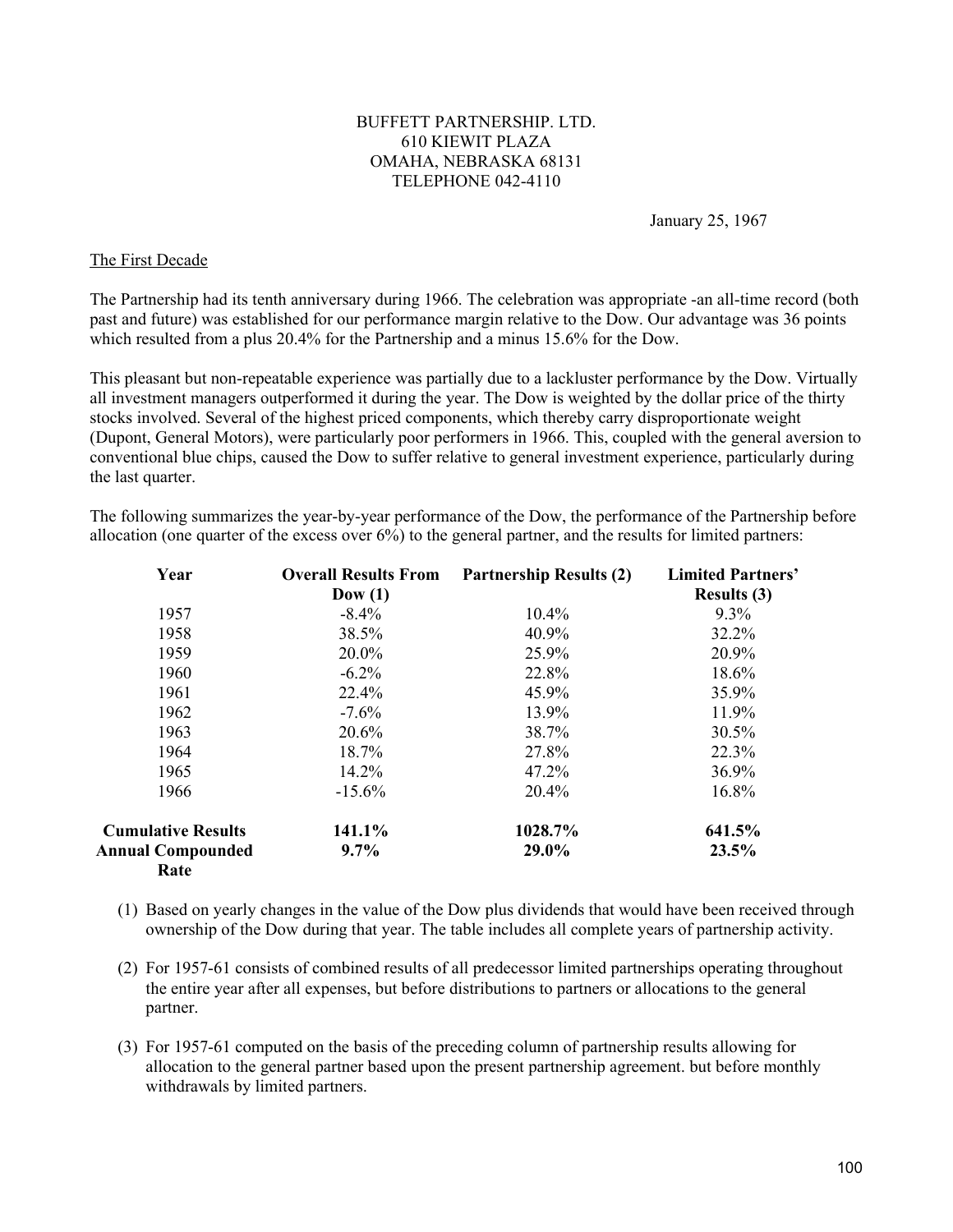| Year                     | <b>Overall Results From</b><br>Dow | <b>Partnership Results</b> | <b>Limited Partners'</b><br><b>Results</b> |
|--------------------------|------------------------------------|----------------------------|--------------------------------------------|
| 1957                     | $-8.4\%$                           | $10.4\%$                   | $9.3\%$                                    |
| $1957 - 58$              | $26.9\%$                           | 55.6%                      | 44.5%                                      |
| $1957 - 59$              | 52.3%                              | 95.9%                      | 74.7%                                      |
| $1957 - 60$              | 42.9%                              | 140.6%                     | 107.2%                                     |
| $1957 - 61$              | 74.9%                              | $251.0\%$                  | 181.6%                                     |
| $1957 - 62$              | 61.6%                              | 299.8%                     | 215.1%                                     |
| $1957 - 63$              | 95.1%                              | 454.5%                     | 311.2%                                     |
| $1957 - 64$              | 131.3%                             | 608.7%                     | 402.9%                                     |
| $1957 - 65$              | 164.1%                             | 943.2%                     | 588.5%                                     |
| $1957 - 66$              | 122.9%                             | 1156.0%                    | 704.2%                                     |
| <b>Annual Compounded</b> | $11.4\%$                           | 29.8%                      | 23.9%                                      |
| Rate                     |                                    |                            |                                            |

On a cumulative or compounded basis, the results are:

#### Investment Companies

On the following page is the usual tabulation showing the results of the two largest open-end investment companies (mutual funds) that follow a policy of being, typically, 95-100% invested in common stocks, and the two largest diversified closed-end investment companies.

| Year              | Mass. Inv.  | <b>Investors</b> | Lehman $(2)$ | <b>Tri-Cont</b> | Dow      | <b>Limited</b>  |
|-------------------|-------------|------------------|--------------|-----------------|----------|-----------------|
|                   | Trust $(1)$ | Stock $(1)$      |              | (2)             |          | <b>Partners</b> |
| 1957              | $-11.4%$    | $-12.4%$         | $-11.4\%$    | $-2.4\%$        | $-8.4\%$ | 9.3%            |
| 1958              | 42.7%       | 47.5%            | 40.8%        | 33.2%           | 38.5%    | 32.2%           |
| 1959              | $9.0\%$     | 10.3%            | 8.1%         | $8.4\%$         | 20.0%    | 20.9%           |
| 1960              | $-1.0\%$    | $-0.6\%$         | 2.5%         | 2.8%            | $-6.2\%$ | 18.6%           |
| 1961              | 25.6%       | 24.9%            | 23.6%        | 22.5%           | 22.4%    | 35.9%           |
| 1962              | $-9.8\%$    | $-13.4%$         | $-14.4%$     | $-10.0\%$       | $-7.6\%$ | 11.9%           |
| 1963              | 20.0%       | 16.5%            | 23.7%        | 18.3%           | 20.6%    | 30.5%           |
| 1964              | 15.9%       | $14.3\%$         | 13.6%        | $12.6\%$        | 18.7%    | 22.3%           |
| 1965              | $10.2\%$    | $9.8\%$          | 19.0%        | $10.7\%$        | $14.2\%$ | 36.9%           |
| 1966              | $-7.7\%$    | $-10.0\%$        | $-2.6\%$     | $-6.9\%$        | $-15.6%$ | 16.8%           |
| <b>Cumulative</b> | 118.1%      | 106.3%           | 142.8%       | 126.9%          | 141.1%   | 641.5%          |
| <b>Results</b>    |             |                  |              |                 |          |                 |
| Annual            | $8.6\%$     | 7.9%             | 9.8%         | $9.0\%$         | $9.7\%$  | 23.5%           |
| Compounded        |             |                  |              |                 |          |                 |
| Rate              |             |                  |              |                 |          |                 |

(1) Computed from changes in asset value plus any distributions to holders of record during year.

(2) From 1966 Moody's Bank & Finance Manual for 1957-1965. Estimated for 1966.

These investment company performance figures have been regularly reported here to show that the now is no patsy as an investment standard. It should again be emphasized that the companies were not selected on the basis of comparability to Buffett Partnership, Ltd. There are important differences including: (1) investment companies operate under both internally and externally imposed restrictions on their investment actions that are not applicable to us; (2) investment companies diversify far more than we do and, in all probability, thereby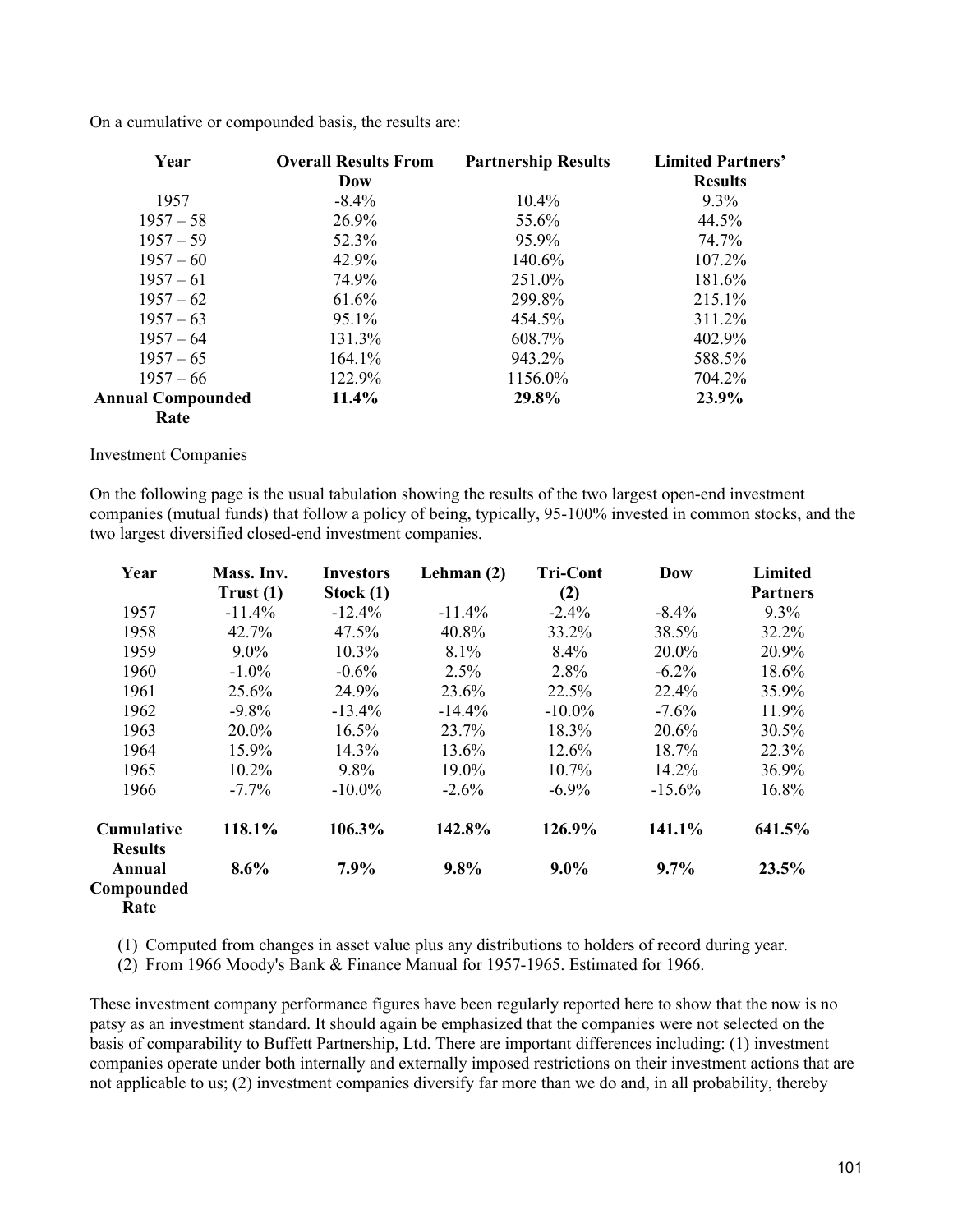have less chance for a really bad performance relative to the now in a single year; and (3) their managers have considerably less incentive for abnormal performance and greater incentive for conventionality.

However, the records above do reveal what well-regarded, highly paid, full-time professional investment managers have been able to accomplish while working with common stocks. These managers have been favorites of American investors (more than 600,000) making free choices among many alternatives in the investment management field. It is probable that their results are typical of the overwhelming majority of professional investment managers.

It is not true, however, that these are the best records achieved in the investment field. A few mutual funds and some private investment operations have compiled records vastly superior to the Dow and, in some cases, substantially superior to Buffett Partnership, Ltd. Their investment techniques are usually very dissimilar to ours and not within my capabilities. However, they are generally managed by very bright, motivated people and it is only fair that I mention the existence of such superior results in this general discussion of the record of professional investment management.

### Trends in Our Business

A keen mind working diligently at interpreting the figures on page one could come to a lot of wrong conclusions.

The results of the first ten years have absolutely no chance of being duplicated or even remotely approximated during the next decade. They may well be achieved by some hungry twenty-five year old working with \$105,100 initial partnership capital and operating during a ten year business and market environment which is frequently conducive to successful implementation of his investment philosophy.

They will not be achieved by a better fed thirty-six year old working with our \$54,065,345 current partnership capital who presently finds perhaps one-fifth to one-tenth as many really good ideas as previously to implement his investment philosophy.

Buffett Associates. Ltd. (predecessor to Buffett Partnership. Ltd.) was founded on the west banks of the Missouri. May 5. 1956 by a hardy little band consisting of four family members, three close friends and \$105,100. (I tried to find some brilliant flash of insight regarding our future or present conditions from my first page and a half annual letter of January, 1957 to insert as a quote here. However, someone evidently doctored my file copy so as to remove the perceptive remarks I must have made.)

At that time, and for some years subsequently, there were substantial numbers of securities selling at well below the "value to a private owner" criterion we utilized for selection of general market investments. We also experienced a flow of "workout" opportunities where the percentages were very much to our liking. The problem was always which, not what. Accordingly, we were able to own fifteen to twenty-five issues and be enthusiastic about the probabilities inherent in all holdings.

In the last few years this situation has changed dramatically. We now find very few securities that are understandable to me, available in decent size, and which offer the expectation of investment performance meeting our yardstick of ten percentage points per annum superior to the Dow. In the last three years we have come up with only two or three new ideas a year that have had such an expectancy of superior performance. Fortunately, in some cases, we have made the most of them. However, in earlier years, a lesser effort produced literally dozens of comparable opportunities. It is difficult to be objective about the causes for such diminution of one's own productivity. Three factors that seem apparent are: (1) a somewhat changed market environment; (2) our increased size; and (3) substantially more competition.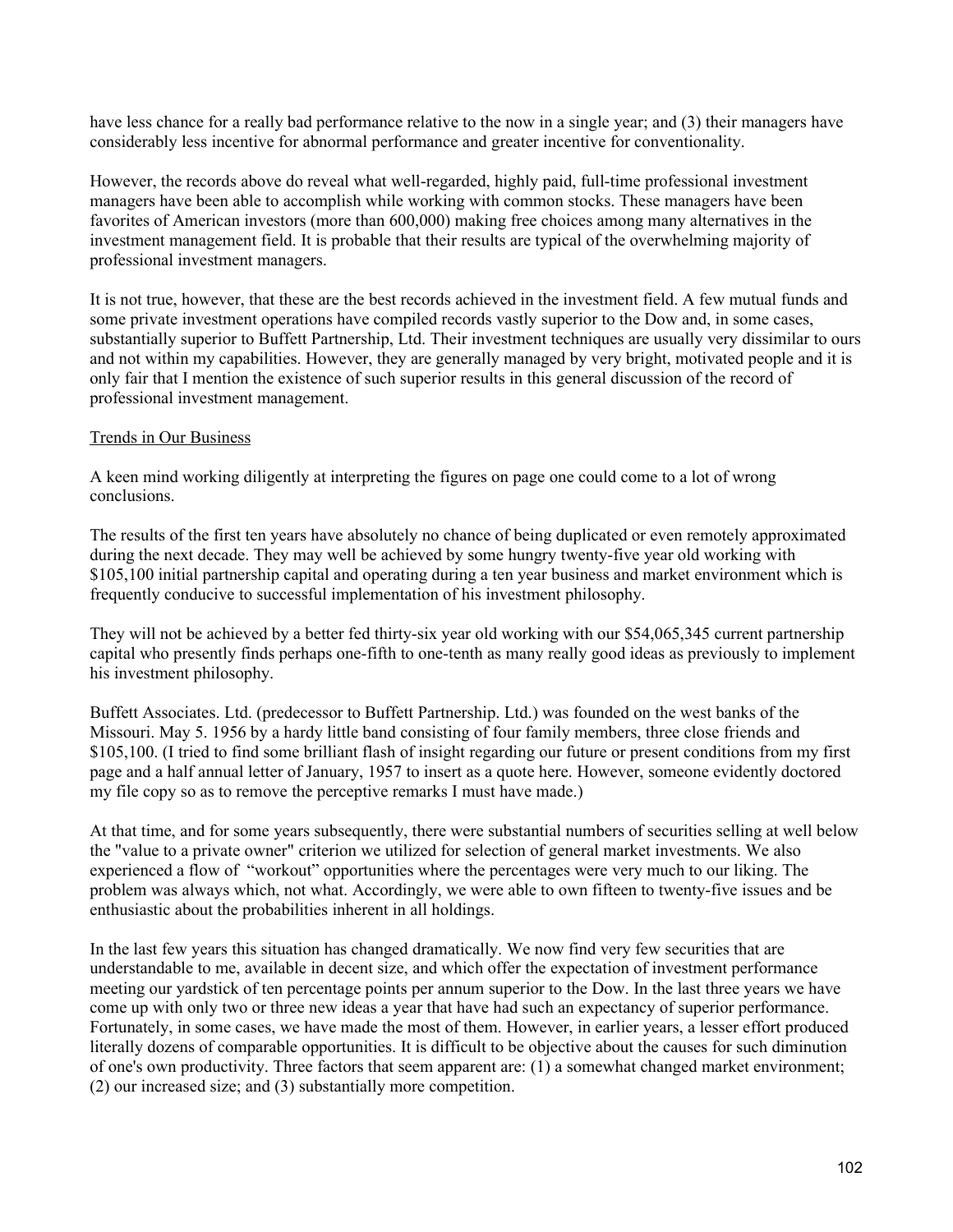It is obvious that a business based upon only a trickle of fine ideas has poorer prospects than one based upon a steady flow of such ideas. To date the trickle has provided as much financial nourishment as the flow. This is true because there is only so much one can digest (million dollar ideas are of no great benefit to thousand dollar bank accounts - this was impressed on me in my early days) and because a limited number of ideas causes one to utilize those available more intensively. The latter factor has definitely been operative with us in recent years. However, a trickle has considerably more chance of drying up completely than a flow.

These conditions will not cause me to attempt investment decisions outside my sphere of understanding (I don't go for the "If you can't lick 'em, join 'em" philosophy - my own leaning is toward "If you can't join 'em, lick 'em"). We will not go into businesses where technology which is away over my head is crucial to the investment decision. I know about as much about semi-conductors or integrated circuits as I do of the mating habits of the chrzaszcz. (That's a Polish May bug, students - if you have trouble pronouncing it, rhyme it with thrzaszcz.)

Furthermore, we will not follow the frequently prevalent approach of investing in securities where an attempt to anticipate market action overrides business valuations. Such so-called "fashion" investing has frequently produced very substantial and quick profits in recent years (and currently as I write this in January). It represents an investment technique whose soundness I can neither affirm nor deny. It does not completely satisfy my intellect (or perhaps my prejudices), and most definitely does not fit my temperament. I will not invest my own money based upon such an approach hence, I will most certainly not do so with your money.

Finally, we will not seek out activity in investment operations, even if offering splendid profit expectations, where major human problems appear to have a substantial chance of developing.

What I do promise you, as partners, is that I will work hard to maintain the trickle of ideas and try to get the most out of it that is possible – but if it should dry up completely, you will be informed honestly and promptly so that we may all take alternative action.

### Analysis of 1966 Results

All four main categories of our investment operation worked out well in 1966. Specifically, we had a total overall gain of \$8,906,701 derived as follows:

| Category                    | <b>Average Investment</b> | <b>Overall Gain</b> |
|-----------------------------|---------------------------|---------------------|
| Controls                    | \$17,259,342              | \$1,566,302         |
| Generals – Private Owner    | \$1,359,340               | \$1,004,362         |
| Generals – Relatively       | \$21,847,045              | \$5,124254          |
| Undervalued                 |                           |                     |
| Workouts                    | \$7,666314                | \$1,714,181         |
| Miscellaneous, including US | \$1,332,609               | \$(18, 422)         |
| <b>Treasury Bills</b>       |                           |                     |
| Total Income                |                           | \$9,390,677         |
| Less: General Expense       |                           | \$483,976           |
| Overall Gain                |                           | \$8,906,701         |

A few caveats are necessary before we get on with the main discussion:

1. An explanation of the various categories listed above was made in the January 18, 1965 letter. If your memory needs refreshing and your favorite newsstand does not have the pocketbook edition. we'll be glad to give you a copy.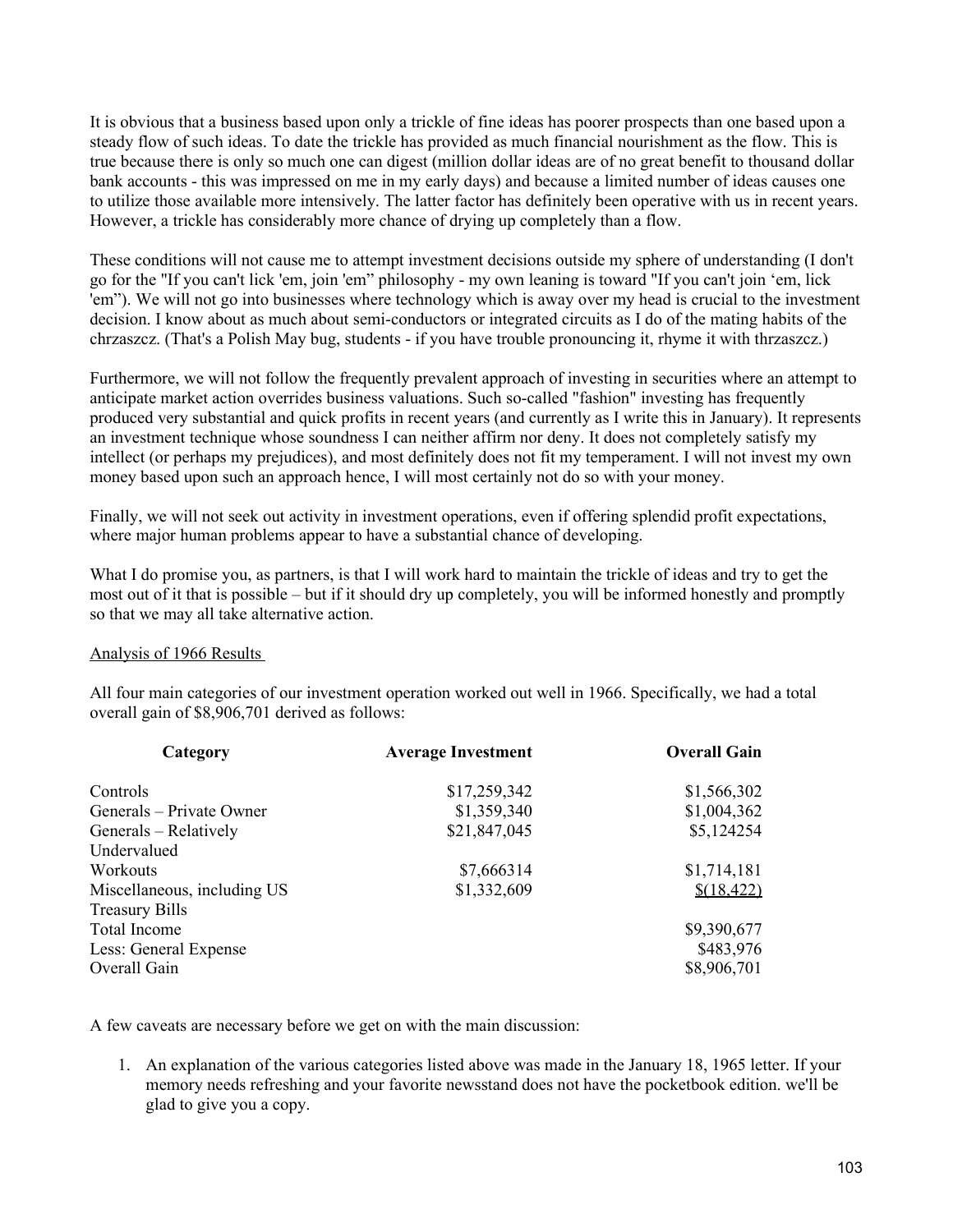- 2. The classifications are not iron-clad. Nothing is changed retroactively but the initial decision as to category is sometimes arbitrary.
- 3. Percentage returns calculated on the average investment base by category would be understated relative to partnership percentage returns which are calculated on a beginning investment base. In the above figures, a security purchased by us at 100 on January 1 which appreciated at an even rate to 150 on December 31 would have an average investment of 125 producing a 40% result contrasted to a 50% result by the customary approach. In other words, the above figures use a monthly average of market values in calculating the average investment.
- 4. All results are based on a 100% ownership, non-leverage, basis. Interest and other general expenses are deducted from total performance and not segregated by category. Expenses directly related to specific investment operations, such as dividends paid on short stock, are deducted by category. When securities are borrowed directly and sold short, the net investment (longs minus shorts) is shown for the applicable average investment category.
- 5. The above table has only limited use. The results applicable to each category are dominated by one or two investments. They do not represent a collection of great quantities of stable data (mortality rates of all American males or something of the sort) from which conclusions can be drawn and projections made. Instead, they represent infrequent, non-homogeneous phenomena leading to very tentative suggestions regarding various courses of action and are so used by us.
- 6. Finally, these calculations are not made with the same loving care we apply to counting the money and are subject to possible clerical or mathematical error since they are not entirely self-checking.

### **Controls**

There were three main sources of gain during 1966 in respect to controlled companies. These arose through: (1) retained business earnings applicable to our holdings in 1966; (2) open market purchases of additional stock below our controlling interest valuation and; (3) unrealized appreciation in marketable securities held by the controlled companies. The total of all positive items came to \$2,600,838 in 1966.

However, due to factors mentioned in my November 1, 1966 letter, specific industry conditions, and other relevant valuation items, this gain was reduced by \$1,034,780 in arriving at our fair valuation applicable to controlling interests as of December 31, 1966. Thus the overall gain in the control category was reduced to \$1,566,058 for the year.

We were undoubtedly fortunate that we had a relatively high percentage of net assets invested in businesses and not stocks during 1966. The same money in general market holdings would probably have produced a loss, perhaps substantial, during the year. This was not planned and if the stock market had advanced substantially during the year, this category would have been an important drag on overall performance. The same situation will prevail during 1967.

### Generals -Private Owner

Our performance here falls in the "twenty-one dollars a day, once a month" category. In the middle of 1965 we started purchasing a very attractive widely held security which was selling far below its value to a private owner. Our hope was that over a two or three year period we could get \$10 million or more invested at the favorable prices prevailing. The various businesses that the company operated were understandable and we could check out competitive strengths and weaknesses thoroughly with competitors, distributors, customers,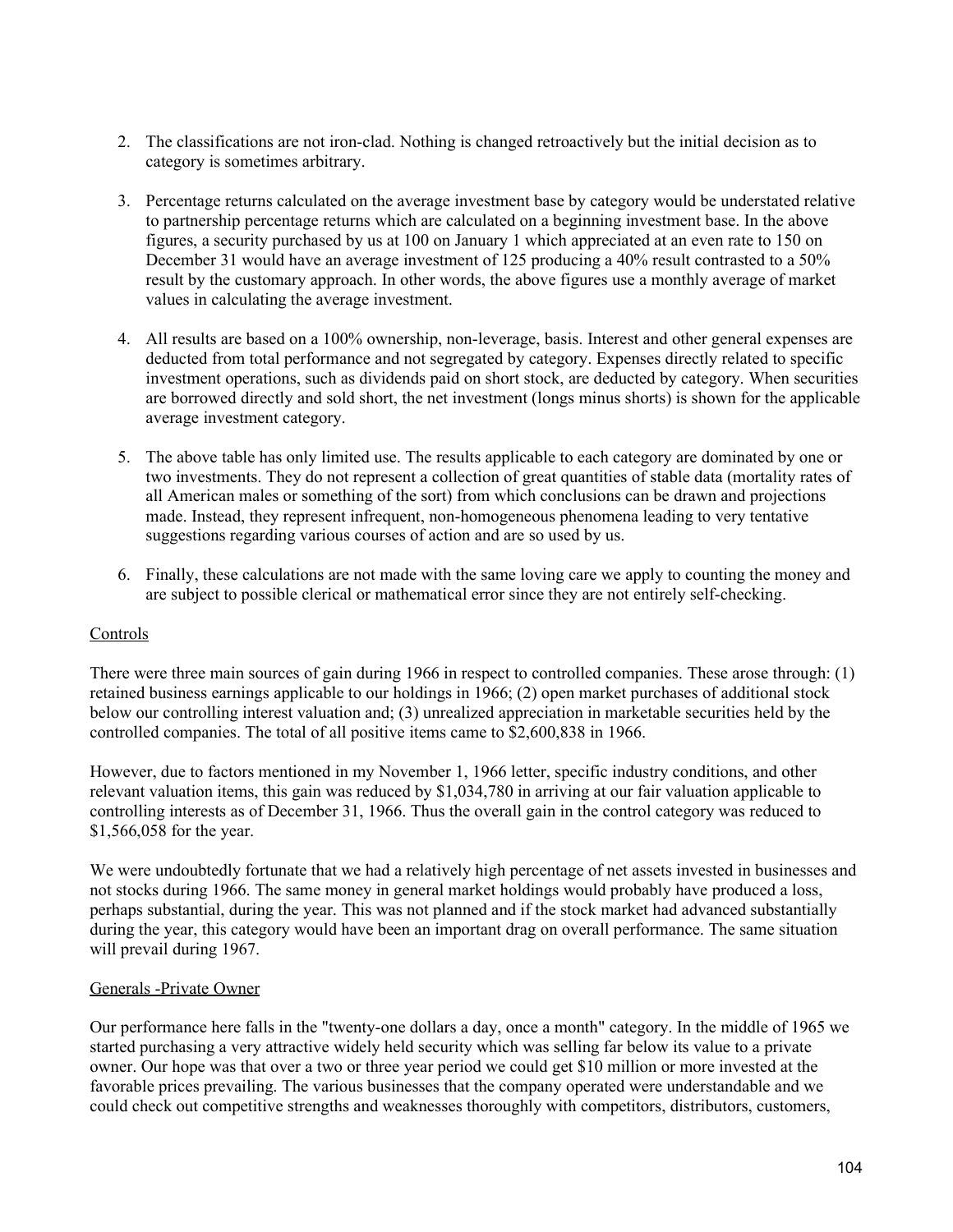suppliers, ex-employees, etc. Market conditions peculiar to the stock gave us hope that, with patience, we could buy substantial quantities of the stock without disturbing the price.

At yearend 1965 we had invested \$1,956,980 and the market value of our holding was \$2,358,412 so that \$401,432 was contributed to performance luring 1965. We would have preferred, of course, to have seen the market below cost since our interest was in additional buying, not in selling. This would have dampened Buffett Partnerships Ltd.'s 1965 performance and perhaps reduced the euphoria experienced by limited partners (psychically, the net result to all partners would have been a standoff since the general partner would have been floating) but would have enhanced long term performance. The fact that the stock had risen somewhat above our cost had already slowed down our buying program and thereby reduced ultimate profit.

An even more dramatic example of the conflict between short term performance and the maximization of long term results occurred in 1966. Another party, previously completely unknown to me, issued a tender offer which foreclosed opportunities for future advantageous buying. I made the decision that the wisest course (it may not have been) for us to follow was to dispose of our holdings and we thus realized a total profit of \$1,269,181 in February, of which \$867,749 was applicable to 1966.

While any gains looked particularly good in the market environment that intimately developed in 1966, you can be sure I don't delight in going round making molehills out of mountains. The molehill, of course, was reflected in 1966 results. However, we would have been much better off from a long range standpoint if 1966 results had been five percentage points worse and we were continuing to buy substantial quantities of the stock at the depressed prices that might have been expected to prevail in this year's market environment.

Good ideas were a dime a dozen, such a premature ending would not be unpleasant. There is something to be said, of course, for a business operation where some of the failures produce moderate profits. However, you can see how hard it is to develop replacement ideas by examining our average investment in the Private Owner category - we came up with nothing during the remainder of the year despite lower stock prices, which should have been conducive to finding such opportunities.

### Generals - Relatively Undervalued

Our relative performance in this category was the best we have ever had - due to one holding which was our largest investment at yearend 1965 and also yearend 1966. This investment has substantially out-performed the general market for us during each year (1964, 1965, 1966) that we have held it. While any single year's performance can be quite erratic, we think the probabilities are highly favorable for superior future performance over a three or four year period. The attractiveness and relative certainty of this particular security are what caused me to introduce Ground Rule 7 in November, 1965 to allow individual holdings of up to 40% of our net assets. We spend considerable effort continuously evaluating every facet of the company and constantly testing our hypothesis that this security is superior to alternative investment choices. Such constant evaluation and comparison at shifting prices is absolutely essential to our investment operation.

It would be much more pleasant (and indicate a more favorable future) to report that our results in the Generals -Relatively Undervalued category represented fifteen securities in ten industries, practically all of which outperformed the market. We simply don't have that many good ideas. As mentioned above, new ideas are continually measured against present ideas and we will not make shifts if the effect is to downgrade expectable performance. This policy has resulted in limited activity in recent years when we have felt so strongly about the relative merits of our largest holding. Such a condition has meant that realized gains have been a much smaller portion of total performance than in earlier years when the flow of good ideas was more substantial.

The sort of concentration we have in this category is bound to produce wide swings in short term performance – some, most certainly, unpleasant. There have already been some of these applicable to shorter time spans than I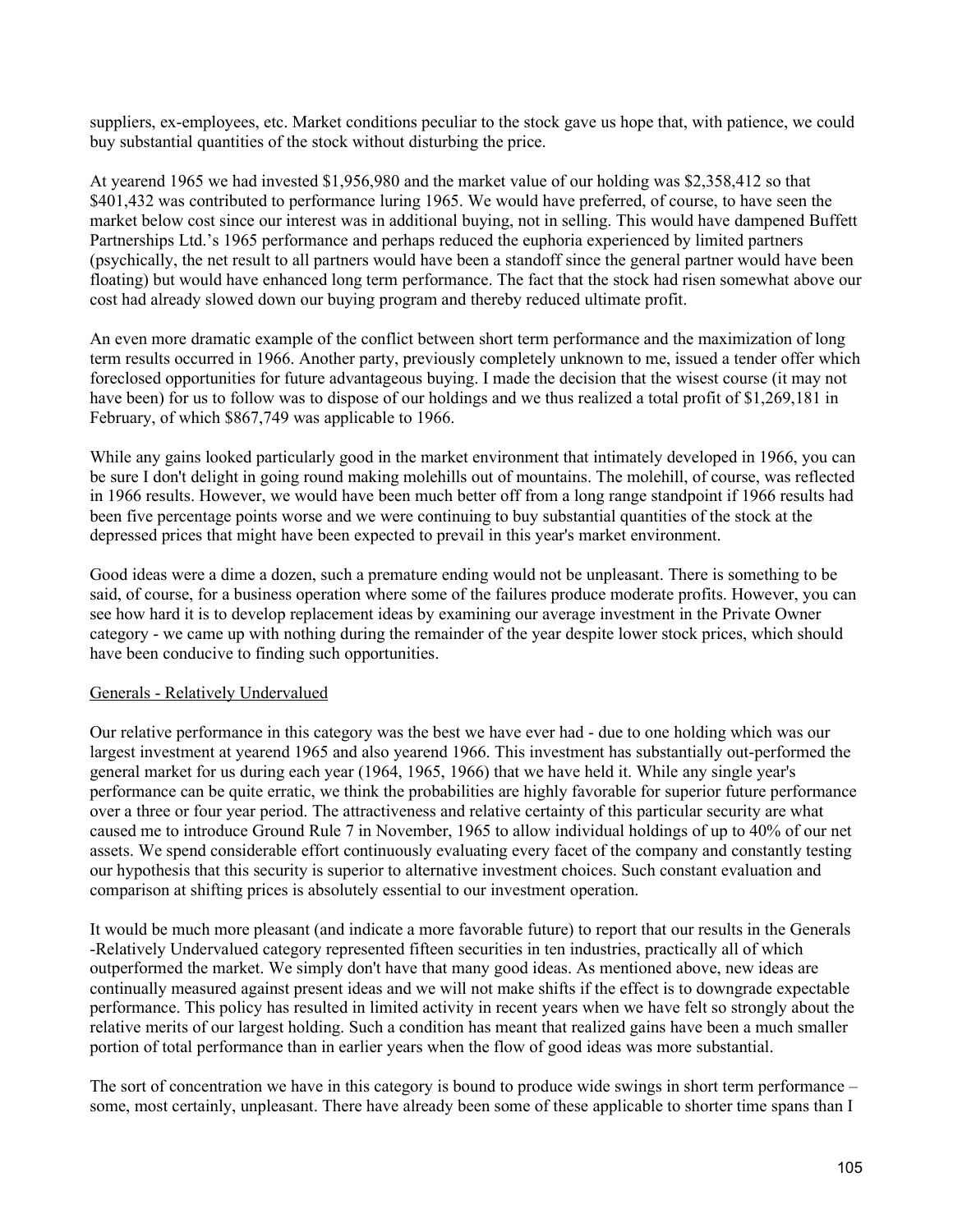use in reporting to partners. This is one reason I think frequent reporting to be foolish and potentially misleading in a long term oriented business such as ours.

Personally, within the limits expressed in last year's letter on diversification, I am willing to trade the pains (forget about the pleasures) of substantial short term variance in exchange for maximization of long term performance. However, I am not willing to incur risk of substantial permanent capital loss in seeking to better long term performance. To be perfectly clear - under our policy of concentration of holdings, partners should be completely prepared for periods of substantial underperformance (far more likely in sharply rising markets) to offset the occasional over performance such as we have experienced in 1965 and 1966, and as a price we pay for hoped-for good long term performance.

All this talk about the long pull has caused one partner to observe that "even five minutes is a long time if one's head is being held under water." This is the reason, of course, that we use borrowed money very sparingly in our operation. Average bank borrowings during 1966 were well under 10% of average net worth.

One final word about the Generals - Relatively Undervalued category. In this section we also had an experience which helped results in 1966 but hurt our long term prospects. We had just one really important new idea in this category in 1966. Our purchasing started in late spring but had only come to about \$1.6 million (it could be bought steadily but at only a moderate pace) when outside conditions drove the stock price up to a point where it was not relatively attractive. Though our overall gain was \$728,141 on an average holding period of six and a half months in 1966, it would have been much more desirable had the stock done nothing for a long period of time while we accumulated a really substantial position.

## Workouts

In last year's letter I forecast reduced importance for workouts. While they were not of the importance of some past years. I was pleasantly surprised by our experience in 1966 during which we kept an average of \$7,666,314 employed in this category. Furthermore, we tend to ascribe borrowings to the workout section so that our net equity capital employed was really something under this figure and our return was somewhat better than the 22.4% indicated on page six. Here, too, we ran into substantial variation. At June 30, our overall profit on this category was \$16,112 on an average investment of \$7,870,151 so that we really had a case of an extraordinarily good second half offsetting a poor first half.

In past years, sometimes as much as 30-40% of our net worth has been invested in workouts, but it is highly unlikely that this condition will prevail in the future. Nevertheless, they may continue to produce some decent returns on the moderate amount of capital employed.

### Miscellaneous

Operationally, we continue to function well above rated capacity with Bill, John, Elizabeth and Donna all contributing excellent performances. At Buffett Partnership. Ltd. we have never had to divert investment effort to offset organizational shortcomings and this has been an important ingredient in the performance over the years.

Peat, Marwick, Mitchell & Co., aided for the second year by their computer, turned in the usual speedy, efficient and comprehensive job.

We all continue to maintain more than an academic interest in the Partnership. The employees and I, our spouses and children, have a total of over \$10 million invested at January 1, 1967. In the case of my family, our Buffett Partnership, Ltd. investment represents well over 90% of our net worth.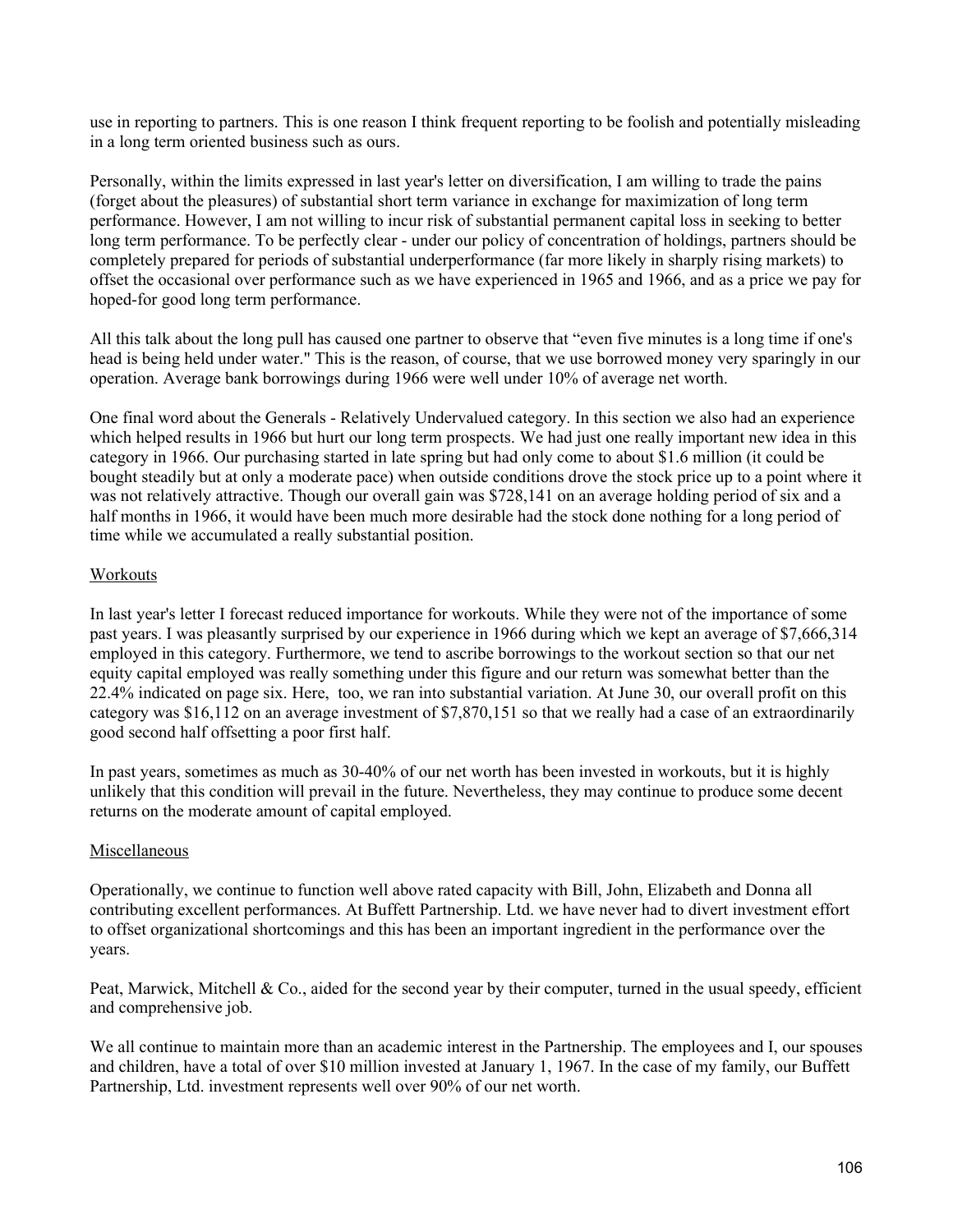Within the coming two weeks you will receive:

- 1. A tax letter giving you all BPL information needed for your 1966 federal income tax return. This letter is the only item that counts for tax purposes.
- 2. An audit from Peat, Marwick, Mitchell & Co. for 1966, setting forth the operations and financial position of BPL, as well as your own capital account.
- 3. A letter signed by me setting forth the status of your BPL interest on January 1, 1967. This is identical with the figures developed in the audit.

Let me know if anything in this letter or that occurs during the year needs clarifying. My next letter will be about July 15 summarizing the first half of this year.

Cordially,

Warren E. Buffett

WEB eh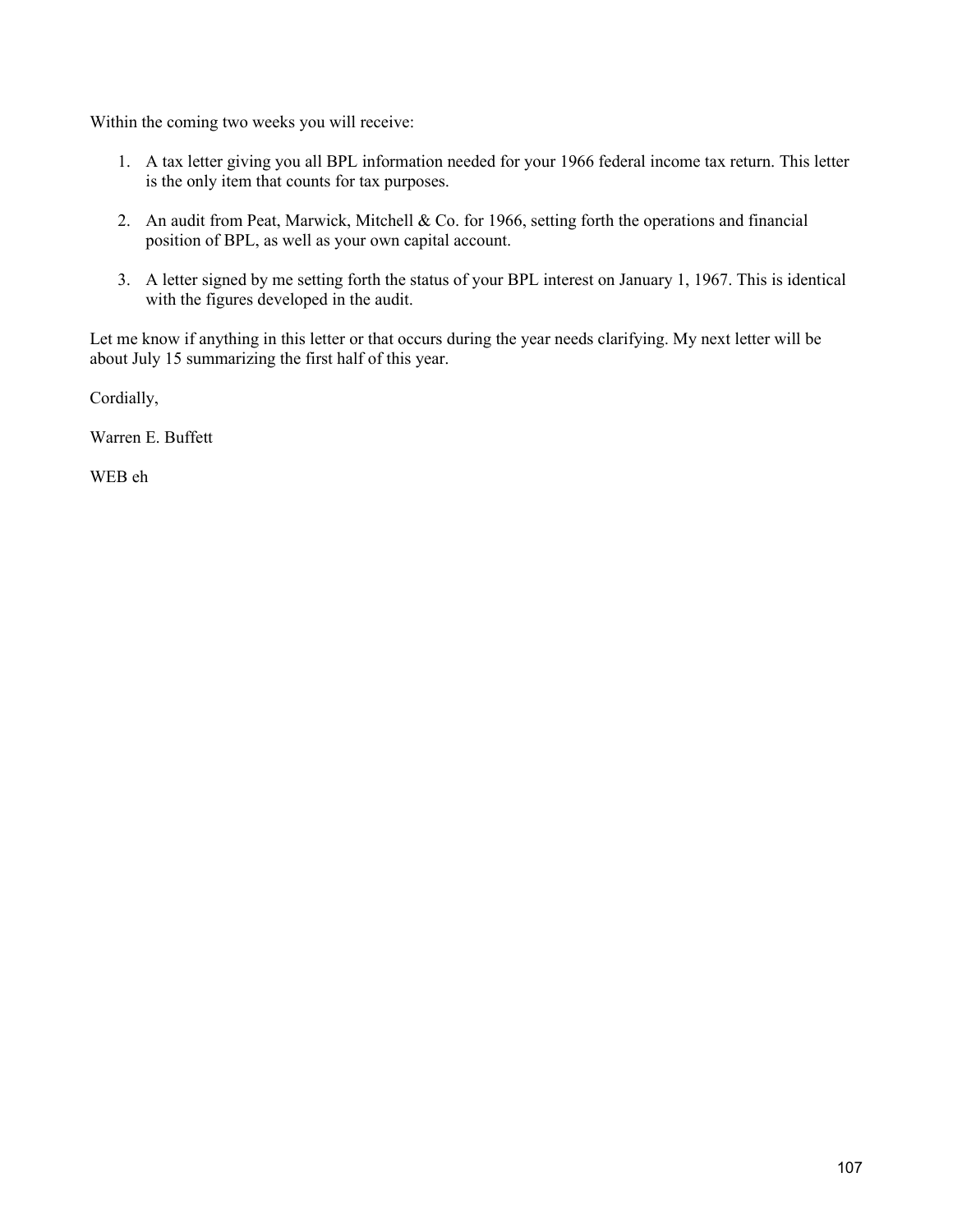#### BUFFETT PARTNERSHIP. LTD. 610 KIEWIT PLAZA OMAHA, NEBRASKA 68131 TELEPHONE 042-4110

#### July 12, 1967

#### First Half Performance

Again, this is being ,written in late June prior to the family's trip to California. To maintain the usual chronological symmetry (I try to sublimate my aesthetic urges when it comes to creating symmetry in the profit and loss statement), I will leave a few blanks and trust that the conclusions look appropriate when the figures are entered.

We began 1967 on a traumatic note with January turning out to be one of the worst months we have experienced with a plus 3.3% for BPL versus a plus 8.5% for the Dow. Despite this sour start, we finished the half about plus 21% for an edge of 9.6 percentage points over the Dow. Again, as throughout 1966, the Dow was a relatively easy competitor (it won't be every year, prevailing thinking to the contrary notwithstanding) and a large majority of investment managers outdid this yardstick. The following table summarizes performance to date on the usual basis:

| Year                      | <b>Overall Results From</b> | <b>Partnership Results (2)</b> | <b>Limited Partners'</b> |
|---------------------------|-----------------------------|--------------------------------|--------------------------|
|                           | Down(1)                     |                                | <b>Results (3)</b>       |
| 1957                      | $-8.4\%$                    | $10.4\%$                       | $9.3\%$                  |
| 1958                      | 38.5%                       | 40.9%                          | 32.2%                    |
| 1959                      | 20.0%                       | 25.9%                          | 20.9%                    |
| 1960                      | $-6.2\%$                    | 22.8%                          | 18.6%                    |
| 1961                      | 22.4%                       | 45.9%                          | 35.9%                    |
| 1962                      | $-7.6%$                     | 13.9%                          | 11.9%                    |
| 1963                      | 20.6%                       | 38.7%                          | 30.5%                    |
| 1964                      | 18.7%                       | 27.8%                          | 22.3%                    |
| 1965                      | 14.2%                       | 47.2%                          | 36.9%                    |
| 1966                      | $-15.6%$                    | 20.4%                          | 16.8%                    |
| First half 1967           | 11.4%                       | 21.0%                          | 17.3%                    |
| <b>Cumulative Results</b> | 148.3%                      | 1419.8%                        | 843.3%                   |
| <b>Annual Compounded</b>  | $9.1\%$                     | 29.6%                          | 23.8%                    |
| Rate                      |                             |                                |                          |

- (1) Based on yearly changes in the value of the Dow plus dividends that would have been received through ownership of the Dow during that year. The table includes all complete years of partnership activity.
- (2) For 1957-61 consists of combined results of all predecessor limited partnerships operating throughout the entire year after all expenses but before distributions to partners or allocations to the general partner.
- (3) For 1957-61 computed on the basis of the preceding column of partnership results allowing for allocation to the general partner based upon the present partnership agreement, but before monthly withdrawals by limited partners.

BPL's performance during the first hall reflects no change in valuation of our controlled companies and was thus achieved solely by the 63.3% of our net assets invested in marketable securities at the beginning of the year.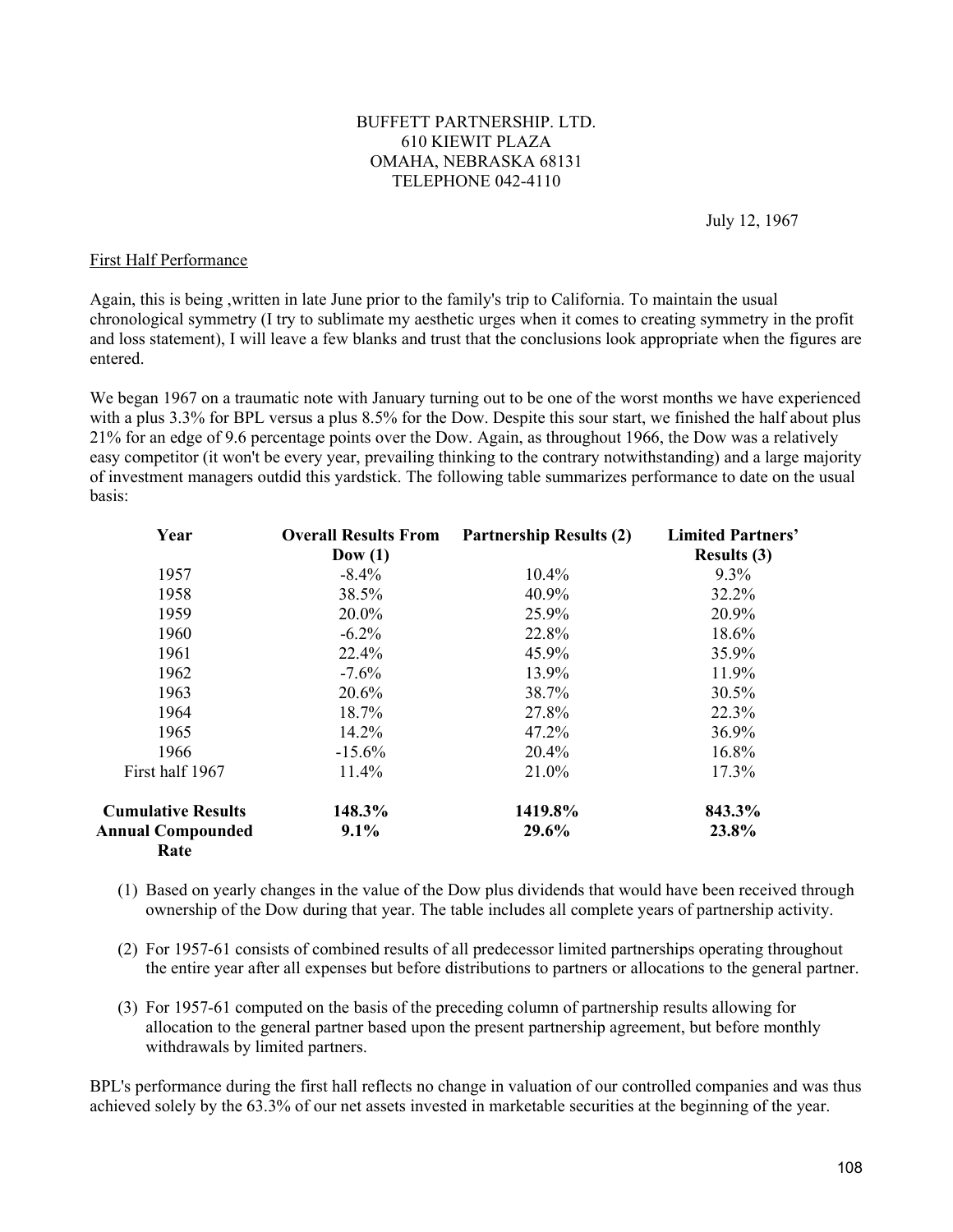Any revaluation of Diversified Retailing Company (DRC) and Berkshire Hathaway Inc. (B-H) will be made in December prior to the time the commitment letters become final and will be based upon all relevant criteria (including current operating. market and credit conditions) at that time.

Both DRC and B-H made important acquisitions during the first half. The overall progress of DRC (80% owned) and both of its subsidiaries (Hochschild Kohn and Associated Cotton Shops) is highly satisfactory. However, B-H is experiencing and faces real difficulties in the textile business, while I don't presently foresee any loss in underlying values. I similarly see no prospect of a good return on the assets employed in the textile business. Therefore, this segment of our portfolio will be a substantial drag on our relative performance (as it has been during the first half) if the Dow continues to advance. Such relative performance with controlled companies is expected in a strongly advancing market, but is accentuated when the business is making no progress. As a friend of mine says. "Experience is what you find when you're looking for something else."

# Investment Companies

The usual comparison follows showing the results of the two largest open-end and two largest closed-end investment companies which pursue a policy of 95-100% investment in common stocks.

| Year                         | Mass. Inv.<br>Trust(1) | <b>Investors</b><br>Stock $(1)$ | Lehman $(2)$ | <b>Tri-Cont</b><br>(2) | <b>Dow</b> | Limited<br><b>Partners</b> |
|------------------------------|------------------------|---------------------------------|--------------|------------------------|------------|----------------------------|
| 1957                         | $-11.4%$               | $-12.4%$                        | $-11.4%$     | $-2.4\%$               | $-8.4\%$   | $9.3\%$                    |
| 1958                         | 42.7%                  | 47.5%                           | 40.8%        | 33.2%                  | 38.5%      | 32.2%                      |
| 1959                         | $9.0\%$                | 10.3%                           | 8.1%         | 8.4%                   | 20.0%      | 20.9%                      |
| 1960                         | $-1.0\%$               | $-0.6\%$                        | 2.5%         | 2.8%                   | $-6.2\%$   | 18.6%                      |
| 1961                         | 25.6%                  | 24.9%                           | 23.6%        | 22.5%                  | 22.4%      | 35.9%                      |
| 1962                         | $-9.8\%$               | $-13.4\%$                       | $-14.4\%$    | $-10.0\%$              | $-7.6\%$   | 11.9%                      |
| 1963                         | 20.0%                  | 16.5%                           | 23.7%        | 18.3%                  | 20.6%      | 30.5%                      |
| 1964                         | 15.9%                  | 14.3%                           | 13.6%        | 12.6%                  | 18.7%      | 22.3%                      |
| 1965                         | $10.2\%$               | $9.8\%$                         | $19.0\%$     | $10.7\%$               | 14.2%      | 36.9%                      |
| 1966                         | $-7.7\%$               | $-10.0\%$                       | $-2.6\%$     | $-6.9\%$               | $-15.6%$   | 16.8%                      |
| First half<br>1967           | 11.3%                  | 12.3%                           | 19.3%        | 14.4%                  | 11.4%      | 17.3%                      |
| Cumulative                   | 143.3%                 | 126.4%                          | 185.4%       | 156.8%                 | 148.3%     | 843.3%                     |
| <b>Results</b>               |                        |                                 |              |                        |            |                            |
| Annual<br>Compounded<br>Rate | 8.9%                   | 8.1%                            | 10.5%        | $9.4\%$                | 9.1%       | 23.8%                      |

(1) Computed from changes in asset value plus any distributions to holders of record during year.

(2) From 1967 Moody's Bank & Finance Manual for 1957-1966. Estimated for first half of 1967.

The tide continues to be far more important than the swimmers.

# Taxes

We entered 1967 with unrealized gains of \$16,361,974. Through June 30 we have realized net capital gains of \$7,084,104 so it appears likely that we will realize in 1967 a fairly substantial portion of the unrealized gain attributable to your interest at the beginning of the year. This amount was reported to you as Item 3 of our February 2, 1967 letter. A copy of that letter, along with a tax letter, will be mailed to you in November giving a rough idea of the tax situation at that time.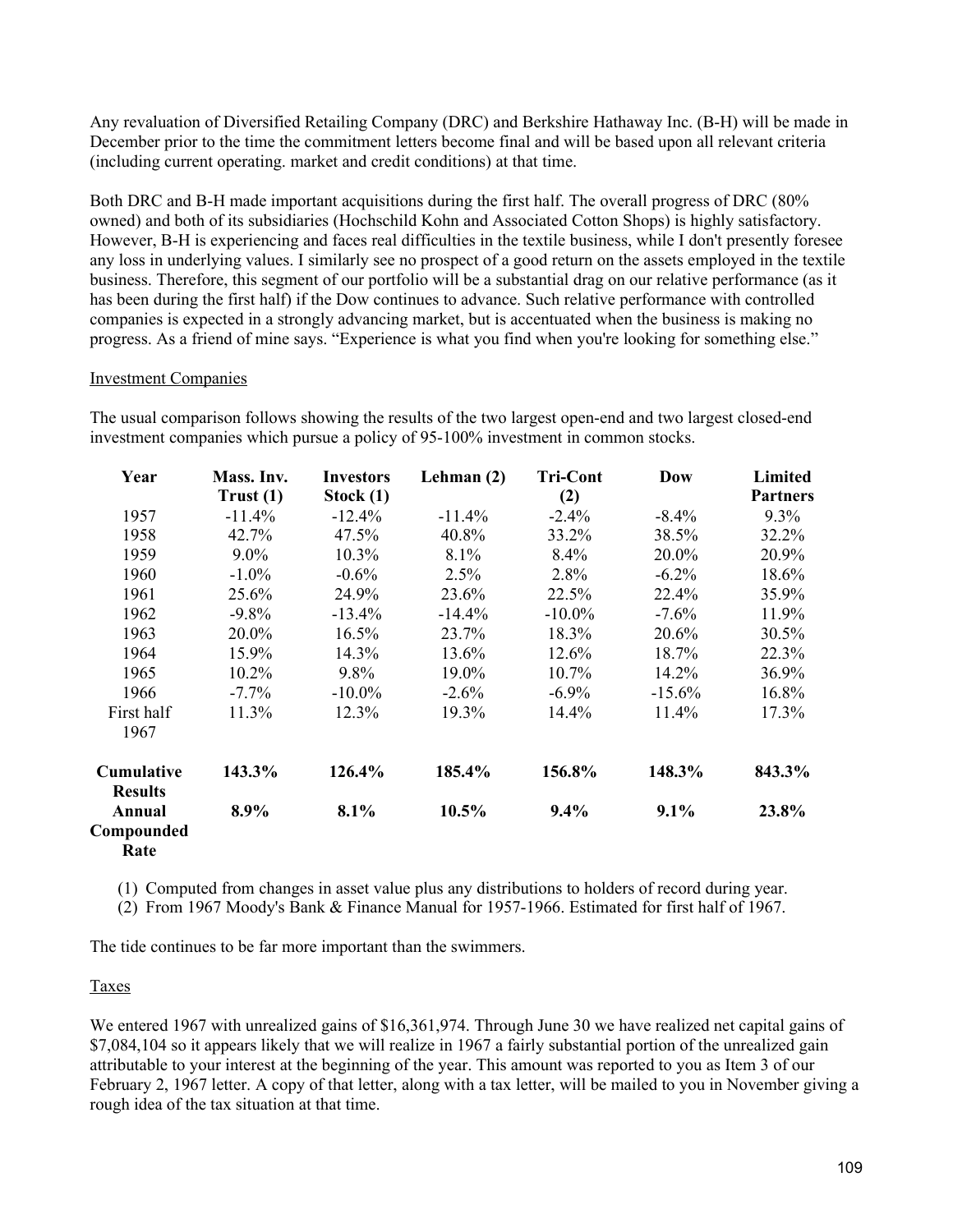As I regularly suggest, the safe course to follow on interim estimates is to pay the same estimated tax for 1967 as your actual tax was for 1966. There can be no penalties if you follow this procedure.

Whatever our final figure, it looks now as if it will be very largely long term capital gain with only minor amounts, if any, of short term gain and ordinary income. (I consider the whole Income-Principal Myth fair game for one of my soft-spoken gently worded critiques. As I told Susie in the early days of our marriage, "Don't worry about the income; just the outcome.")

## Miscellaneous

During the first half, Stan Perimeter resigned from the Dissolution Committee because of his present full-time involvement in investment management. Fred Stanback, Jr., a long time partner and experienced investor, was elected by the remaining members to fill the vacancy.

As in past years, we will have a report out about November 11 along with the Commitment Letter, and the rough estimate of the 1967 tax situation, etc.

However, there will be a special letter (to focus your attention upon it) in October. The subject matter will not relate to change in the Partnership Agreement, but will involve some evolutionary changes in several "Ground Rules" which I want you to have ample time to contemplate before making your plans for 1968. Whereas the Partnership Agreement represents the legal understanding among us, the "Ground Rules" represent the personal understanding and in some ways is the more important document. I consider it essential that any changes be clearly set forth and explained prior to their effect on partnership activity or performance – hence, the October letter.

Cordially,

Warren E. Buffett

WEBeh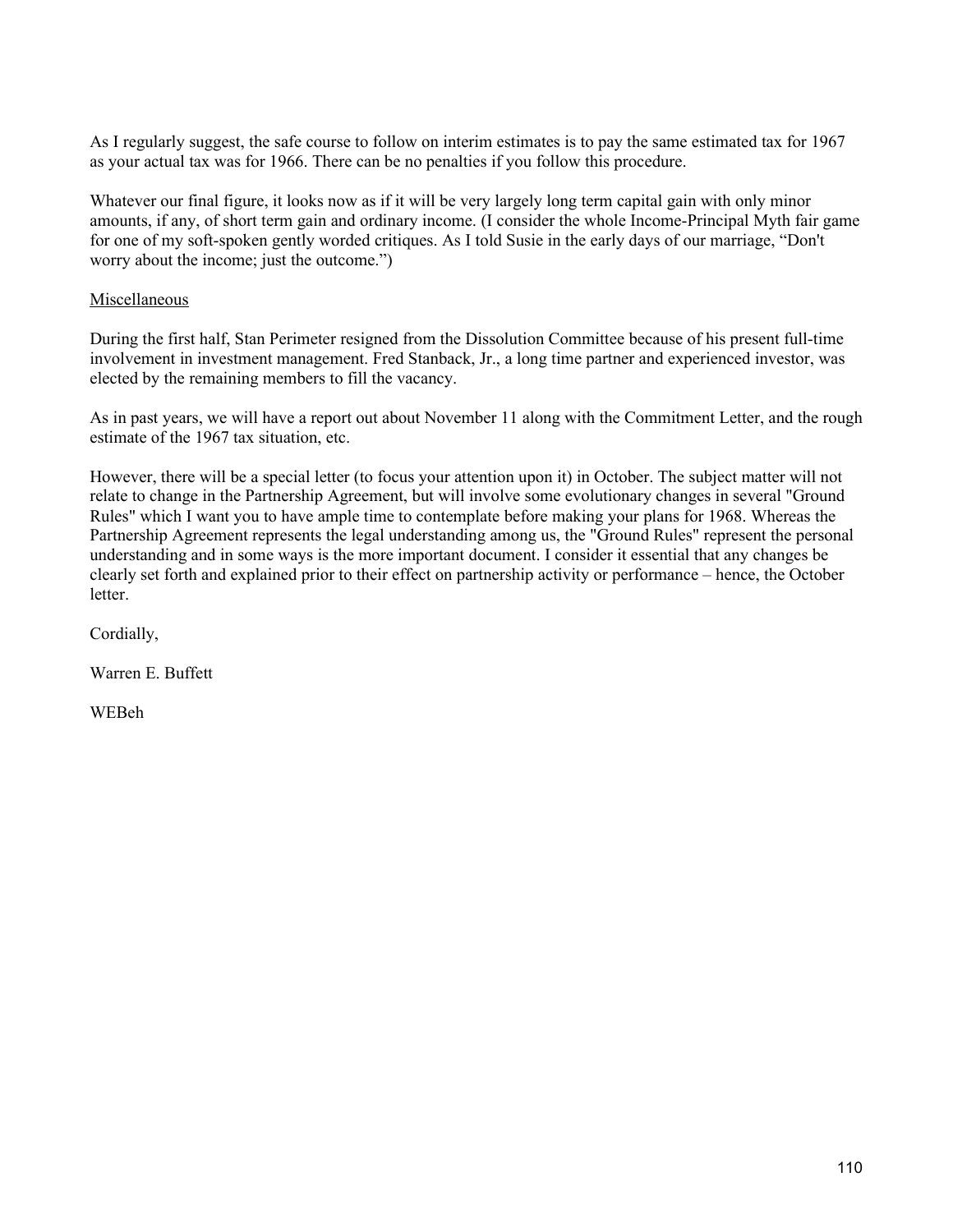October 9, 1967

To My Partners:

Over the past eleven years, I have consistently set forth as the BPL investment goal an average advantage in our performance of ten percentage points per annum in comparison with the Dow Jones Industrial Average. Under the environment that existed during that period. I have considered such an objective difficult but obtainable.

The following conditions now make a change in yardsticks appropriate:

- 1. The market environment has changed progressively over the past decade, resulting in a sharp diminution in the number of obvious quantitatively based investment bargains available;
- 2. Mushrooming interest in investment performance (which has its ironical aspects since I was among a lonely few preaching the importance of this some years ago) has created a hyper-reactive pattern of market behavior against which my analytical techniques have limited value;
- 3. The enlargement of our capital base to about \$65 million when applied against a diminishing trickle of good investment ideas has continued to present the problems mentioned in the January, 1967 letter; and
- 4. My own personal interests dictate a less compulsive approach to superior investment results than when I was younger and leaner.

Let's look at each of these factors in more detail.

The evaluation of securities and businesses for investment purposes has always involved a mixture of qualitative and quantitative factors. At the one extreme, the analyst exclusively oriented to qualitative factors would say. "Buy the right company (with the right prospects, inherent industry conditions, management, etc.) and the price will take care of itself." On the other hand, the quantitative spokesman would say, "Buy at the right price and the company (and stock) will take care of itself." As is so often the pleasant result in the securities world, money can be made with either approach. And, of course, any analyst combines the two to some extent - his classification in either school would depend on the relative weight he assigns to the various factors and not to his consideration of one group of factors to the exclusion of the other group.

Interestingly enough, although I consider myself to be primarily in the quantitative school (and as I write this no one has come back from recess - I may be the only one left in the class), the really sensational ideas I have had over the years have been heavily weighted toward the qualitative side where I have had a "high-probability insight". This is what causes the cash register to really sing. However, it is an infrequent occurrence, as insights usually are, and, of course, no insight is required on the quantitative side - the figures should hit you over the head with a baseball bat. So the really big money tends to be made by investors who are right on qualitative decisions but, at least in my opinion, the more sure money tends to be made on the obvious quantitative decisions.

Such statistical bargains have tended to disappear over the years. This may be due to the constant combing and recombing of investments that has occurred during the past twenty years, without an economic convulsion such as that of the '30s to create a negative bias toward equities and spawn hundreds of new bargain securities. It may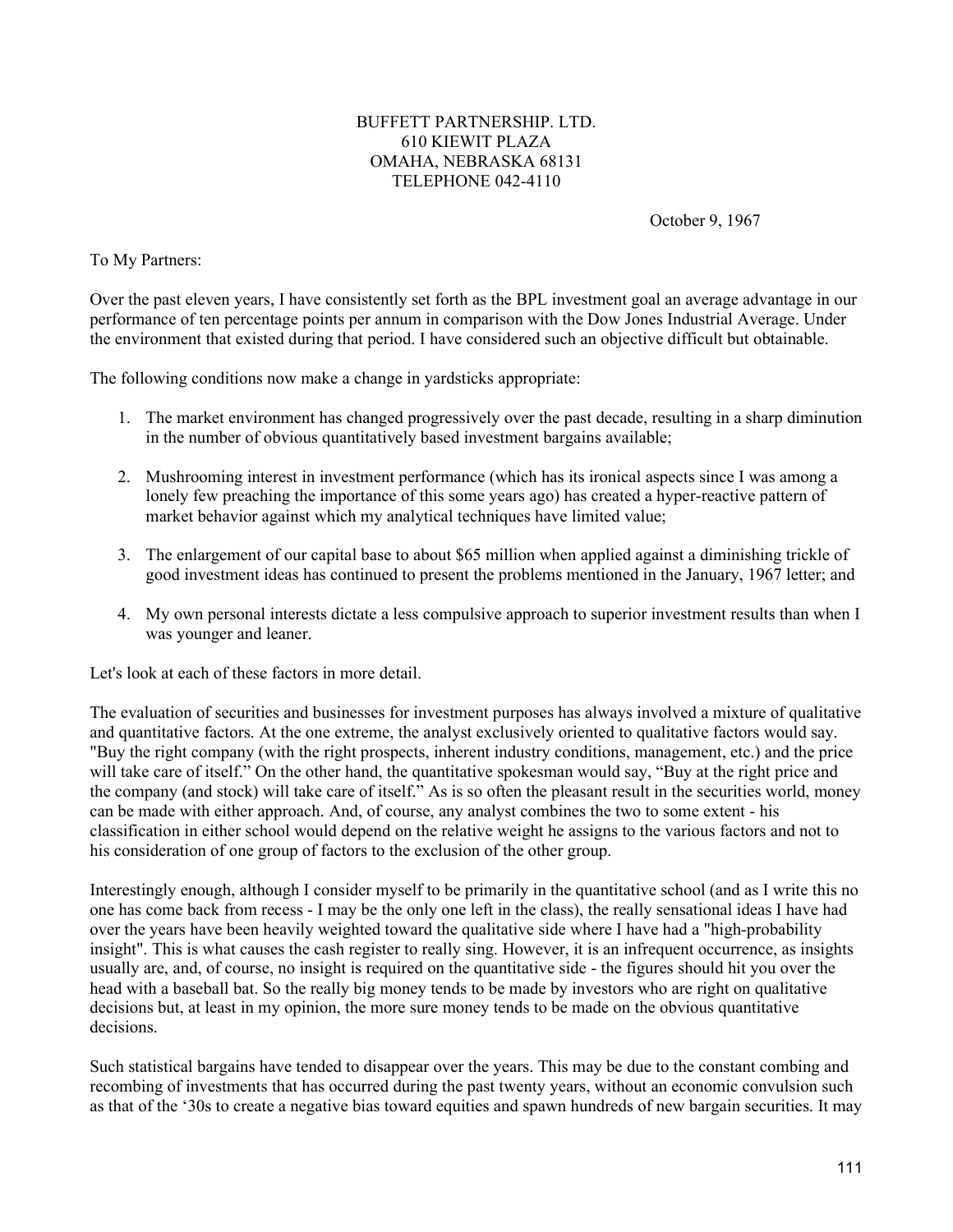be due to the new growing social acceptance, and therefore usage (or maybe it's vice versa - I'll let the behaviorists figure it out) of takeover bids which have a natural tendency to focus on bargain issues. It may be due to the exploding ranks of security analysts bringing forth an intensified scrutiny of issues far beyond what existed some years ago. Whatever the cause, the result has been the virtual disappearance of the bargain issue as determined quantitatively - and thereby of our bread and butter. There still may be a few from time to time. There will also be the occasional security where I am really competent to make an important qualitative judgment. This will offer our best chance for large profits. Such instances will. however, be rare. Much of our good performance during the past three years has been due to a single idea of this sort.

The next point of difficulty is the intensified interest in investment performance. For years I have preached the importance of measurement. Consistently I have told partners that unless our performance was better than average, the money should go elsewhere. In recent years this idea has gained momentum throughout the investment (or more importantly, the investing) community. In the last year or two it has started to look a bit like a tidal wave. I think we are witnessing the distortion of a sound idea.

I have always cautioned partners that I considered three years a minimum in determining whether we were "performing". Naturally, as the investment public has taken the bit in its teeth, the time span of expectations has been consistently reduced to the point where investment performance by large aggregates of money is being measured yearly, quarterly, monthly, and perhaps sometimes even more frequently (leading to what is known as "instant research"). The payoff for superior short term performance has become enormous, not only in compensation for results actually achieved, but in the attraction of new money for the next round. Thus a self-generating type of activity has set in which leads to larger and larger amounts of money participating on a shorter and shorter time span. A disturbing corollary is that the vehicle for participation (the particular companies or stocks) becomes progressively less important - at times virtually incidental - as the activity accelerates.

In my opinion what is resulting is speculation on an increasing scale. This is hardly a new phenomenon; however, a dimension has been added by the growing ranks of professional (in many cases formerly quite docile) investors who feel they must "get aboard". The game is dignified, of course, by appropriate ceremonies, personages and lexicon. To date it has been highly profitable. It may also be that this is going to be the standard nature of the market in the future. Nevertheless, it is an activity at which I am sure I would not do particularly well. As I said on page five of my last annual letter,

"Furthermore, we will not follow the frequently prevalent approach of investing in securities where an attempt to anticipate market action overrides business valuations. Such so-called 'fashion' investing has frequently produced very substantial and quick profits in recent years (and currently as I write this in January). It represents an investment technique whose soundness I can neither affirm nor deny. It does not completely satisfy my intellect (or perhaps my prejudices), and most definitely does not fit my temperament. I will not invest my own money based upon such an approach – hence, I will most certainly not do so with your money."

Any form of hyper-activity with large amounts of money in securities markets can create problems for all participants. I make no attempt to guess the action of the stock market and haven't the foggiest notion as to whether the Dow will be at 600, 900 or 1200 a year from now. Even if there are serious consequences resulting from present and future speculative activity, experience suggests estimates of timing are meaningless. However, I do believe certain conditions that now exist are likely to make activity in markets more difficult for us for the intermediate future.

The above may simply be "old-fogeyism" (after all, I am 37). When the game is no longer being played your way, it is only human to say the new approach is all wrong, bound to lead to trouble, etc. I have been scornful of such behavior by others in the past. I have also seen the penalties incurred by those who evaluate conditions as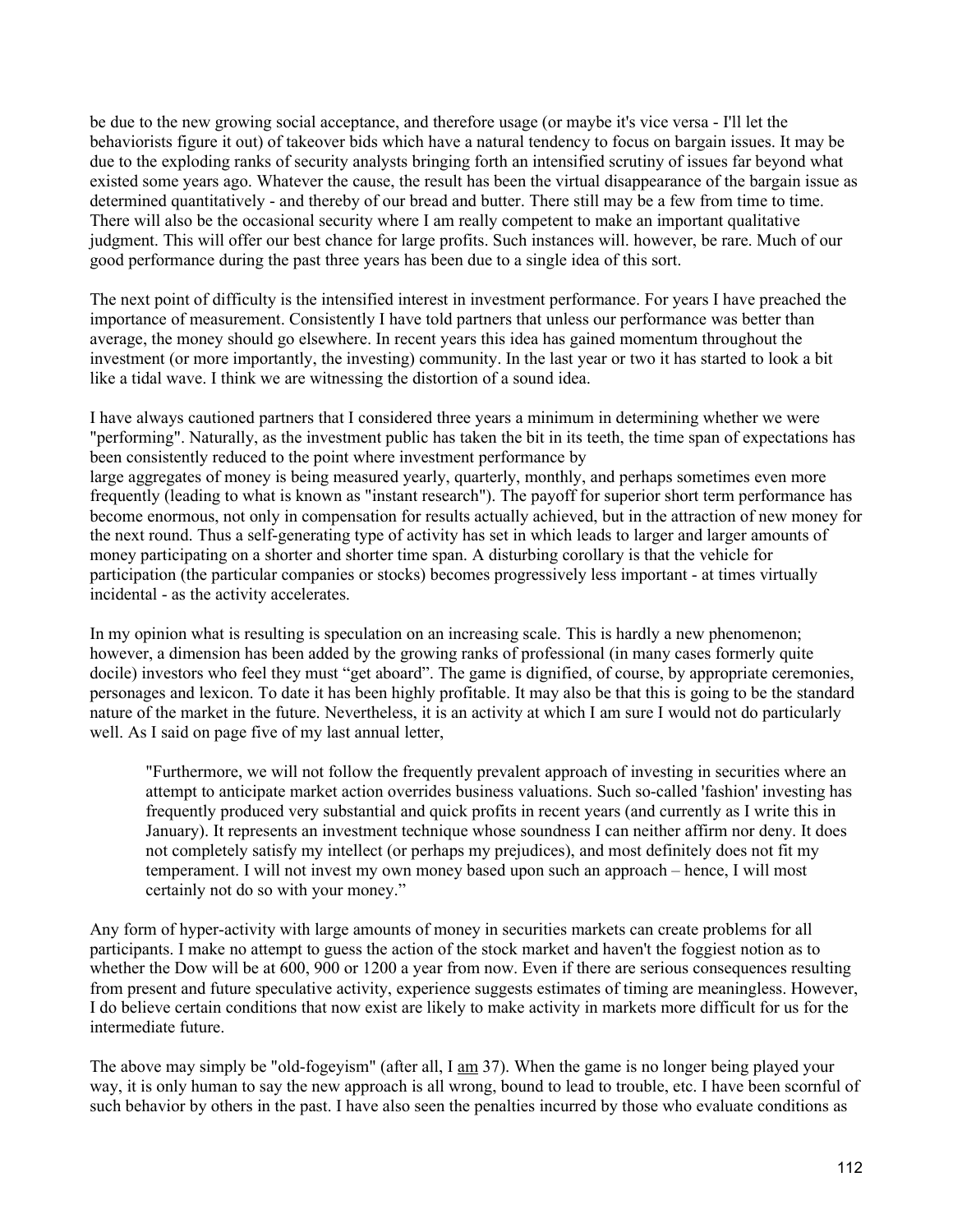they were - not as they are. Essentially I am out of step with present conditions. On one point, however, I am clear. I will not abandon a previous approach whose logic I understand (although I find it difficult to apply) even though it may mean foregoing large and apparently easy, profits to embrace an approach which I don't fully understand, have not practiced successfully and which, possibly, could lead to substantial permanent loss of capital.

The third point of difficulty involves our much greater base of capital. For years my investment ideas were anywhere from 110% to 1000% of our capital. It was difficult for me to conceive that a different condition could ever exist. I promised to tell partners when it did and in my January, 1967 letter had to make good on that promise. Largely because of the two conditions previously mentioned, our greater capital is now something of a drag on performance. I believe it is the least significant factor of the four mentioned, and that if we were operating with one-tenth of our present capital our performance would be little better. However, increased funds are presently a moderately negative factor.

The final, and most important, consideration concerns personal motivation. When I started the partnership I set the motor that regulated the treadmill at "ten points better than the DOW". I was younger, poorer and probably more competitive. Even without the three previously discussed external factors making for poorer performance. I would still feel that changed personal conditions make it advisable to reduce the speed of the treadmill. I have observed many cases of habit patterns in all activities of life, particularly business, continuing (and becoming accentuated as years pass) long after they ceased making sense. Bertrand Russell has related the story of two Lithuanian girls who lived at his manor subsequent to World War I. Regularly each evening after the house was dark, they would sneak out and steal vegetables from the neighbors for hoarding in their rooms; this despite the fact that food was bountiful at the Russell table. Lord Russell explained to the girls that while such behavior may have made a great deal of sense in Lithuania during the war, it was somewhat out of place in the English countryside. He received assenting nods and continued stealing.

He finally contented himself with the observation that their behavior, strange as it might seem to the neighbors, was really not so different from that of the elder Rockefeller.

Elementary self-analysis tells me that I will not be capable of less than all-out effort to achieve a publicly proclaimed goal to people who have entrusted their capital to me. All-out effort makes progressively less sense. I would like to have an economic goal which allows for considerable non-economic activity. This may mean activity outside the field of investments or it simply may mean pursuing lines within the investment field that do not promise the greatest economic reward. An example of the latter might be the continued investment in a satisfactory (but far from spectacular) controlled business where I liked the people and the nature of the business even though alternative investments offered an expectable higher rate of return. More money would be made buying businesses at attractive prices, then reselling them. However, it may be more enjoyable (particularly when the personal value of incremental capital is less) to continue to own them and hopefully improve their performance, usually in a minor way, through some decisions involving financial strategy.

Thus, I am likely to limit myself to things which are reasonably easy, safe, profitable and pleasant. This will not make our operation more conservative than in the past since I believe, undoubtedly with some bias, that we have always operated with considerable conservatism. The long-term downside risk will not be less; the upside potential will merely be less.

Specifically, our longer term goal will be to achieve the lesser of 9% per annum or a five percentage point advantage over the Dow. Thus, if the Dow averages -2% over the next five years, I would hope to average +3% but if the Dow averages +12%, I will hope to achieve an average of only +9%. These may be limited objectives, but I consider it no more likely that we will achieve even these more modest results under present conditions than I formerly did that we would achieve our previous goal of a ten percentage point average annual edge over the Dow. Furthermore, I hope limited objectives will make for more limited effort (I'm quite sure the converse is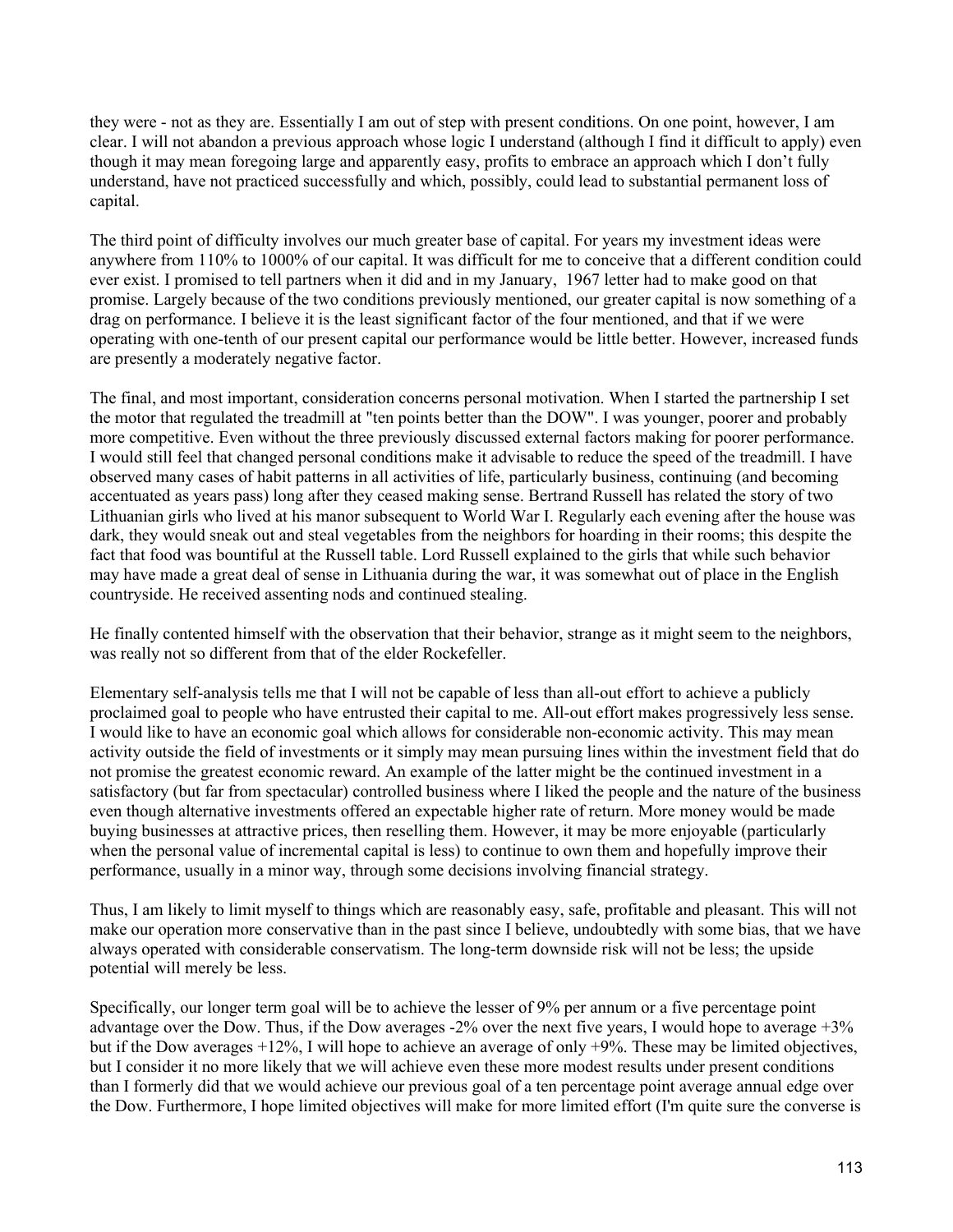### true).

I will incorporate this new goal into the Ground Rules to be mailed you about November 1, along with the 1968 Commitment Letter. I wanted to get this letter off to you prior to that mailing so you would have ample time to consider your personal situation, and if necessary get in touch with me to clear up some of the enclosed, before making a decision on 1968. As always, I intend to continue to leave virtually all of my capital (excluding Data Documents stock), along with that of my family, in BPL. What I consider satisfactory and achievable may well be different from what you consider so. Partners with attractive alternative investment opportunities may logically decide that their funds can be better employed elsewhere, and you can be sure I will be wholly in sympathy with such a decision.

I have always found behavior most distasteful which publicly announces one set of goals and motivations when actually an entirely different set of factors prevails. Therefore, I have always tried to be l00% candid with you about my goals and personal feelings so you aren't making important decisions pursuant to phony proclamations (I've run into a few of these in our investment experience). Obviously all the conditions enumerated in this letter haven't appeared overnight. I have been thinking about some of the points involved for a long period of time. You can understand, I am sure, that I wanted to pick a time when past goals had been achieved to set forth a reduction in future goals. I would not want to reduce the speed of the treadmill unless I had fulfilled my objectives to this point.

Please let me know if I can be of any help in deciphering any portion of this letter.

Cordially,

Warren E. Buffett

WEB eh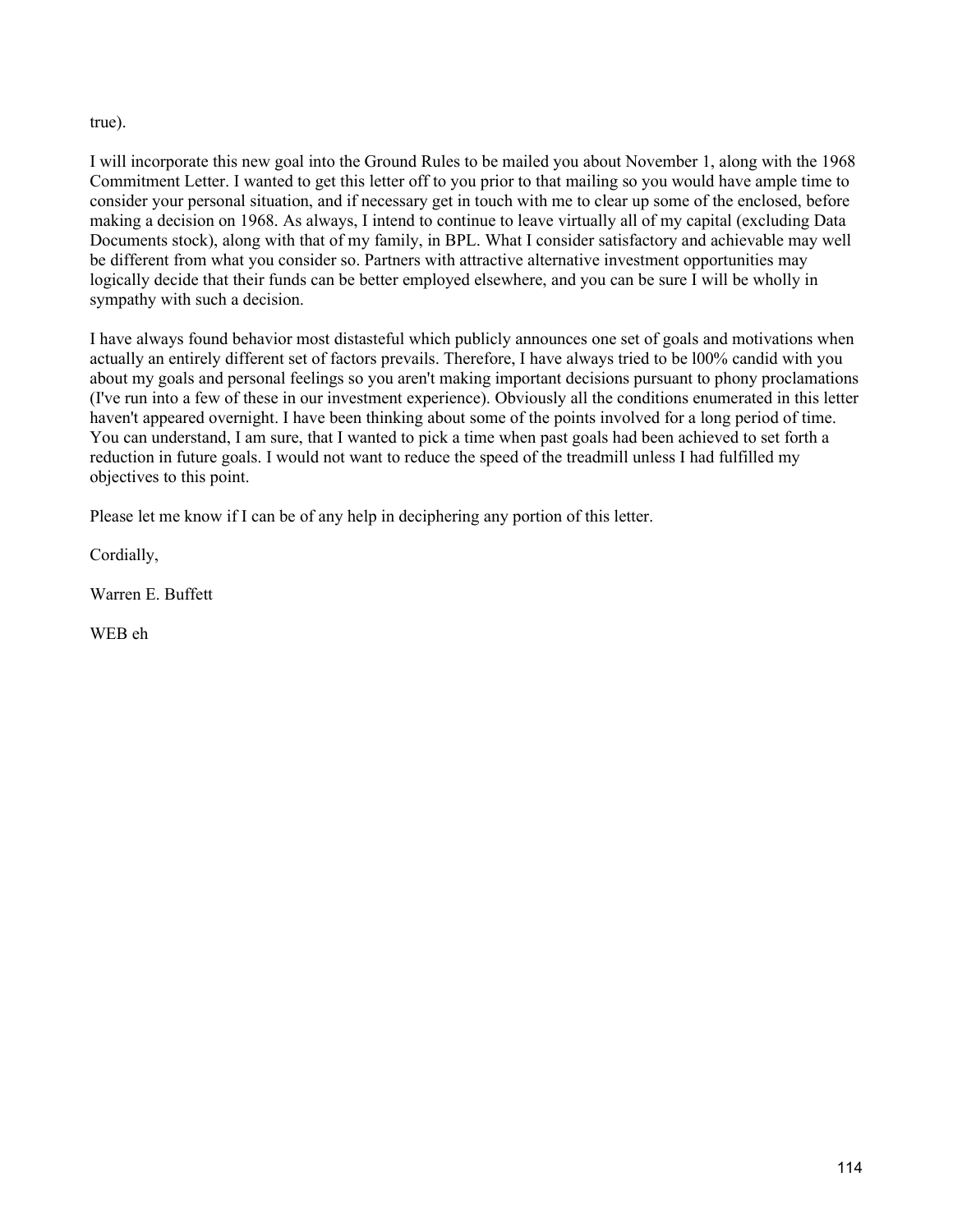January 24, 1968

### Our Performance in 1967

By most standards, we had a good year in 1967. Our overall performance was plus 35.9% compared to plus 19.0% for the Dow, thus surpassing our previous objective of performance ten points superior to the Dow. Our overall gain was \$19,384,250 which, even under accelerating inflation, will buy a lot of Pepsi. And, due to the sale of some longstanding large positions in marketable securities, we had realized taxable income of \$27,376,667 which has nothing to do with 1967 performance but should give all of you a feeling of vigorous participation in The Great Society on April 15th.

The minor thrills described above are tempered by any close observation of what really took place in the stock market during 1967. Probably a greater percentage of participants in the securities markets did substantially better than the Dow last year than in virtually any year in history. In 1967, for many, it rained gold and it paid to be out playing the bass tuba. I don't have a final tabulation at this time but my guess is that at least 95% of investment companies following a common stock program achieved better results than the Dow - in many cases by very substantial amounts. It was a year when profits achieved were in inverse proportion to age - and I am in the geriatric ward, philosophically.

The following summarizes the year-by-year performance of the Dow, the Partnership before allocation (one quarter of the excess over 6%) to the general partner, and the results for limited partners:

| Year | <b>Overall Results</b><br>From Dow (1) | <b>Partnership Results</b><br>(2) | <b>Limited Partners'</b><br><b>Results (3)</b> |
|------|----------------------------------------|-----------------------------------|------------------------------------------------|
| 1957 | $-8.4\%$                               | 10.4%                             | $9.3\%$                                        |
| 1958 | 38.5%                                  | 40.9%                             | 32.2%                                          |
| 1959 | 20.0%                                  | 25.9%                             | 20.9%                                          |
| 1960 | $-6.2\%$                               | 22.8%                             | 18.6%                                          |
| 1961 | 22.4%                                  | 45.9%                             | 35.9%                                          |
| 1962 | $-7.6\%$                               | 13.9%                             | 11.9%                                          |
| 1963 | 20.6%                                  | 38.7%                             | $30.5\%$                                       |
| 1964 | 18.7%                                  | 27.8%                             | 22.3%                                          |
| 1965 | 14.2%                                  | 47.2%                             | 36.9%                                          |
| 1966 | $-15.6%$                               | 20.4%                             | 16.8%                                          |
| 1967 | 19.0%                                  | 35.9%                             | 28.4%                                          |

- (1) Based on yearly changes in the value of the Dow plus dividends that would have been received through ownership of the Dow during that year. The table includes all complete years of partnership activity.
- (2) For 1957-61 consists of combined results of all predecessor limited partnerships operating throughout the entire year after all expenses, but before distributions to partners or allocations to the general partner.
- (3) For 1957-61 computed on the basis of the preceding column of partnership results allowing for allocation to the general partner based upon the present partnership agreement, but before monthly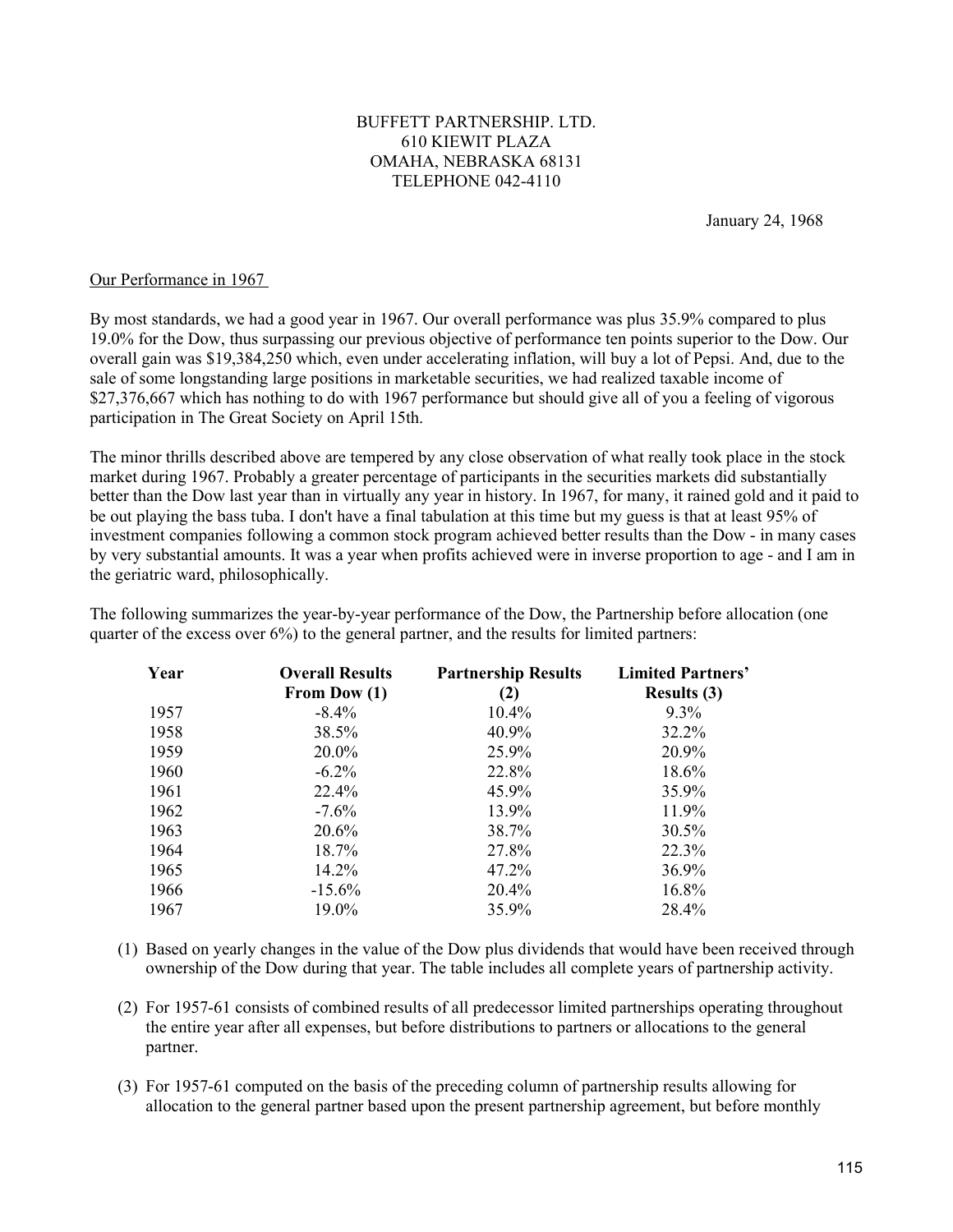withdrawals by limited partners.

On a cumulative or compounded basis, the results are:

| Year                     | <b>Overall Results From</b><br>Dow | <b>Partnership Results</b> | <b>Limited Partners'</b><br><b>Results</b> |
|--------------------------|------------------------------------|----------------------------|--------------------------------------------|
| 1957                     | $-8.4%$                            | $10.4\%$                   | $9.3\%$                                    |
| $1957 - 58$              | 26.9%                              | 55.6%                      | 44.5%                                      |
| $1957 - 59$              | 52.3%                              | 95.9%                      | 74.7%                                      |
| $1957 - 60$              | 42.9%                              | 140.6%                     | 107.2%                                     |
| $1957 - 61$              | 74.9%                              | 251.0%                     | 181.6%                                     |
| $1957 - 62$              | 61.6%                              | 299.8%                     | 215.1%                                     |
| $1957 - 63$              | 95.1%                              | 454.5%                     | 311.2%                                     |
| $1957 - 64$              | 131.3%                             | 608.7%                     | 402.9%                                     |
| $1957 - 65$              | 164.1%                             | 943.2%                     | 588.5%                                     |
| $1957 - 66$              | 122.9%                             | 1156.0%                    | 704.2%                                     |
| $1957 - 67$              | 165.3%                             | 1606.9%                    | 932.6%                                     |
| <b>Annual Compounded</b> | $9.3\%$                            | 29.4%                      | 23.6%                                      |
| Rate                     |                                    |                            |                                            |

### Investment Companies

On the following page is the usual tabulation showing the results of what were the two largest mutual funds (they have stood at the top in size since BPL was formed - this year, however, Dreyfus Fund overtook them) that follow a policy of being, typically, 95-100% invested in common stocks, and the two largest diversified closedend investment companies.

| Year                         | Mass. Inv.<br>Trust $(1)$ | <b>Investors</b><br>Stock $(1)$ | Lehman $(2)$ | <b>Tri-Cont</b><br>(2) | <b>Dow</b> | Limited<br><b>Partners</b> |
|------------------------------|---------------------------|---------------------------------|--------------|------------------------|------------|----------------------------|
| 1957                         | $-11.4\%$                 | $-12.4%$                        | $-11.4%$     | $-2.4\%$               | $-8.4\%$   | $9.3\%$                    |
| 1958                         | 42.7%                     | $47.5\%$                        | 40.8%        | 33.2%                  | 38.5%      | 32.2%                      |
| 1959                         | $9.0\%$                   | 10.3%                           | 8.1%         | 8.4%                   | 20.0%      | 20.9%                      |
| 1960                         | $-1.0\%$                  | $-0.6\%$                        | 2.5%         | 2.8%                   | $-6.2\%$   | 18.6%                      |
| 1961                         | 25.6%                     | 24.9%                           | 23.6%        | 22.5%                  | 22.4%      | 35.9%                      |
| 1962                         | $-9.8%$                   | $-13.4\%$                       | $-14.4%$     | $-10.0\%$              | $-7.6\%$   | 11.9%                      |
| 1963                         | $20.0\%$                  | $16.5\%$                        | 23.7%        | 18.3%                  | 20.6%      | 30.5%                      |
| 1964                         | 15.9%                     | 14.3%                           | 13.6%        | 12.6%                  | 18.7%      | 22.3%                      |
| 1965                         | $10.2\%$                  | $9.8\%$                         | 19.0%        | $10.7\%$               | $14.2\%$   | 36.9%                      |
| 1966                         | $-7.7\%$                  | $-10.0\%$                       | $-2.6\%$     | $-6.9\%$               | $-15.6\%$  | 16.8%                      |
| 1967                         | 20.0%                     | 22.8%                           | 28.0%        | $25.4\%$               | 19.0%      | 28.4%                      |
| Cumulative<br><b>Results</b> | 162.3%                    | 147.6%                          | 206.2%       | 181.5%                 | 165.3%     | 932.6%                     |
| Annual<br>Compounded<br>Rate | $9.2\%$                   | $8.6\%$                         | $10.7\%$     | $9.9\%$                | $9.3\%$    | 23.6%                      |

(1) Computed from changes in asset value plus any distributions to holders of record during year.

(2) From 1967 Moody's Bank & Finance Manual for 1957-1966. Estimated for 1967.

Last year I said: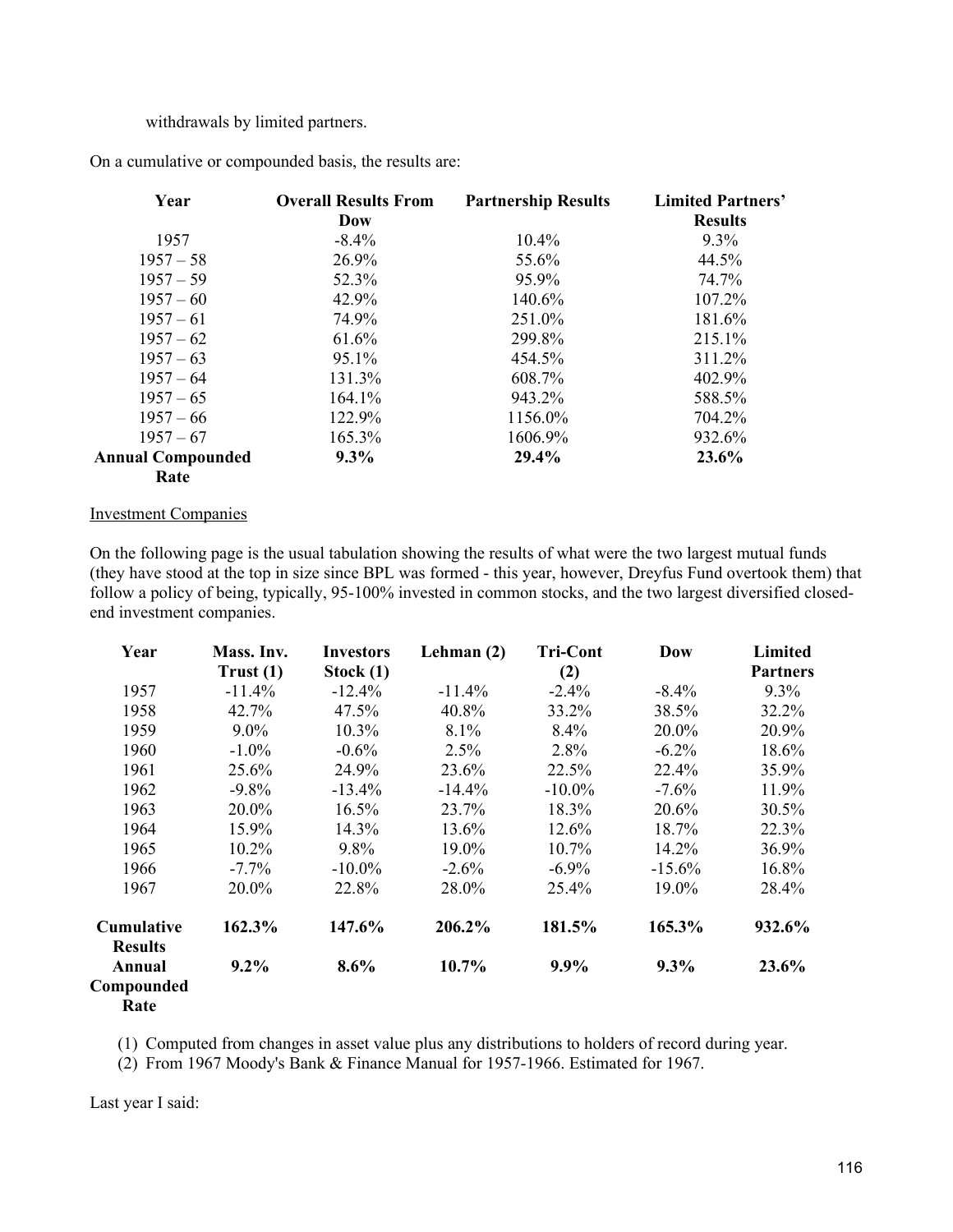"A few mutual funds and some private investment operations have compiled records vastly superior to the Dow and, in some cases, substantially superior to Buffett Partnership, Ltd. Their investment techniques are usually very dissimilar to ours and not within my capabilities."

In 1967 this condition intensified. Many investment organizations performed substantially better than BPL, with gains ranging to over 100%. Because of these spectacular results, money, talent and energy are converging in a maximum effort for the achievement of large and quick stock market profits. It looks to me like greatly intensified speculation with concomitant risks -but many of the advocates insist otherwise.

My mentor, Ben Graham, used to say. "Speculation is neither illegal, immoral nor fattening (financially)." During the past year, it was possible to become fiscally flabby through a steady diet of speculative bonbons. We continue to eat oatmeal but if indigestion should set in generally, it is unrealistic to expect that we won't have some discomfort.

### Analysis of 1967 Results

The overall figures given earlier conceal vast differences in profitability by portfolio category during 1967.

We had our worst performance in history in the "Workout" section. In the 1965 letter, this category was defined as,

"...securities with a timetable. They arise from corporate activity -- sell-outs, mergers, reorganizations, spin-offs, etc. In this category, we are not talking about rumors or inside information pertaining to such developments, but to publicly announced activities of this sort. We wait until we can read it in the paper. The risk does not pertain primarily to general market behavior (although that is sometimes tied in. to a degree). but instead to something upsetting the applecart so that the expected corporate development does not materialize."

The streets were filled with upset applecarts - our applecarts - during 1967. Thus, on an average investment of \$17,246,879, our overall gain was \$153,273. For those of you whose slide rule does not go to such insulting depths, this represents a return of .89 of 1%. While I don't have complete figures. I doubt that we have been below 10% in any past year. As in other categories, we tend to concentrate our investments in the workout category in just a few situations per year. This technique gives more variation in yearly results than would be the case if we used an across-the-board approach. I believe our approach will result in as great (or greater) profitability on a long-term basis, but you can't prove it by 1967.

Our investment in controlled companies was a similar drag on relative performance in 1967, but this is to be expected in strong markets. On an average investment of \$20,192,776 we had an overall gain of \$2,894,571. I am pleased with this sort of performance, even though this category will continue to underperform if the market continues strong during 1968. Through our two controlled companies (Diversified Retailing and Berkshire Hathaway), we acquired two new enterprises in 1967. Associated Cotton Shops and National Indemnity (along with National Fire & Marine, an affiliated company). These acquisitions couldn't be more gratifying. Everything was as advertised or better. The principal selling executives, Ben Rosner and Jack Ringwalt, have continued to do a superb job (the only kind they know), and in every respect have far more than lived up to their end of the bargain.

The satisfying nature of our activity in controlled companies is a minor reason for the moderated investment objectives discussed in the October 9th letter. When I am dealing with people I like, in businesses I find stimulating (what business isn't ?), and achieving worthwhile overall returns on capital employed (say, 10 -12%), it seems foolish to rush from situation to situation to earn a few more percentage points. It also does not seem sensible to me to trade known pleasant personal relationships with high grade people, at a decent rate of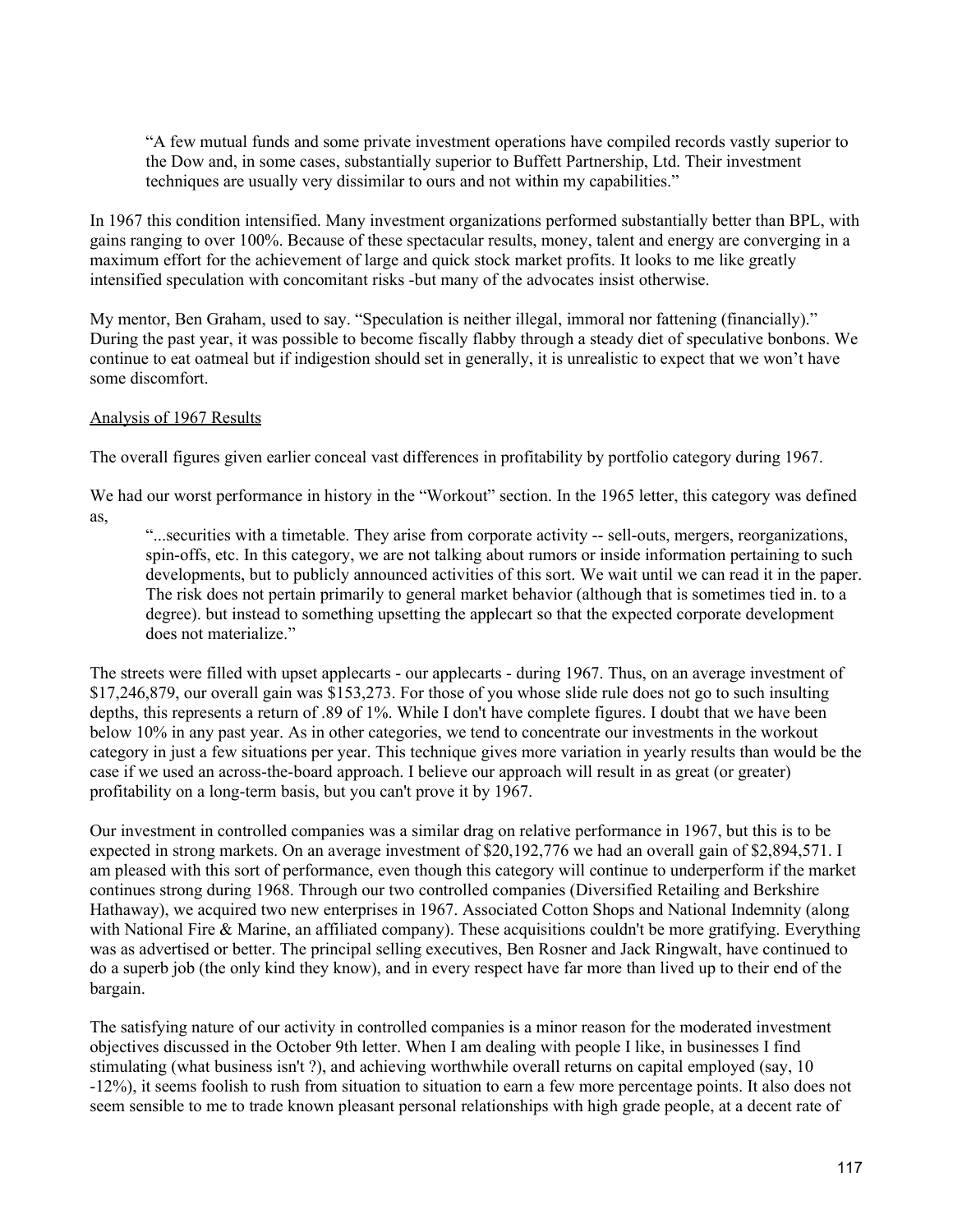return, for possible irritation, aggravation or worse at potentially higher returns. Hence, we will continue to keep a portion of our capital (but not over 40% because of the possible liquidity requirements arising from the nature of our partnership agreement) invested in controlled operating businesses at an expected rate of return below that inherent in an aggressive stock market operation.

With a combined total of \$37,439,655 in workouts and controls producing an overall gain of only \$3,047,844, the more alert members of the class will have already concluded we had a whale of a year in the "Generals - Relatively Undervalued" category. On a net average investment of \$19,487,996, we had an overall gain of \$14,096,593, or 72%. Last year I referred to one investment which substantially outperformed the general market in 1964, 1965 and 1966 and because of its size (the largest proportion we have ever had in anything - we hit our 40% limit) had a very material impact on our overall results and, even more so, this category. This excellent performance continued throughout 1967 and a large portion of total gain was again accounted for by this single security. Our holdings of this security have been very substantially reduced and we have nothing in this group remotely approaching the size or potential which formerly existed in this investment.

The "Generals - Private Owner" section produced good results last year (\$1,297,215 on \$5,141,710 average investment), and we have some mildly interesting possibilities in this area at present.

## Miscellaneous

We begin the new year with net assets of  $$68,108,088$ . We had partners with capital of about \$1,600,000 withdraw at yearend, primarily because of the reduced objectives announced in the October 9th letter. This makes good sense for them, since most of them have the ability and motivation to surpass our objectives and I am relieved from pushing for results that I probably can't attain under present conditions.

Some of those who withdrew (and many who didn't) asked me, "What do you really mean?" after receiving the October 9th letter. This sort of a question is a little bruising to any author, but I assured them I meant exactly what I had said. I was also asked whether this was an initial stage in the phasing out of the partnership. The answer to this is, "Definitely, no". As long as partners want to put up their capital alongside of mine and the business is operationally pleasant (and it couldn't be better), I intend to continue to do business with those who have backed me since tennis shoes.

Gladys Kaiser has joined us and is doing the same sort of top-notch job that we have long received from Donna, Bill and John. The office group, spouses and children have over \$15 million invested in BPL on January 1, 1968, so we have not had a need for NoDoz during business hours.

Within a few days, you will receive:

- 1. A tax letter giving you all BPL information needed for your 1967 federal income tax return. This letter is the only item that counts for tax purposes.
- 2. An audit from Peat, Marwick, Mitchell & Co. (they have again done an excellent job) for 1967, setting forth the operations and financial position of BPL, as well as your own capital account.
- 3. A letter signed by me setting forth the status of your BPL interest on January 1, 1968. This is identical with the figures developed in the audit.

Let me know if anything in this letter or that occurs during the year needs clarifying. My next letter will be about July15th, summarizing the first half of this year.

Cordially,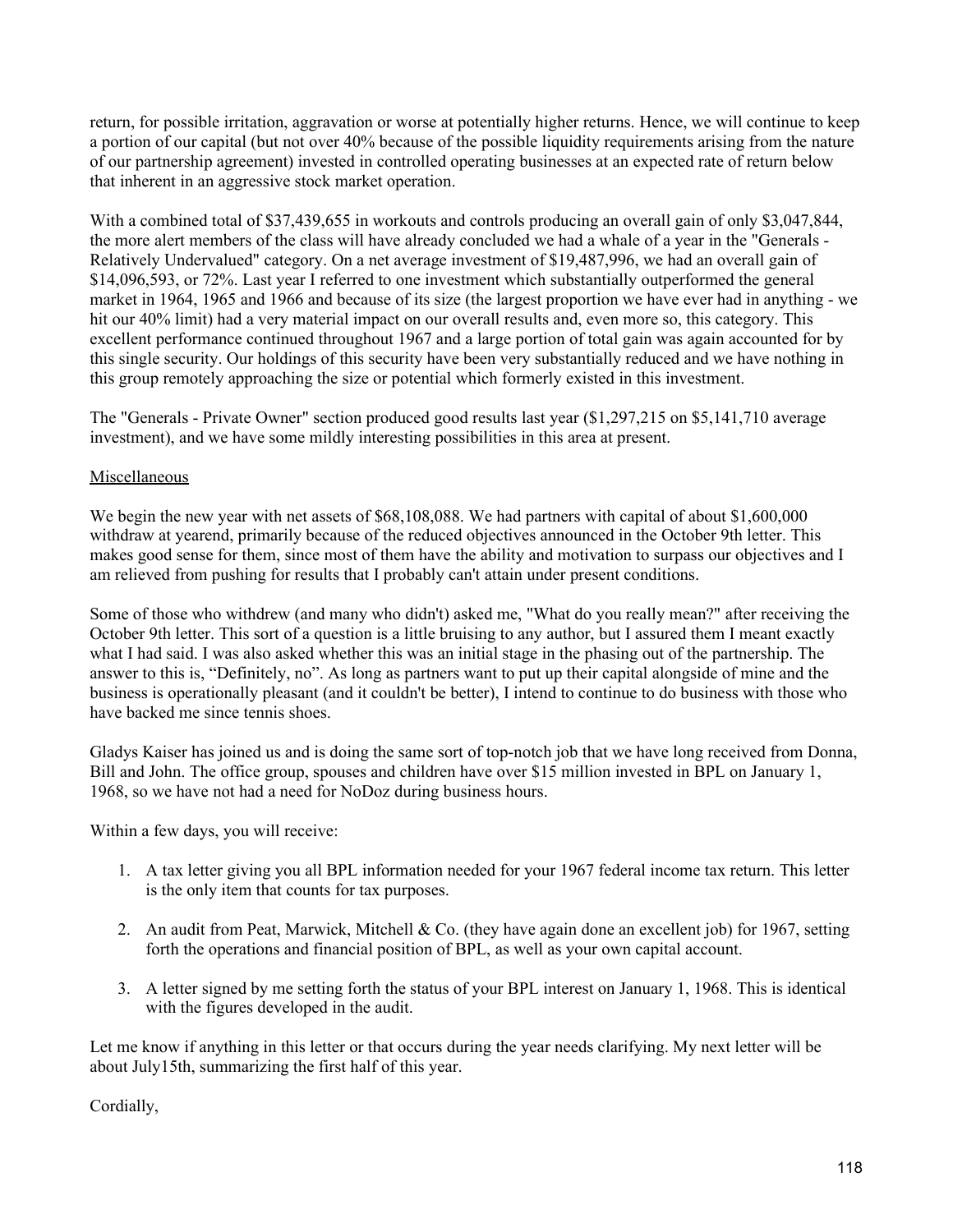Warren E. Buffett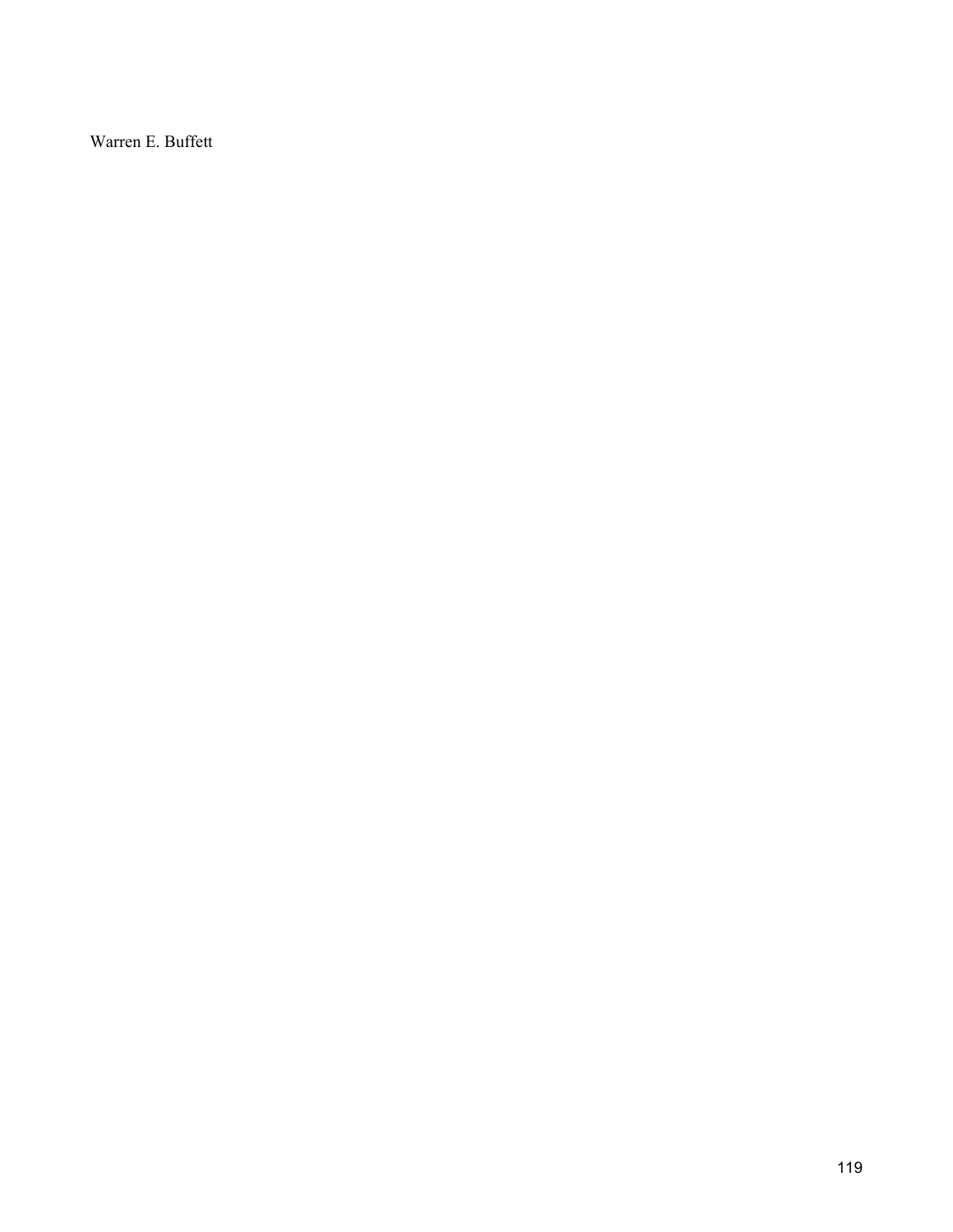#### July 11th, 1968

### First Half Performance

During the first half of 1968, the Dow-Jones Industrial Average declined fractionally from 905 to 898. Ownership of the Dow would also have produced dividends of about \$15 during the half, resulting in an overall gain of 0.9% for that Average. The Dow, once again, was an anemic competitor for most investment managers, although it was not surpassed by anything like the margins of 1967.

Our own performance was unusually good during the first half, with an overall gain of 16% excluding any change in valuation for controlled companies (which represented slightly over one-third of net assets at the beginning of the year). However, any release of adrenalin is unwarranted. Our marketable security investments are heavily concentrated in a few situations, making relative performance potentially more volatile than in widely diversified investment vehicles. Our long term performance goals are as stated in the revised "Ground Rules" and I will be quite happy if we achieve those limited objectives over a period of years. The following table summarizes performance to date on the usual basis:

| Year                      | <b>Overall Results</b> | <b>Partnership Results</b> | <b>Limited Partners'</b> |
|---------------------------|------------------------|----------------------------|--------------------------|
|                           | From Dow (1)           | (2)                        | <b>Results (3)</b>       |
| 1957                      | $-8.4\%$               | 10.4%                      | $9.3\%$                  |
| 1958                      | 38.5%                  | 40.9%                      | 32.2%                    |
| 1959                      | 20.0%                  | 25.9%                      | 20.9%                    |
| 1960                      | $-6.2\%$               | 22.8%                      | 18.6%                    |
| 1961                      | 22.4%                  | 45.9%                      | 35.9%                    |
| 1962                      | $-7.6\%$               | 13.9%                      | 11.9%                    |
| 1963                      | 20.6%                  | 38.7%                      | 30.5%                    |
| 1964                      | 18.7%                  | 27.8%                      | 22.3%                    |
| 1965                      | 14.2%                  | 47.2%                      | 36.9%                    |
| 1966                      | $-15.6%$               | 20.4%                      | 16.8%                    |
| 1967                      | 19.0%                  | 35.9%                      | 28.4%                    |
| First Half 1968           | $0.9\%$                | $16.0\%$                   | 13.5%                    |
| <b>Cumulative Results</b> | 167.7%                 | 1880.0%                    | 1072.0%                  |
| Annual Compounded         | 8.9%                   | 29.6%                      | 23.8%                    |
| Rate                      |                        |                            |                          |

- (1) Based on yearly changes in the value of the Dow plus dividends that would have been received through ownership of the Dow during that year. The table includes all complete years of partnership activity.
- (2) For 1957-61 consists of combined results of all predecessor limited partnerships operating throughout the entire year after all expenses but before distributions to partners or allocations to the general partner.
- (3) For 1957-61 computed on the basis of the preceding column of partnership results allowing for allocation to the general partner based upon the present partnership agreement, but before monthly withdrawals by limited partners.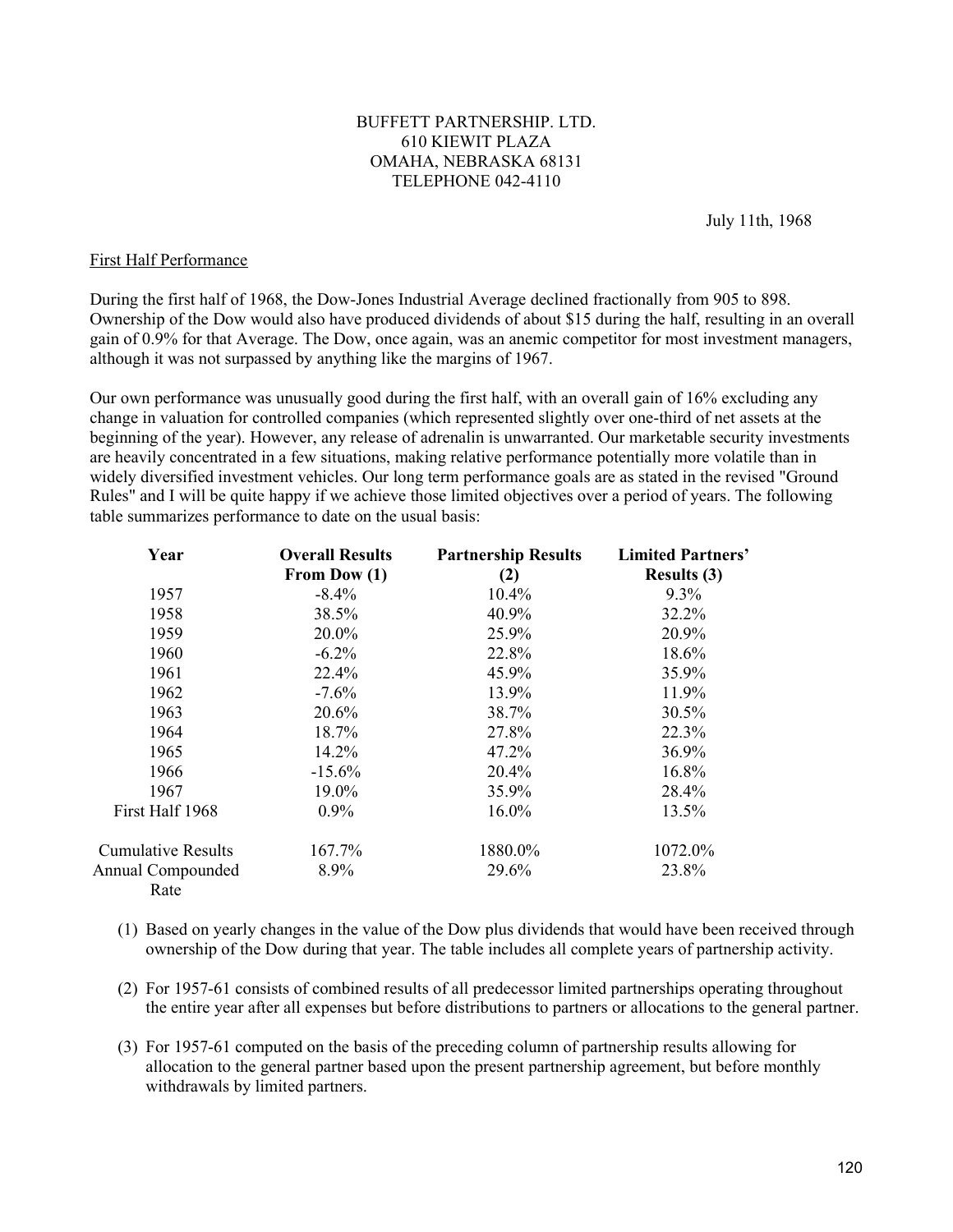Although we revise valuations of our controlled companies only at yearend, it presently appears that our share of their 1968 earnings will be something over \$3 million. Those with primary responsibility for their operations, Ken Chace at Berkshire Hathaway, Louis Kohn at Hochschild Kohn, Jack Ringwalt at National Indemnity and Ben Rosner at Associated Cotton Shops, continue to meld effort and ability into results.

This year, Diversified Retailing Company (owner of Hochschild Kohn and Associated Cotton Shops) issued its first published annual report. This was occasioned by the public sale of debentures to approximately 1,000 investors last December. Thus, DRC is in the rather unusual position of being a public company from a creditors' viewpoint, but a private one (there are three stockholders -BPL owns 80%) for ownership purposes. I am enclosing the DRC report with this letter (except where duplicates go to one house hold) and plan to continue to send them along with future mid-year letters.

As I have mentioned before, we cannot make the same sort of money out of permanent ownership of controlled businesses that can be made from buying and reselling such businesses, or from skilled investment in marketable securities. Nevertheless, they offer a pleasant long term form of activity (when conducted in conjunction with high grade, able people) at satisfactory rates of return.

### Investment Companies

On the following page is the form sheet on the usual investment companies:

| Year                         | Mass. Inv. | <b>Investors</b> | Lehman $(2)$ | <b>Tri-Cont</b> | Dow      | Limited         |
|------------------------------|------------|------------------|--------------|-----------------|----------|-----------------|
|                              | Trust(1)   | Stock $(1)$      |              | (2)             |          | <b>Partners</b> |
| 1957                         | $-11.4%$   | $-12.4%$         | $-11.4\%$    | $-2.4%$         | $-8.4\%$ | $9.3\%$         |
| 1958                         | 42.7%      | 47.5%            | 40.8%        | 33.2%           | 38.5%    | 32.2%           |
| 1959                         | $9.0\%$    | $10.3\%$         | 8.1%         | $8.4\%$         | 20.0%    | 20.9%           |
| 1960                         | $-1.0\%$   | $-0.6%$          | 2.5%         | 2.8%            | $-6.2\%$ | 18.6%           |
| 1961                         | 25.6%      | 24.9%            | 23.6%        | 22.5%           | 22.4%    | 35.9%           |
| 1962                         | $-9.8\%$   | $-13.4\%$        | $-14.4\%$    | $-10.0\%$       | $-7.6\%$ | 11.9%           |
| 1963                         | 20.0%      | 16.5%            | 23.7%        | 18.3%           | 20.6%    | 30.5%           |
| 1964                         | 15.9%      | 14.3%            | 13.6%        | 12.6%           | 18.7%    | 22.3%           |
| 1965                         | 10.2%      | 9.8%             | 19.0%        | $10.7\%$        | 14.2%    | 36.9%           |
| 1966                         | $-7.7\%$   | $-10.0\%$        | $-2.6%$      | $-6.9\%$        | $-15.6%$ | 16.8%           |
| 1967                         | 20.0%      | 22.8%            | 28.0%        | $25.4\%$        | 19.0%    | 28.4%           |
| First Half                   | $5.1\%$    | $2.8\%$          | $4.4\%$      | $2.0\%$         | $0.9\%$  | 13.5%           |
| 1968                         |            |                  |              |                 |          |                 |
| Cumulative<br><b>Results</b> | 175.7%     | 154.5%           | 218.6%       | 186.7%          | 167.7%   | 1072.0%         |
| Annual                       | $9.2\%$    | 8.5%             | 10.6%        | $9.6\%$         | 8.9%     | 23.8%           |
| Compounded<br>Rate           |            |                  |              |                 |          |                 |

(1) Computed from changes in asset value plus any distributions to holders of record during year.

(2) From 1968 Moody's Bank & Finance Manual for 1957 -1967. Estimated for first half of 1968.

Due to a sluggish performance by the Dow in the last few years, the four big funds now have, on average, about a one-half point per annum advantage over the Dow for the full period.

### The Present Environment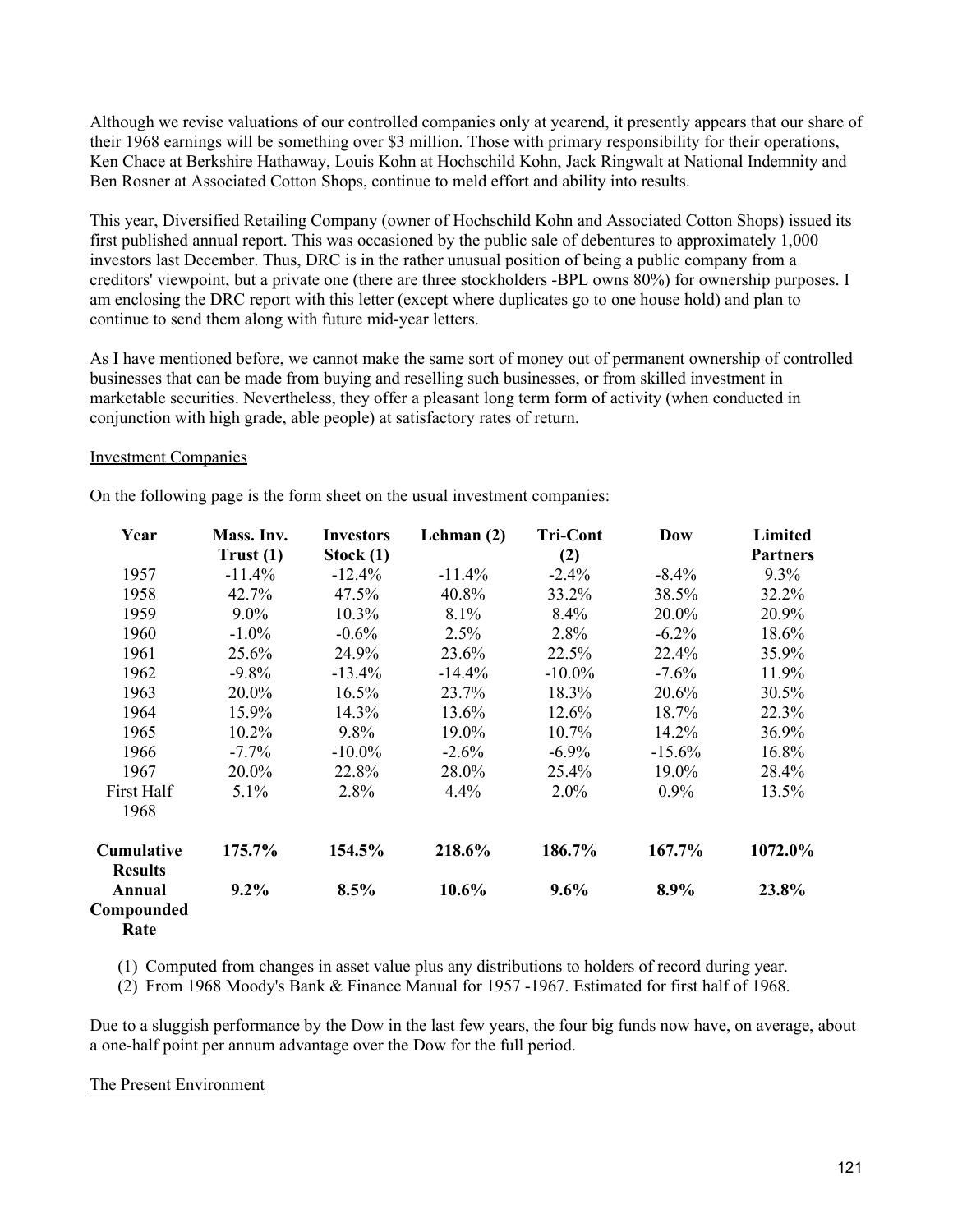I make no effort to predict the course of general business or the stock market. Period. However, currently there are practices snowballing in the security markets and business world which, while devoid of short term predictive value, bother me as to possible long term consequences.

I know that some of you are not particularly interested (and shouldn't be) in what is taking place on the financial stage. For those who are, I am enclosing a reprint of an unusually clear and simple article which lays bare just what is occurring on a mushrooming scale. Spectacular amounts of money are being made by those participating (whether as originators, top employees. professional advisors, investment bankers, stock speculators, etc… ) in the chain-letter type stock-promotion vogue. The game is being played by the gullible, the self-hypnotized, and the cynical. To create the proper illusions, it frequently requires accounting distortions (one particularly progressive entrepreneur told me he believed in "bold, imaginative accounting"), tricks of capitalization and camouflage of the true nature of the operating businesses involved. The end product is popular, respectable and immensely profitable (I'll let the philosophers figure in which order those adjectives should be placed).

Quite candidly, our own performance has been substantially improved on an indirect basis because of the fallout from such activities. To create an ever widening circle of chain letters requires increasing amounts of corporate raw material and this has caused many intrinsically cheap (and not so cheap) stocks to come to life. When we have been the owners of such stocks, we have reaped market rewards much more promptly than might otherwise have been the case. The appetite for such companies, however, tends to substantially diminish the number of fundamentally attractive investments which remain.

I believe the odds are good that, when the stock market and business history of this period is being written, the phenomenon described in Mr. May's article will be regarded as of major importance, and perhaps characterized as a mania. You should realize, however, that his "The Emperor Has No Clothes" approach is at odds (or dismissed with a "SO What?" or an "Enjoy, Enjoy") with the views of most investment banking houses and currently successful investment managers. We live in an investment world, populated not by those who must be logically persuaded to believe, but by the hopeful, credulous and greedy, grasping for an excuse to believe.

Finally, for a magnificent account of the current financial scene, you should hurry out and get a copy of "The Money Game" by Adam Smith. It is loaded with insights and supreme wit. (Note: Despite my current "Support Your Local Postmaster" drive, I am not enclosing the book with this letter - it retails for \$6.95.)

# Taxes

Several unusual factors make the tax figure even more difficult than usual to estimate this year. We will undoubtedly have an above average amount of ordinary income. The picture on short term and long term capital gain is subject to unusually substantial variance. At the beginning of the year, I suggested that you use an 8% ordinary income factor (it won't come in this manner but this figure embodies an adjustment for long term capital gain) applied to your BPL capital account on an interim basis to compute quarterly tax estimates. If a figure different from 8% seems more appropriate for your September 15th quarterly estimate. I will let you know by September 5th. If no change is necessary, you will next hear from me on November 1st with the Commitment Letter for 1969.

Cordially,

Warren E. Buffett

WEB/glk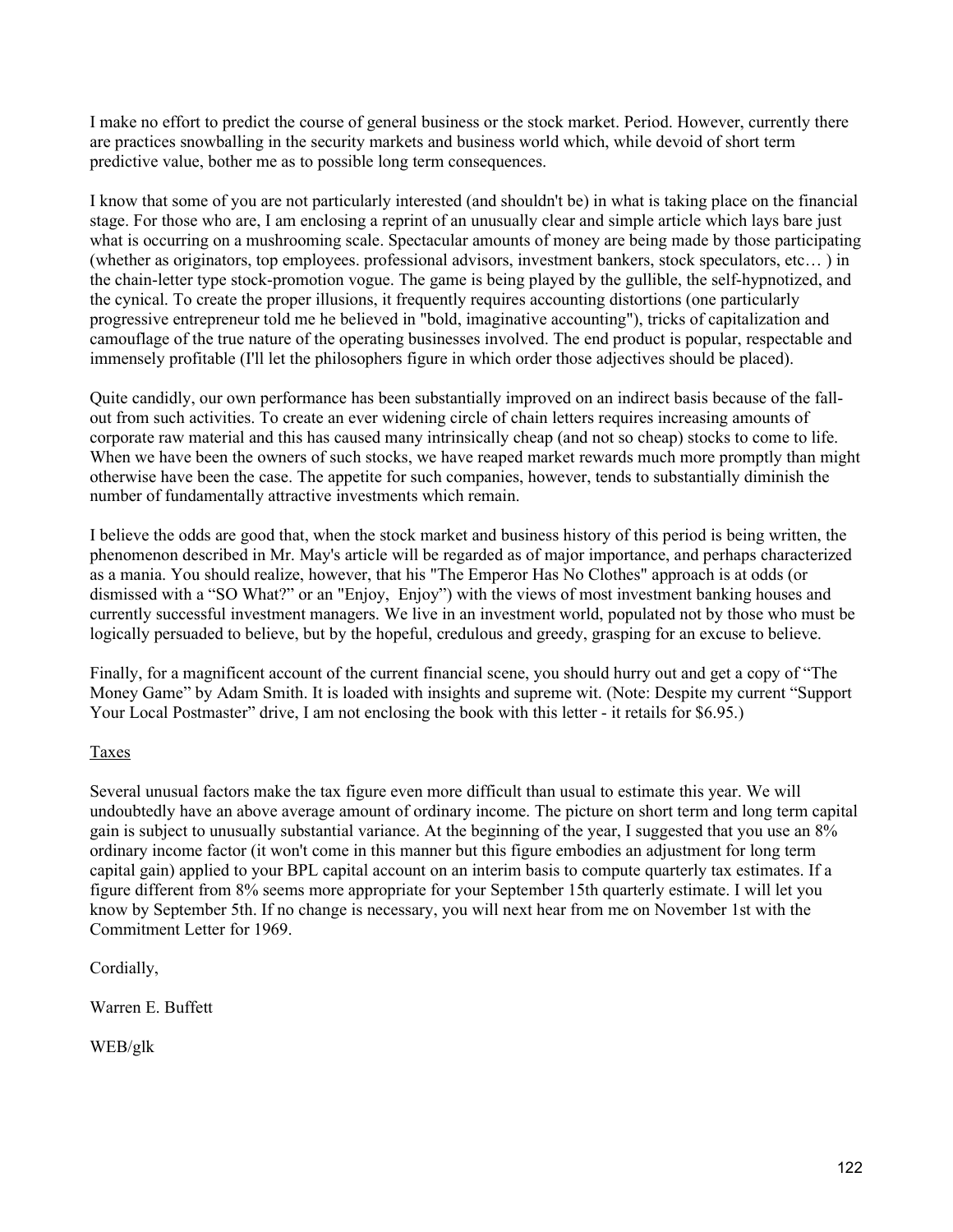January 22nd, 1969

Our Performance in 1968

Everyone makes mistakes.

At the beginning of 1968, I felt prospects for BPL performance looked poorer than at any time in our history. However, due in considerable measure to one simple but sound idea whose time had come (investment ideas, like women are often more exciting than punctual), we recorded an overall gain of \$40,032,691.

Naturally, you all possess sufficient intellectual purity to dismiss the dollar result and demand an accounting of performance relative to the Dow-Jones Industrial Average. We established a new mark at plus 58.8% versus an overall plus 7.7 % for the Dow, including dividends which would have been received through ownership of the Average throughout the year. This result should be treated as a freak like picking up thirteen spades in a bridge game. You bid the slam, make it look modest, pocket the money and then get back to work on the part scores. We will also have our share of hands when we go set.

The following summarizes the year-by-year performance of the Dow, the Partnership before allocation (one quarter of the excess over 6%) to the General Partner and the results for limited partners:

| Year | <b>Overall Results</b><br>From Dow (1) | <b>Partnership Results</b><br>(2) | <b>Limited Partners'</b><br><b>Results (3)</b> |
|------|----------------------------------------|-----------------------------------|------------------------------------------------|
| 1957 | $-8.4\%$                               | $10.4\%$                          | $9.3\%$                                        |
| 1958 | 38.5%                                  | 40.9%                             | $32.2\%$                                       |
| 1959 | 20.0%                                  | 25.9%                             | 20.9%                                          |
| 1960 | $-6.2\%$                               | 22.8%                             | 18.6%                                          |
| 1961 | 22.4%                                  | 45.9%                             | 35.9%                                          |
| 1962 | $-7.6\%$                               | 13.9%                             | 11.9%                                          |
| 1963 | 20.6%                                  | 38.7%                             | 30.5%                                          |
| 1964 | 18.7%                                  | 27.8%                             | 22.3%                                          |
| 1965 | $14.2\%$                               | 47.2%                             | 36.9%                                          |
| 1966 | $-15.6\%$                              | 20.4%                             | 16.8%                                          |
| 1967 | 19.0%                                  | 35.9%                             | 28.4%                                          |
| 1968 | $7.7\%$                                | 58.8%                             | 45.6%                                          |

- (1) Based on yearly changes in the value of the Dow plus dividends that would have been received through ownership of the Dow during that year. The table includes all complete years of Partnership activity.
- (2) For 1957-61 consists of combined results of all predecessor limited partnerships operating throughout the entire year after all expenses, but before distributions to partners or allocations to the General Partner.
- (3) For 1957-61 computed on the basis of the preceding column of Partnership results allowing for allocation to the General Partner based upon the present Partnership Agreement, but before monthly withdrawals by limited partners.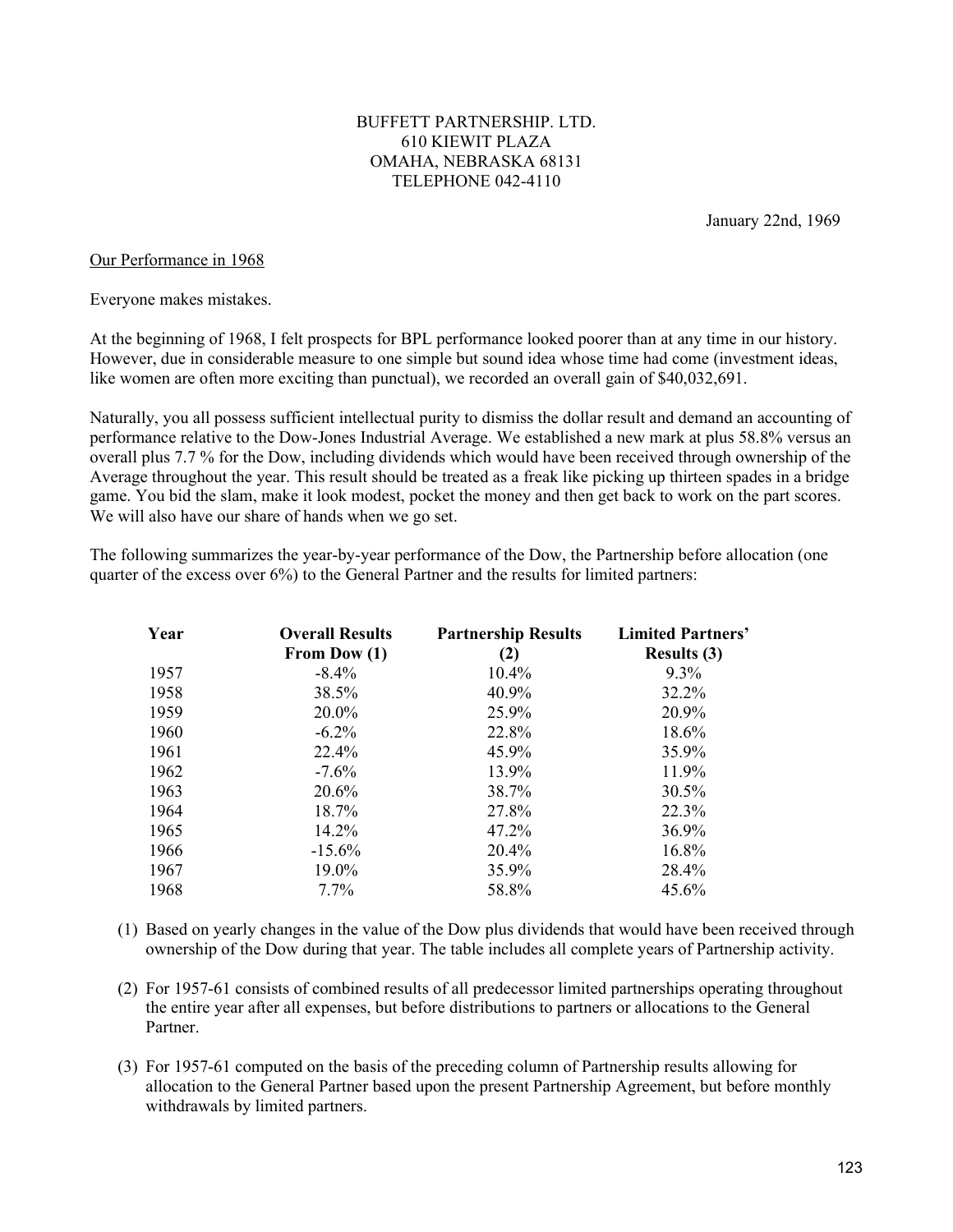On a cumulative or compounded basis, the results are:

| Year                     | <b>Overall Results From</b><br>Dow | <b>Partnership Results</b> | <b>Limited Partners'</b><br><b>Results</b> |
|--------------------------|------------------------------------|----------------------------|--------------------------------------------|
| 1957                     | $-8.4\%$                           | 10.4%                      | $9.3\%$                                    |
| $1957 - 58$              | 26.9%                              | 55.6%                      | 44.5%                                      |
| $1957 - 59$              | 52.3%                              | 95.9%                      | 74.7%                                      |
| $1957 - 60$              | 42.9%                              | 140.6%                     | 107.2%                                     |
| $1957 - 61$              | 74.9%                              | 251.0%                     | 181.6%                                     |
| $1957 - 62$              | 61.6%                              | 299.8%                     | 215.1%                                     |
| $1957 - 63$              | 95.1%                              | 454.5%                     | 311.2%                                     |
| $1957 - 64$              | 131.3%                             | 608.7%                     | 402.9%                                     |
| $1957 - 65$              | 164.1%                             | 943.2%                     | 588.5%                                     |
| $1957 - 66$              | 122.9%                             | 1156.0%                    | 704.2%                                     |
| $1957 - 67$              | 165.3%                             | 1606.9%                    | 932.6%                                     |
| $1957 - 68$              | 185.7%                             | 2610.6%                    | 1403.5%                                    |
| <b>Annual Compounded</b> | 9.1%                               | 31.6%                      | $25.3\%$                                   |
| Rate                     |                                    |                            |                                            |

### Investment Companies

On the following page is the usual tabulation showing the results of what were the two largest mutual funds (they stood at the top in size from 1957 through 1966 - they are still number two and three) that follow a policy of being, typically, 95 -100% invested in common stocks, and the two largest diversified closed-end investment companies.

| Year                                | Mass. Inv.  | <b>Investors</b> | Lehman $(2)$ | <b>Tri-Cont</b> | Dow      | <b>Limited</b>  |
|-------------------------------------|-------------|------------------|--------------|-----------------|----------|-----------------|
|                                     | Trust $(1)$ | Stock $(1)$      |              | (2)             |          | <b>Partners</b> |
| 1957                                | $-11.4%$    | $-12.4%$         | $-11.4%$     | $-2.4%$         | $-8.4\%$ | 9.3%            |
| 1958                                | 42.7%       | 47.5%            | 40.8%        | 33.2%           | 38.5%    | 32.2%           |
| 1959                                | $9.0\%$     | 10.3%            | 8.1%         | 8.4%            | 20.0%    | 20.9%           |
| 1960                                | $-1.0\%$    | $-0.6\%$         | 2.5%         | 2.8%            | $-6.2\%$ | 18.6%           |
| 1961                                | 25.6%       | 24.9%            | 23.6%        | 22.5%           | 22.4%    | 35.9%           |
| 1962                                | $-9.8\%$    | $-13.4%$         | $-14.4%$     | $-10.0\%$       | $-7.6\%$ | 11.9%           |
| 1963                                | 20.0%       | 16.5%            | 23.7%        | 18.3%           | 20.6%    | 30.5%           |
| 1964                                | 15.9%       | 14.3%            | 13.6%        | 12.6%           | 18.7%    | 22.3%           |
| 1965                                | $10.2\%$    | $9.8\%$          | 19.0%        | $10.7\%$        | $14.2\%$ | 36.9%           |
| 1966                                | $-7.7\%$    | $-10.0\%$        | $-2.6\%$     | $-6.9\%$        | $-15.6%$ | 16.8%           |
| 1967                                | 20.0%       | 22.8%            | 28.0%        | $25.4\%$        | 19.0%    | 28.4%           |
| 1968                                | 10.3%       | 8.1%             | 6.7%         | 6.8%            | $7.7\%$  | 45.6%           |
| <b>Cumulative</b><br><b>Results</b> | 189.3%      | 167.7%           | 225.6%       | 200.2%          | 185.7%   | 1403.5%         |
| Annual<br>Compounded<br>Rate        | $9.3\%$     | $8.6\%$          | 10.3%        | 9.6%            | 9.1%     | 25.3%           |

(1) Computed from changes in asset value plus any distributions to holders of record during year.

(2) From 1968 Moody's Bank & Finance Manual for 1957-1967. Estimated for 1968.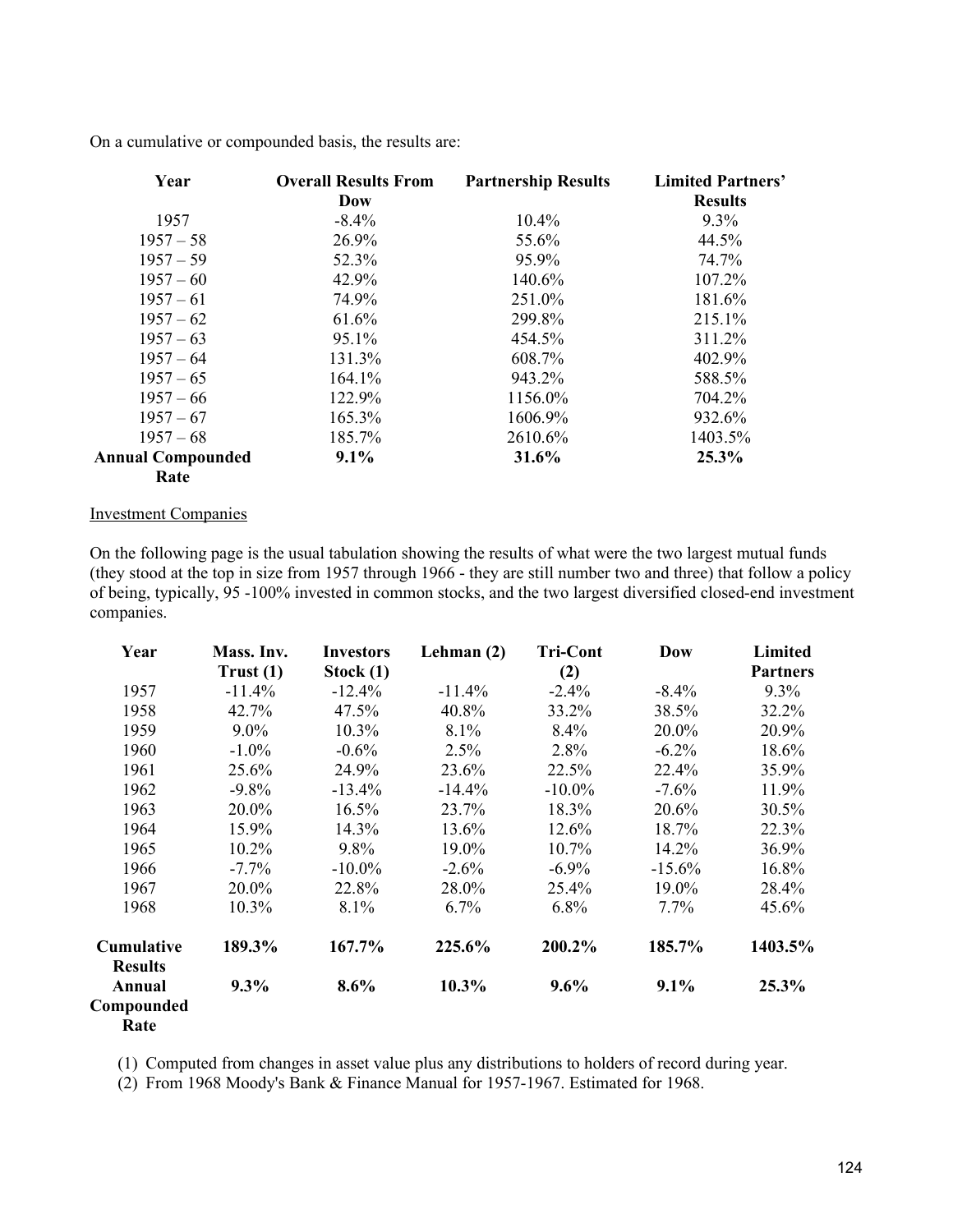It is interesting that after twelve years these four funds (which presently aggregate well over \$5 billion and account for over 10% of the investment company industry) have averaged only a fraction of one percentage point annually better than the Dow.

Some of the so-called "go-go" funds have recently been re-christened "no-go" funds. For example, Gerald Tsai's Manhattan Fund, perhaps the world's best-known aggressive investment vehicle, came in at minus 6.9% for 1968. Many smaller investment entities continued to substantially outperform the general market in 1968, but in nothing like the quantities of 1966 and 1967.

The investment management business, which I used to severely chastise in this section for excessive lethargy, has now swung in many quarters to acute hypertension. One investment manager, representing an organization (with an old established name you would recognize) handling mutual funds aggregating well over \$1 billion, said upon launching a new advisory service in 1968:

"The complexities of national and international economics make money management a full-time job. A good money manager cannot maintain a study of securities on a week-by-week or even a day-by-day basis. Securities must be studied in a minute-by-minute program."

## Wow!

This sort of stuff makes me feel guilty when I go out for a Pepsi. When practiced by large and increasing numbers of highly motivated people with huge amounts of money on a limited quantity of suitable securities, the result becomes highly unpredictable. In some ways it is fascinating to watch and in other ways it is appalling.

## Analysis of 1968 Results

All four main categories of our investment operation worked out well in 1968. Our total overall gain of \$40,032,691 was divided as follows:

| Category                    | <b>Average Investment</b> | <b>Overall Gain</b> |
|-----------------------------|---------------------------|---------------------|
| Controls                    | \$24,996,998              | \$5,886,109         |
| Generals – Private Owner    | \$16,363,100              | \$21,994,736        |
| Generals – Relatively       | \$8,766,878               | \$4,271,825         |
| Undervalued                 |                           |                     |
| Workouts                    | \$18,980,602              | \$7,317,128         |
| Miscellaneous, primarily US | \$12,744,973              | \$839,496           |
| <b>Treasury Bills</b>       |                           |                     |
| Total Income                |                           | \$40,309,294        |
| Less – General Expense,     |                           | \$276,603           |
| including Interest          |                           |                     |
| Overall Gain                |                           | \$40,032,691        |

A few caveats, as mentioned in my letter two years ago, are again in order (non-doctoral candidates may proceed to next section):

- 1. An explanation of the various categories listed above was made in the January 18, 1965 letter. If your memory needs refreshing and your favorite newsstand does not have the pocketbook edition. We'll be glad to give you a copy.
- 2. The classifications are not iron clad. Nothing is changed retroactively, but the initial decision as to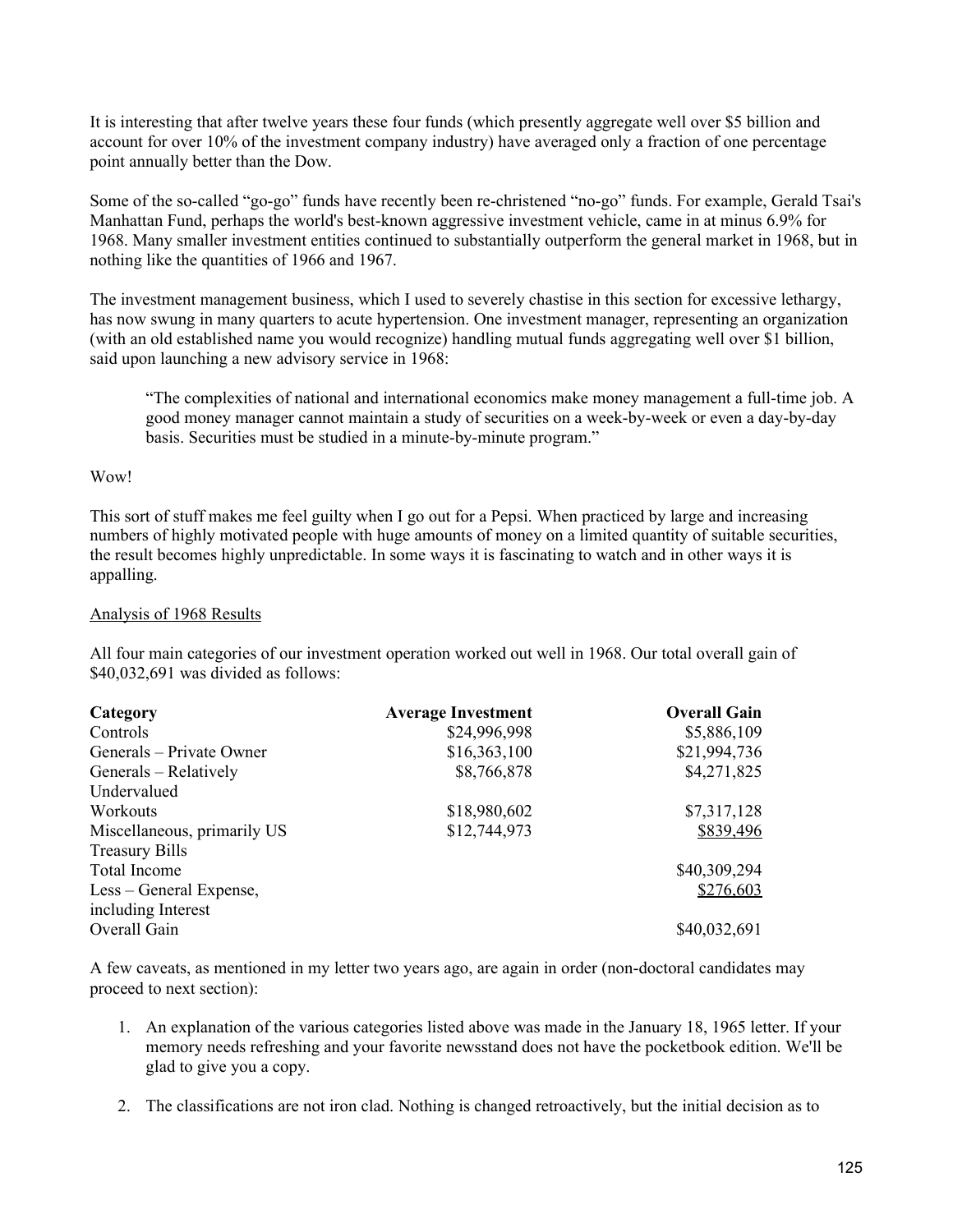category is sometimes arbitrary. Sometimes later classification proves difficult; e.g. a workout that falls through but that I continue to hold for reasons unrelated or only partially related to the original decision (like stubbornness).

- 3. Percentage returns calculated on the average investment base by category would be significantly understated relative to Partnership percentage returns which are calculated on a beginning investment base. In the foregoing figures, a security purchased by us at 100 on January 1 which appreciated at an even rate to 200 on December 31 would have an average investment of 150 producing a 66-2/3% result contrasted to a 100% result by the customary approach. In other words, the foregoing figures use a monthly average of market values in calculating the average investment.
- 4. All results are based on a 100% ownership, non-leverage basis. Interest and other general expenses are deducted from total performance and not segregated by category. Expenses directly related to specific investment operations, such as dividends paid on short stock, are deducted by category. When securities are borrowed directly and sold short, the net investment (longs minus shorts) is shown for the applicable category's average investment.
- 5. The foregoing table has only limited use. The results applicable to each category are dominated by one or two investments. They do not represent a collection of great quantities of stable data (mortality rates of all American males or something of the sort) from which conclusions can be drawn and projections made. Instead, they represent infrequent, non-homogeneous phenomena leading to very tentative suggestions regarding various courses of action and are so used by us.
- 6. Finally, these calculations are not made with the same loving care we apply to counting the money and are subject to possible clerical or mathematical error since they are not entirely se1f-checking.

# Controls

Overall, the controlled companies turned in a decent performance during 1968. Diversified Retailing Company Inc. (80% owned) and Berkshire Hathaway Inc. (70% owned) had combined after-tax earnings of over \$5 million.

Particularly outstanding performances were turned in by Associated Cotton Shops, a subsidiary of DRC run by Ben Rosner, and National Indemnity Company, a subsidiary of B-H run by Jack Ringwalt. Both of these companies earned about 20% on capital employed in their businesses. Among Fortune's "500" (the largest manufacturing entities in the country, starting with General Motors), only 37 companies achieved this figure in 1967, and our boys outshone such mildly better-known (but not better appreciated) companies as IBM, General Electric, General Motors, Procter & Gamble, DuPont, Control Data, Hewlett-Packard, etc...

I still sometimes get comments from partners like: "Say, Berkshire is up four points - that's great!" or "What's happening to us, Berkshire was down three last week?" Market price is irrelevant to us in the valuation of our controlling interests. We valued B-H at 25 at yearend 1967 when the market was about 20 and 31 at yearend 1968 when the market was about 37. We would have done the same thing if the markets had been 15 and 50 respectively. ("Price is what you pay. value is what you get"). We will prosper or suffer in controlled investments in relation to the operating performances of our businesses - we will not attempt to profit by playing various games in the securities markets.

### Generals -Private Owner

Over the years this has been our best category, measured by average return, and has also maintained by far the best percentage of profitable transactions. This approach was the way I was taught the business, and it formerly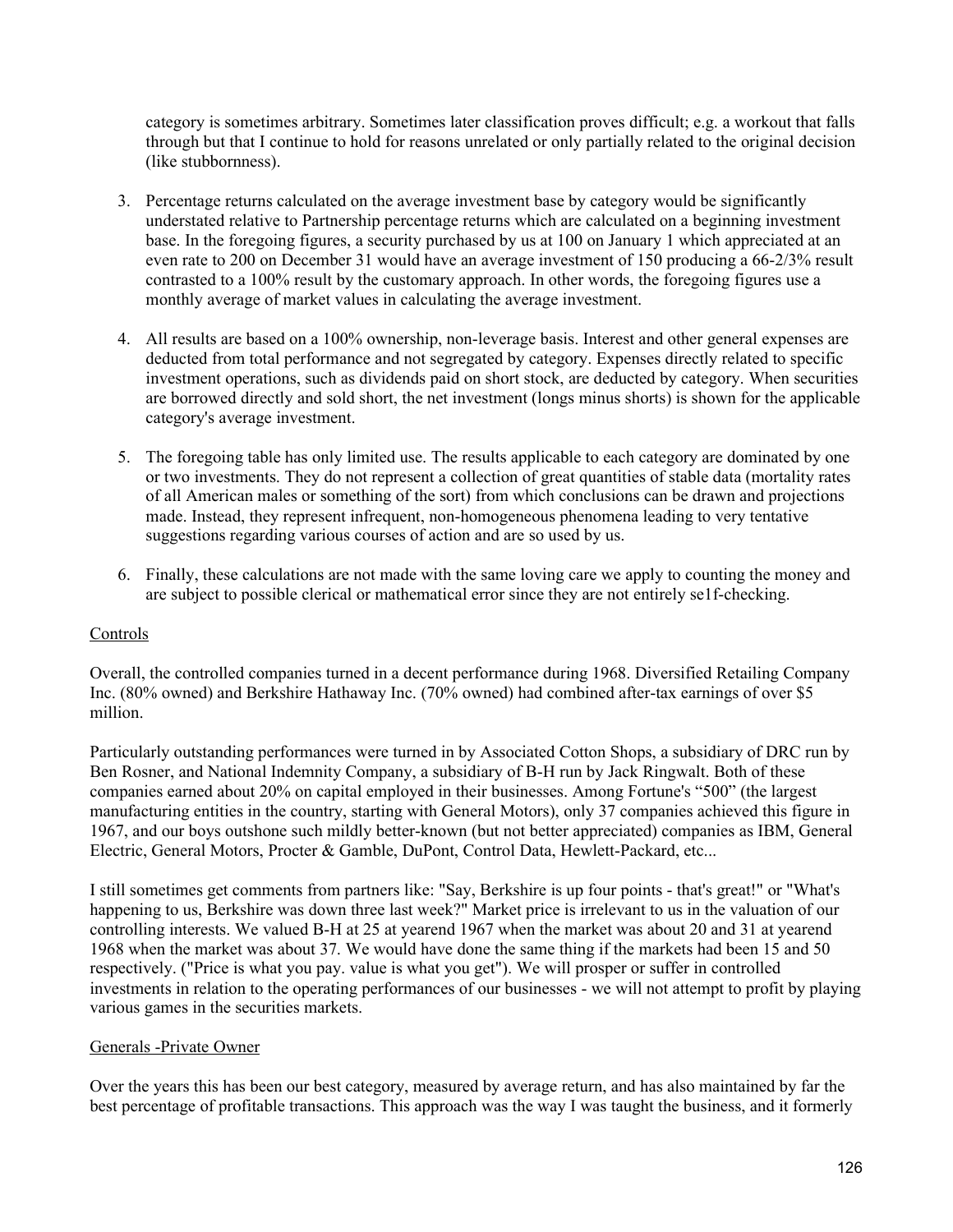accounted for a large proportion of all our investment ideas. Our total individual profits in this category during the twelve year BPL history are probably fifty times or more our total losses. The cash register really rang on one simple industry idea (implemented in several ways) in this area in 1968. We even received a substantial fee (included in Other Income in the audit) for some work in this field.

Our total investment in this category (which is where I feel by far the greatest certainty regarding consistently decent results) is presently under \$2 million and I have nothing at all in the hopper to bolster this. What came through like the Johnstown flood in 1968 looks more like a leaky faucet in Altoona for 1969.

## Generals - Relatively Undervalued

This category produced about two-thirds of the overall gain in 1966 and 1967 combined. I mentioned last year that the great two-year performance here had largely come from one idea. I also said, "We have nothing in this group remotely approaching the size or potential which formerly existed in this investment." It gives me great pleasure to announce that this statement was absolutely correct. It gives me somewhat less pleasure to announce that it must be repeated this year.

## **Workouts**

This category, which was a disaster in 1967, did well during 1968. Our relatively heavy concentration in just a few situations per year (some of the large arbitrage houses may become involved in fifty or more workouts per annum) gives more variation in yearly results than an across-the-board approach. I feel the average profitability will be as good with our policy and 1968 makes me feel better about that conclusion than 1967 did.

It should again be stated that our results in the Workout area (as well as in other categories) are somewhat understated compared to the more common method of determining results computed on an initial base figure and utilizing borrowed money (which is often a sensible part of the Workout business).

#### \*\*\*\*\*\*\*\*\*\*\*\*\*\*\*\*\*\*\*\*\*\*\*\*\*\*\*\*\*\*

I can't emphasize too strongly that the quality and quantity of ideas is presently at an all time low - the product of the factors mentioned in my October 9th, 1967 letter, which have largely been intensified since then.

Sometimes I feel we should have a plaque in our office like the one at the headquarters of Texas Instruments in Dallas which reads: "We don't believe in miracles, we rely on them." It is possible for an old, overweight ball player, whose legs and batting eye are gone, to tag a fast ball on the nose for a pinch-hit home run, but you don't change your line-up because of it.

We have a number of important negatives operating on our future and, while they shouldn't add up to futility, they certainly don't add up to more than an average of quite moderate profitability.

### Memorabilia

As one of my older friends says, "Nostalgia just isn't what it used to be." Let's take a stab at it, anyway.

Buffett Associates, Ltd., the initial predecessor partnership, was formed May 5, 1956 with seven limited partners (four family, three close friends), contributing \$105,000, and the General Partner putting his money where his mouth was by investing \$100. Two additional single-family limited partnerships were formed during 1956, so that on January 1, 1957 combined net assets were \$303,726. During 1957, we had a gain of \$31,615.97, leading to the 10.4% figure shown on page one. During 1968 I would guess that the New York Stock Exchange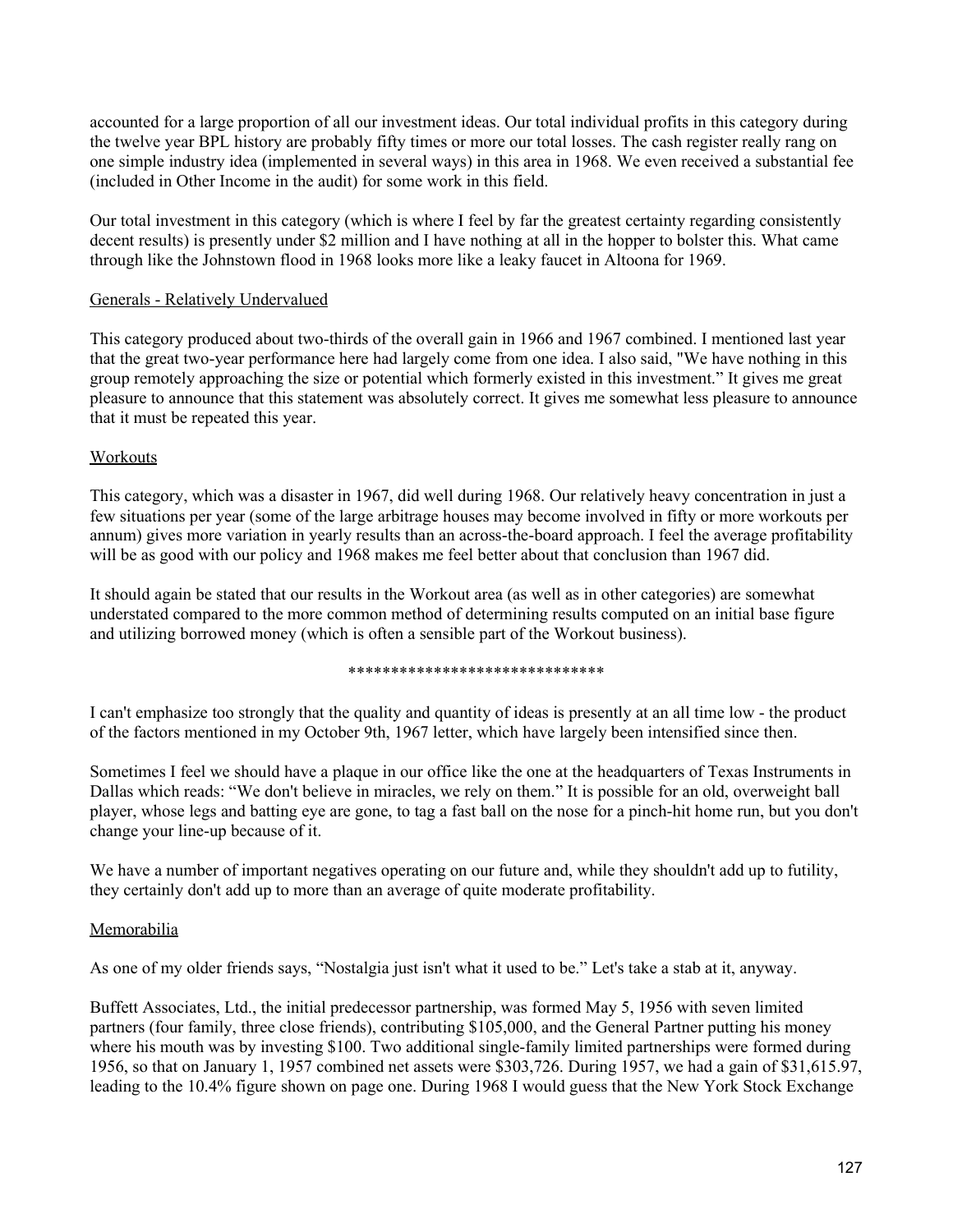was open around 1,200 hours, giving us a gain of about \$33,000 per hour (sort of makes you wish they had stayed with the 5-1/2 hour, 5 day week, doesn't it), or roughly the same as the full year gain in 1957.

On January 1, 1962 we consolidated the predecessor limited partnerships moved out of the bedroom and hired our first full-time employees. Net assets at that time were \$7,178,500. From that point to our present net assets of \$104,429,431 we have added one person to the payroll. Since 1963 (Assets \$9,405,400) rent has gone from \$3,947 to \$5,823 (Ben Rosner would never have forgiven me if I had signed a percentage lease) travel from \$3,206 to \$3,603, and dues and subscriptions from \$900 to \$994. If one of Parkinson's Laws is operating, at least the situation hasn't gotten completely out of control.

In making our retrospective survey of our financial assets, our conclusion need not parallel that of Gypsy Rose Lee who opined, when reviewing her physical assets on her fifty-fifth birthday: "I have everything I had twenty years ago - it's just that it's all lower."

# Miscellaneous

Although the investment environment is difficult, the office environment is superb. With Donna, Gladys, Bill and John, we have an organization that functions speedily, efficiently and pleasantly. They are the best.

The office group, along with spouses (one apiece - I still haven't figured out how I should handle that plural) and children have over \$27 million invested in BPL on January 1, 1969. Assorted sizes and shapes of aunts, uncles, parents, in-laws, brothers, sisters and cousins make the BPL membership list read like "Our Crowd" - which, so far as I am concerned, is exactly what it is.

Within a few days, you will receive:

- 1. A tax letter giving you all BPL information needed for your 1968 federal income tax return. This letter is the only item that counts for tax purposes.
- 2. An audit from Peat Marwick. Mitchell & Co. (they have again done an excellent job) for 1968, setting forth the operations and financial position of BPL, as well as your own capital account.
- 3. A letter signed by me setting forth the status of your BPL interest on January 1, 1969. This is identical with the figures developed in the audit.

Let me know if anything in this letter or that occurs during the year needs clarifying. My next letter will be about July  $10<sup>th</sup>$ , summarizing the first half of this year.

Cordially,

Warren E. Buffett

WEB/glk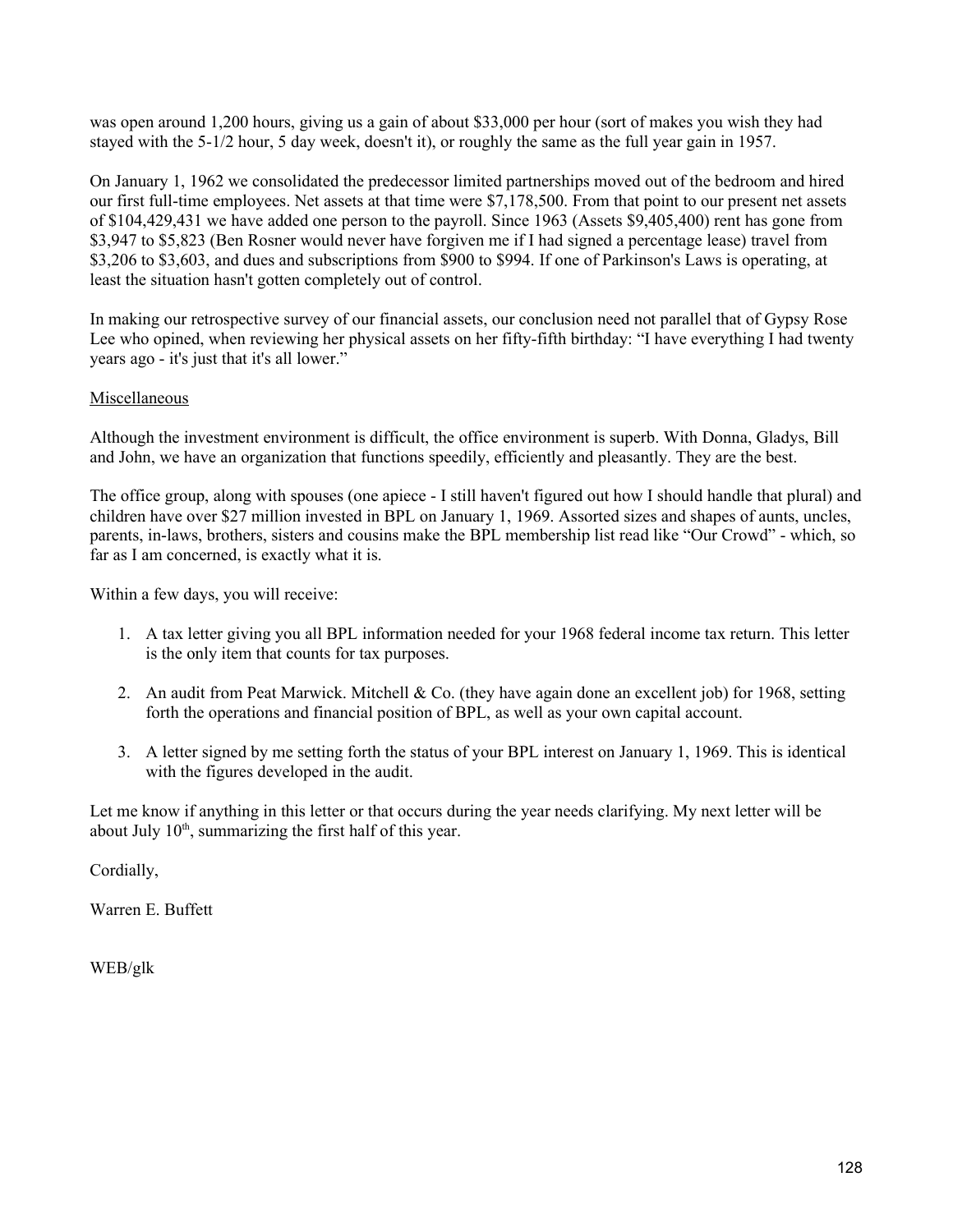May 29th, 1969

To My Partners:

About eighteen months ago I wrote to you regarding changed environmental and personal factors causing me to modify our future performance objectives.

The investing environment I discussed at that time (and on which I have commented in various other letters has generally become more negative and frustrating as time has passed. Maybe I am merely suffering from a lack of mental flexibility. (One observer commenting on security analysts over forty stated: "They know too many things that are no longer true.")

However, it seems to me that: (1) opportunities for investment that are open to the analyst who stresses quantitative factors have virtually disappeared, after rather steadily drying up over the past twenty years; (2) our \$100 million of assets further eliminates a large portion of this seemingly barren investment world, since commitments of less than about \$3 million cannot have a real impact on our overall performance, and this virtually rules out companies with less than about \$100 million of common stock at market value; and (3) a swelling interest in investment performance has created an increasingly short-term oriented and (in my opinion) more speculative market.

The October  $9<sup>th</sup>$ , 1967 letter stated that personal considerations were the most important factor among those causing me to modify our objectives. I expressed a desire to be relieved of the (self-imposed) necessity of focusing 100% on BPL. I have flunked this test completely during the last eighteen months. The letter said: I hope limited objectives will make for more limited effort. It hasn't worked out that way. As long as I am "on stage", publishing a regular record and assuming responsibility for management of what amounts to virtually 100% of the net worth of many partners, I will never be able to put sustained effort into any non-BPL activity. If I am going to participate publicly. I can't help being competitive. I know I don't want to be totally occupied with out-pacing an investment rabbit all my life. The only way to slow down is to stop.

Therefore, before yearend. I intend to give all limited partners the required formal notice of my intention to retire. There are, of course, a number of tax and legal problems in connection with liquidating the Partnership, but overall, I am concerned with working out a plan that attains the following objectives:

- 1. The most important item is that I have an alternative regarding money management to suggest to the many partners who do not want to handle this themselves. Some partners of course, have alternatives of their own in which they have confidence and find quite acceptable. To the others, however, I will not hand over their money with a "good luck". I intend to suggest an alternative money manager to whom I will entrust funds of my relatives and others for whom I have lifetime financial responsibility. This manager has integrity and ability and will probably perform as well or better than I would in the future (although nowhere close to what he or I have achieved in the past). He will be available to any partner, so that no minimum size for accounts will cause any of you a problem. I intend, in the future, to keep in general touch with what he is doing, but only on an infrequent basis with any advice on my part largely limited to a negative type.
- 2. I want all partners to have the option of receiving cash and possibly readily marketable securities (there will probably be only one where this will apply) where I like both the prospects and price but which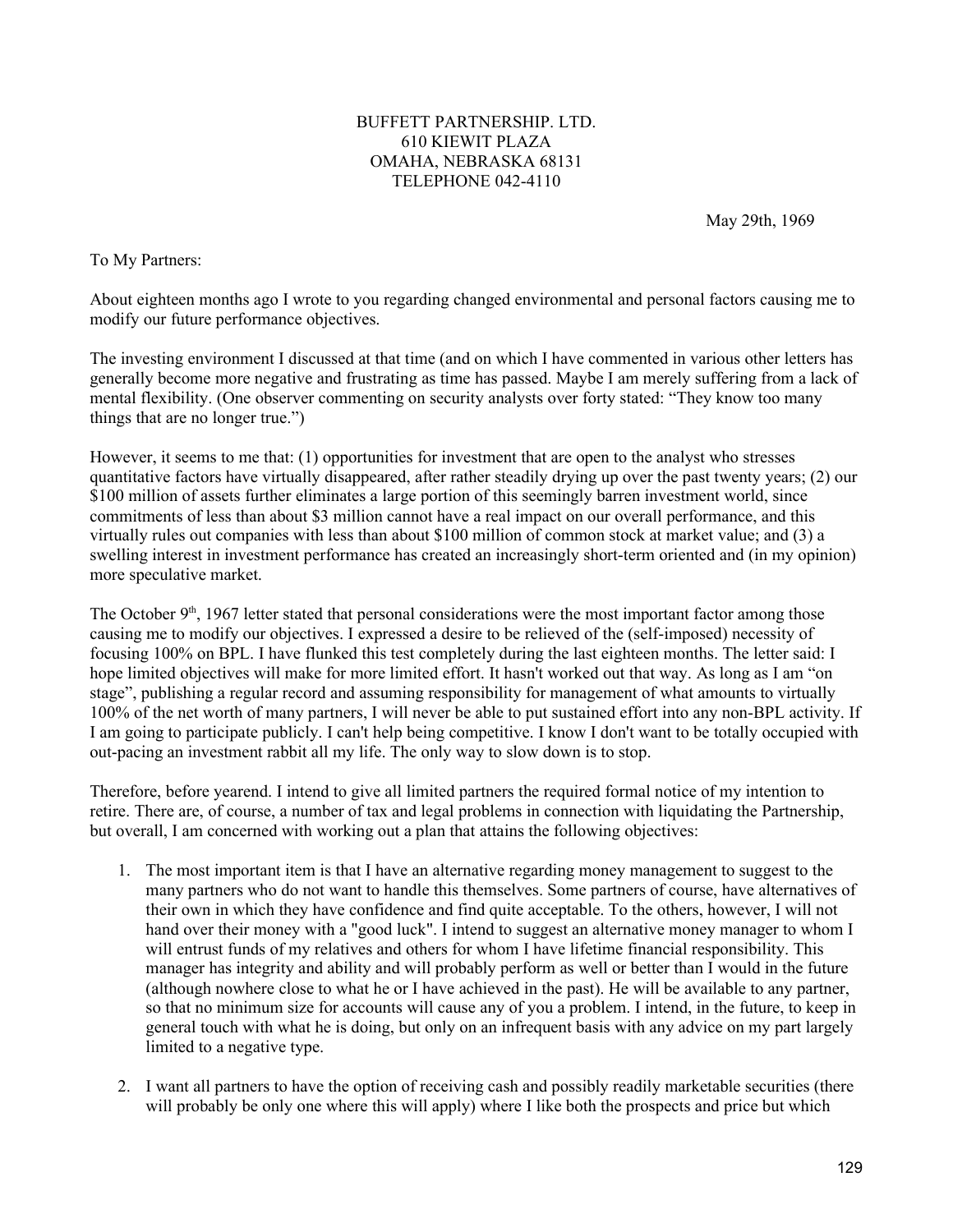partners will be able to freely convert to cash if they wish.

3. However, I also want all partners to have the option of maintaining their proportional interests in our two controlled companies (Diversified Retailing Company Inc. and Berkshire Hathaway Inc.) and one other small "restricted" holding. Because these securities will be valued unilaterally by me at fair value, I feel it is essential that, if you wish, you can maintain your proportionate interest at such valuation.

However, these securities are not freely marketable (various SEC restrictions apply to "control" stock and non-registered stock) and they will probably be both non-transferable and non-income -producing for a considerable period of time. Therefore, I want you to be able to go either way in our liquidation - either stick with the restricted securities or take cash equivalent. I strongly like all of the people running our controlled businesses (joined now by the Illinois National Bank and Trust Company of Rockford, Illinois, a \$100 million plus, extremely well-run bank, purchased by Berkshire Hathaway earlier this year), and want the relationship to be life long. I certainly have no desire to sell a good controlled business run by people I like and admire, merely to obtain a fancy price. However, specific conditions may cause the sale of one operating unit at some point.

I believe we will have a liquidation program which will accomplish the above objectives. Our activities in this regard should cause no change in your tax planning for 1969.

One final objective, I would like very much to achieve (but which just isn't going to happen) is to go out with a bang. I hate to end with a poor year, but we are going to have one in 1969. My best guess is that at yearend, allowing for a substantial increase in value of controlled companies (against which all partners except me will have the option of taking cash), we will show a breakeven result for 1969 before any monthly payments to partners. This will be true even if the market should advance substantially between now and yearend, since we will not be in any important position which will expose us to much upside potential.

Our experience in workouts this year has been atrocious - during this period I have felt like the bird that inadvertently flew into the middle of a badminton game. We are not alone in such experience, but it came at a time when we were toward the upper limit of what has been our historical range of percentage commitment in this category.

Documenting one's boners is unpleasant business. I find "selective reporting" even more distasteful. Our poor experience this year is 100% my fault. It did not reflect bad luck, but rather an improper assessment of a very fast-developing governmental trend. Paradoxically, I have long believed the government should have been doing (in terms of the problem attacked – not necessarily the means utilized) what it finally did - in other words, on an overall basis, I believe the general goal of the activity which has cost us substantial money is socially desirable and have so preached for some time. Nevertheless, I didn't think it would happen. I never believe in mixing what I think should happen (socially) with what I think will happen in making decisions - in this case, we would be some millions better off if I had.

Quite frankly, in spite of any factors set forth on the earlier pages. I would continue to operate the Partnership in 1970, or even 1971, if I had some really first class ideas. Not because I want to, but simply because I would so much rather end with a good year than a poor one. However. I just don't see anything available that gives any reasonable hope of delivering such a good year and I have no desire to grope around, hoping to "get lucky" with other people's money. I am not attuned to this market environment and I don't want to spoil a decent record by trying to play a game I don't understand just so I can go out a hero.

Therefore, we will be liquidating holdings throughout the year, working toward a residual of the controlled companies, the one "investment letter" security, the one marketable security with favorable long-term prospects,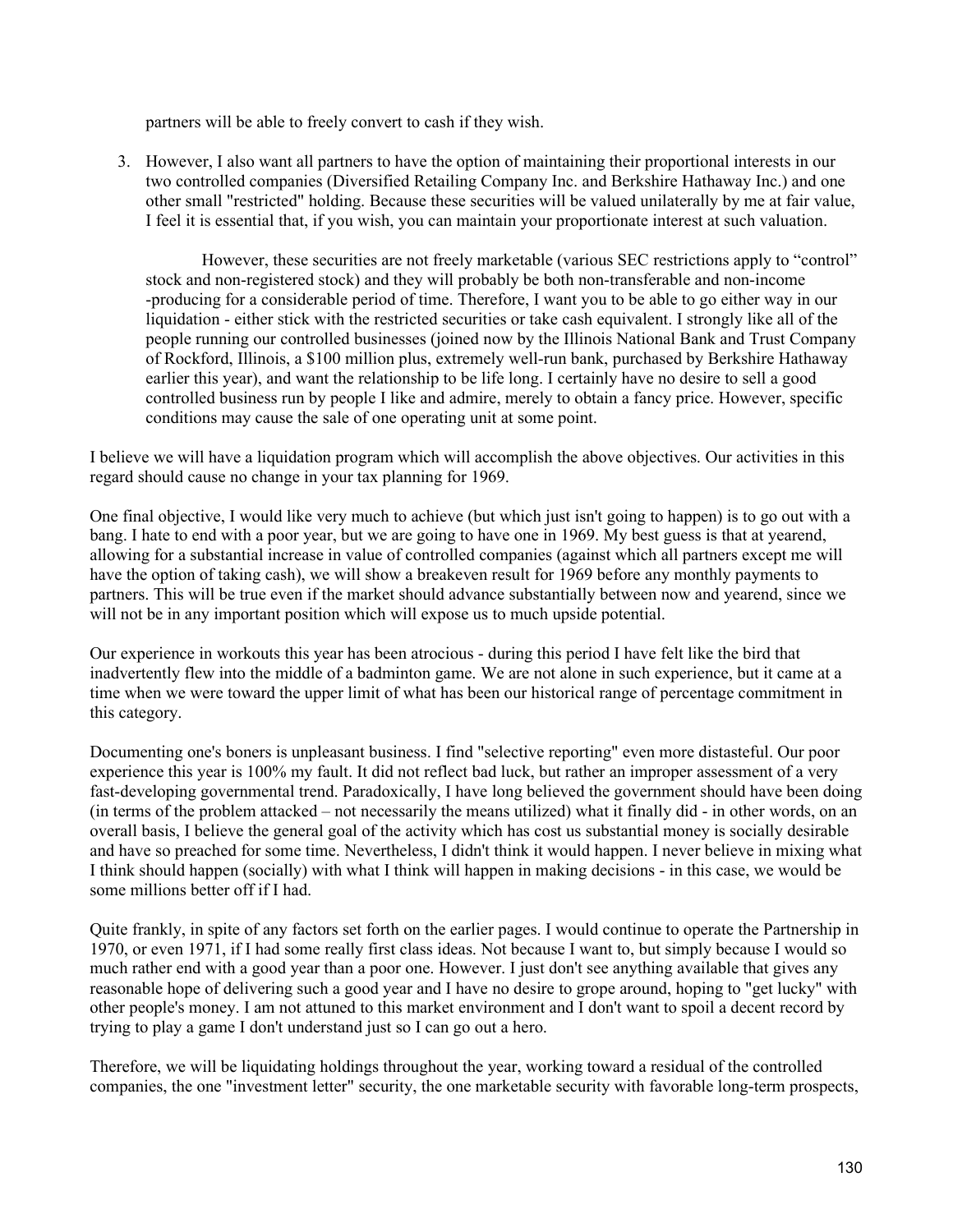and the miscellaneous "stubs", etc. of small total value which will take several years to clean up in the Workout category.

I have written this letter a little early in lieu of the mid-year letter. Once I made a decision, I wanted you to know. I also wanted to be available in Omaha for a period after you received this letter to clear up anything that may be confusing in it. In July, I expect to be in California.

Some of you are going to ask, "What do you plan to do?" I don't have an answer to that question. I do know that when I am 60, I should be attempting to achieve different personal goals than those which had priority at age 20. Therefore, unless I now divorce myself from the activity that has consumed virtually all of my time and energies during the first eighteen years of my adult life, I am unlikely to develop activities that will be appropriate to new circumstances in subsequent years.

We will have a letter out in the Fall, probably October, elaborating on the liquidation procedure, the investment advisor suggestion, etc…

Cordially,

Warren E. Buffett

WEB/glk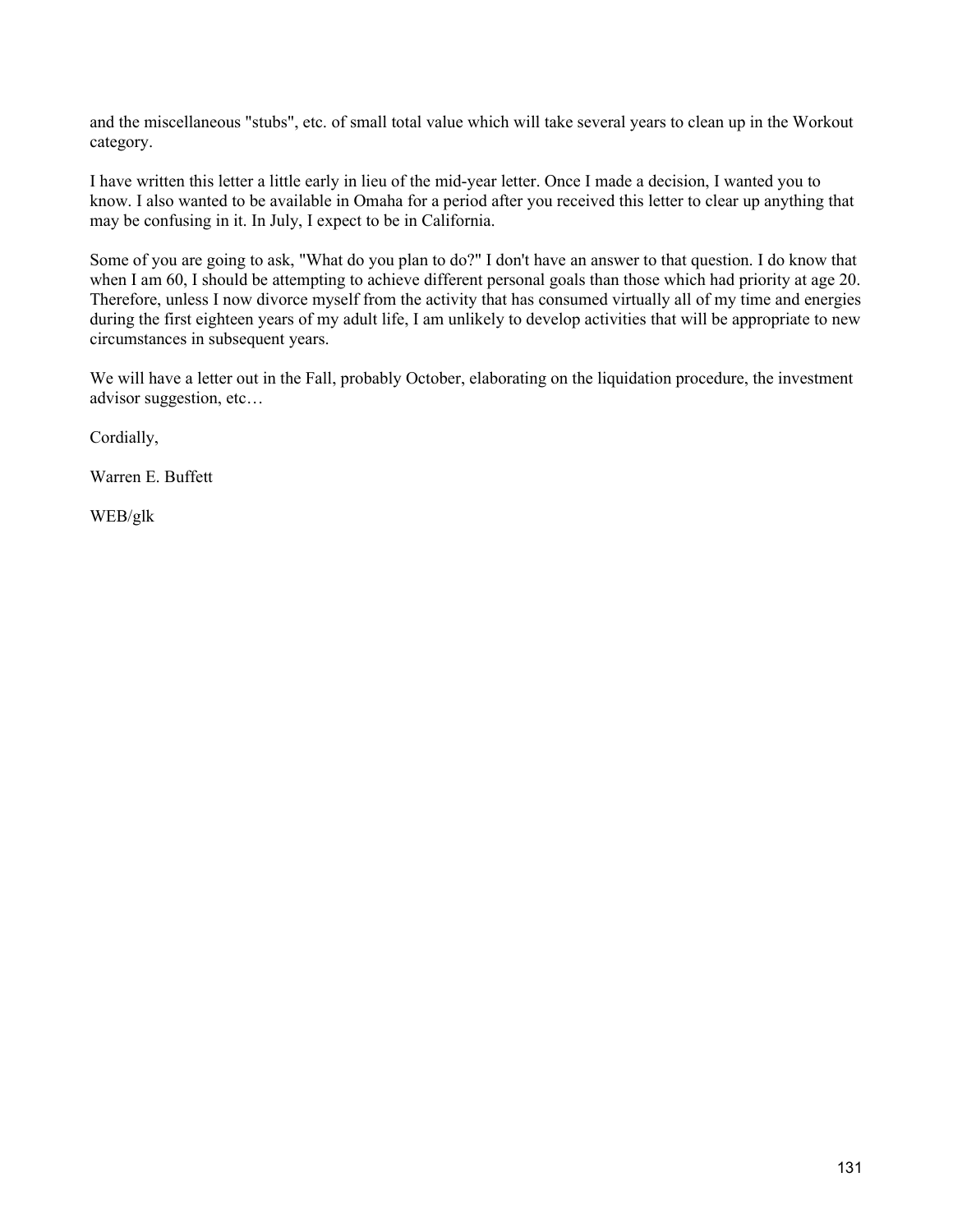October 9th, 1969

## To My Partners:

Here is my present estimate of the BPL calendar for the months to come:

- (1) This letter to tell you something of Bill Ruane, the money manager within my knowledge who ranks the highest when combining the factors of integrity, ability and continued availability to all partners. I also want to comment upon the present range of expectations involved in deciding on a bond-stock mix.
- (2) Late November the required thirty days formal notice of my intent to retire from the Partnership at the end of the year.
- (3) Early December a package of publicly available material, as well as some general comments by me relating to our controlled companies. Berkshire Hathaway Inc. (owning the textile business, Illinois National Bank and Trust Company of Rockford, Illinois, National Indemnity Company and National Fire and Marine Insurance Company and Sun Newspapers) and Diversified Retailing Company (owning Hochschild, Kohn & Co. and Associated Cotton Shops). I want you to have ample time to study the material relating to such companies before you make any decision to hold, sell or buy such securities after distribution to you in early January. I will solicit written questions from partners (I don't want to talk to you individually about such companies, as I want all partners to obtain exactly the same information) and then have a further mailing late in December, giving all questions received relating to these companies along with my answers, if possible. I still anticipate having a plan enabling partners to promptly convert such controlled company holdings to cash, if they wish.
- (4) About January 5th (a) a cash distribution amounting to at least 56% (probably more depending upon what percentage of our remaining holdings are sold before yearend) of your January 1, 1969 capital, less any distributions (the regular monthly payments many of you receive) or borrowings by you during 1969, (b) your proportional share of our holdings in Diversified Retailing Company Inc. and Berkshire Hathaway Inc. I which, if you dispose of them, will bring 30% - 35% (my estimate of value will be made at yearend) of your January 1, 1969 capital.

We may make substantial additional sales before yearend - if so, the early January cash distribution will be somewhat larger than the 56% mentioned above. If we don't, such sales will be made during the first half of 1970 and an interim distribution made. Residual assets will be sold at appropriate times and I believe not more than 10% of our present asset value will remain after June  $30<sup>th</sup>$ , 1970 pending a final distribution when all assets and liabilities have been cleaned up.

Unless there is a further substantial decline in the market. I still expect about a breakeven performance before any monthly payments for 1969. We were lucky - if we had not been in liquidation this year, our results would have been significantly worse. Ideas that looked potentially interesting on a "continuing" basis have on balance performed poorly to date. We have only two items of real size left - one we are selling as I write this and the other is a holding of limited marketability representing about 7-1/2% of the outstanding stock of Blue Chip Stamps which we may sell via a registered public offering around yearend, depending upon market conditions and other factors.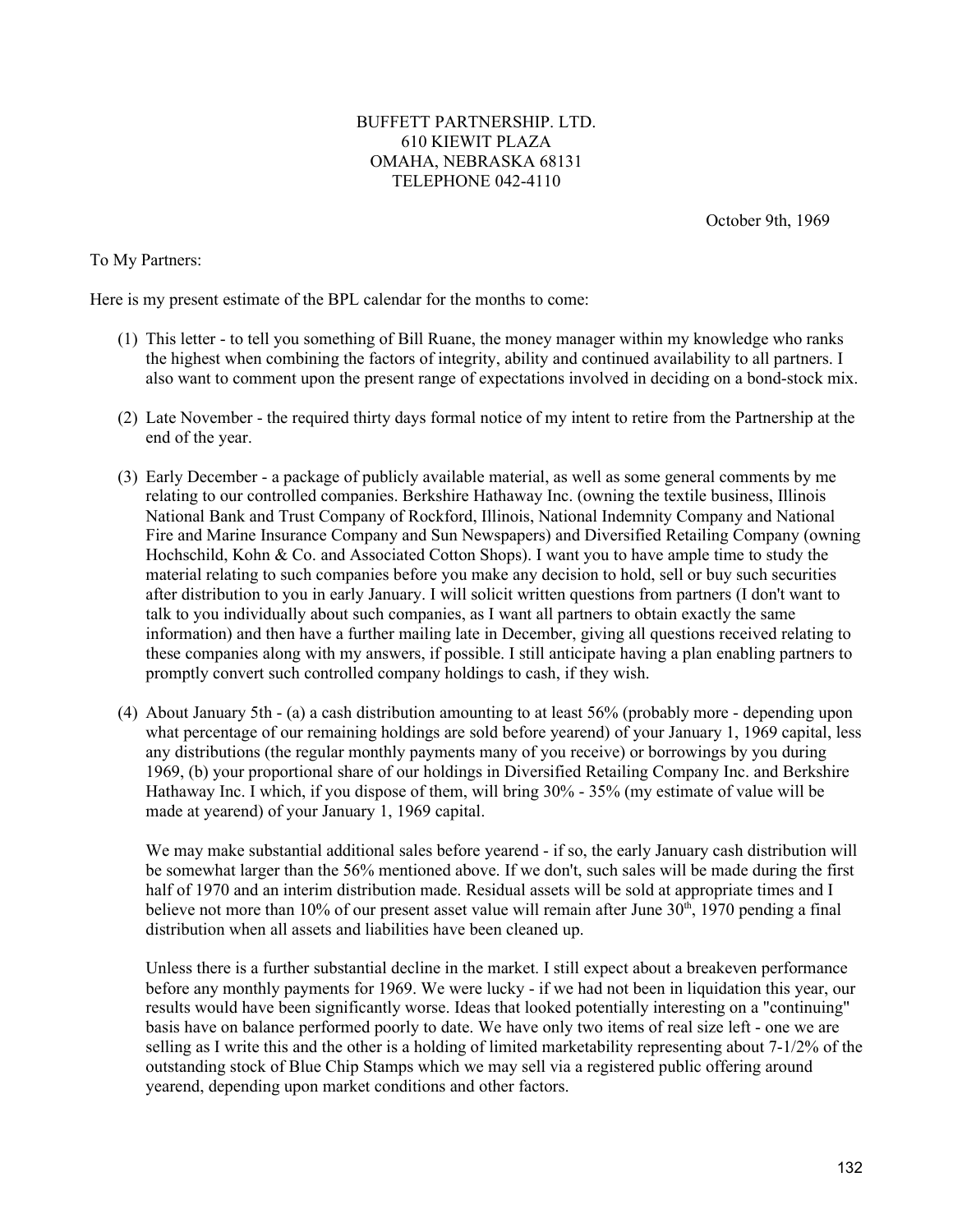- (5) March 1st. 1970 John Harding expects to leave Buffett Partnership. Ltd. and open a branch office in Omaha for Ruane, Cunniff & Stires. Bill Scott and I will be available at BPL offices to help any partners who are desirous of purchasing bonds, tax-free or taxable. We will set aside the month of March to make our services available without cost to those who want to acquire bonds. Because of some experience we have in analysis and purchasing, as well as the access we have to wholesale markets. I think it is likely we can save material elements of cost as well as help select better relative values for those of you who wish to invest in bonds. After April 1<sup>st</sup>, however, we want to be out of any form of personal advisory activity.
- (6) After March, 1970 Bill and I will continue to office in Kiewit Plaza, spending a very minor portion of our time completing the wind-up of BPL. This will mean filing tax returns for 1970 and probably 1971 resolving minor assets and liabilities etc.

Now, to Bill Ruane - we met in Ben Graham's class at Columbia University in 1951 and I have had considerable opportunity to observe his qualities of character, temperament and intellect since that time. If Susie and I were to die while our children are minors, he is one of three trustees who have carte blanche on investment matters the other two are not available for continuous investment management for all partners, large or small.

There is no way to eliminate the possibility of error when judging humans particularly in regard to future behavior in an unknown environment. However, decisions have to be made - whether actively or passively - and I consider Bill to be an exceptionally high probability decision on character and a high probability one on investment performance. I also consider it likely that Bill will continue as a money manager for many years to come.

Bill has recently formed a New York Stock Exchange firm, Ruane, Cunniff & Stires, Inc., 85 Broad Street, New York, N.Y. 10004, telephone number (212) 344-6700. John Harding presently plans to establish an office for the firm in Omaha about March 1st, 1970. Bill manages accounts individually on a fee basis and also executes brokerage for the accounts - presently with some portion of the brokerage commissions used to offset a portion of the investment advisory fee. His method of operation allows monthly withdrawals on a basis similar to BPL as a percentage of capital and unrelated to realized or unrealized gain or loss. It is possible he may form some sort of pooled account but such determinations will be made between him and those of you who elect to go with him. I, of course, will not be involved with his operation. I am making my list of partners available to him and he will be writing you fairly soon regarding a trip he plans to make before yearend to Omaha, Los Angeles and Chicago, so that those of you who wish to meet him may do so. Any of you who are going to be in New York during the next few months can contact him directly.

Bill's overall record has been very good-averaging fairly close to BPL's, but with considerably greater variation. From 1956-1961 and from 1964-1968, a composite of his individual accounts averaged over 40% per annum. However, in 1962, undoubtedly somewhat as a product of the euphoric experience of the earlier years, he was down about 50%. As he re-oriented his thinking, 1963 was about breakeven.

While two years may sound like a short time when included in a table of performance, it may feel like a long time when your net worth is down 50%. I think you run this sort of short-term risk with virtually any money manager operating in stocks and it is a factor to consider in deciding the portion of your capital to commit to equities. To date in 1969, Bill is down about 15%, which I believe to be fairly typical of most money managers. Bill, of course, has not been in control situations or workouts, which have usually tended to moderate the swings in BPL year-to-year performance. Even excluding these factors, I believe his performance would have been somewhat more volatile (but not necessarily poorer by any means) than mine - his style is different, and while his typical portfolio (under most conditions) would tend to have a mild overlap with mine, there would always be very significant differences.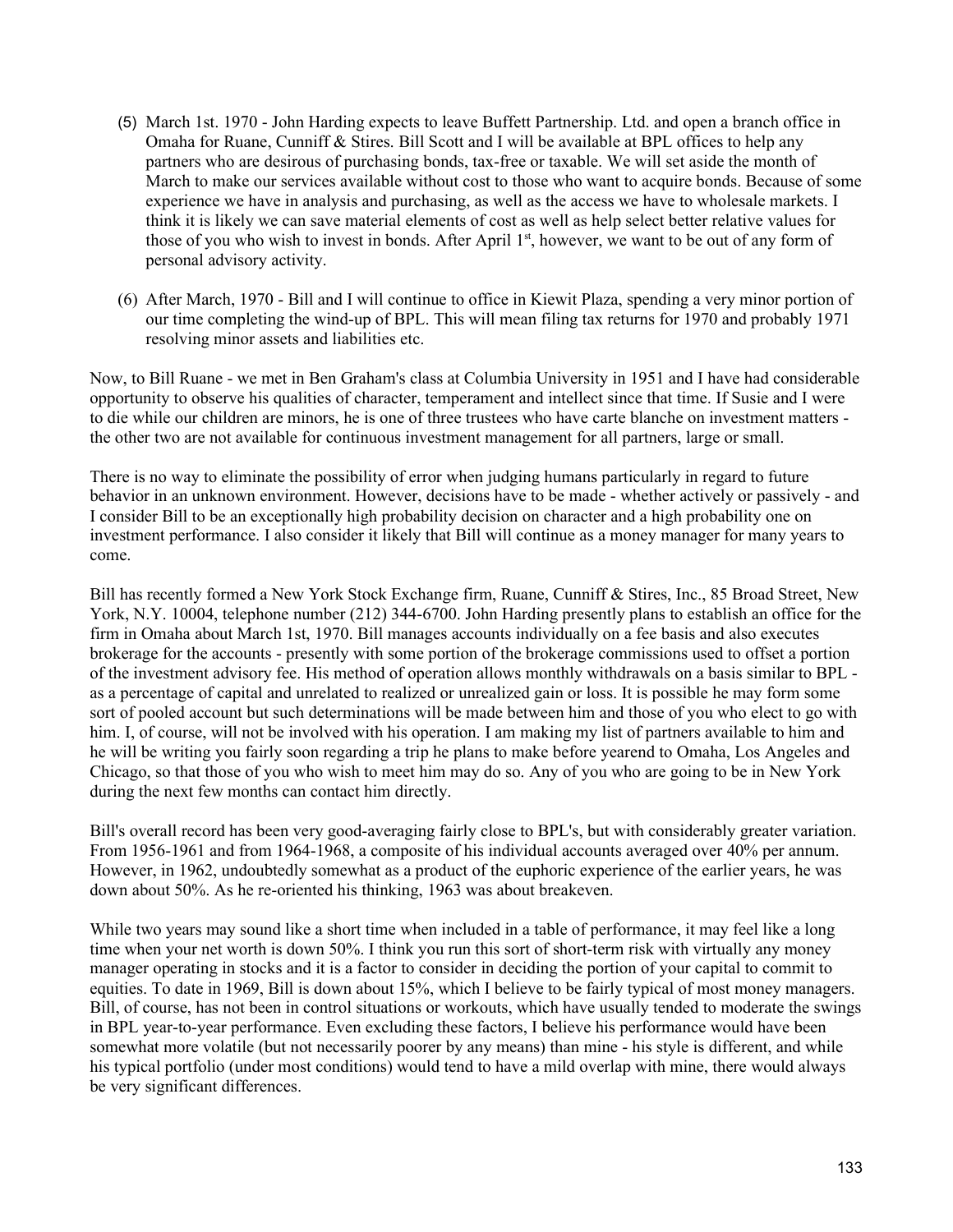Bill has achieved his results working with an average of \$5 to \$10 million. I consider the three most likely negative factors in his future to be: (1) the probability of managing significantly larger sums - this is a problem you are going to have rather quickly with any successful money manager, and it will tend to moderate performance; I believe Bill's firm is now managing \$20 -\$30 million and, of course, they will continue to add accounts; (2) the possibility of Bill's becoming too involved in the detail of his operation rather than spending all of his time simply thinking about money management. The problems of being the principal factor in a NYSE firm as well as handling many individual accounts can mean that he, like most investment advisors, will be subject to pressures to spend much of his time in activities that do nothing to lead to superior investment performance. In this connection, I have asked Bill to make his services available to all BPL partners - large or small and he will, but I have also told him he is completely a free agent if he finds particular clients diverting him from his main job; (3) the high probability that even excellent investment management during the next decade will only produce limited advantages over passive management. I will comment on this below.

The final point regarding the negatives listed above is that they are not the sort of drawbacks leading to horrible performance, but more likely the sort of things that lead to average performance. I think this is the main risk you run with Bill - and average performance is just not that terrible a risk.

In recommending Bill, I am engaging in the sort of activity I have tried to avoid in BPL portfolio activities - a decision where there is nothing to gain (personally) and considerable to lose. Some of my friends who are not in the Partnership have suggested that I make no recommendation since, if results were excellent it would do me no good and, if something went wrong, I might well get a portion of the blame. If you and I had just had a normal commercial relationship, such reasoning might be sound. However, the degree of trust partners have extended to me and the cooperation manifested in various ways precludes such a "hands off" policy. Many of you are professional investors or close thereto and need no advice from me on managers - you may well do better yourself. For those partners who are financially inexperienced. I feel it would be totally unfair for me to assume a passive position and deliver you to the most persuasive salesman who happened to contact you early in 1970.

Finally, a word about expectations. A decade or so ago was quite willing to set a target of ten percentage points per annum better than the Dow, with the expectation that the Dow would average about 7%. This meant an expectancy for us of around 17%, with wide variations and no guarantees, of course - but, nevertheless, an expectancy. Tax-free bonds at the time yielded about 3%. While stocks had the disadvantage of irregular performance, overall they seemed much the more desirable option. I also stressed this preference for stocks in teaching classes, participating in panel discussions, etc…

For the first time in my investment lifetime. I now believe there is little choice for the average investor between professionally managed money in stocks and passive investment in bonds. If correct. this view has important implications. Let me briefly (and in somewhat oversimplified form) set out the situation as I see it:

- (1) I am talking about the situation for, say, a taxpayer in a 40% Federal Income Tax bracket who also has some State Income Tax to pay. Various changes are being proposed in the tax laws, which may adversely affect net results from presently tax-exempt income, capital gains, and perhaps other types of investment income. More proposals will probably come in the future. Overall, I feel such changes over the years will not negate my relative expectations about after-tax income from presently tax-free bonds versus common stocks, and may well even mildly reinforce them.
- (2) I am talking about expectations over the next ten years not the next weeks or months. I find it much easier to think about what should develop over a relatively long period of time than what is likely in any short period. As Ben Graham said: "In the long run, the market is a weighing machine - in the short run, a voting machine." I have always found it easier to evaluate weights dictated by fundamentals than votes dictated by psychology.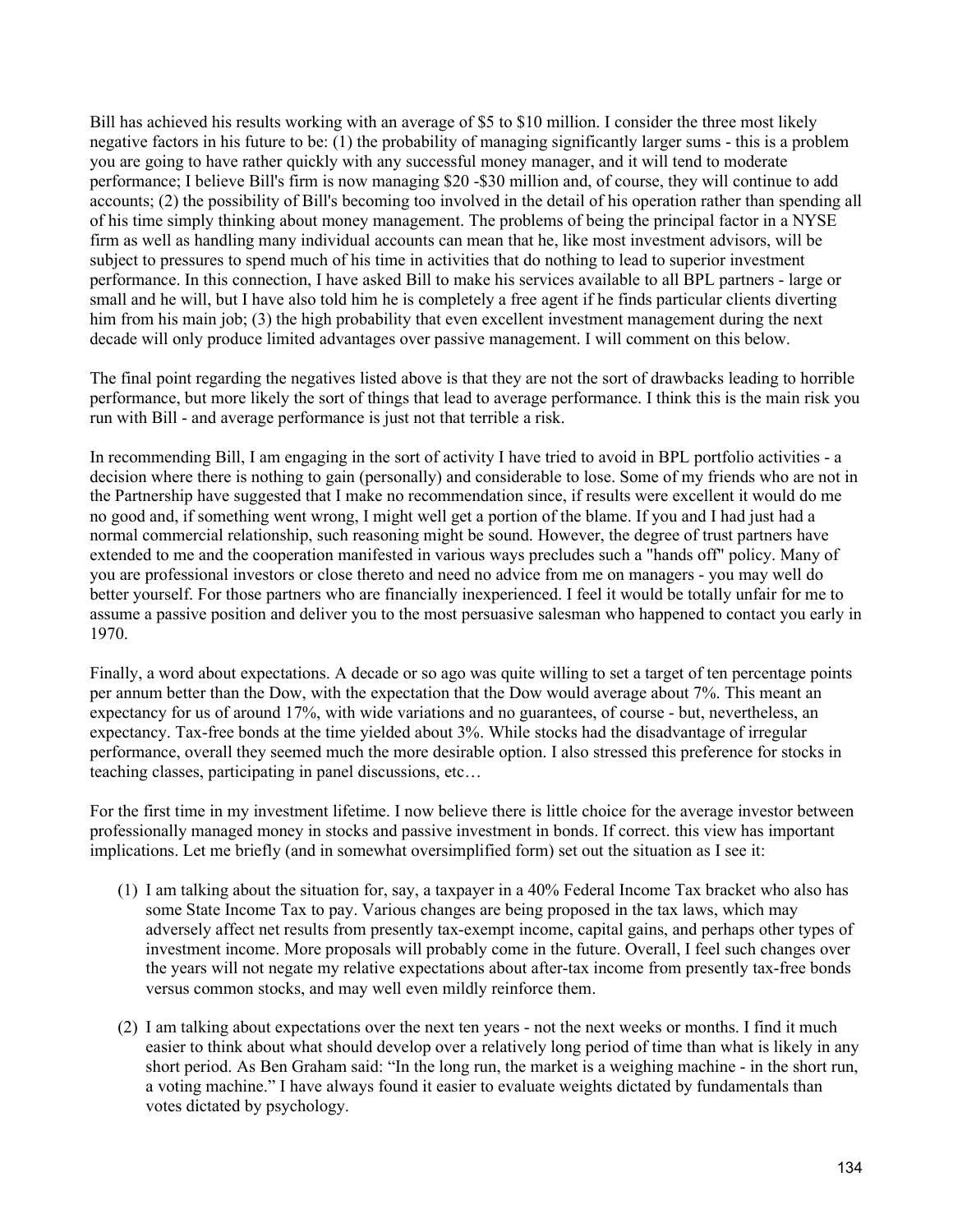- (3) Purely passive investment in tax-free bonds will now bring about 6-1/2%. This yield can be achieved with excellent quality and locked up for just about any period for which the investor wishes to contract. Such conditions may not exist in March when Bill and I will be available to assist you in bond purchases, but they exist today.
- (4) The ten year expectation for corporate stocks as a group is probably not better than 9% overall. say 3% dividends and 6% gain in value. I would doubt that Gross National Product grows more than 6% per annum - I don't believe corporate profits are likely to grow significantly as a percentage of GNP - and if earnings multipliers don't change (and with these assumptions and present interest rates they shouldn't) the aggregate valuation of American corporate enterprise should not grow at a long-term compounded rate above 6% per annum. This typical experience in stocks might produce (for the taxpayer described earlier) 1-3/4% after tax from dividends and 4-3/4% after tax from capital gain, for a total after-tax return of about 6-1/2%. The pre-tax mix between dividends and capital gains might be more like 4% and 5%, giving a slightly lower aftertax result. This is not far from historical experience and overall, I believe future tax rules on capital gains are likely to be stiffer than in the past.
- (5) Finally, probably half the money invested in stocks over the next decade will be professionally managed. Thus, by definition virtually, the total investor experience with professionally managed money will be average results (or  $6-1/2%$  after tax if my assumptions above are correct).

My judgment would be that less than 10% of professionally managed money (which might imply an average of \$40 billion just for this superior segment) handled consistently for the decade would average 2 points per annum over group expectancy. So-called "aggressively run" money is unlikely to do significantly better than the general run of professionally managed money. There is probably \$50 billion in various gradations of this "aggressive" category now - maybe 100 times that of a decade ago - and \$50 billion just can't "perform".

If you are extremely fortunate and select advisors who achieve results in the top 1% to 2% of the country (but who will be working with material sums of money because they are that good), I think it is unlikely you will do much more than 4 points per annum better than the group expectancy. I think the odds are good that Bill Ruane is in this select category. My estimate . therefore, is that over the next decade the results of really excellent management for our "typical taxpayer" after tax might be 1-3/4% from dividends and  $7-3/4\%$  from capital gain. or  $9-1.2\%$  overall.

- (6) The rather startling conclusion is that under today's historically unusual conditions, passive investment in tax-free bonds is likely to be fully the equivalent of expectations from professionally managed money in stocks, and only modestly inferior to extremely well-managed equity money.
- (7) A word about inflation it has very little to do with the above calculation except that it enters into the  $6\%$  assumed growth rate in GNP and contributes to the causes producing  $6-1/2\%$  on tax-free bonds. If stocks should produce 8% after tax and bonds 4%, stocks are better to own than bonds, regardless of whether prices go up, down or sidewise. The converse is true if bonds produce 6-1/2% after tax. and stocks 6%. The simple truth, of course, is that the best expectable after-tax rate of return makes the most sense - given a rising, declining or stable dollar.

All of the above should be viewed with all the suspicion properly accorded to assessments of the future. It does seem to me to be the most realistic evaluation of what is always an uncertain future - I present it with no great feeling regarding its approximate accuracy, but only so you will know what I think at this time.

You will have to make your own decision as between bonds and stocks and, if the latter, who advises you on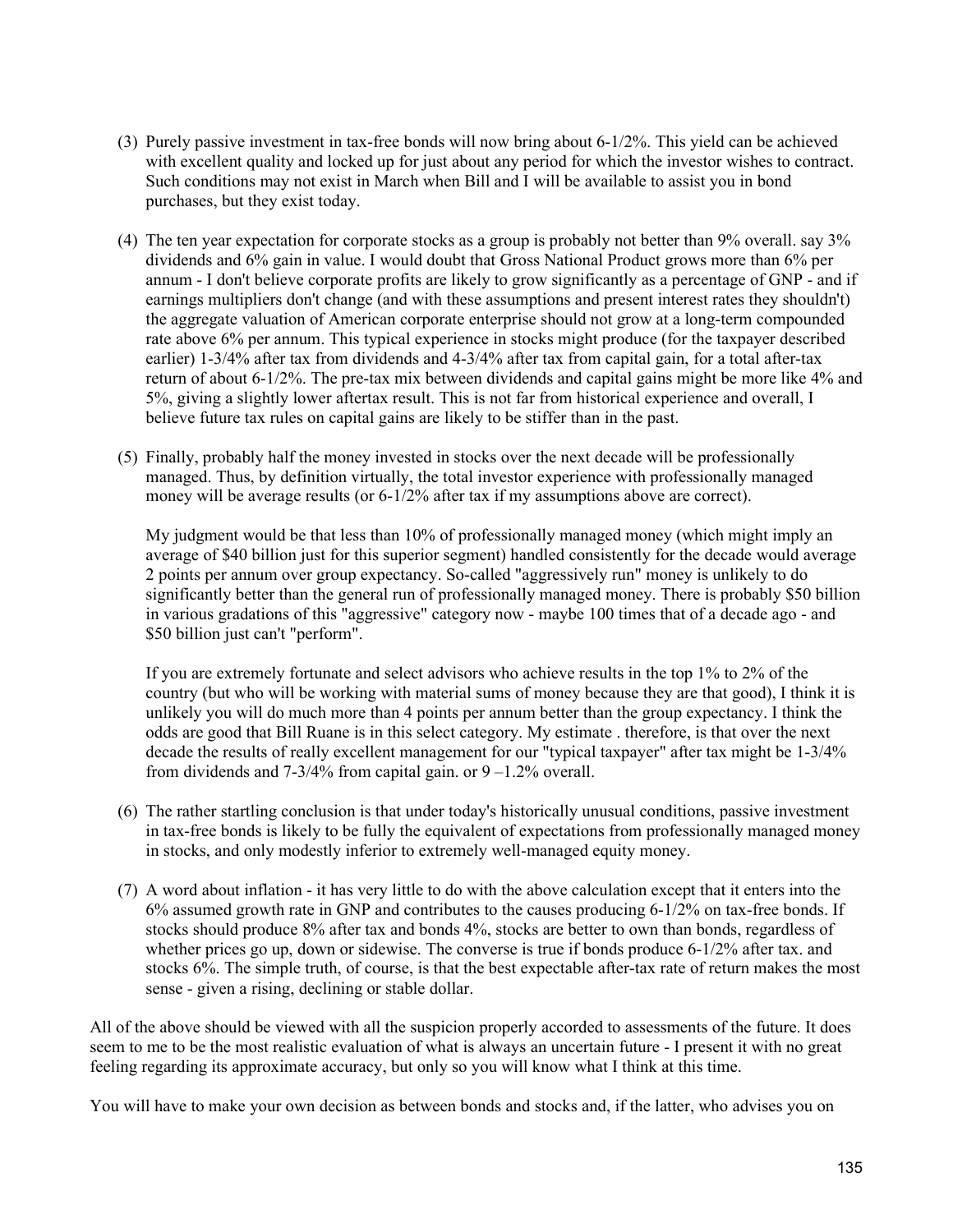such stocks. In many cases, I think the decision should largely reflect your tangible and intangible (temperamental) needs for regularity of income and absence of large principal fluctuation, perhaps balanced against psychic needs for some excitement and the fun associated with contemplating and perhaps enjoying really juicy results. If you would like to talk over the problem with me, I will be very happy to help.

Sincerely,

Warren E. Buffett

WEB/glk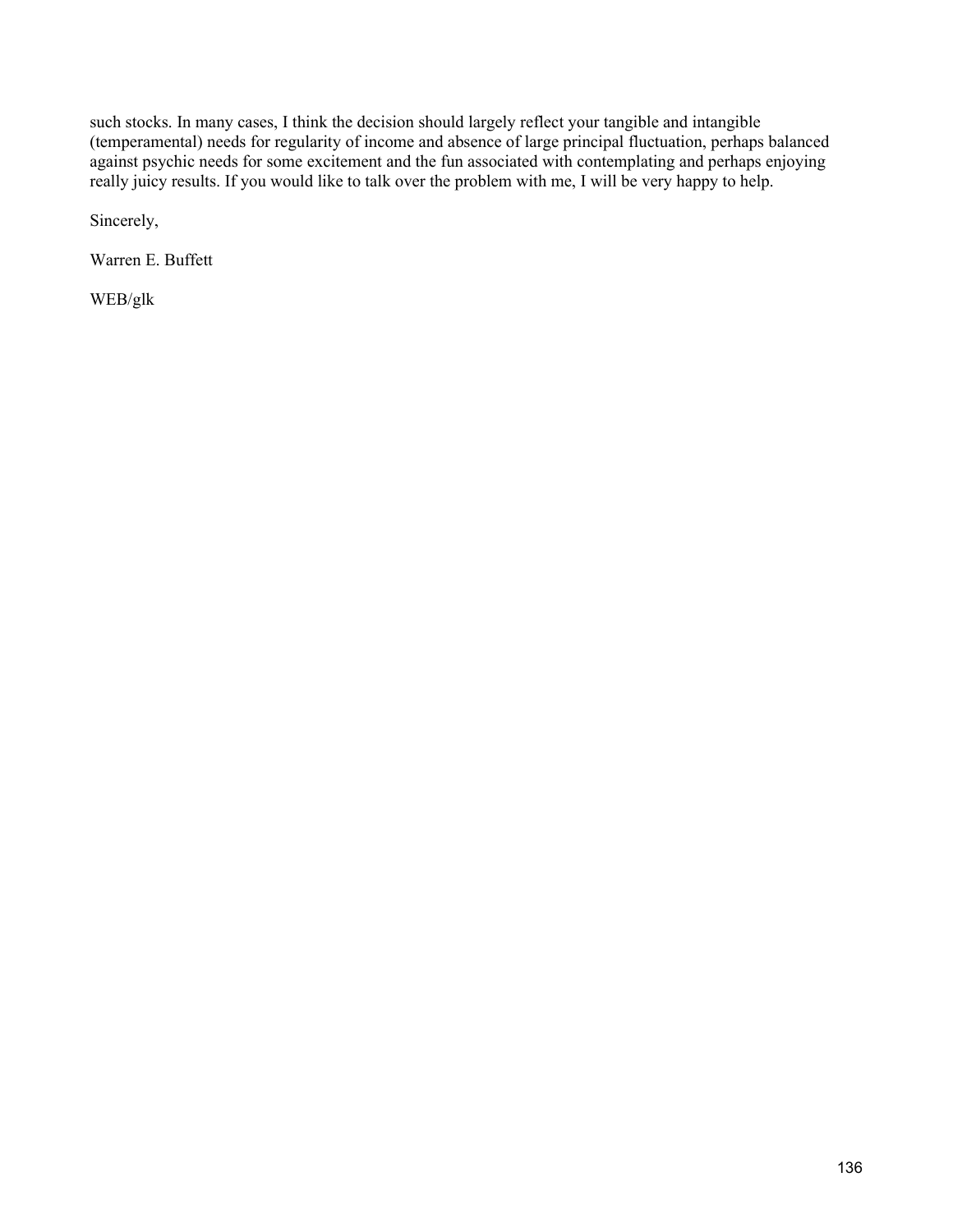December 5<sup>th</sup>, 1969

To My Partners:

This letter is to supply you with some published information relating to our two controlled companies (and their four principal operating components), as well as to give you my general views regarding their operations. My comments are not designed to give you loads of detailed information prospectus-style, but only my general "slant" as I see the businesses at this time.

At yearend, BPL will own 800,000 of 1,000,000 shares outstanding of Diversified Retailing Company. First Manhattan Company and Wheeler, Munger & Company will each own 100,000 shares. DRC previously owned 100% of Hochschild, Kohn & Company of Baltimore, and currently owns 100% of Associated Retail Stores (formerly named Associated Cotton Shops). On December 1st, DRC sold its entire interest in H-K to Supermarkets General Corp. for \$5,045,205 of cash plus non-interest bearing SGC notes for \$2 million due 2-1- 70, and \$4,540,000 due 2-1-71. The present value of these notes approximates \$6.0 million so, effectively, DRC received about \$11 million on the sale. Various warranties were made by DRC in connection with the sale, and, while we expect no claims pursuant to the contract, a remote contingent liability always exists while warranties are in force.

Associated Retail Stores has a net worth of about \$7.5 million. It is an excellent business with a strong financial position, good operating margins and a record of increasing sales and earnings in recent years. Last year, sales were about \$37.5 million and net income about \$1 million. This year should see new records in sales and earnings, with my guess on the latter to be in the area of \$1.1 million after full taxes.

DRC has \$6.6 million in debentures outstanding (prospectus with full description of the business as of December 18th, 1967 and the debenture terms will be sent you upon request) which have one unusual feature in that if I, or an entity controlled by me, is not the largest shareholder of DRC, the debentureholders have the right to present their debentures for payment by the company at par.

Thus, DRC has tangible net assets of about \$11.50 - \$12.00 per share, an excellent operating business and substantial funds available for reinvestment in other operating businesses. On an interim basis, such funds will be employed in marketable securities.

Berkshire Hathaway Inc. has 983,582 shares outstanding, of which BPL owns 691,441. B-H has three main operating businesses, the textile operation, the insurance operation (conducted by National Indemnity Company and National Fire & Marine Insurance Company, which will be collectively called the insurance company) and the Illinois National Bank and Trust Company of Rockford, Illinois. It also owns Sun Newspapers Inc, Blacker Printing Company and 70% of Gateway Underwriters, but these operations are not financially significant relative to the total.

The textile operation presently employs about \$16 per share in capital and, while I think it has made some progress relative to the textile industry generally, cannot be judged a satisfactory business. Its return on capital has not been sufficient to support the assets employed in the business and, realistically, an adequate return has less than an even chance of being averaged in the future. It represents the best segments of the business that existed when we purchased control four and one-half years ago. Capital from the other segments has been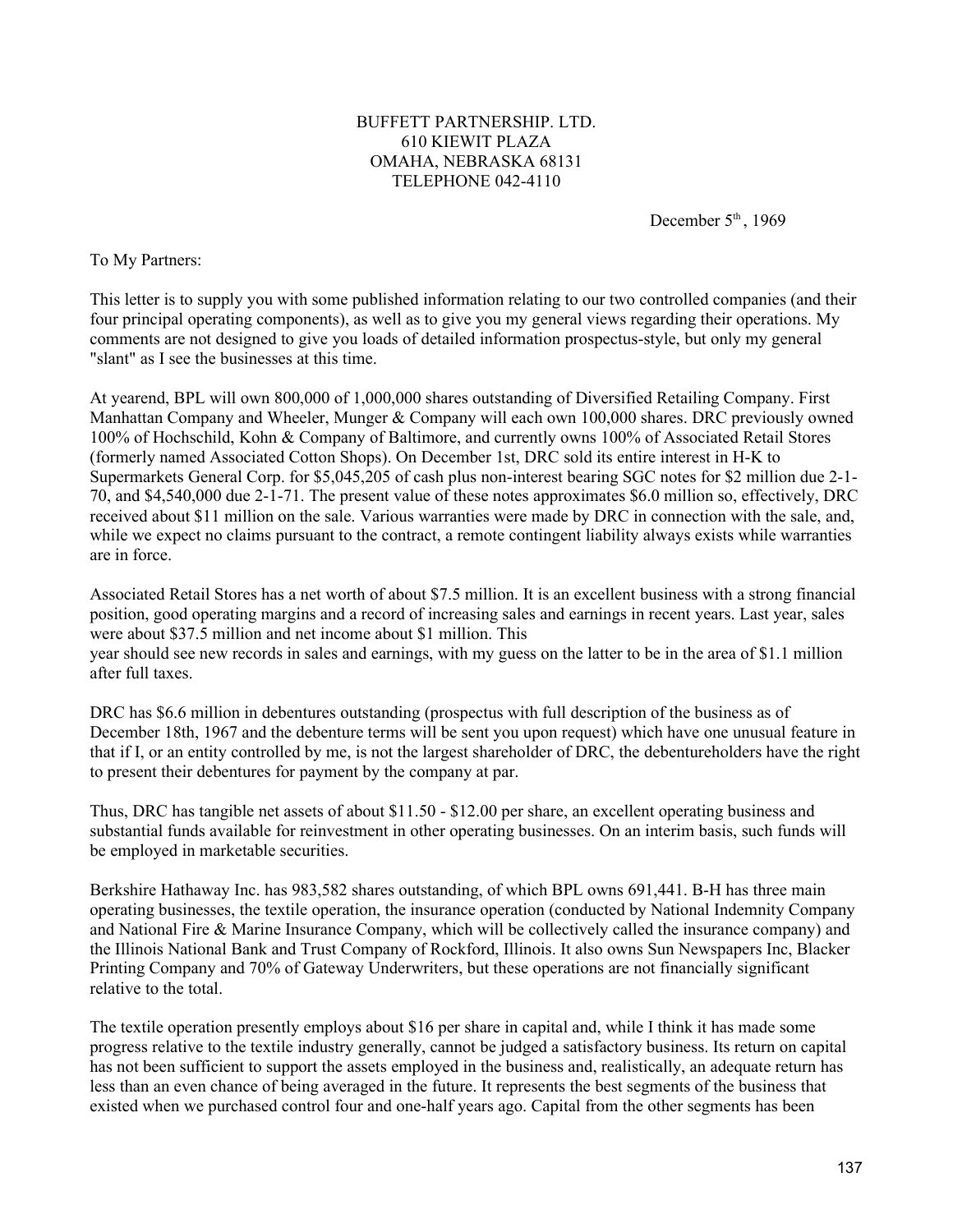successfully redeployed - first, on an interim basis into marketable securities and, now on a permanent basis into insurance and banking. I like the textile operating people - they have worked hard to improve the business under difficult conditions - and, despite the poor return, we expect to continue the textile operation as long as it produces near current levels.

The insurance operation (of which B-H owns virtually 100%) and the bank (where B-H owns 97.7%) present a much happier picture. Both are first-class businesses, earning good returns on capital and stacking up well on any absolute or comparative analysis of operating statistics. The bank has about \$17 per share of net tangible assets applicable to B-H, and the insurance company approximately \$15. I would estimate their normal current earning power to be about \$4 per share (compared to about \$3.40 from operations pro-forma in 1968), with good prospects for future growth on the combined \$32 of tangible net assets in the bank and insurance company. Adding in the textile business and miscellaneous assets, and subtracting parent company bank debt of about \$7 million, gives a tangible net asset value of about \$43 per share for B-H, or about \$45 stated book value, allowing for the premium over tangible assets paid for the bank.

One caveat - when I talk above of tangible net assets. I am valuing the \$75 million of bonds held by the insurance company and bank at amortized cost. This is in accord with standard accounting procedures used in those industries and also in accord with the realities of their business operations where it is quite unlikely that bonds will have to be sold before maturity. At today's historically low bond prices, however, our bonds have a market value substantially below carrying value, probably on the order of \$10 per share of B-H stock.

Between DRC and B-H, we have four main operating businesses with three of them in my opinion, definitely first class by any of the usual standards of evaluation. The three excellent businesses are all run by men over sixty who are largely responsible for building each operation from scratch. These men are hard working, wealthy, and good – extraordinarily good. Their age is a negative, but it is the only negative applicable to them. One of the reasons I am happy to have a large segment of my capital in B-H and DRC is because we have such excellent men in charge of the operating businesses.

We have various annual reports, audits, interim reports, proxy materials prospectuses, etc… applicable to our control holdings and we will be glad to supply you with any item you request. I also solicit your written questions and will send to all partners the questions and answers shortly before yearend. Don't hesitate to ask any question at all that comes to mind - if it isn't clear to you, it probably isn't clear to others - and there is no reason for any of you to be wondering about something that I might clear up.

DRC and B-H presently pay no dividends and will probably pay either no dividends or very modest dividends for some years to come. There are a number of reasons for this. Both parent companies have borrowed money we want to maintain a good level of protection for depositors at the bank and policyholders at the insurance company - some of the operating companies have very satisfactory ways to utilize additional capital - and we are hopeful of finding new businesses to both diversify and augment our earning power.

My personal opinion is that the intrinsic value of DRC and B-H will grow substantially over the years. While no one knows the future, I would be disappointed if such growth wasn't at a rate of approximately 10% per annum. Market prices for stocks fluctuate at great amplitudes around intrinsic value but, over the long term, intrinsic value is virtually always reflected at some point in market price. Thus, I think both securities should be very decent long-term holdings and I am happy to have a substantial portion of my net worth invested in them. You should be unconcerned about short-term price action when you own the securities directly, just as you were unconcerned when you owned them indirectly through BPL. I think about them as businesses, not "stocks", and if the business does all right over the long term, so will the stock.

I want to stress that I will not be in a managerial or partnership status with you regarding your future holdings of such securities. You will be free to do what you wish with your stock in the future and so, of course, will I. I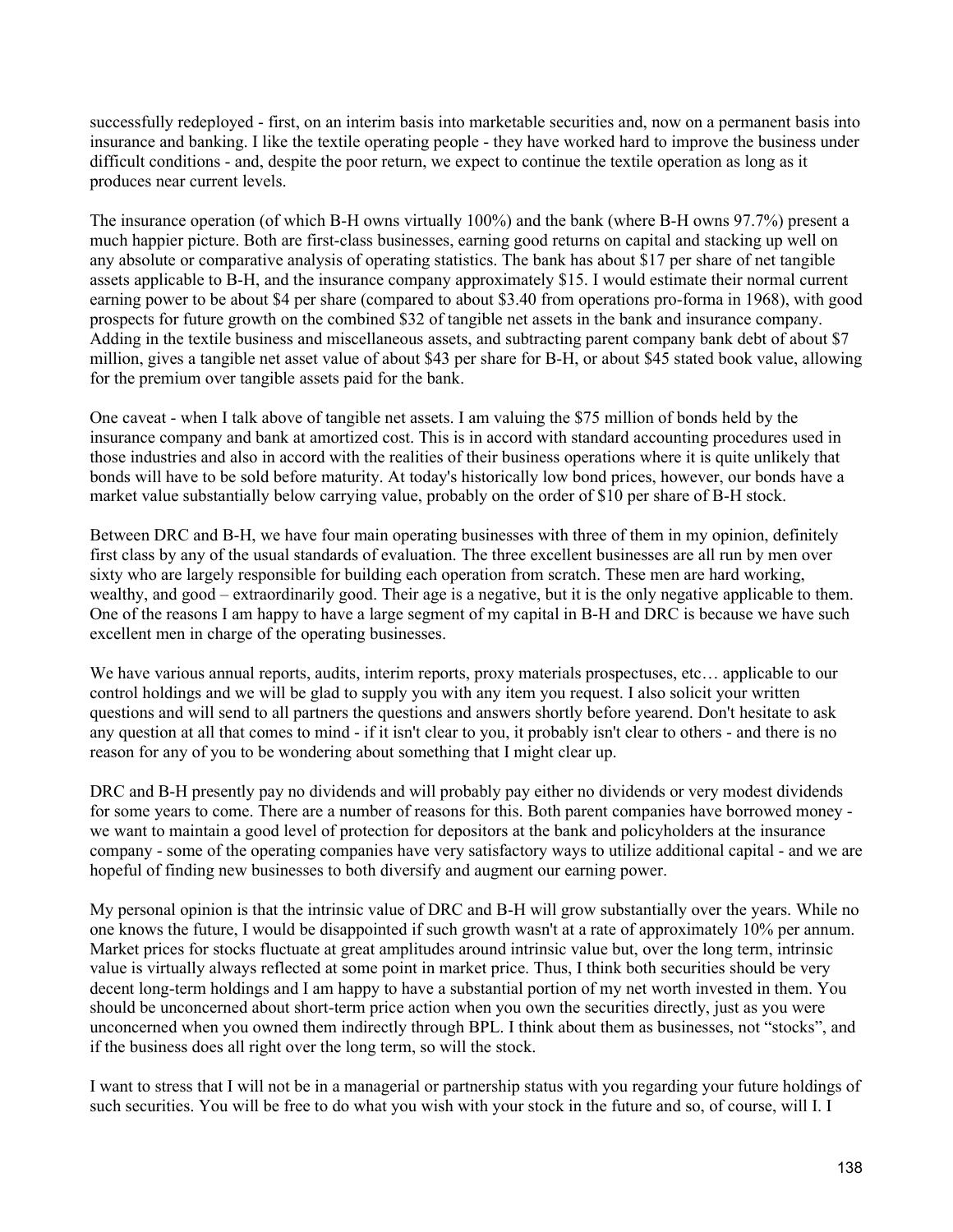think that there is a very high probability that I will maintain my investment in DRC and B-H for a very long period, but I want no implied moral commitment to do so nor do so nor do I wish to advise others over an indefinite future period regarding their holdings. The companies, of course, will keep all shareholders advised of their activities and you will receive reports as issued by them, probably on a semi-annual basis. Should I continue to hold the securities, as I fully expect to do, my degree of involvement in their activities may vary depending upon my other interests. The odds are that I will take an important position on matters of policy, but I want no moral obligation to be other than a passive shareholder, should my interests develop elsewhere.

We presently plan to make the initial BPL cash distribution on January 5th, which will now come to at least 64% of January 1, 1969 capital less any distributions (including monthly payments) you have received from us since January 1, 1969. There is now pending a public offering, headed by Merrill, Lynch, Pierce, Fenner  $\&$ Smith, of our Blue Chip Stamps holdings which, if completed this month as expected, should bring the figure to at least 70%.

If you wish Bill and me to give you our ideas regarding bonds in March, you should purchase U.S. Treasury Bills maturing in late March with the applicable portion of the January 5th distribution. Then advise us in the last week of February of the amount you wish to invest in bonds and we will let you know our thoughts.

About the middle of January (as soon as the exact amounts are figured and shares are received from the Transfer Agent after having been registered in your name) we will distribute the DRC and B-H stock applicable to your partnership interest and subsequently advise you of your tax basis and acquisition date attributable to the stock. Such shares will be "legended" as described in the enclosed letter from Monen, Seidler & Ryan. These stock certificates are valuable and should be kept in a safe place.

In past letters I had expressed the hope that BPL could supply a mechanism whereby you could, if you wished, automatically convert your DRC and B-H to cash. I have had two law firms consider extensively the status of these shares in your hands following the liquidation and the accompanying letters (which should be saved and kept with the shares) give their conclusions. As you can see, it is not an area that produces simple, clear-cut guidelines. I see no prudent way to implement the alternatives I had previously been considering. Therefore, you must follow the guidelines they set forth if you wish to dispose of your shares. As you probably realize, the restrictions on subsequent sale apply more severely to Susie and me (because of my continued "insider" position) than they probably do to you. Substantial quantities of securities often are sold via the "private sale" option described in paragraph (3) of the opinion. If the rules become clearer or more simplified in the future, I will be sure to let you know.

At the time of distribution of DRC and B-H, I will advise you of the values applied to such shares at 1969 yearend. You will receive our audit and tax letter about the end of January. It presently appears that sale of our Blue Chip shares and a substantial increase in value of DRC and B- H will bring our overall gain for the year to slightly over 6%.

My next letter will be in late December, summarizing the questions and answers regarding DRC and B-H. and also supplying a final estimate on the January 5th cash distribution.

Warren E. Buffett

WEBI glk Enclosures: Legal opinion. Monen, Seidler & Ryan Concurring opinion, Munger, Tolles. Hills & Rickershauser 1968 Annual Report. Berkshire Hathaway. Inc. 1969 Semi-Annual Report. Berkshire Hathaway. Inc. April 3. 1969 letter to Shareholders. Berkshire Hathaway. Inc. 1968 Annual Report. Diversified Retailing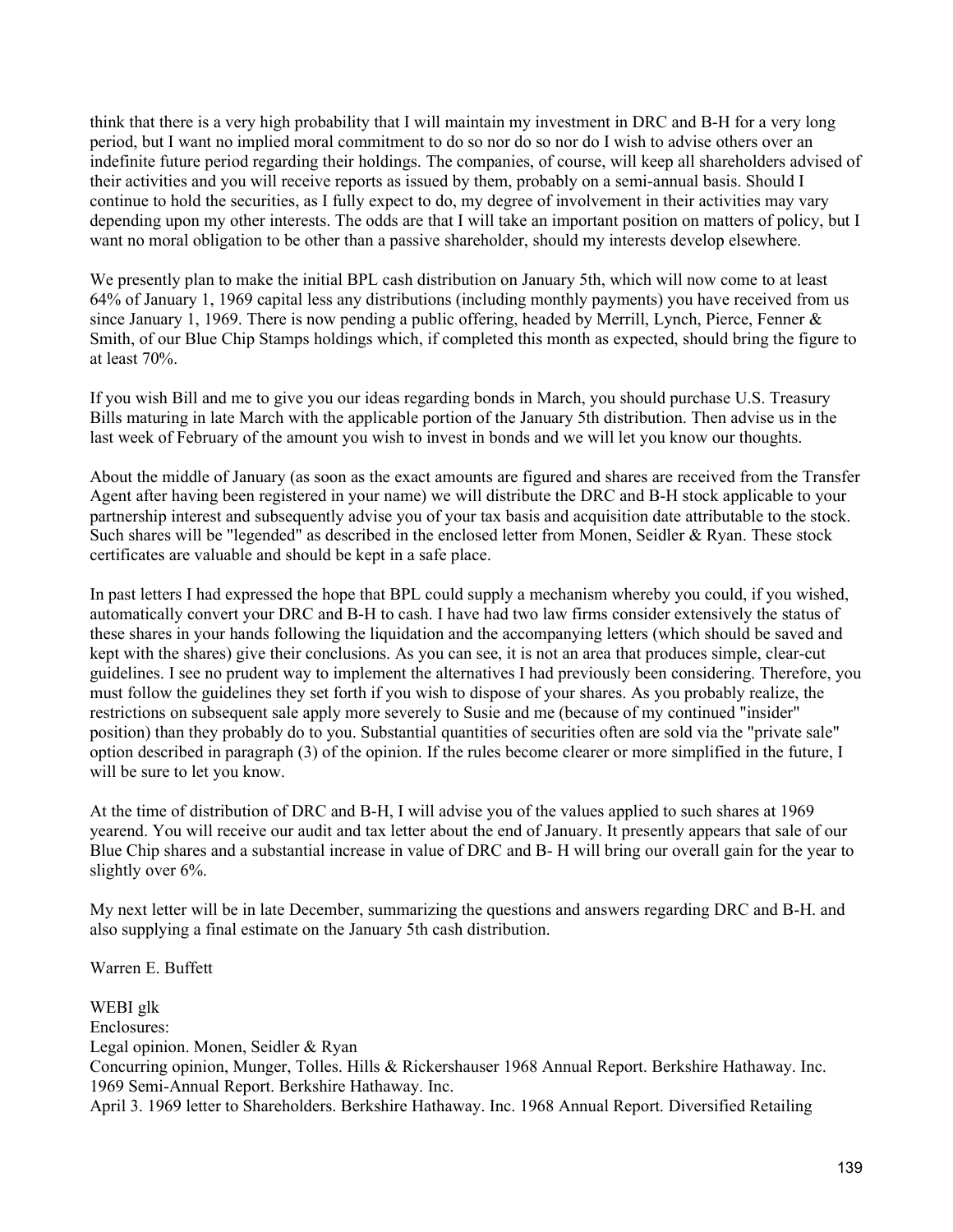Company. Inc.

Financial information regarding Associated Retail Stores. Inc. Financial information regarding Illinois National Bank & Trust Co. 1969 Best's Report. National Indemnity Company 1969 Best's Report. National Fire & Marine Insurance Company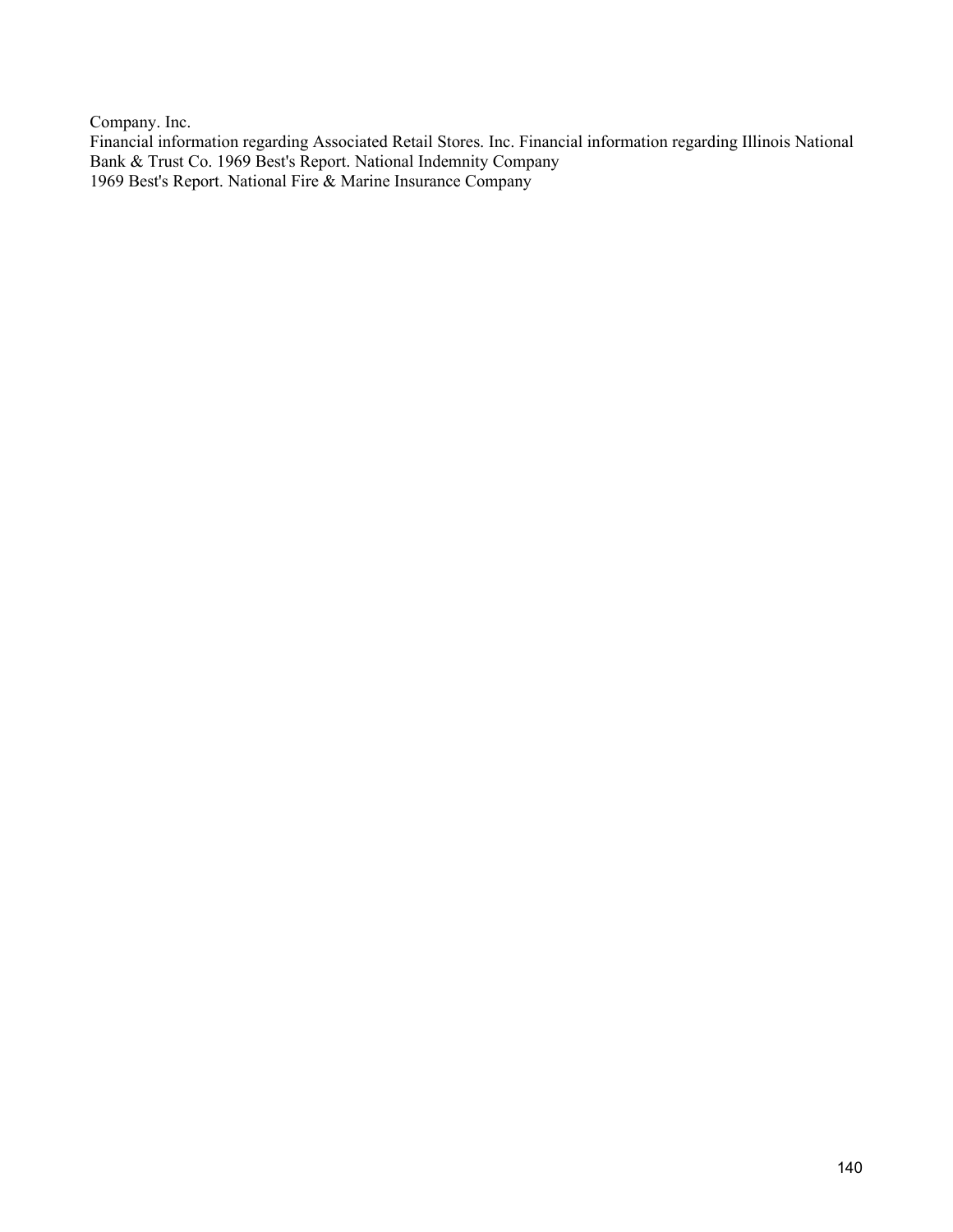December 26, 1969

### To My Partners:

Our plans regarding the initial cash distribution have been finalized and we expect to mail to you on January 3rd a check dated January  $5<sup>th</sup>$ , 1970 for approximately 64% of your January 1st. 1969 capital, less any distributions made to you (including monthly payments) since January 1st. 1969. If you have taken no monthly payments during 1969, there will be a small interest adjustment in your favor; if you have had loans from BPL, there will be an interest charge. I couldn't be more delighted about the action of the bond and stock markets from the standpoint of the timing of our liquidation. I believe practically all partners - whether they would have invested in bonds or stocks - will be far better off receiving the cash now than if we had liquidated at the end of last year. Those seeking income will receive about 40% more after tax on the same principal investment than they would have achieved only a year ago at what then seemed like generous yields.

Our tax picture is virtually complete and it appears that you will have ordinary income (dividends plus interest income less ordinary loss) for Federal tax purposes of about  $3 - \frac{3}{4}$  of your January 1st. 1969 capital (item 1 in enclosed letter), no significant long-term capital gain or loss, and a short-term capital loss of about 8-1/2% of your January 1<sup>st</sup>, 1969 unrealized appreciation (item 3). These estimates are just rough approximations definitive figures will reach you in early February.

The sale of our 371,400 shares of Blue Chip Stamps was not completed in 1969. When the stock went into registration, it was selling at about \$24 per share. The underwriters indicated a range where they expected to offer our shares (along with others) with heavy weight placed on a comparison with Sperry & Hutchinson. Shortly before the stock was to be offered, with the Dow-Jones Industrials much lower but S & H virtually unchanged, they indicated a price below their former range. We reluctantly agreed and felt we had a deal but, on the next business day, they stated that our agreed price was not feasible. We then withdrew and a much smaller offering was done.

I intend to hold our block of Blue Chip Stamps in BPL for a more advantageous disposal or eventual distribution to our partners. The odds are decent that we will do better in this manner -even if it takes a year or two - than if we had participated in a very large sale into a somewhat distressed market. Unless there is a material change in the market in the next few days, I plan to value our Blue Chip holdings at yearend at the price received by selling shareholders on the public offering after underwriting discount and expenses.

Various questions have been asked pursuant to the last letter:

1. If we are not getting a good return on the textile business of Berkshire Hathaway Inc., why do we continue to operate it?

Pretty much for the reasons outlined in my letter. I don't want to liquidate a business employing 1100 people when the Management has worked hard to improve their relative industry position, with reasonable results, and as long as the business does not require substantial additional capital investment. I have no desire to trade severe human dislocations for a few percentage points additional return per annum. Obviously, if we faced material compulsory additional investment or sustained operating losses, the decision might have to be different, but I don't anticipate such alternatives.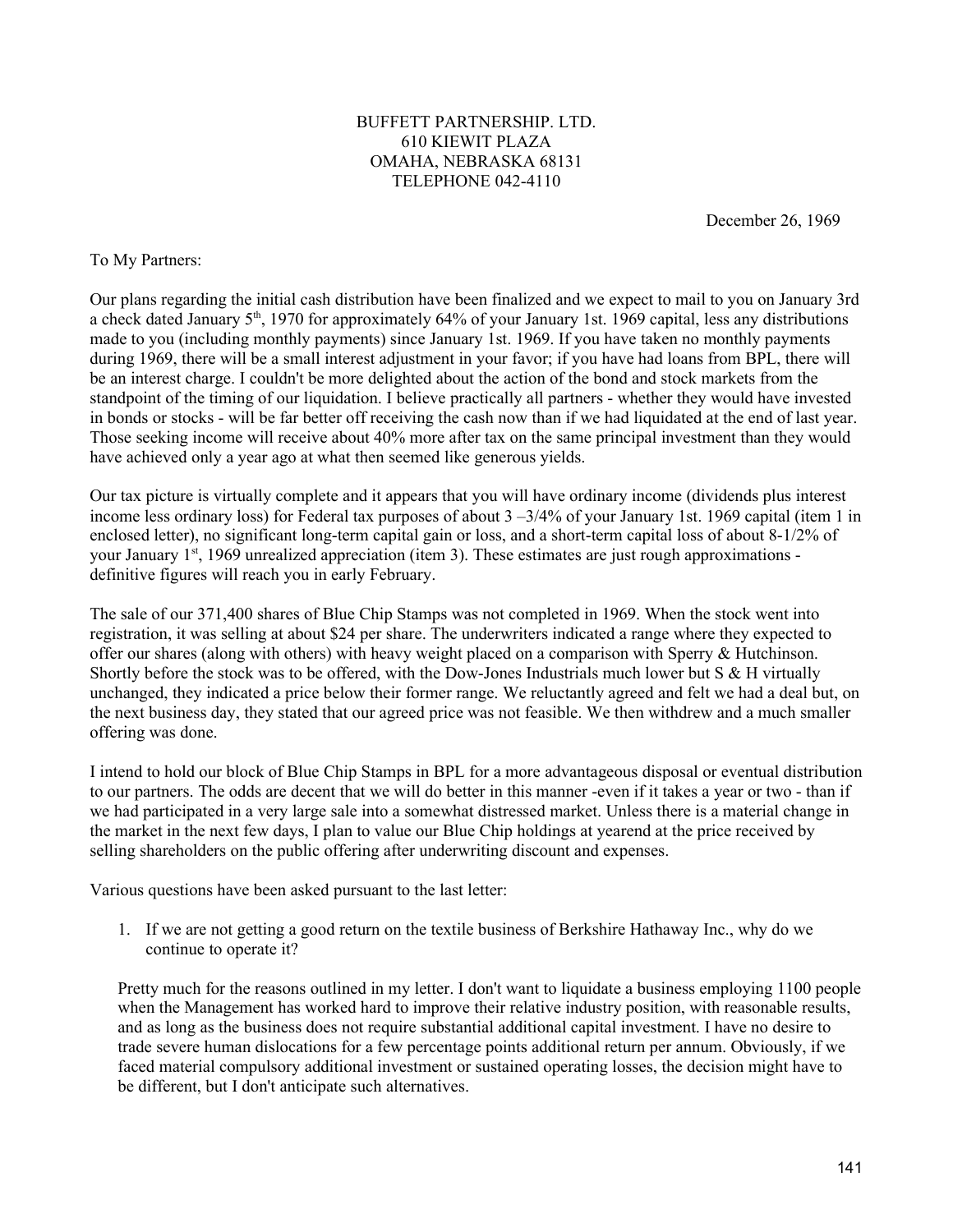2. How large is our investment in Sun Newspapers, etc., and do we intend to expand in the newspaper, radio and TV business?

The combined investment in Sun, Blacker Printing and Gateway Underwriters is a little over \$1 per share of Berkshire Hathaway, and earns something less than 10 cent per share. We have no particular plans to expand in the communication field.

3. What does Gateway Underwriters do?

Gateway Underwriters serves primarily as a General Agent for National Indemnity Company in the State of Missouri.

4. Are there good "second men" to take over from the men running the three excellent operating businesses?

In any company where the founder and chief driving force behind the enterprise is still active, it is very difficult to evaluate "second men". The only real way to see how someone is going to do when running a company is to let him run it. Some of our businesses have certainly been more "one-man shows" than the typical corporation. Subject to the foregoing caveat, I think that we do have some good "second men" coming along.

5. In what area do you plan to invest the cash in Diversified Retailing Company and do you intend to stick primarily to the retailing field?

While we prefer the retailing field, we do not preclude anything that will make sense. We have been looking without success for two years for an intelligent acquisition for DRC, so we are not about to rule out any industry, if the business looks good. Pending such time as we find one or more operating businesses to buy, the money will be invested in marketable securities.

6. Why didn't DRC payout the money it received on the sale of Hochschild, Kohn & Company?

In addition to the fact that such a payment would constitute a dividend, taxable in significant part as ordinary income, there are restrictions in the bond indenture which prevent such a pay-out without turning over control of the company to the bondholders.

7. Will distribution of the DRC stock cause the DRC debentures to be called?

After distribution of the stock, I will be the largest stockholder in DRC and, hence, the call provision will not apply.

8. How would we know if the DRC debentures were called?

All stockholders and debenture holders would find out directly from the company through regular or special reports that the company issues to its security holders. There is no intention at all of calling the debentures.

9. Why did you not register our Berkshire Hathaway and Diversified Retailing shares so that the stock, when received by the partners, would be freely marketable?

We considered this possibility but rejected it for both practical and legal considerations. I will just discuss the practicalities, since they would independently dictate the decision we made.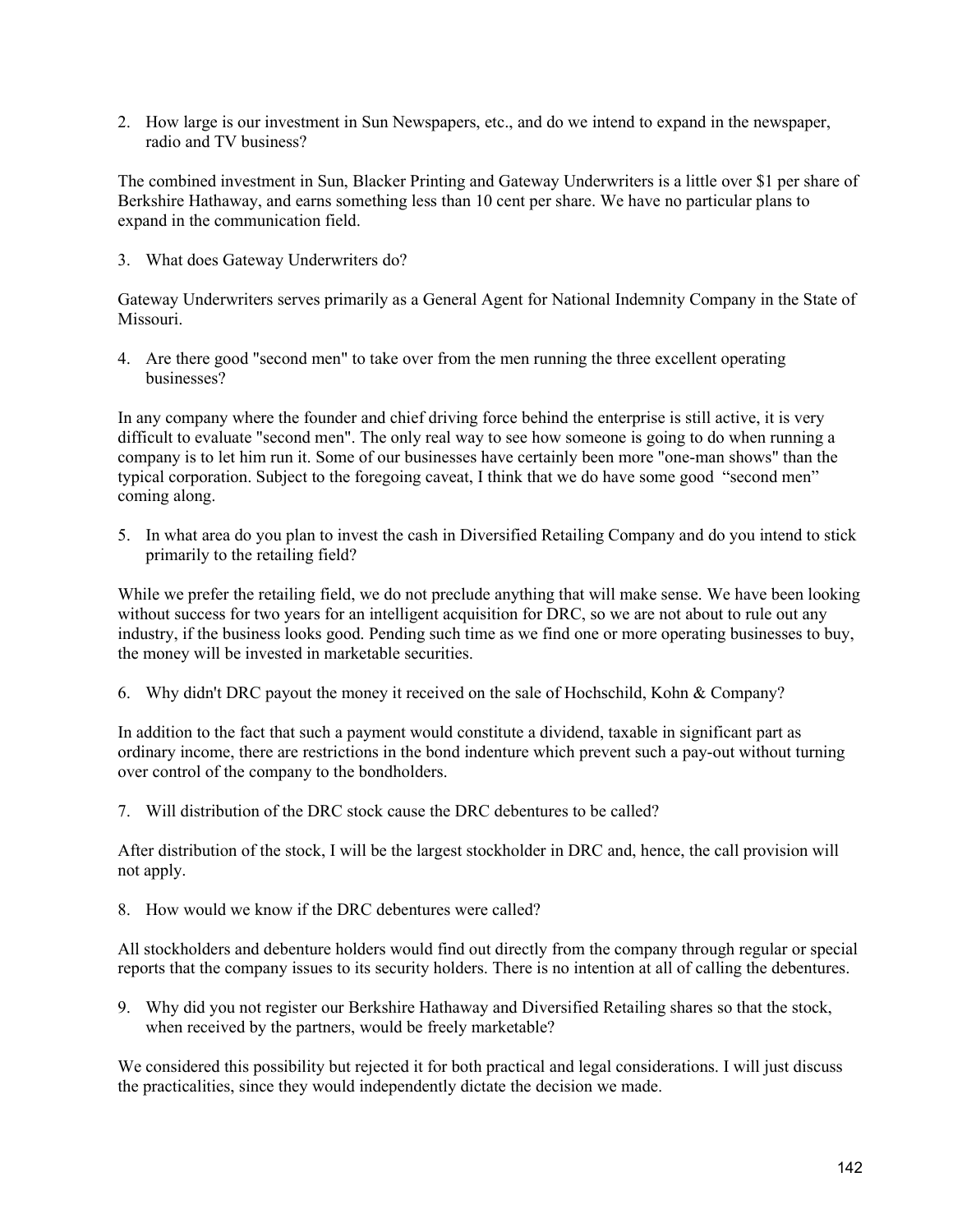There is presently no existing market for Diversified Retailing, and our holdings of Berkshire Hathaway are probably four or five times the present floating supply of this stock. An attempt to quickly buy or sell a few thousand shares can easily move BH stock several points or more. We own 691,441 shares. Were we to distribute these stocks to you via a registration without an underwriting, and with the possibility that a substantial portion would be offered for sale by many sellers operating individually but virtually simultaneously, there is a real likelihood, particularly in a stock market environment such as we have seen recently, that the market for these two stocks would be little short of chaotic. It has not seemed to me that this was the kind of situation with which I should leave you, both from the standpoint of the price level which might prevail, as well as for the reason that different partners might well have to liquidate at widely varying price levels. The more sophisticated partners might have an important edge on the less sophisticated ones, and I believe many partner's might have no chance to realize the prices I anticipate using for yearend valuation. This would rightly seem most unfair to you, since I would have received some allocation of 1969 BPL profits based upon these yearend valuations. If the markets were to become distressed, I would probably come in for criticism, whether I personally bought at lower prices or, perhaps more so, if I refrained from buying.

Were we to attempt to sponsor an underwriting in connection with a registration for those partners who might wish to sell, there would be, in my opinion, the likelihood that the result would still be far less than satisfactory. We have just been around this track with our holdings of Blue Chip Stamps, where we watched the price of our stock go from 24 to 16-1/2 after announcement of the underwriting, of which we originally were to be a part. I did not want this sort of result for the partners with respect to their holdings of Berkshire and Diversified.

It is my belief that, by confining sales to private placements, those partners who wish to sell will realize more for their stock (with the sophisticated partners having no marketing edge on the less knowledgeable) than would be achieved, through an underwriting at this time. Also, the stock should be more likely to find its way into the hands of long-term investment-minded holders, which should mean less volatile markets in the future. We have had several phone calls from persons indicating that they wish to make private sales we anticipate there will be no difficulty in effectuating such sales at prices related to our yearend valuations.

Those partners who would prefer an underwritten distribution always have the option of having a registration of their own. I will be glad to facilitate this by placing all partners in touch with each other who indicate to me their desire to sell via a registered underwriting, at their expense and through an underwriter of their choice. In this way the expense of an underwriting, which can be considerable, would be borne by the selling partners and not by the partners as a whole.

I have also had partners ask if they could participate in a registered offering in the future if I should sell shares in this manner. I think it is almost certain I will never sell stock via public offering but, should it ever happen, I will be glad to let any of you participate in any underwritten offering in which I might be involved. In all probability, if it ever did happen, your stock would already be "free", although mine would still be restricted. I cannot make the same commitment to you regarding any private sale I might make in the future, just as I can't expect you to restrict any sale options you might have in order to include me.

10. Will you let us know if you sell your holdings of BH or DRC?

You would undoubtedly know from corporate communications, reports in the press and reports to Government agencies if I disposed of my holdings. I have no intention at all of doing so in the foreseeable future - I merely make no commitment not to. However, former BPL partners will have no priority over other BH or DRC security holders in obtaining information relating to their corporate activities.

11. Should I hold my BH or DRC stock?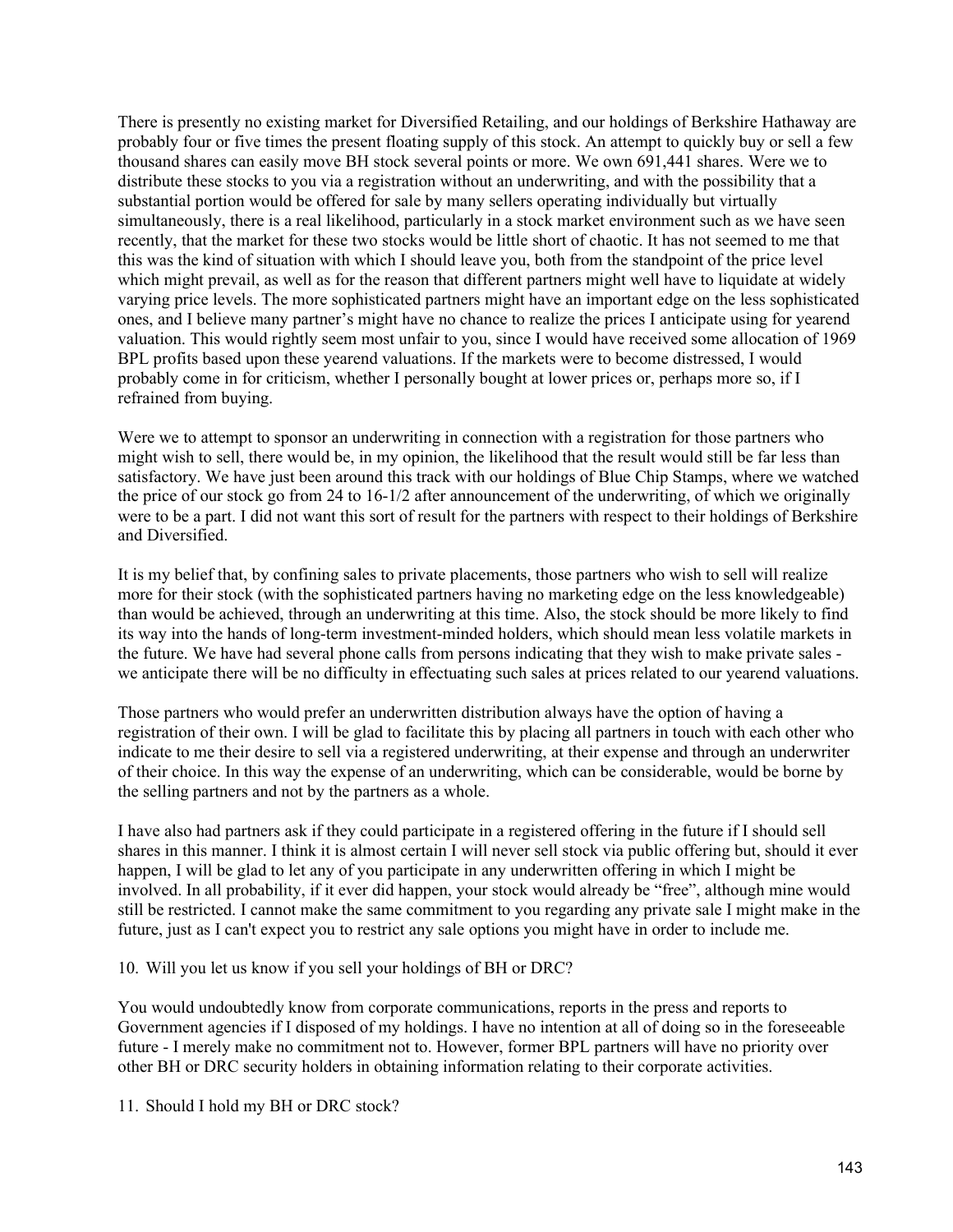I can't give you the answer on this one. All I can say is that I'm going to do so and I plan to buy more. I am very happy to have a material portion of my net worth invested in these companies on a long term basis. Obviously, I think they will be worth significantly more money five or ten years hence. Compared to most stocks, I think there is a low risk of loss. I hope their price patterns follow a rather moderate range related to business results rather than behaving in a volatile manner related to speculative enthusiasm or depression. Obviously, I cannot control the latter phenomena, but there is no intent to "promote" the stocks a la much of the distasteful general financial market activity of recent years.

12. Can I give either BH or DRC shares to my wife or children?

We are advised by counsel that this is permissible but, of course the same restrictions on transfer that applied to you would apply to the donee of the gift.

13. Why are you waiting until March to give us your suggestions regarding bonds?

January and February promise to be very busy months. Many partners may want to talk to me about their questions and objectives regarding bonds. I want to have all important BPL matters out of the way before I talk with any of them on an individual basis. I make no forecasts regarding the bond market (or stock market) - it may be higher or lower in March than now. After my October letter, several partners became very eager to buy bonds immediately - to date they are much better off by waiting. The excellent quality taxfree bonds I talked about at that time with yields of 6 -1/2% can now be bought to yield about 7%.

Cordially,

Warren E. Buffett

WEB/glk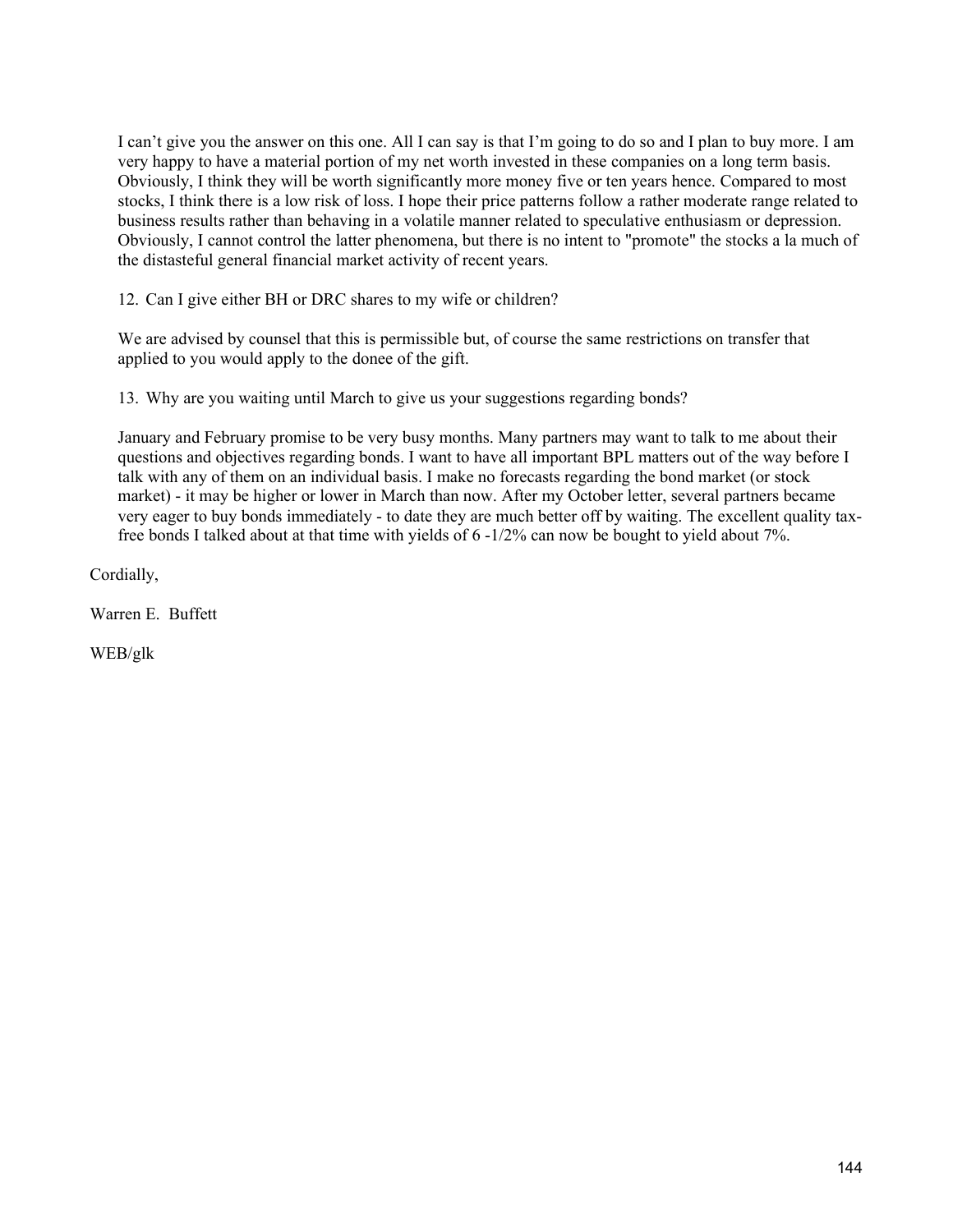#### BUFFETT PARTNERSHIP. LTD. 610 KIEWIT PLAZA OMAHA, NEBRASKA 68131 TELEPHONE 042-4110

February  $25<sup>th</sup>$ , 1970

## To My Partners:

This letter will attempt to provide a very elementary education regarding tax-exempt bonds with emphasis on the types and maturities of bonds which we expect to help partners in purchasing next month. If you expect to use our help in the purchase of bonds, it is important that you carefully read (and, if necessary , reread) this letter as it will serve as background for the specific purchases I suggest. If you disagree with me as to conclusions regarding types of bonds or maturities (and you would have been right and I would have been wrong if you had disagreed with me on the latter point either one or two years ago), you may well be correct, but we cannot be of assistance to you in the purchase of bonds outside our area. We will simply have our hands full concentrating in our recommended area, so will be unavailable to assist or advise in the purchase of convertible bonds, corporate bonds or short term issues.

I have tried to boil this letter down as much as possible. Some of it will be a little weighty - some a little oversimplified. I apologize for the shortcomings in advance. I have a feeling I am trying to put all the meat of a 100 page book in 10 pages - and have it read like the funny papers.

#### \*\*\*\*\*\*\*\*\*\*\*\*\*

I am sure you understand that our aid in the purchase of bonds will involve no future assistance regarding either these specific bonds or general investment decisions. I want to be available at this time to be of help because of the unusual amount of cash you have received in one distribution from us. I have no desire to be in the investment counseling business, directly or indirectly, and will not be available for discussion of financial matters after March 31st.

#### \*\*\*\*\*\*\*\*\*\*\*\*\*

## The mechanics of Tax-Free Bonds.

For those who wish our help, we will arrange the purchase of bonds directly from municipal bond dealers throughout the country and have them confirm sale of the bonds directly to you. The confirmation should be saved as a basic document for tax purposes. You should not send a check to the bond dealer since he will deliver the bonds to your bank, along with a draft which the bank will pay by charging your account with them. In the case of bonds purchased in the secondary market (issues already outstanding), this settlement date will usually be about a week after confirmation date whereas, on new issues, the settlement date may be as much as a month later. The settlement date is shown plainly on the confirmation ticket (in the case of new issues this will be the second and final ticket rather than the preliminary "when issued" ticket), and you should have the funds at your bank ready to pay for the bonds on the settlement date. If you presently own Treasury Bills, they can be sold on a couple of days notice by your bank upon your instructions, so you should experience no problems in having the money available on time. Interest begins to accrue to you on the settlement date, even if the bond dealer is late in getting them delivered to your bank.

Bonds will be delivered in negotiable form (so-called "bearer" form which makes them like currency) with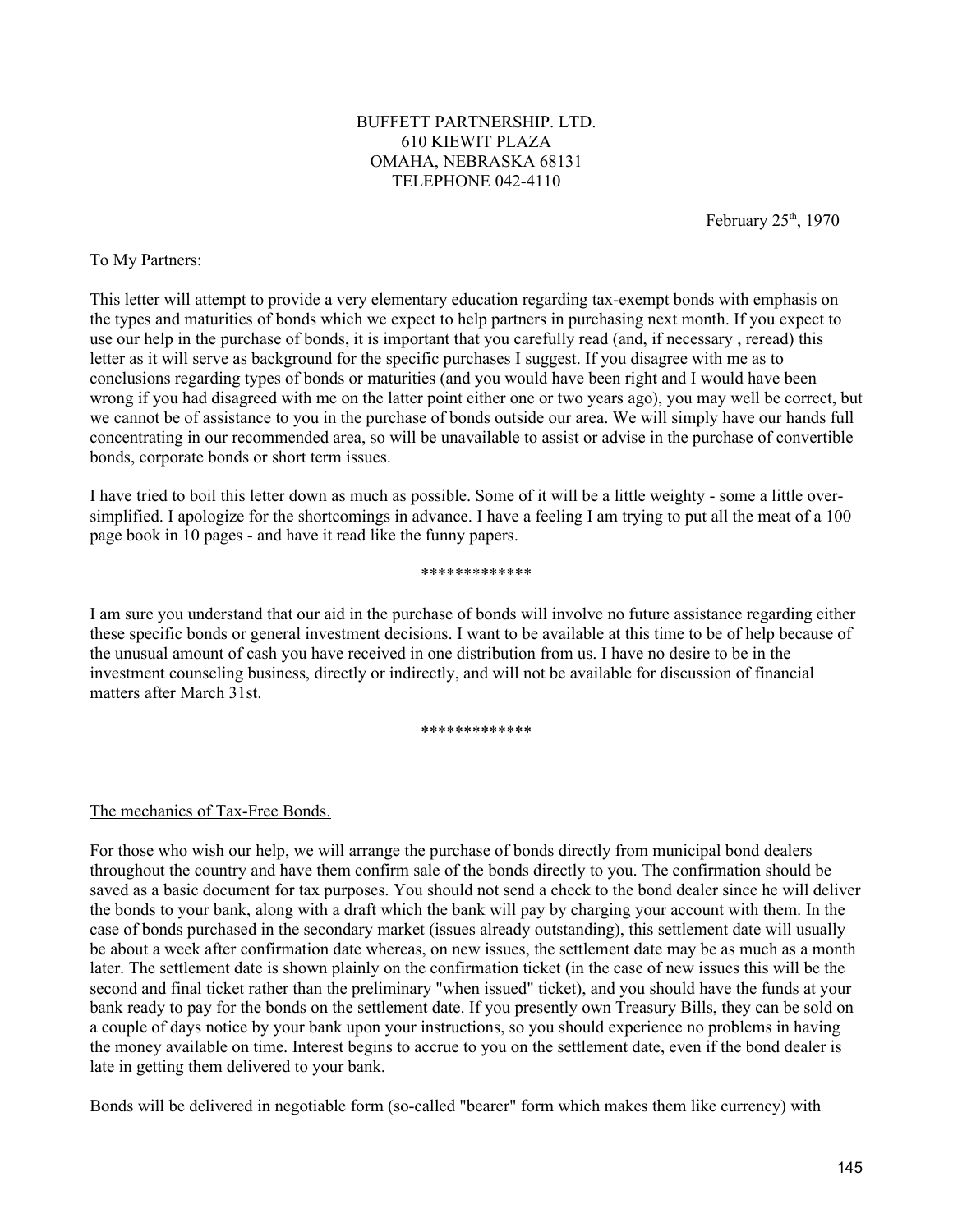coupons attached. Usually the bonds are in \$5,000 denominations and frequently they can be exchanged for registered bonds (sometimes at considerable expense and sometimes free-it depends upon the terms). Bonds in registered form are nonnegotiable without assignment by you, since you are the registered owner on the Transfer Agent's books. Bonds trade almost exclusively on a bearer basis and it is virtually impossible to sell registered bonds without converting them back into bearer form. Thus, unless you are going to own great physical quantities of bonds. I recommend keeping bonds in bearer form. This means keeping them in a very safe place and clipping the coupons every six months. Such coupons, when clipped, can be deposited in your bank account just like checks. If you have \$250,000 in bonds, this probably means about fifty separate pieces of paper (\$5,000 denominations) and perhaps six or eight trips a year to the safe deposit section to cut and deposit coupons.

It is also possible to open a custody account with a bank where, for a fairly nominal cost, they will keep the bonds, collect the interest and preserve your records for you. For example, a bank will probably perform the custodial service for you for about \$200 a year on a \$250,000 portfolio. If you are interested in a custodial account, you should talk to a Trust Officer at your commercial bank as to the nature of their services and cost. Otherwise, you should have a safe deposit box.

## **Taxation**

The interest received upon the deposit of coupons from tax-free bonds is, of course, free from Federal Income Taxes. This means if you are at a 30% top Federal Income Tax bracket, a 6% return from tax-free bonds is equivalent to about 8-1/2% from taxable bonds. Thus, for most of our partners, excluding minors or some retired people, tax-free bonds will be more attractive than taxable bonds. For people with little or no income from wages or dividends, but with substantial capital, it is possible that a combination of taxable bonds (to bring taxable income up to about the 25% or 30% bracket) plus tax-free bonds will bring the highest total after-tax income. Where appropriate, we will work with you to achieve such a balance.

The situation in respect to State Income Taxes is more complicated. In Nebraska. where the State Income Tax is computed as a percentage of the Federal Income Tax, the effect is that there is no state tax on interest from taxfree bonds. My understanding of both the New York and California law is that tax-free bonds of entities within the home state are not subject to State Income Tax, but tax-free bonds from other states are subject to the local State Income Tax. I also believe that the New York City Income Tax exempts tax-free bonds of entities based within the State of New York, but taxes those from other states. I am no expert on state income taxes and make no attempt to post myself on changes taking place within the various states or cities. Therefore, I defer to your local tax advisor, but simply mention these few general impressions so that you will be alert to the existence of a potential problem. In Nebraska there is no need to have any local considerations enter into the after-tax calculation. Where out-of-state issues are subject to local taxation, the effective cost of your State or Municipal Income Tax is reduced by the benefit received from deducting it on your Federal Income Tax return. This, of course, varies with the individual. Additionally, in some states there are various taxes on intangible property which may apply to all tax-free bonds or just those of out-of-state entities. There are none of these in Nebraska, but I cannot advise on the other states.

When bonds are bought at a discount from par and later are sold or mature (come due and get paid), the difference between the proceeds and cost is subject to capital gain or loss treatment. (There are minor exceptions to this statement as, unfortunately, there are to most general statements on investments and taxes but they will be pointed out to you should they affect any securities we recommend). This reduces the net after-tax yield by a factor involving the general rate of future capital gains taxes and the specific future tax position of the individual. Later on, we will discuss the impact of such capital gains taxes in calculating the relative attractiveness of discount bonds versus "full coupon" bonds.

Finally, one most important point. Although the law is not completely clear, you should probably not contemplate owning tax-free bonds if you have, or expect to have, general purpose bank or other indebtedness.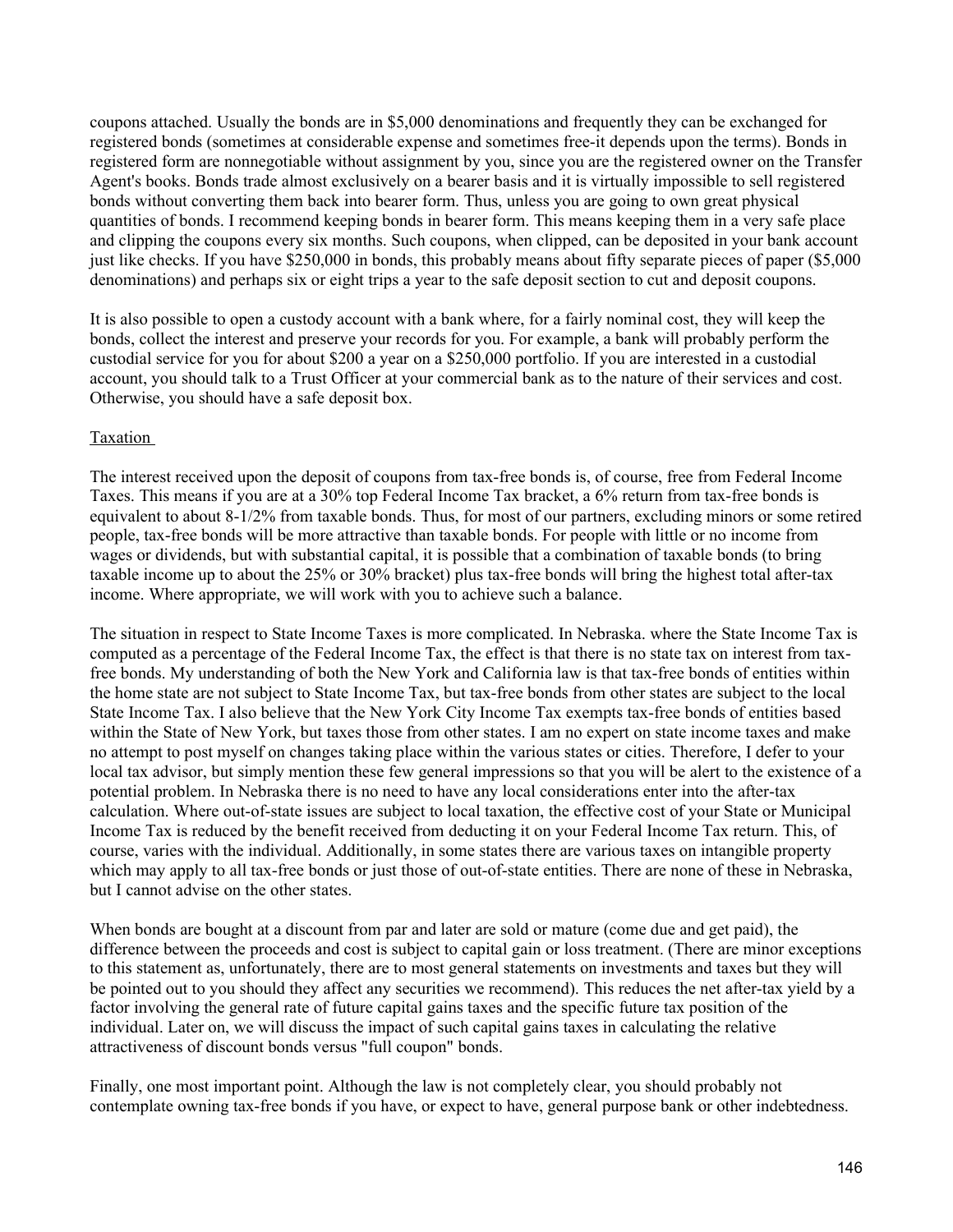The law excludes the deductibility of interest on loans incurred or continued to purchase or carry tax-free bonds, and the interpretation of this statute will probably tend to be broadened as the years pass. For example, my impression is that you have no problem if you have a mortgage against real property (unless the debt was incurred in order to acquire municipal bonds) in deducting the mortgage interest on your Federal Tax return, even though you own tax-free bonds at the same time. However, I believe that if you have a general bank loan, even though the proceeds were directly used to purchase stocks, a handball court, etc. and the tax-free bonds are not used for security for the loan, you are asking for trouble if you deduct the interest and, at the same time, are the owner of tax-free bonds. Therefore, I would pay off bank loans before owning tax-free bonds, but I leave detailed examination of this question to you and your tax advisor. I merely mention it to make you aware of the potential problem.

## **Marketability**

Tax-free bonds are materially different from common stocks or corporate bonds in that there are literally hundreds of thousands of issues, with the great majority having very few holders. This substantially inhibits the development of close, active markets. Whenever the City of New York or Philadelphia wants to raise money it sells perhaps twenty, thirty or forty non-identical securities, since it will offer an issue with that many different maturities. A 6% bond of New York coming due in 1980 is a different animal from a 6% bond of New York coming due in 1981. One cannot be exchanged for the other, and a seller has to find a buyer for the specific item he holds. When you consider that New York may offer bonds several times a year, it is easy to see why just this one city may have somewhere in the neighborhood of 1,000 issues outstanding. Grand Island, Nebraska may have 75 issues outstanding. The average amount of each issue might be \$100,000 and the average number of holders may be six or eight per issue. Thus, it is absolutely impossible to have quoted markets at all times for all issues and spreads between bids and offers may be very wide. You can't set forth in the morning to buy a specific Grand Island issue of your choosing. It may not be offered at any price, anywhere, and if you do find one seller, there is no reason why he has to be realistic compared to other offerings of similar quality. On the other hand, there are single issues such as those of the Ohio Turnpike, Illinois Turnpike, etc. that amount to \$200 million or more and have thousands of bondholders owning a single entirely homogeneous and interchangeable issue. Obviously, here you get a high degree of marketability.

My impression is that marketability is generally a function of the following three items, in descending order of importance: (1) the size of the particular issue; (2) the size of the issuer (a \$100,000 issue of the State of Ohio will be more marketable than a \$100,000 issue of Podunk, Ohio); and (3) the quality of the issuer. By far the most sales effort goes into the selling of new issues of bonds. An average of over \$200 million per week of new issues comes up for sale, and the machinery of bond distribution is geared to get them sold, large or small. In my opinion, there is frequently insufficient differential in yield at time of issue for the marketability differences that will exist once the initial sales push is terminated. We have frequently run into markets in bonds where the spread between bid and asked prices may get to 15%. There is no need to buy bonds with the potential for such grotesque markets (although the profit spread to the dealer who originally offers them is frequently wider than on more marketable bonds) and we will not be buying them for you. The bonds we expect to buy will usually tend to have spreads (reflecting the difference between what you would pay net for such bonds on purchase and receive net on sale at the same point in time) of from 2% to 5%. Such a spread would be devastating if you attempted to trade in such bonds, but I don't believe it should be a deterrent for a long-term investor. The real necessity is to stay away from bonds of very limited marketability - which frequently are the type local bond dealers have the greatest monetary incentive to push.

## Specific Areas of Purchase

We will probably concentrate our purchases in the following general areas:

(1) Large revenue-producing public entities such as toll roads, electric power districts, water districts, etc.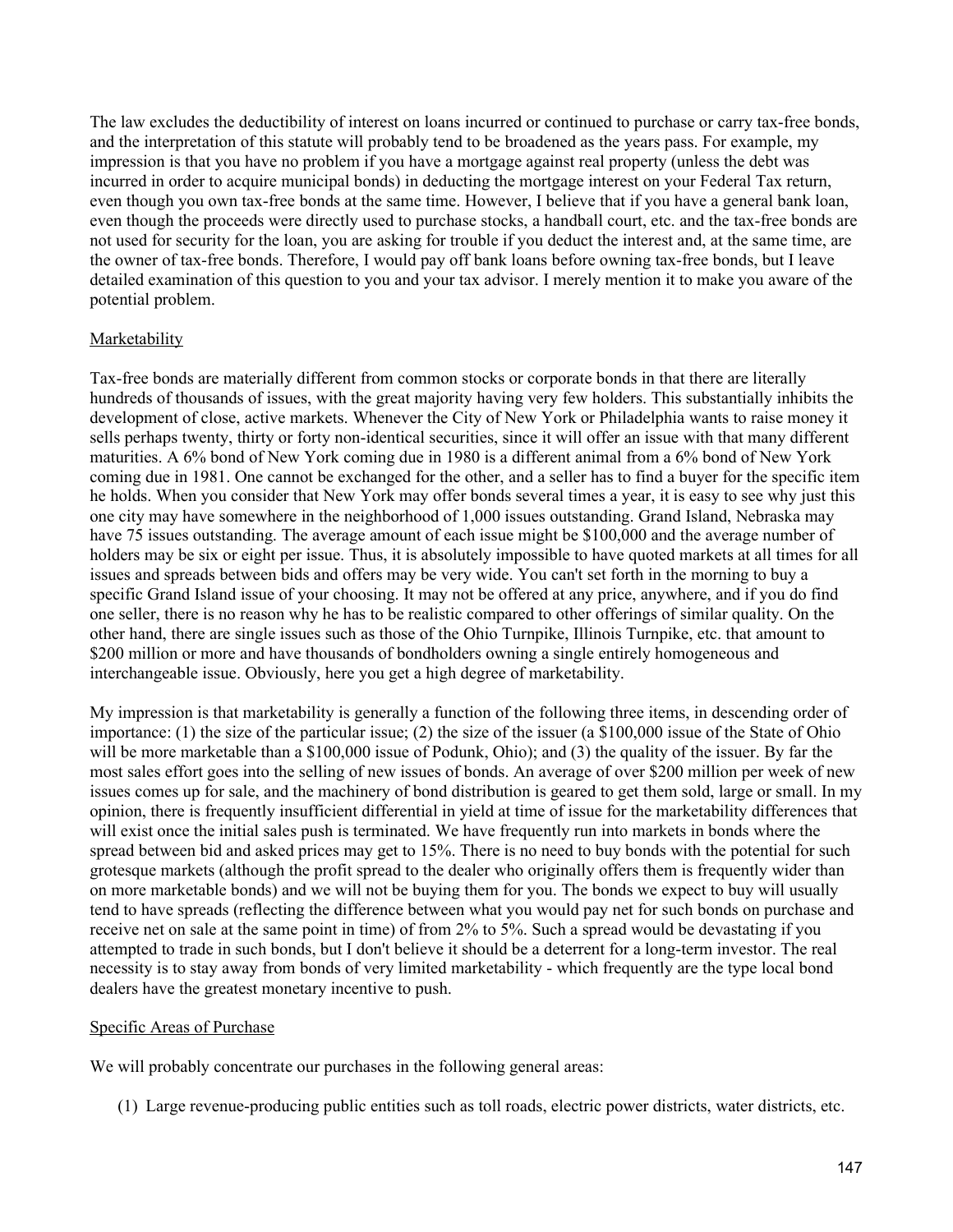Many of these issues possess high marketability, are subject to quantitative analysis, and sometimes have favorable sinking fund or other factors which tend not to receive full valuation in the market place.

- (2) Industrial Development Authority bonds which arise when a public entity holds title to property leased to a private corporation. For example, Lorain, Ohio holds title to an \$80 million project for U.S. Steel Corp. The Development Authority Board issued bonds to pay for the project and has executed a net and absolute lease with U.S. Steel to cover the bond payments. The credit of the city or state is not behind the bonds and they are only as good as the company that is on the lease. Many top-grade corporations stand behind an aggregate of several billion dollars of these obligations, although new ones are being issued only in small amounts (\$5 million per project or less) because of changes in the tax laws. For a period of time there was a very substantial prejudice against such issues, causing them to sell at yields considerably higher than those commensurate with their inherent credit standing. This prejudice has tended to diminish, reducing the premium yields available, but I still consider it a most attractive field. Our insurance company owns a majority of its bonds in this category.
- (3) Public Housing Authority Issues for those of you who wish the very highest grade of tax-free bonds. In effect, these bonds bear the guarantee of the U.S. Government, so they are all rated AAA. In states where local taxes put a premium on buying in-state issues, and I can't fill your needs from  $(1)$  and  $(2)$ . my tendency would be to put you into Housing Authority issues rather than try to select from among credits that I don't understand. If you direct me to buy obligations of your home state, you should expect substantial quantities of Housing Authority issues. There is no need to diversify among such issues, as they all represent the top credit available.
- (4) State obligations of a direct or indirect nature.

You will notice I am not buying issues of large cities. I don't have the faintest idea how to analyze a New York City, Chicago, Philadelphia, etc. (a friend mentioned the other day when Newark was trying to sell bonds at a very fancy rate that the Mafia was getting very upset because Newark was giving them a bad name). Your analysis of a New York City - and I admit it is hard to imagine them not paying their bills for any extended period of time - would be as good as mine. My approach to bonds is pretty much like my approach to stocks. If I can't understand something, I tend to forget it. Passing an opportunity which I don't understand - even if someone else is perceptive enough to analyze it and get paid well for doing it - doesn't bother me. All I want to be sure of is that I get paid well for the things I do feel capable of handling - and that I am right when I make affirmative decisions.

We will probably tend to purchase somewhere between five and ten issues for most of you. However, if you wish to limit me to your home state, it may be fewer issues - and perhaps those will only be Housing Authorities. We will try not to buy in smaller than \$25,000 pieces and will prefer larger amounts where appropriate. Smaller lots of bonds are usually penalized upon resale, sometimes substantially. The bond salesman doesn't usually explain this to you when you buy the \$10,000 of bonds from him, but it gets explained when you later try to sell the \$10,000 to him. We may make exceptions where we are buying secondary market issues in smaller pieces - but only if we are getting an especially good price on the buy side because of the small size of the offering.

# Callable Bonds

We will not buy bonds where the issuer of the bonds has a right to call (retire) the bonds on a basis which substantially loads the contract in his favor. It is amazing to me to see people buy bonds which are due in forty years, but where the issuer has the right to call the bonds at a tiny premium in five or ten years. Such a contract essentially means that you have made a forty year deal if it is advantageous to the issuer (and disadvantageous to you) and a five year deal if the initial contract turns out to be advantageous to you (and disadvantageous to the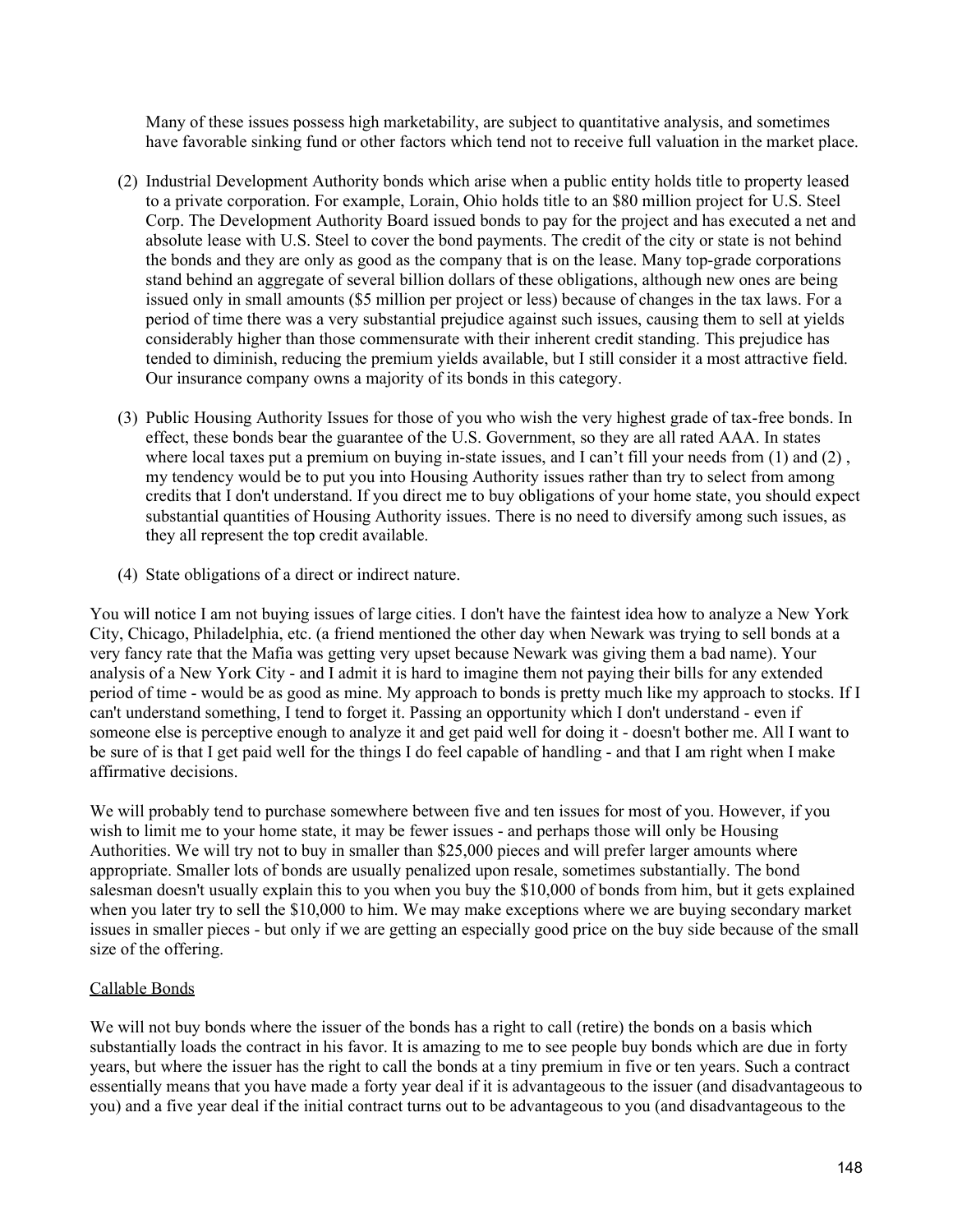issuer). Such contracts are really outrageous and exist because bond investors can't think through the implications of such a contract form and bond dealers don't insist on better terms for their customers. One extremely interesting fact is that bonds with very unattractive call features sell at virtually the same yield as otherwise identical bonds which are noncallable.

It should be pointed out that most Nebraska bonds carry highly unfair call provisions. Despite this severe contractual disadvantage, they do not offer higher yields than bonds with more equitable terms.

One way to avoid this problem is to buy bonds which are totally noncallable. Another way is to buy discount bonds where the right of the issuer to call the bond is at a price so far above your cost as to render the possible call inconsequential. If you buy a bond at 60 which is callable at 103, the effective cost to you of granting the issuer the right to prematurely terminate the contract (which is a right you never have) is insignificant. But to buy a bond of the Los Angeles Department of Water and Power at 100 to come due at 100 in 1999 or to come due at

104 in 1974, depending on which is to the advantage of the issuer and to your disadvantage, is the height of foolishness when comparable yields are available on similar credits without such an unfair contract. Nevertheless, just such a bond was issued in October, 1969 and similar bonds continue to be issued every day. I only write at such length about an obvious point, since it is apparent from the continual sale of such bonds that many investors haven't the faintest notion how this loads the dice against them and many bond salesmen aren't about to tell them.

## Maturity and the Mathematics of Bonds

Many people, in buying bonds, select maturities based on how long they think they are going to want to hold bonds, how long they are going to live, etc. While this is not a silly approach, it is not necessarily the most logical. The primary determinants in selection of maturity should probably be (1) the shape of the yield curve; (2) your expectations regarding future levels of interest rates and (3) the degree of quotational fluctuation you are willing to endure or hope to possibly profit from. Of course, (2) is the most important but by far the most difficult upon which to comment intelligently.

Let's tackle the yield curve first. When other aspects of quality are identical, there will be a difference in interest rates paid based upon the length of the bond being offered. For example, a top grade bond being offered now might have a yield of 4.75% if it came due in six or nine months, 5.00% in two years, 5.25% in five years, 5.50% in ten years and 6.25% in twenty years. When long rates are substantially higher than short rates, the curve is said to be strongly positive. In the U. S. Government bond market, rates recently have tended to produce a negative yield curve; that is, a long term Government bond over the last year or so has consistently yielded less than a short term one. Sometimes the yield curve has been very flat, and sometimes it is positive out to a given point, such as ten years, and then flattens out. What you should understand is that it varies, often very substantially, and that on an historical basis the present slope tends to be in the high positive range. This doesn't mean that long bonds are going to be worth more but it does mean that you are being paid more to extend maturity than in many periods. If yields remained constant for several years, you would do better with longer bonds than shorter bonds, regardless of how long you intended to hold them.

The second factor in determining maturity selection is expectations regarding future rate levels. Anyone who has done much predicting in this field has tended to look very foolish very fast. I did not regard rates as unattractive one year ago, and I was proved very wrong almost immediately. I believe present rates are not unattractive and I may look foolish again. Nevertheless, a decision has to be made and you can make just as great a mistake if you buy short term securities now and rates available on reinvestment in a few years are much lower.

The final factor involves your tolerance for quotational fluctuation. This involves the mathematics of bond investment and may be a little difficult for you to understand. Nevertheless, it is important that you get a general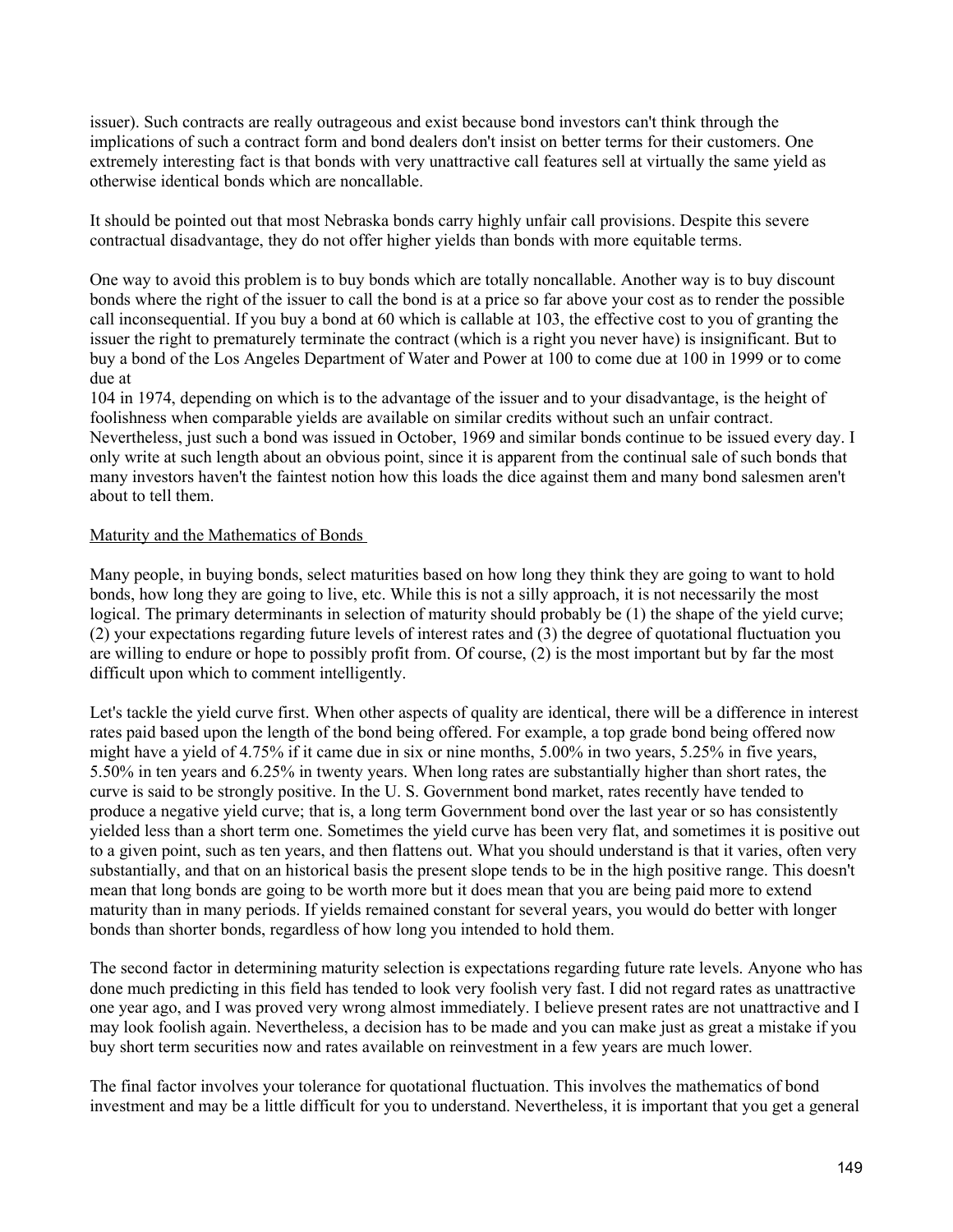grasp of the principles. Let's assume for the moment a perfectly flat yield curve and a non-callable bond. Further assume present rates are 5% and that you buy two bonds, one due in two years and one due in twenty years. Now assume one year later that yields on new issues have gone to 3% and that you wish to sell your bonds. Forgetting about market spreads, commissions, etc. , you will receive \$1,019.60 for the original two year \$1,000 bond (now with one year to run) and \$1,288.10 for the nineteen year bond (originally twenty years). At these prices, a purchaser will get exactly 3% on his money after amortizing the premium he has paid and cashing the stream of 5% coupons attached to each bond. It is a matter of indifference to him whether to buy your nineteen year 5% bond at \$1,288.10 or a new 3% bond (which we have assumed is the rate current - one year later) at \$1,000.00. On the other hand, let's assume rates went to 7%. Again we will ignore commissions, capital gains taxes on the discount, etc. Now the buyer will only pay \$981.00 for the bond with one year remaining until maturity and \$791.60 for the bond with nineteen years left. Since he can get 7% on new issues, he is only willing to buy your bond at a discount sufficient so that accrual of this discount will give him the same economic benefits from your 5% coupon that a 7% coupon at \$1,000.00 would give him.

The principle is simple. The wider the swings in interest rates and the longer the bond, the more the value of a bond can go up or down on an interim basis before maturity. It should be pointed out in the first example where rates went to 3%, our long term bond would only have appreciated to about \$1,070.00 if it had been callable in five years at par, although it would have gone down just as much if 7% rates had occurred. This just illustrates the inherent unfairness of call provisions.

For over two decades, interest rates on tax-free bonds have almost continuously gone higher and buyers of long term bonds have continuously suffered. This does not mean it is bad now to buy long term bonds - it simply means that the illustration in the above paragraph has worked in only one direction for a long period of time and people are much more conscious of the downside risks from higher rates than the upside potential from lower ones.

If it is a 50-50 chance as to the future general level of interest rates and the yield curve is substantially positive, then the odds are better in buying long term non-callable bonds than shorter term ones. This reflects my current conclusion and, therefore, I intend to buy bonds within the ten to twenty-five year range. If you have any preferences within that range, we will try to select bonds reflecting such preferences, but if you are interested in shorter term bonds, we will not be able to help you as we are not searching out bonds in this area.

Before you decide to buy a twenty year bond, go back and read the paragraph showing how prices change based upon changes in interest rates. Of course, if you hold the bond straight through, you are going to get the contracted rate of interest, but if you sell earlier, you are going to be subject to the mathematical forces described in that paragraph, for better or for worse. Bond prices also change because of changes in quality over the years but, in the tax-free area, this has tended to be - and probably will continue to be - a relatively minor factor compared to the impact of changes in the general structure of interest rates.

## Discount Versus Full Coupon Bonds

You will have noticed in the above discussion that if you now wanted to buy a 7% return on a nineteen year bond, you had a choice between buying a new nineteen year bond with a 7% coupon rate or buying a bond with a 5% coupon at \$791.60, which would pay you \$1,000.00 in nineteen years. Either purchase would have yielded exactly 7% compounded semi-annually to you. Mathematically, they are the same. In the case of tax-free bonds the equation is complicated, however, by the fact that the \$70.00 coupon is entirely tax-free to you, whereas the bond purchased at a discount gives you tax-free income of \$50.00 per year but a capital gain at the end of the nineteenth year of \$208.40. Under the present tax law, you would owe anything from a nominal tax, if the gain from realization of the discount was your only taxable income in the nineteenth year, up to a tax of over \$70.00 if it came on top of very large amounts of capital gain at that time (the new tax law provides for capital gain rates of 35%, and even slightly higher on an indirect basis in 1972 and thereafter for those realizing very large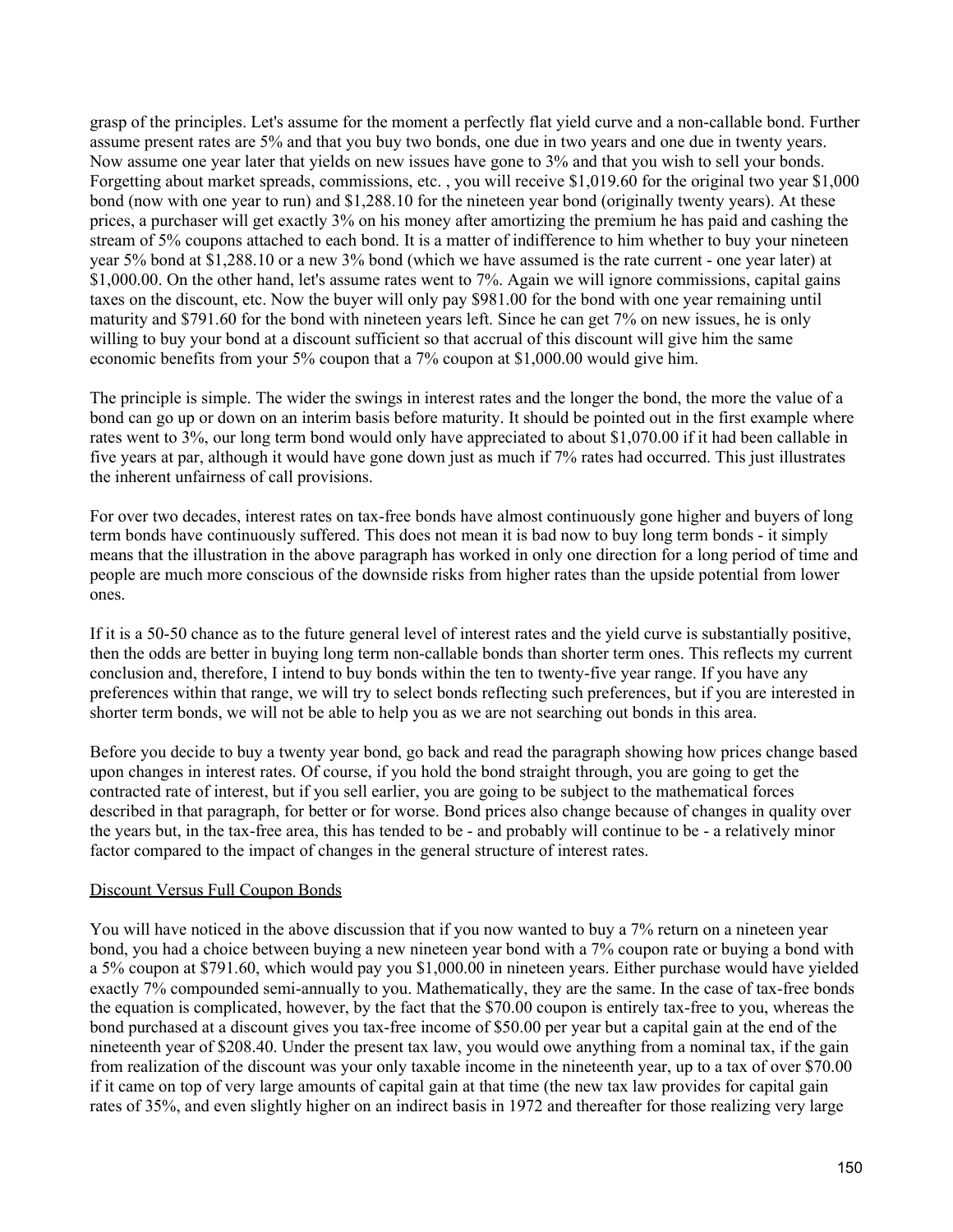gains.) In addition to this, you might have some state taxes to pay on the capital gain.

Obviously, under these circumstances you are not going to pay the \$791.60 for the 5% coupon and feel you are equally as well off as with the 7% coupon at \$1,000.00. Neither is anyone else. Therefore, identical quality securities with identical maturities sell at considerably higher gross yields when they have low coupons and are priced at discounts than if they bear current high coupons.

Interestingly enough, for most taxpayers, such higher gross yields over-compensate for the probable tax to be paid. This is due to several factors. First, no one knows what the tax law will be when the bonds mature and it is both natural and probably correct to assume the tax rate will be stiffer at that time than now. Second, even though a 5% coupon on a \$1,000.00 bond purchased at \$791.60 due in nineteen years is the equivalent of a 7% coupon on a \$1,000.00 bond purchased at par with the same maturity, people prefer to get the higher current return in their pocket. The owner of the 5% coupon bond is only getting around 6.3% current yield on his \$791.60 with the balance necessary to get him up to 7% coming from the extra \$208.40 he picks up at the end. Finally, the most important factor affecting prices currently on discount bonds (and which will keep affecting them) is that banks have been taken out of the market as buyers of discount tax-free bonds by changes brought about in bank tax treatment through the 1969 Tax Reform Act. Banks have historically been the largest purchasers and owners of tax-free bonds and anything that precludes them from one segment of the market has dramatic effects on the supply-demand situation in that segment. This may tend to give some edge to individuals in the discount tax-free market, particularly those who are not likely to be in a high tax bracket when the bonds mature or are sold.

If I can get a significantly higher effective after-tax yield (allowing for sensible estimates of your particular future tax rate possibilities), I intend to purchase discount bonds for you. I know some partners prefer full coupon bonds, even though their effective yield is less, since they prefer to maximize the current cash yield and if they will so advise me, we will stick to full coupon issues (or very close thereto) in their cases.

## Procedure

I intend to be in the office solidly through March (including every Saturday except March 7th) and will be glad to see any partner or talk with him by phone. To aid in scheduling, please make an appointment with Gladys (or me). The only request I make is that you absorb as much as possible of this letter before we talk. As you can see, it would be an enormous problem if I had to explain each item to all of you.

If you decide you want us to help you in buying bonds, you should let us know:

- (1) Whether you want to restrict purchases to your home state for local tax reasons;
- (2) Whether you want to restrict us to full coupon issues or let us use our judgment as to where you get the best value;
- (3) Your preference as to maturity in the ten to twenty-five year range or if you prefer to let us use our judgment in that area;
- (4) How much you want to invest we may end up several per cent short of the figure you name, but we will never go over;
- (5) On what bank the bonds should be drafted.

We will advise you by phone or letter as we buy bonds. Bill and John will be doing much of the mechanical work. Needless to say, none of us will have any financial interest in any transaction. Should you have any